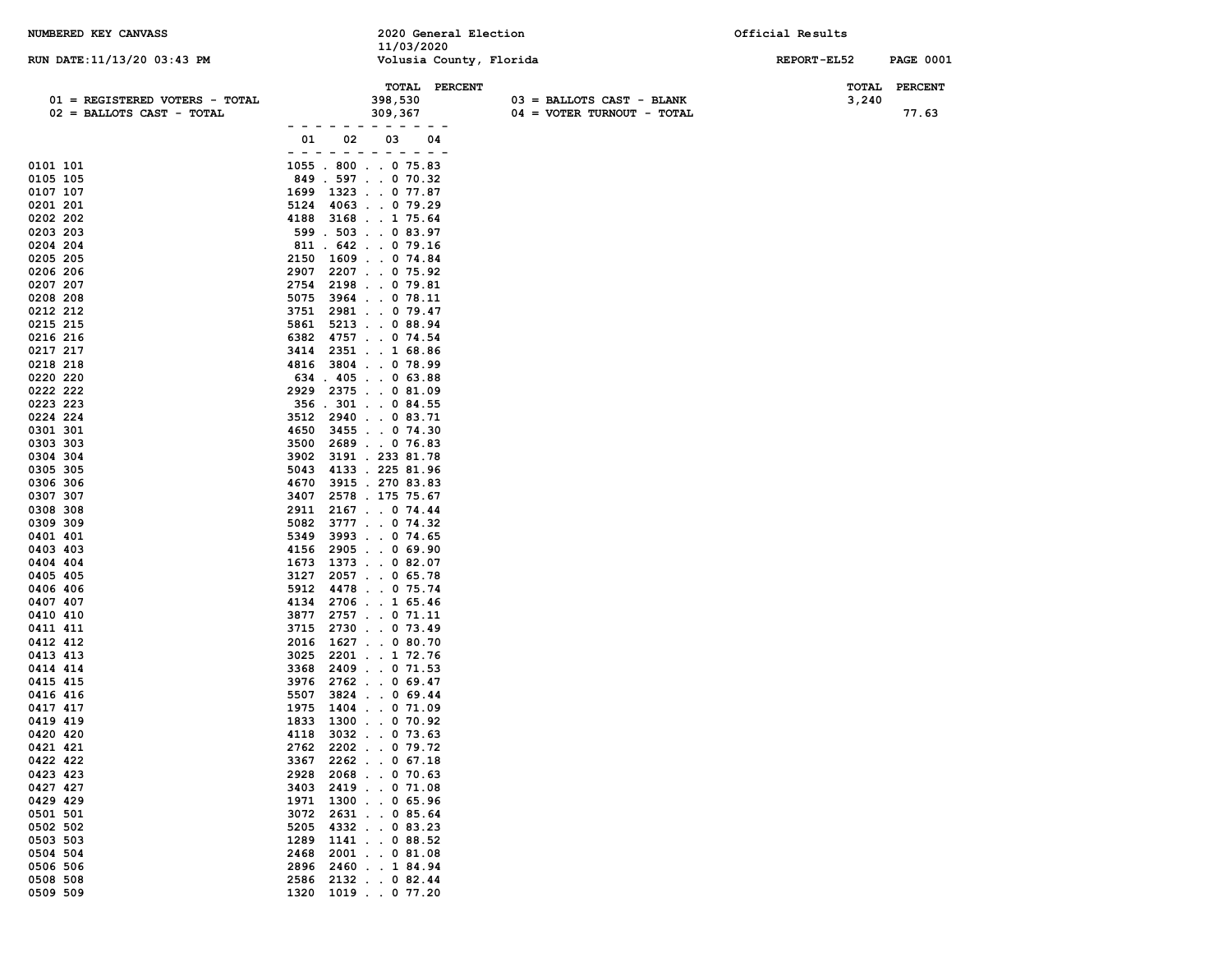| NUMBERED KEY CANVASS                                          | 2020 General Election<br>11/03/2020                                                                                                                                                                                                                                                                                                                                                                                                                                             | Official Results                   |
|---------------------------------------------------------------|---------------------------------------------------------------------------------------------------------------------------------------------------------------------------------------------------------------------------------------------------------------------------------------------------------------------------------------------------------------------------------------------------------------------------------------------------------------------------------|------------------------------------|
| RUN DATE:11/13/20 03:43 PM                                    | Volusia County, Florida                                                                                                                                                                                                                                                                                                                                                                                                                                                         | REPORT-EL52<br><b>PAGE 0002</b>    |
| 01 = REGISTERED VOTERS - TOTAL<br>$02$ = BALLOTS CAST - TOTAL | TOTAL PERCENT<br>398,530<br>$03 = BALLOTS CAST - BLANK$<br>309,367<br>04 = VOTER TURNOUT - TOTAL                                                                                                                                                                                                                                                                                                                                                                                | TOTAL<br>PERCENT<br>3,240<br>77.63 |
| (CONTINUED FROM PREVIOUS PAGE)                                | 01<br>02<br>03<br>04<br>- - -<br>$\frac{1}{2} \left( \frac{1}{2} \right) + \frac{1}{2} \left( \frac{1}{2} \right) + \frac{1}{2} \left( \frac{1}{2} \right) + \frac{1}{2} \left( \frac{1}{2} \right) + \frac{1}{2} \left( \frac{1}{2} \right) + \frac{1}{2} \left( \frac{1}{2} \right) + \frac{1}{2} \left( \frac{1}{2} \right) + \frac{1}{2} \left( \frac{1}{2} \right) + \frac{1}{2} \left( \frac{1}{2} \right) + \frac{1}{2} \left( \frac{1}{2} \right) + \frac{1}{2} \left($ |                                    |
| 0510 510                                                      | 3879186.28<br>4496                                                                                                                                                                                                                                                                                                                                                                                                                                                              |                                    |
| 0511 511                                                      | 1076 . 881 0 81.88                                                                                                                                                                                                                                                                                                                                                                                                                                                              |                                    |
| 0512 512                                                      | 3736182.33<br>4538                                                                                                                                                                                                                                                                                                                                                                                                                                                              |                                    |
| 0515 515                                                      | 2515. 0 78.62<br>3199                                                                                                                                                                                                                                                                                                                                                                                                                                                           |                                    |
| 0516 516                                                      | 2521<br>2191 0 86.91                                                                                                                                                                                                                                                                                                                                                                                                                                                            |                                    |
| 0517 517                                                      | 2012. 0 79.12<br>2543                                                                                                                                                                                                                                                                                                                                                                                                                                                           |                                    |
| 0519 519                                                      | 1222 0 76.57<br>1596                                                                                                                                                                                                                                                                                                                                                                                                                                                            |                                    |
| 0521 521<br>0522 522                                          | 3575 0 85.16<br>4198<br>3247 0 79.60<br>4079                                                                                                                                                                                                                                                                                                                                                                                                                                    |                                    |
| 0523 523                                                      | 2003071.03<br>2820                                                                                                                                                                                                                                                                                                                                                                                                                                                              |                                    |
| 0526 526                                                      | 2116<br>1452068.62                                                                                                                                                                                                                                                                                                                                                                                                                                                              |                                    |
| 0527 527                                                      | 1428 0 73.04<br>1955                                                                                                                                                                                                                                                                                                                                                                                                                                                            |                                    |
| 0528 528                                                      | $1431$ 0 69.23<br>2067                                                                                                                                                                                                                                                                                                                                                                                                                                                          |                                    |
| 0529 529                                                      | 1560171.49<br>2182                                                                                                                                                                                                                                                                                                                                                                                                                                                              |                                    |
| 0530 530                                                      | 1629 1 65.87<br>2473                                                                                                                                                                                                                                                                                                                                                                                                                                                            |                                    |
| 0532 532                                                      | 2469 0 91.75<br>2691                                                                                                                                                                                                                                                                                                                                                                                                                                                            |                                    |
| 0602 602                                                      | 6876<br>5703382.94                                                                                                                                                                                                                                                                                                                                                                                                                                                              |                                    |
| 0603 603<br>0607 607                                          | 2902071.34<br>4068<br>3499078.66<br>4448                                                                                                                                                                                                                                                                                                                                                                                                                                        |                                    |
| 0614 614                                                      | 2880067.88<br>4243                                                                                                                                                                                                                                                                                                                                                                                                                                                              |                                    |
| 0619 619                                                      | $1416$ 0 62.16<br>2278                                                                                                                                                                                                                                                                                                                                                                                                                                                          |                                    |
| 0620 620                                                      | $1646$ . 953 0 57.90                                                                                                                                                                                                                                                                                                                                                                                                                                                            |                                    |
| 0621 621                                                      | 1861 1197 0 64.32                                                                                                                                                                                                                                                                                                                                                                                                                                                               |                                    |
| 0622 622                                                      | $771$ . 482 0 62.52                                                                                                                                                                                                                                                                                                                                                                                                                                                             |                                    |
| 0623 623                                                      | 2667 1851 0 69.40                                                                                                                                                                                                                                                                                                                                                                                                                                                               |                                    |
| 0625 625<br>0626 626                                          | 1781 1429 0 80.24<br>$1119$ 0 72.29<br>1548                                                                                                                                                                                                                                                                                                                                                                                                                                     |                                    |
| 0628 628                                                      | $2554$ 0 63.69<br>4010                                                                                                                                                                                                                                                                                                                                                                                                                                                          |                                    |
| 0633 633                                                      | 4418<br>$3104$ 0 70.26                                                                                                                                                                                                                                                                                                                                                                                                                                                          |                                    |
| 0638 638                                                      | 2003079.96<br>2505                                                                                                                                                                                                                                                                                                                                                                                                                                                              |                                    |
| 0641 641                                                      | 3923 0 79.33<br>4945                                                                                                                                                                                                                                                                                                                                                                                                                                                            |                                    |
| 0701 701                                                      | 36850 77.97<br>4726                                                                                                                                                                                                                                                                                                                                                                                                                                                             |                                    |
| 0703 703                                                      | 3117 0 77.10<br>4043                                                                                                                                                                                                                                                                                                                                                                                                                                                            |                                    |
| 0705 705<br>0706 706                                          | $1252$ 0 82.97<br>1509<br>4616<br>3895084.38                                                                                                                                                                                                                                                                                                                                                                                                                                    |                                    |
| 0709 709                                                      | 3734 2769 0 74.16                                                                                                                                                                                                                                                                                                                                                                                                                                                               |                                    |
| 0711 711                                                      | 3647 0 78.23<br>4662                                                                                                                                                                                                                                                                                                                                                                                                                                                            |                                    |
| 0712 712                                                      | 1742076.61<br>2274                                                                                                                                                                                                                                                                                                                                                                                                                                                              |                                    |
| 0714 714                                                      | $3042$ 0 79.03<br>3849                                                                                                                                                                                                                                                                                                                                                                                                                                                          |                                    |
| 0716 716                                                      | 2396084.72<br>2828                                                                                                                                                                                                                                                                                                                                                                                                                                                              |                                    |
| 0717 717<br>0718 718                                          | 1699 0 79.06<br>2149<br>3895 3146 0 80.77                                                                                                                                                                                                                                                                                                                                                                                                                                       |                                    |
| 0719 719                                                      | 2238 1725 1 77.08                                                                                                                                                                                                                                                                                                                                                                                                                                                               |                                    |
| 0720 720                                                      | 1020. 772. 0 75.69                                                                                                                                                                                                                                                                                                                                                                                                                                                              |                                    |
| 0722 722                                                      | 3044 2130 0 69.97                                                                                                                                                                                                                                                                                                                                                                                                                                                               |                                    |
| 0725 725                                                      | 2296 1975 0 86.02                                                                                                                                                                                                                                                                                                                                                                                                                                                               |                                    |
| 0726 726                                                      | 3322<br>2912. 0 87.66                                                                                                                                                                                                                                                                                                                                                                                                                                                           |                                    |
| 0728 728<br>0729 729                                          | 4392 3524 0 80.24<br>4344 0 85.46                                                                                                                                                                                                                                                                                                                                                                                                                                               |                                    |
| 0732 732                                                      | 5083<br>4679 0 84.47<br>5539                                                                                                                                                                                                                                                                                                                                                                                                                                                    |                                    |
| 0733 733                                                      | 2676<br>2231 0 83.37                                                                                                                                                                                                                                                                                                                                                                                                                                                            |                                    |
| 0803 803                                                      | 2930<br>2610.19989.08                                                                                                                                                                                                                                                                                                                                                                                                                                                           |                                    |
| 0804 804                                                      | 3689<br>3058.23682.90                                                                                                                                                                                                                                                                                                                                                                                                                                                           |                                    |
| 0805 805                                                      | 4692<br>4074.31486.83                                                                                                                                                                                                                                                                                                                                                                                                                                                           |                                    |
| 0807 807                                                      | 1878<br>1459077.69                                                                                                                                                                                                                                                                                                                                                                                                                                                              |                                    |
| 0808 808<br>0809 809                                          | 6243 . 489 83.81<br>7449<br>841 . 671 . 56 79.79                                                                                                                                                                                                                                                                                                                                                                                                                                |                                    |
|                                                               |                                                                                                                                                                                                                                                                                                                                                                                                                                                                                 |                                    |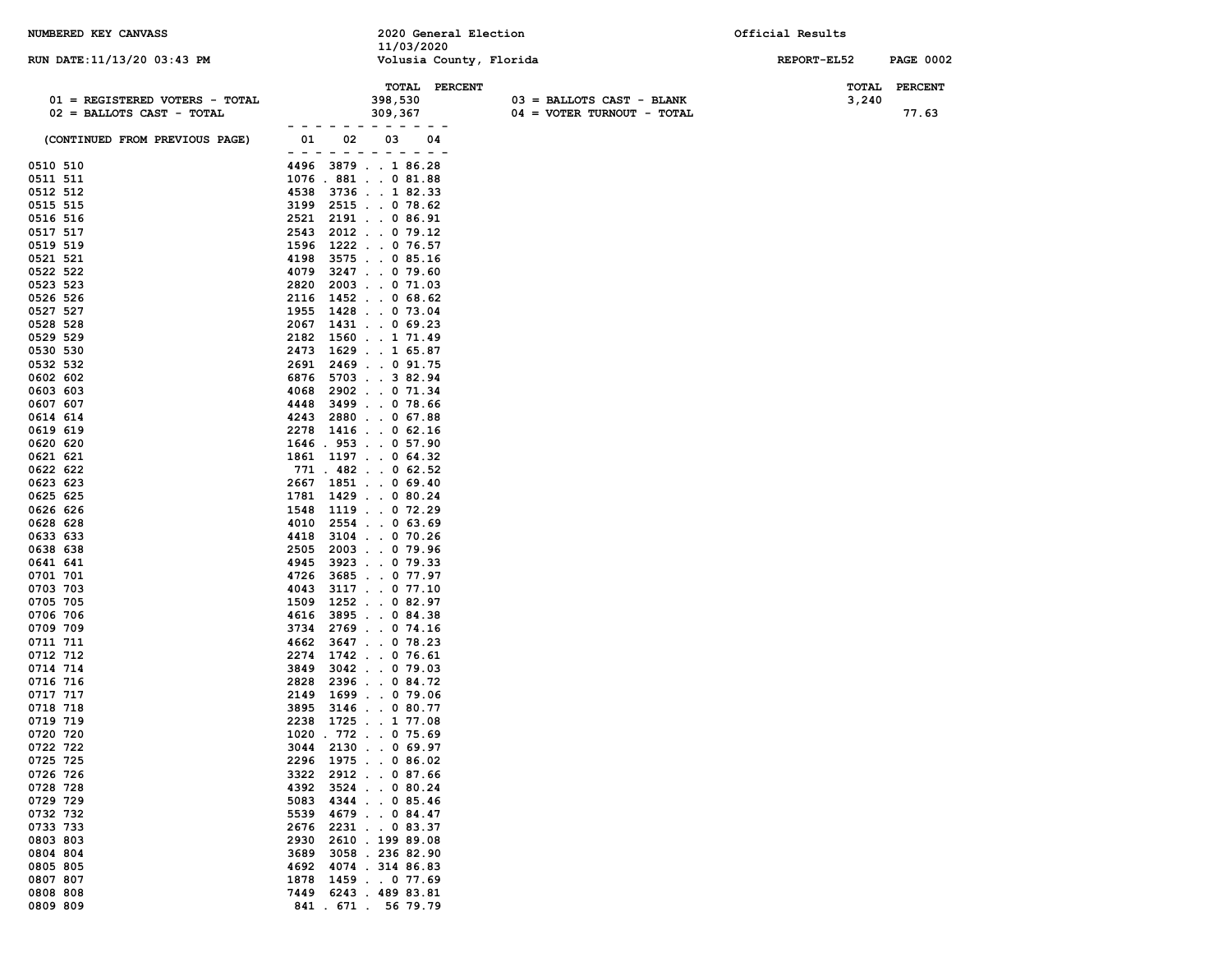| NUMBERED KEY CANVASS                                          |                   | 2020 General Election<br>11/03/2020           | Official Results                                            |                |                         |
|---------------------------------------------------------------|-------------------|-----------------------------------------------|-------------------------------------------------------------|----------------|-------------------------|
| RUN DATE: 11/13/20 03:43 PM                                   |                   | Volusia County, Florida                       |                                                             | REPORT-EL52    | <b>PAGE 0003</b>        |
| 01 = REGISTERED VOTERS - TOTAL<br>$02$ = BALLOTS CAST - TOTAL |                   | <b>PERCENT</b><br>TOTAL<br>398,530<br>309,367 | $03$ = BALLOTS CAST - BLANK<br>$04 = VOTER TURNOUT - TOTAL$ | TOTAL<br>3,240 | <b>PERCENT</b><br>77.63 |
| (CONTINUED FROM PREVIOUS PAGE)                                | 02<br>01          | 04<br>03                                      |                                                             |                |                         |
| 0810 810                                                      |                   | 1864 1486 . 114 79.72                         |                                                             |                |                         |
| 0812 812                                                      |                   | 2767 2372 . 184 85.72                         |                                                             |                |                         |
| 0813 813                                                      |                   | 2154 1925 0 89.37                             |                                                             |                |                         |
| 0814 814                                                      | 2765 2217 1 80.18 |                                               |                                                             |                |                         |
| 0816 816                                                      | 2124              | $1756$ , 0 82.67                              |                                                             |                |                         |
| 0901 901                                                      | 2517              | 1908. 99 75.80                                |                                                             |                |                         |
| 0902 902                                                      |                   | 4184 3163 . 174 75.60                         |                                                             |                |                         |
| 0903 903                                                      | 4065              | 3135 . 175 77.12                              |                                                             |                |                         |
| 0904 904                                                      | 5217              | 4137.21779.30                                 |                                                             |                |                         |
| 0907 907                                                      | 2737              | 2164.079.06                                   |                                                             |                |                         |
| 0909 909                                                      | 1676 1348 1 80.43 |                                               |                                                             |                |                         |
| 0910 910                                                      |                   | 1412 1083 . 65 76.70                          |                                                             |                |                         |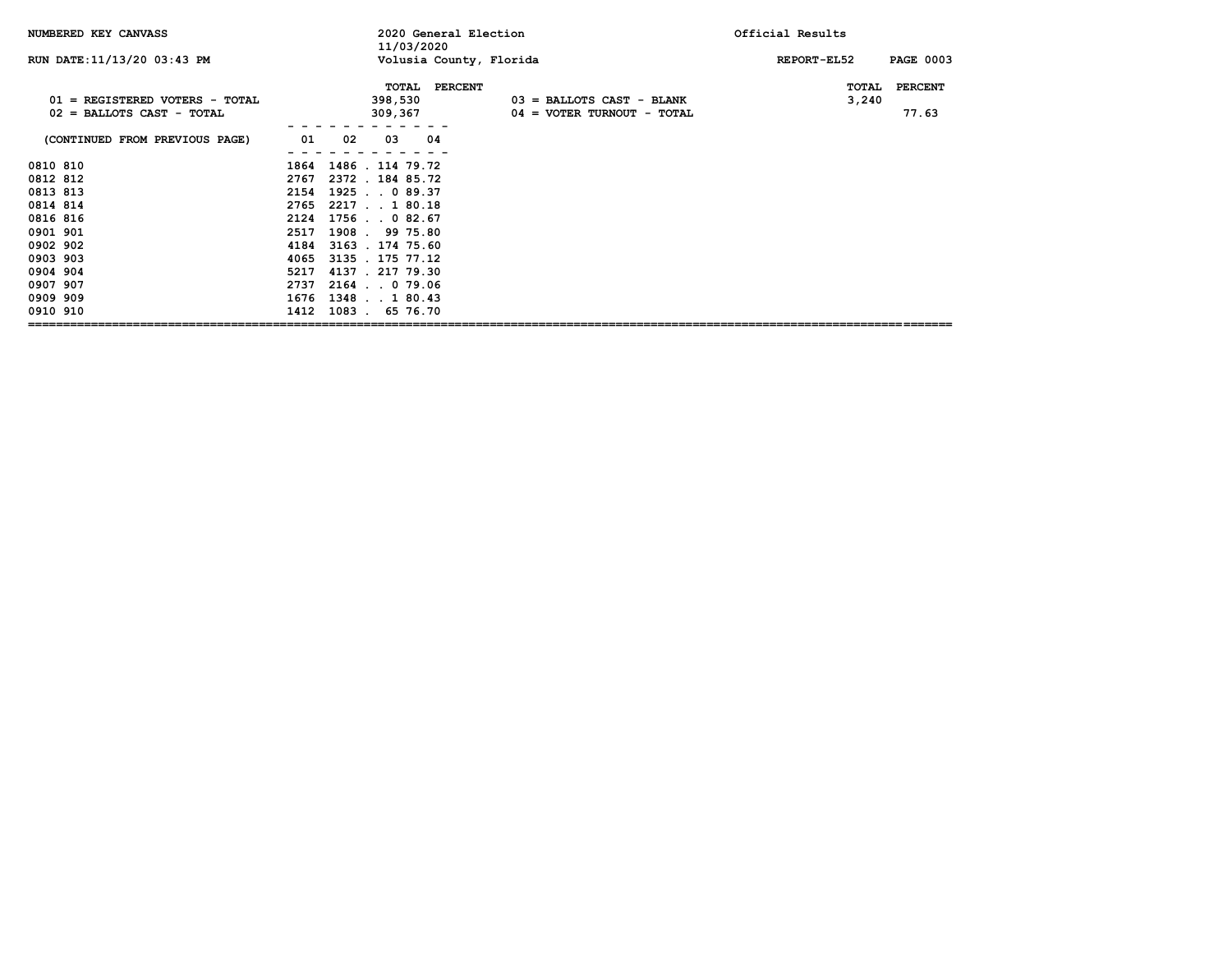| NUMBERED KEY CANVASS                                       |            |                   | 2020 General Election           |                     |                         |                                |                                 |                                                          |                       |                              | Official Results |                  |
|------------------------------------------------------------|------------|-------------------|---------------------------------|---------------------|-------------------------|--------------------------------|---------------------------------|----------------------------------------------------------|-----------------------|------------------------------|------------------|------------------|
|                                                            |            |                   | 11/03/2020                      |                     |                         |                                |                                 |                                                          |                       |                              |                  |                  |
| RUN DATE: 11/13/20 03:43 PM                                |            |                   | Volusia County, Florida         |                     |                         |                                |                                 |                                                          |                       |                              | REPORT-EL52      | <b>PAGE 0004</b> |
|                                                            |            |                   | VOTES PERCENT                   |                     |                         |                                |                                 |                                                          |                       |                              |                  | VOTES PERCENT    |
| President and Vice President                               |            |                   |                                 |                     |                         |                                |                                 |                                                          |                       |                              |                  |                  |
| (VOTE FOR) 1                                               |            |                   |                                 |                     |                         |                                |                                 |                                                          |                       |                              |                  |                  |
| $01 = Donald J. Trump (REF)$<br>02 = Joseph R. Biden (DEM) |            |                   | 173,821<br>130,575              |                     | 56.42<br>42.38          |                                |                                 | $06 =$ Howie Hawkins (GRE)<br>07 = Don Blankenship (CPF) |                       |                              | 390<br>141       | . 13<br>. 05     |
| $03 =$ Jo Jorgensen (LPF)                                  |            |                   | 2,156                           |                     | . 70                    |                                | $08 = \text{WRTTE} - \text{IN}$ |                                                          |                       |                              | 693              | .22              |
| 04 = Roque "Rocky" De La Fuente (REF)                      |            |                   | 160                             |                     | .05                     |                                | $09 =$ OVER VOTES               |                                                          |                       |                              | 386              |                  |
| $05 =$ Gloria La Riva (PSL)                                |            |                   | 173                             |                     | .06                     |                                |                                 | $10 =$ UNDER VOTES                                       |                       |                              | 872              |                  |
|                                                            |            |                   | ---------------------           |                     |                         |                                |                                 |                                                          | ---------             |                              |                  |                  |
|                                                            | 01         | 02                | 03<br>------------------------- | 04                  | 05<br>-----             | 06<br>-----                    | 07                              | 08<br>-------                                            | 09<br>$---$           | 10<br>-----                  |                  |                  |
| 0101 101                                                   | 592        | 199               | 6                               | 0                   | 1                       | 0                              | 0                               | $\overline{2}$                                           | 0                     | 0                            |                  |                  |
| 0105 105                                                   | 410        | 178               | 3                               | $\overline{2}$      | 0                       | 1                              | 1                               | 0                                                        | 0                     | $\overline{2}$               |                  |                  |
| 0107 107                                                   | 1016       | 300               | 1                               | 1                   | 0                       | 1                              | 0                               | 0                                                        | з                     | 1                            |                  |                  |
| 0201 201                                                   |            | 2599 1393         | 43                              | 6                   | 1                       | 3                              | $\mathbf{1}$                    | 5                                                        | $\mathbf{2}$          | 10                           |                  |                  |
| 0202 202                                                   | 2020       | 1111              | 10                              | 5                   | $\overline{2}$          | $\overline{2}$                 | $\mathbf{1}$                    | 4                                                        | 6                     | $7\phantom{.0}$              |                  |                  |
| 0203 203<br>0204 204                                       | 372<br>441 | 127<br>185        | $\overline{2}$<br>5             | 1<br>0              | 0<br>0                  | $\mathbf{1}$<br>$\overline{2}$ | 0<br>0                          | 0<br>4                                                   | 0<br>3                | 0<br>$\overline{\mathbf{2}}$ |                  |                  |
| 0205 205                                                   | 1031       | 552               | 15                              | з                   | 0                       | $\overline{2}$                 | 0                               | $\overline{2}$                                           | 2                     | $\overline{\mathbf{2}}$      |                  |                  |
| 0206 206                                                   | 1292       | 874               | 18                              | 0                   | $\mathbf{2}$            | 6                              | 1                               | 5                                                        | 4                     | 5                            |                  |                  |
| 0207 207                                                   | 1456       | 722               | 6                               | 1                   | 1                       | 0                              | $\overline{2}$                  | $\overline{2}$                                           | 1                     | 7                            |                  |                  |
| 0208 208                                                   | 2507       | 1378              | 28                              | $\overline{2}$      | 4                       | $7\phantom{.0}$                | 1                               | 14                                                       | 10                    | 13                           |                  |                  |
| 0212 212                                                   | 1429       | 1476              | 37                              | з                   | 1                       | 5                              | 1                               | 8                                                        | 8                     | 13                           |                  |                  |
| 0215 215                                                   | 2824       | 2322              | 21                              | $\overline{2}$      | $\overline{2}$          | $\overline{2}$                 | 2                               | 14                                                       | 2                     | 22                           |                  |                  |
| 0216 216                                                   |            | 2259 2410         | 44                              | 5                   | 0                       | 5                              | 1                               | 13                                                       | $7\phantom{.0}$       | 13                           |                  |                  |
| 0217 217                                                   |            | 705 1586          | 32                              | 1                   | 7                       | 2                              | 0                               | 9                                                        | 2                     | $7\phantom{.0}$              |                  |                  |
| 0218 218<br>0220 220                                       | 47         | 1754 1978<br>346  | 33<br>$\overline{2}$            | $\overline{2}$<br>0 | 3<br>1                  | 6<br>0                         | 0<br>1                          | 13<br>1                                                  | 2<br>7                | 13<br>0                      |                  |                  |
| 0222 222                                                   | 1535       | 791               | 26                              | 1                   | $\overline{2}$          | 5                              | 1                               | 7                                                        | 1                     | 6                            |                  |                  |
| 0223 223                                                   | 195        | 105               | 0                               | 0                   | 0                       | 1                              | 0                               | 0                                                        | 0                     | 0                            |                  |                  |
| 0224 224                                                   |            | 1721 1160         | 30                              | 0                   | $\mathbf{1}$            | $7\phantom{.0}$                | 3                               | 5                                                        | $\overline{2}$        | 11                           |                  |                  |
| 0301 301                                                   |            | 2193 1185         | 41                              | 1                   | 3                       | 12                             | 3                               | $7\phantom{.0}$                                          | 8                     | $\overline{2}$               |                  |                  |
| 0303 303                                                   |            | 1585 1063         | 19                              | $\overline{2}$      | 0                       | 1                              | 0                               | 8                                                        | 4                     | $7\phantom{.0}$              |                  |                  |
| 0304 304                                                   | 1944       | 1200              | 21                              | 1                   | 1                       | 1                              | 0                               | 11                                                       | 2                     | 10                           |                  |                  |
| 0305 305                                                   |            | 2613 1449         | 34                              | 1<br>0              | 2                       | 8                              | 1                               | 11<br>5                                                  | 4<br>0                | 10                           |                  |                  |
| 0306 306<br>0307 307                                       | 1594       | 2471 1390<br>942  | 22<br>19                        | $\mathbf{1}$        | 1<br>$\overline{2}$     | 9<br>$\overline{7}$            | 1<br>3                          | 3                                                        | 1                     | 16<br>6                      |                  |                  |
| 0308 308                                                   | 1311       | 815               | 25                              | 2                   | 1                       | 3                              | 0                               | 4                                                        | 4                     | 2                            |                  |                  |
| 0309 309                                                   |            | 1977 1742         | 28                              | 1                   | $\overline{2}$          | $\overline{2}$                 | $\overline{2}$                  | 6                                                        | 7                     | 10                           |                  |                  |
| 0401 401                                                   |            | 2003 1923         | 28                              | 0                   | 5                       | 4                              | 3                               | 6                                                        | 10                    | 11                           |                  |                  |
| 0403 403                                                   | 1404       | 1461              | 12                              | 2                   | 5                       | 6                              | 0                               | 7                                                        | 4                     | 4                            |                  |                  |
| 0404 404                                                   | 1080       | 284               | $\overline{2}$                  | 0                   | 0                       | $\overline{2}$                 | 0                               | 4                                                        | $\mathbf{1}$          | $\mathbf 0$                  |                  |                  |
| 0405 405                                                   |            | 955 1059          | 16                              | з                   | 3                       | 0                              | $\overline{2}$                  | 9                                                        | 4                     | 6                            |                  |                  |
| 0406 406<br>0407 407                                       | 2124       | 2273<br>1235 1414 | 39<br>13                        | 3<br>3              | 5<br>3                  | 8<br>4                         | $\mathbf{2}$<br>$\overline{2}$  | 8<br>6                                                   | $7\phantom{.0}$<br>18 | 9<br>8                       |                  |                  |
| 0410 410                                                   |            | 1296 1428         | 17                              | $\mathbf{2}$        | 0                       | $\overline{2}$                 | 0                               | $\overline{2}$                                           | 5                     | 5                            |                  |                  |
| 0411 411                                                   |            | 1432 1266         | 16                              | 0                   | 0                       | 1                              | 3                               | 5                                                        | 2                     | 5                            |                  |                  |
| 0412 412                                                   | 1222       | 384               | 13                              | 0                   | 0                       | 0                              | $\mathbf{1}$                    | 3                                                        | 1                     | 3                            |                  |                  |
| 0413 413                                                   |            | 1088 1079         | 14                              | $\mathbf{1}$        | 5                       | 4                              | $\mathbf{1}$                    | $\overline{2}$                                           | $\overline{2}$        | 5                            |                  |                  |
| 0414 414                                                   | 1172       | 1201              | 19                              | 1                   | 0                       | з                              | 0                               | 5                                                        | 6                     | $\overline{\mathbf{2}}$      |                  |                  |
| 0415 415                                                   | 1291       | 1419              | 24                              | 2                   | 2                       | 7                              | з                               | з                                                        | 1                     | 10                           |                  |                  |
| 0416 416                                                   | 1715       | 2056              | 30                              | 2                   | 4                       | 2                              | $\overline{\mathbf{2}}$         | 1                                                        | 5                     | 7                            |                  |                  |
| 0417 417<br>0419 419                                       | 655<br>585 | 730<br>692        | 8                               | 1                   | 0                       | 1<br>$\overline{\mathbf{2}}$   | 0<br>1                          | $\overline{\mathbf{2}}$<br>0                             | 6<br>1                | $\mathbf{1}$<br>6            |                  |                  |
| 0420 420                                                   | 1637       | 1361              | 11<br>17                        | 1<br>2              | 1<br>0                  | з                              | 1                               | з                                                        | 2                     | 6                            |                  |                  |
| 0421 421                                                   | 1407       | 765               | 18                              | 0                   | 0                       | 2                              | 0                               | 4                                                        | 4                     | $\overline{\mathbf{2}}$      |                  |                  |
| 0422 422                                                   | 1067       | 1147              | 20                              | 2                   | 6                       | 6                              | $\overline{2}$                  | 4                                                        | 5                     | з                            |                  |                  |
| 0423 423                                                   | 1011       | 1010              | 26                              | 1                   | 2                       | 5                              | з                               | з                                                        | з                     | 4                            |                  |                  |
| 0427 427                                                   | 1187       | 1206              | 11                              | з                   | з                       | 1                              | 0                               | 5                                                        | 1                     | $\overline{\mathbf{2}}$      |                  |                  |
| 0429 429                                                   | 582        | 693               | 8                               | 1                   | $\overline{\mathbf{2}}$ | $\overline{\mathbf{2}}$        | 0                               | 4                                                        | 6                     | $\overline{\mathbf{2}}$      |                  |                  |
| 0501 501                                                   | 1719       | 874               | 16                              | 1                   | 0                       | з                              | з                               | 6                                                        | 0                     | 9                            |                  |                  |
| 0502 502                                                   |            | 2542 1736         | 19                              | 1                   | $\mathbf{1}$            | з                              | 1                               | 12                                                       | 2                     | 15                           |                  |                  |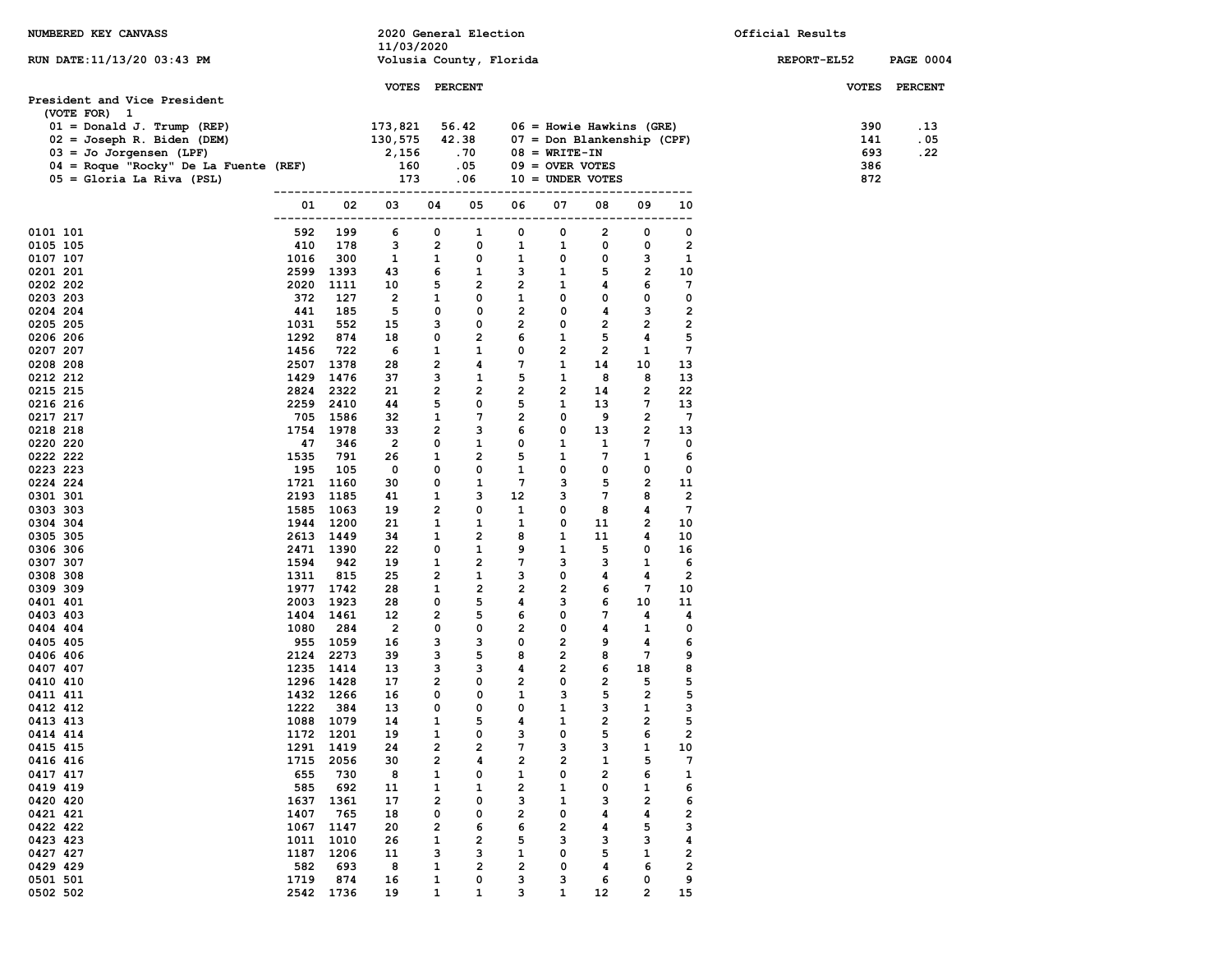| NUMBERED KEY CANVASS                                                                                                |              |                       | 2020 General Election                 |                     |                                        |                             |                                 |                                 |                   |                         | Official Results   |                  |
|---------------------------------------------------------------------------------------------------------------------|--------------|-----------------------|---------------------------------------|---------------------|----------------------------------------|-----------------------------|---------------------------------|---------------------------------|-------------------|-------------------------|--------------------|------------------|
| RUN DATE: 11/13/20 03:43 PM                                                                                         |              |                       | 11/03/2020<br>Volusia County, Florida |                     |                                        |                             |                                 |                                 |                   |                         | <b>REPORT-EL52</b> | <b>PAGE 0005</b> |
|                                                                                                                     |              |                       |                                       |                     |                                        |                             |                                 |                                 |                   |                         |                    |                  |
|                                                                                                                     |              |                       | <b>VOTES PERCENT</b>                  |                     |                                        |                             |                                 |                                 |                   |                         |                    | VOTES PERCENT    |
| President and Vice President<br>(VOTE FOR) 1                                                                        |              |                       |                                       |                     |                                        |                             |                                 |                                 |                   |                         |                    |                  |
| $01 = Donald J. Trump (REF)$                                                                                        |              |                       | 173,821                               |                     | 56.42                                  |                             |                                 | $06$ = Howie Hawkins (GRE)      |                   |                         | 390                | .13              |
| $02 = Joseph R. Biden (DEM)$                                                                                        |              |                       | $\frac{130,575}{2,156}$               |                     | 42.38                                  |                             |                                 | $07 = Don Blanchenship (CPF)$   |                   |                         | 141                | . 05             |
| $03 =$ Jo Jorgensen (LPF)                                                                                           |              |                       |                                       |                     | .70                                    |                             | $08 = \text{WRTTE} - \text{IN}$ |                                 |                   |                         | 693                | . 22             |
| 03 = Jo Jorgensen (pr. 1988)<br>04 = Roque "Rocky" De La Fuente (REF)<br>1988 : 1988<br>$05 =$ Gloria La Riva (PSL) |              |                       | 160<br>173                            |                     | .05<br>.06                             |                             | $09 =$ OVER VOTES               | $10 =$ UNDER VOTES              |                   |                         | 386<br>872         |                  |
|                                                                                                                     |              |                       |                                       |                     |                                        |                             |                                 |                                 |                   |                         |                    |                  |
| (CONTINUED FROM PREVIOUS PAGE)                                                                                      | 01           |                       | 02 03                                 | 04                  | 05                                     | 06                          | 07                              | 08                              | 09                | 10                      |                    |                  |
| 0503 503                                                                                                            | 701          | 426                   | 6                                     | $\mathbf{1}$        | 0                                      | $^{\circ}$                  | 1                               | 1                               | 0                 | 5                       |                    |                  |
| 0504 504                                                                                                            | 1143         | 817                   | 11                                    | $\overline{2}$      | 0                                      | 4                           | 3                               | -6                              | 3                 | 12                      |                    |                  |
| 0506 506<br>0508 508                                                                                                | 1342         | 1400 1025<br>761      | 14<br>11                              | 3<br>$\mathbf{1}$   | $\mathbf 0$<br>$\overline{\mathbf{1}}$ | $\mathbf{1}$<br>$2^{\circ}$ | $\mathbf{1}$<br>0               | 8<br>$\overline{\phantom{a}}$ 3 | $\mathbf{2}$<br>3 | 6<br>8                  |                    |                  |
| 0509 509                                                                                                            | 731          | 271                   | 12                                    | $\mathbf 0$         | $\mathbf{o}$                           | $\overline{2}$              | $\mathbf 0$                     | $\mathbf{1}$                    | 1                 | 1                       |                    |                  |
| 0510 510                                                                                                            |              | 2368 1457             | 22                                    | 4                   | 1                                      | $\overline{2}$              | 0                               | 10                              | 1                 | 14                      |                    |                  |
| 0511 511                                                                                                            | 640          | 227                   | 6                                     | 0                   | 1                                      | 3                           | $\mathbf{o}$                    | $\mathbf{1}$                    | 0                 | 3                       |                    |                  |
| 0512 512                                                                                                            |              | 2089 1586             | 27                                    | 0                   | $\mathbf{1}$                           | 5                           | 0                               | 10                              | 0                 | 18                      |                    |                  |
| 0515 515<br>0516 516                                                                                                | 1309         | 1307 1171<br>841      | 16<br>12                              | 1<br>$\overline{2}$ | 0<br>1                                 | 4<br>4                      | $\overline{2}$<br>3             | 3<br>3                          | 3<br>1            | 8<br>15                 |                    |                  |
| 0517 517                                                                                                            | 1157         | 830                   | 9                                     | $\mathbf{1}$        | 1                                      | $\overline{2}$              | 0                               | 4                               | 1                 | $7\phantom{.0}$         |                    |                  |
| 0519 519                                                                                                            | 626          | 573                   | 11                                    | 0                   | $\mathbf{o}$                           | $\mathbf{1}$                | 0                               | $\mathbf{3}$                    | $\overline{2}$    | 6                       |                    |                  |
| 0521 521                                                                                                            |              | 2092 1439             | 12                                    | 4                   | 1                                      | 3                           | 6                               | 7                               | 5                 | 6                       |                    |                  |
| 0522 522                                                                                                            | 1878         | 1317                  | 29                                    | 1                   | 3                                      | $\overline{2}$              | $\mathbf{o}$                    | $\overline{\mathbf{4}}$         | $\mathbf{2}$      | 11                      |                    |                  |
| 0523 523                                                                                                            | 1200         | 771                   | 12                                    | 0                   | $\overline{2}$                         | 3                           | 0                               | 6<br>6                          | 5                 | 4                       |                    |                  |
| 0526 526<br>0527 527                                                                                                | 747<br>785   | 681<br>617            | 13<br>$7^{\circ}$                     | 1<br>$\mathbf{1}$   | $\mathbf 0$<br>$\overline{2}$          | $\mathbf 0$<br>3            | 0<br>$\mathbf{1}$               | 5                               | $\mathbf{1}$<br>4 | 3<br>3                  |                    |                  |
| 0528 528                                                                                                            | 716          | 685                   | 13                                    | 3                   | 3                                      | 4                           | 0                               | 3                               | $\overline{2}$    | $\overline{\mathbf{2}}$ |                    |                  |
| 0529 529                                                                                                            | 838          | 694                   | $\overline{7}$                        | 0                   | $\overline{2}$                         | 3                           | 3                               | $\mathbf{7}$                    | 0                 | 6                       |                    |                  |
| 0530 530                                                                                                            | 788          | 793                   | 17                                    | $\mathbf{1}$        | 3                                      | 3                           | 0                               | $7\phantom{.0}$                 | 8                 | 9                       |                    |                  |
| 0532 532                                                                                                            | 1611         | 816                   | 14                                    | 1                   | 0                                      | 3                           | 1                               | 11                              | 2                 | 10                      |                    |                  |
| 0602 602<br>0603 603                                                                                                |              | 3261 2363<br>775 2068 | 30<br>24                              | 4<br>1              | 4<br>$\mathbf 0$                       | $7\overline{ }$<br>5        | 3<br>4                          | 10<br>6                         | 3<br>8            | 18<br>11                |                    |                  |
| 0607 607                                                                                                            |              | 2011 1435             | 22                                    | $\overline{2}$      | $\overline{2}$                         | 4                           | 1                               | 5                               | 5                 | 12                      |                    |                  |
| 0614 614                                                                                                            |              | 558 2254              | 22                                    | 4                   | 6                                      | 5                           | 4                               | 8                               | 11                | 8                       |                    |                  |
| 0619 619                                                                                                            |              | 289 1103              | 3                                     | $\overline{2}$      | $\overline{2}$                         | $\mathbf 0$                 | 0                               | 6                               | 9                 | $\overline{\mathbf{2}}$ |                    |                  |
| 0620 620                                                                                                            | 31           | 902                   | 6                                     | 0                   | $\overline{\mathbf{3}}$                | $\mathbf{1}$                | 1                               | $7\phantom{.0}$                 | 0                 | $\overline{\mathbf{2}}$ |                    |                  |
| 0621 621<br>0622 622                                                                                                | 229          | 166 1009<br>239       | $7\phantom{.0}$<br>3                  | $\mathbf{1}$<br>0   | $\overline{2}$<br>$\overline{2}$       | 3<br>$\mathbf{1}$           | $\overline{2}$<br>0             | $\overline{2}$<br>$\mathbf{1}$  | $\mathbf{1}$<br>4 | 4<br>3                  |                    |                  |
| 0623 623                                                                                                            | 1007         | 798                   | 25                                    | 2                   | 1                                      | 4                           | 0                               | $\overline{2}$                  | 5                 | 7                       |                    |                  |
| 0625 625                                                                                                            | 862          | 547                   | 11                                    | 0                   | $\mathbf{o}$                           | 3                           | $\mathbf{o}$                    | $\overline{2}$                  | 0                 | 4                       |                    |                  |
| 0626 626                                                                                                            | 549          | 538                   | 17                                    | 1                   | 3                                      | $\mathbf{1}$                | $\overline{2}$                  | $\overline{2}$                  | 4                 | $\overline{\mathbf{2}}$ |                    |                  |
| 0628 628                                                                                                            |              | 542 1959              | 20                                    | 3                   | 4                                      | $7$ and $7$                 | $\overline{2}$                  | - 8                             | $7\phantom{.0}$   | $\overline{\mathbf{2}}$ |                    |                  |
| 0633 633                                                                                                            |              | 1288 1742             | 40                                    | 3                   | 0                                      | 6                           | $\mathbf{1}$                    | 11                              | 4                 | 9                       |                    |                  |
| 0638 638<br>0641 641                                                                                                | 1198         | 789<br>2100 1767      | 5<br>33                               | $\mathbf{1}$<br>3   | $\mathbf 0$<br>$\overline{2}$          | $\mathbf{0}$<br>4           | $\mathbf{1}$<br>0               | 4<br>4                          | 0<br>5            | 5<br>5                  |                    |                  |
| 0701 701                                                                                                            |              | 2147 1477             | 28                                    | $\mathbf{1}$        | 0                                      | 8                           | 1                               | 8                               | 7                 | 8                       |                    |                  |
| 0703 703                                                                                                            |              | 1702 1353             | 24                                    | 4                   | $\overline{2}$                         | 6                           | 4                               | 10                              | $\mathbf{2}$      | 10                      |                    |                  |
| 0705 705                                                                                                            | 804          | 429                   | 8                                     | 1                   | 0                                      | 2                           | 1                               | 2                               | 0                 | 5                       |                    |                  |
| 0706 706                                                                                                            | 2491         | 1352                  | 13                                    | 0                   | 0                                      | 1                           | 0                               | 13                              | 8                 | 17                      |                    |                  |
| 0709 709<br>0711 711                                                                                                | 1667<br>2123 | 1051<br>1467          | 30<br>36                              | 0<br>0              | 1<br>0                                 | 5<br>5                      | 1<br>1                          | 6<br>6                          | з<br>2            | 5<br>7                  |                    |                  |
| 0712 712                                                                                                            | 969          | 743                   | 14                                    | 2                   | 1                                      | 1                           | 1                               | 5                               | 0                 | 6                       |                    |                  |
| 0714 714                                                                                                            | 1718         | 1277                  | 24                                    | 0                   | з                                      | 2                           | з                               | 7                               | 4                 | 4                       |                    |                  |
| 0716 716                                                                                                            | 1731         | 634                   | 13                                    | з                   | 0                                      | 0                           | 2                               | 6                               | з                 | 4                       |                    |                  |
| 0717 717                                                                                                            | 973          | 683                   | 20                                    | 1                   | з                                      | 1                           | з                               | 6                               | 5                 | 4                       |                    |                  |
| 0718 718                                                                                                            | 1847         | 1259                  | 18<br>7                               | 0<br>1              | 2<br>0                                 | 5<br>з                      | 0<br>0                          | 7<br>з                          | 1                 | 7<br>6                  |                    |                  |
| 0719 719<br>0720 720                                                                                                | 1059<br>479  | 645<br>283            | 7                                     | 0                   | 0                                      | 1                           | 0                               | 0                               | 1<br>0            | 2                       |                    |                  |
| 0722 722                                                                                                            | 1346         | 752                   | 11                                    | 0                   | 2                                      | 2                           | 2                               | 8                               | 2                 | 5                       |                    |                  |
| 0725 725                                                                                                            | 1150         | 794                   | 13                                    | 0                   | 1                                      | 1                           | з                               | 5                               | 0                 | 8                       |                    |                  |
| 0726 726                                                                                                            | 1924         | 950                   | 14                                    | 0                   | 0                                      | 1                           | 0                               | 6                               | з                 | 14                      |                    |                  |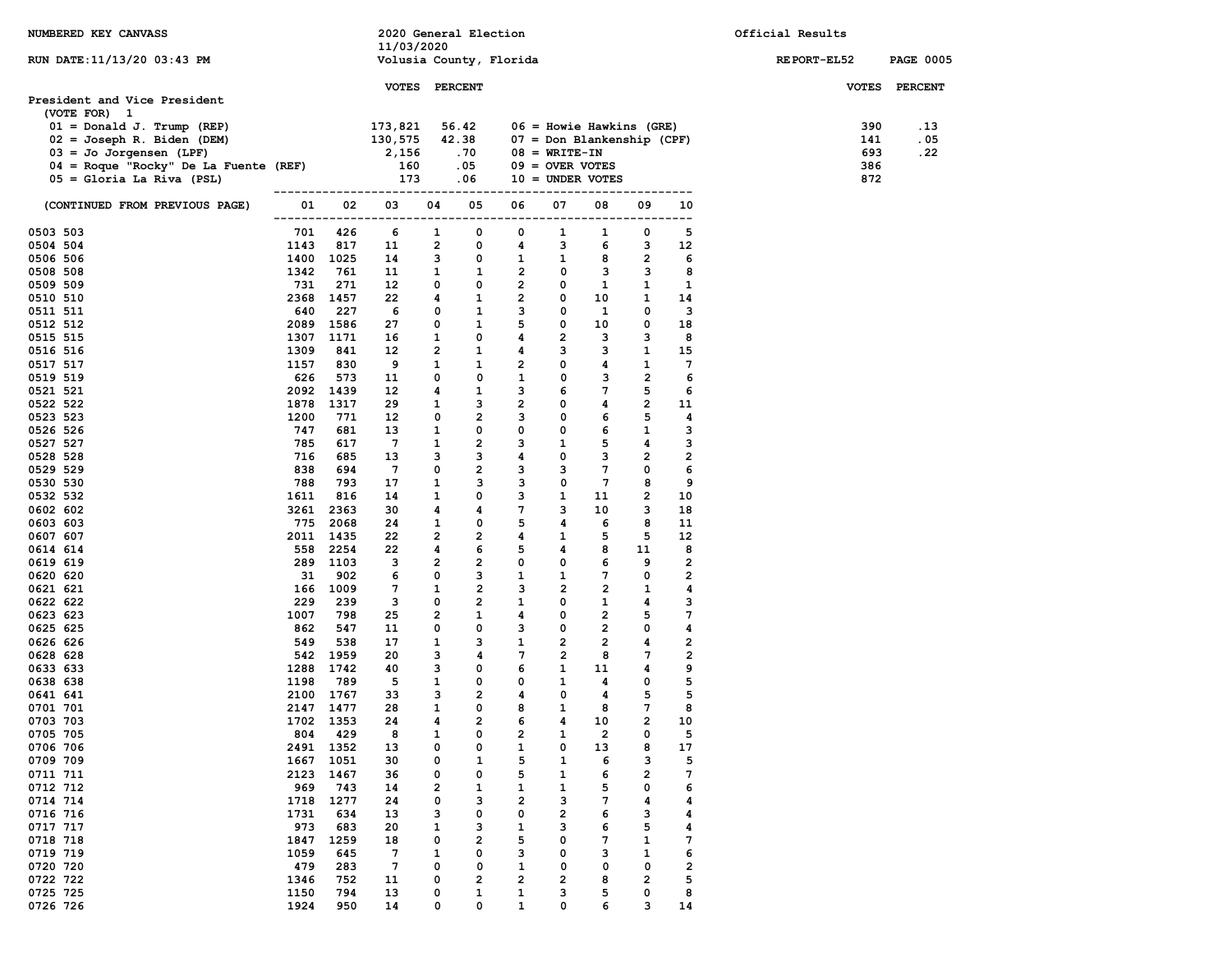| NUMBERED KEY CANVASS                                                                                         | 2020 General Election<br>11/03/2020 |           |                                     |                |                   |                         |                                                      |                                                             | Official Results        |          |                    |                             |
|--------------------------------------------------------------------------------------------------------------|-------------------------------------|-----------|-------------------------------------|----------------|-------------------|-------------------------|------------------------------------------------------|-------------------------------------------------------------|-------------------------|----------|--------------------|-----------------------------|
| RUN DATE: 11/13/20 03:43 PM                                                                                  |                                     |           |                                     |                |                   | Volusia County, Florida |                                                      |                                                             |                         |          | <b>REPORT-EL52</b> | <b>PAGE 0006</b>            |
| President and Vice President<br>(VOTE FOR) 1<br>$01 = Donald J. Trump (REF)$<br>$02 = Joseph R. Biden (DEM)$ |                                     |           | VOTES PERCENT<br>173,821<br>130,575 |                | 56.42<br>42.38    |                         |                                                      | $06$ = Howie Hawkins (GRE)<br>$07 = Don Blanchenship (CPF)$ |                         |          | 390<br>141         | VOTES PERCENT<br>.13<br>.05 |
| $03 =$ Jo Jorgensen (LPF)<br>$04$ = Roque "Rocky" De La Fuente (REF)<br>$05 =$ Gloria La Riva (PSL)          |                                     |           | 2,156<br>160<br>173                 |                | .70<br>.05<br>.06 |                         | $08 = \text{WRITE} - \text{IN}$<br>$09 =$ OVER VOTES | $10 =$ UNDER VOTES                                          |                         |          | 693<br>386<br>872  | .22                         |
| (CONTINUED FROM PREVIOUS PAGE)                                                                               | 01                                  | 02        | 03                                  | 04             | 05                | 06                      | 07                                                   | 08                                                          | 09                      | 10       |                    |                             |
| 0728 728                                                                                                     |                                     | 2147 1325 | 26                                  | 0              | з                 | 1                       | з                                                    | 12                                                          | 2                       | 5        |                    |                             |
| 0729 729<br>0732 732                                                                                         | 2691 1585<br>2890                   | 1733      | 33<br>26                            | 0<br>4         | 0<br>0            | 6<br>4                  | $\mathbf{1}$<br>$\mathbf{1}$                         | 11<br>7                                                     | 0<br>4                  | 17<br>10 |                    |                             |
| 0733 733                                                                                                     | 1347                                | 851       | 14                                  | $\mathbf{1}$   | 0                 | $\mathbf{1}$            | 0                                                    | 4                                                           | з                       | 10       |                    |                             |
| 0803 803                                                                                                     | 1678                                | 888       | 21                                  | $\overline{2}$ | $\mathbf{1}$      | 6                       | 0                                                    | 4                                                           | 1                       | 9        |                    |                             |
| 0804 804                                                                                                     | 1893                                | 1121      | 15                                  | $\mathbf{0}$   | $\mathbf{1}$      | $\mathbf{1}$            | $\overline{2}$                                       | 7                                                           | $\overline{2}$          | 16       |                    |                             |
| 0805 805                                                                                                     | 2434                                | 1585      | 26                                  | $\overline{2}$ | 0                 | 7                       | $\mathbf 0$                                          | 7                                                           | 0                       | 13       |                    |                             |
| 0807 807                                                                                                     | 914                                 | 526       | 6                                   | $\mathbf{1}$   | 0                 | $\mathbf{1}$            | $\mathbf{1}$                                         | 3                                                           | $\mathbf{1}$            | 6        |                    |                             |
| 0808 808                                                                                                     | 3694                                | 2474      | 32                                  | 0              | 0                 | 5                       | $\mathbf{1}$                                         | 23                                                          | 6                       | 8        |                    |                             |
| 0809 809                                                                                                     | 375                                 | 285       | 5                                   | 0              | 0                 | $\mathbf{1}$            | 0                                                    | 1                                                           | 0                       | 4        |                    |                             |
| 0810 810                                                                                                     | 772                                 | 691       | $7\phantom{.0}$                     | 1              | 2                 | 5                       | 0                                                    | 0                                                           | $\mathbf{2}$            | 6        |                    |                             |
| 0812 812                                                                                                     | 1312                                | 1027      | 10                                  | 0              | 0                 | 4                       | 0                                                    | 9                                                           | $\mathbf{1}$            | 9        |                    |                             |
| 0813 813                                                                                                     | 1152                                | 741       | 13                                  | 0              | 0                 | 3                       | $\mathbf 0$                                          | $\overline{2}$                                              | 0                       | 14       |                    |                             |
| 0814 814                                                                                                     | 1442                                | 737       | 16                                  | 1              | $\mathbf{2}$      | $\overline{\mathbf{2}}$ | 0                                                    | 7                                                           | $\mathbf{1}$            | 9        |                    |                             |
| 0816 816                                                                                                     | 1386                                | 342       | $7\phantom{.0}$                     | $\mathbf{1}$   | 3                 | $\mathbf 1$             | 0                                                    | 7                                                           | $\overline{\mathbf{2}}$ | 7        |                    |                             |
| 0901 901                                                                                                     | 1137                                | 733       | 16                                  | 0              | $\mathbf{1}$      | 4                       | $\mathbf 0$                                          | 4                                                           | 4                       | 9        |                    |                             |
| 0902 902                                                                                                     | 2019                                | 1099      | 24                                  | $\mathbf{1}$   | 0                 | 6                       | 5                                                    | 5                                                           | $\mathbf{1}$            | 3        |                    |                             |
| 0903 903                                                                                                     | 1969                                | 1116      | 24                                  | $\mathbf{1}$   | $\mathbf{1}$      | 4                       | $\mathbf{1}$                                         | 8                                                           | 5                       | 6        |                    |                             |
| 0904 904                                                                                                     | 2651                                | 1439      | 19                                  | 0              | 0                 | 4                       | 4                                                    | 9                                                           | 3                       | 8        |                    |                             |
| 0907 907                                                                                                     | 1564                                | 577       | 8                                   | $\mathbf{1}$   | 2                 | $\mathbf{1}$            | 0                                                    | з                                                           | з                       | 5        |                    |                             |
| 0909 909                                                                                                     | 902                                 | 420       | 7                                   | 0              | 0                 | 1                       | 1                                                    | 7                                                           | з                       | 7        |                    |                             |
| 0910 910<br>-------                                                                                          | 686                                 | 380       | 4                                   | $\mathbf{1}$   | $\overline{2}$    | $\mathbf{1}$            | $\mathbf{1}$                                         | $\mathbf{1}$                                                | $\mathbf{1}$            | 6        |                    |                             |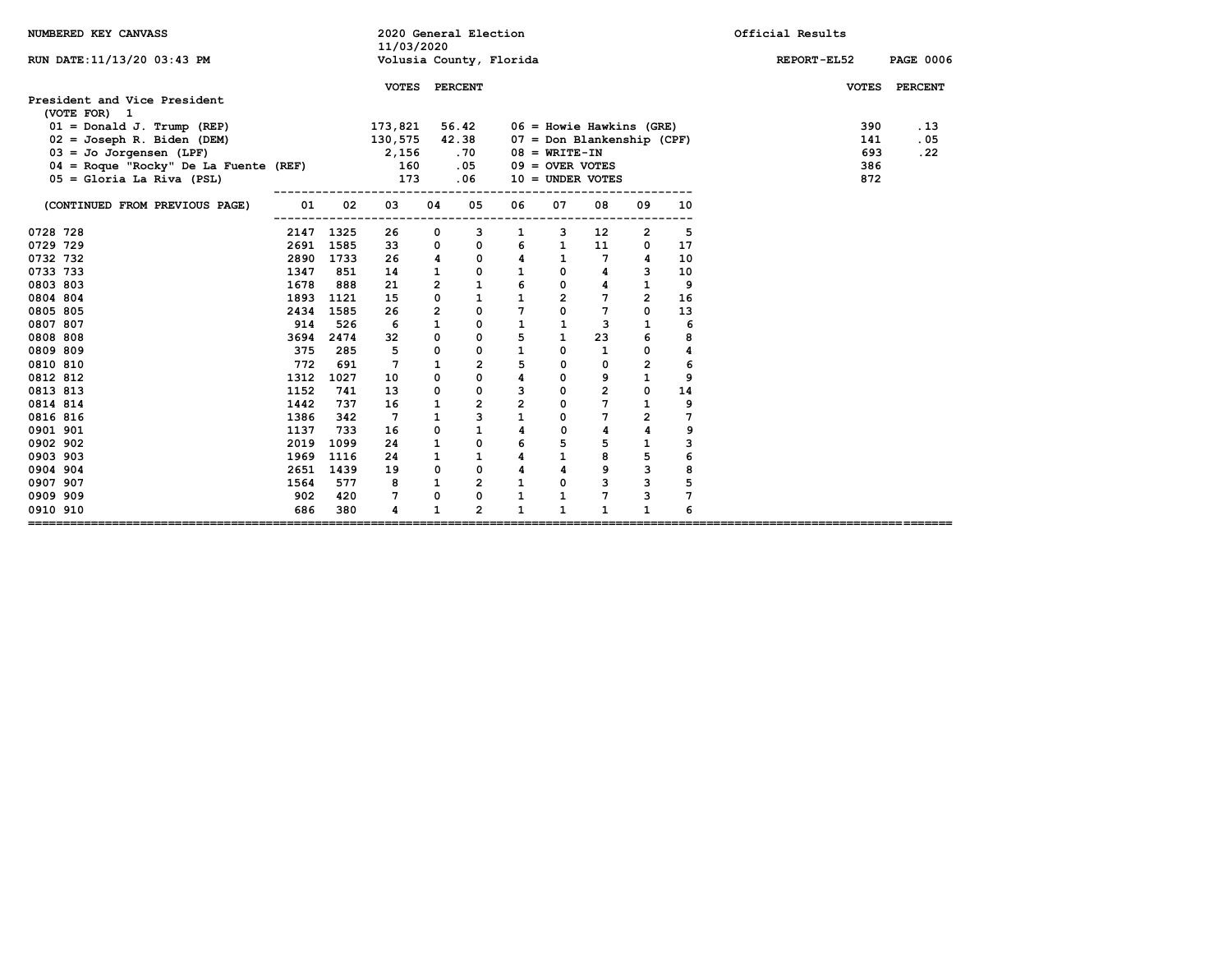| NUMBERED KEY CANVASS                       |                     |                        | 2020 General Election   |                |             |                    | Official Results |                  |
|--------------------------------------------|---------------------|------------------------|-------------------------|----------------|-------------|--------------------|------------------|------------------|
|                                            |                     |                        | 11/03/2020              |                |             |                    |                  |                  |
| RUN DATE: 11/13/20 03:43 PM                |                     |                        | Volusia County, Florida |                |             |                    | REPORT-EL52      | <b>PAGE 0007</b> |
|                                            |                     |                        | VOTES PERCENT           |                |             |                    |                  | VOTES PERCENT    |
| Representative in Congress District 6      |                     |                        |                         |                |             |                    |                  |                  |
| (VOTE FOR) 1<br>$01 = Michael Waltz (REP)$ |                     |                        | 174,894                 |                | 58.83       |                    |                  |                  |
| $02 =$ Clint Curtis (DEM)                  |                     |                        | 121,945                 |                | 41.02       | $04 =$ OVER VOTES  | 49               |                  |
| $03 = WRITE-TN$                            |                     |                        | 433                     |                | .15         | $05 =$ UNDER VOTES | 12,046           |                  |
|                                            | ------------------- |                        |                         |                | ----------- |                    |                  |                  |
|                                            | 01                  | 02                     | 03                      | 04             | 05          |                    |                  |                  |
|                                            | -------             |                        | ----                    | ----           | ---         |                    |                  |                  |
| 0101 101                                   | 585                 | 194                    | 0                       | 0              | 21          |                    |                  |                  |
| 0105 105                                   | 405                 | 166                    | 0                       | 0<br>0         | 26          |                    |                  |                  |
| 0107 107<br>0201 201                       | 985                 | 292<br>2647 1285       | 5<br>6                  | 0              | 41<br>125   |                    |                  |                  |
| 0202 202                                   | 2007                | 1042                   | 4                       | 1              | 114         |                    |                  |                  |
| 0203 203                                   | 377                 | 111                    | 0                       | 0              | 15          |                    |                  |                  |
| 0204 204                                   | 423                 | 190                    | $\mathbf{1}$            | 0              | 28          |                    |                  |                  |
| 0205 205                                   | 1039                | 503                    | 1                       | 1              | 65          |                    |                  |                  |
| 0206 206                                   | 1324                | 804                    | 3                       | 0              | 76          |                    |                  |                  |
| 0207 207                                   | 1464                | 671                    | 3                       | 0              | 60          |                    |                  |                  |
| 0208 208                                   |                     | 2467 1318              | 7                       | 1              | 171         |                    |                  |                  |
| 0212 212                                   | 1466                | 1383                   | 5                       | 0              | 127         |                    |                  |                  |
| 0215 215<br>0216 216                       | 2968                | 2051<br>2315 2231      | 6<br>6                  | 1<br>1         | 187<br>204  |                    |                  |                  |
| 0217 217                                   |                     | 737 1524               | 6                       | 0              | 84          |                    |                  |                  |
| 0218 218                                   |                     | 1826 1816              | 6                       | 0              | 156         |                    |                  |                  |
| 0220 220                                   | 45                  | 341                    | $\overline{2}$          | 0              | 17          |                    |                  |                  |
| 0222 222                                   | 1507                | 761                    | 7                       | 1              | 99          |                    |                  |                  |
| 0223 223                                   | 180                 | 97                     | 0                       | 0              | 24          |                    |                  |                  |
| 0224 224                                   | 1756                | 1070                   | 5                       | $\mathbf{1}$   | 108         |                    |                  |                  |
| 0301 301                                   | 2174                | 1126                   | 6                       | 1              | 148         |                    |                  |                  |
| 0303 303<br>0304 304                       | 1597<br>1955        | 982<br>1100            | 3<br>1                  | 0<br>0         | 107<br>135  |                    |                  |                  |
| 0305 305                                   | 2599                | 1371                   | 4                       | 1              | 158         |                    |                  |                  |
| 0306 306                                   |                     | 2482 1262              | 2                       | 0              | 169         |                    |                  |                  |
| 0307 307                                   | 1592                | 880                    | $\overline{2}$          | 1              | 103         |                    |                  |                  |
| 0308 308                                   | 1283                | 786                    | 3                       | 0              | 95          |                    |                  |                  |
| 0309 309                                   |                     | 1943 1655              | 3                       | 0              | 176         |                    |                  |                  |
| 0401 401                                   |                     | 1982 1857              | 3                       | 1              | 150         |                    |                  |                  |
| 0403 403<br>0404 404                       | 1057                | 1352 1385<br>261       | 9<br>2                  | 0<br>1         | 159<br>52   |                    |                  |                  |
| 0405 405                                   |                     | 956 1008               | 0                       | 1              | 92          |                    |                  |                  |
| 0406 406                                   | 2135                | 2150                   | 8                       | 0              | 185         |                    |                  |                  |
| 0407 407                                   |                     | 1239 1357              | 2                       | 0              | 108         |                    |                  |                  |
| 0410 410                                   |                     | 1289 1343              | 4                       | $\overline{2}$ | 119         |                    |                  |                  |
| 0411 411                                   |                     | 1425 1204              | 10                      | 1              | 90          |                    |                  |                  |
| 0412 412                                   | 1215                | 362                    | 3                       | 0              | 47          |                    |                  |                  |
| 0413 413                                   |                     | 1053 1038              | $\overline{\mathbf{2}}$ | 0<br>0         | 108         |                    |                  |                  |
| 0414 414<br>0415 415                       |                     | 1144 1160<br>1281 1348 | 4<br>5                  | $\mathbf{1}$   | 101<br>127  |                    |                  |                  |
| 0416 416                                   | 1684                | 1978                   | 8                       | 1              | 153         |                    |                  |                  |
| 0417 417                                   | 671                 | 694                    | 1                       | 0              | 38          |                    |                  |                  |
| 0419 419                                   | 584                 | 641                    | 4                       | 0              | 71          |                    |                  |                  |
| 0420 420                                   | 1588                | 1309                   | 12                      | 1              | 122         |                    |                  |                  |
| 0421 421                                   | 1403                | 725                    | з                       | 1              | 70          |                    |                  |                  |
| 0422 422                                   | 1060                | 1102                   | 4                       | 0              | 96          |                    |                  |                  |
| 0423 423                                   | 1011                | 950                    | з                       | 0              | 104         |                    |                  |                  |
| 0427 427<br>0429 429                       | 1195<br>580         | 1131<br>654            | 6<br>5                  | 0<br>0         | 87<br>61    |                    |                  |                  |
| 0501 501                                   | 1744                | 782                    | 5                       | 1              | 99          |                    |                  |                  |
| 0502 502                                   | 2593                | 1596                   | $\overline{\mathbf{2}}$ | 0              | 141         |                    |                  |                  |
| 0503 503                                   | 723                 | 378                    | 0                       | 0              | 40          |                    |                  |                  |
| 0504 504                                   | 1163                | 760                    | з                       | 0              | 75          |                    |                  |                  |
| 0506 506                                   | 1428                | 931                    | 5                       | 0              | 96          |                    |                  |                  |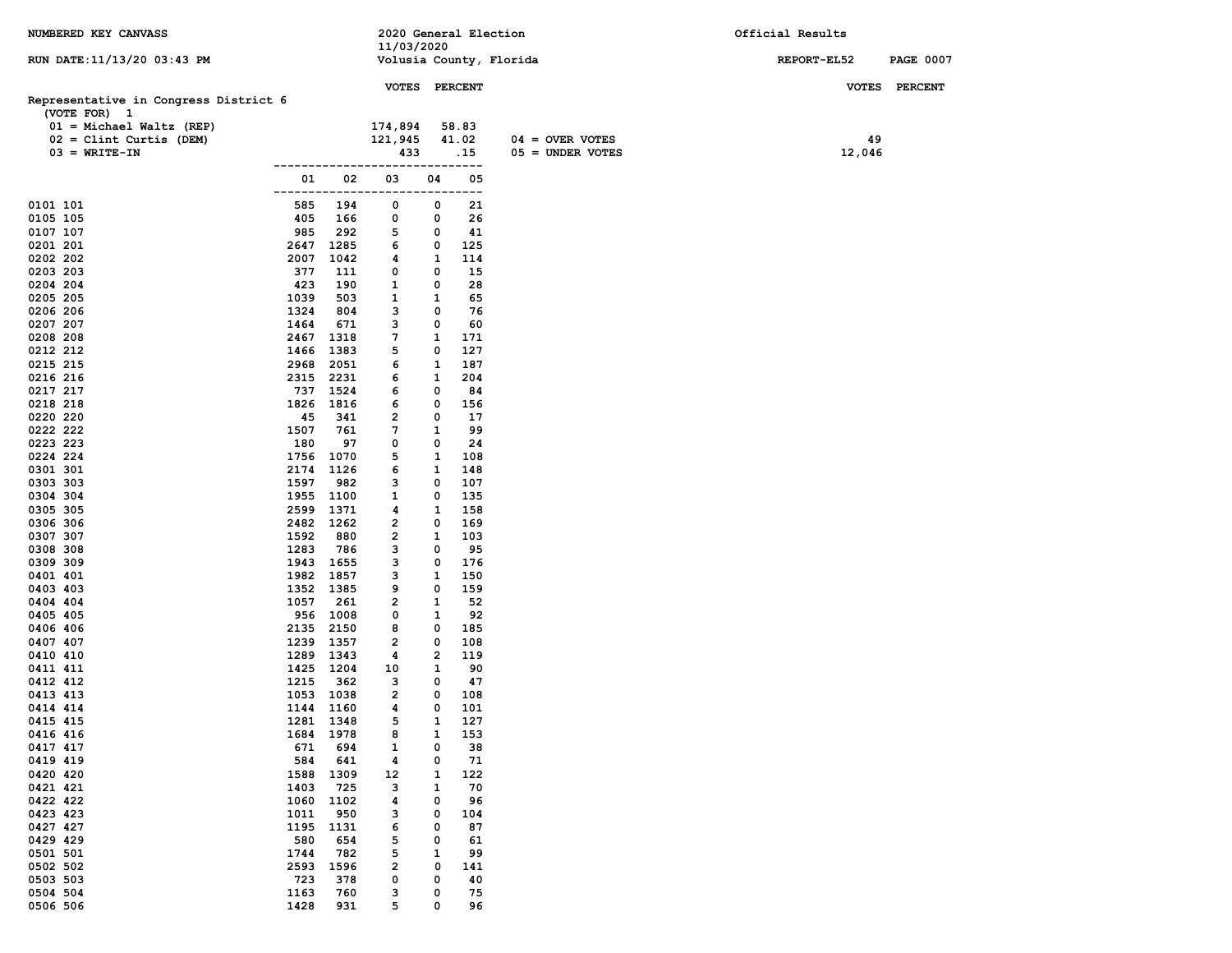| NUMBERED KEY CANVASS                                  |              |                  | 2020 General Election                                                   |                |            |                         | Official Results   |                  |
|-------------------------------------------------------|--------------|------------------|-------------------------------------------------------------------------|----------------|------------|-------------------------|--------------------|------------------|
| RUN DATE:11/13/20 03:43 PM                            |              |                  | 11/03/2020                                                              |                |            | Volusia County, Florida | <b>REPORT-EL52</b> | <b>PAGE 0008</b> |
|                                                       |              |                  | VOTES PERCENT                                                           |                |            |                         |                    | VOTES PERCENT    |
| Representative in Congress District 6<br>(VOTE FOR) 1 |              |                  |                                                                         |                |            |                         |                    |                  |
| $01 = Michael Walkz (REF)$                            |              |                  | 174,894                                                                 |                | 58.83      |                         |                    |                  |
| $02 =$ Clint Curtis (DEM)                             |              |                  | 121,945                                                                 |                | 41.02      | $04 =$ OVER VOTES       | 49                 |                  |
| $03 = WRITE-TN$                                       |              |                  | 433                                                                     |                | .15        | $05 =$ UNDER VOTES      | 12,046             |                  |
| (CONTINUED FROM PREVIOUS PAGE)                        | 01 —         | 02               | ------------------------------<br>03<br>------------------------------- | 04             | 05         |                         |                    |                  |
| 0508 508                                              | 1369         | 695              | $\mathbf{2}$                                                            | 0              | 66         |                         |                    |                  |
| 0509 509                                              | 721          | 257              | $\mathbf{1}$                                                            | 0              | 40         |                         |                    |                  |
| 0510 510                                              |              | 2453 1287        | 4                                                                       | 0              | 135        |                         |                    |                  |
| 0511 511                                              | 641          | 205              | $\mathbf 0$                                                             | $\mathbf 0$    | 35         |                         |                    |                  |
| 0512 512                                              |              | 2183 1397        | $\mathbf{3}$                                                            | $\mathbf 0$    | 153        |                         |                    |                  |
| 0515 515                                              |              | 1295 1115        | 6                                                                       | $\mathbf 0$    | 99         |                         |                    |                  |
| 0516 516                                              | 1348         | 751              | 13                                                                      | $\mathbf{o}$   | 79         |                         |                    |                  |
| 0517 517                                              | 1173         | 737              | 3                                                                       | 0              | 99         |                         |                    |                  |
| 0519 519                                              | 617          | 551              | $\mathbf{1}$                                                            | 1              | 52         |                         |                    |                  |
| 0521 521                                              |              | 2123 1294        | 4                                                                       | $\mathbf{2}$   | 152        |                         |                    |                  |
| 0522 522                                              |              | 1900 1212        | $\overline{2}$                                                          | 0              | 133        |                         |                    |                  |
| 0523 523<br>0526 526                                  | 1142         | 753              | 10                                                                      | 0<br>0         | 98         |                         |                    |                  |
| 0527 527                                              | 731<br>783   | 664<br>579       | 3<br>$\overline{2}$                                                     | 0              | 54<br>64   |                         |                    |                  |
| 0528 528                                              | 711          | 670              | 0                                                                       | 0              | 50         |                         |                    |                  |
| 0529 529                                              | 829          | 674              | 3                                                                       | 0              | 54         |                         |                    |                  |
| 0530 530                                              | 793          | 750              | 5                                                                       | 0              | 81         |                         |                    |                  |
| 0532 532                                              | 1677         | 736              | $\mathbf{1}$                                                            | 0              | 55         |                         |                    |                  |
| 0602 602                                              | 3317         | 2172             | 5                                                                       | 0              | 209        |                         |                    |                  |
| 0603 603                                              | 799          | 2012             | $\overline{2}$                                                          | 1              | 88         |                         |                    |                  |
| 0607 607                                              |              | 2022 1340        | 9                                                                       | 0              | 128        |                         |                    |                  |
| 0614 614                                              |              | 561 2219         | 5                                                                       | 3              | 92         |                         |                    |                  |
| 0619 619                                              |              | 283 1086         | $\mathbf 0$                                                             | 0              | 47         |                         |                    |                  |
| 0620 620                                              | 42           | 884              | $\mathbf{1}$                                                            | 0              | 26         |                         |                    |                  |
| 0621 621                                              | 176          | 991              | 0                                                                       | 0              | 30         |                         |                    |                  |
| 0622 622                                              | 214          | 229              | 3                                                                       | 0              | 36         |                         |                    |                  |
| 0623 623                                              | 998          | 746              | 5                                                                       | 0              | 102        |                         |                    |                  |
| 0625 625                                              | 876          | 493              | $\mathbf 0$                                                             | 0              | 60         |                         |                    |                  |
| 0626 626                                              | 557          | 513              | $\overline{2}$                                                          | 0              | 47<br>79   |                         |                    |                  |
| 0628 628<br>0633 633                                  | 1304         | 562 1912<br>1684 | $\mathbf{1}$<br>6                                                       | 0<br>1         | 109        |                         |                    |                  |
| 0638 638                                              | 1194         | 723              | 5                                                                       | 0              | 81         |                         |                    |                  |
| 0641 641                                              |              | 2140 1638        | 5                                                                       | 0              | 140        |                         |                    |                  |
| 0701 701                                              |              | 2131 1392        | 7                                                                       | 0              | 155        |                         |                    |                  |
| 0703 703                                              |              | 1739 1251        | $7\phantom{.0}$                                                         | $\overline{2}$ | 118        |                         |                    |                  |
| 0705 705                                              | 791          | 399              | 0                                                                       | 0              | 62         |                         |                    |                  |
| 0706 706                                              |              | 2551 1208        | 4                                                                       | 1              | 131        |                         |                    |                  |
| 0709 709                                              | 1664         | 974              | 8                                                                       | 0              | 123        |                         |                    |                  |
| 0711 711                                              |              | 2109 1364        | $\overline{2}$                                                          | $\overline{2}$ | 170        |                         |                    |                  |
| 0712 712                                              | 995          | 657              | 3                                                                       | 0              | 87         |                         |                    |                  |
| 0714 714                                              | 1702         | 1222             | 5                                                                       | з              | 110        |                         |                    |                  |
| 0716 716                                              | 1751         | 556              | з                                                                       | 1              | 85         |                         |                    |                  |
| 0717 717                                              | 999          | 639              | 2                                                                       | 0              | 59         |                         |                    |                  |
| 0718 718                                              | 1860         | 1131             | 6                                                                       | 1              | 148        |                         |                    |                  |
| 0719 719                                              | 1048         | 593              | 1                                                                       | 0              | 83         |                         |                    |                  |
| 0720 720                                              | 475          | 271              | 0                                                                       | 0              | 26         |                         |                    |                  |
| 0722 722                                              | 1303         | 728              | з                                                                       | 1              | 95         |                         |                    |                  |
| 0725 725                                              | 1171         | 720              | 0                                                                       | 0              | 84         |                         |                    |                  |
| 0726 726                                              | 1992         | 832              | 1                                                                       | 0              | 87         |                         |                    |                  |
| 0728 728<br>0729 729                                  | 2190<br>2744 | 1188<br>1442     | 5<br>6                                                                  | 0<br>1         | 141<br>151 |                         |                    |                  |
| 0732 732                                              | 2899         | 1599             | 1                                                                       | 1              | 179        |                         |                    |                  |
| 0733 733                                              | 1371         | 769              | 1                                                                       | 0              | 90         |                         |                    |                  |
| 0803 803                                              | 1712         | 796              | $\mathbf{1}$                                                            | 0              | 101        |                         |                    |                  |
|                                                       |              |                  |                                                                         |                |            |                         |                    |                  |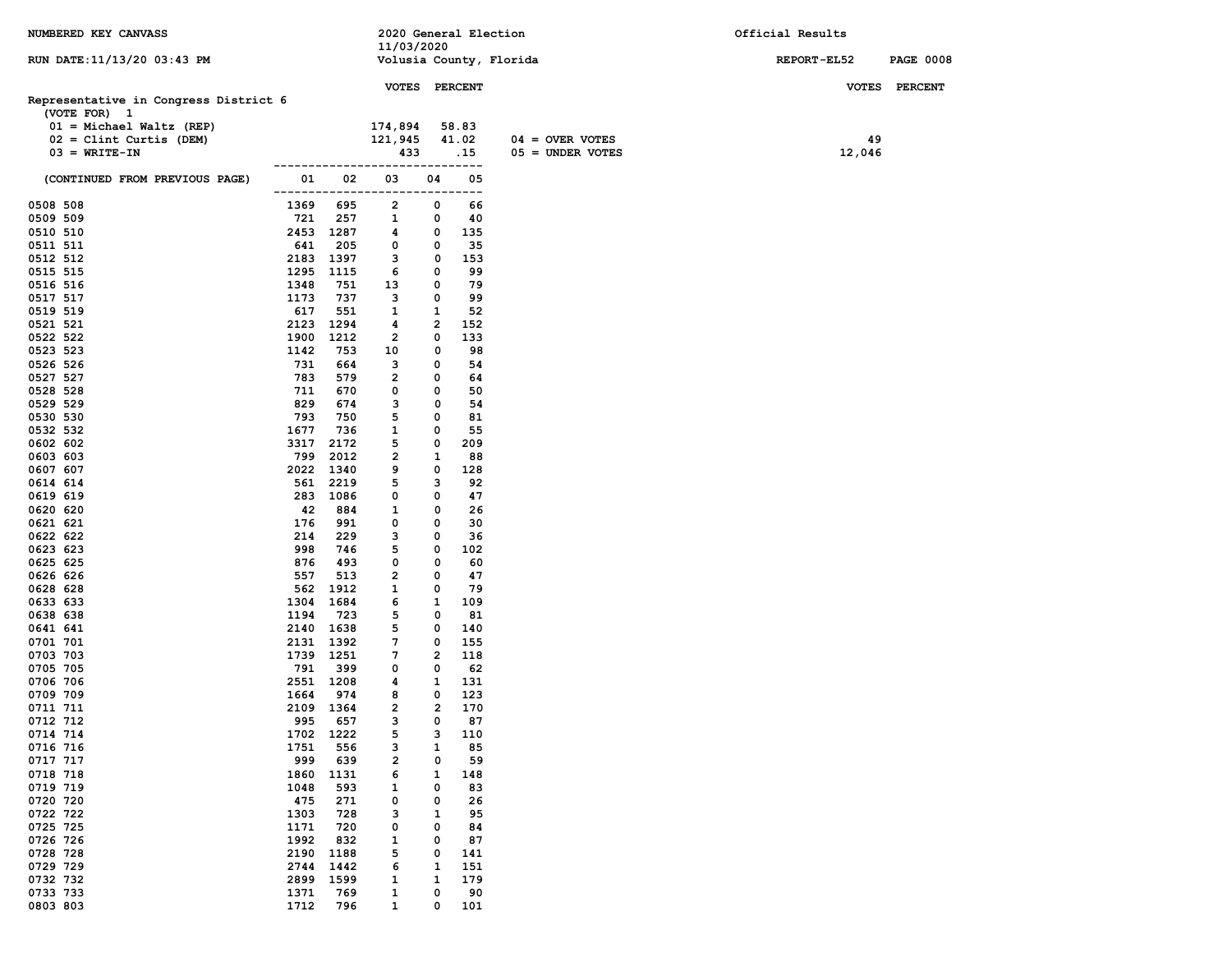| NUMBERED KEY CANVASS                                  |      |      | 2020 General Election<br>11/03/2020 |                |       |                         | Official Results                |
|-------------------------------------------------------|------|------|-------------------------------------|----------------|-------|-------------------------|---------------------------------|
| RUN DATE: 11/13/20 03:43 PM                           |      |      |                                     |                |       | Volusia County, Florida | REPORT-EL52<br><b>PAGE 0009</b> |
|                                                       |      |      | VOTES PERCENT                       |                |       |                         | VOTES PERCENT                   |
| Representative in Congress District 6<br>(VOTE FOR) 1 |      |      |                                     |                |       |                         |                                 |
| $01 = Michael Walk (REF)$                             |      |      | 174,894                             |                | 58.83 |                         |                                 |
| $02 =$ Clint Curtis (DEM)                             |      |      | 121,945                             |                | 41.02 | $04 =$ OVER VOTES       | 49                              |
| $03 = WRTTE-TN$                                       |      |      | 433                                 |                | .15   | $05 =$ UNDER VOTES      | 12,046                          |
| (CONTINUED FROM PREVIOUS PAGE)                        | 01   | 02   | 03                                  | 04             | 05    |                         |                                 |
| 0804 804                                              | 1910 | 1030 | 3                                   | 0              | 115   |                         |                                 |
| 0805 805                                              | 2534 | 1384 | 5                                   | 0              | 151   |                         |                                 |
| 0807 807                                              | 892  | 513  | 0                                   | 0              | 54    |                         |                                 |
| 0808 808                                              | 3768 | 2268 | 4                                   | $\mathbf{1}$   | 202   |                         |                                 |
| 0809 809                                              | 382  | 262  | 1                                   | 0              | 26    |                         |                                 |
| 0810 810                                              | 784  | 645  | $\overline{2}$                      | $\mathbf{1}$   | 54    |                         |                                 |
| 0812 812                                              | 1340 | 936  | 0                                   | 0              | 96    |                         |                                 |
| 0813 813                                              | 1206 | 650  | 0                                   | 0              | 69    |                         |                                 |
| 0814 814                                              | 1444 | 678  | 3                                   | $\mathbf 0$    | 92    |                         |                                 |
| 0816 816                                              | 1370 | 327  | 1                                   | $\mathbf 0$    | 58    |                         |                                 |
| 0901 901                                              | 1123 | 703  |                                     | 0              | 81    |                         |                                 |
| 0902 902                                              | 1988 | 1054 | 4                                   | $\overline{2}$ | 115   |                         |                                 |
| 0903 903                                              | 1941 | 1053 | 7                                   | 1              | 133   |                         |                                 |
| 0904 904                                              | 2646 | 1321 | 9                                   | 0              | 161   |                         |                                 |
| 0907 907                                              | 1540 | 535  | $\overline{2}$                      | 0              | 87    |                         |                                 |
| 0909 909                                              | 908  | 407  |                                     | $\mathbf{1}$   | 31    |                         |                                 |
| 0910 910                                              | 684  | 363  | $\mathbf{2}$                        | $\mathbf{1}$   | 33    |                         |                                 |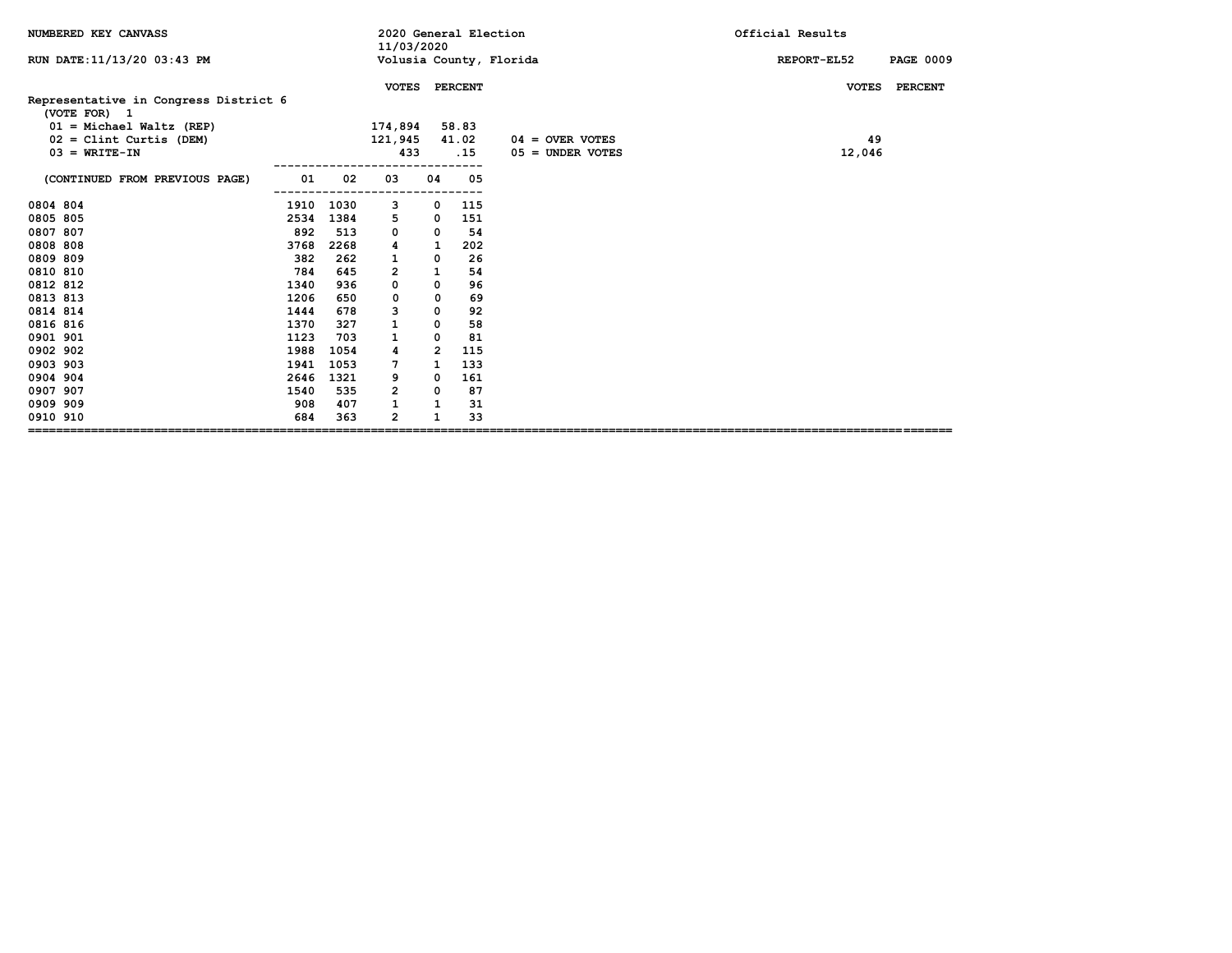| NUMBERED KEY CANVASS                                |                    |              |                         |               | 2020 General Election   | Official Results |                  |
|-----------------------------------------------------|--------------------|--------------|-------------------------|---------------|-------------------------|------------------|------------------|
| RUN DATE: 11/13/20 03:43 PM                         |                    |              | 11/03/2020              |               | Volusia County, Florida | REPORT-EL52      | <b>PAGE 0010</b> |
|                                                     |                    |              |                         |               |                         |                  |                  |
|                                                     |                    |              |                         | VOTES PERCENT |                         |                  | VOTES PERCENT    |
| State Attorney 7th Judicial Circuit<br>(VOTE FOR) 1 |                    |              |                         |               |                         |                  |                  |
| $01 = R.J.$ Larizza (REP)                           |                    |              | 172,640                 | 61.28         | $03 =$ OVER VOTES       | 58               |                  |
| $02 = Don Dempsey$                                  |                    |              | 109,084                 | 38.72         | $04 =$ UNDER VOTES      | 27,585           |                  |
|                                                     | ------------       |              |                         | ----          |                         |                  |                  |
|                                                     | 01<br>------------ | 02           | 03                      | 04<br>---     |                         |                  |                  |
| 0101 101                                            | 546                | 216          | 0                       | 38            |                         |                  |                  |
| 0105 105                                            | 382                | 174          | 2                       | 39            |                         |                  |                  |
| 0107 107                                            | 917                | 350          | 0                       | 56            |                         |                  |                  |
| 0201 201<br>0202 202                                | 2354<br>1828       | 1457<br>1115 | 0<br>0                  | 252<br>225    |                         |                  |                  |
| 0203 203                                            | 280                | 200          | 1                       | 22            |                         |                  |                  |
| 0204 204                                            | 373                | 219          | 0                       | 50            |                         |                  |                  |
| 0205 205                                            | 940                | 564          | 0                       | 105           |                         |                  |                  |
| 0206 206                                            | 1154               | 912          | $\overline{\mathbf{2}}$ | 139           |                         |                  |                  |
| 0207 207<br>0208 208                                | 1278<br>2172       | 807<br>1512  | 0<br>2                  | 113<br>278    |                         |                  |                  |
| 0212 212                                            | 1384               | 1298         | 0                       | 299           |                         |                  |                  |
| 0215 215                                            | 2812 1940          |              | 2                       | 459           |                         |                  |                  |
| 0216 216                                            | 2244               | 2060         | 0                       | 453           |                         |                  |                  |
| 0217 217                                            | 824                | 1278         | 0                       | 249           |                         |                  |                  |
| 0218 218<br>0220 220                                | 1692<br>100        | 1778<br>242  | 0<br>0                  | 334<br>63     |                         |                  |                  |
| 0222 222                                            | 1322               | 902          | 1                       | 150           |                         |                  |                  |
| 0223 223                                            | 156                | 114          | 1                       | 30            |                         |                  |                  |
| 0224 224                                            | 1599               | 1127         | 2                       | 212           |                         |                  |                  |
| 0301 301                                            | 1959<br>1454       | 1217<br>998  | 1<br>1                  | 278<br>236    |                         |                  |                  |
| 0303 303<br>0304 304                                |                    | 1862 1012    | 0                       | 317           |                         |                  |                  |
| 0305 305                                            | 2512 1267          |              | 0                       | 354           |                         |                  |                  |
| 0306 306                                            | 2422 1107          |              | 0                       | 386           |                         |                  |                  |
| 0307 307                                            | 1504               | 851          | з                       | 220           |                         |                  |                  |
| 0308 308<br>0309 309                                | 1170<br>1923       | 802<br>1471  | 0<br>1                  | 195<br>382    |                         |                  |                  |
| 0401 401                                            | 1938               | 1672         | 0                       | 383           |                         |                  |                  |
| 0403 403                                            | 1320               | 1274         | 1                       | 310           |                         |                  |                  |
| 0404 404                                            | 983                | 298          | 0                       | 92            |                         |                  |                  |
| 0405 405<br>0406 406                                | 937<br>2104        | 906<br>1925  | 1<br>0                  | 213<br>449    |                         |                  |                  |
| 0407 407                                            | 1246               | 1165         | 0                       | 295           |                         |                  |                  |
| 0410 410                                            | 1273               | 1203         | 1                       | 280           |                         |                  |                  |
| 0411 411                                            | 1356 1122          |              | 3                       | 249           |                         |                  |                  |
| 0412 412                                            | 1150               | 401          | 0                       | 76            |                         |                  |                  |
| 0413 413<br>0414 414                                | 1040<br>1138 1033  | 933          | 0<br>0                  | 228<br>238    |                         |                  |                  |
| 0415 415                                            | 1266 1203          |              | з                       | 290           |                         |                  |                  |
| 0416 416                                            | 1719 1691          |              | 0                       | 414           |                         |                  |                  |
| 0417 417                                            | 661                | 630          | 0                       | 113           |                         |                  |                  |
| 0419 419<br>0420 420                                | 586                | 563          | 0                       | 151           |                         |                  |                  |
| 0421 421                                            | 1564<br>1329       | 1186<br>705  | 2<br>1                  | 280<br>167    |                         |                  |                  |
| 0422 422                                            | 1070               | 988          | 0                       | 204           |                         |                  |                  |
| 0423 423                                            | 1005               | 863          | 0                       | 200           |                         |                  |                  |
| 0427 427                                            | 1171               | 1031         | 0                       | 217           |                         |                  |                  |
| 0429 429<br>0501 501                                | 584<br>1730        | 576<br>684   | 0<br>1                  | 140<br>216    |                         |                  |                  |
| 0502 502                                            | 2570               | 1395         | 1                       | 366           |                         |                  |                  |
| 0503 503                                            | 736                | 311          | $\overline{\mathbf{2}}$ | 92            |                         |                  |                  |
| 0504 504                                            | 1176               | 624          | 0                       | 201           |                         |                  |                  |
| 0506 506                                            | 1461               | 770          | $\overline{\mathbf{2}}$ | 227           |                         |                  |                  |
| 0508 508                                            | 1375               | 578          | 0                       | 179           |                         |                  |                  |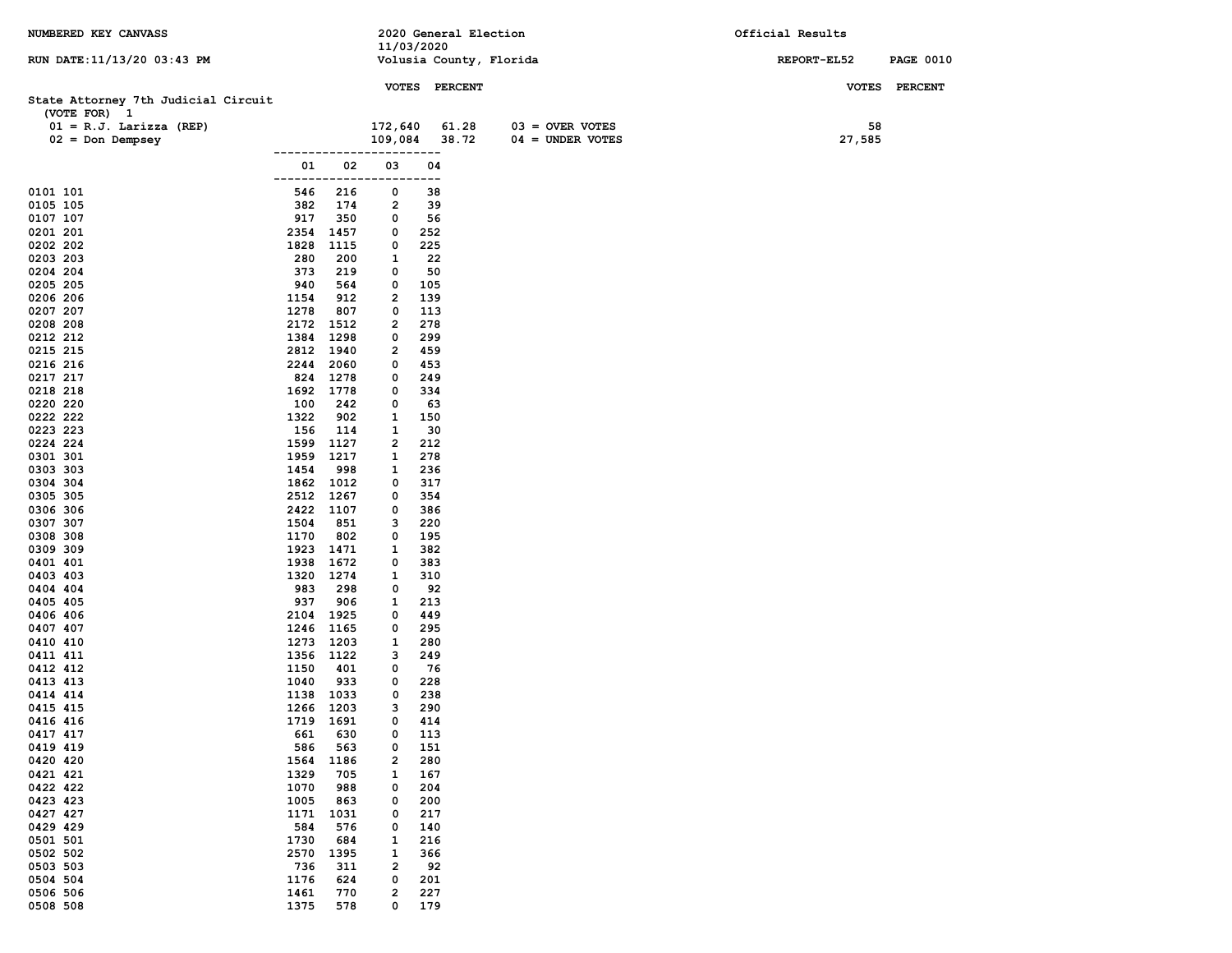| NUMBERED KEY CANVASS                |                      |                  |             |            | 2020 General Election |                         | Official Results |                  |
|-------------------------------------|----------------------|------------------|-------------|------------|-----------------------|-------------------------|------------------|------------------|
|                                     |                      |                  | 11/03/2020  |            |                       |                         |                  |                  |
| RUN DATE:11/13/20 03:43 PM          |                      |                  |             |            |                       | Volusia County, Florida | REPORT-EL52      | <b>PAGE 0011</b> |
|                                     |                      |                  |             |            | VOTES PERCENT         |                         |                  | VOTES PERCENT    |
| State Attorney 7th Judicial Circuit |                      |                  |             |            |                       |                         |                  |                  |
| (VOTE FOR) 1                        |                      |                  |             |            |                       |                         |                  |                  |
| $01 = R.J.$ Larizza (REP)           |                      |                  | 172,640     |            | 61.28                 | $03 =$ OVER VOTES       | 58               |                  |
| $02 = Don Dempsey$                  |                      |                  | 109,084     |            | 38.72                 | $04 = UNDER VOTES$      | 27,585           |                  |
|                                     | -------------        |                  |             | ----       |                       |                         |                  |                  |
| (CONTINUED FROM PREVIOUS PAGE)      | 01                   | 02               | 03          | 04         |                       |                         |                  |                  |
| 0509 509                            | -------------<br>727 | 226              | ------<br>0 | ----<br>66 |                       |                         |                  |                  |
| 0510 510                            |                      | 2445 1113        | 0           | 321        |                       |                         |                  |                  |
| 0511 511                            | 629                  | 195              | 0           | 57         |                       |                         |                  |                  |
| 0512 512                            |                      | 2209 1178        | 1           | 348        |                       |                         |                  |                  |
| 0515 515                            | 1339                 | 966              | 0           | 210        |                       |                         |                  |                  |
| 0516 516                            | 1356                 | 657              | 1           | 177        |                       |                         |                  |                  |
| 0517 517                            | 1168                 | 634              | 0           | 210        |                       |                         |                  |                  |
| 0519 519<br>0521 521                | 643<br>2132          | 446<br>1089      | 0<br>0      | 133<br>354 |                       |                         |                  |                  |
| 0522 522                            | 1898                 | 1059             | 0           | 290        |                       |                         |                  |                  |
| 0523 523                            | 1156                 | 659              | 2           | 186        |                       |                         |                  |                  |
| 0526 526                            | 761                  | 562              | 0           | 129        |                       |                         |                  |                  |
| 0527 527                            | 770                  | 512              | 0           | 146        |                       |                         |                  |                  |
| 0528 528                            | 763                  | 545              | 1           | 122        |                       |                         |                  |                  |
| 0529 529                            | 853<br>813           | 562              | 1<br>0      | 144        |                       |                         |                  |                  |
| 0530 530<br>0532 532                | 1670                 | 641<br>618       | 0           | 175<br>181 |                       |                         |                  |                  |
| 0602 602                            | 3366                 | 1808             | 2           | 527        |                       |                         |                  |                  |
| 0603 603                            | 1055                 | 1479             | 1           | 367        |                       |                         |                  |                  |
| 0607 607                            | 2045                 | 1153             | 2           | 299        |                       |                         |                  |                  |
| 0614 614                            |                      | 839 1645         | 0           | 396        |                       |                         |                  |                  |
| 0619 619                            | 443                  | 773              | 1           | 199        |                       |                         |                  |                  |
| 0620 620<br>0621 621                | 165<br>331           | 625<br>698       | 0<br>0      | 163<br>168 |                       |                         |                  |                  |
| 0622 622                            | 228                  | 181              | 1           | 72         |                       |                         |                  |                  |
| 0623 623                            | 1024                 | 624              | 1           | 202        |                       |                         |                  |                  |
| 0625 625                            | 866                  | 438              | 0           | 125        |                       |                         |                  |                  |
| 0626 626                            | 569                  | 429              | 0           | 121        |                       |                         |                  |                  |
| 0628 628                            |                      | 806 1378         | 0           | 370        |                       |                         |                  |                  |
| 0633 633                            |                      | 1421 1376        | 0           | 307        |                       |                         |                  |                  |
| 0638 638<br>0641 641                | 1202                 | 634<br>2186 1389 | 0<br>0      | 167<br>348 |                       |                         |                  |                  |
| 0701 701                            |                      | 2166 1181        | 1           | 337        |                       |                         |                  |                  |
| 0703 703                            |                      | 1789 1040        | 0           | 288        |                       |                         |                  |                  |
| 0705 705                            | 804                  | 342              | 0           | 106        |                       |                         |                  |                  |
| 0706 706                            |                      | 2529 1032        | 0           | 334        |                       |                         |                  |                  |
| 0709 709                            | 1655                 | 858              | 1           | 255        |                       |                         |                  |                  |
| 0711 711                            |                      | 2107 1214        | 0           | 326        |                       |                         |                  |                  |
| 0712 712<br>0714 714                | 994                  | 576<br>1763 1022 | 0<br>0      | 172<br>257 |                       |                         |                  |                  |
| 0716 716                            | 1728                 | 503              | 1           | 164        |                       |                         |                  |                  |
| 0717 717                            | 1020                 | 545              | 0           | 134        |                       |                         |                  |                  |
| 0718 718                            | 1853                 | 1003             | 1           | 289        |                       |                         |                  |                  |
| 0719 719                            | 1061                 | 499              | 0           | 165        |                       |                         |                  |                  |
| 0720 720                            | 482                  | 235              | 0           | 55         |                       |                         |                  |                  |
| 0722 722<br>0725 725                | 1280<br>1156         | 665<br>632       | 0<br>0      | 185<br>187 |                       |                         |                  |                  |
| 0726 726                            | 1973                 | 738              | 0           | 201        |                       |                         |                  |                  |
| 0728 728                            | 2185                 | 1050             | 0           | 289        |                       |                         |                  |                  |
| 0729 729                            | 2681                 | 1299             | 0           | 364        |                       |                         |                  |                  |
| 0732 732                            | 2923                 | 1357             | 0           | 399        |                       |                         |                  |                  |
| 0733 733                            | 1362                 | 679              | 0           | 190        |                       |                         |                  |                  |
| 0803 803                            | 1694                 | 709              | 0           | 207        |                       |                         |                  |                  |
| 0804 804                            | 1907                 | 905<br>2483 1226 | 0           | 246        |                       |                         |                  |                  |
| 0805 805                            |                      |                  | 0           | 365        |                       |                         |                  |                  |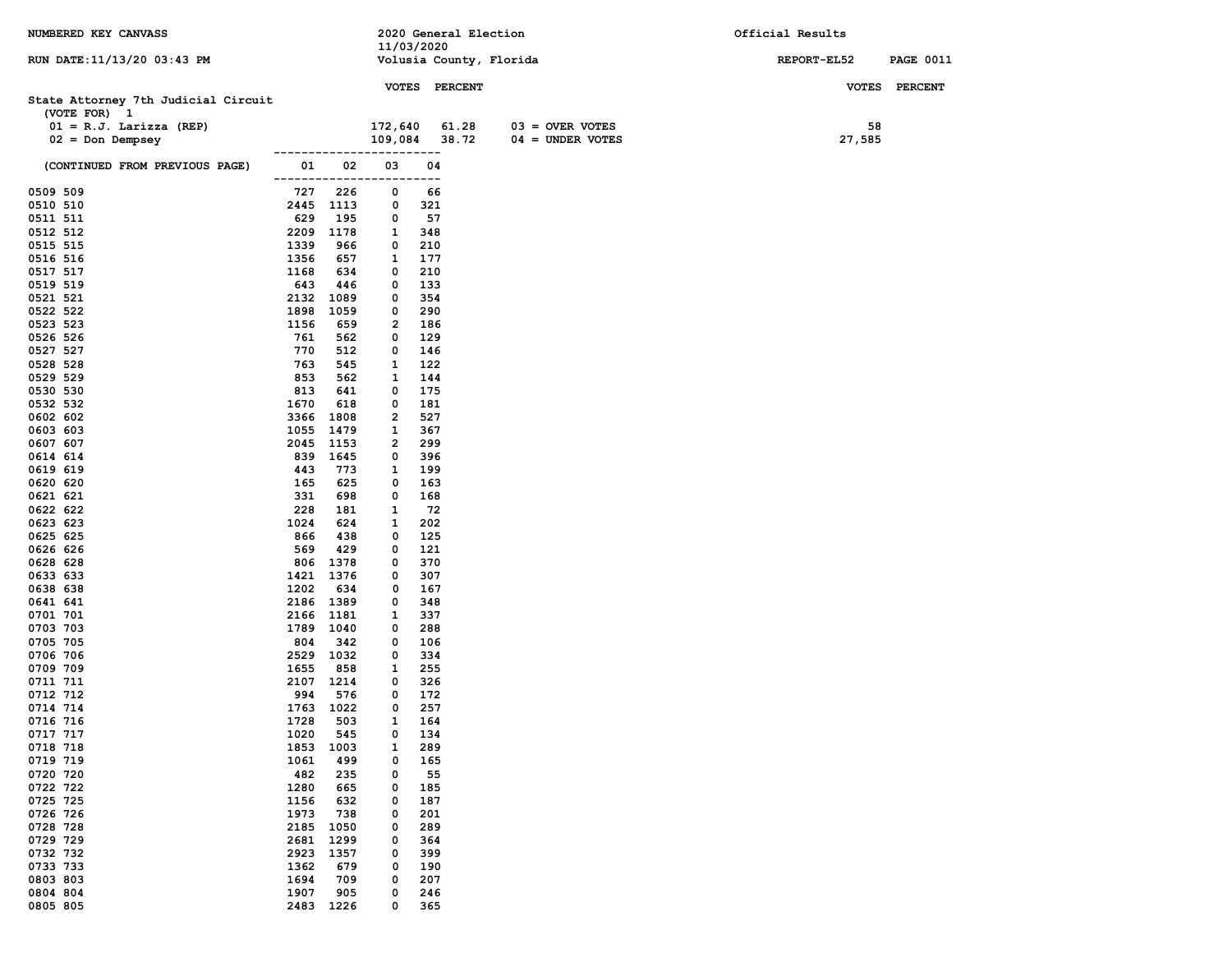| RUN DATE: 11/13/20 03:43 PM<br>Volusia County, Florida<br><b>PAGE 0012</b><br><b>REPORT-EL52</b><br><b>PERCENT</b><br><b>PERCENT</b><br><b>VOTES</b><br><b>VOTES</b><br>State Attorney 7th Judicial Circuit<br>(VOTE FOR) 1<br>61.28<br>58<br>$01 = R.J.$ Larizza (REP)<br>172,640<br>$03 =$ OVER VOTES<br>109,084 38.72<br>27,585<br>$02 = Don$ Dempsey<br>$04 =$ UNDER VOTES<br>01<br>02<br>03<br>(CONTINUED FROM PREVIOUS PAGE)<br>04<br>0807 807<br>896<br>454<br>109<br>0<br>0808 808<br>3733<br>1983<br>527<br>0<br>0809 809<br>366<br>243<br>62<br>0<br>0810 810<br>786<br>552<br>148<br>$\Omega$<br>0812 812<br>1331<br>814<br>226<br>1<br>0813 813<br>162<br>1174<br>589<br>0<br>0814 814<br>1399<br>654<br>164<br>0<br>0816 816<br>1306<br>366<br>84<br>0<br>0901 901<br>1073<br>656<br>179<br>0<br>0902 902<br>1948<br>988<br>226<br>0903 903<br>243<br>1907<br>984<br>1<br>0904 904<br>2550<br>337<br>1250<br>0<br>0907 907<br>1482<br>520<br>162<br>0<br>0909 909<br>363<br>77<br>908<br>0 | NUMBERED KEY CANVASS |     | 2020 General Election<br>11/03/2020 |   |    |  | Official Results |
|---------------------------------------------------------------------------------------------------------------------------------------------------------------------------------------------------------------------------------------------------------------------------------------------------------------------------------------------------------------------------------------------------------------------------------------------------------------------------------------------------------------------------------------------------------------------------------------------------------------------------------------------------------------------------------------------------------------------------------------------------------------------------------------------------------------------------------------------------------------------------------------------------------------------------------------------------------------------------------------------------------|----------------------|-----|-------------------------------------|---|----|--|------------------|
|                                                                                                                                                                                                                                                                                                                                                                                                                                                                                                                                                                                                                                                                                                                                                                                                                                                                                                                                                                                                         |                      |     |                                     |   |    |  |                  |
|                                                                                                                                                                                                                                                                                                                                                                                                                                                                                                                                                                                                                                                                                                                                                                                                                                                                                                                                                                                                         |                      |     |                                     |   |    |  |                  |
|                                                                                                                                                                                                                                                                                                                                                                                                                                                                                                                                                                                                                                                                                                                                                                                                                                                                                                                                                                                                         |                      |     |                                     |   |    |  |                  |
|                                                                                                                                                                                                                                                                                                                                                                                                                                                                                                                                                                                                                                                                                                                                                                                                                                                                                                                                                                                                         |                      |     |                                     |   |    |  |                  |
|                                                                                                                                                                                                                                                                                                                                                                                                                                                                                                                                                                                                                                                                                                                                                                                                                                                                                                                                                                                                         |                      |     |                                     |   |    |  |                  |
|                                                                                                                                                                                                                                                                                                                                                                                                                                                                                                                                                                                                                                                                                                                                                                                                                                                                                                                                                                                                         |                      |     |                                     |   |    |  |                  |
|                                                                                                                                                                                                                                                                                                                                                                                                                                                                                                                                                                                                                                                                                                                                                                                                                                                                                                                                                                                                         |                      |     |                                     |   |    |  |                  |
|                                                                                                                                                                                                                                                                                                                                                                                                                                                                                                                                                                                                                                                                                                                                                                                                                                                                                                                                                                                                         |                      |     |                                     |   |    |  |                  |
|                                                                                                                                                                                                                                                                                                                                                                                                                                                                                                                                                                                                                                                                                                                                                                                                                                                                                                                                                                                                         |                      |     |                                     |   |    |  |                  |
|                                                                                                                                                                                                                                                                                                                                                                                                                                                                                                                                                                                                                                                                                                                                                                                                                                                                                                                                                                                                         |                      |     |                                     |   |    |  |                  |
|                                                                                                                                                                                                                                                                                                                                                                                                                                                                                                                                                                                                                                                                                                                                                                                                                                                                                                                                                                                                         |                      |     |                                     |   |    |  |                  |
|                                                                                                                                                                                                                                                                                                                                                                                                                                                                                                                                                                                                                                                                                                                                                                                                                                                                                                                                                                                                         |                      |     |                                     |   |    |  |                  |
|                                                                                                                                                                                                                                                                                                                                                                                                                                                                                                                                                                                                                                                                                                                                                                                                                                                                                                                                                                                                         |                      |     |                                     |   |    |  |                  |
|                                                                                                                                                                                                                                                                                                                                                                                                                                                                                                                                                                                                                                                                                                                                                                                                                                                                                                                                                                                                         |                      |     |                                     |   |    |  |                  |
|                                                                                                                                                                                                                                                                                                                                                                                                                                                                                                                                                                                                                                                                                                                                                                                                                                                                                                                                                                                                         |                      |     |                                     |   |    |  |                  |
|                                                                                                                                                                                                                                                                                                                                                                                                                                                                                                                                                                                                                                                                                                                                                                                                                                                                                                                                                                                                         |                      |     |                                     |   |    |  |                  |
|                                                                                                                                                                                                                                                                                                                                                                                                                                                                                                                                                                                                                                                                                                                                                                                                                                                                                                                                                                                                         |                      |     |                                     |   |    |  |                  |
|                                                                                                                                                                                                                                                                                                                                                                                                                                                                                                                                                                                                                                                                                                                                                                                                                                                                                                                                                                                                         |                      |     |                                     |   |    |  |                  |
|                                                                                                                                                                                                                                                                                                                                                                                                                                                                                                                                                                                                                                                                                                                                                                                                                                                                                                                                                                                                         |                      |     |                                     |   |    |  |                  |
|                                                                                                                                                                                                                                                                                                                                                                                                                                                                                                                                                                                                                                                                                                                                                                                                                                                                                                                                                                                                         |                      |     |                                     |   |    |  |                  |
|                                                                                                                                                                                                                                                                                                                                                                                                                                                                                                                                                                                                                                                                                                                                                                                                                                                                                                                                                                                                         |                      |     |                                     |   |    |  |                  |
|                                                                                                                                                                                                                                                                                                                                                                                                                                                                                                                                                                                                                                                                                                                                                                                                                                                                                                                                                                                                         | 0910 910             | 657 | 346                                 | 0 | 80 |  |                  |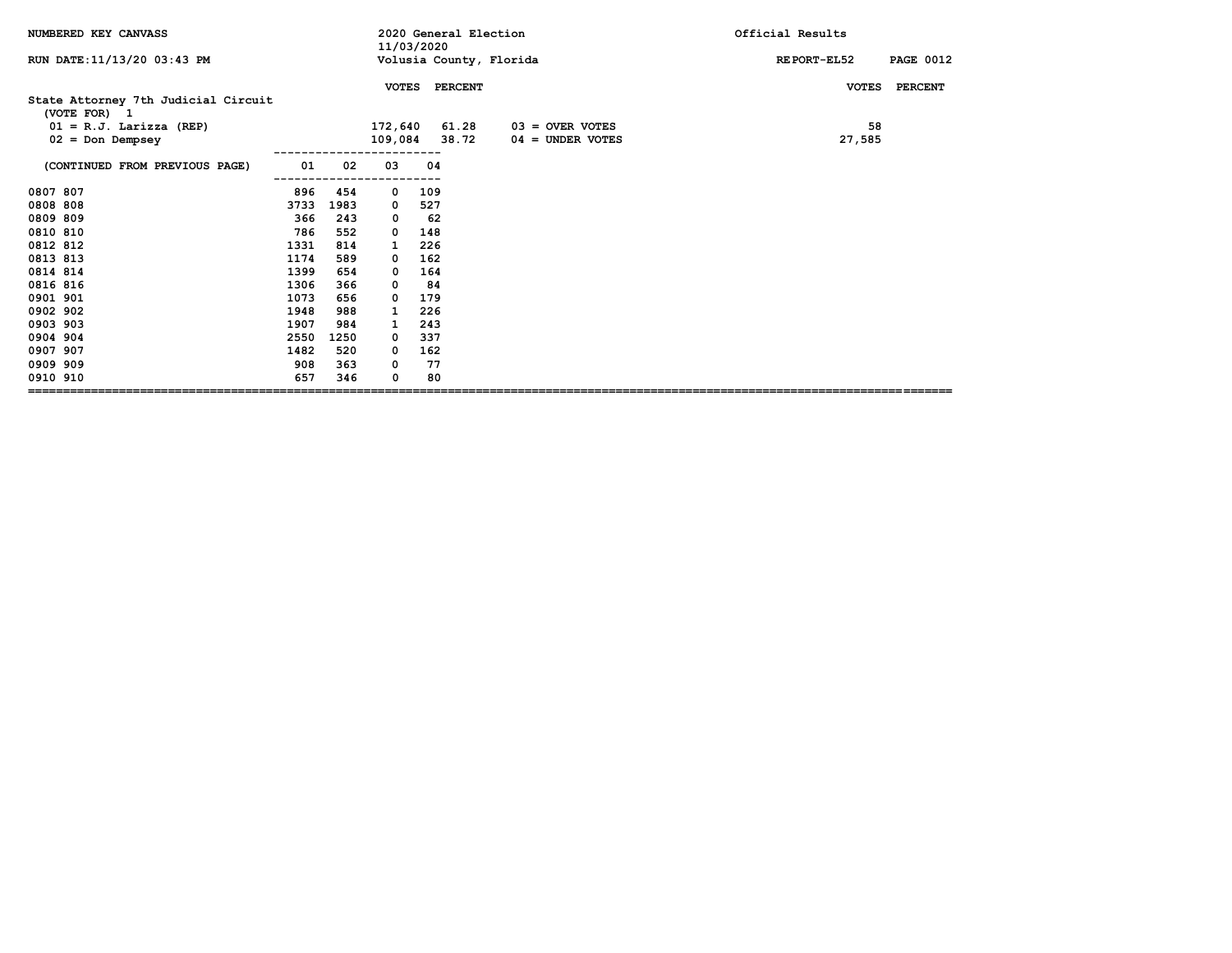| NUMBERED KEY CANVASS                                                            |                      |              | 2020 General Election<br>11/03/2020 |              |                       |                                         | Official Results |                  |
|---------------------------------------------------------------------------------|----------------------|--------------|-------------------------------------|--------------|-----------------------|-----------------------------------------|------------------|------------------|
| RUN DATE: 11/13/20 03:43 PM                                                     |                      |              | Volusia County, Florida             |              |                       |                                         | REPORT-EL52      | <b>PAGE 0013</b> |
| State Senator District 7<br>(VOTE FOR) 1                                        |                      |              | VOTES PERCENT                       |              |                       |                                         |                  | VOTES PERCENT    |
| $01 =$ Travis J. Hutson (REP)<br>$02$ = Heather Hunter (DEM)<br>$03 = WRITE-TN$ |                      |              | 58,482<br>47,058<br>128             |              | 55.35<br>44.53<br>.12 | $04 =$ OVER VOTES<br>$05 =$ UNDER VOTES | 29<br>5,223      |                  |
|                                                                                 | --------------<br>01 | 02           | ----------------<br>03              | 04           | 05                    |                                         |                  |                  |
|                                                                                 | -------              | ---          | $- - - -$                           | ---          | ---                   |                                         |                  |                  |
| 0101 101                                                                        | 573                  | 202          | 1                                   | 0            | 24                    |                                         |                  |                  |
| 0105 105<br>0107 107                                                            | 401<br>982           | 167<br>292   | 0<br>1                              | 1<br>1       | 28<br>47              |                                         |                  |                  |
| 0201 201                                                                        | 2583                 | 1323         | з                                   | 1            | 153                   |                                         |                  |                  |
| 0202 202                                                                        | 1938                 | 1092         | 0                                   | 0            | 138                   |                                         |                  |                  |
| 0203 203                                                                        | 367                  | 116          | 0                                   | 0            | 20                    |                                         |                  |                  |
| 0204 204                                                                        | 409                  | 193          | 2                                   | 1            | 37                    |                                         |                  |                  |
| 0207 207                                                                        | 1414                 | 704          | 0                                   | 0            | 80                    |                                         |                  |                  |
| 0208 208                                                                        | 470                  | 172          | 0                                   | 0            | 34                    |                                         |                  |                  |
| 0218 218                                                                        | 78<br>1692           | 66<br>808    | 0<br>2                              | 0<br>0       | 6<br>129              |                                         |                  |                  |
| 0501 501<br>0502 502                                                            | 2481                 | 1662         | 2                                   | 0            | 187                   |                                         |                  |                  |
| 0503 503                                                                        | 693                  | 395          | 0                                   | 1            | 52                    |                                         |                  |                  |
| 0504 504                                                                        | 1115                 | 782          | 6                                   | 0            | 98                    |                                         |                  |                  |
| 0506 506                                                                        | 1334                 | 988          | 4                                   | 1            | 133                   |                                         |                  |                  |
| 0508 508                                                                        | 1321                 | 718          | з                                   | 0            | 90                    |                                         |                  |                  |
| 0509 509                                                                        | 681                  | 287          | 1                                   | 0            | 50                    |                                         |                  |                  |
| 0510 510<br>0511 511                                                            | 2364<br>620          | 1335<br>222  | 4<br>0                              | 0<br>0       | 176<br>39             |                                         |                  |                  |
| 0512 512                                                                        | 2055                 | 1482         | 2                                   | 0            | 197                   |                                         |                  |                  |
| 0515 515                                                                        | 1243                 | 1141         | 5                                   | 0            | 126                   |                                         |                  |                  |
| 0516 516                                                                        | 1307                 | 761          | 5                                   | 1            | 117                   |                                         |                  |                  |
| 0517 517                                                                        | 1114                 | 775          | 1                                   | 2            | 120                   |                                         |                  |                  |
| 0519 519                                                                        | 599                  | 557          | 0                                   | 1            | 65                    |                                         |                  |                  |
| 0521 521                                                                        | 2010                 | 1358         | 4<br>0                              | 0            | 203                   |                                         |                  |                  |
| 0522 522<br>0523 523                                                            | 1788<br>1080         | 1288<br>805  | 5                                   | 1<br>1       | 170<br>112            |                                         |                  |                  |
| 0526 526                                                                        | 703                  | 686          | 2                                   | 0            | 61                    |                                         |                  |                  |
| 0527 527                                                                        | 737                  | 608          | 1                                   | 0            | 82                    |                                         |                  |                  |
| 0528 528                                                                        | 675                  | 697          | 1                                   | 1            | 57                    |                                         |                  |                  |
| 0529 529                                                                        | 790                  | 704          | 0                                   | 0            | 66                    |                                         |                  |                  |
| 0530 530                                                                        | 745                  | 791          | 1                                   | 2            | 90                    |                                         |                  |                  |
| 0532 532<br>0602 602                                                            | 1631<br>2957         | 750<br>2136  | 4<br>1                              | 1<br>0       | 83<br>236             |                                         |                  |                  |
| 0603 603                                                                        | 759                  | 2030         | з                                   | 1            | 109                   |                                         |                  |                  |
| 0607 607                                                                        | 1934                 | 1400         | 5                                   | 1            | 159                   |                                         |                  |                  |
| 0614 614                                                                        | 531                  | 2224         | 11                                  | з            | 111                   |                                         |                  |                  |
| 0619 619                                                                        | 259                  | 1099         | з                                   | 0            | 55                    |                                         |                  |                  |
| 0620 620                                                                        | 45                   | 873          | 2                                   | $\mathbf{2}$ | 31                    |                                         |                  |                  |
| 0621 621<br>0622 622                                                            | 170<br>192           | 988<br>245   | 0<br>2                              | 0<br>1       | 39<br>42              |                                         |                  |                  |
| 0623 623                                                                        | 962                  | 778          | 1                                   | 0            | 110                   |                                         |                  |                  |
| 0625 625                                                                        | 826                  | 529          | 2                                   | 0            | 72                    |                                         |                  |                  |
| 0626 626                                                                        | 515                  | 538          | 2                                   | 0            | 64                    |                                         |                  |                  |
| 0628 628                                                                        | 512                  | 1921         | 5                                   | 1            | 115                   |                                         |                  |                  |
| 0633 633                                                                        | 1233                 | 1718         | 4                                   | з            | 146                   |                                         |                  |                  |
| 0638 638                                                                        | 1107                 | 761          | 2                                   | 0            | 106                   |                                         |                  |                  |
| 0641 641<br>0701 701                                                            | 2028<br>2016         | 1690<br>1456 | 7<br>9                              | 1<br>0       | 197<br>204            |                                         |                  |                  |
| 0703 703                                                                        | 1655                 | 1300         | 6                                   | 0            | 156                   |                                         |                  |                  |
| 0705 705                                                                        | 312                  | 182          | 0                                   | 0            | 20                    |                                         |                  |                  |
| 0706 706                                                                        | 2462                 | 1252         | з                                   | 0            | 178                   |                                         |                  |                  |
| 0709 709                                                                        | $\mathbf{1}$         | $\mathbf{2}$ | 0                                   | 0            | 0                     |                                         |                  |                  |
| 0711 711                                                                        | 0                    | 0            | 0                                   | 0            | 0                     |                                         |                  |                  |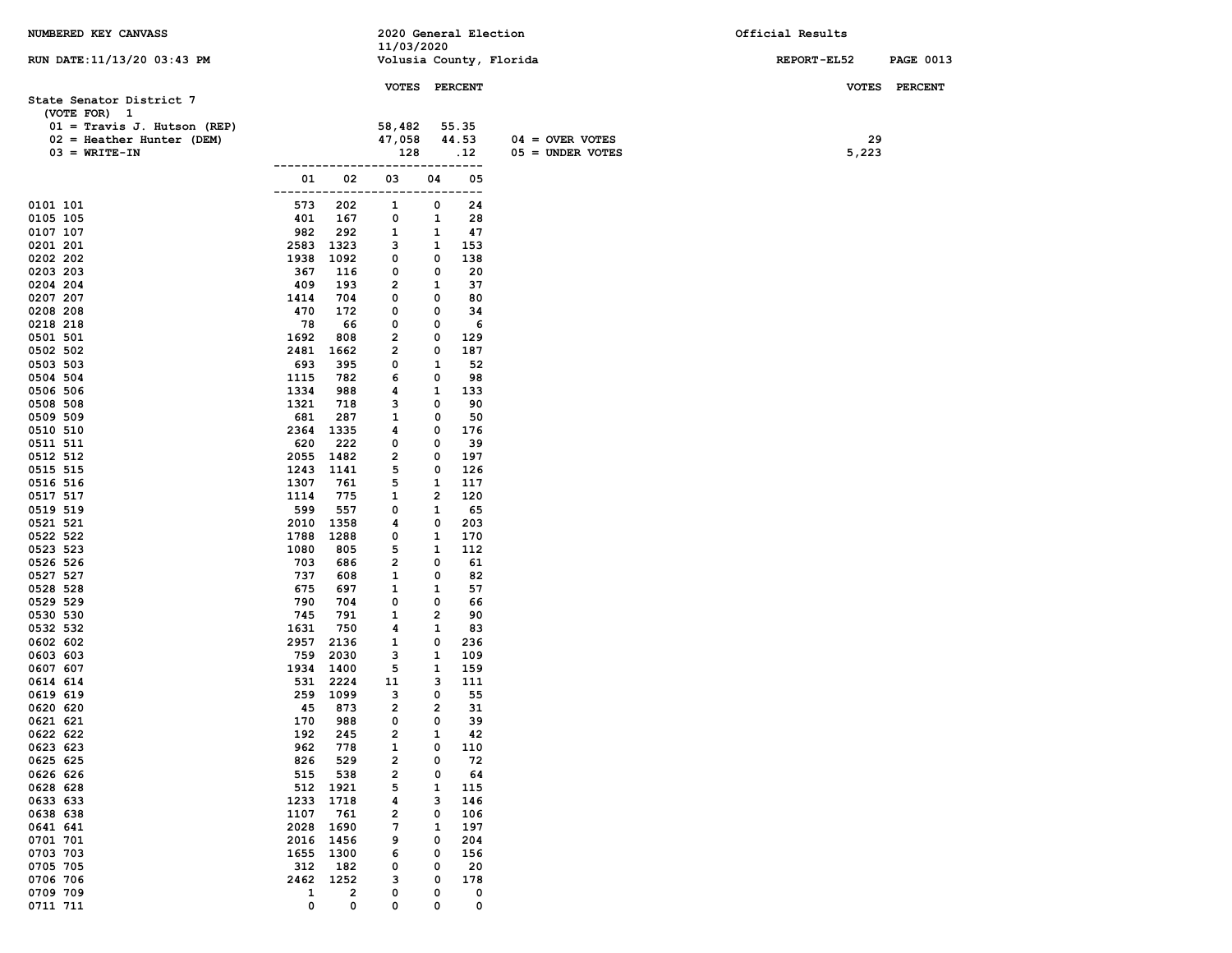| NUMBERED KEY CANVASS                          |    |    | 2020 General Election<br>11/03/2020 |    |                |                         | Official Results |                  |
|-----------------------------------------------|----|----|-------------------------------------|----|----------------|-------------------------|------------------|------------------|
| RUN DATE: 11/13/20 03:43 PM                   |    |    |                                     |    |                | Volusia County, Florida | REPORT-EL52      | <b>PAGE 0014</b> |
|                                               |    |    | <b>VOTES</b>                        |    | <b>PERCENT</b> |                         | <b>VOTES</b>     | <b>PERCENT</b>   |
| State Senator District 7<br>(VOTE FOR)<br>- 1 |    |    |                                     |    |                |                         |                  |                  |
| $01 =$ Travis J. Hutson (REP)                 |    |    | 58,482                              |    | 55.35          |                         |                  |                  |
| $02$ = Heather Hunter (DEM)                   |    |    | 47,058                              |    | 44.53          | $04 =$ OVER VOTES       | 29               |                  |
| $03 = WRTTE-TN$                               |    |    | 128                                 |    | .12            | $05 =$ UNDER VOTES      | 5,223            |                  |
| (CONTINUED FROM PREVIOUS PAGE)                | 01 | 02 | 03                                  | 04 | 05             |                         |                  |                  |
| 0714 714                                      | 13 | 9  | 0                                   | 0  | 3              |                         |                  |                  |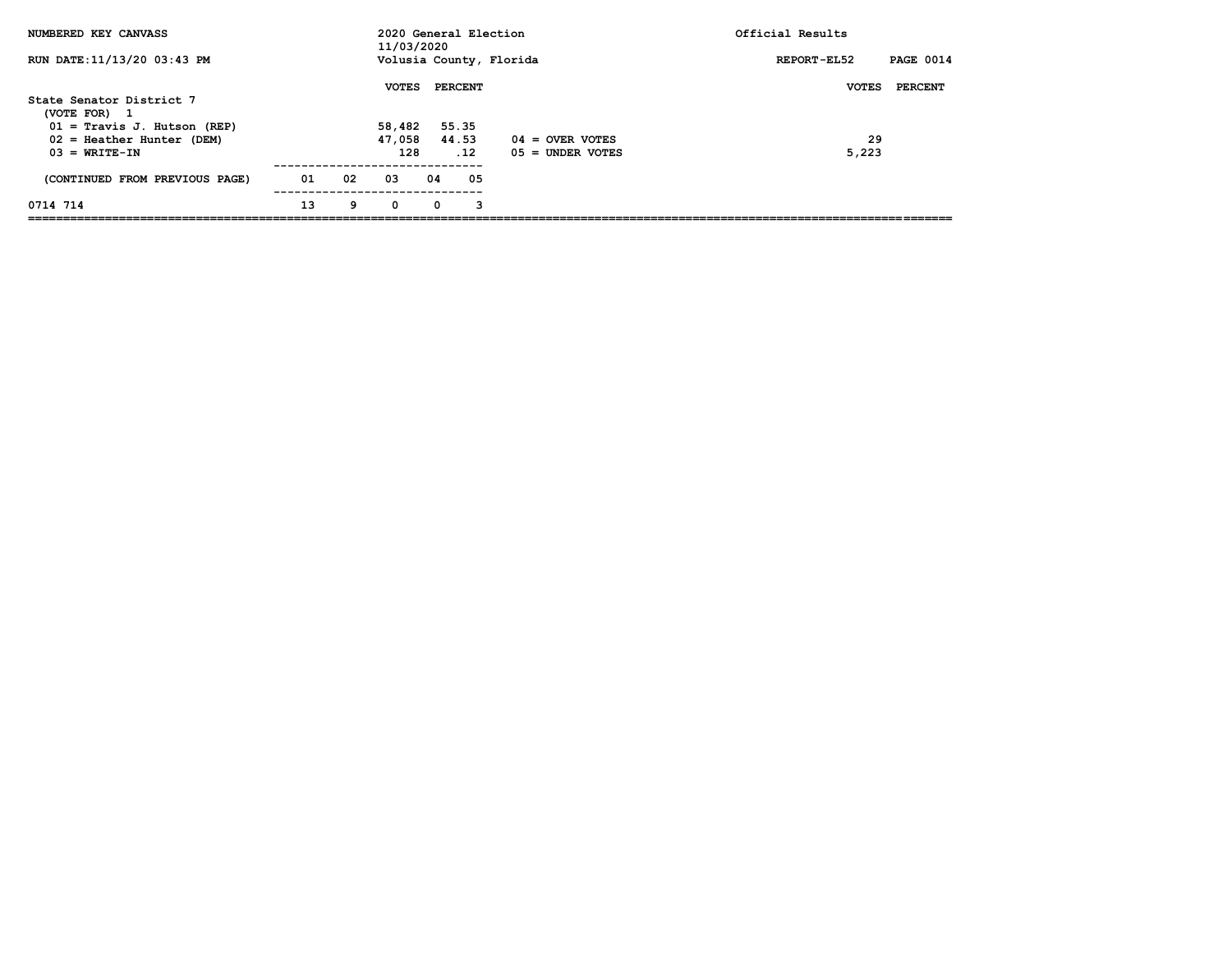| NUMBERED KEY CANVASS                                                                                                                         |                                                                                          |                                                                                    | 2020 General Election<br>11/03/2020                                    |                                                                                           |                                                                            |                                         | Official Results                |
|----------------------------------------------------------------------------------------------------------------------------------------------|------------------------------------------------------------------------------------------|------------------------------------------------------------------------------------|------------------------------------------------------------------------|-------------------------------------------------------------------------------------------|----------------------------------------------------------------------------|-----------------------------------------|---------------------------------|
| RUN DATE: 11/13/20 03:43 PM                                                                                                                  |                                                                                          |                                                                                    |                                                                        |                                                                                           |                                                                            | Volusia County, Florida                 | REPORT-EL52<br><b>PAGE 0015</b> |
| State Senator District 9<br>(VOTE FOR) 1                                                                                                     |                                                                                          |                                                                                    | <b>VOTES</b>                                                           |                                                                                           | <b>PERCENT</b>                                                             |                                         | <b>VOTES</b><br><b>PERCENT</b>  |
| $01 =$ Jason Brodeur (REP)<br>02 = Patricia Sigman (DEM)<br>$03 =$ Jestine Iannotti                                                          |                                                                                          |                                                                                    | 17,177<br>9,844<br>933                                                 |                                                                                           | 61.45<br>35.21<br>3.34                                                     | $04 =$ OVER VOTES<br>$05 =$ UNDER VOTES | 2<br>1,262                      |
|                                                                                                                                              | 01                                                                                       | 02                                                                                 | 03                                                                     | 04                                                                                        | 05                                                                         |                                         |                                 |
| 0216 216<br>0224 224<br>0301 301<br>0303 303<br>0304 304<br>0305 305<br>0306 306<br>0307 307<br>0308 308<br>0309 309<br>0404 404<br>0421 421 | 16<br>179<br>2090<br>1532<br>1858<br>2528<br>2413<br>1513<br>1225<br>1869<br>616<br>1338 | 7<br>55<br>1097<br>959<br>1088<br>1323<br>1232<br>859<br>732<br>1593<br>166<br>733 | 2<br>9<br>132<br>94<br>94<br>114<br>92<br>100<br>90<br>133<br>16<br>57 | 0<br>0<br>0<br>$\mathbf{o}$<br>$\mathbf{o}$<br>1<br>0<br>1<br>0<br>$\mathbf{o}$<br>0<br>0 | 2<br>8<br>136<br>104<br>151<br>167<br>178<br>105<br>120<br>182<br>35<br>74 |                                         |                                 |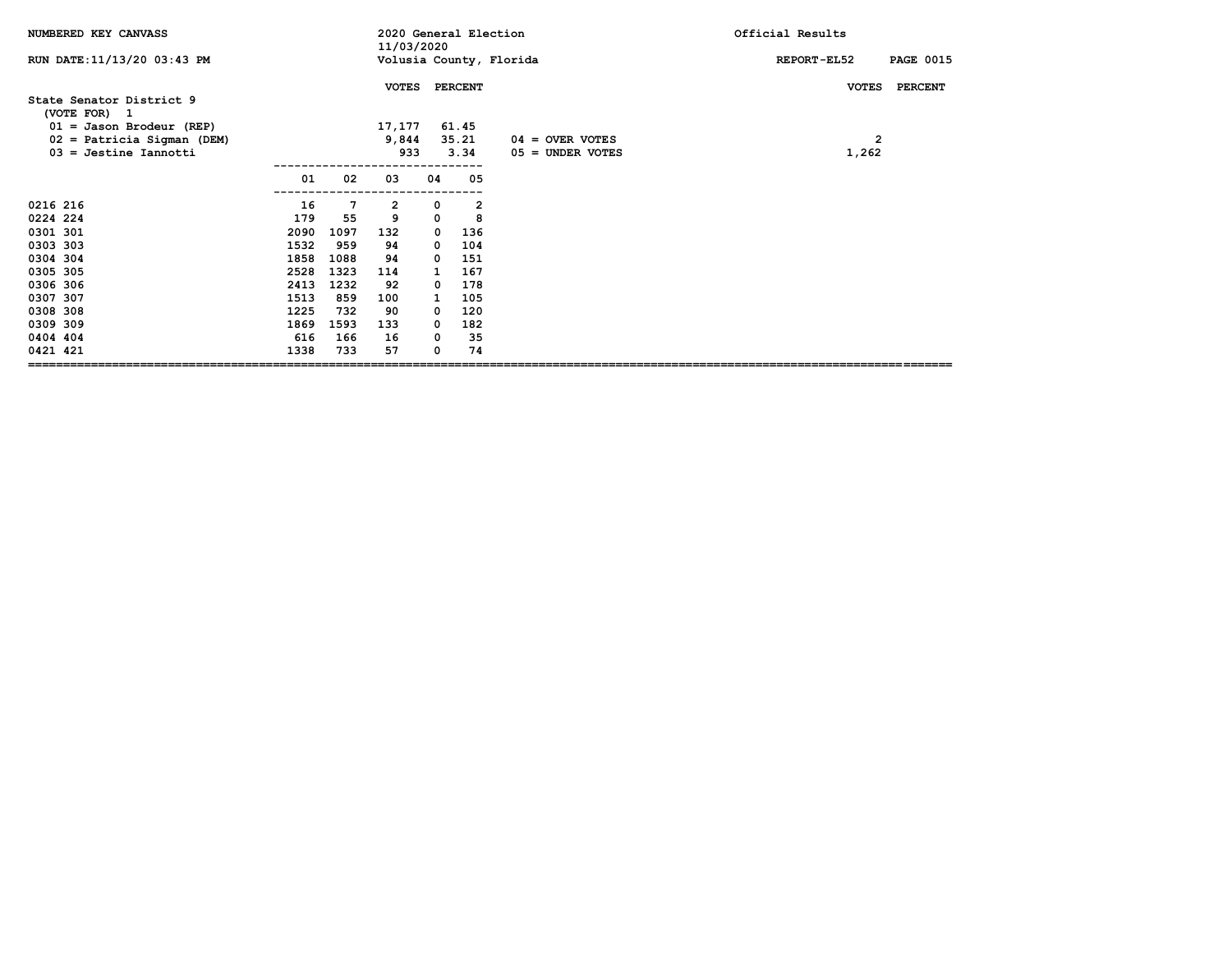| NUMBERED KEY CANVASS             |      |      |              | 2020 General Election<br>11/03/2020 |                   | Official Results                |
|----------------------------------|------|------|--------------|-------------------------------------|-------------------|---------------------------------|
| RUN DATE: 11/13/20 03:43 PM      |      |      |              | Volusia County, Florida             |                   | <b>PAGE 0016</b><br>REPORT-EL52 |
| State Representative District 24 |      |      |              | VOTES PERCENT                       |                   | <b>PERCENT</b><br><b>VOTES</b>  |
| (VOTE FOR) 1                     |      |      |              |                                     |                   |                                 |
| $01 = Paul Renner (REF)$         |      |      | 12,408       | 66.92                               | $03 =$ OVER VOTES | 0                               |
| $02 = \text{Adam Morley (DEM)}$  |      |      | 6,134        | 33.08                               | 04 = UNDER VOTES  | 896                             |
|                                  |      |      |              |                                     |                   |                                 |
|                                  | 01   | 02   | 03           | 04                                  |                   |                                 |
| 0101 101                         | 576  | 196  | 0            | 28                                  |                   |                                 |
| 0105 105                         | 404  | 161  | $\mathbf{0}$ | 32                                  |                   |                                 |
| 0107 107                         | 980  | 297  | $\mathbf 0$  | 46                                  |                   |                                 |
| 0201 201                         | 2581 | 1309 | $\mathbf 0$  | 173                                 |                   |                                 |
| 0202 202                         | 1986 | 1030 | 0            | 152                                 |                   |                                 |
| 0203 203                         | 375  | 109  | $\mathbf 0$  | 19                                  |                   |                                 |
| 0501 501                         | 1348 | 640  | 0            | 109                                 |                   |                                 |
| 0502 502                         | 2497 | 1603 | 0            | 232                                 |                   |                                 |
| 0503 503                         | 37   | 43   | 0            | -6                                  |                   |                                 |
| 0532 532                         | 1624 | 746  | 0            | 99                                  |                   |                                 |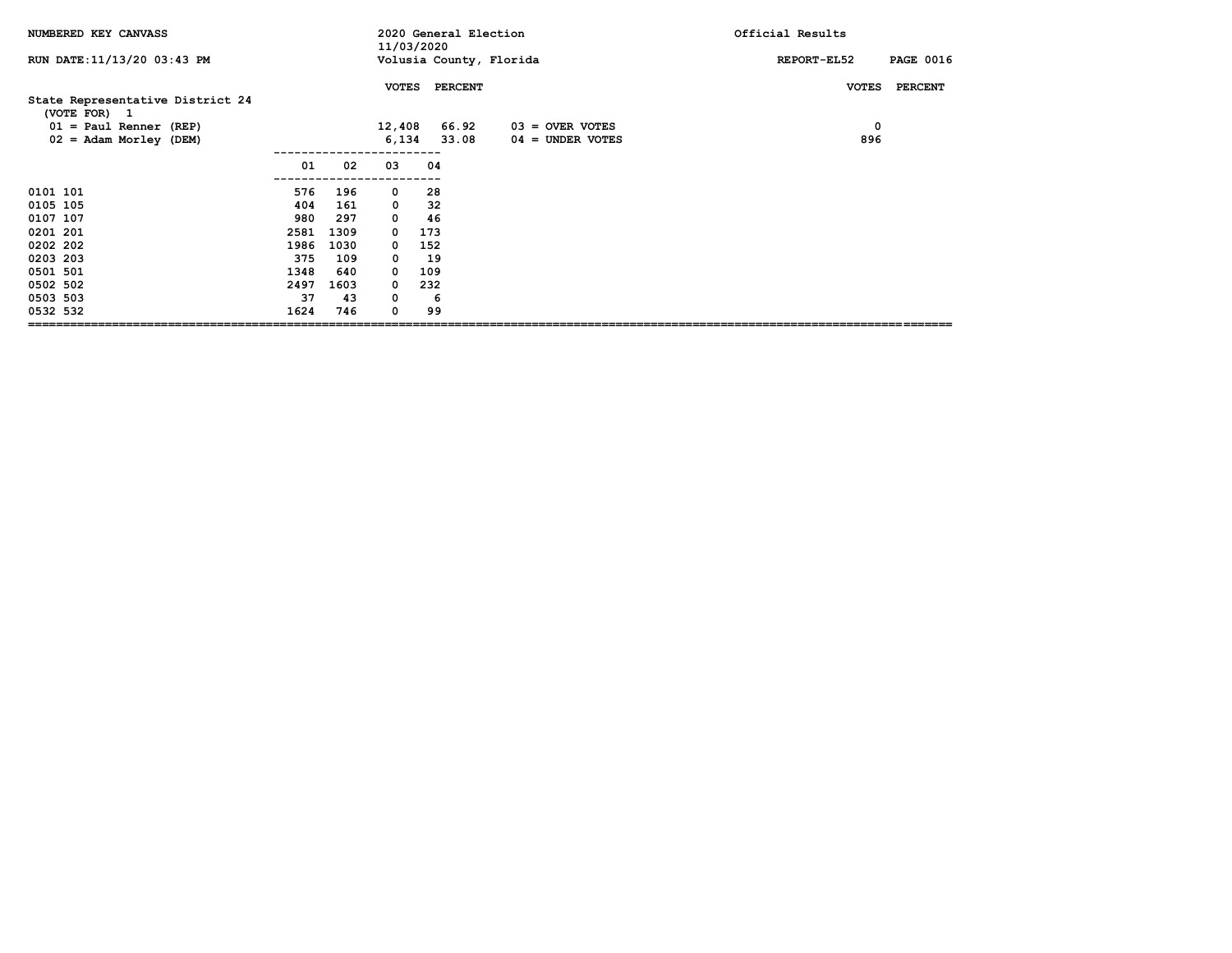| NUMBERED KEY CANVASS                                                                                                                       |                      |              | 2020 General Election<br>11/03/2020        |              |                        |                                         | Official Results |                  |
|--------------------------------------------------------------------------------------------------------------------------------------------|----------------------|--------------|--------------------------------------------|--------------|------------------------|-----------------------------------------|------------------|------------------|
| RUN DATE: 11/13/20 03:43 PM                                                                                                                |                      |              |                                            |              |                        | Volusia County, Florida                 | REPORT-EL52      | <b>PAGE 0017</b> |
| State Representative District 25<br>(VOTE FOR) 1<br>$01 = Tom Leek (REF)$<br>$02 =$ Sarah Zutter (DEM)<br>03 = Joseph "Joe" Hannoush (LPF) |                      |              | VOTES PERCENT<br>65,675<br>36,696<br>2,407 |              | 62.68<br>35.02<br>2.30 | $04 =$ OVER VOTES<br>$05 =$ UNDER VOTES | 11<br>5,710      | VOTES PERCENT    |
|                                                                                                                                            | 01                   | 02           | ------------------------------<br>03       | 04           | 05                     |                                         |                  |                  |
| 0501 501                                                                                                                                   | -------------<br>366 | 122          | -----<br>12                                | 0            | ---------<br>34        |                                         |                  |                  |
| 0503 503                                                                                                                                   | 692                  | 307          | 15                                         | 0            | 41                     |                                         |                  |                  |
| 0504 504                                                                                                                                   | 1108                 | 707          | 84                                         | 0            | 102                    |                                         |                  |                  |
| 0506 506                                                                                                                                   | 1430                 | 842          | 70                                         | 0            | 118                    |                                         |                  |                  |
| 0508 508                                                                                                                                   | 1364                 | 632          | 39                                         | $\mathbf 0$  | 97                     |                                         |                  |                  |
| 0509 509                                                                                                                                   | 670                  | 237          | 27                                         | 0            | 45                     |                                         |                  |                  |
| 0510 510                                                                                                                                   | 2414                 | 1201         | 98                                         | 0            | 166                    |                                         |                  |                  |
| 0512 512                                                                                                                                   | 1983                 | 1104         | 99                                         | 0            | 149                    |                                         |                  |                  |
| 0515 515                                                                                                                                   | 1285                 | 1017         | 85                                         | 0            | 128                    |                                         |                  |                  |
| 0516 516                                                                                                                                   | 1405                 | 648          | 50                                         | $\mathbf{o}$ | 88                     |                                         |                  |                  |
| 0517 517                                                                                                                                   | 1170                 | 676          | 53                                         | 0            | 113                    |                                         |                  |                  |
| 0521 521                                                                                                                                   | 2056 1246            |              | 76                                         | 0            | 197                    |                                         |                  |                  |
| 0522 522                                                                                                                                   | 1829                 | 1154         | 93                                         | 0            | 170                    |                                         |                  |                  |
| 0603 603<br>0607 607                                                                                                                       | 0<br>1954 1275       | 0            | 0<br>105                                   | 0<br>0       | 0<br>165               |                                         |                  |                  |
| 0623 623                                                                                                                                   | 943                  | 715          | 81                                         | 1            | 111                    |                                         |                  |                  |
| 0625 625                                                                                                                                   | 853                  | 467          | 30                                         | 1            | 78                     |                                         |                  |                  |
| 0641 641                                                                                                                                   | $\mathbf 0$          | $\mathbf 0$  | 0                                          | $\mathbf 0$  | $\mathbf{o}$           |                                         |                  |                  |
| 0705 705                                                                                                                                   | 778                  | 364          | 29                                         | 0            | 81                     |                                         |                  |                  |
| 0706 706                                                                                                                                   | 2478                 | 1184         | 51                                         | 2            | 180                    |                                         |                  |                  |
| 0709 709                                                                                                                                   | 1582                 | 931          | 91                                         | 0            | 165                    |                                         |                  |                  |
| 0711 711                                                                                                                                   | 2038                 | 1297         | 97                                         | 0            | 215                    |                                         |                  |                  |
| 0712 712                                                                                                                                   | 942                  | 643          | 39                                         | 0            | 118                    |                                         |                  |                  |
| 0714 714                                                                                                                                   | 1640                 | 1169         | 59                                         | 0            | 149                    |                                         |                  |                  |
| 0716 716                                                                                                                                   | 1729                 | 524          | 31                                         | 0            | 112                    |                                         |                  |                  |
| 0717 717                                                                                                                                   | 957                  | 621          | 39                                         | 0            | 82                     |                                         |                  |                  |
| 0718 718                                                                                                                                   | 1814                 | 1091         | 58                                         | 1            | 182                    |                                         |                  |                  |
| 0719 719                                                                                                                                   | 1023                 | 556          | 37                                         | 1            | 108                    |                                         |                  |                  |
| 0720 720                                                                                                                                   | 465                  | 250          | 17                                         | 0            | 40                     |                                         |                  |                  |
| 0722 722                                                                                                                                   | 1251                 | 698          | 53                                         | 0            | 128                    |                                         |                  |                  |
| 0725 725                                                                                                                                   | 1140                 | 683          | 40                                         | 0            | 112                    |                                         |                  |                  |
| 0726 726                                                                                                                                   | 1931                 | 813          | 35                                         | 0            | 133                    |                                         |                  |                  |
| 0728 728<br>0729 729                                                                                                                       | 2132<br>2666         | 1135<br>1380 | 63<br>81                                   | 3<br>0       | 191<br>217             |                                         |                  |                  |
| 0732 732                                                                                                                                   | 2841 1521            |              | 75                                         | 0            | 242                    |                                         |                  |                  |
| 0733 733                                                                                                                                   | 1325                 | 739          | 40                                         | 0            | 127                    |                                         |                  |                  |
| 0803 803                                                                                                                                   | 1647                 | 762          | 55                                         | 0            | 146                    |                                         |                  |                  |
| 0804 804                                                                                                                                   | 1852                 | 984          | 60                                         | 0            | 162                    |                                         |                  |                  |
| 0805 805                                                                                                                                   | 2460                 | 1341         | 51                                         | 0            | 222                    |                                         |                  |                  |
| 0807 807                                                                                                                                   | 871                  | 491          | 25                                         | 0            | 72                     |                                         |                  |                  |
| 0808 808                                                                                                                                   | 3637                 | 2223         | 97                                         | 0            | 286                    |                                         |                  |                  |
| 0809 809                                                                                                                                   | 361                  | 262          | 14                                         | 0            | 34                     |                                         |                  |                  |
| 0810 810                                                                                                                                   | 755                  | 628          | 22                                         | 0            | 81                     |                                         |                  |                  |
| 0812 812                                                                                                                                   | 1313                 | 894          | 34                                         | 1            | 124                    |                                         |                  |                  |
| 0814 814                                                                                                                                   | 1393                 | 647          | 53                                         | $\mathbf{1}$ | 123                    |                                         |                  |                  |
| 0816 816                                                                                                                                   | 276                  | 57           | 10                                         | 0            | 10                     |                                         |                  |                  |
| 0902 902                                                                                                                                   | 211                  | 99           | 5                                          | 0            | 16                     |                                         |                  |                  |
| 0910 910                                                                                                                                   | 645                  | 359          | 29                                         | 0            | 50                     |                                         |                  |                  |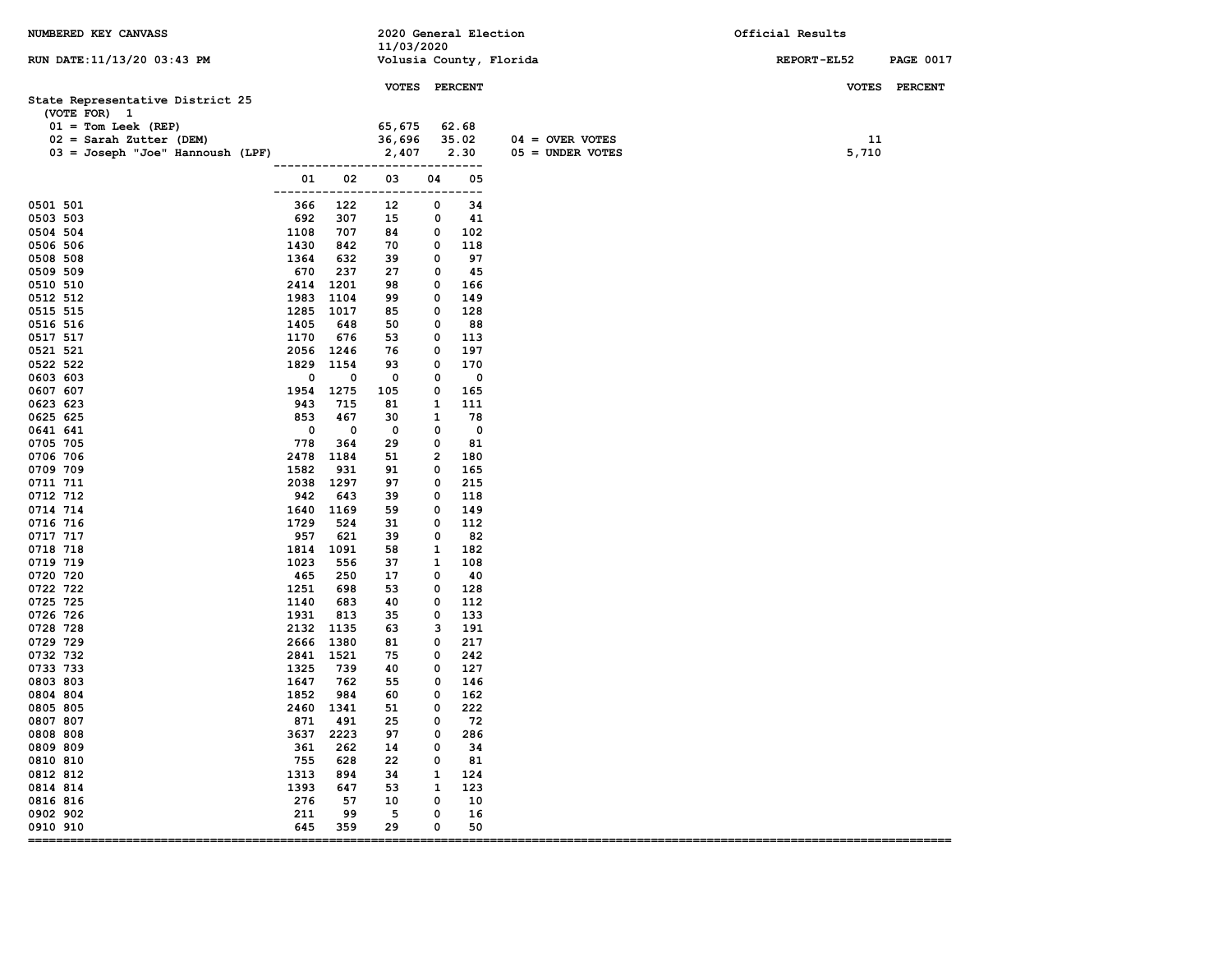| NUMBERED KEY CANVASS                                                                                            |                      |                   |                  | 11/03/2020    | 2020 General Election                                     | Official Results                |
|-----------------------------------------------------------------------------------------------------------------|----------------------|-------------------|------------------|---------------|-----------------------------------------------------------|---------------------------------|
| RUN DATE: 11/13/20 03:43 PM                                                                                     |                      |                   |                  |               | Volusia County, Florida                                   | REPORT-EL52<br><b>PAGE 0018</b> |
| State Representative District 26<br>(VOTE FOR) 1<br>01 = Elizabeth Fetterhoff (REP)<br>02 = Patrick Henry (DEM) |                      |                   | 44,278<br>39,164 | VOTES PERCENT | 53.06<br>$03 =$ OVER VOTES<br>46.94<br>$04 = UNDER VOTES$ | VOTES PERCENT<br>9<br>3,528     |
|                                                                                                                 | 01                   | -----------<br>02 | ----------<br>03 | 04            |                                                           |                                 |
| 0204 204                                                                                                        | -------------<br>430 | 184               | ----<br>0        | ---<br>28     |                                                           |                                 |
| 0205 205                                                                                                        | 1031                 | 509               | 1                | 68            |                                                           |                                 |
| 0206 206                                                                                                        | 1332                 | 795               | 0                | 80            |                                                           |                                 |
| 0207 207                                                                                                        | 1492                 | 642               | 0                | 64            |                                                           |                                 |
| 0208 208                                                                                                        | 2502                 | 1288              | 0                | 174           |                                                           |                                 |
| 0212 212                                                                                                        | 1526                 | 1320              | 1                | 134           |                                                           |                                 |
| 0215 215                                                                                                        | 3030                 | 1998              | 0                | 185           |                                                           |                                 |
| 0216 216                                                                                                        | 2318                 | 2227              | 1                | 211           |                                                           |                                 |
| 0217 217                                                                                                        |                      | 756 1514          | 1                | 80            |                                                           |                                 |
| 0218 218                                                                                                        | 1827                 | 1807              | 0                | 170           |                                                           |                                 |
| 0220 220                                                                                                        | 47                   | 346               | 1                | 11            |                                                           |                                 |
| 0222 222                                                                                                        | 151                  | 138               | 0                | 17            |                                                           |                                 |
| 0223 223                                                                                                        | $\overline{7}$       | 8                 | 0                | $\mathbf{1}$  |                                                           |                                 |
| 0224 224                                                                                                        | 1784                 | 1036              | 0                | 120           |                                                           |                                 |
| 0301 301                                                                                                        | 2170                 | 1116              | 0                | 169           |                                                           |                                 |
| 0303 303                                                                                                        | 902                  | 578               | 0                | 51            |                                                           |                                 |
| 0309 309                                                                                                        | 360                  | 229               | 0                | 25            |                                                           |                                 |
| 0509 509                                                                                                        | 24                   | 15                | 0                | 1             |                                                           |                                 |
| 0511 511                                                                                                        | 628                  | 220               | 1                | 32            |                                                           |                                 |
| 0512 512                                                                                                        | 175                  | 200               | 0                | 26            |                                                           |                                 |
| 0519 519                                                                                                        | 624                  | 550               | 0                | 48            |                                                           |                                 |
| 0522 522                                                                                                        | 1                    | 0                 | 0                | $\mathbf 0$   |                                                           |                                 |
| 0523 523                                                                                                        | 1144                 | 749               | 0                | 110           |                                                           |                                 |
| 0526 526                                                                                                        | 747                  | 654               | 0                | 51            |                                                           |                                 |
| 0527 527                                                                                                        | 777                  | 579               | 1                | 71            |                                                           |                                 |
| 0528 528                                                                                                        | 724                  | 665               | 0                | 42            |                                                           |                                 |
| 0529 529                                                                                                        | 862                  | 642               | 0                | 56            |                                                           |                                 |
| 0530 530                                                                                                        | 795                  | 748               | 0                | 86            |                                                           |                                 |
| 0602 602                                                                                                        | 3313                 | 2161              | 0                | 229           |                                                           |                                 |
| 0603 603                                                                                                        | 881                  | 1938              | 1                | 82            |                                                           |                                 |
| 0614 614                                                                                                        | 615                  | 2161              | 0                | 104           |                                                           |                                 |
| 0619 619                                                                                                        |                      | 311 1066          | 0                | 39            |                                                           |                                 |
| 0620 620                                                                                                        | 56                   | 870               | 0                | 27            |                                                           |                                 |
| 0621 621                                                                                                        | 208                  | 957               | 0                | 32            |                                                           |                                 |
| 0622 622                                                                                                        | 213                  | 231               | 0                | 38            |                                                           |                                 |
| 0626 626                                                                                                        | 567                  | 495               | 0                | 57            |                                                           |                                 |
| 0628 628                                                                                                        | 594                  | 1860              | 0                | 100           |                                                           |                                 |
| 0633 633                                                                                                        | 1326                 | 1638              | 0                | 140           |                                                           |                                 |
| 0638 638                                                                                                        | 1215                 | 701               | 0                | 87            |                                                           |                                 |
| 0641 641                                                                                                        | 2181                 | 1587              | 1                | 154           |                                                           |                                 |
| 0701 701                                                                                                        | 2176                 | 1333              | 0                | 176           |                                                           |                                 |
| 0703 703                                                                                                        | 1761                 | 1236              | 0                | 120           |                                                           |                                 |
| 0714 714                                                                                                        | 14                   | 10                | 0                | $\mathbf{1}$  |                                                           |                                 |
| 0816 816<br>----------------------------------<br>$=$ $=$ $=$ $=$                                               | 681                  | 163               | 0                | 31            |                                                           |                                 |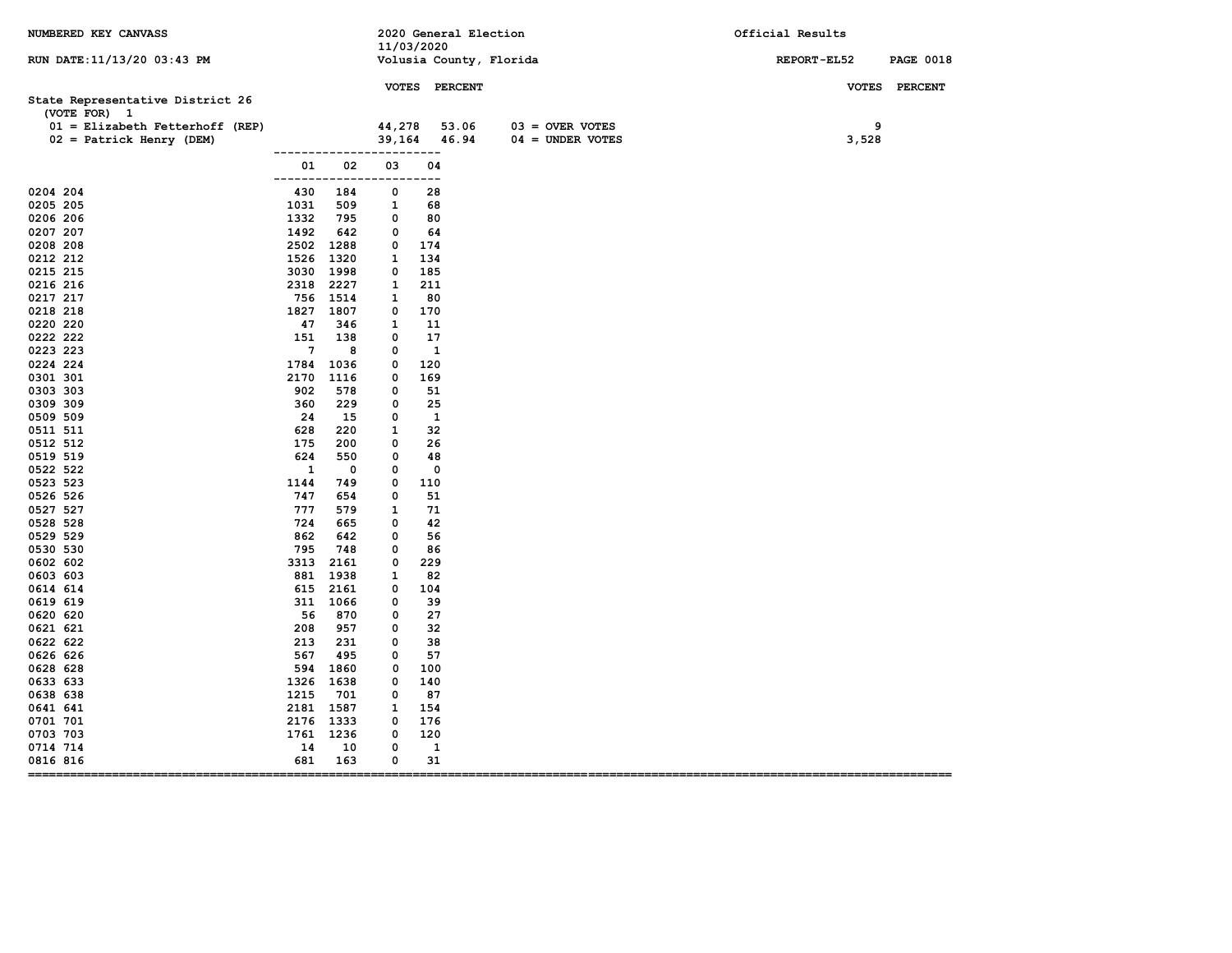| NUMBERED KEY CANVASS                                                             |                         |             | 11/03/2020        |             | 2020 General Election           |                                         | Official Results                |
|----------------------------------------------------------------------------------|-------------------------|-------------|-------------------|-------------|---------------------------------|-----------------------------------------|---------------------------------|
| RUN DATE: 11/13/20 03:43 PM                                                      |                         |             |                   |             |                                 | Volusia County, Florida                 | REPORT-EL52<br><b>PAGE 0019</b> |
| State Representative District 27<br>(VOTE FOR) 1<br>$01 =$ Webster Barnaby (REP) |                         |             | 49,486            |             | VOTES PERCENT<br>56.19<br>43.81 | $03 =$ OVER VOTES<br>$04 =$ UNDER VOTES | VOTES PERCENT<br>20             |
| 02 = Dolores Guzman (DEM)                                                        | -------------           |             | 38,583<br>------- | ---         |                                 |                                         | 4,362                           |
|                                                                                  | 01<br>-------------     | 02          | 03<br>-----       | 04<br>---   |                                 |                                         |                                 |
| 0222 222                                                                         | 1308                    | 659         | 0                 | 102         |                                 |                                         |                                 |
| 0223 223                                                                         | 184                     | 84          | 0                 | 17          |                                 |                                         |                                 |
| 0303 303                                                                         | 652                     | 436         | 0                 | 70          |                                 |                                         |                                 |
| 0304 304                                                                         | 1874                    | 1151        | 0                 | 166         |                                 |                                         |                                 |
| 0305 305                                                                         | 2525                    | 1389        | 1                 | 218         |                                 |                                         |                                 |
| 0306 306                                                                         | 2382                    | 1309        | 0                 | 224         |                                 |                                         |                                 |
| 0307 307                                                                         | 1536                    | 918         | 1                 | 123         |                                 |                                         |                                 |
| 0308 308                                                                         | 1265                    | 789         | 1                 | 112         |                                 |                                         |                                 |
| 0309 309                                                                         | 1512                    | 1479        | 1                 | 171         |                                 |                                         |                                 |
| 0401 401                                                                         | 1920                    | 1919        | з                 | 151         |                                 |                                         |                                 |
| 0403 403                                                                         | 1333                    | 1405        | 0                 | 167         |                                 |                                         |                                 |
| 0404 404                                                                         | 1028                    | 275         | 0                 | 70          |                                 |                                         |                                 |
| 0405 405                                                                         | 937                     | 1029        | 0                 | 91          |                                 |                                         |                                 |
| 0406 406                                                                         | 2080                    | 2218        | 0                 | 180         |                                 |                                         |                                 |
| 0407 407                                                                         | 1187                    | 1395        | 0                 | 124         |                                 |                                         |                                 |
| 0410 410                                                                         | 1230                    | 1404        | 0                 | 123         |                                 |                                         |                                 |
| 0411 411                                                                         | 1377                    | 1255        | 0                 | 98          |                                 |                                         |                                 |
| 0412 412                                                                         | 1172                    | 384         | 0                 | 71          |                                 |                                         |                                 |
| 0413 413                                                                         | 1031 1059               |             | 2                 | 109         |                                 |                                         |                                 |
| 0414 414                                                                         | 1122                    | 1185        | 0                 | 102         |                                 |                                         |                                 |
| 0415 415                                                                         | 1247                    | 1379        | 0                 | 136         |                                 |                                         |                                 |
| 0416 416<br>0417 417                                                             | 1627<br>626             | 2037<br>729 | 1<br>0            | 159<br>49   |                                 |                                         |                                 |
| 0419 419                                                                         | 547                     | 681         | 1                 | 71          |                                 |                                         |                                 |
| 0420 420                                                                         | 1569                    | 1324        | 0                 | 139         |                                 |                                         |                                 |
| 0421 421                                                                         | 1374                    | 744         | 0                 | 84          |                                 |                                         |                                 |
| 0422 422                                                                         | 1020                    | 1145        | 4                 | 93          |                                 |                                         |                                 |
| 0423 423                                                                         | 1002                    | 965         | 1                 | 100         |                                 |                                         |                                 |
| 0427 427                                                                         | 1161                    | 1168        | 0                 | 90          |                                 |                                         |                                 |
| 0429 429                                                                         | 565                     | 673         | 2                 | 60          |                                 |                                         |                                 |
| 0812 812                                                                         | $\overline{\mathbf{c}}$ | 4           | $\mathbf 0$       | $\mathbf 0$ |                                 |                                         |                                 |
| 0813 813                                                                         | 1143                    | 690         | 1                 | 91          |                                 |                                         |                                 |
| 0816 816                                                                         | 388                     | 113         | 1                 | 26          |                                 |                                         |                                 |
| 0901 901                                                                         | 1058                    | 738         | 0                 | 112         |                                 |                                         |                                 |
| 0902 902                                                                         | 1705                    | 993         | 0                 | 134         |                                 |                                         |                                 |
| 0903 903                                                                         | 1874                    | 1096        | 0                 | 165         |                                 |                                         |                                 |
| 0904 904                                                                         | 2545                    | 1378        | 0                 | 214         |                                 |                                         |                                 |
| 0907 907                                                                         | 1494                    | 562         | 0                 | 108         |                                 |                                         |                                 |
| 0909 909<br>===============================                                      | 884                     | 422         | 0                 | 42          |                                 |                                         |                                 |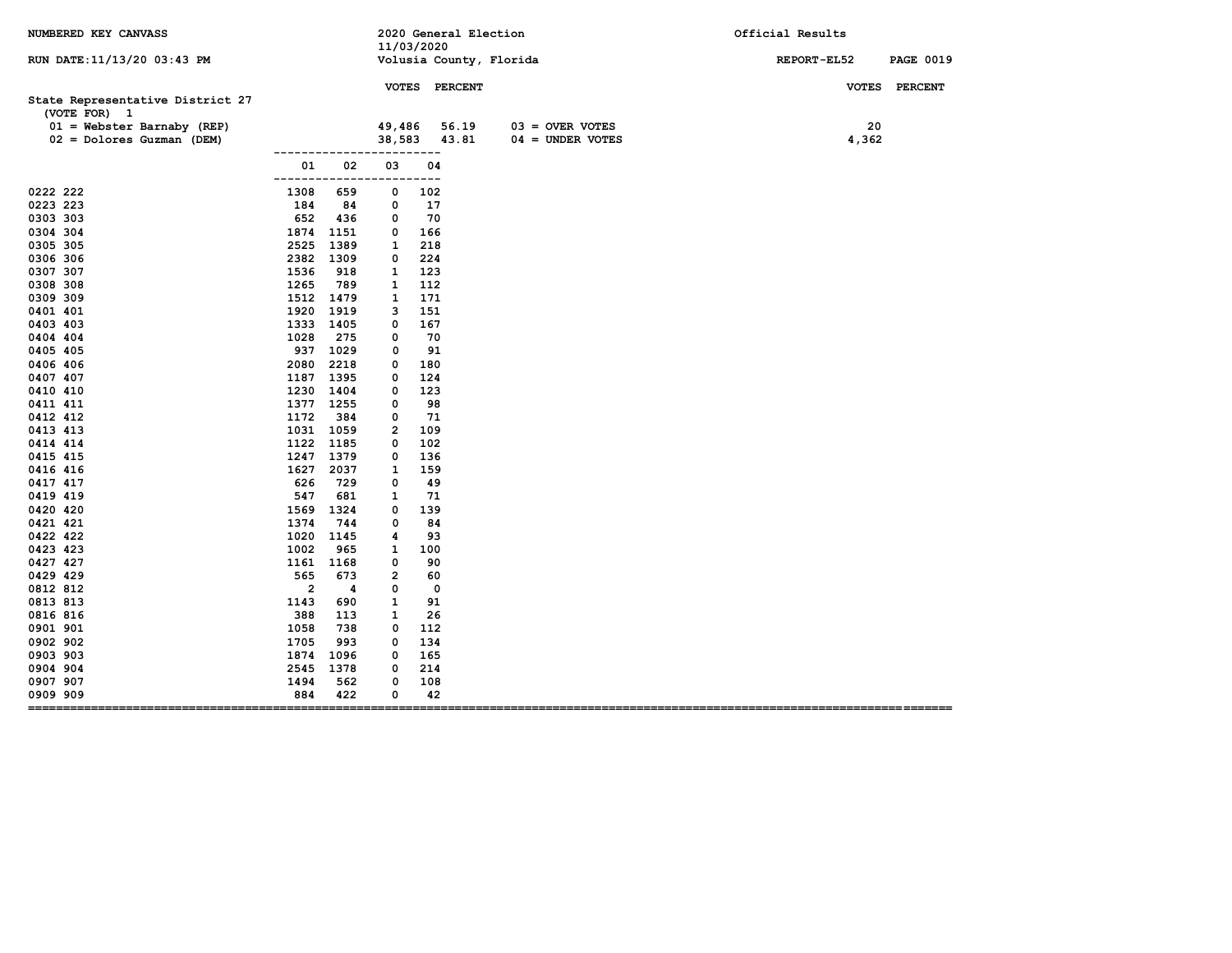| NUMBERED KEY CANVASS                            |              |             |            |            | 2020 General Election   |                    | Official Results |                  |
|-------------------------------------------------|--------------|-------------|------------|------------|-------------------------|--------------------|------------------|------------------|
| RUN DATE: 11/13/20 03:43 PM                     |              |             | 11/03/2020 |            | Volusia County, Florida |                    | REPORT-EL52      | <b>PAGE 0020</b> |
|                                                 |              |             |            |            |                         |                    |                  |                  |
|                                                 |              |             |            |            | VOTES PERCENT           |                    | <b>VOTES</b>     | <b>PERCENT</b>   |
| Supreme Court - Carlos G. Muniz<br>(VOTE FOR) 1 |              |             |            |            |                         |                    |                  |                  |
| $01 = Yes$                                      |              |             | 176,185    |            | 68.91                   | $03 =$ OVER VOTES  | 72               |                  |
| $02 = No$                                       |              |             | 79,482     |            | 31.09                   | $04 =$ UNDER VOTES | 53,628           |                  |
|                                                 |              |             |            | $---$      |                         |                    |                  |                  |
|                                                 | 01<br>----   | 02          | 03         | 04<br>---  |                         |                    |                  |                  |
| 0101 101                                        | 483          | 179         | 1          | 137        |                         |                    |                  |                  |
| 0105 105                                        | 346          | 157         | 0          | 94         |                         |                    |                  |                  |
| 0107 107                                        | 779          | 304         | 1          | 239        |                         |                    |                  |                  |
| 0201 201                                        | 2365         | 1030        | 0          | 668        |                         |                    |                  |                  |
| 0202 202<br>0203 203                            | 1937<br>289  | 698<br>119  | 2<br>0     | 531<br>95  |                         |                    |                  |                  |
| 0204 204                                        | 397          | 142         | 0          | 103        |                         |                    |                  |                  |
| 0205 205                                        | 934          | 423         | 1          | 251        |                         |                    |                  |                  |
| 0206 206                                        | 1243         | 565         | 0          | 399        |                         |                    |                  |                  |
| 0207 207<br>0208 208                            | 1347<br>2294 | 487<br>1000 | 0<br>0     | 364<br>670 |                         |                    |                  |                  |
| 0212 212                                        | 1589         | 864         | 0          | 528        |                         |                    |                  |                  |
| 0215 215                                        | 2991         | 1274        | 0          | 948        |                         |                    |                  |                  |
| 0216 216                                        | 2697         | 1279        | з          | 778        |                         |                    |                  |                  |
| 0217 217                                        | 1266         | 701         | 1          | 383        |                         |                    |                  |                  |
| 0218 218<br>0220 220                            | 2135<br>205  | 1062<br>149 | 0<br>0     | 607<br>51  |                         |                    |                  |                  |
| 0222 222                                        | 1336         | 616         | 0          | 423        |                         |                    |                  |                  |
| 0223 223                                        | 164          | 81          | 0          | 56         |                         |                    |                  |                  |
| 0224 224                                        | 1672         | 774         | 1          | 493        |                         |                    |                  |                  |
| 0301 301                                        | 1939<br>1512 | 895         | 0<br>0     | 621<br>554 |                         |                    |                  |                  |
| 0303 303<br>0304 304                            | 1806         | 623<br>764  | 0          | 621        |                         |                    |                  |                  |
| 0305 305                                        | 2315         | 1113        | 1          | 704        |                         |                    |                  |                  |
| 0306 306                                        | 2116         | 967         | 0          | 832        |                         |                    |                  |                  |
| 0307 307                                        | 1407         | 706         | 2          | 463        |                         |                    |                  |                  |
| 0308 308<br>0309 309                            | 1203<br>2217 | 604<br>942  | 0<br>0     | 360<br>618 |                         |                    |                  |                  |
| 0401 401                                        | 2393         | 1037        | 1          | 562        |                         |                    |                  |                  |
| 0403 403                                        | 1669         | 793         | 0          | 443        |                         |                    |                  |                  |
| 0404 404                                        | 768          | 369         | 0          | 236        |                         |                    |                  |                  |
| 0405 405<br>0406 406                            | 1120<br>2507 | 629<br>1326 | 0<br>0     | 308<br>645 |                         |                    |                  |                  |
| 0407 407                                        | 1551         | 742         | 0          | 413        |                         |                    |                  |                  |
| 0410 410                                        | 1578         | 788         | 2          | 389        |                         |                    |                  |                  |
| 0411 411                                        | 1586         | 760         | 2          | 382        |                         |                    |                  |                  |
| 0412 412                                        | 905          | 428         | 0          | 294        |                         |                    |                  |                  |
| 0413 413<br>0414 414                            | 1266<br>1383 | 578<br>693  | 0<br>1     | 357<br>332 |                         |                    |                  |                  |
| 0415 415                                        | 1535         | 807         | 1          | 419        |                         |                    |                  |                  |
| 0416 416                                        | 2177         | 1093        | 0          | 554        |                         |                    |                  |                  |
| 0417 417                                        | 822          | 404         | 1          | 177        |                         |                    |                  |                  |
| 0419 419<br>0420 420                            | 705<br>1701  | 392<br>882  | 0<br>0     | 203<br>449 |                         |                    |                  |                  |
| 0421 421                                        | 1274         | 565         | 0          | 363        |                         |                    |                  |                  |
| 0422 422                                        | 1331         | 643         | 1          | 287        |                         |                    |                  |                  |
| 0423 423                                        | 1158         | 579         | 0          | 331        |                         |                    |                  |                  |
| 0427 427                                        | 1385         | 704         | 2          | 328        |                         |                    |                  |                  |
| 0429 429<br>0501 501                            | 747<br>1527  | 365<br>574  | з<br>0     | 185<br>530 |                         |                    |                  |                  |
| 0502 502                                        | 2323         | 1169        | 0          | 840        |                         |                    |                  |                  |
| 0503 503                                        | 693          | 260         | 0          | 188        |                         |                    |                  |                  |
| 0504 504                                        | 1064         | 522         | 0          | 415        |                         |                    |                  |                  |
| 0506 506                                        | 1414<br>1253 | 607         | 0          | 439        |                         |                    |                  |                  |
| 0508 508                                        |              | 474         | 1          | 404        |                         |                    |                  |                  |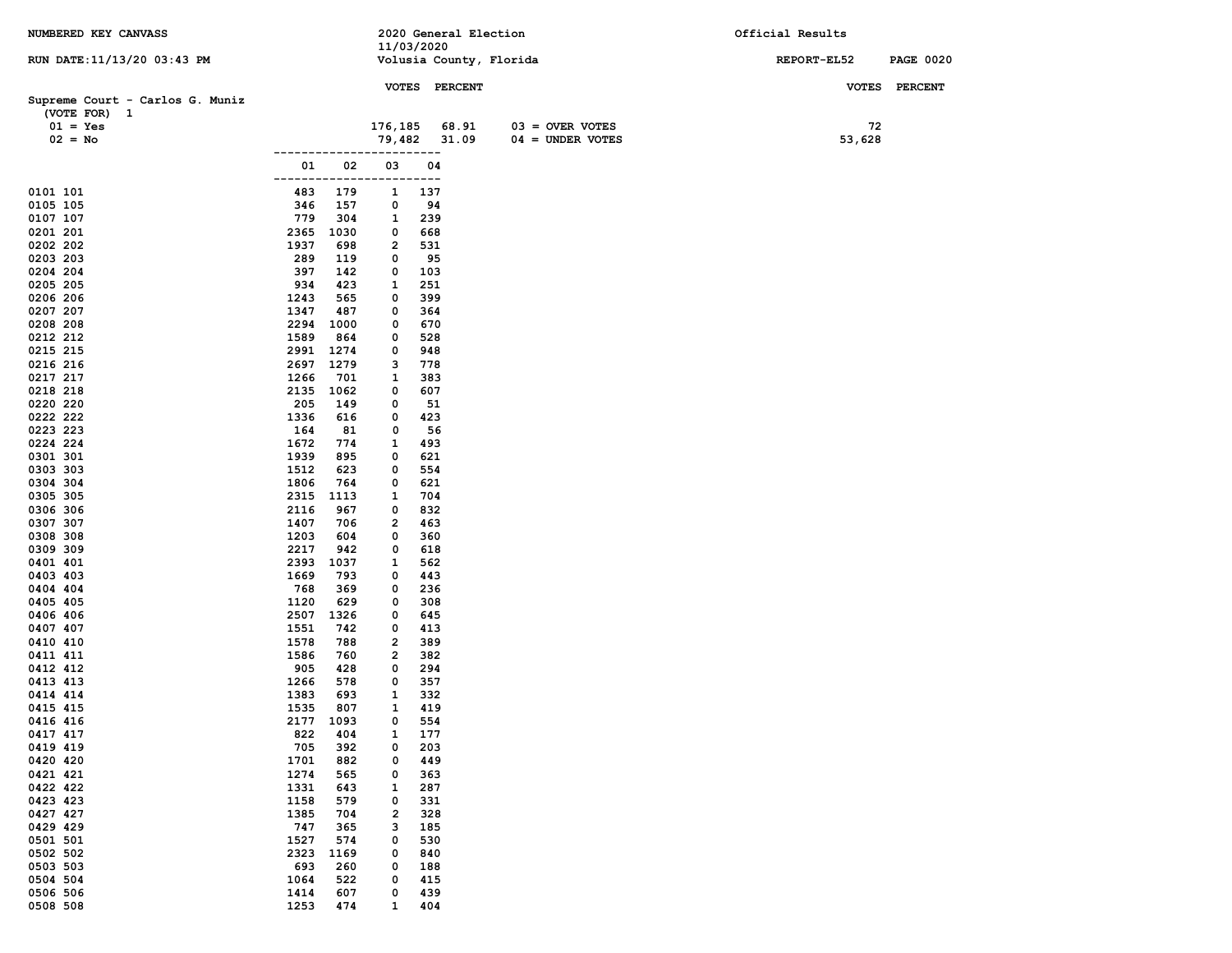| NUMBERED KEY CANVASS            |                   |            |                         | 2020 General Election   |                    | Official Results |                  |
|---------------------------------|-------------------|------------|-------------------------|-------------------------|--------------------|------------------|------------------|
|                                 |                   |            | 11/03/2020              |                         |                    |                  |                  |
| RUN DATE: 11/13/20 03:43 PM     |                   |            |                         | Volusia County, Florida |                    | REPORT-EL52      | <b>PAGE 0021</b> |
|                                 |                   |            |                         | VOTES PERCENT           |                    |                  | VOTES PERCENT    |
| Supreme Court - Carlos G. Muniz |                   |            |                         |                         |                    |                  |                  |
| (VOTE FOR) 1                    |                   |            |                         |                         |                    |                  |                  |
| $01 = Yes$                      |                   |            | 176,185                 | 68.91                   | $03 =$ OVER VOTES  | 72               |                  |
| $02 = No$                       |                   |            | 79,482                  | 31.09                   | $04 = UNDER VOTES$ | 53,628           |                  |
|                                 |                   |            |                         | ---                     |                    |                  |                  |
| (CONTINUED FROM PREVIOUS PAGE)  | 01<br>--------    | 02<br>.    | 03<br>----              | 04<br>----              |                    |                  |                  |
| 0509 509                        | 620               | 231        | 0                       | 168                     |                    |                  |                  |
| 0510 510                        | 2292              | 909        | 0                       | 678                     |                    |                  |                  |
| 0511 511                        | 494               | 213        | 0                       | 174                     |                    |                  |                  |
| 0512 512                        | 2177              | 859        | 1                       | 699                     |                    |                  |                  |
| 0515 515                        | 1406              | 651        | 1                       | 457                     |                    |                  |                  |
| 0516 516                        | 1237              | 514        | 0                       | 440                     |                    |                  |                  |
| 0517 517<br>0519 519            | 1063<br>665       | 505<br>306 | 0<br>1                  | 444<br>250              |                    |                  |                  |
| 0521 521                        | 2091              | 764        | 1                       | 719                     |                    |                  |                  |
| 0522 522                        | 1867              | 787        | 4                       | 589                     |                    |                  |                  |
| 0523 523                        | 1163              | 491        | 0                       | 349                     |                    |                  |                  |
| 0526 526                        | 820               | 393        | 0                       | 239                     |                    |                  |                  |
| 0527 527                        | 798               | 350        | 0                       | 280                     |                    |                  |                  |
| 0528 528                        | 814               | 413        | 0                       | 204                     |                    |                  |                  |
| 0529 529<br>0530 530            | 883<br>914        | 406<br>449 | 0<br>0                  | 271<br>266              |                    |                  |                  |
| 0532 532                        | 1498              | 546        | 0                       | 425                     |                    |                  |                  |
| 0602 602                        | 3284              | 1388       | 2                       | 1029                    |                    |                  |                  |
| 0603 603                        | 1476              | 987        | 0                       | 439                     |                    |                  |                  |
| 0607 607                        | 1931              | 852        | 2                       | 714                     |                    |                  |                  |
| 0614 614                        | 1479              | 977        | 1                       | 423                     |                    |                  |                  |
| 0619 619                        | 744               | 449        | 0                       | 223                     |                    |                  |                  |
| 0620 620<br>0621 621            | 490<br>641        | 343<br>395 | 0<br>0                  | 120<br>161              |                    |                  |                  |
| 0622 622                        | 237               | 136        | 0                       | 109                     |                    |                  |                  |
| 0623 623                        | 977               | 502        | 0                       | 372                     |                    |                  |                  |
| 0625 625                        | 808               | 347        | 0                       | 274                     |                    |                  |                  |
| 0626 626                        | 614               | 270        | $\overline{\mathbf{2}}$ | 233                     |                    |                  |                  |
| 0628 628                        | 1256              | 872        | 0                       | 426                     |                    |                  |                  |
| 0633 633                        | 1652              | 938        | 1                       | 513                     |                    |                  |                  |
| 0638 638<br>0641 641            | 1172<br>2274      | 432<br>958 | 1<br>$\overline{2}$     | 398<br>689              |                    |                  |                  |
| 0701 701                        | 2089              | 924        | 1                       | 671                     |                    |                  |                  |
| 0703 703                        | 1772              | 780        | 1                       | 564                     |                    |                  |                  |
| 0705 705                        | 702               | 300        | 1                       | 249                     |                    |                  |                  |
| 0706 706                        | 2214              | 873        | 1                       | 807                     |                    |                  |                  |
| 0709 709                        | 1588              | 652        | 1                       | 528                     |                    |                  |                  |
| 0711 711                        | 2136              | 895        | 0                       | 616                     |                    |                  |                  |
| 0712 712<br>0714 714            | 1008<br>1780      | 420<br>767 | 0<br>0                  | 314<br>495              |                    |                  |                  |
| 0716 716                        | 1543              | 484        | $\mathbf{1}$            | 368                     |                    |                  |                  |
| 0717 717                        | 969               | 453        | 0                       | 277                     |                    |                  |                  |
| 0718 718                        | 1859              | 749        | 0                       | 538                     |                    |                  |                  |
| 0719 719                        | 1033              | 380        | 0                       | 312                     |                    |                  |                  |
| 0720 720                        | 441               | 184        | 0                       | 147                     |                    |                  |                  |
| 0722 722<br>0725 725            | 1281<br>1118      | 517<br>494 | 0<br>1                  | 332<br>362              |                    |                  |                  |
| 0726 726                        | 1672              | 660        | 0                       | 580                     |                    |                  |                  |
| 0728 728                        | 2023              | 860        | 0                       | 641                     |                    |                  |                  |
| 0729 729                        | 2507              | 1038       | 1                       | 798                     |                    |                  |                  |
| 0732 732                        | 2749              | 1065       | 2                       | 863                     |                    |                  |                  |
| 0733 733                        | 1293              | 535        | 0                       | 403                     |                    |                  |                  |
| 0803 803                        | 1571              | 598        | 2                       | 439                     |                    |                  |                  |
| 0804 804                        | 1824<br>2236 1031 | 710        | $\overline{\mathbf{2}}$ | 522                     |                    |                  |                  |
| 0805 805                        |                   |            | $\mathbf{1}$            | 806                     |                    |                  |                  |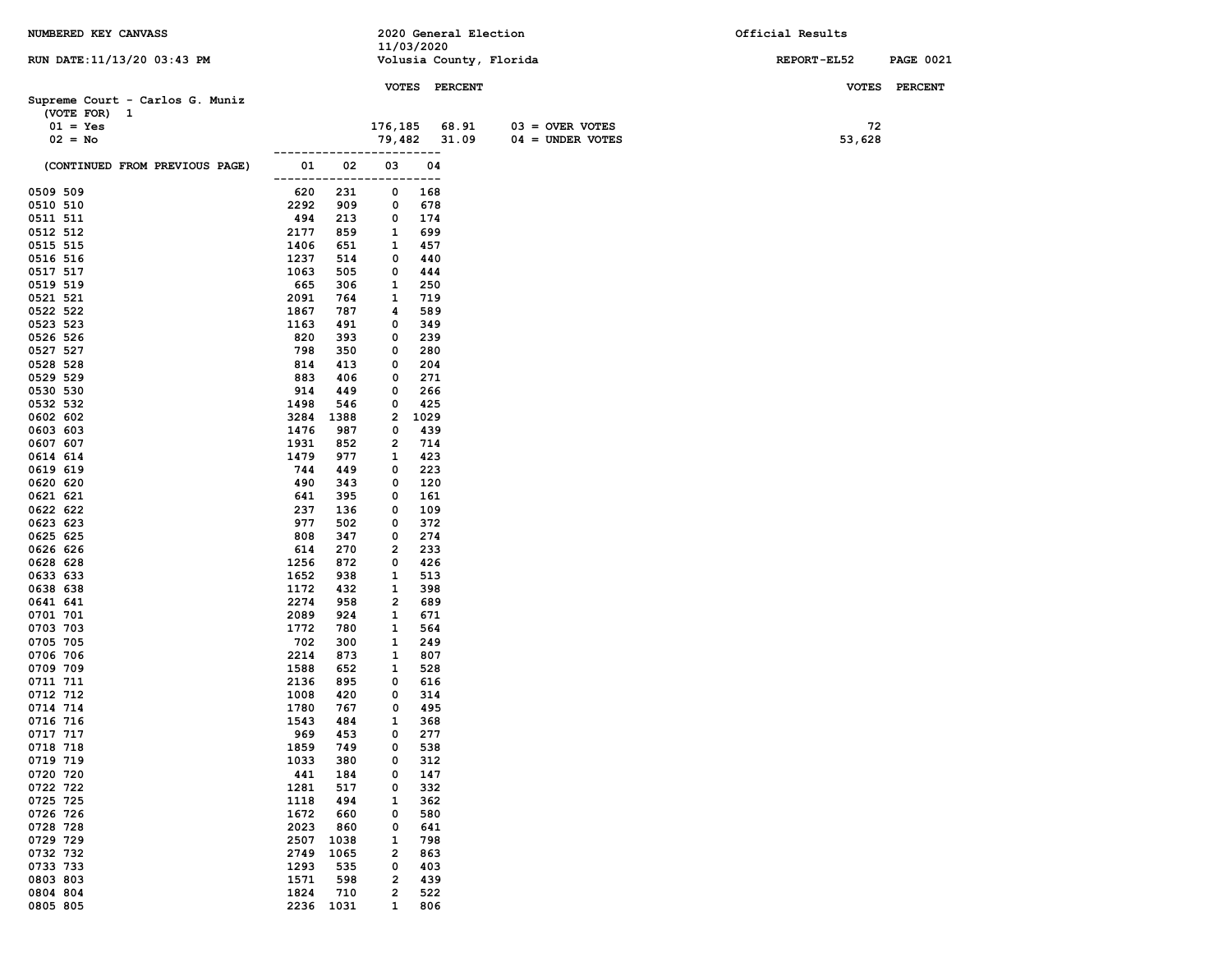| NUMBERED KEY CANVASS                            |      |      |                | 11/03/2020 | 2020 General Election |                         | Official Results                |
|-------------------------------------------------|------|------|----------------|------------|-----------------------|-------------------------|---------------------------------|
| RUN DATE: 11/13/20 03:43 PM                     |      |      |                |            |                       | Volusia County, Florida | REPORT-EL52<br><b>PAGE 0022</b> |
|                                                 |      |      | <b>VOTES</b>   |            | <b>PERCENT</b>        |                         | <b>PERCENT</b><br><b>VOTES</b>  |
| Supreme Court - Carlos G. Muniz<br>(VOTE FOR) 1 |      |      |                |            |                       |                         |                                 |
| $01 = Yes$                                      |      |      | 176,185        |            | 68.91                 | $03 =$ OVER VOTES       | 72                              |
| $02 = No$                                       |      |      | 79,482         |            | 31.09                 | $04 =$ UNDER VOTES      | 53,628                          |
| (CONTINUED FROM PREVIOUS PAGE)                  | 01   | 02   | 03             | 04         |                       |                         |                                 |
| 0807 807                                        | 815  | 398  | 1              | 245        |                       |                         |                                 |
| 0808 808                                        | 3579 | 1554 | $\mathbf{2}$   | 1108       |                       |                         |                                 |
| 0809 809                                        | 362  | 187  | 0              | 122        |                       |                         |                                 |
| 0810 810                                        | 778  | 419  | 0              | 289        |                       |                         |                                 |
| 0812 812                                        | 1278 | 615  | 0              | 479        |                       |                         |                                 |
| 0813 813                                        | 1056 | 478  | 1              | 390        |                       |                         |                                 |
| 0814 814                                        | 1300 | 534  | 2              | 381        |                       |                         |                                 |
| 0816 816                                        | 1047 | 398  | 0              | 311        |                       |                         |                                 |
| 0901 901                                        | 1060 | 520  | 0              | 328        |                       |                         |                                 |
| 0902 902                                        | 1875 | 780  | 0              | 508        |                       |                         |                                 |
| 0903 903                                        | 1826 | 790  | 0              | 519        |                       |                         |                                 |
| 0904 904                                        | 2418 | 996  | 2              | 721        |                       |                         |                                 |
| 0907 907                                        | 1299 | 490  | $\overline{2}$ | 373        |                       |                         |                                 |
| 0909 909                                        | 810  | 328  | 0              | 210        |                       |                         |                                 |
| 0910 910                                        | 618  | 292  | 0              | 173        |                       |                         |                                 |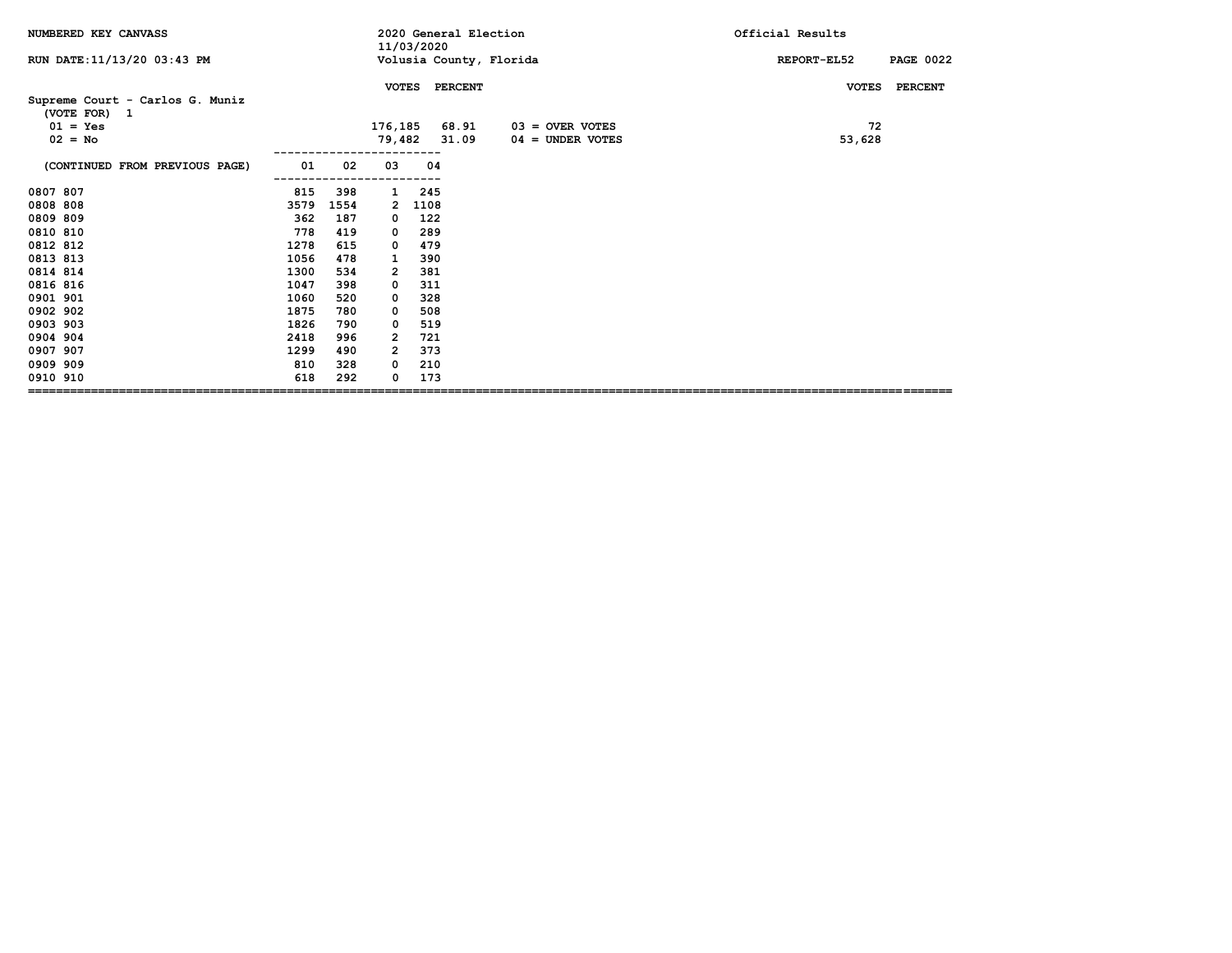| NUMBERED KEY CANVASS             |              |             |              |               | 2020 General Election   |                    | Official Results |                  |
|----------------------------------|--------------|-------------|--------------|---------------|-------------------------|--------------------|------------------|------------------|
|                                  |              |             | 11/03/2020   |               |                         |                    |                  |                  |
| RUN DATE: 11/13/20 03:43 PM      |              |             |              |               | Volusia County, Florida |                    | REPORT-EL52      | <b>PAGE 0023</b> |
|                                  |              |             |              | VOTES PERCENT |                         |                    |                  | VOTES PERCENT    |
| 5th Dist Crt of Appeal - Evander |              |             |              |               |                         |                    |                  |                  |
| (VOTE FOR) 1                     |              |             |              |               |                         |                    |                  |                  |
| $01 = Yes$                       |              |             | 184,951      |               | 73.25                   | $03 =$ OVER VOTES  | 104              |                  |
| $02 = No$                        |              |             | 67,538       | 26.75<br>.    |                         | $04 = UNDER VOTES$ | 56,774           |                  |
|                                  | 01           | 02          | 03           | 04            |                         |                    |                  |                  |
|                                  | ------       |             |              | ---           |                         |                    |                  |                  |
| 0101 101                         | 479          | 182         | $\mathbf{1}$ | 138           |                         |                    |                  |                  |
| 0105 105                         | 347          | 157         | 0            | 93            |                         |                    |                  |                  |
| 0107 107                         | 805          | 274         | 0            | 244           |                         |                    |                  |                  |
| 0201 201                         | 2523         | 852         | 0            | 688           |                         |                    |                  |                  |
| 0202 202<br>0203 203             | 1972<br>294  | 663<br>110  | 1<br>0       | 532<br>99     |                         |                    |                  |                  |
| 0204 204                         | 408          | 120         | 0            | 114           |                         |                    |                  |                  |
| 0205 205                         | 977          | 360         | 2            | 270           |                         |                    |                  |                  |
| 0206 206                         | 1317         | 475         | 2            | 413           |                         |                    |                  |                  |
| 0207 207                         | 1417         | 415         | 0            | 366           |                         |                    |                  |                  |
| 0208 208                         | 2408         | 847         | 0            | 709           |                         |                    |                  |                  |
| 0212 212                         | 1766         | 652         | 0            | 563           |                         |                    |                  |                  |
| 0215 215<br>0216 216             | 3243<br>2877 | 908<br>1046 | з<br>2       | 1059<br>832   |                         |                    |                  |                  |
| 0217 217                         | 1380         | 569         | 0            | 402           |                         |                    |                  |                  |
| 0218 218                         | 2261         | 851         | $\mathbf{1}$ | 691           |                         |                    |                  |                  |
| 0220 220                         | 226          | 126         | 0            | 53            |                         |                    |                  |                  |
| 0222 222                         | 1432         | 498         | 1            | 444           |                         |                    |                  |                  |
| 0223 223                         | 182          | 57          | 0            | 62            |                         |                    |                  |                  |
| 0224 224                         | 1751         | 660         | 1            | 528           |                         |                    |                  |                  |
| 0301 301<br>0303 303             | 2015<br>1573 | 791<br>527  | з<br>0       | 646<br>589    |                         |                    |                  |                  |
| 0304 304                         | 1832         | 688         | 1            | 670           |                         |                    |                  |                  |
| 0305 305                         | 2435         | 964         | 2            | 732           |                         |                    |                  |                  |
| 0306 306                         | 2243         | 808         | 0            | 864           |                         |                    |                  |                  |
| 0307 307                         | 1477         | 611         | 2            | 488           |                         |                    |                  |                  |
| 0308 308                         | 1268         | 520         | 1            | 378           |                         |                    |                  |                  |
| 0309 309                         | 2287         | 823         | 0            | 667           |                         |                    |                  |                  |
| 0401 401<br>0403 403             | 2407<br>1700 | 961<br>728  | 5<br>з       | 620<br>474    |                         |                    |                  |                  |
| 0404 404                         | 796          | 315         | 1            | 261           |                         |                    |                  |                  |
| 0405 405                         | 1191         | 528         | 0            | 338           |                         |                    |                  |                  |
| 0406 406                         | 2595         | 1139        | 1            | 743           |                         |                    |                  |                  |
| 0407 407                         | 1609         | 658         | 0            | 439           |                         |                    |                  |                  |
| 0410 410                         | 1616         | 718         | 2            | 421           |                         |                    |                  |                  |
| 0411 411<br>0412 412             | 1606<br>952  | 690<br>377  | 0<br>0       | 434<br>298    |                         |                    |                  |                  |
| 0413 413                         | 1248         | 558         | 0            | 395           |                         |                    |                  |                  |
| 0414 414                         | 1424         | 623         | 0            | 362           |                         |                    |                  |                  |
| 0415 415                         | 1589         | 709         | 2            | 462           |                         |                    |                  |                  |
| 0416 416                         | 2244         | 968         | $\mathbf{1}$ | 611           |                         |                    |                  |                  |
| 0417 417                         | 851          | 352         | 0            | 201           |                         |                    |                  |                  |
| 0419 419                         | 721          | 361         | 0            | 218           |                         |                    |                  |                  |
| 0420 420<br>0421 421             | 1810<br>1291 | 741<br>541  | 0<br>0       | 481<br>370    |                         |                    |                  |                  |
| 0422 422                         | 1364         | 572         | 1            | 325           |                         |                    |                  |                  |
| 0423 423                         | 1241         | 467         | 0            | 360           |                         |                    |                  |                  |
| 0427 427                         | 1471         | 583         | 2            | 363           |                         |                    |                  |                  |
| 0429 429                         | 752          | 349         | з            | 196           |                         |                    |                  |                  |
| 0501 501                         | 1629         | 476         | 1            | 525           |                         |                    |                  |                  |
| 0502 502<br>0503 503             | 2552<br>741  | 909         | з            | 868           |                         |                    |                  |                  |
| 0504 504                         | 1161         | 197<br>395  | 1<br>2       | 202<br>443    |                         |                    |                  |                  |
| 0506 506                         | 1502         | 478         | 0            | 480           |                         |                    |                  |                  |
| 0508 508                         | 1283         | 434         | 1            | 414           |                         |                    |                  |                  |
|                                  |              |             |              |               |                         |                    |                  |                  |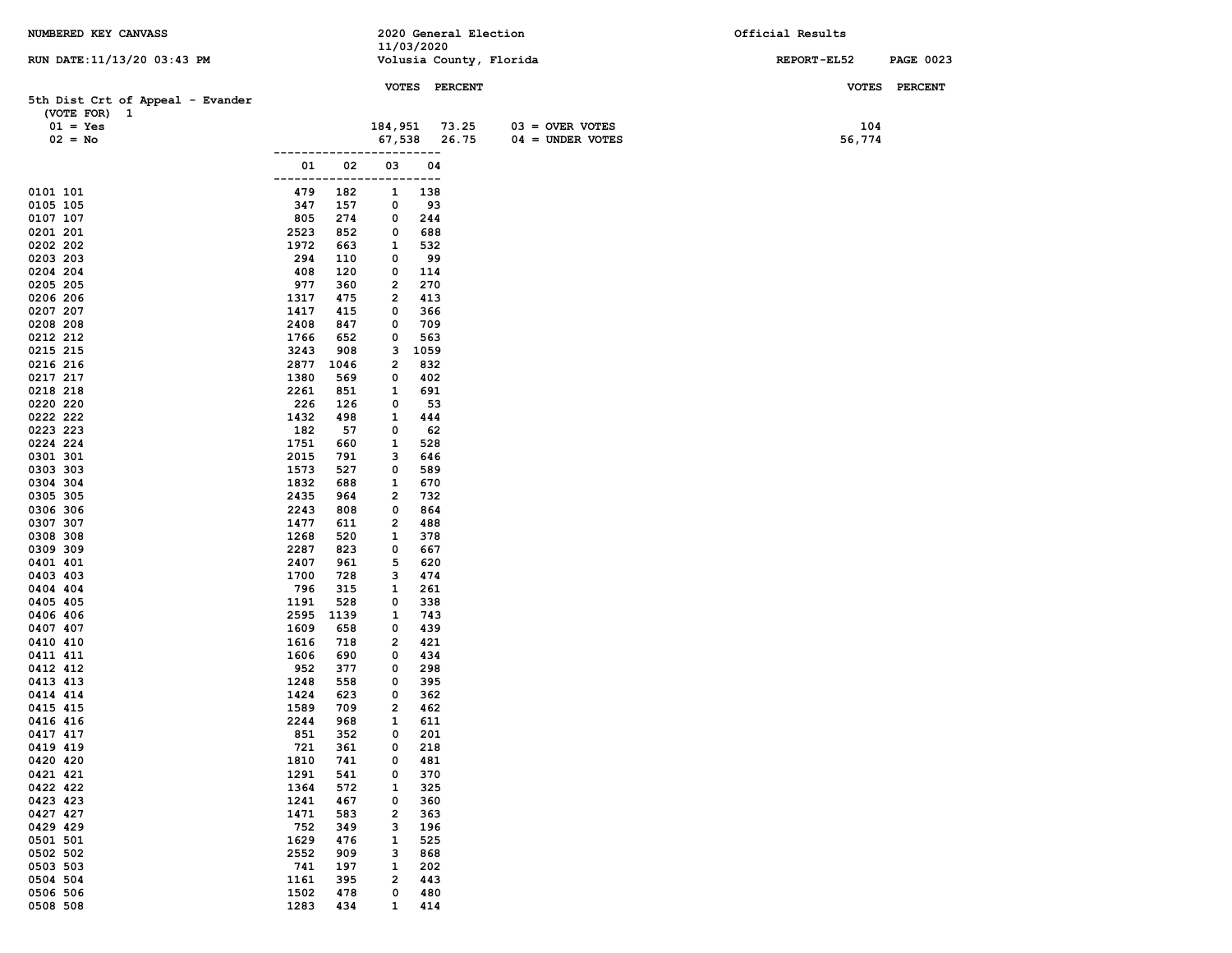| NUMBERED KEY CANVASS             |              |            |                              |               | 2020 General Election   |                    | Official Results   |                  |
|----------------------------------|--------------|------------|------------------------------|---------------|-------------------------|--------------------|--------------------|------------------|
|                                  |              |            | 11/03/2020                   |               |                         |                    |                    |                  |
| RUN DATE: 11/13/20 03:43 PM      |              |            |                              |               | Volusia County, Florida |                    | <b>REPORT-EL52</b> | <b>PAGE 0024</b> |
|                                  |              |            |                              | VOTES PERCENT |                         |                    |                    | VOTES PERCENT    |
| 5th Dist Crt of Appeal - Evander |              |            |                              |               |                         |                    |                    |                  |
| (VOTE FOR) 1                     |              |            |                              |               |                         |                    |                    |                  |
| $01 = Yes$                       |              |            | 184,951                      |               | 73.25                   | $03 =$ OVER VOTES  | 104                |                  |
| $02 = No$                        |              |            | 67,538                       | 26.75         |                         | $04 = UNDER VOTES$ | 56,774             |                  |
|                                  |              |            |                              | ----          |                         |                    |                    |                  |
| (CONTINUED FROM PREVIOUS PAGE)   | 01           | 02         | 03                           | 04            |                         |                    |                    |                  |
|                                  |              |            | ----                         | ----          |                         |                    |                    |                  |
| 0509 509                         | 634          | 205        | 1                            | 179           |                         |                    |                    |                  |
| 0510 510                         | 2449         | 719<br>198 | 3<br>0                       | 708<br>180    |                         |                    |                    |                  |
| 0511 511<br>0512 512             | 503<br>2329  | 662        | 0                            | 745           |                         |                    |                    |                  |
| 0515 515                         | 1497         | 521        | 0                            | 497           |                         |                    |                    |                  |
| 0516 516                         | 1342         | 389        | 0                            | 460           |                         |                    |                    |                  |
| 0517 517                         | 1126         | 412        | 0                            | 474           |                         |                    |                    |                  |
| 0519 519                         | 709          | 255        | 0                            | 258           |                         |                    |                    |                  |
| 0521 521                         | 2171         | 649        | 2                            | 753           |                         |                    |                    |                  |
| 0522 522                         | 1960         | 662        | 2                            | 623           |                         |                    |                    |                  |
| 0523 523                         | 1219         | 438        | 1                            | 345           |                         |                    |                    |                  |
| 0526 526                         | 867          | 334        | 0                            | 251           |                         |                    |                    |                  |
| 0527 527                         | 853          | 291        | 0                            | 284           |                         |                    |                    |                  |
| 0528 528                         | 872          | 342        | 0                            | 217           |                         |                    |                    |                  |
| 0529 529                         | 937<br>1005  | 347<br>357 | 2<br>0                       | 274<br>267    |                         |                    |                    |                  |
| 0530 530<br>0532 532             | 1564         | 465        | 0                            | 440           |                         |                    |                    |                  |
| 0602 602                         | 3479         | 1159       | 1                            | 1064          |                         |                    |                    |                  |
| 0603 603                         | 1630         | 840        | 2                            | 430           |                         |                    |                    |                  |
| 0607 607                         | 2048         | 720        | 0                            | 731           |                         |                    |                    |                  |
| 0614 614                         | 1639         | 834        | 1                            | 406           |                         |                    |                    |                  |
| 0619 619                         | 815          | 394        | 1                            | 206           |                         |                    |                    |                  |
| 0620 620                         | 538          | 305        | 0                            | 110           |                         |                    |                    |                  |
| 0621 621                         | 686          | 351        | 1                            | 159           |                         |                    |                    |                  |
| 0622 622                         | 254          | 120        | 0                            | 108           |                         |                    |                    |                  |
| 0623 623                         | 1049         | 418        | 0                            | 384           |                         |                    |                    |                  |
| 0625 625                         | 866          | 283        | 0                            | 280           |                         |                    |                    |                  |
| 0626 626<br>0628 628             | 625<br>1392  | 246<br>737 | 1<br>0                       | 247<br>425    |                         |                    |                    |                  |
| 0633 633                         | 1797         | 781        | 0                            | 526           |                         |                    |                    |                  |
| 0638 638                         | 1232         | 368        | 1                            | 402           |                         |                    |                    |                  |
| 0641 641                         | 2401         | 805        | $\overline{\mathbf{2}}$      | 715           |                         |                    |                    |                  |
| 0701 701                         | 2244         | 784        | 0                            | 657           |                         |                    |                    |                  |
| 0703 703                         | 1908         | 643        | 0                            | 566           |                         |                    |                    |                  |
| 0705 705                         | 760          | 215        | 1                            | 276           |                         |                    |                    |                  |
| 0706 706                         | 2366         | 697        | 1                            | 831           |                         |                    |                    |                  |
| 0709 709                         | 1646         | 563        | 0                            | 560           |                         |                    |                    |                  |
| 0711 711<br>0712 712             | 2259         | 705        | 1<br>0                       | 682           |                         |                    |                    |                  |
| 0714 714                         | 1034<br>1912 | 358<br>596 | 0                            | 350<br>534    |                         |                    |                    |                  |
| 0716 716                         | 1389         | 611        | $\mathbf{1}$                 | 395           |                         |                    |                    |                  |
| 0717 717                         | 1079         | 316        | 0                            | 304           |                         |                    |                    |                  |
| 0718 718                         | 1961         | 604        | 1                            | 580           |                         |                    |                    |                  |
| 0719 719                         | 1099         | 294        | 0                            | 332           |                         |                    |                    |                  |
| 0720 720                         | 446          | 172        | 0                            | 154           |                         |                    |                    |                  |
| 0722 722                         | 1344         | 430        | 0                            | 356           |                         |                    |                    |                  |
| 0725 725                         | 1202         | 387        | 0                            | 386           |                         |                    |                    |                  |
| 0726 726                         | 1761         | 512        | 0                            | 639           |                         |                    |                    |                  |
| 0728 728                         | 2155         | 670        | 2                            | 697           |                         |                    |                    |                  |
| 0729 729<br>0732 732             | 2630<br>2859 | 843<br>876 | з<br>$\overline{\mathbf{2}}$ | 868           |                         |                    |                    |                  |
| 0733 733                         | 1387         | 412        | 0                            | 942<br>432    |                         |                    |                    |                  |
| 0803 803                         | 1640         | 479        | 1                            | 490           |                         |                    |                    |                  |
| 0804 804                         | 1844         | 633        | 0                            | 581           |                         |                    |                    |                  |
| 0805 805                         | 2384         | 806        | $\overline{\mathbf{2}}$      | 882           |                         |                    |                    |                  |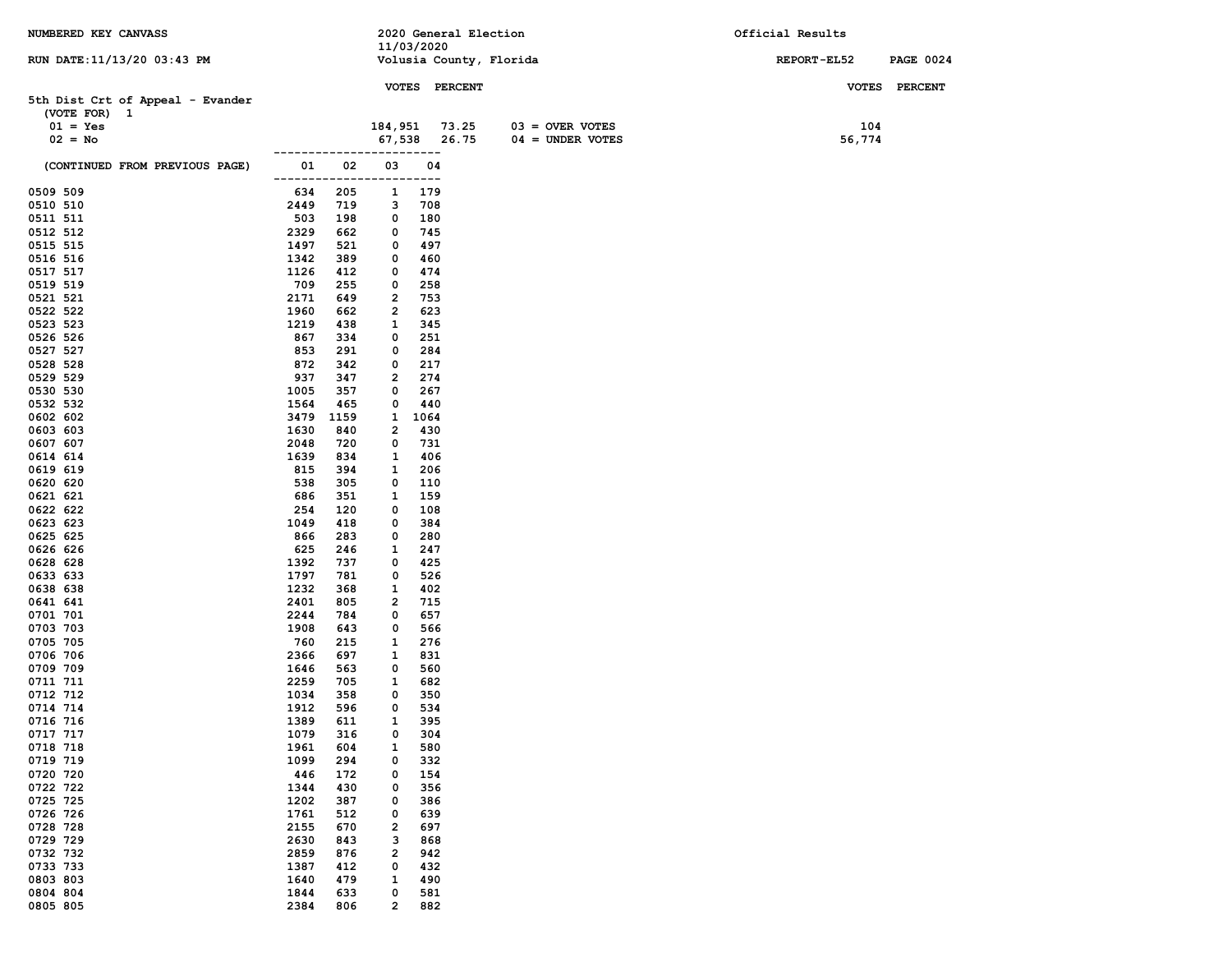| NUMBERED KEY CANVASS                             |      |      |              | 11/03/2020 | 2020 General Election |                         | Official Results                |
|--------------------------------------------------|------|------|--------------|------------|-----------------------|-------------------------|---------------------------------|
| RUN DATE: 11/13/20 03:43 PM                      |      |      |              |            |                       | Volusia County, Florida | REPORT-EL52<br><b>PAGE 0025</b> |
|                                                  |      |      | <b>VOTES</b> |            | <b>PERCENT</b>        |                         | <b>PERCENT</b><br><b>VOTES</b>  |
| 5th Dist Crt of Appeal - Evander<br>(VOTE FOR) 1 |      |      |              |            |                       |                         |                                 |
| $01 = Yes$<br>$02 = No$                          |      |      | 184,951      |            | 73.25<br>26.75        | $03 =$ OVER VOTES       | 104                             |
|                                                  |      |      |              | 67,538     |                       | $04 =$ UNDER VOTES      | 56,774                          |
| (CONTINUED FROM PREVIOUS PAGE)                   | 01   | 02   | 03           | 04         |                       |                         |                                 |
| 0807 807                                         | 892  | 312  | 1            | 254        |                       |                         |                                 |
| 0808 808                                         | 3684 | 1373 | 1            | 1185       |                       |                         |                                 |
| 0809 809                                         | 397  | 142  | 0            | 132        |                       |                         |                                 |
| 0810 810                                         | 834  | 347  | 1            | 304        |                       |                         |                                 |
| 0812 812                                         | 1330 | 538  | 1            | 503        |                       |                         |                                 |
| 0813 813                                         | 1103 | 408  | 0            | 414        |                       |                         |                                 |
| 0814 814                                         | 1299 | 532  | 0            | 386        |                       |                         |                                 |
| 0816 816                                         | 1000 | 422  | 1            | 333        |                       |                         |                                 |
| 0901 901                                         | 1136 | 423  | 0            | 349        |                       |                         |                                 |
| 0902 902                                         | 1882 | 728  | 4            | 549        |                       |                         |                                 |
| 0903 903                                         | 1823 | 754  | 3            | 555        |                       |                         |                                 |
| 0904 904                                         | 2519 | 866  | 1            | 751        |                       |                         |                                 |
| 0907 907                                         | 1292 | 497  | 1            | 374        |                       |                         |                                 |
| 0909 909                                         | 798  | 337  | 2            | 211        |                       |                         |                                 |
| 0910 910                                         | 624  | 265  | 0            | 194        |                       |                         |                                 |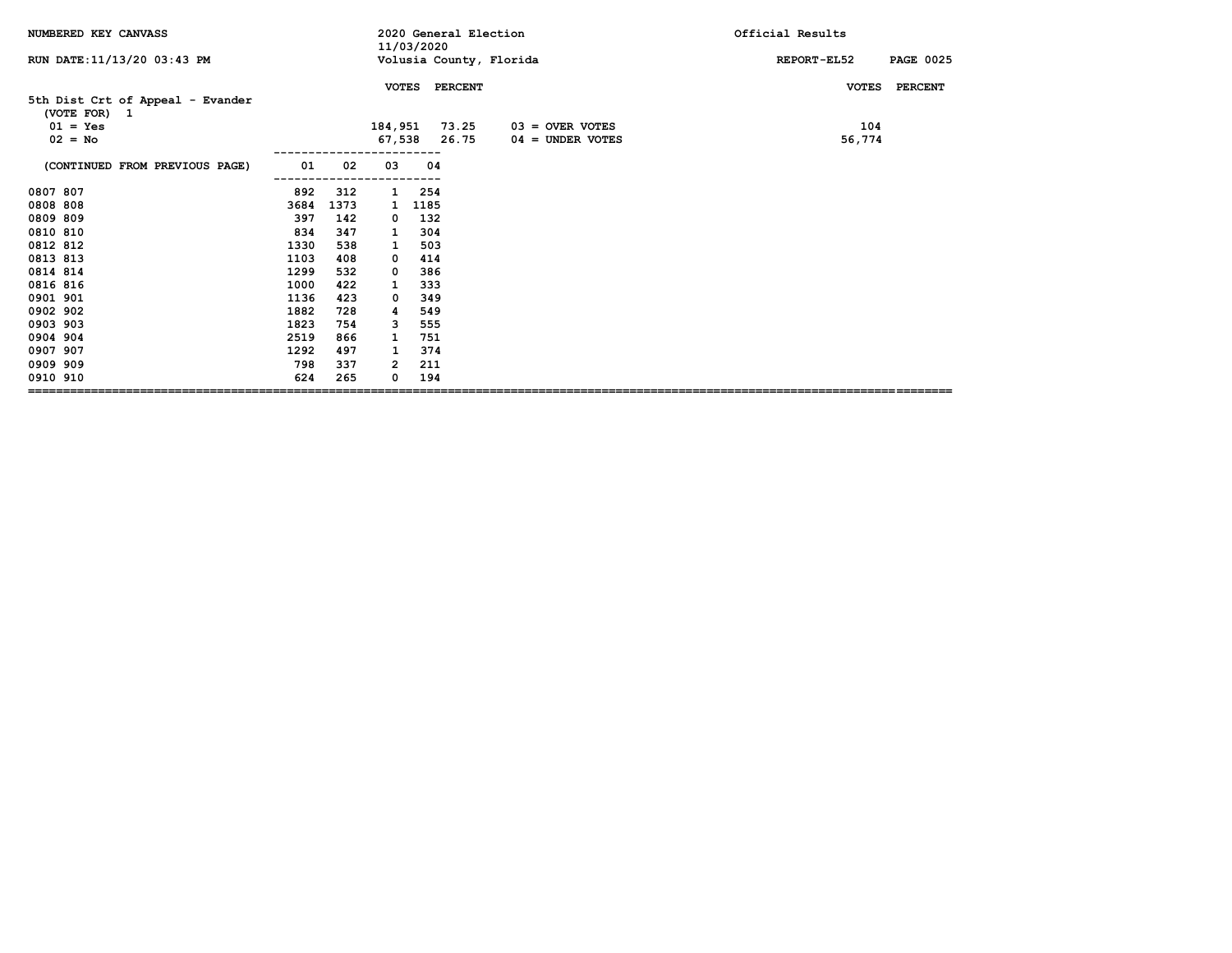| NUMBERED KEY CANVASS               |              |             |                | 2020 General Election |                         | Official Results |                  |
|------------------------------------|--------------|-------------|----------------|-----------------------|-------------------------|------------------|------------------|
| RUN DATE: 11/13/20 03:43 PM        |              |             |                | 11/03/2020            | Volusia County, Florida | REPORT-EL52      | <b>PAGE 0026</b> |
|                                    |              |             |                |                       |                         |                  |                  |
|                                    |              |             |                | VOTES PERCENT         |                         |                  | VOTES PERCENT    |
| 5th Dist Crt of Appeal - Grosshans |              |             |                |                       |                         |                  |                  |
| (VOTE FOR) 1<br>$01 = Yes$         |              |             | 176,485        | 70.33                 | $03 =$ OVER VOTES       | 47               |                  |
| $02 = No$                          |              |             | 74,437         | 29.67                 | $04 = UNDER VOTES$      | 58,398           |                  |
|                                    |              |             |                | $---$                 |                         |                  |                  |
|                                    | 01           | 02          | 03             | 04                    |                         |                  |                  |
|                                    | -----        |             |                | ---                   |                         |                  |                  |
| 0101 101                           | 488          | 167         | 0              | 145                   |                         |                  |                  |
| 0105 105                           | 360<br>774   | 141         | 0              | 96<br>250             |                         |                  |                  |
| 0107 107<br>0201 201               | 2435         | 299<br>931  | 0<br>1         | 696                   |                         |                  |                  |
| 0202 202                           | 1964         | 652         | 1              | 551                   |                         |                  |                  |
| 0203 203                           | 284          | 115         | 0              | 104                   |                         |                  |                  |
| 0204 204                           | 395          | 134         | 0              | 113                   |                         |                  |                  |
| 0205 205                           | 940          | 393         | 0              | 276                   |                         |                  |                  |
| 0206 206                           | 1287         | 500         | 1              | 419                   |                         |                  |                  |
| 0207 207                           | 1374         | 444         | 0              | 380                   |                         |                  |                  |
| 0208 208<br>0212 212               | 2296<br>1630 | 949<br>772  | 0<br>0         | 719<br>579            |                         |                  |                  |
| 0215 215                           | 2990         | 1137        | 0              | 1086                  |                         |                  |                  |
| 0216 216                           | 2677         | 1214        | 1              | 865                   |                         |                  |                  |
| 0217 217                           | 1251         | 690         | 0              | 410                   |                         |                  |                  |
| 0218 218                           | 2126         | 980         | 1              | 697                   |                         |                  |                  |
| 0220 220                           | 213          | 135         | 0              | 57                    |                         |                  |                  |
| 0222 222                           | 1409         | 506         | 1              | 459                   |                         |                  |                  |
| 0223 223<br>0224 224               | 167<br>1684  | 74<br>700   | 0<br>0         | 60<br>556             |                         |                  |                  |
| 0301 301                           | 1928         | 860         | 1              | 666                   |                         |                  |                  |
| 0303 303                           | 1542         | 553         | 0              | 594                   |                         |                  |                  |
| 0304 304                           | 1799         | 718         | 0              | 674                   |                         |                  |                  |
| 0305 305                           | 2363         | 1003        | 1              | 766                   |                         |                  |                  |
| 0306 306                           | 2176         | 837         | 0              | 902                   |                         |                  |                  |
| 0307 307                           | 1435         | 632         | 2              | 509                   |                         |                  |                  |
| 0308 308<br>0309 309               | 1201<br>2152 | 576<br>948  | 1<br>1         | 389<br>676            |                         |                  |                  |
| 0401 401                           | 2298         | 1035        | 0              | 660                   |                         |                  |                  |
| 0403 403                           | 1623         | 794         | 0              | 488                   |                         |                  |                  |
| 0404 404                           | 805          | 300         | 1              | 267                   |                         |                  |                  |
| 0405 405                           | 1117         | 600         | 0              | 340                   |                         |                  |                  |
| 0406 406                           | 2407         | 1308        | 0              | 763                   |                         |                  |                  |
| 0407 407                           | 1518         | 733         | 2              | 453                   |                         |                  |                  |
| 0410 410<br>0411 411               | 1558<br>1545 | 768<br>750  | 0<br>0         | 431<br>435            |                         |                  |                  |
| 0412 412                           | 932          | 389         | 0              | 306                   |                         |                  |                  |
| 0413 413                           | 1193         | 595         | 1              | 412                   |                         |                  |                  |
| 0414 414                           | 1345         | 686         | 0              | 378                   |                         |                  |                  |
| 0415 415                           | 1476         | 820         | 0              | 466                   |                         |                  |                  |
| 0416 416                           |              | 2095 1107   | 0              | 622                   |                         |                  |                  |
| 0417 417<br>0419 419               | 794<br>680   | 400<br>395  | 0<br>0         | 210<br>225            |                         |                  |                  |
| 0420 420                           | 1691         | 847         | 0              | 494                   |                         |                  |                  |
| 0421 421                           | 1276         | 540         | 0              | 386                   |                         |                  |                  |
| 0422 422                           | 1274         | 653         | 0              | 335                   |                         |                  |                  |
| 0423 423                           | 1132         | 566         | 0              | 370                   |                         |                  |                  |
| 0427 427                           | 1382         | 673         | 0              | 364                   |                         |                  |                  |
| 0429 429                           | 713          | 371         | з              | 213                   |                         |                  |                  |
| 0501 501<br>0502 502               | 1538<br>2387 | 547<br>1041 | 0<br>1         | 546<br>903            |                         |                  |                  |
| 0503 503                           | 711          | 224         | 1              | 205                   |                         |                  |                  |
| 0504 504                           | 1056         | 488         | 1              | 456                   |                         |                  |                  |
| 0506 506                           | 1420         | 553         | $\overline{2}$ | 485                   |                         |                  |                  |
| 0508 508                           | 1272         | 438         | 0              | 422                   |                         |                  |                  |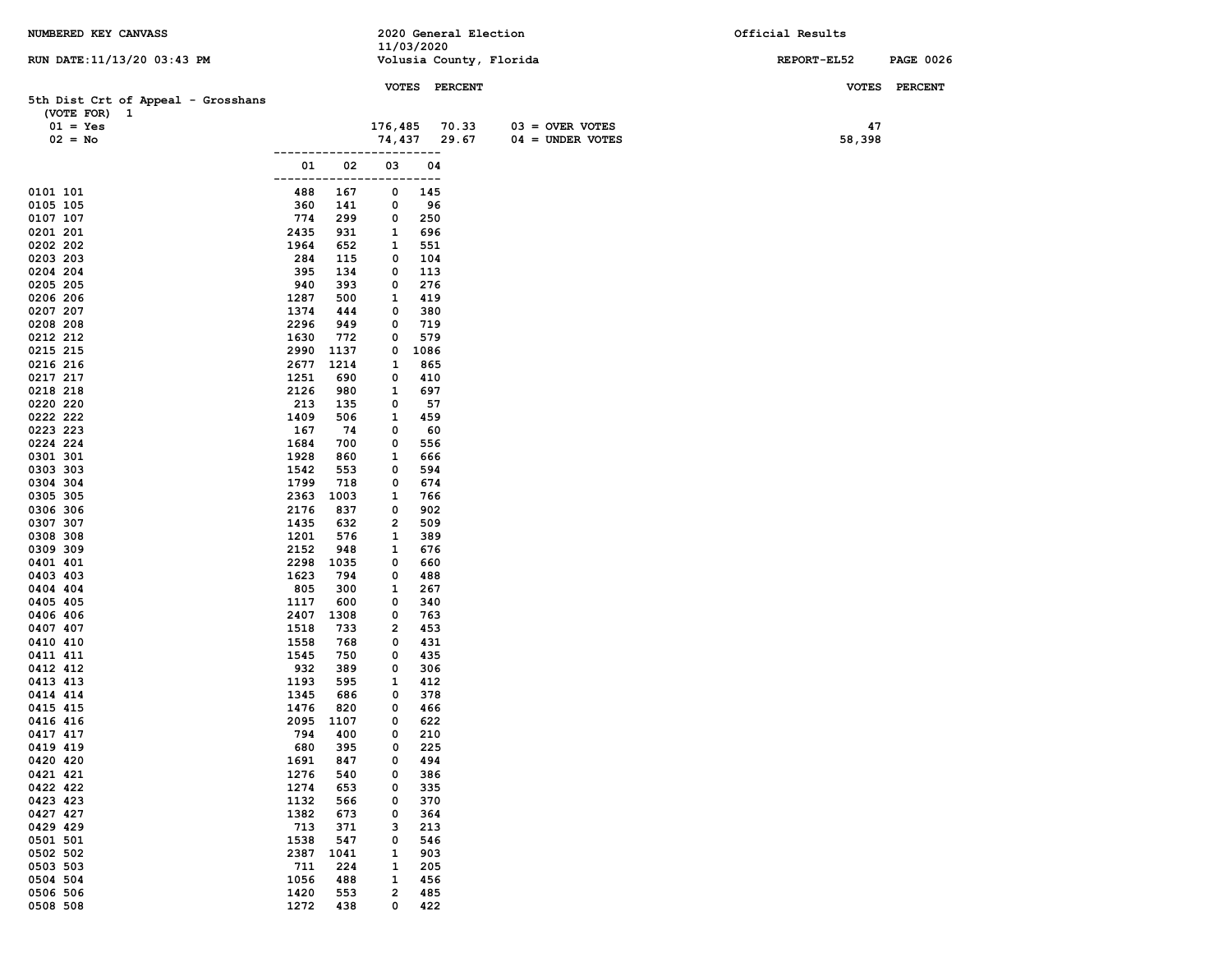| NUMBERED KEY CANVASS               |               |             |              |               | 2020 General Election |                         | Official Results |                  |
|------------------------------------|---------------|-------------|--------------|---------------|-----------------------|-------------------------|------------------|------------------|
| RUN DATE: 11/13/20 03:43 PM        |               |             |              | 11/03/2020    |                       | Volusia County, Florida | REPORT-EL52      | <b>PAGE 0027</b> |
|                                    |               |             |              |               |                       |                         |                  |                  |
|                                    |               |             |              | VOTES PERCENT |                       |                         |                  | VOTES PERCENT    |
| 5th Dist Crt of Appeal - Grosshans |               |             |              |               |                       |                         |                  |                  |
| (VOTE FOR) 1<br>$01 = Yes$         |               |             | 176,485      |               | 70.33                 | $03 =$ OVER VOTES       | 47               |                  |
| $02 = No$                          |               |             | 74,437       |               | 29.67                 | $04 =$ UNDER VOTES      | 58,398           |                  |
|                                    |               |             |              | $---$         |                       |                         |                  |                  |
| (CONTINUED FROM PREVIOUS PAGE)     | 01<br>------- | 02<br>----- | 03           | 04<br>---     |                       |                         |                  |                  |
| 0509 509                           | 626           | 214         | 0            | 179           |                       |                         |                  |                  |
| 0510 510                           | 2283          | 852         | 1            | 743           |                       |                         |                  |                  |
| 0511 511<br>0512 512               | 490<br>2191   | 205<br>786  | 0<br>0       | 186<br>759    |                       |                         |                  |                  |
| 0515 515                           | 1408          | 604         | 0            | 503           |                       |                         |                  |                  |
| 0516 516                           | 1243          | 483         | 0            | 465           |                       |                         |                  |                  |
| 0517 517                           | 1073          | 459         | 0            | 480           |                       |                         |                  |                  |
| 0519 519                           | 669           | 293         | 0            | 260           |                       |                         |                  |                  |
| 0521 521                           | 2116          | 683         | 0            | 776           |                       |                         |                  |                  |
| 0522 522                           | 1890          | 721         | 0            | 636           |                       |                         |                  |                  |
| 0523 523                           | 1173          | 481         | 0            | 349           |                       |                         |                  |                  |
| 0526 526                           | 828           | 372         | 0            | 252           |                       |                         |                  |                  |
| 0527 527                           | 793           | 348         | 0            | 287           |                       |                         |                  |                  |
| 0528 528                           | 811           | 402         | 0            | 218           |                       |                         |                  |                  |
| 0529 529<br>0530 530               | 873<br>915    | 407<br>429  | 0<br>0       | 280<br>285    |                       |                         |                  |                  |
| 0532 532                           | 1479          | 520         | 0            | 470           |                       |                         |                  |                  |
| 0602 602                           | 3366          | 1248        | 0            | 1089          |                       |                         |                  |                  |
| 0603 603                           | 1504          | 956         | 0            | 442           |                       |                         |                  |                  |
| 0607 607                           | 1956          | 791         | 1            | 751           |                       |                         |                  |                  |
| 0614 614                           | 1510          | 947         | 0            | 423           |                       |                         |                  |                  |
| 0619 619                           | 754           | 451         | 0            | 211           |                       |                         |                  |                  |
| 0620 620<br>0621 621               | 511<br>608    | 331<br>419  | 0<br>1       | 111<br>169    |                       |                         |                  |                  |
| 0622 622                           | 242           | 136         | 0            | 104           |                       |                         |                  |                  |
| 0623 623                           | 982           | 475         | 0            | 394           |                       |                         |                  |                  |
| 0625 625                           | 816           | 323         | 0            | 290           |                       |                         |                  |                  |
| 0626 626                           | 598           | 268         | 2            | 251           |                       |                         |                  |                  |
| 0628 628                           | 1261          | 859         | 1            | 433           |                       |                         |                  |                  |
| 0633 633                           | 1676          | 881         | 0            | 547           |                       |                         |                  |                  |
| 0638 638<br>0641 641               | 1197<br>2322  | 401<br>881  | 1<br>0       | 404<br>720    |                       |                         |                  |                  |
| 0701 701                           | 2139          | 863         | з            | 680           |                       |                         |                  |                  |
| 0703 703                           | 1812          | 722         | 0            | 583           |                       |                         |                  |                  |
| 0705 705                           | 715           | 252         | 0            | 285           |                       |                         |                  |                  |
| 0706 706                           | 2229          | 811         | 0            | 855           |                       |                         |                  |                  |
| 0709 709                           | 1568          | 617         | 1            | 583           |                       |                         |                  |                  |
| 0711 711                           | 2168          | 791         | 1            | 687           |                       |                         |                  |                  |
| 0712 712<br>0714 714               | 985<br>1792   | 402<br>688  | 0<br>0       | 355<br>562    |                       |                         |                  |                  |
| 0716 716                           | 1322          | 654         | $\mathbf{1}$ | 419           |                       |                         |                  |                  |
| 0717 717                           | 1012          | 381         | 0            | 306           |                       |                         |                  |                  |
| 0718 718                           | 1833          | 705         | 1            | 607           |                       |                         |                  |                  |
| 0719 719                           | 1047          | 337         | 0            | 341           |                       |                         |                  |                  |
| 0720 720                           | 444           | 166         | 0            | 162           |                       |                         |                  |                  |
| 0722 722<br>0725 725               | 1299          | 464         | 0            | 367           |                       |                         |                  |                  |
| 0726 726                           | 1155<br>1686  | 423<br>569  | 0<br>0       | 397<br>657    |                       |                         |                  |                  |
| 0728 728                           | 2039          | 767         | 1            | 717           |                       |                         |                  |                  |
| 0729 729                           | 2495          | 960         | 0            | 889           |                       |                         |                  |                  |
| 0732 732                           | 2739          | 984         | 0            | 956           |                       |                         |                  |                  |
| 0733 733                           | 1321          | 465         | 0            | 445           |                       |                         |                  |                  |
| 0803 803                           | 1590          | 515         | 0            | 505           |                       |                         |                  |                  |
| 0804 804                           | 1835          | 634         | 0            | 589           |                       |                         |                  |                  |
| 0805 805                           | 2215          | 940         | 2            | 917           |                       |                         |                  |                  |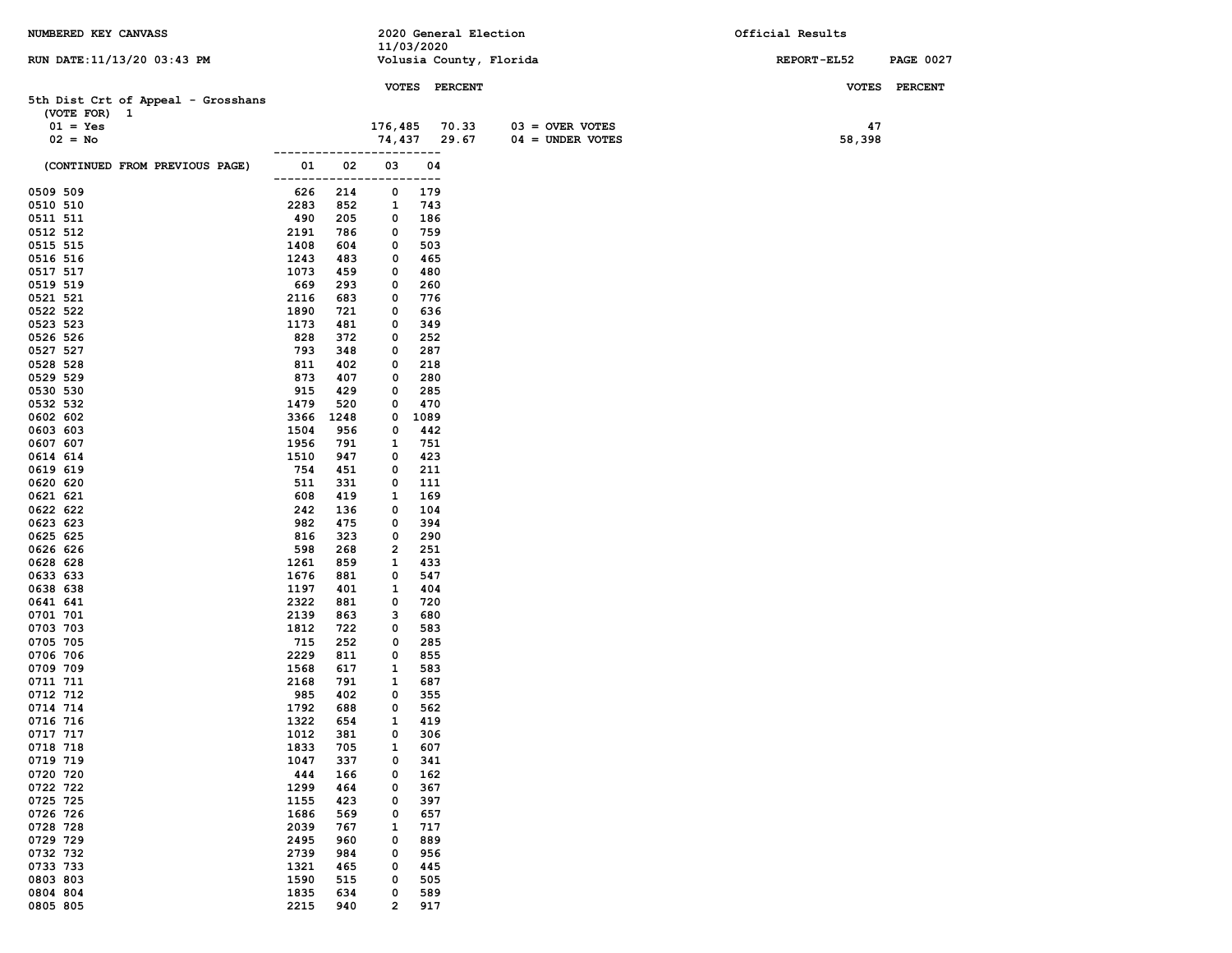| NUMBERED KEY CANVASS                                                          |      |      |              | 11/03/2020 | 2020 General Election |                                         | Official Results                |
|-------------------------------------------------------------------------------|------|------|--------------|------------|-----------------------|-----------------------------------------|---------------------------------|
| RUN DATE: 11/13/20 03:43 PM                                                   |      |      |              |            |                       | Volusia County, Florida                 | REPORT-EL52<br><b>PAGE 0028</b> |
|                                                                               |      |      | <b>VOTES</b> |            | <b>PERCENT</b>        |                                         | <b>PERCENT</b><br><b>VOTES</b>  |
| 5th Dist Crt of Appeal - Grosshans<br>(VOTE FOR) 1<br>$01 = Yes$<br>$02 = No$ |      |      | 176,485      |            | 70.33<br>74,437 29.67 | $03 =$ OVER VOTES<br>$04 =$ UNDER VOTES | 47<br>58,398                    |
| (CONTINUED FROM PREVIOUS PAGE)                                                | 01   | 02   | 03           | 04         |                       |                                         |                                 |
| 0807 807                                                                      | 838  | 363  | $\mathbf{1}$ | 257        |                       |                                         |                                 |
| 0808 808                                                                      | 3586 | 1405 | 0            | 1252       |                       |                                         |                                 |
| 0809 809                                                                      | 369  | 163  | 0            | 139        |                       |                                         |                                 |
| 0810 810                                                                      | 779  | 389  | 0            | 318        |                       |                                         |                                 |
| 0812 812                                                                      | 1294 | 555  | 0            | 523        |                       |                                         |                                 |
| 0813 813                                                                      | 1060 | 434  | 0            | 431        |                       |                                         |                                 |
| 0814 814                                                                      | 1329 | 493  | 0            | 395        |                       |                                         |                                 |
| 0816 816                                                                      | 1034 | 370  | 0            | 352        |                       |                                         |                                 |
| 0901 901                                                                      | 1087 | 458  | 0            | 363        |                       |                                         |                                 |
| 0902 902                                                                      | 1880 | 726  | 1            | 556        |                       |                                         |                                 |
| 0903 903                                                                      | 1829 | 738  | 1            | 567        |                       |                                         |                                 |
| 0904 904                                                                      | 2454 | 901  | 1            | 781        |                       |                                         |                                 |
| 0907 907                                                                      | 1309 | 466  | 1            | 388        |                       |                                         |                                 |
| 0909 909                                                                      | 824  | 304  | 0            | 220        |                       |                                         |                                 |
| 0910 910                                                                      | 631  | 255  |              | 196        |                       |                                         |                                 |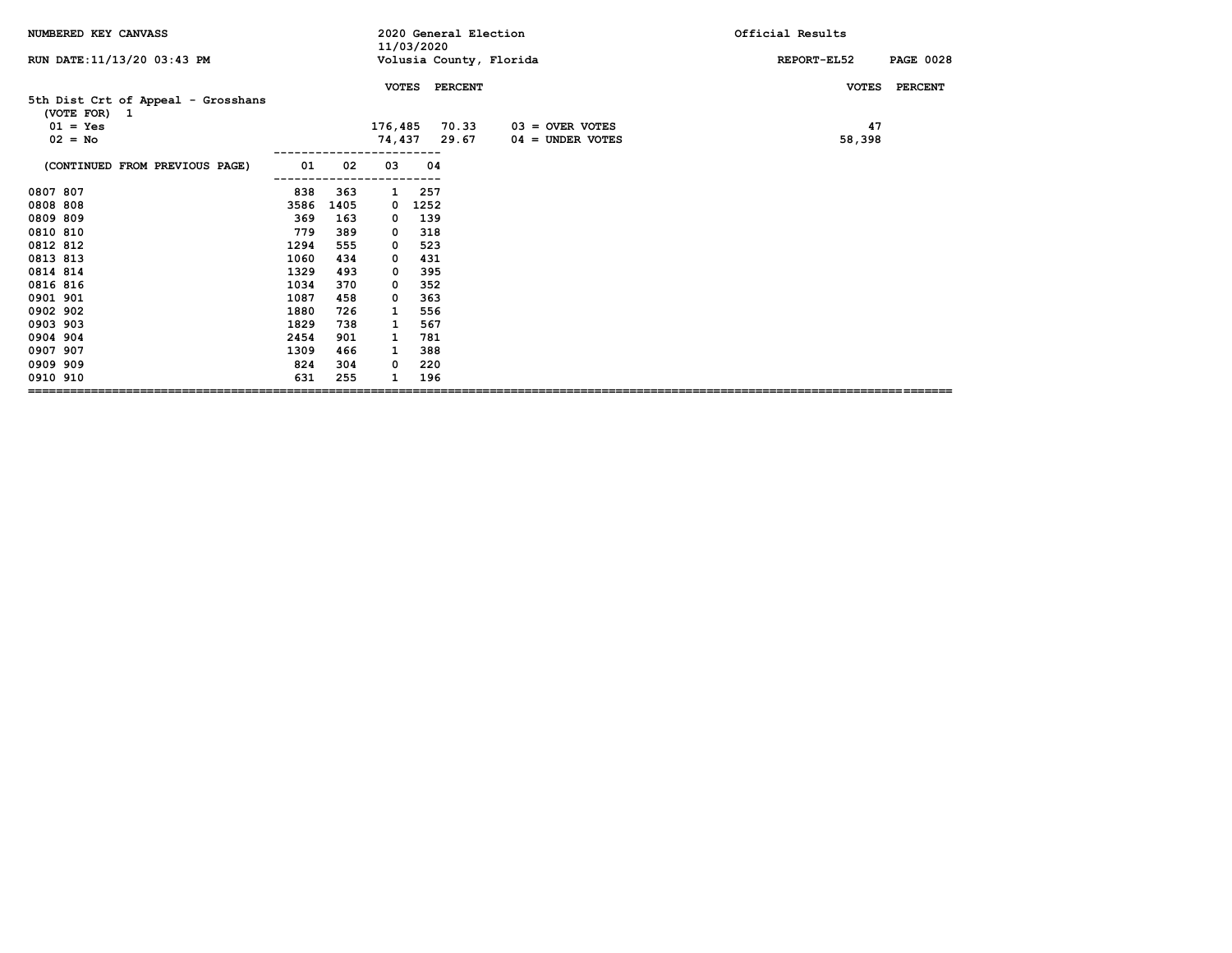| NUMBERED KEY CANVASS            |              |            |                         | 11/03/2020 | 2020 General Election |                         | Official Results |                  |
|---------------------------------|--------------|------------|-------------------------|------------|-----------------------|-------------------------|------------------|------------------|
| RUN DATE: 11/13/20 03:43 PM     |              |            |                         |            |                       | Volusia County, Florida | REPORT-EL52      | <b>PAGE 0029</b> |
|                                 |              |            |                         |            |                       |                         |                  |                  |
| 5th Dist Crt of Appeal - Harris |              |            |                         |            | VOTES PERCENT         |                         |                  | VOTES PERCENT    |
| (VOTE FOR) 1                    |              |            |                         |            |                       |                         |                  |                  |
| $01 = Yes$                      |              |            | 184,660                 |            | 73.52                 | $03 =$ OVER VOTES       | 112              |                  |
| $02 = No$                       |              |            | 66,508                  |            | 26.48                 | $04 = UNDER VOTES$      | 58,087           |                  |
|                                 | 01           | 02         | 03                      | ---        |                       |                         |                  |                  |
|                                 |              |            |                         | 04<br>---  |                       |                         |                  |                  |
| 0101 101                        | 496          | 156        | 0                       | 148        |                       |                         |                  |                  |
| 0105 105                        | 363          | 137        | 0                       | 97         |                       |                         |                  |                  |
| 0107 107                        | 824          | 258        | 0                       | 241        |                       |                         |                  |                  |
| 0201 201                        | 2546         | 839        | $\overline{\mathbf{2}}$ | 676        |                       |                         |                  |                  |
| 0202 202<br>0203 203            | 2033<br>302  | 583<br>100 | 1<br>0                  | 551<br>101 |                       |                         |                  |                  |
| 0204 204                        | 404          | 128        | 0                       | 110        |                       |                         |                  |                  |
| 0205 205                        | 982          | 348        | 1                       | 278        |                       |                         |                  |                  |
| 0206 206                        | 1324         | 466        | 1                       | 416        |                       |                         |                  |                  |
| 0207 207                        | 1419         | 418        | 2                       | 359        |                       |                         |                  |                  |
| 0208 208<br>0212 212            | 2400<br>1730 | 842<br>676 | 2<br>1                  | 720<br>574 |                       |                         |                  |                  |
| 0215 215                        | 3148         | 986        | 0                       | 1079       |                       |                         |                  |                  |
| 0216 216                        | 2867         | 1034       | 2                       | 854        |                       |                         |                  |                  |
| 0217 217                        | 1357         | 596        | 0                       | 398        |                       |                         |                  |                  |
| 0218 218                        | 2272         | 842        | 0                       | 690        |                       |                         |                  |                  |
| 0220 220<br>0222 222            | 212<br>1449  | 141<br>474 | 0<br>0                  | 52         |                       |                         |                  |                  |
| 0223 223                        | 182          | 55         | 0                       | 452<br>64  |                       |                         |                  |                  |
| 0224 224                        | 1754         | 644        | 1                       | 541        |                       |                         |                  |                  |
| 0301 301                        | 2017         | 766        | 1                       | 671        |                       |                         |                  |                  |
| 0303 303                        | 1619         | 487        | $\overline{\mathbf{2}}$ | 581        |                       |                         |                  |                  |
| 0304 304                        | 1827         | 675        | $\mathbf{1}$            | 688        |                       |                         |                  |                  |
| 0305 305<br>0306 306            | 2453<br>2252 | 913<br>777 | з<br>0                  | 764<br>886 |                       |                         |                  |                  |
| 0307 307                        | 1490         | 572        | з                       | 513        |                       |                         |                  |                  |
| 0308 308                        | 1265         | 515        | 2                       | 385        |                       |                         |                  |                  |
| 0309 309                        | 2237         | 864        | 2                       | 674        |                       |                         |                  |                  |
| 0401 401                        | 2386         | 940        | з                       | 664        |                       |                         |                  |                  |
| 0403 403<br>0404 404            | 1688<br>833  | 734<br>282 | 1<br>0                  | 482<br>258 |                       |                         |                  |                  |
| 0405 405                        | 1203         | 520        | 0                       | 334        |                       |                         |                  |                  |
| 0406 406                        | 2568         | 1146       | 1                       | 763        |                       |                         |                  |                  |
| 0407 407                        | 1574         | 672        | 1                       | 459        |                       |                         |                  |                  |
| 0410 410                        | 1621         | 709        | 0                       | 427        |                       |                         |                  |                  |
| 0411 411<br>0412 412            | 1618<br>978  | 675<br>341 | 1<br>0                  | 436<br>308 |                       |                         |                  |                  |
| 0413 413                        | 1272         | 534        | 2                       | 393        |                       |                         |                  |                  |
| 0414 414                        | 1418         | 613        | 1                       | 377        |                       |                         |                  |                  |
| 0415 415                        | 1530         | 738        | 0                       | 494        |                       |                         |                  |                  |
| 0416 416                        | 2209         | 974        | 0                       | 641        |                       |                         |                  |                  |
| 0417 417<br>0419 419            | 829<br>732   | 360<br>345 | $\mathbf{1}$<br>0       | 214<br>223 |                       |                         |                  |                  |
| 0420 420                        | 1784         | 757        | 0                       | 491        |                       |                         |                  |                  |
| 0421 421                        | 1299         | 507        | 0                       | 396        |                       |                         |                  |                  |
| 0422 422                        | 1332         | 579        | 1                       | 350        |                       |                         |                  |                  |
| 0423 423                        | 1172         | 513        | 0                       | 383        |                       |                         |                  |                  |
| 0427 427<br>0429 429            | 1455<br>720  | 603        | 2                       | 359        |                       |                         |                  |                  |
| 0501 501                        | 1571         | 374<br>519 | 4<br>1                  | 202<br>540 |                       |                         |                  |                  |
| 0502 502                        | 2490         | 942        | з                       | 897        |                       |                         |                  |                  |
| 0503 503                        | 733          | 189        | $\mathbf{1}$            | 218        |                       |                         |                  |                  |
| 0504 504                        | 1102         | 444        | 1                       | 454        |                       |                         |                  |                  |
| 0506 506                        | 1484         | 487        | 0                       | 489        |                       |                         |                  |                  |
| 0508 508                        | 1293         | 411        | 0                       | 428        |                       |                         |                  |                  |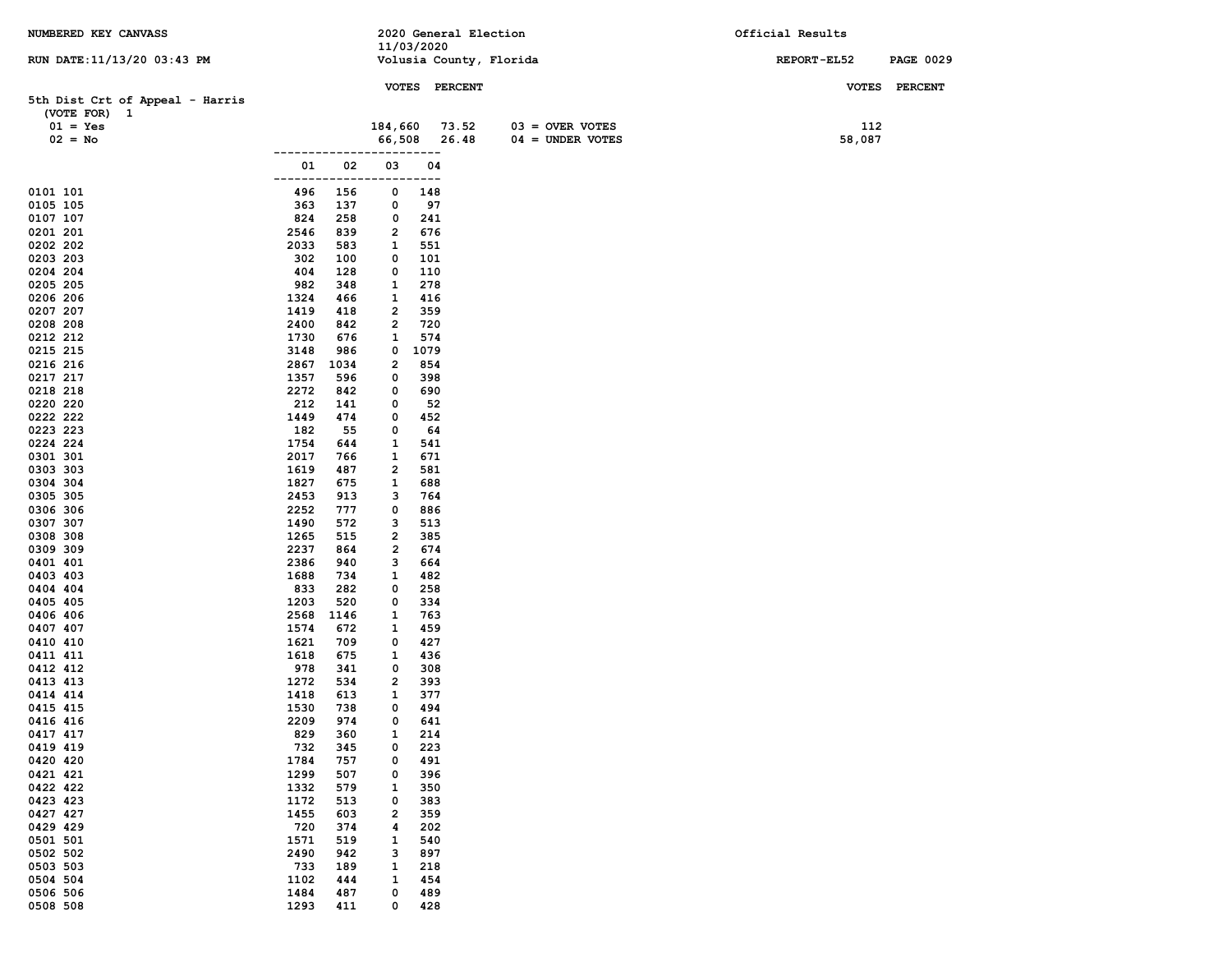| NUMBERED KEY CANVASS                            |                |            |                     |             | 2020 General Election   |                    | Official Results   |                  |
|-------------------------------------------------|----------------|------------|---------------------|-------------|-------------------------|--------------------|--------------------|------------------|
| RUN DATE: 11/13/20 03:43 PM                     |                |            | 11/03/2020          |             | Volusia County, Florida |                    | <b>REPORT-EL52</b> | <b>PAGE 0030</b> |
|                                                 |                |            |                     |             |                         |                    |                    |                  |
|                                                 |                |            |                     |             | VOTES PERCENT           |                    |                    | VOTES PERCENT    |
| 5th Dist Crt of Appeal - Harris<br>(VOTE FOR) 1 |                |            |                     |             |                         |                    |                    |                  |
| $01 = Yes$                                      |                |            | 184,660 73.52       |             |                         | $03 =$ OVER VOTES  | 112                |                  |
| $02 = No$                                       |                |            | 66,508              |             | 26.48                   | $04 =$ UNDER VOTES | 58,087             |                  |
|                                                 |                |            |                     | ----        |                         |                    |                    |                  |
| (CONTINUED FROM PREVIOUS PAGE)                  | 01             | 02         | 03                  | 04          |                         |                    |                    |                  |
| 0509 509                                        | -------<br>646 | 195        | 1                   | ----<br>177 |                         |                    |                    |                  |
| 0510 510                                        | 2373           | 758        | 1                   | 747         |                         |                    |                    |                  |
| 0511 511                                        | 519            | 176        | 0                   | 186         |                         |                    |                    |                  |
| 0512 512                                        | 2308           | 674        | 0                   | 754         |                         |                    |                    |                  |
| 0515 515                                        | 1486           | 530        | 2                   | 497         |                         |                    |                    |                  |
| 0516 516                                        | 1285           | 419        | 0                   | 487         |                         |                    |                    |                  |
| 0517 517                                        | 1116           | 404        | 0                   | 492         |                         |                    |                    |                  |
| 0519 519<br>0521 521                            | 718<br>2187    | 250<br>627 | 0<br>0              | 254<br>761  |                         |                    |                    |                  |
| 0522 522                                        | 1941           | 661        | 3                   | 642         |                         |                    |                    |                  |
| 0523 523                                        | 1244           | 410        | 1                   | 348         |                         |                    |                    |                  |
| 0526 526                                        | 873            | 321        | 0                   | 258         |                         |                    |                    |                  |
| 0527 527                                        | 853            | 278        | 0                   | 297         |                         |                    |                    |                  |
| 0528 528                                        | 854            | 358        | 0                   | 219         |                         |                    |                    |                  |
| 0529 529                                        | 915            | 362        | 1                   | 282         |                         |                    |                    |                  |
| 0530 530<br>0532 532                            | 990<br>1573    | 367<br>431 | 1<br>0              | 271<br>465  |                         |                    |                    |                  |
| 0602 602                                        | 3504           | 1113       | 2                   | 1084        |                         |                    |                    |                  |
| 0603 603                                        | 1579           | 887        | 0                   | 436         |                         |                    |                    |                  |
| 0607 607                                        | 2007           | 728        | 1                   | 763         |                         |                    |                    |                  |
| 0614 614                                        | 1640           | 822        | 0                   | 418         |                         |                    |                    |                  |
| 0619 619                                        | 812            | 405        | 0                   | 199         |                         |                    |                    |                  |
| 0620 620                                        | 535            | 309        | 0                   | 109         |                         |                    |                    |                  |
| 0621 621<br>0622 622                            | 672<br>253     | 368        | 1<br>0              | 156         |                         |                    |                    |                  |
| 0623 623                                        | 1025           | 125<br>429 | 0                   | 104<br>397  |                         |                    |                    |                  |
| 0625 625                                        | 857            | 285        | 0                   | 287         |                         |                    |                    |                  |
| 0626 626                                        | 634            | 244        | 1                   | 240         |                         |                    |                    |                  |
| 0628 628                                        | 1385           | 737        | 2                   | 430         |                         |                    |                    |                  |
| 0633 633                                        | 1742           | 811        | 0                   | 551         |                         |                    |                    |                  |
| 0638 638                                        | 1218           | 363        | 1                   | 421         |                         |                    |                    |                  |
| 0641 641<br>0701 701                            | 2364<br>2213   | 831<br>783 | 0<br>1              | 728<br>688  |                         |                    |                    |                  |
| 0703 703                                        | 1879           | 671        | 0                   | 567         |                         |                    |                    |                  |
| 0705 705                                        | 711            | 252        | 0                   | 289         |                         |                    |                    |                  |
| 0706 706                                        | 2340           | 704        | 2                   | 849         |                         |                    |                    |                  |
| 0709 709                                        | 1623           | 567        | 0                   | 579         |                         |                    |                    |                  |
| 0711 711                                        | 2275           | 701        | 1                   | 670         |                         |                    |                    |                  |
| 0712 712                                        | 1023           | 366        | 1                   | 352         |                         |                    |                    |                  |
| 0714 714<br>0716 716                            | 1889<br>1369   | 612<br>604 | 0<br>$\overline{2}$ | 541<br>421  |                         |                    |                    |                  |
| 0717 717                                        | 1043           | 356        | 2                   | 298         |                         |                    |                    |                  |
| 0718 718                                        | 1943           | 616        | 0                   | 587         |                         |                    |                    |                  |
| 0719 719                                        | 1083           | 309        | 0                   | 333         |                         |                    |                    |                  |
| 0720 720                                        | 446            | 158        | 1                   | 167         |                         |                    |                    |                  |
| 0722 722                                        | 1341           | 427        | 0                   | 362         |                         |                    |                    |                  |
| 0725 725<br>0726 726                            | 1208<br>1719   | 376<br>520 | 0<br>0              | 391<br>673  |                         |                    |                    |                  |
| 0728 728                                        | 2165           | 655        | 4                   | 700         |                         |                    |                    |                  |
| 0729 729                                        | 2605           | 852        | 2                   | 885         |                         |                    |                    |                  |
| 0732 732                                        | 2890           | 833        | 4                   | 952         |                         |                    |                    |                  |
| 0733 733                                        | 1391           | 413        | з                   | 424         |                         |                    |                    |                  |
| 0803 803                                        | 1681           | 425        | 0                   | 504         |                         |                    |                    |                  |
| 0804 804                                        | 1917           | 553        | 0                   | 588         |                         |                    |                    |                  |
| 0805 805                                        | 2403           | 763        | 0                   | 908         |                         |                    |                    |                  |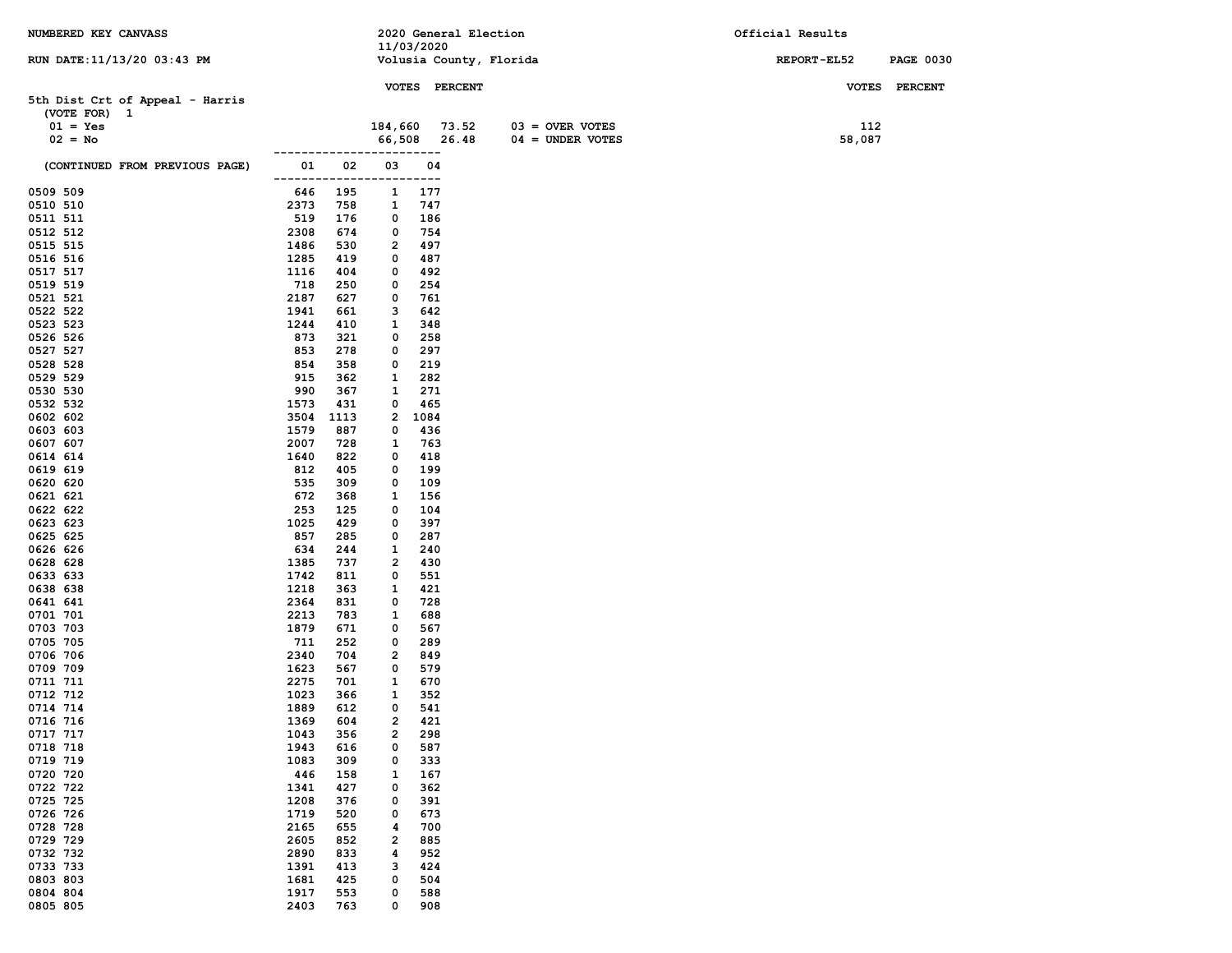| NUMBERED KEY CANVASS                            |      |      |              | 11/03/2020 | 2020 General Election |                         | Official Results                |
|-------------------------------------------------|------|------|--------------|------------|-----------------------|-------------------------|---------------------------------|
| RUN DATE: 11/13/20 03:43 PM                     |      |      |              |            |                       | Volusia County, Florida | REPORT-EL52<br><b>PAGE 0031</b> |
|                                                 |      |      | <b>VOTES</b> |            | <b>PERCENT</b>        |                         | <b>PERCENT</b><br><b>VOTES</b>  |
| 5th Dist Crt of Appeal - Harris<br>(VOTE FOR) 1 |      |      |              |            |                       |                         |                                 |
| $01 = Yes$                                      |      |      | 184,660      |            | 73.52                 | $03 =$ OVER VOTES       | 112                             |
| $02 = No$                                       |      |      |              | 66,508     | 26.48                 | $04 =$ UNDER VOTES      | 58,087                          |
| (CONTINUED FROM PREVIOUS PAGE)                  | 01   | 02   | 03           | 04         |                       |                         |                                 |
| 0807 807                                        | 868  | 331  | 1            | 259        |                       |                         |                                 |
| 0808 808                                        | 3805 | 1228 | 4            | 1206       |                       |                         |                                 |
| 0809 809                                        | 397  | 139  | 1            | 134        |                       |                         |                                 |
| 0810 810                                        | 864  | 316  | 1            | 305        |                       |                         |                                 |
| 0812 812                                        | 1362 | 493  | 0            | 517        |                       |                         |                                 |
| 0813 813                                        | 1148 | 358  | 0            | 419        |                       |                         |                                 |
| 0814 814                                        | 1366 | 442  | 1            | 408        |                       |                         |                                 |
| 0816 816                                        | 1069 | 342  | 0            | 345        |                       |                         |                                 |
| 0901 901                                        | 1141 | 411  | 1            | 355        |                       |                         |                                 |
| 0902 902                                        | 1940 | 661  | 6            | 556        |                       |                         |                                 |
| 0903 903                                        | 1893 | 669  | 1            | 572        |                       |                         |                                 |
| 0904 904                                        | 2537 | 813  | 1            | 786        |                       |                         |                                 |
| 0907 907                                        | 1367 | 415  | 1            | 381        |                       |                         |                                 |
| 0909 909                                        | 843  | 280  | 1            | 224        |                       |                         |                                 |
| 0910 910                                        | 677  | 216  | 1            | 189        |                       |                         |                                 |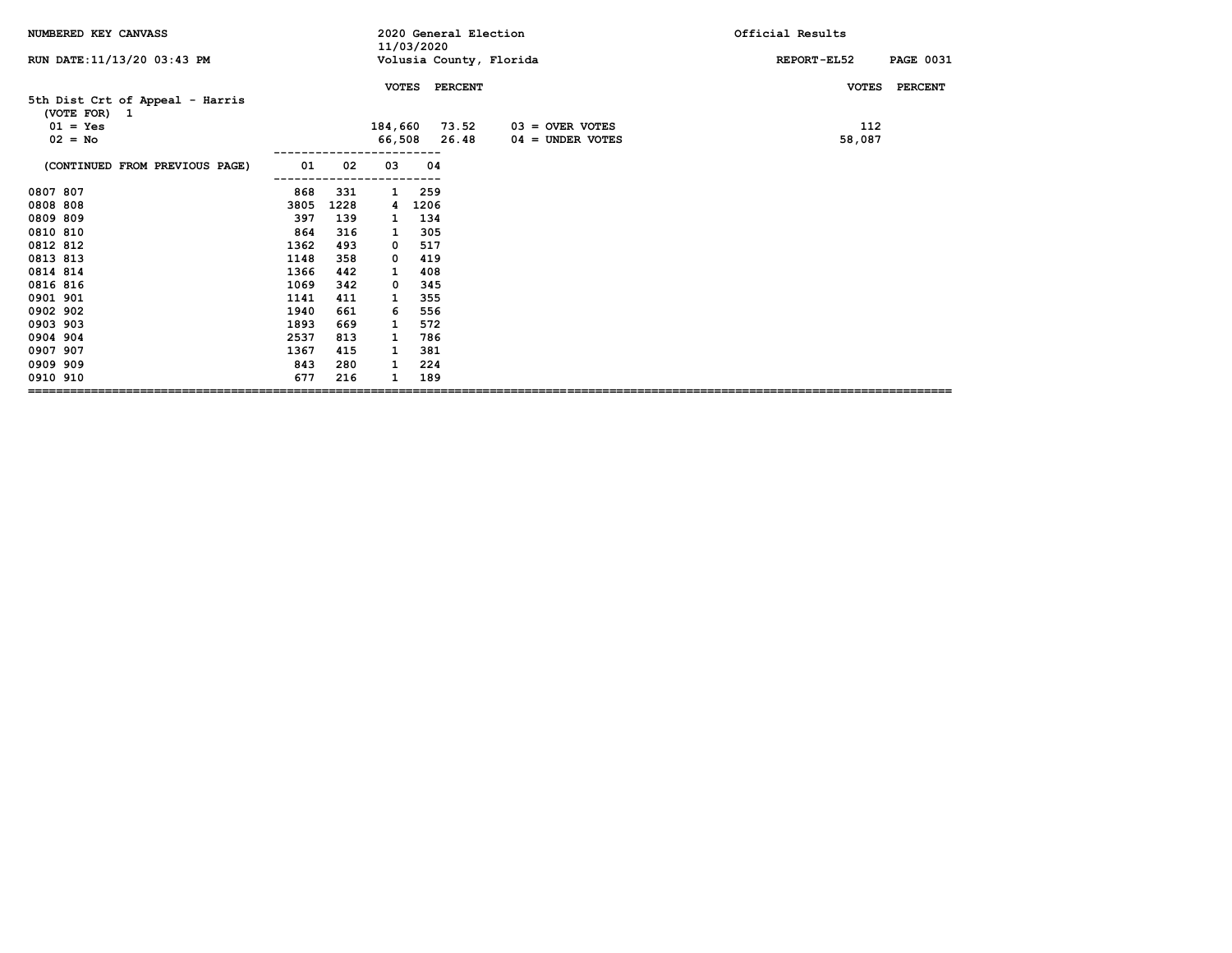| NUMBERED KEY CANVASS              |                            |            | 2020 General Election   |                    | Official Results                |
|-----------------------------------|----------------------------|------------|-------------------------|--------------------|---------------------------------|
| RUN DATE: 11/13/20 03:43 PM       |                            | 11/03/2020 | Volusia County, Florida |                    | REPORT-EL52<br><b>PAGE 0032</b> |
|                                   |                            |            |                         |                    |                                 |
|                                   |                            |            | VOTES PERCENT           |                    | <b>VOTES</b><br><b>PERCENT</b>  |
| 5th Dist Crt of Appeal - Orfinger |                            |            |                         |                    |                                 |
| (VOTE FOR) 1<br>$01 = Yes$        |                            | 184,070    | 73.23                   | $03 =$ OVER VOTES  | 54                              |
| $02 = No$                         |                            | 67,285     | 26.77                   | $04 =$ UNDER VOTES | 57,958                          |
|                                   |                            |            | ---                     |                    |                                 |
|                                   | 01<br>02                   | 03         | 04                      |                    |                                 |
|                                   | ------                     |            | ---                     |                    |                                 |
| 0101 101                          | 472<br>184                 | 0          | 144                     |                    |                                 |
| 0105 105<br>0107 107              | 356<br>140<br>795<br>278   | 0<br>0     | 101<br>250              |                    |                                 |
| 0201 201                          | 2550<br>851                | 2          | 660                     |                    |                                 |
| 0202 202                          | 1971<br>647                | 0          | 550                     |                    |                                 |
| 0203 203                          | 308<br>100                 | 0          | 95                      |                    |                                 |
| 0204 204                          | 399<br>127                 | 0          | 116                     |                    |                                 |
| 0205 205                          | 981<br>353                 | 0          | 275                     |                    |                                 |
| 0206 206<br>0207 207              | 1340<br>471<br>1431<br>407 | 0<br>1     | 396<br>359              |                    |                                 |
| 0208 208                          | 2376<br>861                | 0          | 727                     |                    |                                 |
| 0212 212                          | 1754<br>660                | 1          | 566                     |                    |                                 |
| 0215 215                          | 3159<br>948                | 0          | 1106                    |                    |                                 |
| 0216 216                          | 2830<br>1060               | 2          | 865                     |                    |                                 |
| 0217 217                          | 1302<br>643                | 0          | 406                     |                    |                                 |
| 0218 218                          | 2252<br>870                | 0          | 682                     |                    |                                 |
| 0220 220<br>0222 222              | 204<br>146<br>1410<br>507  | 0<br>0     | 55<br>458               |                    |                                 |
| 0223 223                          | 169<br>65                  | 0          | 67                      |                    |                                 |
| 0224 224                          | 1790<br>620                | 0          | 530                     |                    |                                 |
| 0301 301                          | 2004<br>754                | 0          | 697                     |                    |                                 |
| 0303 303                          | 1591<br>514                | 1          | 583                     |                    |                                 |
| 0304 304                          | 1790<br>699                | 0          | 702                     |                    |                                 |
| 0305 305<br>0306 306              | 2366<br>981<br>2213        | 2<br>2     | 784<br>905              |                    |                                 |
| 0307 307                          | 795<br>1447<br>605         | 1          | 525                     |                    |                                 |
| 0308 308                          | 1234<br>531                | 1          | 401                     |                    |                                 |
| 0309 309                          | 2202<br>879                | 1          | 695                     |                    |                                 |
| 0401 401                          | 2296<br>1005               | 2          | 690                     |                    |                                 |
| 0403 403                          | 1615<br>791                | 1          | 498                     |                    |                                 |
| 0404 404<br>0405 405              | 775<br>327<br>1126<br>574  | 0<br>0     | 271<br>357              |                    |                                 |
| 0406 406                          | 2510<br>1177               | 0          | 791                     |                    |                                 |
| 0407 407                          | 1516<br>708                | 1          | 481                     |                    |                                 |
| 0410 410                          | 1543<br>769                | 0          | 445                     |                    |                                 |
| 0411 411                          | 1575<br>707                | 0          | 448                     |                    |                                 |
| 0412 412                          | 952<br>358                 | 1          | 316                     |                    |                                 |
| 0413 413<br>0414 414              | 1184<br>609<br>1368<br>651 | 1<br>1     | 407<br>389              |                    |                                 |
| 0415 415                          | 1506<br>741                | 0          | 515                     |                    |                                 |
| 0416 416                          | 2147<br>1017               | 0          | 660                     |                    |                                 |
| 0417 417                          | 797<br>383                 | 0          | 224                     |                    |                                 |
| 0419 419                          | 680<br>386                 | 0          | 234                     |                    |                                 |
| 0420 420<br>0421 421              | 1719<br>803<br>1227<br>559 | 1<br>0     | 509<br>416              |                    |                                 |
| 0422 422                          | 1346<br>560                | 0          | 356                     |                    |                                 |
| 0423 423                          | 1158<br>523                | 0          | 387                     |                    |                                 |
| 0427 427                          | 1432<br>613                | 1          | 373                     |                    |                                 |
| 0429 429                          | 710<br>374                 | з          | 213                     |                    |                                 |
| 0501 501                          | 1640<br>478                | 1          | 512                     |                    |                                 |
| 0502 502<br>0503 503              | 2524<br>914<br>753<br>186  | 0<br>0     | 894<br>202              |                    |                                 |
| 0504 504                          | 1145<br>419                | 0          | 437                     |                    |                                 |
| 0506 506                          | 1599<br>435                | 0          | 426                     |                    |                                 |
| 0508 508                          | 1290<br>429                | 0          | 413                     |                    |                                 |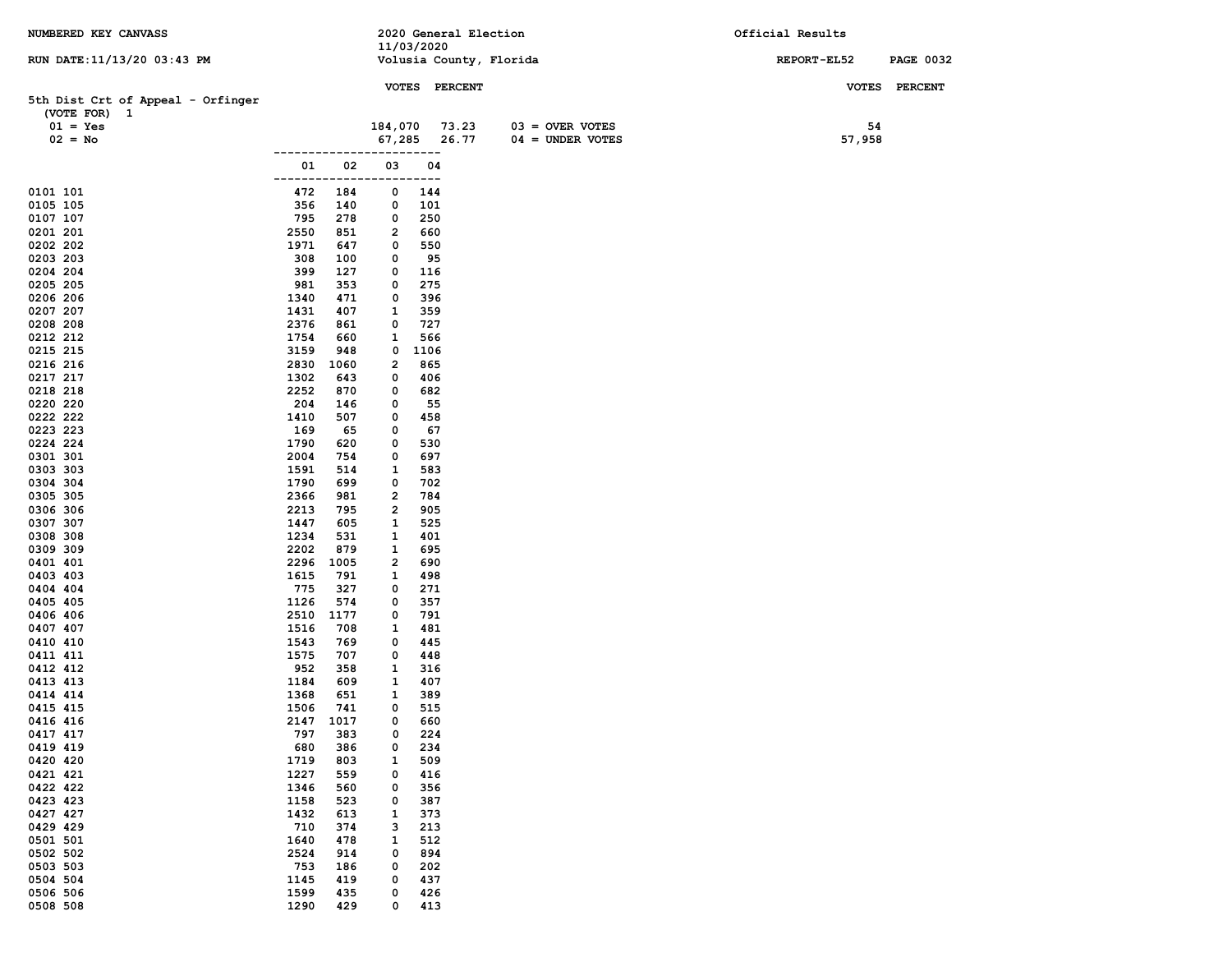| NUMBERED KEY CANVASS              |              |             |               |               | 2020 General Election   |                    | Official Results   |                  |
|-----------------------------------|--------------|-------------|---------------|---------------|-------------------------|--------------------|--------------------|------------------|
|                                   |              |             |               | 11/03/2020    |                         |                    |                    |                  |
| RUN DATE: 11/13/20 03:43 PM       |              |             |               |               | Volusia County, Florida |                    | <b>REPORT-EL52</b> | <b>PAGE 0033</b> |
|                                   |              |             |               | VOTES PERCENT |                         |                    |                    | <b>PERCENT</b>   |
| 5th Dist Crt of Appeal - Orfinger |              |             |               |               |                         |                    | <b>VOTES</b>       |                  |
| (VOTE FOR) 1                      |              |             |               |               |                         |                    |                    |                  |
| $01 = Yes$                        |              |             | 184,070 73.23 |               |                         | $03 =$ OVER VOTES  | 54                 |                  |
| $02 = No$                         |              |             |               | 67,285 26.77  |                         | $04 =$ UNDER VOTES | 57,958             |                  |
|                                   |              |             |               | $---$         |                         |                    |                    |                  |
| (CONTINUED FROM PREVIOUS PAGE)    | 01           | 02          | 03            | 04<br>---     |                         |                    |                    |                  |
| 0509 509                          | 655          | 195         | 0             | 169           |                         |                    |                    |                  |
| 0510 510                          | 2478         | 713         | 0             | 688           |                         |                    |                    |                  |
| 0511 511                          | 525          | 180         | 0             | 176           |                         |                    |                    |                  |
| 0512 512                          | 2431         | 612         | 1             | 692           |                         |                    |                    |                  |
| 0515 515                          | 1486         | 534         | 0             | 495           |                         |                    |                    |                  |
| 0516 516                          | 1394         | 386         | 0             | 411           |                         |                    |                    |                  |
| 0517 517                          | 1134         | 414         | 0             | 464           |                         |                    |                    |                  |
| 0519 519                          | 710          | 258         | 0             | 254           |                         |                    |                    |                  |
| 0521 521                          | 2243         | 618         | 0             | 714           |                         |                    |                    |                  |
| 0522 522                          | 2004         | 637         | 0             | 606           |                         |                    |                    |                  |
| 0523 523                          | 1225         | 438         | 2             | 338           |                         |                    |                    |                  |
| 0526 526                          | 871          | 321         | 0             | 260           |                         |                    |                    |                  |
| 0527 527                          | 862          | 279         | 0             | 287           |                         |                    |                    |                  |
| 0528 528                          | 869          | 340         | 2             | 220           |                         |                    |                    |                  |
| 0529 529                          | 926          | 356         | 0             | 278           |                         |                    |                    |                  |
| 0530 530                          | 994          | 372         | 0             | 263           |                         |                    |                    |                  |
| 0532 532<br>0602 602              | 1582<br>3491 | 424<br>1121 | 0<br>0        | 463<br>1091   |                         |                    |                    |                  |
| 0603 603                          | 1585         | 863         | 0             | 454           |                         |                    |                    |                  |
| 0607 607                          | 2075         | 690         | 2             | 732           |                         |                    |                    |                  |
| 0614 614                          | 1557         | 901         | 0             | 422           |                         |                    |                    |                  |
| 0619 619                          | 800          | 419         | 0             | 197           |                         |                    |                    |                  |
| 0620 620                          | 492          | 345         | 1             | 115           |                         |                    |                    |                  |
| 0621 621                          | 651          | 386         | 0             | 160           |                         |                    |                    |                  |
| 0622 622                          | 251          | 130         | 0             | 101           |                         |                    |                    |                  |
| 0623 623                          | 1058         | 407         | 0             | 386           |                         |                    |                    |                  |
| 0625 625                          | 899          | 264         | 0             | 266           |                         |                    |                    |                  |
| 0626 626                          | 641          | 230         | 1             | 247           |                         |                    |                    |                  |
| 0628 628                          | 1348         | 756         | 0             | 450           |                         |                    |                    |                  |
| 0633 633                          | 1778         | 768         | 0             | 558           |                         |                    |                    |                  |
| 0638 638                          | 1207         | 376         | 1             | 419           |                         |                    |                    |                  |
| 0641 641                          | 2423         | 796         | 0             | 704           |                         |                    |                    |                  |
| 0701 701                          | 2267         | 748         | 0             | 670           |                         |                    |                    |                  |
| 0703 703                          | 1883         | 673         | 0             | 561           |                         |                    |                    |                  |
| 0705 705<br>0706 706              | 745<br>2382  | 217<br>693  | 1<br>0        | 289<br>820    |                         |                    |                    |                  |
| 0709 709                          | 1638         | 547         | 1             | 583           |                         |                    |                    |                  |
| 0711 711                          | 2266         | 711         | 1             | 669           |                         |                    |                    |                  |
| 0712 712                          | 1031         | 365         | 0             | 346           |                         |                    |                    |                  |
| 0714 714                          | 1903         | 597         | 1             | 541           |                         |                    |                    |                  |
| 0716 716                          | 1387         | 602         | $\mathbf{1}$  | 406           |                         |                    |                    |                  |
| 0717 717                          | 1068         | 333         | 0             | 298           |                         |                    |                    |                  |
| 0718 718                          | 2019         | 550         | 1             | 576           |                         |                    |                    |                  |
| 0719 719                          | 1072         | 322         | 0             | 331           |                         |                    |                    |                  |
| 0720 720                          | 447          | 162         | 0             | 163           |                         |                    |                    |                  |
| 0722 722                          | 1334         | 426         | 0             | 370           |                         |                    |                    |                  |
| 0725 725                          | 1201         | 395         | 0             | 379           |                         |                    |                    |                  |
| 0726 726                          | 1775         | 498         | 0             | 639           |                         |                    |                    |                  |
| 0728 728                          | 2195         | 645         | 1             | 683           |                         |                    |                    |                  |
| 0729 729                          | 2639         | 838         | 1             | 866           |                         |                    |                    |                  |
| 0732 732                          | 2915         | 833         | 0             | 931           |                         |                    |                    |                  |
| 0733 733                          | 1432         | 393         | 0             | 406           |                         |                    |                    |                  |
| 0803 803                          | 1664         | 437         | 0             | 509           |                         |                    |                    |                  |
| 0804 804                          | 1920         | 549         | $\mathbf{1}$  | 588           |                         |                    |                    |                  |
| 0805 805                          | 2470         | 686         | 0             | 918           |                         |                    |                    |                  |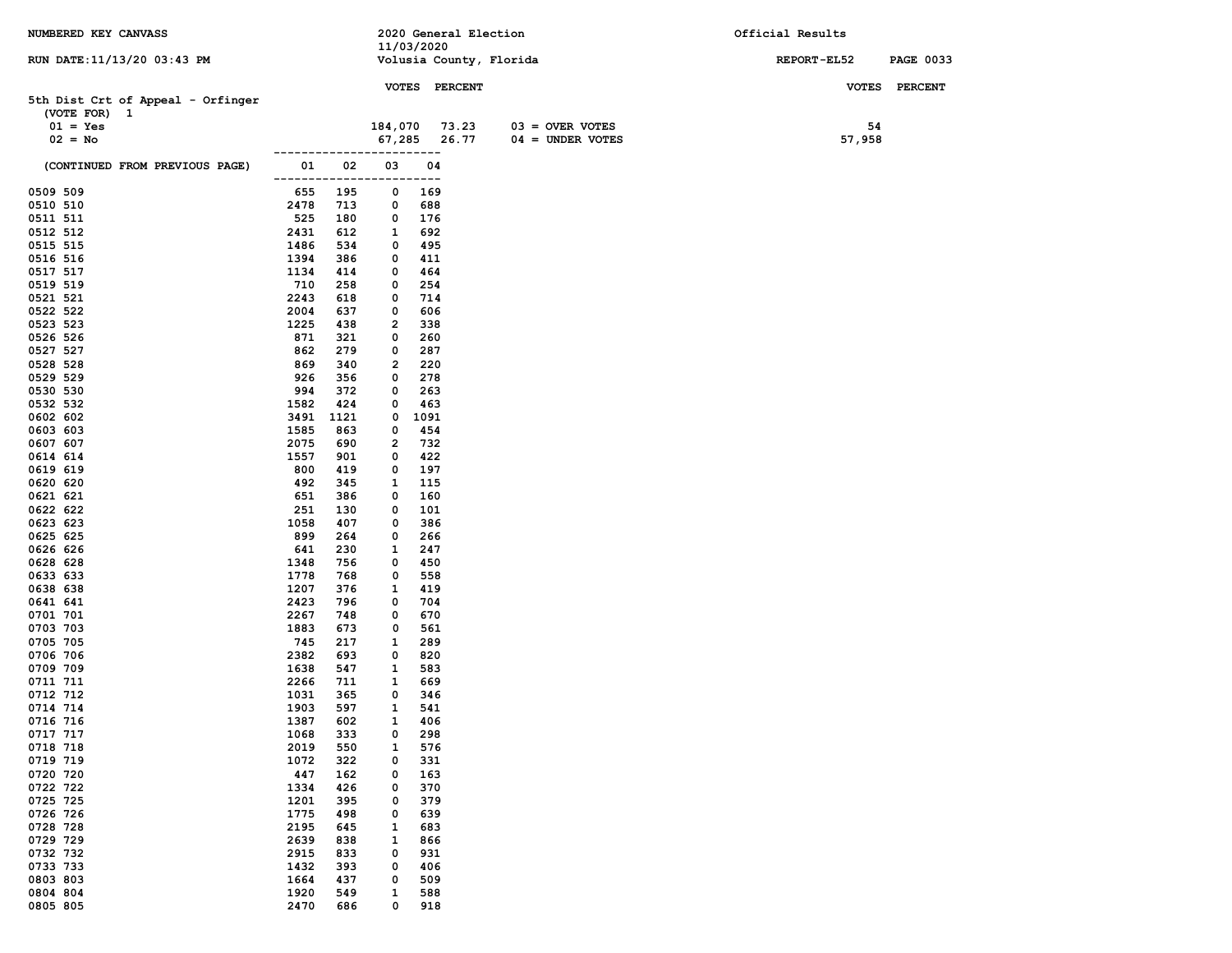| NUMBERED KEY CANVASS                              |      |      |              | 11/03/2020 | 2020 General Election |                         | Official Results                |
|---------------------------------------------------|------|------|--------------|------------|-----------------------|-------------------------|---------------------------------|
| RUN DATE: 11/13/20 03:43 PM                       |      |      |              |            |                       | Volusia County, Florida | <b>PAGE 0034</b><br>REPORT-EL52 |
|                                                   |      |      | <b>VOTES</b> |            | <b>PERCENT</b>        |                         | <b>VOTES</b><br><b>PERCENT</b>  |
| 5th Dist Crt of Appeal - Orfinger<br>(VOTE FOR) 1 |      |      |              |            |                       |                         |                                 |
| $01 = Yes$                                        |      |      | 184,070      |            | 73.23                 | $03 =$ OVER VOTES       | 54                              |
| $02 = No$                                         |      |      |              |            | 67,285 26.77          | $04 =$ UNDER VOTES      | 57,958                          |
| (CONTINUED FROM PREVIOUS PAGE)                    | 01   | 02   | 03           | 04         |                       |                         |                                 |
| 0807 807                                          | 877  | 314  | 1            | 267        |                       |                         |                                 |
| 0808 808                                          | 3778 | 1244 | 0            | 1221       |                       |                         |                                 |
| 0809 809                                          | 386  | 154  | 0            | 131        |                       |                         |                                 |
| 0810 810                                          | 853  | 325  | 2            | 306        |                       |                         |                                 |
| 0812 812                                          | 1356 | 486  | 0            | 530        |                       |                         |                                 |
| 0813 813                                          | 1135 | 360  | 1            | 429        |                       |                         |                                 |
| 0814 814                                          | 1336 | 467  | 1            | 413        |                       |                         |                                 |
| 0816 816                                          | 1031 | 385  | 0            | 340        |                       |                         |                                 |
| 0901 901                                          | 1117 | 440  | 0            | 351        |                       |                         |                                 |
| 0902 902                                          | 1886 | 693  | 0            | 584        |                       |                         |                                 |
| 0903 903                                          | 1864 | 687  | 1            | 583        |                       |                         |                                 |
| 0904 904                                          | 2539 | 798  | 1            | 799        |                       |                         |                                 |
| 0907 907                                          | 1302 | 464  | 1            | 397        |                       |                         |                                 |
| 0909 909                                          | 825  | 299  | 0            | 224        |                       |                         |                                 |
| 0910 910                                          | 658  | 228  | 0            | 197        |                       |                         |                                 |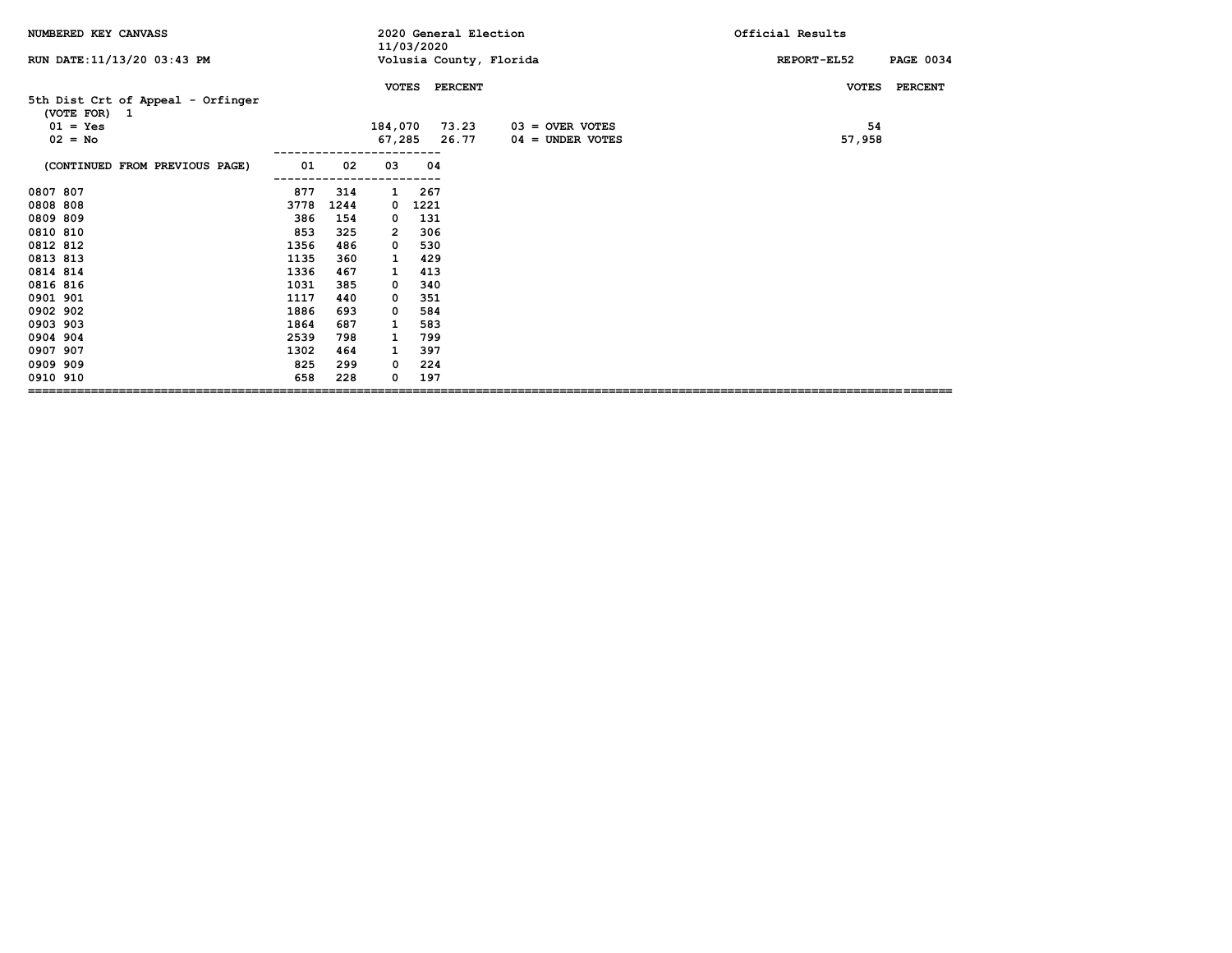| NUMBERED KEY CANVASS           |                             |            | 2020 General Election   |                    | Official Results |                  |
|--------------------------------|-----------------------------|------------|-------------------------|--------------------|------------------|------------------|
| RUN DATE: 11/13/20 03:43 PM    |                             | 11/03/2020 | Volusia County, Florida |                    | REPORT-EL52      | <b>PAGE 0035</b> |
|                                |                             |            |                         |                    |                  |                  |
| 5th Dist Crt of Appeal - Sasso |                             |            | VOTES PERCENT           |                    |                  | VOTES PERCENT    |
| (VOTE FOR) 1                   |                             |            |                         |                    |                  |                  |
| $01 = Yes$                     |                             | 177,889    | 71.89                   | $03 =$ OVER VOTES  | 49               |                  |
| $02 = No$                      |                             | 69,541     | 28.11                   | $04 =$ UNDER VOTES | 61,888           |                  |
|                                |                             |            | ---                     |                    |                  |                  |
|                                | 02<br>01<br>------          | 03         | 04<br>---               |                    |                  |                  |
| 0101 101                       | 487<br>157                  | 0          | 156                     |                    |                  |                  |
| 0105 105                       | 355<br>133                  | 0          | 109                     |                    |                  |                  |
| 0107 107                       | 779<br>281                  | 0          | 263                     |                    |                  |                  |
| 0201 201<br>0202 202           | 2440<br>894<br>1938<br>626  | 1<br>1     | 728<br>603              |                    |                  |                  |
| 0203 203                       | 280<br>115                  | 0          | 108                     |                    |                  |                  |
| 0204 204                       | 393<br>133                  | 0          | 116                     |                    |                  |                  |
| 0205 205                       | 922<br>386                  | 0          | 301                     |                    |                  |                  |
| 0206 206                       | 1276<br>496                 | 1          | 434                     |                    |                  |                  |
| 0207 207<br>0208 208           | 1356<br>440<br>2317<br>893  | 0<br>0     | 402<br>754              |                    |                  |                  |
| 0212 212                       | 1632<br>739                 | 1          | 609                     |                    |                  |                  |
| 0215 215                       | 3074<br>1021                | 1          | 1117                    |                    |                  |                  |
| 0216 216                       | 2736<br>1114                | 0          | 907                     |                    |                  |                  |
| 0217 217                       | 1289<br>615                 | 0          | 447                     |                    |                  |                  |
| 0218 218<br>0220 220           | 2149<br>934<br>207<br>137   | 1<br>0     | 720<br>61               |                    |                  |                  |
| 0222 222                       | 1363<br>522                 | 0          | 490                     |                    |                  |                  |
| 0223 223                       | 165<br>70                   | 0          | 66                      |                    |                  |                  |
| 0224 224                       | 1673<br>703                 | 2          | 562                     |                    |                  |                  |
| 0301 301<br>0303 303           | 1981<br>769<br>1552<br>520  | 1<br>1     | 704<br>616              |                    |                  |                  |
| 0304 304                       | 1804<br>667                 | 1          | 719                     |                    |                  |                  |
| 0305 305                       | 2390<br>941                 | 1          | 801                     |                    |                  |                  |
| 0306 306                       | 2147<br>827                 | 0          | 941                     |                    |                  |                  |
| 0307 307                       | 1393<br>638                 | з          | 544                     |                    |                  |                  |
| 0308 308<br>0309 309           | 1213<br>544<br>2223<br>832  | 1<br>0     | 409<br>722              |                    |                  |                  |
| 0401 401                       | 2287<br>980                 | 0          | 726                     |                    |                  |                  |
| 0403 403                       | 1676<br>714                 | 1          | 514                     |                    |                  |                  |
| 0404 404                       | 772<br>323                  | 0          | 278                     |                    |                  |                  |
| 0405 405<br>0406 406           | 1156<br>546<br>2475<br>1184 | 0<br>0     | 355<br>819              |                    |                  |                  |
| 0407 407                       | 1552<br>657                 | 1          | 496                     |                    |                  |                  |
| 0410 410                       | 1556<br>730                 | 1          | 470                     |                    |                  |                  |
| 0411 411                       | 1558<br>710                 | 0          | 462                     |                    |                  |                  |
| 0412 412<br>0413 413           | 922<br>368<br>1246<br>530   | 0<br>0     | 337<br>425              |                    |                  |                  |
| 0414 414                       | 1388<br>623                 | 0          | 398                     |                    |                  |                  |
| 0415 415                       | 1501<br>737                 | 0          | 524                     |                    |                  |                  |
| 0416 416                       | 2130<br>993                 | 1          | 700                     |                    |                  |                  |
| 0417 417                       | 812<br>354                  | 0          | 238                     |                    |                  |                  |
| 0419 419<br>0420 420           | 695<br>361<br>1724<br>774   | 0<br>0     | 244<br>534              |                    |                  |                  |
| 0421 421                       | 1247<br>526                 | 0          | 429                     |                    |                  |                  |
| 0422 422                       | 1289<br>595                 | 0          | 378                     |                    |                  |                  |
| 0423 423                       | 1152<br>502                 | 1          | 413                     |                    |                  |                  |
| 0427 427<br>0429 429           | 1416<br>616<br>715<br>367   | 1<br>з     | 386<br>215              |                    |                  |                  |
| 0501 501                       | 1532<br>532                 | 0          | 567                     |                    |                  |                  |
| 0502 502                       | 2383<br>996                 | 2          | 951                     |                    |                  |                  |
| 0503 503                       | 710<br>200                  | 0          | 231                     |                    |                  |                  |
| 0504 504                       | 1075<br>447                 | 0          | 479                     |                    |                  |                  |
| 0506 506<br>0508 508           | 1440<br>516<br>1258<br>424  | 0<br>0     | 504<br>450              |                    |                  |                  |
|                                |                             |            |                         |                    |                  |                  |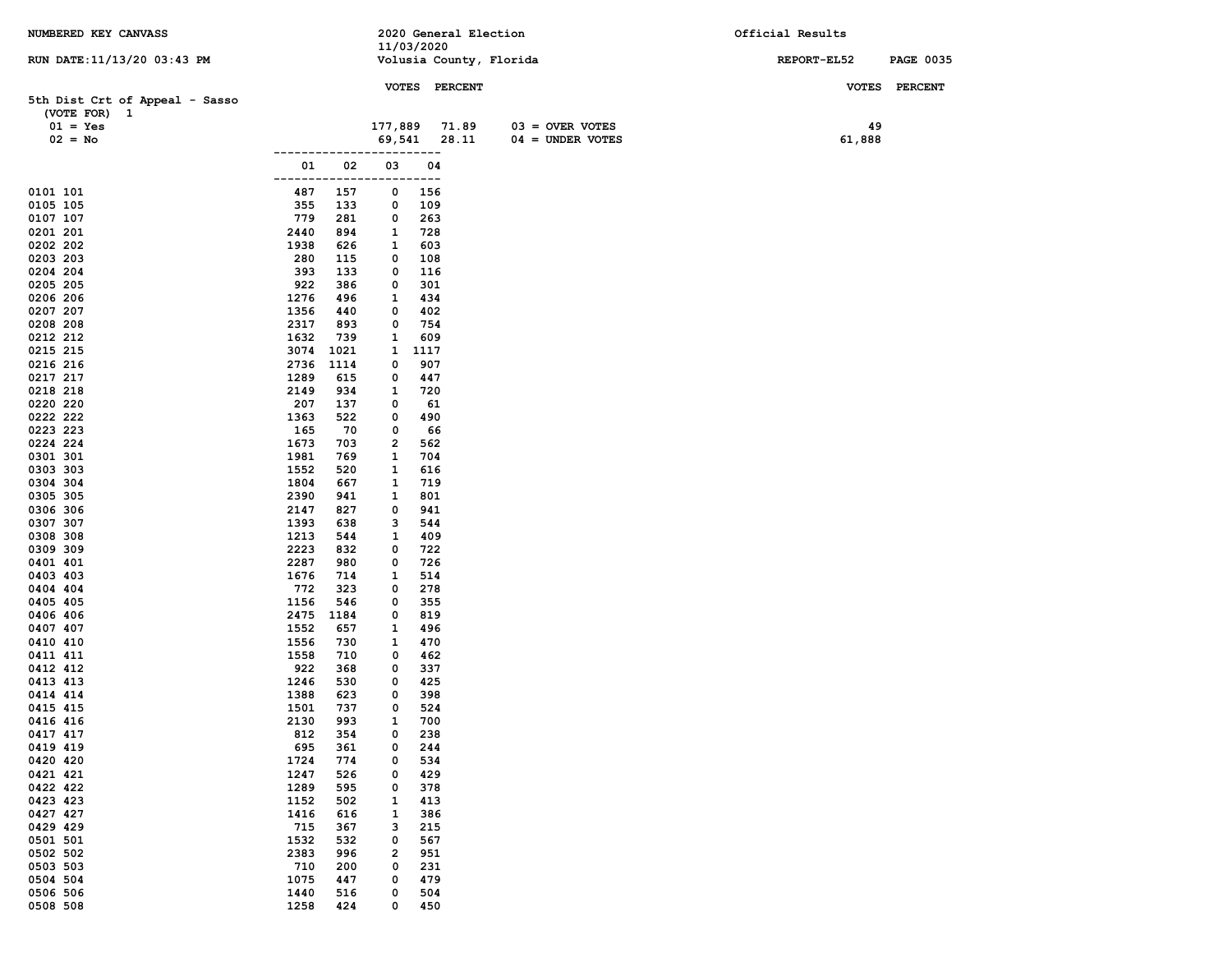| NUMBERED KEY CANVASS           |              |            | 11/03/2020  |               | 2020 General Election   | Official Results |                  |
|--------------------------------|--------------|------------|-------------|---------------|-------------------------|------------------|------------------|
| RUN DATE: 11/13/20 03:43 PM    |              |            |             |               | Volusia County, Florida | REPORT-EL52      | <b>PAGE 0036</b> |
|                                |              |            |             |               |                         |                  |                  |
| 5th Dist Crt of Appeal - Sasso |              |            |             | VOTES PERCENT |                         | <b>VOTES</b>     | <b>PERCENT</b>   |
| (VOTE FOR) 1                   |              |            |             |               |                         |                  |                  |
| $01 = Yes$                     |              |            | 177,889     | 71.89         | $03 =$ OVER VOTES       | 49               |                  |
| $02 = No$                      |              |            | 69,541      | 28.11         | $04 =$ UNDER VOTES      | 61,888           |                  |
|                                |              |            |             | .             |                         |                  |                  |
| (CONTINUED FROM PREVIOUS PAGE) | 01<br>------ | 02         | 03          | 04<br>---     |                         |                  |                  |
| 0509 509                       | 619          | 206        | 0           | 194           |                         |                  |                  |
| 0510 510                       | 2298         | 798        | 1           | 782           |                         |                  |                  |
| 0511 511                       | 497          | 186        | 1           | 197           |                         |                  |                  |
| 0512 512                       | 2218         | 723        | 0           | 795           |                         |                  |                  |
| 0515 515                       | 1436         | 553        | 0           | 526           |                         |                  |                  |
| 0516 516<br>0517 517           | 1229<br>1072 | 450<br>429 | 0<br>0      | 512<br>511    |                         |                  |                  |
| 0519 519                       | 675          | 267        | 0           | 280           |                         |                  |                  |
| 0521 521                       | 2123         | 652        | 0           | 800           |                         |                  |                  |
| 0522 522                       | 1883         | 675        | 1           | 688           |                         |                  |                  |
| 0523 523                       | 1190         | 441        | 0           | 372           |                         |                  |                  |
| 0526 526                       | 833          | 341        | 0           | 278           |                         |                  |                  |
| 0527 527                       | 807          | 310        | 0           | 311           |                         |                  |                  |
| 0528 528                       | 814          | 384        | 0           | 233           |                         |                  |                  |
| 0529 529<br>0530 530           | 887<br>940   | 376<br>390 | 0<br>0      | 297<br>299    |                         |                  |                  |
| 0532 532                       | 1507         | 471        | 0           | 491           |                         |                  |                  |
| 0602 602                       | 3378         | 1162       | 0           | 1163          |                         |                  |                  |
| 0603 603                       | 1507         | 915        | 0           | 480           |                         |                  |                  |
| 0607 607                       | 1966         | 727        | 1           | 805           |                         |                  |                  |
| 0614 614                       | 1572         | 845        | 2           | 461           |                         |                  |                  |
| 0619 619                       | 766          | 422        | 0           | 228           |                         |                  |                  |
| 0620 620                       | 508          | 325<br>367 | 0           | 120<br>176    |                         |                  |                  |
| 0621 621<br>0622 622           | 654<br>256   | 121        | 0<br>0      | 105           |                         |                  |                  |
| 0623 623                       | 1007         | 422        | 0           | 422           |                         |                  |                  |
| 0625 625                       | 827          | 294        | 0           | 308           |                         |                  |                  |
| 0626 626                       | 612          | 251        | 0           | 256           |                         |                  |                  |
| 0628 628                       | 1298         | 793        | 0           | 463           |                         |                  |                  |
| 0633 633                       | 1672         | 837        | 1           | 594           |                         |                  |                  |
| 0638 638<br>0641 641           | 1183<br>2298 | 373<br>842 | 0<br>0      | 447<br>783    |                         |                  |                  |
| 0701 701                       | 2109         | 846        | 0           | 730           |                         |                  |                  |
| 0703 703                       | 1810         | 696        | 0           | 611           |                         |                  |                  |
| 0705 705                       | 698          | 245        | 0           | 309           |                         |                  |                  |
| 0706 706                       | 2214         | 765        | 0           | 916           |                         |                  |                  |
| 0709 709                       | 1568         | 578        | 0           | 623           |                         |                  |                  |
| 0711 711                       | 2165         | 753        | 1           | 728           |                         |                  |                  |
| 0712 712<br>0714 714           | 1005<br>1804 | 362<br>649 | 1<br>1      | 374<br>588    |                         |                  |                  |
| 0716 716                       | 1518         | 439        | $\mathbf 0$ | 439           |                         |                  |                  |
| 0717 717                       | 1030         | 350        | 0           | 319           |                         |                  |                  |
| 0718 718                       | 1866         | 655        | 1           | 624           |                         |                  |                  |
| 0719 719                       | 1057         | 312        | 0           | 356           |                         |                  |                  |
| 0720 720                       | 435          | 156        | 0           | 181           |                         |                  |                  |
| 0722 722                       | 1301         | 442        | 1           | 386           |                         |                  |                  |
| 0725 725                       | 1135         | 434        | 0           | 406           |                         |                  |                  |
| 0726 726<br>0728 728           | 1680<br>2082 | 538<br>702 | 1<br>1      | 693<br>739    |                         |                  |                  |
| 0729 729                       | 2518         | 899        | 2           | 925           |                         |                  |                  |
| 0732 732                       | 2770         | 910        | 0           | 999           |                         |                  |                  |
| 0733 733                       | 1327         | 449        | 0           | 455           |                         |                  |                  |
| 0803 803                       | 1604         | 469        | 0           | 537           |                         |                  |                  |
| 0804 804                       | 1818         | 626        | 0           | 614           |                         |                  |                  |
| 0805 805                       | 2250         | 865        | 0           | 959           |                         |                  |                  |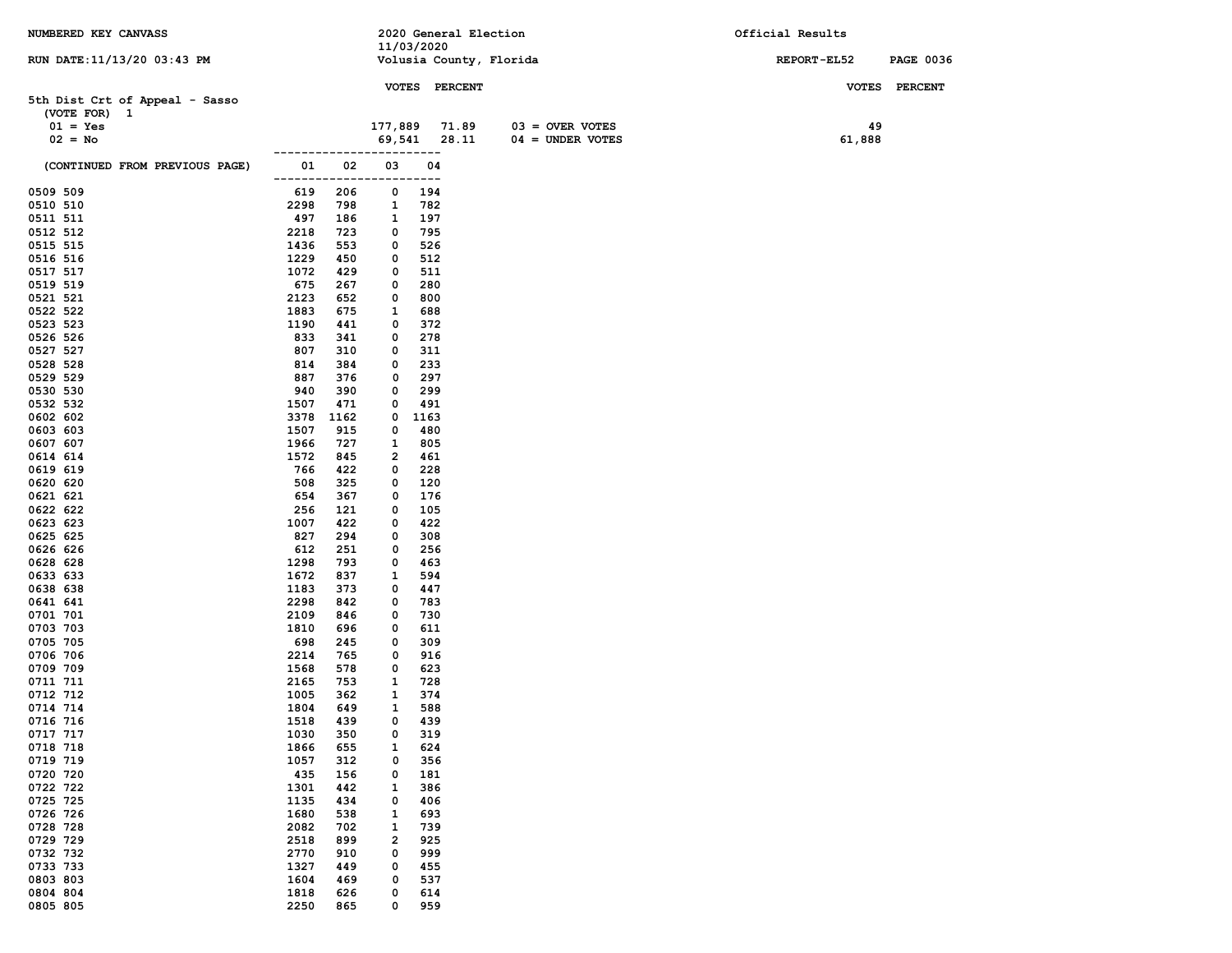| NUMBERED KEY CANVASS                                                      |      |      |              | 11/03/2020 | 2020 General Election         |                                         | Official Results                       |
|---------------------------------------------------------------------------|------|------|--------------|------------|-------------------------------|-----------------------------------------|----------------------------------------|
| RUN DATE: 11/13/20 03:43 PM                                               |      |      |              |            |                               | Volusia County, Florida                 | <b>PAGE 0037</b><br><b>REPORT-EL52</b> |
|                                                                           |      |      | <b>VOTES</b> |            | <b>PERCENT</b>                |                                         | <b>PERCENT</b><br><b>VOTES</b>         |
| 5th Dist Crt of Appeal - Sasso<br>(VOTE FOR) 1<br>$01 = Yes$<br>$02 = No$ |      |      |              |            | 177,889 71.89<br>69,541 28.11 | $03 =$ OVER VOTES<br>$04 =$ UNDER VOTES | 49<br>61,888                           |
| (CONTINUED FROM PREVIOUS PAGE)                                            | 01   | 02   | 03           | 04         |                               |                                         |                                        |
| 0807 807                                                                  | 819  | 366  | 1            | 273        |                               |                                         |                                        |
| 0808 808                                                                  | 3649 | 1327 | 1            | 1266       |                               |                                         |                                        |
| 0809 809                                                                  | 386  | 143  | 0            | 142        |                               |                                         |                                        |
| 0810 810                                                                  | 801  | 355  | 1            | 329        |                               |                                         |                                        |
| 0812 812                                                                  | 1303 | 527  | 0            | 542        |                               |                                         |                                        |
| 0813 813                                                                  | 1084 | 396  | 0            | 445        |                               |                                         |                                        |
| 0814 814                                                                  | 1295 | 483  | 1            | 438        |                               |                                         |                                        |
| 0816 816                                                                  | 1061 | 335  | 0            | 360        |                               |                                         |                                        |
| 0901 901                                                                  | 1099 | 429  | 0            | 380        |                               |                                         |                                        |
| 0902 902                                                                  | 1879 | 682  | 0            | 602        |                               |                                         |                                        |
| 0903 903                                                                  | 1809 | 715  | 1            | 610        |                               |                                         |                                        |
| 0904 904                                                                  | 2463 | 838  | 0            | 836        |                               |                                         |                                        |
| 0907 907                                                                  | 1299 | 460  | 1            | 404        |                               |                                         |                                        |
| 0909 909                                                                  | 813  | 296  | 0            | 239        |                               |                                         |                                        |
| 0910 910                                                                  | 632  | 249  | 0            | 202        |                               |                                         |                                        |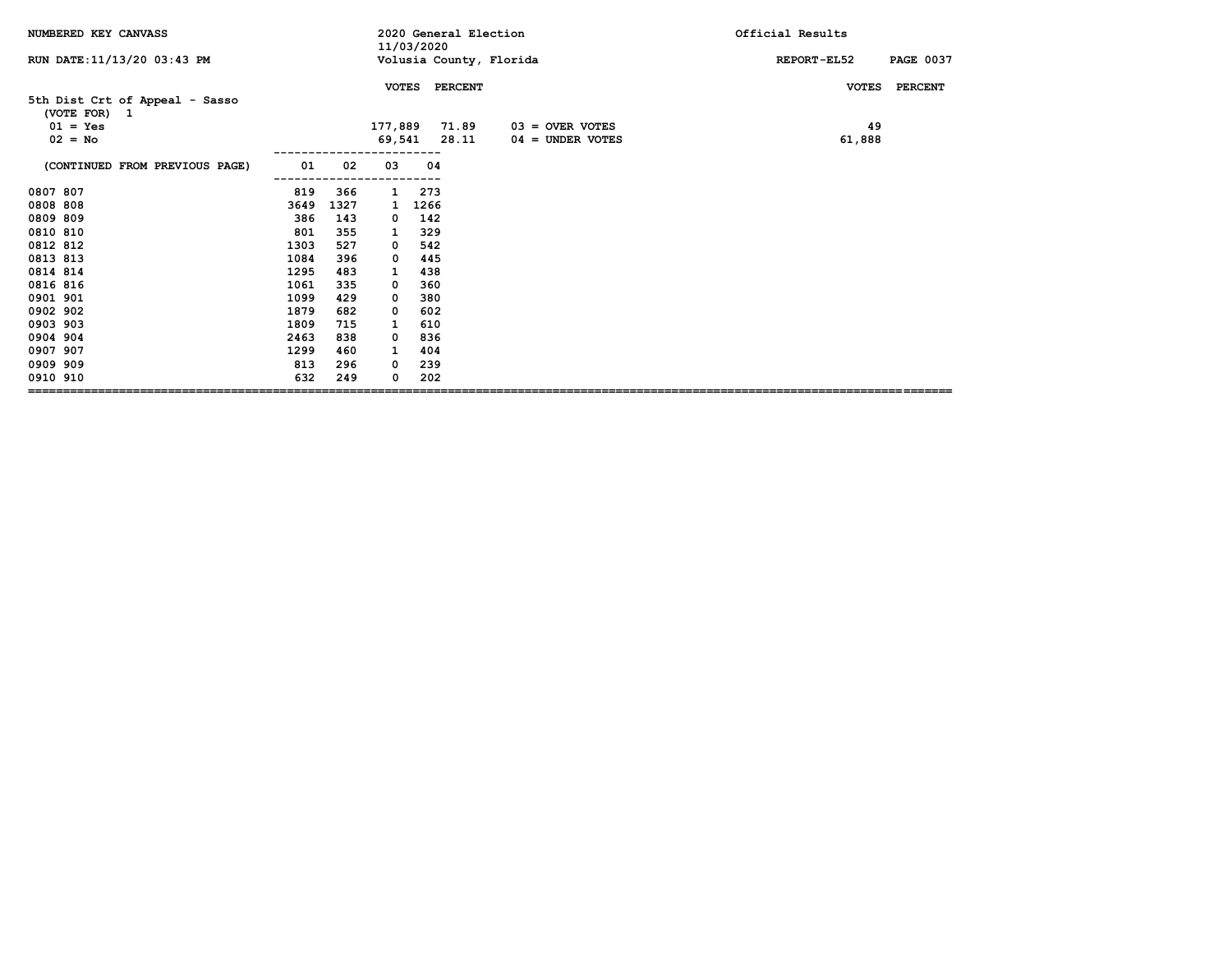| NUMBERED KEY CANVASS            |              |            |         |            | 2020 General Election |                         | Official Results |                  |
|---------------------------------|--------------|------------|---------|------------|-----------------------|-------------------------|------------------|------------------|
| RUN DATE: 11/13/20 03:43 PM     |              |            |         | 11/03/2020 |                       | Volusia County, Florida | REPORT-EL52      | <b>PAGE 0038</b> |
|                                 |              |            |         |            |                       |                         |                  |                  |
|                                 |              |            |         |            | VOTES PERCENT         |                         |                  | VOTES PERCENT    |
| 5th Dist Crt of Appeal - Wallis |              |            |         |            |                       |                         |                  |                  |
| (VOTE FOR) 1<br>$01 = Yes$      |              |            | 179,399 |            | 72.35                 | $03 =$ OVER VOTES       | 30               |                  |
| $02 = No$                       |              |            | 68,563  |            | 27.65                 | $04 = UNDER VOTES$      | 61,375           |                  |
|                                 |              |            |         | ---        |                       |                         |                  |                  |
|                                 | 01           | 02         | 03      | 04         |                       |                         |                  |                  |
|                                 | ----         |            | ---     | ---        |                       |                         |                  |                  |
| 0101 101                        | 485          | 164        | 0       | 151        |                       |                         |                  |                  |
| 0105 105                        | 355          | 142        | 0       | 100        |                       |                         |                  |                  |
| 0107 107<br>0201 201            | 795<br>2511  | 264<br>839 | 0<br>0  | 264<br>713 |                       |                         |                  |                  |
| 0202 202                        | 1971         | 611        | 0       | 586        |                       |                         |                  |                  |
| 0203 203                        | 296          | 100        | 0       | 107        |                       |                         |                  |                  |
| 0204 204                        | 404          | 125        | 0       | 113        |                       |                         |                  |                  |
| 0205 205                        | 946          | 370        | 0       | 293        |                       |                         |                  |                  |
| 0206 206                        | 1307         | 465        | 0       | 435        |                       |                         |                  |                  |
| 0207 207                        | 1382         | 427        | 0       | 389        |                       |                         |                  |                  |
| 0208 208<br>0212 212            | 2351<br>1683 | 861<br>691 | 0<br>1  | 752<br>606 |                       |                         |                  |                  |
| 0215 215                        | 3114         | 969        | 0       | 1130       |                       |                         |                  |                  |
| 0216 216                        | 2786         | 1069       | 0       | 902        |                       |                         |                  |                  |
| 0217 217                        | 1307         | 617        | 0       | 427        |                       |                         |                  |                  |
| 0218 218                        | 2216         | 865        | 0       | 723        |                       |                         |                  |                  |
| 0220 220                        | 195          | 148        | 0       | 62         |                       |                         |                  |                  |
| 0222 222                        | 1405<br>176  | 499        | 0       | 471<br>67  |                       |                         |                  |                  |
| 0223 223<br>0224 224            | 1744         | 58<br>636  | 0<br>0  | 560        |                       |                         |                  |                  |
| 0301 301                        | 2001         | 746        | 0       | 708        |                       |                         |                  |                  |
| 0303 303                        | 1585         | 496        | 1       | 607        |                       |                         |                  |                  |
| 0304 304                        | 1812         | 670        | 1       | 708        |                       |                         |                  |                  |
| 0305 305                        | 2431         | 899        | 1       | 802        |                       |                         |                  |                  |
| 0306 306                        | 2200         | 781        | 0       | 934        |                       |                         |                  |                  |
| 0307 307                        | 1431<br>1209 | 599<br>541 | 2<br>0  | 546<br>417 |                       |                         |                  |                  |
| 0308 308<br>0309 309            | 2171         | 878        | 1       | 727        |                       |                         |                  |                  |
| 0401 401                        | 2288         | 987        | 0       | 718        |                       |                         |                  |                  |
| 0403 403                        | 1652         | 750        | 0       | 503        |                       |                         |                  |                  |
| 0404 404                        | 822          | 282        | 0       | 269        |                       |                         |                  |                  |
| 0405 405                        | 1151         | 558        | 0       | 348        |                       |                         |                  |                  |
| 0406 406                        | 2507         | 1159       | 1       | 811        |                       |                         |                  |                  |
| 0407 407<br>0410 410            | 1504<br>1579 | 711<br>713 | 1<br>0  | 490<br>465 |                       |                         |                  |                  |
| 0411 411                        | 1551         | 712        | 0       | 467        |                       |                         |                  |                  |
| 0412 412                        | 953          | 342        | 0       | 332        |                       |                         |                  |                  |
| 0413 413                        | 1230         | 535        | 0       | 436        |                       |                         |                  |                  |
| 0414 414                        | 1382         | 621        | 0       | 406        |                       |                         |                  |                  |
| 0415 415                        | 1485         | 755        | 1       | 521        |                       |                         |                  |                  |
| 0416 416<br>0417 417            | 2169<br>792  | 975<br>377 | 0<br>0  | 680<br>235 |                       |                         |                  |                  |
| 0419 419                        | 675          | 379        | 1       | 245        |                       |                         |                  |                  |
| 0420 420                        | 1735         | 768        | 0       | 529        |                       |                         |                  |                  |
| 0421 421                        | 1265         | 511        | 0       | 426        |                       |                         |                  |                  |
| 0422 422                        | 1273         | 619        | 1       | 369        |                       |                         |                  |                  |
| 0423 423                        | 1161         | 502        | 0       | 405        |                       |                         |                  |                  |
| 0427 427                        | 1399         | 633        | 1       | 386        |                       |                         |                  |                  |
| 0429 429<br>0501 501            | 711<br>1572  | 379<br>501 | з<br>0  | 207<br>558 |                       |                         |                  |                  |
| 0502 502                        | 2418         | 974        | 0       | 940        |                       |                         |                  |                  |
| 0503 503                        | 720          | 191        | 0       | 230        |                       |                         |                  |                  |
| 0504 504                        | 1098         | 434        | 0       | 469        |                       |                         |                  |                  |
| 0506 506                        | 1453         | 488        | 0       | 519        |                       |                         |                  |                  |
| 0508 508                        | 1263         | 417        | 0       | 452        |                       |                         |                  |                  |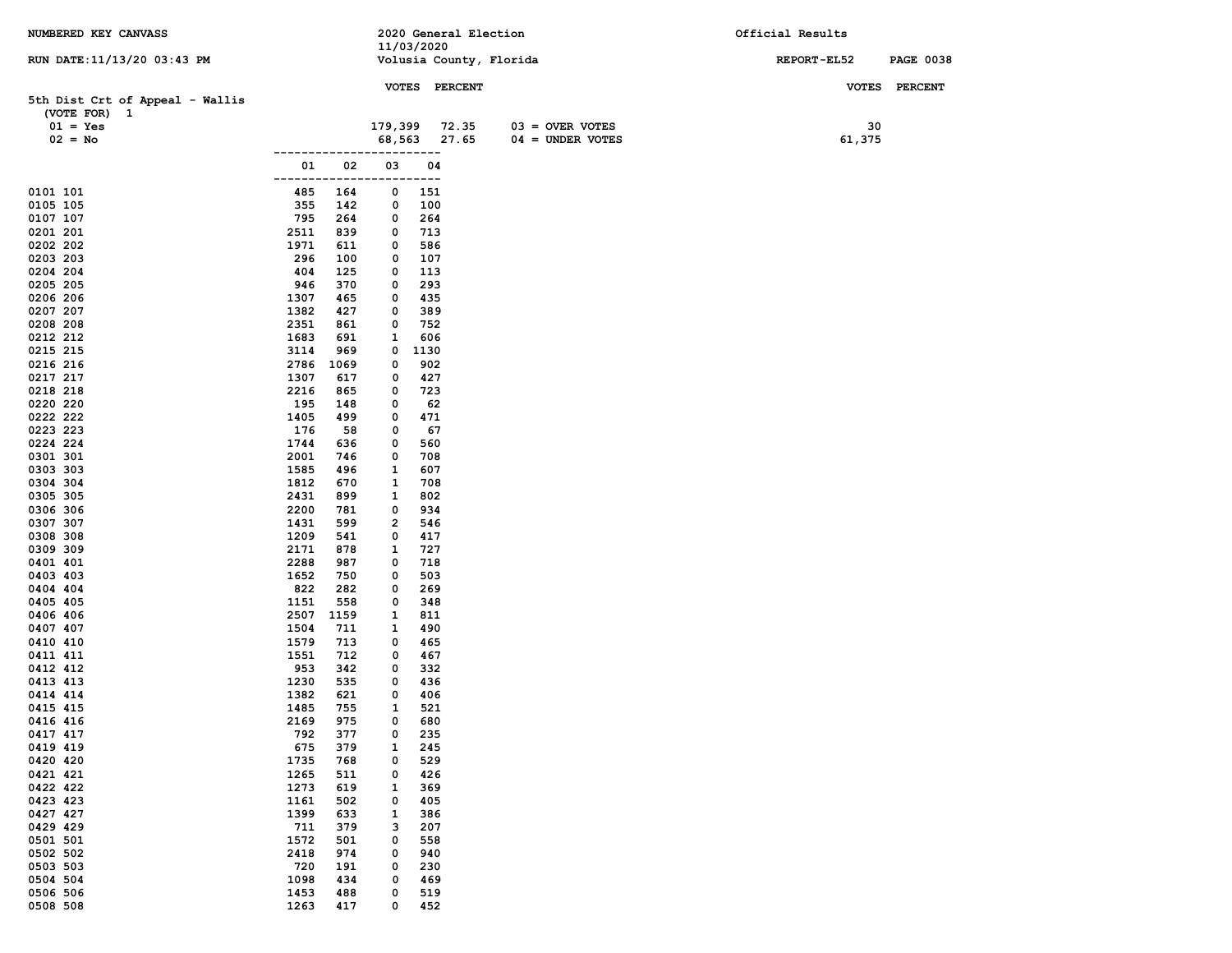| NUMBERED KEY CANVASS                            |                |              |                   |               | 2020 General Election   |                    | Official Results |        |                  |
|-------------------------------------------------|----------------|--------------|-------------------|---------------|-------------------------|--------------------|------------------|--------|------------------|
| RUN DATE: 11/13/20 03:43 PM                     |                |              | 11/03/2020        |               | Volusia County, Florida |                    | REPORT-EL52      |        | <b>PAGE 0039</b> |
|                                                 |                |              |                   |               |                         |                    |                  |        |                  |
|                                                 |                |              |                   | VOTES PERCENT |                         |                    |                  |        | VOTES PERCENT    |
| 5th Dist Crt of Appeal - Wallis<br>(VOTE FOR) 1 |                |              |                   |               |                         |                    |                  |        |                  |
| $01 = Yes$                                      |                |              | 179,399 72.35     |               |                         | $03 =$ OVER VOTES  |                  | 30     |                  |
| $02 = No$                                       |                |              |                   | 68,563 27.65  |                         | $04 = UNDER VOTES$ |                  | 61,375 |                  |
|                                                 |                |              |                   | ---           |                         |                    |                  |        |                  |
| (CONTINUED FROM PREVIOUS PAGE)                  | 01             | 02           | 03                | 04            |                         |                    |                  |        |                  |
| 0509 509                                        | -------<br>634 | $---$<br>195 | 0                 | $---$<br>190  |                         |                    |                  |        |                  |
| 0510 510                                        | 2363           | 738          | 0                 | 778           |                         |                    |                  |        |                  |
| 0511 511                                        | 498            | 185          | 0                 | 198           |                         |                    |                  |        |                  |
| 0512 512                                        | 2226           | 711          | 0                 | 799           |                         |                    |                  |        |                  |
| 0515 515                                        | 1438           | 560          | 0                 | 517           |                         |                    |                  |        |                  |
| 0516 516<br>0517 517                            | 1251<br>1091   | 432<br>411   | 0<br>0            | 508<br>510    |                         |                    |                  |        |                  |
| 0519 519                                        | 670            | 279          | 1                 | 272           |                         |                    |                  |        |                  |
| 0521 521                                        | 2120           | 655          | 0                 | 800           |                         |                    |                  |        |                  |
| 0522 522                                        | 1917           | 654          | 0                 | 676           |                         |                    |                  |        |                  |
| 0523 523                                        | 1203           | 435          | 0                 | 365           |                         |                    |                  |        |                  |
| 0526 526                                        | 820            | 362          | 0                 | 270           |                         |                    |                  |        |                  |
| 0527 527<br>0528 528                            | 804<br>814     | 309<br>392   | 0<br>0            | 315<br>225    |                         |                    |                  |        |                  |
| 0529 529                                        | 899            | 357          | 0                 | 304           |                         |                    |                  |        |                  |
| 0530 530                                        | 935            | 403          | 1                 | 290           |                         |                    |                  |        |                  |
| 0532 532                                        | 1529           | 449          | 0                 | 491           |                         |                    |                  |        |                  |
| 0602 602                                        | 3393           | 1141         | 1                 | 1168          |                         |                    |                  |        |                  |
| 0603 603                                        | 1512           | 918          | 0                 | 472           |                         |                    |                  |        |                  |
| 0607 607                                        | 1981           | 725          | 0                 | 793           |                         |                    |                  |        |                  |
| 0614 614<br>0619 619                            | 1545<br>768    | 879<br>432   | 0<br>0            | 456<br>216    |                         |                    |                  |        |                  |
| 0620 620                                        | 481            | 347          | 0                 | 125           |                         |                    |                  |        |                  |
| 0621 621                                        | 642            | 383          | 0                 | 172           |                         |                    |                  |        |                  |
| 0622 622                                        | 262            | 110          | 0                 | 110           |                         |                    |                  |        |                  |
| 0623 623                                        | 986            | 446          | 0                 | 419           |                         |                    |                  |        |                  |
| 0625 625                                        | 838            | 286          | 0                 | 305           |                         |                    |                  |        |                  |
| 0626 626<br>0628 628                            | 610<br>1295    | 248<br>796   | 0<br>1            | 261<br>462    |                         |                    |                  |        |                  |
| 0633 633                                        | 1667           | 849          | 0                 | 588           |                         |                    |                  |        |                  |
| 0638 638                                        | 1172           | 397          | 0                 | 434           |                         |                    |                  |        |                  |
| 0641 641                                        | 2302           | 846          | 0                 | 775           |                         |                    |                  |        |                  |
| 0701 701                                        | 2160           | 807          | 0                 | 718           |                         |                    |                  |        |                  |
| 0703 703<br>0705 705                            | 1834<br>733    | 673<br>216   | 1<br>1            | 609<br>302    |                         |                    |                  |        |                  |
| 0706 706                                        | 2258           | 730          | 0                 | 907           |                         |                    |                  |        |                  |
| 0709 709                                        | 1593           | 569          | 0                 | 607           |                         |                    |                  |        |                  |
| 0711 711                                        | 2189           | 738          | 1                 | 719           |                         |                    |                  |        |                  |
| 0712 712                                        | 1002           | 376          | 0                 | 364           |                         |                    |                  |        |                  |
| 0714 714                                        | 1856           | 616          | 0                 | 570           |                         |                    |                  |        |                  |
| 0716 716<br>0717 717                            | 1356<br>1029   | 606<br>360   | $\mathbf{1}$<br>0 | 433<br>310    |                         |                    |                  |        |                  |
| 0718 718                                        | 1906           | 630          | 0                 | 610           |                         |                    |                  |        |                  |
| 0719 719                                        | 1035           | 331          | 0                 | 359           |                         |                    |                  |        |                  |
| 0720 720                                        | 432            | 172          | 0                 | 168           |                         |                    |                  |        |                  |
| 0722 722                                        | 1289           | 456          | 0                 | 385           |                         |                    |                  |        |                  |
| 0725 725                                        | 1171           | 406          | 0                 | 398           |                         |                    |                  |        |                  |
| 0726 726<br>0728 728                            | 1679<br>2100   | 540<br>691   | 0<br>1            | 693<br>732    |                         |                    |                  |        |                  |
| 0729 729                                        | 2549           | 879          | 0                 | 916           |                         |                    |                  |        |                  |
| 0732 732                                        | 2782           | 896          | 0                 | 1001          |                         |                    |                  |        |                  |
| 0733 733                                        | 1341           | 443          | 0                 | 447           |                         |                    |                  |        |                  |
| 0803 803                                        | 1631           | 447          | 0                 | 532           |                         |                    |                  |        |                  |
| 0804 804                                        | 1832           | 597          | 0                 | 629           |                         |                    |                  |        |                  |
| 0805 805                                        | 2330           | 789          | 0                 | 955           |                         |                    |                  |        |                  |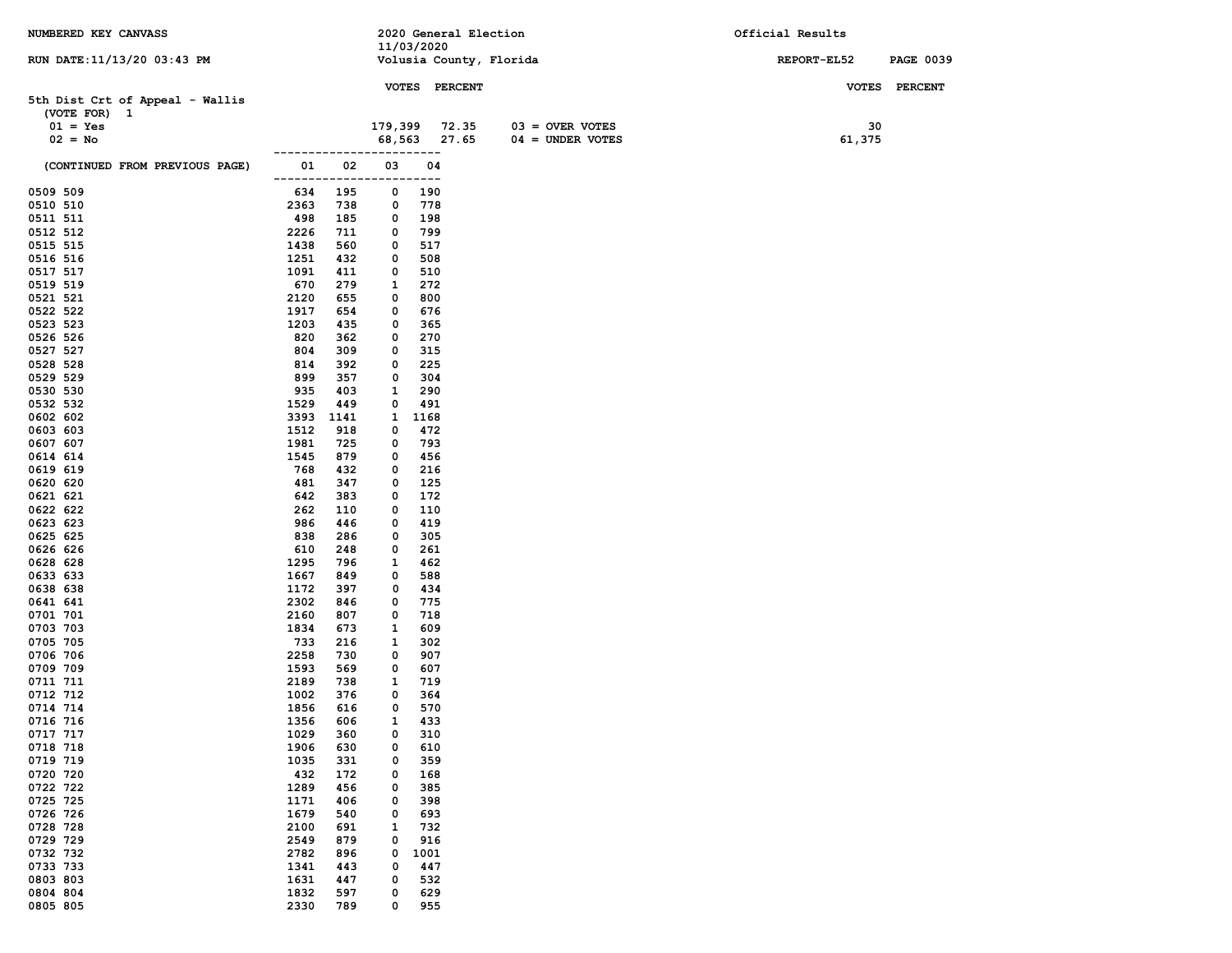| NUMBERED KEY CANVASS                            |      |      |              | 11/03/2020 | 2020 General Election         |                                         | Official Results                |
|-------------------------------------------------|------|------|--------------|------------|-------------------------------|-----------------------------------------|---------------------------------|
| RUN DATE: 11/13/20 03:43 PM                     |      |      |              |            |                               | Volusia County, Florida                 | <b>PAGE 0040</b><br>REPORT-EL52 |
|                                                 |      |      | <b>VOTES</b> |            | <b>PERCENT</b>                |                                         | <b>PERCENT</b><br><b>VOTES</b>  |
| 5th Dist Crt of Appeal - Wallis<br>(VOTE FOR) 1 |      |      |              |            |                               |                                         |                                 |
| $01 = Yes$<br>$02 = No$                         |      |      |              |            | 179,399 72.35<br>68,563 27.65 | $03 =$ OVER VOTES<br>$04 =$ UNDER VOTES | 30<br>61,375                    |
|                                                 |      |      |              |            |                               |                                         |                                 |
| (CONTINUED FROM PREVIOUS PAGE)                  | 01   | 02   | 03           | 04         |                               |                                         |                                 |
| 0807 807                                        | 838  | 343  | $\mathbf{1}$ | 277        |                               |                                         |                                 |
| 0808 808                                        | 3697 | 1268 | 1            | 1277       |                               |                                         |                                 |
| 0809 809                                        | 388  | 144  | 0            | 139        |                               |                                         |                                 |
| 0810 810                                        | 803  | 355  | 0            | 328        |                               |                                         |                                 |
| 0812 812                                        | 1349 | 489  | 0            | 534        |                               |                                         |                                 |
| 0813 813                                        | 1128 | 357  | 0            | 440        |                               |                                         |                                 |
| 0814 814                                        | 1327 | 460  | 1            | 429        |                               |                                         |                                 |
| 0816 816                                        | 1038 | 352  | 0            | 366        |                               |                                         |                                 |
| 0901 901                                        | 1086 | 448  | 1            | 373        |                               |                                         |                                 |
| 0902 902                                        | 1878 | 686  | 0            | 599        |                               |                                         |                                 |
| 0903 903                                        | 1821 | 715  | 1            | 598        |                               |                                         |                                 |
| 0904 904                                        | 2473 | 841  | 0            | 823        |                               |                                         |                                 |
| 0907 907                                        | 1306 | 450  | 0            | 408        |                               |                                         |                                 |
| 0909 909                                        | 805  | 305  | 0            | 238        |                               |                                         |                                 |
| 0910 910                                        | 632  | 249  | 0            | 202        |                               |                                         |                                 |
|                                                 |      |      |              |            |                               |                                         |                                 |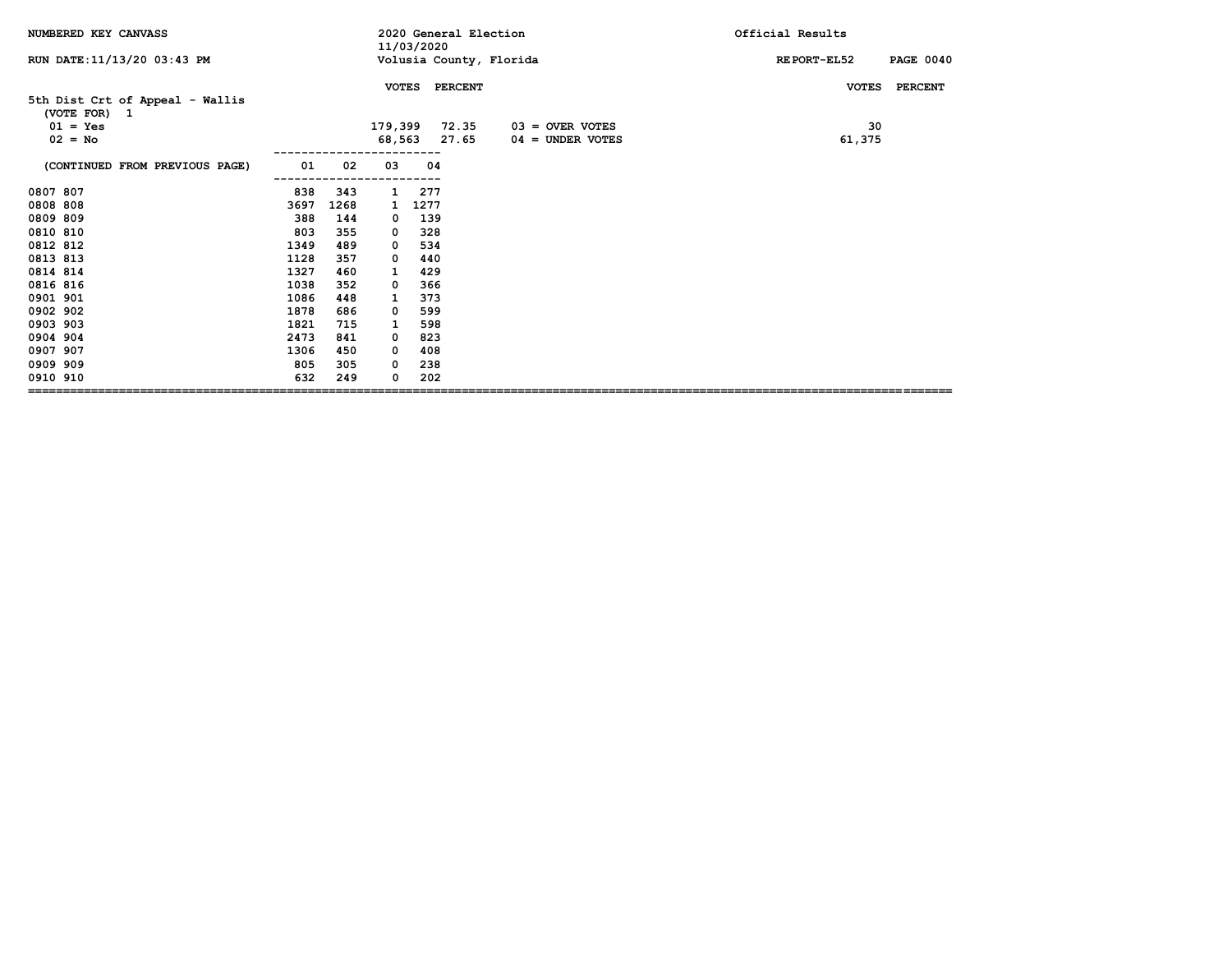| NUMBERED KEY CANVASS                                  |                    |              |                              | 2020 General Election |       |                         | Official Results |                  |
|-------------------------------------------------------|--------------------|--------------|------------------------------|-----------------------|-------|-------------------------|------------------|------------------|
| RUN DATE:11/13/20 03:43 PM                            |                    |              |                              | 11/03/2020            |       | Volusia County, Florida | REPORT-EL52      | <b>PAGE 0041</b> |
|                                                       |                    |              |                              |                       |       |                         |                  |                  |
|                                                       |                    |              |                              | VOTES PERCENT         |       |                         |                  | VOTES PERCENT    |
| Circuit Judge, 7th Judicial, Group 14<br>(VOTE FOR) 1 |                    |              |                              |                       |       |                         |                  |                  |
| $01 =$ Joan Anthony (DEM)                             |                    |              | 145,528                      |                       | 57.69 | $03 =$ OVER VOTES       | 156              |                  |
| $02 = Dan Hilbert (REF)$                              |                    |              | 106,721                      |                       | 42.31 | $04 = UNDER VOTES$      | 56,962           |                  |
|                                                       |                    |              |                              |                       |       |                         |                  |                  |
|                                                       | 01<br>------------ | 02           | 03                           | 04<br>$---$           |       |                         |                  |                  |
| 0101 101                                              | 311                | 351          | $\overline{\mathbf{2}}$      | 136                   |       |                         |                  |                  |
| 0105 105                                              | 259                | 229          | 1                            | 108                   |       |                         |                  |                  |
| 0107 107                                              | 503                | 546          | $\overline{\mathbf{2}}$<br>4 | 272                   |       |                         |                  |                  |
| 0201 201<br>0202 202                                  | 1714<br>1406       | 1660<br>1178 | 4                            | 685<br>580            |       |                         |                  |                  |
| 0203 203                                              | 179                | 234          | 0                            | 90                    |       |                         |                  |                  |
| 0204 204                                              | 265                | 272          | $\overline{\mathbf{2}}$      | 103                   |       |                         |                  |                  |
| 0205 205                                              | 700                | 634          | $\mathbf{2}$                 | 273                   |       |                         |                  |                  |
| 0206 206<br>0207 207                                  | 1014<br>941        | 801<br>877   | 0<br>1                       | 392<br>379            |       |                         |                  |                  |
| 0208 208                                              | 1710               | 1498         | 4                            | 752                   |       |                         |                  |                  |
| 0212 212                                              | 1471               | 962          | 0                            | 548                   |       |                         |                  |                  |
| 0215 215                                              | 2266               | 1930         | $\mathbf{1}$                 | 1016                  |       |                         |                  |                  |
| 0216 216                                              | 2413 1496          |              | 0                            | 848                   |       |                         |                  |                  |
| 0217 217<br>0218 218                                  | 1464<br>1975 1185  | 552          | 1<br>1                       | 334<br>643            |       |                         |                  |                  |
| 0220 220                                              | 311                | 57           | 0                            | 37                    |       |                         |                  |                  |
| 0222 222                                              | 1083               | 850          | 0                            | 442                   |       |                         |                  |                  |
| 0223 223                                              | 122                | 117          | 0                            | 62                    |       |                         |                  |                  |
| 0224 224                                              | 1332 1093          | 1201         | $\mathbf{2}$<br>з            | 513                   |       |                         |                  |                  |
| 0301 301<br>0303 303                                  | 1571<br>1263       | 869          | 0                            | 680<br>557            |       |                         |                  |                  |
| 0304 304                                              | 1354 1120          |              | 0                            | 717                   |       |                         |                  |                  |
| 0305 305                                              | 1806               | 1535         | 4                            | 788                   |       |                         |                  |                  |
| 0306 306                                              | 1663               | 1338         | 1                            | 913                   |       |                         |                  |                  |
| 0307 307<br>0308 308                                  | 1088<br>967        | 942<br>777   | 0<br>1                       | 548<br>422            |       |                         |                  |                  |
| 0309 309                                              | 1931               | 1152         | 0                            | 694                   |       |                         |                  |                  |
| 0401 401                                              | 2105               | 1208         | 0                            | 680                   |       |                         |                  |                  |
| 0403 403                                              | 1566               | 865          | 1                            | 473                   |       |                         |                  |                  |
| 0404 404<br>0405 405                                  | 451<br>1115        | 607<br>633   | 1<br>1                       | 314<br>308            |       |                         |                  |                  |
| 0406 406                                              | 2321               | 1368         | 1                            | 788                   |       |                         |                  |                  |
| 0407 407                                              | 1448               | 802          | 0                            | 456                   |       |                         |                  |                  |
| 0410 410                                              | 1492               | 841          | $\overline{\mathbf{2}}$      | 422                   |       |                         |                  |                  |
| 0411 411                                              | 1382               | 941          | з                            | 404                   |       |                         |                  |                  |
| 0412 412<br>0413 413                                  | 609<br>1129        | 670<br>631   | 1<br>2                       | 347<br>439            |       |                         |                  |                  |
| 0414 414                                              | 1265               | 765          | 0                            | 379                   |       |                         |                  |                  |
| 0415 415                                              | 1432               | 836          | з                            | 491                   |       |                         |                  |                  |
| 0416 416                                              | 2051               | 1117         | $\mathbf{1}$                 | 655                   |       |                         |                  |                  |
| 0417 417<br>0419 419                                  | 760<br>650         | 454          | 0<br>0                       | 190                   |       |                         |                  |                  |
| 0420 420                                              | 1491               | 414<br>1015  | 0                            | 236<br>526            |       |                         |                  |                  |
| 0421 421                                              | 898                | 874          | з                            | 427                   |       |                         |                  |                  |
| 0422 422                                              | 1205               | 714          | 2                            | 341                   |       |                         |                  |                  |
| 0423 423                                              | 1049               | 642          | 0                            | 377                   |       |                         |                  |                  |
| 0427 427<br>0429 429                                  | 1241<br>750        | 814<br>344   | 0<br>$\overline{\mathbf{2}}$ | 364<br>204            |       |                         |                  |                  |
| 0501 501                                              | 1081               | 978          | з                            | 569                   |       |                         |                  |                  |
| 0502 502                                              | 1946               | 1540         | з                            | 843                   |       |                         |                  |                  |
| 0503 503                                              | 453                | 471          | 0                            | 217                   |       |                         |                  |                  |
| 0504 504                                              | 879                | 683          | 1                            | 438                   |       |                         |                  |                  |
| 0506 506<br>0508 508                                  | 1088<br>918        | 899<br>798   | 0<br>$\mathbf{1}$            | 473<br>415            |       |                         |                  |                  |
|                                                       |                    |              |                              |                       |       |                         |                  |                  |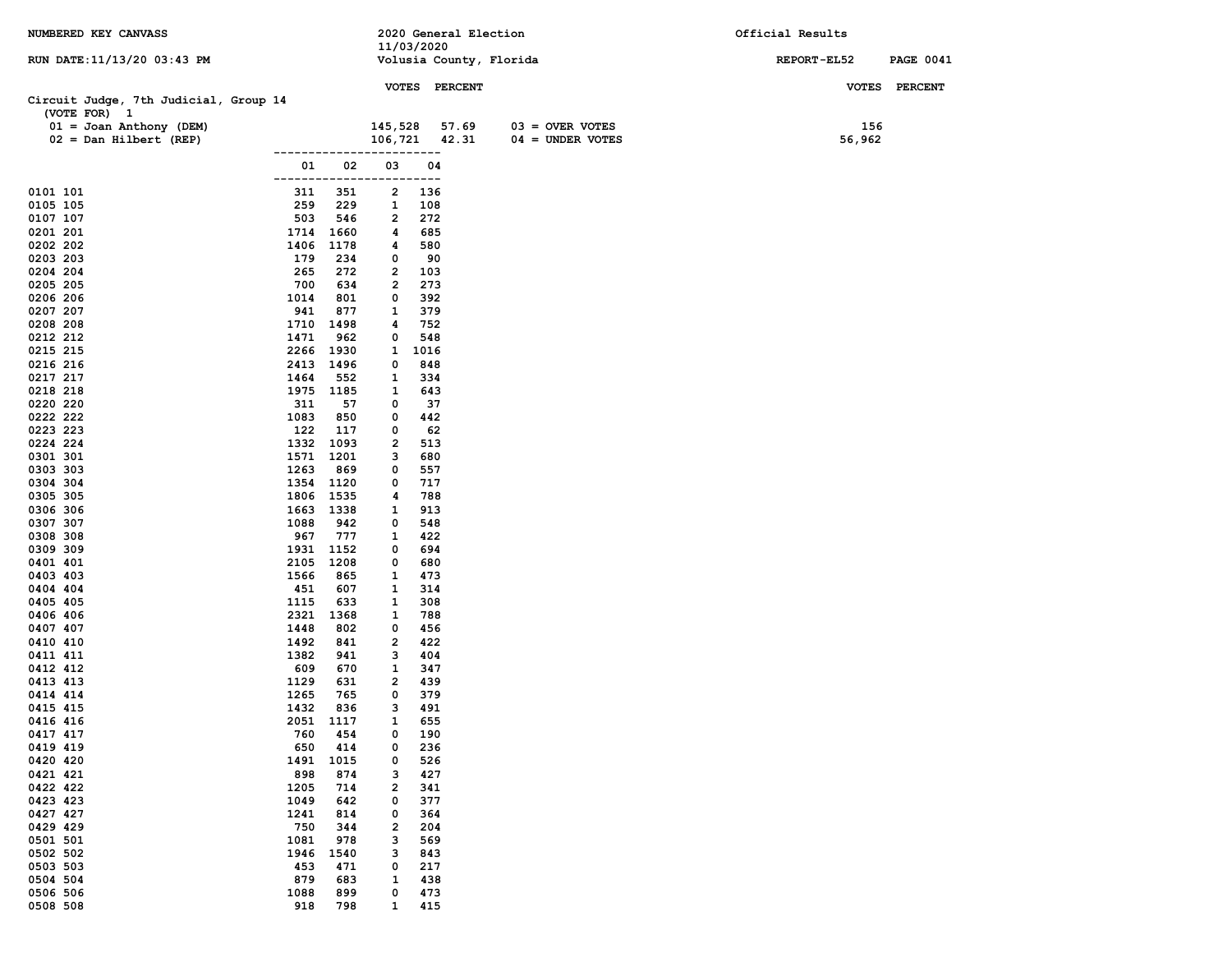| NUMBERED KEY CANVASS                                  |                          |                  |                                | 2020 General Election |                         | Official Results   |                  |
|-------------------------------------------------------|--------------------------|------------------|--------------------------------|-----------------------|-------------------------|--------------------|------------------|
|                                                       |                          |                  | 11/03/2020                     |                       |                         |                    |                  |
| RUN DATE:11/13/20 03:43 PM                            |                          |                  |                                |                       | Volusia County, Florida | <b>REPORT-EL52</b> | <b>PAGE 0042</b> |
|                                                       |                          |                  |                                | VOTES PERCENT         |                         |                    | VOTES PERCENT    |
| Circuit Judge, 7th Judicial, Group 14<br>(VOTE FOR) 1 |                          |                  |                                |                       |                         |                    |                  |
| $01 =$ Joan Anthony (DEM)                             |                          |                  |                                | 145,528 57.69         | $03 =$ OVER VOTES       | 156                |                  |
| $02 = Dan Hilbert (REF)$                              |                          |                  |                                | 106,721 42.31         | $04 =$ UNDER VOTES      | 56,962             |                  |
| (CONTINUED FROM PREVIOUS PAGE)                        | ------------------<br>01 | 02               | 03                             | 04                    |                         |                    |                  |
|                                                       |                          |                  | -------------------------      |                       |                         |                    |                  |
| 0509 509                                              | 428                      | 414              | 1                              | 176                   |                         |                    |                  |
| 0510 510<br>0511 511                                  | 330                      | 1584 1527<br>358 | 4<br>$\mathbf{1}$              | 764<br>192            |                         |                    |                  |
| 0512 512                                              |                          | 1683 1266        | 0                              | 787                   |                         |                    |                  |
| 0515 515                                              | 1233                     | 820              | 0                              | 462                   |                         |                    |                  |
| 0516 516                                              | 887                      | 837              | 0                              | 467                   |                         |                    |                  |
| 0517 517                                              | 870                      | 684              | 1                              | 457                   |                         |                    |                  |
| 0519 519                                              | 615                      | 400              | 0                              | 207                   |                         |                    |                  |
| 0521 521                                              | 1582                     | 1251             | 0                              | 742                   |                         |                    |                  |
| 0522 522                                              | 1511                     | 1110             | 3                              | 623                   |                         |                    |                  |
| 0523 523<br>0526 526                                  | 986<br>759               | 652<br>443       | $\overline{\mathbf{2}}$<br>0   | 363<br>250            |                         |                    |                  |
| 0527 527                                              | 736                      | 405              | 0                              | 287                   |                         |                    |                  |
| 0528 528                                              | 787                      | 422              | 1                              | 221                   |                         |                    |                  |
| 0529 529                                              | 772                      | 505              | 0                              | 283                   |                         |                    |                  |
| 0530 530                                              | 921                      | 454              | 0                              | 254                   |                         |                    |                  |
| 0532 532                                              | 983                      | 1047             | 1                              | 438                   |                         |                    |                  |
| 0602 602                                              | 2647                     | 1982             | $\mathbf{2}$                   | 1072                  |                         |                    |                  |
| 0603 603<br>0607 607                                  | 2040                     | 544<br>1520 1252 | 2<br>1                         | 316<br>726            |                         |                    |                  |
| 0614 614                                              | 2063                     | 493              | 0                              | 324                   |                         |                    |                  |
| 0619 619                                              | 1023                     | 257              | 0                              | 136                   |                         |                    |                  |
| 0620 620                                              | 722                      | 149              | 0                              | 82                    |                         |                    |                  |
| 0621 621                                              | 926                      | 171              | 0                              | 100                   |                         |                    |                  |
| 0622 622                                              | 253                      | 132              | 1                              | 96                    |                         |                    |                  |
| 0623 623                                              | 816                      | 625              | 1                              | 409                   |                         |                    |                  |
| 0625 625<br>0626 626                                  | 630<br>557               | 522<br>335       | $\mathbf{1}$<br>$\overline{2}$ | 276<br>225            |                         |                    |                  |
| 0628 628                                              | 1786                     | 453              | 3                              | 312                   |                         |                    |                  |
| 0633 633                                              | 1722                     | 862              | 0                              | 520                   |                         |                    |                  |
| 0638 638                                              | 971                      | 645              | 0                              | 387                   |                         |                    |                  |
| 0641 641                                              | 1906                     | 1315             | $\overline{2}$                 | 700                   |                         |                    |                  |
| 0701 701                                              | 1705                     | 1293             | 4<br>3                         | 683                   |                         |                    |                  |
| 0703 703<br>0705 705                                  | 1507<br>502              | 1067<br>454      | 0                              | 540<br>296            |                         |                    |                  |
| 0706 706                                              |                          | 1533 1524        | $\mathbf{1}$                   | 837                   |                         |                    |                  |
| 0709 709                                              | 1278                     | 931              | $\mathbf{2}$                   | 558                   |                         |                    |                  |
| 0711 711                                              |                          | 1739 1267        | 4                              | 637                   |                         |                    |                  |
| 0712 712                                              | 806                      | 573              | 0                              | 363                   |                         |                    |                  |
| 0714 714                                              |                          | 1516 1021        | $\overline{2}$                 | 503                   |                         |                    |                  |
| 0716 716<br>0717 717                                  | 839                      | 838 1129<br>565  | $\mathbf{1}$<br>0              | 428<br>295            |                         |                    |                  |
| 0718 718                                              | 1438                     | 1122             | 1                              | 585                   |                         |                    |                  |
| 0719 719                                              | 782                      | 603              | 0                              | 340                   |                         |                    |                  |
| 0720 720                                              | 340                      | 266              | 0                              | 166                   |                         |                    |                  |
| 0722 722                                              | 1027                     | 738              | з                              | 362                   |                         |                    |                  |
| 0725 725                                              | 859                      | 746              | 1                              | 369                   |                         |                    |                  |
| 0726 726<br>0728 728                                  | 1103<br>1498             | 1189             | $\overline{\mathbf{2}}$<br>з   | 618                   |                         |                    |                  |
| 0729 729                                              | 1849                     | 1329<br>1649     | $\mathbf{1}$                   | 694<br>845            |                         |                    |                  |
| 0732 732                                              | 1989                     | 1778             | 4                              | 908                   |                         |                    |                  |
| 0733 733                                              | 987                      | 843              | 1                              | 400                   |                         |                    |                  |
| 0803 803                                              | 1099                     | 1016             | 1                              | 494                   |                         |                    |                  |
| 0804 804                                              | 1327                     | 1175             | $\overline{\mathbf{2}}$        | 554                   |                         |                    |                  |
| 0805 805                                              |                          | 1631 1550        | 4                              | 889                   |                         |                    |                  |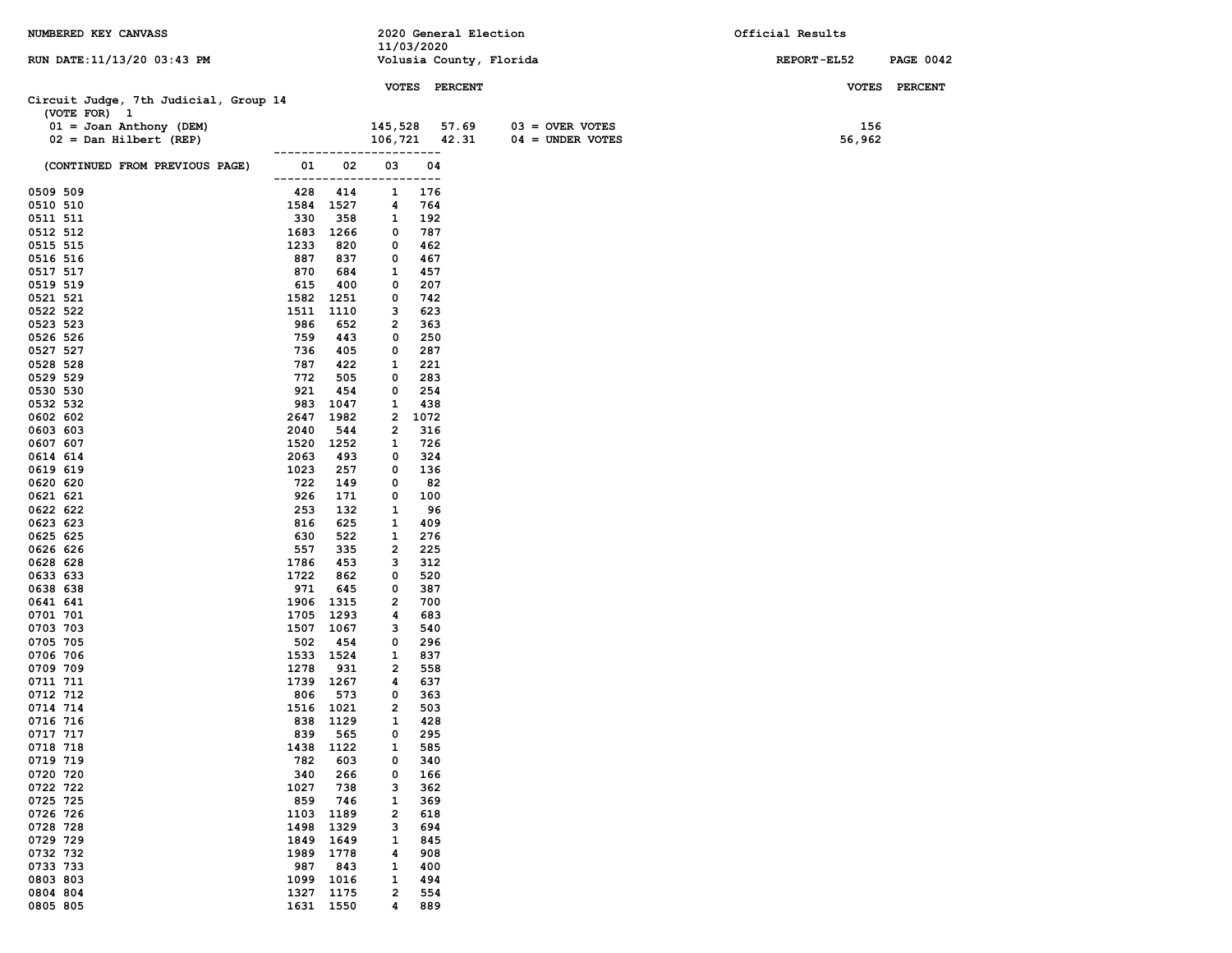| NUMBERED KEY CANVASS                                  |      |      |                | 11/03/2020 | 2020 General Election |                         | Official Results                |
|-------------------------------------------------------|------|------|----------------|------------|-----------------------|-------------------------|---------------------------------|
| RUN DATE: 11/13/20 03:43 PM                           |      |      |                |            |                       | Volusia County, Florida | <b>PAGE 0043</b><br>REPORT-EL52 |
|                                                       |      |      | <b>VOTES</b>   |            | <b>PERCENT</b>        |                         | <b>PERCENT</b><br><b>VOTES</b>  |
| Circuit Judge, 7th Judicial, Group 14<br>(VOTE FOR) 1 |      |      |                |            |                       |                         |                                 |
| $01 =$ Joan Anthony (DEM)                             |      |      | 145,528        |            | 57.69                 | $03 =$ OVER VOTES       | 156                             |
| $02 = Dan Hilbert (REF)$                              |      |      |                |            | 106,721 42.31         | $04 =$ UNDER VOTES      | 56,962                          |
| (CONTINUED FROM PREVIOUS PAGE)                        | 01   | 02   | 03             | 04         |                       |                         |                                 |
| 0807 807                                              | 679  | 543  | 2              | 235        |                       |                         |                                 |
| 0808 808                                              | 2837 | 2262 | 4              | 1140       |                       |                         |                                 |
| 0809 809                                              | 312  | 232  | $\mathbf 0$    | 127        |                       |                         |                                 |
| 0810 810                                              | 678  | 496  | $\overline{2}$ | 310        |                       |                         |                                 |
| 0812 812                                              | 1026 | 837  | 0              | 509        |                       |                         |                                 |
| 0813 813                                              | 783  | 713  | 2              | 427        |                       |                         |                                 |
| 0814 814                                              | 931  | 851  |                | 434        |                       |                         |                                 |
| 0816 816                                              | 575  | 827  | 1              | 353        |                       |                         |                                 |
| 0901 901                                              | 891  | 651  | 1              | 365        |                       |                         |                                 |
| 0902 902                                              | 1430 | 1180 | 0              | 553        |                       |                         |                                 |
| 0903 903                                              | 1382 | 1200 | 1              | 552        |                       |                         |                                 |
| 0904 904                                              | 1807 | 1530 | 1              | 799        |                       |                         |                                 |
| 0907 907                                              | 850  | 904  | з              | 407        |                       |                         |                                 |
| 0909 909                                              | 594  | 532  | 1              | 221        |                       |                         |                                 |
| 0910 910                                              | 455  | 423  |                | 204        |                       |                         |                                 |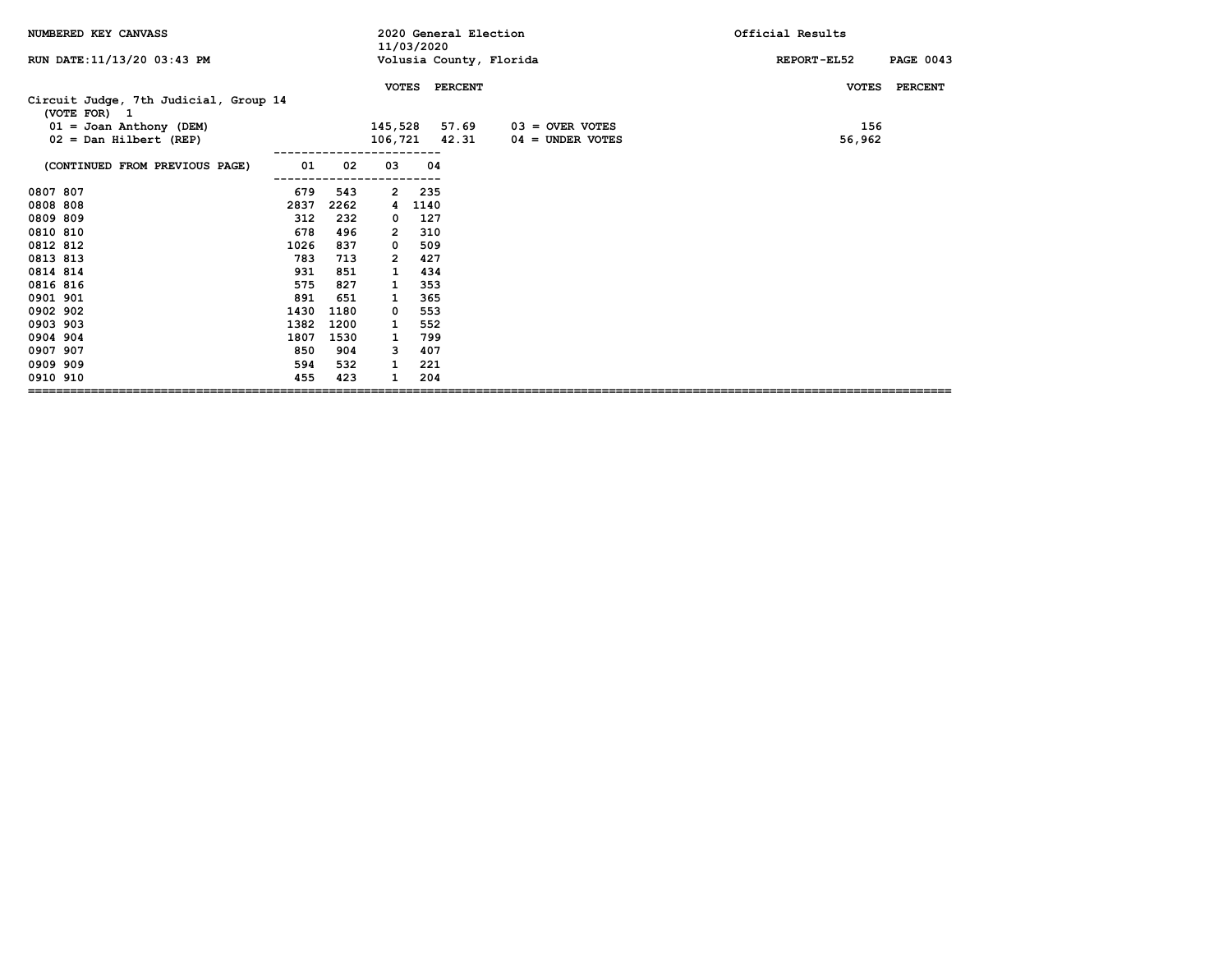| NUMBERED KEY CANVASS        |              |                   |                              |               | 2020 General Election   |                    | Official Results   |                  |
|-----------------------------|--------------|-------------------|------------------------------|---------------|-------------------------|--------------------|--------------------|------------------|
|                             |              |                   | 11/03/2020                   |               |                         |                    |                    |                  |
| RUN DATE: 11/13/20 03:43 PM |              |                   |                              |               | Volusia County, Florida |                    | <b>REPORT-EL52</b> | <b>PAGE 0044</b> |
|                             |              |                   |                              | VOTES PERCENT |                         |                    |                    | VOTES PERCENT    |
| County Council Chair        |              |                   |                              |               |                         |                    |                    |                  |
| (VOTE FOR) 1                |              |                   |                              |               |                         |                    |                    |                  |
| $01 = Jeff Brower$          |              |                   | 150,827                      | 57.55         |                         | $03 =$ OVER VOTES  | 131                |                  |
| 02 = Deborah A. "Deb" Denys |              |                   | 111,240                      | 42.45         |                         | $04 = UNDER VOTES$ | 47,169             |                  |
|                             | 01           | 02                | 03                           | .<br>04       |                         |                    |                    |                  |
|                             | -------      |                   | ---                          | ---           |                         |                    |                    |                  |
| 0101 101                    | 495          | 215               | 1                            | 89            |                         |                    |                    |                  |
| 0105 105                    | 363          | 156               | 1                            | 77            |                         |                    |                    |                  |
| 0107 107                    | 836          | 286               | 1                            | 200           |                         |                    |                    |                  |
| 0201 201                    | 2347         | 1254              | $\overline{2}$               | 460           |                         |                    |                    |                  |
| 0202 202<br>0203 203        | 1856<br>319  | 932<br>124        | 0<br>0                       | 380<br>60     |                         |                    |                    |                  |
| 0204 204                    | 386          | 170               | 0                            | 86            |                         |                    |                    |                  |
| 0205 205                    | 898          | 520               | 1                            | 190           |                         |                    |                    |                  |
| 0206 206                    | 1210         | 728               | 1                            | 268           |                         |                    |                    |                  |
| 0207 207                    | 1267         | 677               | 1                            | 253           |                         |                    |                    |                  |
| 0208 208                    | 2181         | 1247              | 1                            | 535           |                         |                    |                    |                  |
| 0212 212<br>0215 215        | 1538         | 1010<br>2459 1914 | 1<br>$\overline{2}$          | 432<br>838    |                         |                    |                    |                  |
| 0216 216                    |              | 2259 1784         | 2                            | 712           |                         |                    |                    |                  |
| 0217 217                    |              | 905 1116          | 1                            | 329           |                         |                    |                    |                  |
| 0218 218                    |              | 1772 1503         | 1                            | 528           |                         |                    |                    |                  |
| 0220 220                    | 133          | 221               | 0                            | 51            |                         |                    |                    |                  |
| 0222 222                    | 1279         | 737               | 2                            | 357           |                         |                    |                    |                  |
| 0223 223<br>0224 224        | 149<br>1658  | 97<br>879         | 0<br>0                       | 55<br>403     |                         |                    |                    |                  |
| 0301 301                    |              | 1866 1039         | 2                            | 548           |                         |                    |                    |                  |
| 0303 303                    | 1279         | 967               | 1                            | 442           |                         |                    |                    |                  |
| 0304 304                    |              | 1518 1007         | 1                            | 665           |                         |                    |                    |                  |
| 0305 305                    |              | 2146 1260         | 2                            | 725           |                         |                    |                    |                  |
| 0306 306                    |              | 1863 1263         | 1                            | 788           |                         |                    |                    |                  |
| 0307 307<br>0308 308        | 1314<br>1118 | 787<br>684        | 1<br>0                       | 476<br>365    |                         |                    |                    |                  |
| 0309 309                    | 1754         | 1385              | 1                            | 637           |                         |                    |                    |                  |
| 0401 401                    | 1779         | 1604              | 1                            | 609           |                         |                    |                    |                  |
| 0403 403                    |              | 1270 1173         | 2                            | 460           |                         |                    |                    |                  |
| 0404 404                    | 802          | 351               | 0                            | 220           |                         |                    |                    |                  |
| 0405 405<br>0406 406        | 931<br>2053  | 832<br>1685       | 0<br>з                       | 294<br>737    |                         |                    |                    |                  |
| 0407 407                    | 1173         | 1093              | 0                            | 440           |                         |                    |                    |                  |
| 0410 410                    |              | 1262 1098         | 1                            | 396           |                         |                    |                    |                  |
| 0411 411                    | 1300         | 1031              | 0                            | 399           |                         |                    |                    |                  |
| 0412 412                    | 944          | 445               | 0                            | 238           |                         |                    |                    |                  |
| 0413 413                    | 939          | 874               | 0                            | 388           |                         |                    |                    |                  |
| 0414 414<br>0415 415        | 1134<br>1301 | 913<br>1014       | 3<br>1                       | 359<br>446    |                         |                    |                    |                  |
| 0416 416                    | 1714         | 1469              | 3                            | 638           |                         |                    |                    |                  |
| 0417 417                    | 621          | 587               | 0                            | 196           |                         |                    |                    |                  |
| 0419 419                    | 542          | 523               | 0                            | 235           |                         |                    |                    |                  |
| 0420 420                    | 1497         | 1045              | 1                            | 489           |                         |                    |                    |                  |
| 0421 421<br>0422 422        | 1119         | 699               | $\overline{\mathbf{2}}$<br>з | 382           |                         |                    |                    |                  |
| 0423 423                    | 1009<br>903  | 934<br>802        | 0                            | 316<br>363    |                         |                    |                    |                  |
| 0427 427                    | 1131         | 972               | 0                            | 316           |                         |                    |                    |                  |
| 0429 429                    | 577          | 505               | 1                            | 217           |                         |                    |                    |                  |
| 0501 501                    | 1291         | 891               | 1                            | 448           |                         |                    |                    |                  |
| 0502 502                    | 2428         | 1279              | 1                            | 624           |                         |                    |                    |                  |
| 0503 503                    | 575          | 400               | 0                            | 166           |                         |                    |                    |                  |
| 0504 504<br>0506 506        | 1051<br>1341 | 640<br>784        | 1<br>$\overline{\mathbf{2}}$ | 309<br>333    |                         |                    |                    |                  |
| 0508 508                    | 1110         | 708               | $\mathbf{1}$                 | 313           |                         |                    |                    |                  |
|                             |              |                   |                              |               |                         |                    |                    |                  |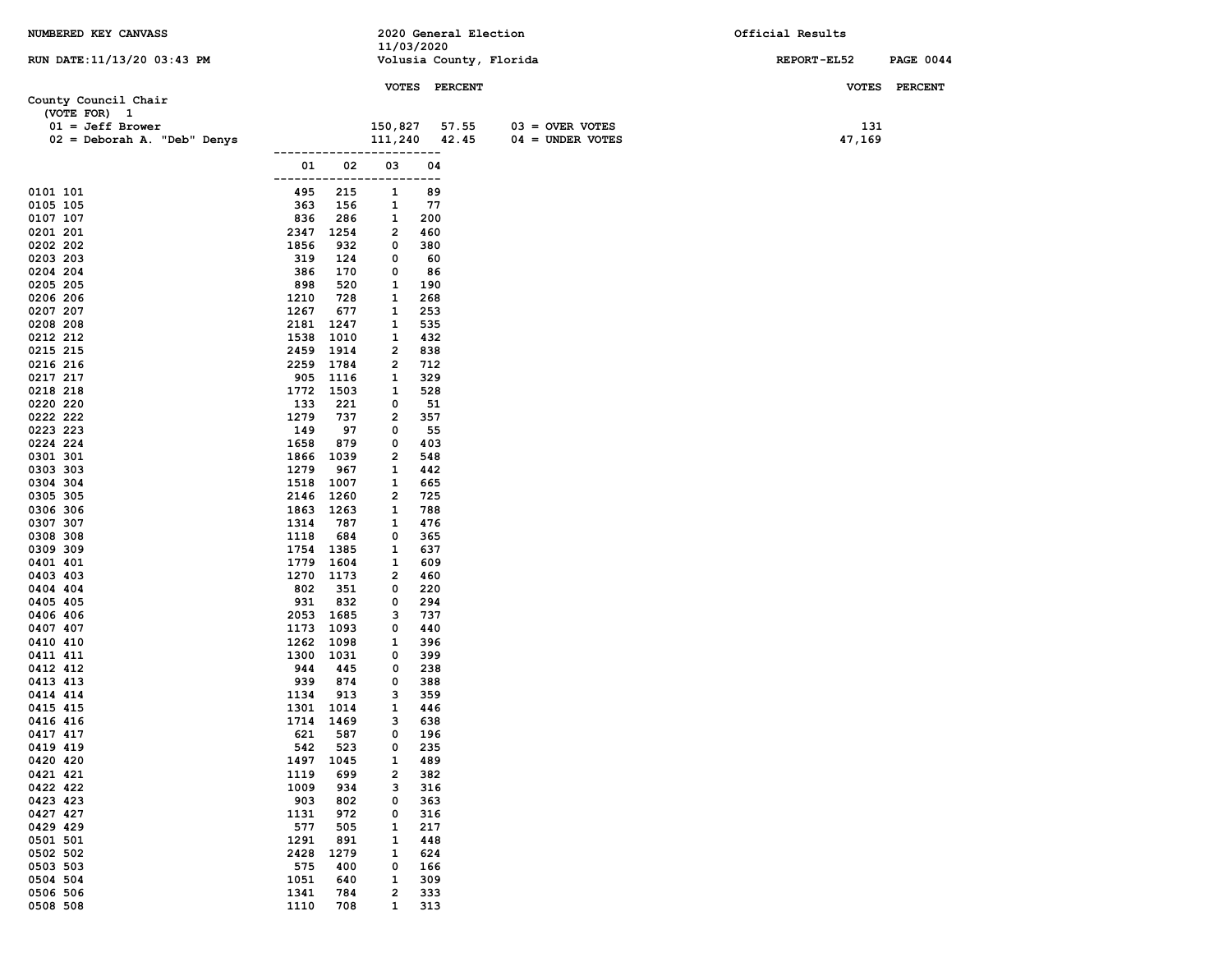| NUMBERED KEY CANVASS           |                  |                  |                              | 2020 General Election |                         | Official Results |                  |
|--------------------------------|------------------|------------------|------------------------------|-----------------------|-------------------------|------------------|------------------|
|                                |                  |                  | 11/03/2020                   |                       |                         |                  |                  |
| RUN DATE: 11/13/20 03:43 PM    |                  |                  |                              |                       | Volusia County, Florida | REPORT-EL52      | <b>PAGE 0045</b> |
|                                |                  |                  |                              | VOTES PERCENT         |                         |                  | VOTES PERCENT    |
| County Council Chair           |                  |                  |                              |                       |                         |                  |                  |
| (VOTE FOR) 1                   |                  |                  |                              |                       |                         |                  |                  |
| $01 = Jeff Brower$             |                  |                  | 150,827                      | 57.55                 | $03 =$ OVER VOTES       | 131              |                  |
| 02 = Deborah A. "Deb" Denys    |                  |                  | 111,240                      | 42.45                 | $04 = UNDER VOTES$      | 47,169           |                  |
|                                |                  |                  |                              |                       |                         |                  |                  |
| (CONTINUED FROM PREVIOUS PAGE) | 01               | 02               | 03                           | 04                    |                         |                  |                  |
|                                | ------------     |                  | ----                         | ----                  |                         |                  |                  |
| 0509 509                       | 571              | 305              | 1                            | 142                   |                         |                  |                  |
| 0510 510<br>0511 511           | 2010 1302<br>524 | 228              | 1<br>0                       | 566<br>129            |                         |                  |                  |
| 0512 512                       | 1838             | 1309             | 4                            | 585                   |                         |                  |                  |
| 0515 515                       | 1333             | 810              | 2                            | 370                   |                         |                  |                  |
| 0516 516                       | 1082             | 817              | $\overline{2}$               | 290                   |                         |                  |                  |
| 0517 517                       | 985              | 686              | 0                            | 341                   |                         |                  |                  |
| 0519 519                       | 641              | 394              | 0                            | 187                   |                         |                  |                  |
| 0521 521                       | 1857             | 1154             | 1                            | 563                   |                         |                  |                  |
| 0522 522                       | 1719             | 1073             | 2                            | 453                   |                         |                  |                  |
| 0523 523<br>0526 526           | 981<br>659       | 715<br>582       | 0<br>0                       | 307<br>211            |                         |                  |                  |
| 0527 527                       | 640              | 539              | з                            | 246                   |                         |                  |                  |
| 0528 528                       | 688              | 538              | $\overline{2}$               | 203                   |                         |                  |                  |
| 0529 529                       | 702              | 612              | 1                            | 245                   |                         |                  |                  |
| 0530 530                       | 743              | 642              | 0                            | 244                   |                         |                  |                  |
| 0532 532                       | 1175             | 920              | 1                            | 373                   |                         |                  |                  |
| 0602 602                       | 2566             | 2203             | 1                            | 933                   |                         |                  |                  |
| 0603 603                       | 1027             | 1443             | 0                            | 432                   |                         |                  |                  |
| 0607 607<br>0614 614           | 1723             | 1179<br>894 1548 | 3<br>0                       | 594<br>438            |                         |                  |                  |
| 0619 619                       | 471              | 742              | 0                            | 203                   |                         |                  |                  |
| 0620 620                       | 198              | 621              | 0                            | 134                   |                         |                  |                  |
| 0621 621                       | 379              | 652              | 0                            | 166                   |                         |                  |                  |
| 0622 622                       | 203              | 183              | 1                            | 95                    |                         |                  |                  |
| 0623 623                       | 869              | 615              | 1                            | 366                   |                         |                  |                  |
| 0625 625                       | 726<br>502       | 490              | 1<br>$\overline{\mathbf{2}}$ | 212                   |                         |                  |                  |
| 0626 626<br>0628 628           | 892              | 409<br>1235      | 0                            | 206<br>427            |                         |                  |                  |
| 0633 633                       | 1288             | 1324             | 0                            | 492                   |                         |                  |                  |
| 0638 638                       | 878              | 783              | 0                            | 342                   |                         |                  |                  |
| 0641 641                       | 1788             | 1523             | 2                            | 610                   |                         |                  |                  |
| 0701 701                       | 1711 1389        |                  | 1                            | 584                   |                         |                  |                  |
| 0703 703                       | 1454 1156        |                  | 2                            | 505                   |                         |                  |                  |
| 0705 705<br>0706 706           | 627<br>1721 1443 | 388              | 0<br>з                       | 237<br>728            |                         |                  |                  |
| 0709 709                       | 1323             | 967              | 1                            | 478                   |                         |                  |                  |
| 0711 711                       | 1727 1342        |                  | 1                            | 577                   |                         |                  |                  |
| 0712 712                       | 783              | 644              | 0                            | 315                   |                         |                  |                  |
| 0714 714                       | 1409 1152        |                  | $\overline{\mathbf{2}}$      | 479                   |                         |                  |                  |
| 0716 716                       | 1260             | 794              | 3                            | 339                   |                         |                  |                  |
| 0717 717                       | 781              | 646              | 1                            | 271                   |                         |                  |                  |
| 0718 718<br>0719 719           | 1533<br>822      | 1144<br>625      | 0<br>$\overline{\mathbf{2}}$ | 469<br>276            |                         |                  |                  |
| 0720 720                       | 371              | 274              | 0                            | 127                   |                         |                  |                  |
| 0722 722                       | 1050             | 807              | 0                            | 273                   |                         |                  |                  |
| 0725 725                       | 914              | 766              | 1                            | 294                   |                         |                  |                  |
| 0726 726                       | 1343             | 1079             | 1                            | 489                   |                         |                  |                  |
| 0728 728                       | 1756             | 1255             | $\overline{\mathbf{2}}$      | 511                   |                         |                  |                  |
| 0729 729                       | 2052             | 1607             | 4                            | 681                   |                         |                  |                  |
| 0732 732<br>0733 733           | 2161<br>1116     | 1738<br>801      | 2<br>1                       | 778<br>313            |                         |                  |                  |
| 0803 803                       | 1329             | 894              | 1                            | 386                   |                         |                  |                  |
| 0804 804                       | 1615             | 1069             | 2                            | 372                   |                         |                  |                  |
| 0805 805                       | 2173 1306        |                  | 5                            | 590                   |                         |                  |                  |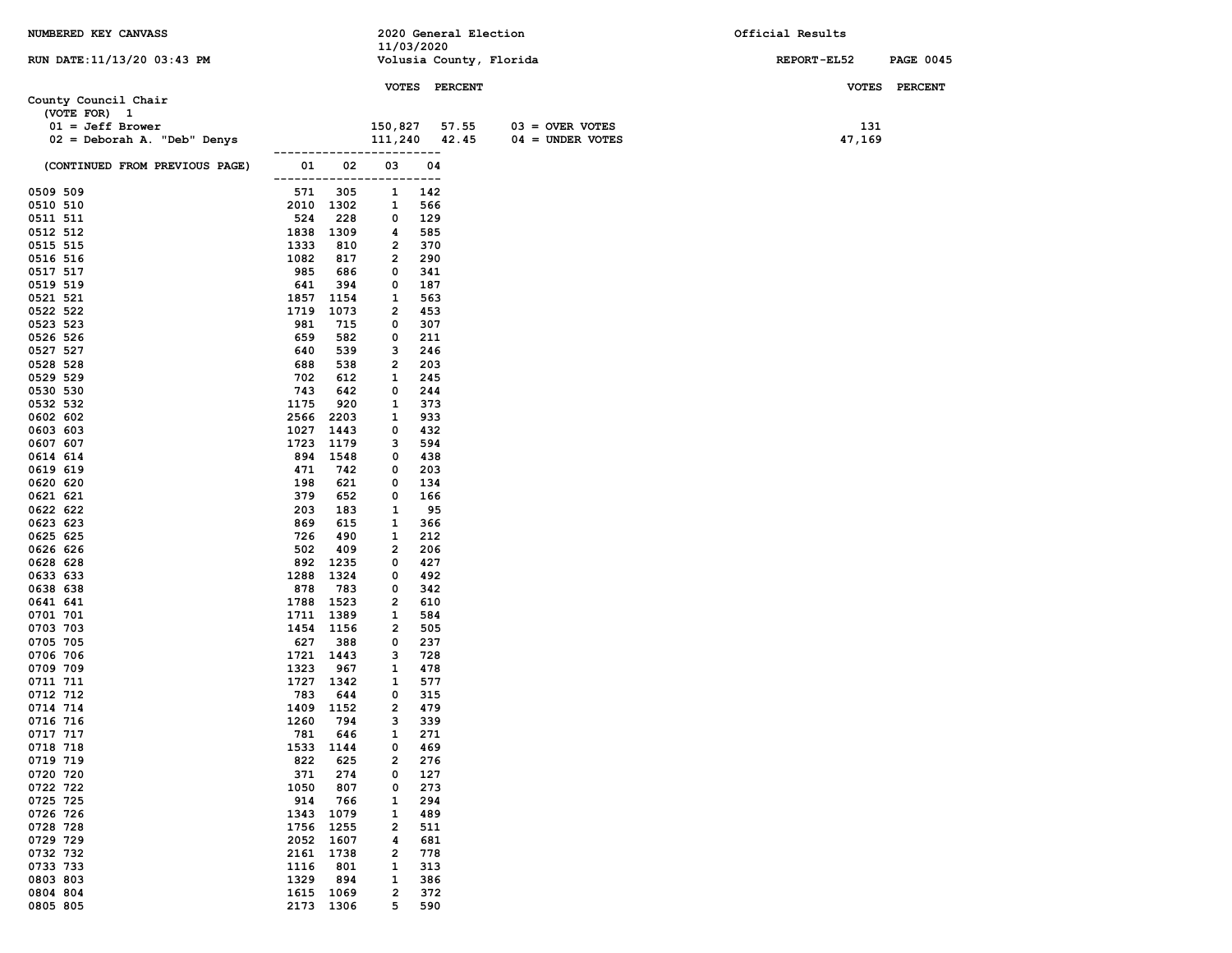| NUMBERED KEY CANVASS                 |      |      | 11/03/2020    |     |                | 2020 General Election   | Official Results                |
|--------------------------------------|------|------|---------------|-----|----------------|-------------------------|---------------------------------|
| RUN DATE: 11/13/20 03:43 PM          |      |      |               |     |                | Volusia County, Florida | <b>PAGE 0046</b><br>REPORT-EL52 |
|                                      |      |      | <b>VOTES</b>  |     | <b>PERCENT</b> |                         | <b>PERCENT</b><br><b>VOTES</b>  |
| County Council Chair<br>(VOTE FOR) 1 |      |      |               |     |                |                         |                                 |
| $01 = Jeff Brower$                   |      |      | 150,827       |     | 57.55          | $03 =$ OVER VOTES       | 131                             |
| 02 = Deborah A. "Deb" Denys          |      |      | 111,240 42.45 |     |                | $04 =$ UNDER VOTES      | 47,169                          |
| (CONTINUED FROM PREVIOUS PAGE)       | 01   | 02   | 03            | 04  |                |                         |                                 |
| 0807 807                             | 784  | 508  | 0             | 167 |                |                         |                                 |
| 0808 808                             | 3065 | 2255 | 5             | 918 |                |                         |                                 |
| 0809 809                             | 348  | 228  | 1             | 94  |                |                         |                                 |
| 0810 810                             | 745  | 526  | 0             | 215 |                |                         |                                 |
| 0812 812                             | 1275 | 757  | 1             | 339 |                |                         |                                 |
| 0813 813                             | 997  | 646  | 0             | 282 |                |                         |                                 |
| 0814 814                             | 1203 | 716  | 0             | 298 |                |                         |                                 |
| 0816 816                             | 981  | 552  | 0             | 223 |                |                         |                                 |
| 0901 901                             | 962  | 696  | 0             | 250 |                |                         |                                 |
| 0902 902                             | 1686 | 1071 | 0             | 406 |                |                         |                                 |
| 0903 903                             | 1664 | 1080 | 0             | 391 |                |                         |                                 |
| 0904 904                             | 2098 | 1469 | 3             | 567 |                |                         |                                 |
| 0907 907                             | 1190 | 710  | 1             | 263 |                |                         |                                 |
| 0909 909                             | 730  | 464  | 0             | 154 |                |                         |                                 |
| 0910 910                             | 551  | 387  | 0             | 145 |                |                         |                                 |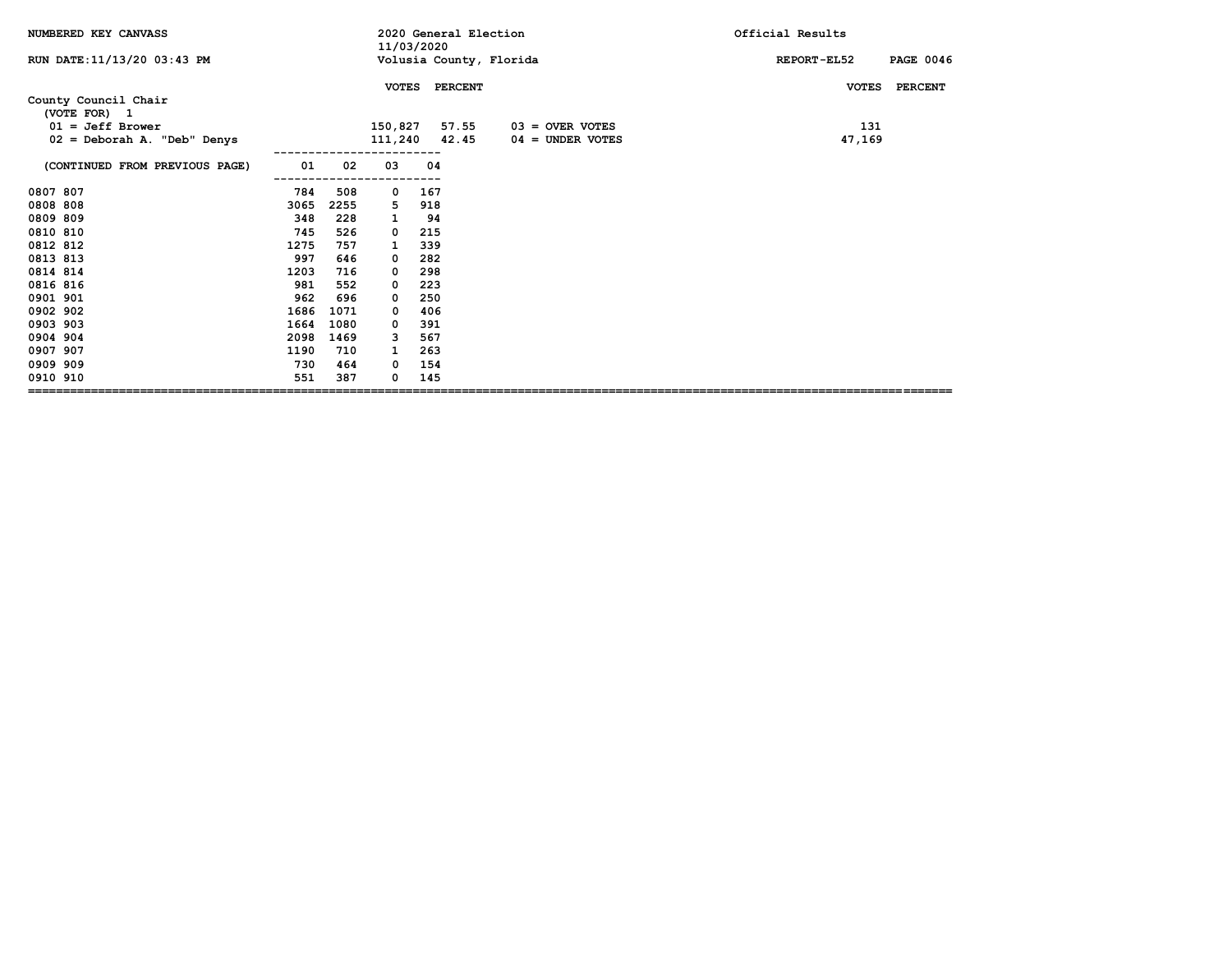| NUMBERED KEY CANVASS                             |      |      | 11/03/2020   |     | 2020 General Election |                         | Official Results                |  |  |  |
|--------------------------------------------------|------|------|--------------|-----|-----------------------|-------------------------|---------------------------------|--|--|--|
| RUN DATE: 11/13/20 03:43 PM                      |      |      |              |     |                       | Volusia County, Florida | REPORT-EL52<br><b>PAGE 0047</b> |  |  |  |
|                                                  |      |      |              |     | VOTES PERCENT         |                         | VOTES PERCENT                   |  |  |  |
| County Council Member District 2<br>(VOTE FOR) 1 |      |      |              |     |                       |                         |                                 |  |  |  |
| $01 =$ Danny Fuqua                               |      |      | 23,862 49.32 |     |                       | $03 =$ OVER VOTES       | 11                              |  |  |  |
| $02 =$ Billie Wheeler                            |      |      | 24,518       |     | 50.68                 | $04 =$ UNDER VOTES      | 9,842                           |  |  |  |
|                                                  |      |      |              |     |                       |                         |                                 |  |  |  |
|                                                  | 01   | 02   | 03           | 04  |                       |                         |                                 |  |  |  |
| 0602 602                                         | 0    | з    | 0            | 0   |                       |                         |                                 |  |  |  |
| 0607 607                                         | 1303 | 1528 | 1            | 667 |                       |                         |                                 |  |  |  |
| 0614 614                                         | 482  | 191  | 1            | 60  |                       |                         |                                 |  |  |  |
| 0619 619                                         | 910  | 359  | 0            | 147 |                       |                         |                                 |  |  |  |
| 0620 620                                         | 683  | 181  | 1            | 88  |                       |                         |                                 |  |  |  |
| 0621 621                                         | 778  | 308  | 0            | 111 |                       |                         |                                 |  |  |  |
| 0622 622                                         | 200  | 192  | 1            | 89  |                       |                         |                                 |  |  |  |
| 0623 623                                         | 662  | 808  | 0            | 381 |                       |                         |                                 |  |  |  |
| 0625 625                                         | 503  | 702  | 0            | 224 |                       |                         |                                 |  |  |  |
| 0626 626                                         | 460  | 451  | 1            | 207 |                       |                         |                                 |  |  |  |
| 0628 628                                         | 1459 | 606  | 1            | 290 |                       |                         |                                 |  |  |  |
| 0633 633                                         | 1640 | 1012 | 1            | 451 |                       |                         |                                 |  |  |  |
| 0638 638                                         | 771  | 846  | 0            | 386 |                       |                         |                                 |  |  |  |
| 0641 641                                         | 1549 | 1687 | 1            | 686 |                       |                         |                                 |  |  |  |
| 0701 701                                         | 1439 | 1605 | 0            | 641 |                       |                         |                                 |  |  |  |
| 0703 703                                         | 1303 | 1274 | 1            | 539 |                       |                         |                                 |  |  |  |
| 0705 705                                         | 355  | 654  | 0            | 243 |                       |                         |                                 |  |  |  |
| 0706 706                                         | 1134 | 2065 | 0            | 696 |                       |                         |                                 |  |  |  |
| 0709 709                                         | 1031 | 1213 | 0            | 525 |                       |                         |                                 |  |  |  |
| 0711 711                                         | 1369 | 1664 | 1            | 613 |                       |                         |                                 |  |  |  |
| 0712 712                                         | 659  | 747  | 0            | 336 |                       |                         |                                 |  |  |  |
| 0714 714                                         | 1261 | 1269 | 0            | 512 |                       |                         |                                 |  |  |  |
| 0717 717                                         | 677  | 738  | 0            | 284 |                       |                         |                                 |  |  |  |
| 0719 719                                         | 696  | 730  | 0            | 299 |                       |                         |                                 |  |  |  |
| 0726 726                                         | 827  | 1587 | 0            | 498 |                       |                         |                                 |  |  |  |
| 0732 732                                         | 1711 | 2098 | 1            | 869 |                       |                         |                                 |  |  |  |
| 0807 807<br>=======================              | 0    | 0    | 0            | 0   |                       |                         |                                 |  |  |  |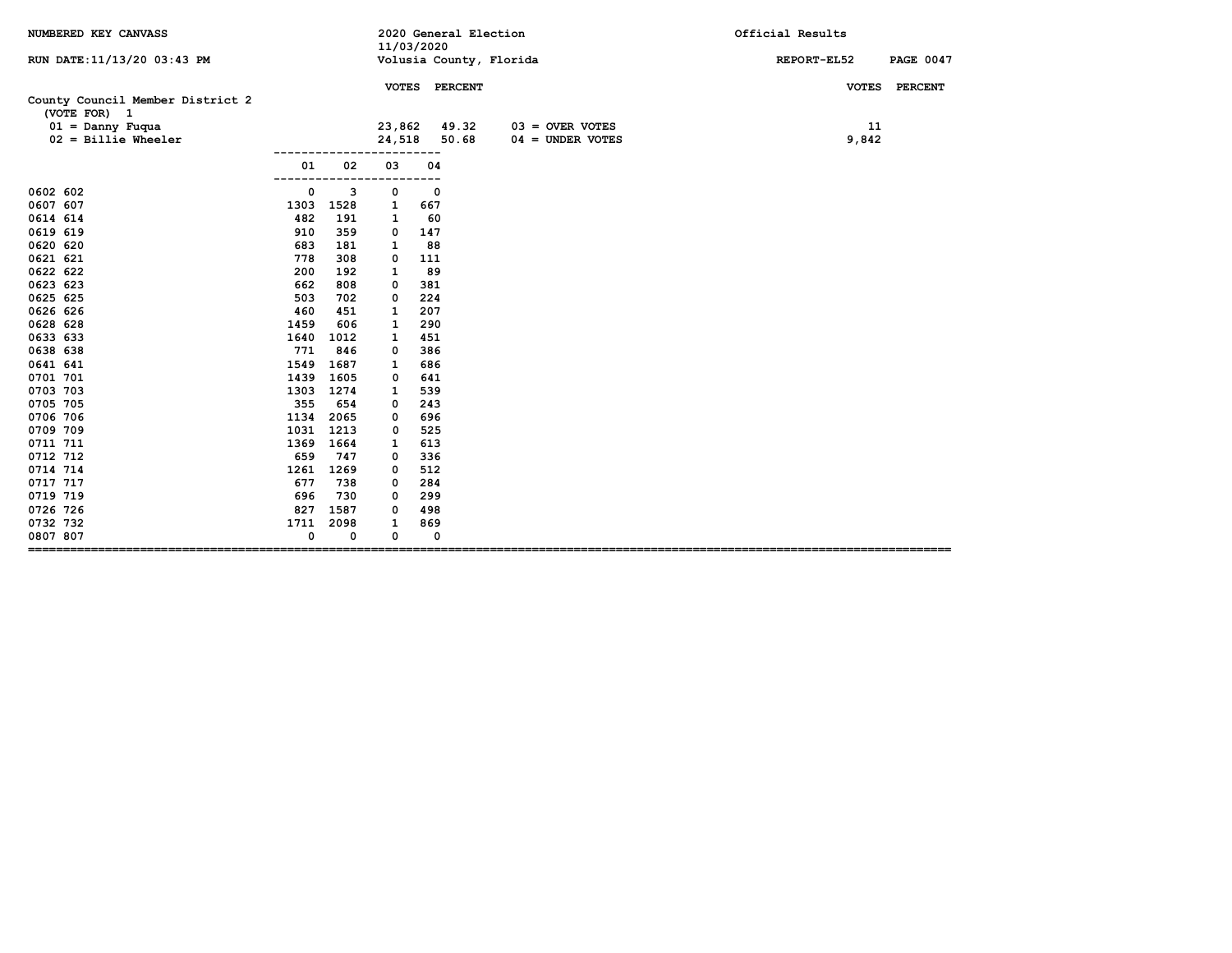| NUMBERED KEY CANVASS                             |      |             |              | 11/03/2020 | 2020 General Election   |                    | Official Results                |
|--------------------------------------------------|------|-------------|--------------|------------|-------------------------|--------------------|---------------------------------|
| RUN DATE: 11/13/20 03:43 PM                      |      |             |              |            | Volusia County, Florida |                    | REPORT-EL52<br><b>PAGE 0048</b> |
|                                                  |      |             |              |            | VOTES PERCENT           |                    | VOTES PERCENT                   |
| County Council Member District 4<br>(VOTE FOR) 1 |      |             |              |            |                         |                    |                                 |
| $01 =$ Barbara Bonarrigo                         |      |             | 22,026       |            | 41.47                   | $03 =$ OVER VOTES  | 26                              |
| $02$ = Heather Post                              |      |             | 31,093       |            | 58.53                   | $04 =$ UNDER VOTES | 9,857                           |
|                                                  |      |             |              |            |                         |                    |                                 |
|                                                  | 01   | 02          | 03           | 04         |                         |                    |                                 |
| 0203 203                                         | 153  | 264         | 0            | .<br>86    |                         |                    |                                 |
| 0204 204                                         | 207  | 302         | 0            | 98         |                         |                    |                                 |
| 0501 501                                         | 993  | 1186        | 2            | 450        |                         |                    |                                 |
| 0502 502                                         | 1546 | 2127        | 1            | 658        |                         |                    |                                 |
| 0503 503                                         | 404  | 592         | 0            | 145        |                         |                    |                                 |
| 0504 504                                         | 607  | 1083        | $\mathbf{1}$ | 310        |                         |                    |                                 |
| 0506 506                                         | 887  | 1229        | 2            | 342        |                         |                    |                                 |
| 0508 508                                         | 736  | 1098        | 0            | 298        |                         |                    |                                 |
| 0509 509                                         | 351  | 535         | 0            | 133        |                         |                    |                                 |
| 0510 510                                         | 1439 | 1903        | 2            | 535        |                         |                    |                                 |
| 0511 511                                         | 247  | 518         | 1            | 115        |                         |                    |                                 |
| 0512 512                                         | 1363 | 1798        | 0            | 575        |                         |                    |                                 |
| 0515 515                                         | 871  | 1241        | 0            | 403        |                         |                    |                                 |
| 0516 516                                         | 910  | 976         | з            | 302        |                         |                    |                                 |
| 0517 517                                         | 768  | 889         | 0            | 355        |                         |                    |                                 |
| 0519 519                                         | 365  | 668         | 0            | 189        |                         |                    |                                 |
| 0521 521                                         | 1261 | 1721        | 2            | 591        |                         |                    |                                 |
| 0522 522                                         | 1053 | 1740        | 2            | 452        |                         |                    |                                 |
| 0523 523                                         | 654  | 1022        | 1            | 326        |                         |                    |                                 |
| 0526 526                                         | 487  | 741         | 0            | 224        |                         |                    |                                 |
| 0527 527                                         | 431  | 734         | 1            | 262        |                         |                    |                                 |
| 0528 528                                         | 467  | 746         | 0            | 218        |                         |                    |                                 |
| 0529 529                                         | 532  | 764         | 2            | 262        |                         |                    |                                 |
| 0530 530                                         | 504  | 863         | 0            | 262        |                         |                    |                                 |
| 0532 532                                         | 982  | 1086        | 0            | 401        |                         |                    |                                 |
| 0602 602                                         | 2028 | 2668        | 4            | 1000       |                         |                    |                                 |
| 0603 603                                         | 985  | 1474        | 0            | 443        |                         |                    |                                 |
| 0607 607                                         | 0    | $\mathbf 0$ | 0            | 0          |                         |                    |                                 |
| 0614 614                                         | 728  | 1047        | 2            | 369        |                         |                    |                                 |
| 0628 628                                         | 67   | 78          | 0            | 53         |                         |                    |                                 |
| =================================                |      |             |              |            |                         |                    |                                 |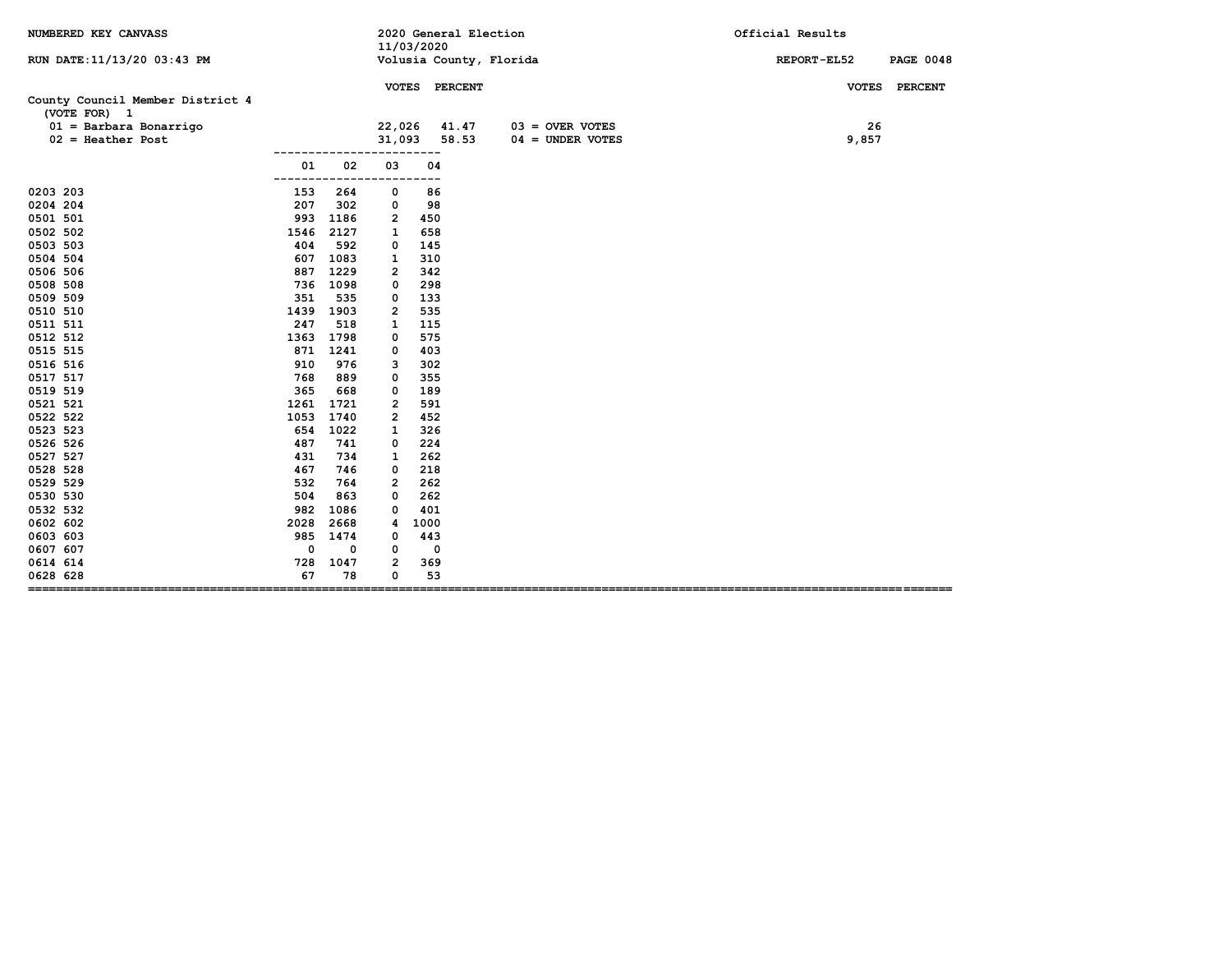| NUMBERED KEY CANVASS                                                    |      |             |        | 11/03/2020 | 2020 General Election  |                         | Official Results                |
|-------------------------------------------------------------------------|------|-------------|--------|------------|------------------------|-------------------------|---------------------------------|
| RUN DATE: 11/13/20 03:43 PM                                             |      |             |        |            |                        | Volusia County, Florida | REPORT-EL52<br><b>PAGE 0049</b> |
| School Board Member District 2<br>(VOTE FOR) 1<br>$01$ = Anita Burnette |      |             | 26,405 |            | VOTES PERCENT<br>59.58 | $03 =$ OVER VOTES       | VOTES PERCENT<br>23             |
| $02 = Ida$ Duncan Wright                                                |      |             |        |            | 17,917 40.42           | $04 =$ UNDER VOTES      | 10,599                          |
|                                                                         | 01   | 02          | 03     | 04         |                        |                         |                                 |
|                                                                         |      |             |        |            |                        |                         |                                 |
| 0602 602                                                                | 1    | 0           | 0      | 1          |                        |                         |                                 |
| 0607 607                                                                | 1705 | 974         | 0      | 820        |                        |                         |                                 |
| 0614 614                                                                | 996  | 1556        | 1      | 327        |                        |                         |                                 |
| 0619 619                                                                | 488  | 791         | 0      | 137        |                        |                         |                                 |
| 0620 620                                                                | 347  | 534         | 1      | 71         |                        |                         |                                 |
| 0621 621                                                                | 355  | 737         | 0      | 105        |                        |                         |                                 |
| 0622 622                                                                | 221  | 142         | 1      | 118        |                        |                         |                                 |
| 0623 623                                                                | 870  | 527         | 0      | 454        |                        |                         |                                 |
| 0625 625                                                                | 707  | 419         | 0      | 303        |                        |                         |                                 |
| 0626 626                                                                | 514  | 343         | 0      | 262        |                        |                         |                                 |
| 0628 628                                                                | 827  | 1409        | 1      | 317        |                        |                         |                                 |
| 0633 633                                                                | 1412 | 1160        | 1      | 531        |                        |                         |                                 |
| 0638 638                                                                | 1037 | 513         | 0      | 453        |                        |                         |                                 |
| 0641 641                                                                | 1942 | 1224        | 0      | 757        |                        |                         |                                 |
| 0701 701                                                                | 1956 | 1047        | 0      | 682        |                        |                         |                                 |
| 0703 703                                                                | 1634 | 885         | 2      | 596        |                        |                         |                                 |
| 0705 705                                                                | 603  | 332         | 0      | 317        |                        |                         |                                 |
| 0706 706                                                                | 1904 | 925         | 1      | 1065       |                        |                         |                                 |
| 0709 709                                                                | 1504 | 684         | 2      | 579        |                        |                         |                                 |
| 0711 711                                                                | 2087 | 920         | 2      | 638        |                        |                         |                                 |
| 0712 712                                                                | 942  | 465         | 1      | 334        |                        |                         |                                 |
| 0714 714                                                                | 1595 | 887         | 2      | 558        |                        |                         |                                 |
| 0717 717                                                                | 895  | 516         | 4      | 284        |                        |                         |                                 |
| 0720 720                                                                | 431  | 173         | 0      | 168        |                        |                         |                                 |
| 0726 726                                                                | 1432 | 754         | 4      | 722        |                        |                         |                                 |
| 0807 807                                                                | 0    | $\mathbf 0$ | 0      | 0          |                        |                         |                                 |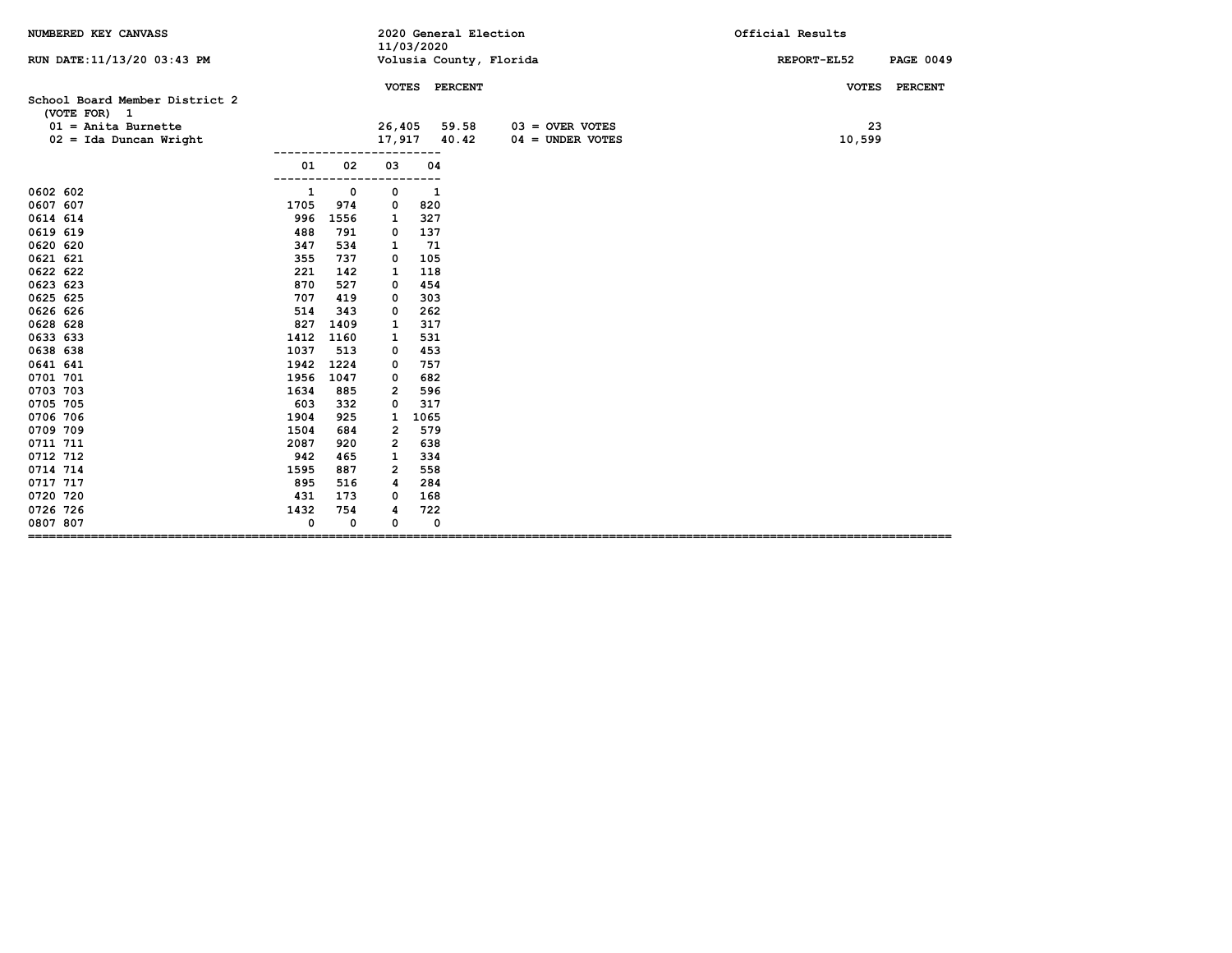| NUMBERED KEY CANVASS             |              |             |                         | 11/03/2020  | 2020 General Election |                         | Official Results |                  |
|----------------------------------|--------------|-------------|-------------------------|-------------|-----------------------|-------------------------|------------------|------------------|
| RUN DATE: 11/13/20 03:43 PM      |              |             |                         |             |                       | Volusia County, Florida | REPORT-EL52      | <b>PAGE 0050</b> |
|                                  |              |             |                         |             | VOTES PERCENT         |                         |                  | VOTES PERCENT    |
| Soil & Water Conservation Seat 2 |              |             |                         |             |                       |                         |                  |                  |
| (VOTE FOR) 1                     |              |             |                         |             |                       |                         |                  |                  |
| $01 =$ John Nelson               |              |             | 175,082                 |             | 72.55                 | $03 =$ OVER VOTES       | 44               |                  |
| $02$ = Wesley Wayne Wilson Jr    |              |             | 66,249                  | ---         | 27.45                 | $04 =$ UNDER VOTES      | 67,992           |                  |
|                                  | 01           | 02          | 03                      | 04          |                       |                         |                  |                  |
|                                  | ------       |             |                         | ---         |                       |                         |                  |                  |
| 0101 101<br>0105 105             | 476<br>345   | 181<br>149  | 0<br>0                  | 143<br>103  |                       |                         |                  |                  |
| 0107 107                         | 807          | 218         | 0                       | 298         |                       |                         |                  |                  |
| 0201 201                         | 2561         | 705         | 1                       | 796         |                       |                         |                  |                  |
| 0202 202                         | 1918         | 638         | 0                       | 612         |                       |                         |                  |                  |
| 0203 203                         | 304          | 88          | 0                       | 111         |                       |                         |                  |                  |
| 0204 204                         | 385          | 135         | 0                       | 122         |                       |                         |                  |                  |
| 0205 205<br>0206 206             | 1008<br>1314 | 312<br>420  | 0<br>0                  | 289<br>473  |                       |                         |                  |                  |
| 0207 207                         | 1364         | 373         | 0                       | 461         |                       |                         |                  |                  |
| 0208 208                         | 2417         | 735         | 0                       | 812         |                       |                         |                  |                  |
| 0212 212                         | 1706         | 596         | 0                       | 679         |                       |                         |                  |                  |
| 0215 215                         | 3052         | 859         | 0                       | 1302        |                       |                         |                  |                  |
| 0216 216                         | 2713         | 1045        | 0                       | 999         |                       |                         |                  |                  |
| 0217 217                         | 1219         | 658         | 0                       | 474         |                       |                         |                  |                  |
| 0218 218                         | 2131         | 861         | 1                       | 811         |                       |                         |                  |                  |
| 0220 220<br>0222 222             | 214<br>1320  | 125<br>527  | 0<br>0                  | 66<br>528   |                       |                         |                  |                  |
| 0223 223                         | 171          | 60          | 0                       | 70          |                       |                         |                  |                  |
| 0224 224                         | 1699         | 608         | 1                       | 632         |                       |                         |                  |                  |
| 0301 301                         | 2056         | 676         | 0                       | 723         |                       |                         |                  |                  |
| 0303 303                         | 1498         | 538         | 0                       | 653         |                       |                         |                  |                  |
| 0304 304                         | 1760         | 634         | 2                       | 795         |                       |                         |                  |                  |
| 0305 305                         | 2366         | 860         | 0                       | 907         |                       |                         |                  |                  |
| 0306 306<br>0307 307             | 2168<br>1439 | 695<br>539  | 1<br>0                  | 1051<br>600 |                       |                         |                  |                  |
| 0308 308                         | 1232         | 478         | 2                       | 455         |                       |                         |                  |                  |
| 0309 309                         | 2132         | 843         | 0                       | 802         |                       |                         |                  |                  |
| 0401 401                         | 2112         | 1091        | 1                       | 789         |                       |                         |                  |                  |
| 0403 403                         | 1498         | 850         | 0                       | 557         |                       |                         |                  |                  |
| 0404 404                         | 797          | 259         | 1                       | 316         |                       |                         |                  |                  |
| 0405 405<br>0406 406             | 1109<br>2399 | 574<br>1141 | 0<br>0                  | 374<br>938  |                       |                         |                  |                  |
| 0407 407                         | 1472         | 713         | 0                       | 521         |                       |                         |                  |                  |
| 0410 410                         | 1512         | 739         | 0                       | 506         |                       |                         |                  |                  |
| 0411 411                         | 1529         | 703         | 0                       | 498         |                       |                         |                  |                  |
| 0412 412                         | 962          | 299         | 0                       | 366         |                       |                         |                  |                  |
| 0413 413                         | 1127         | 592         | 0                       | 482         |                       |                         |                  |                  |
| 0414 414<br>0415 415             | 1325<br>1482 | 654<br>729  | 0<br>0                  | 430<br>551  |                       |                         |                  |                  |
| 0416 416                         | 1962         | 1097        | 1                       | 764         |                       |                         |                  |                  |
| 0417 417                         | 802          | 361         | 0                       | 241         |                       |                         |                  |                  |
| 0419 419                         | 645          | 390         | 0                       | 265         |                       |                         |                  |                  |
| 0420 420                         | 1678         | 765         | 0                       | 589         |                       |                         |                  |                  |
| 0421 421                         | 1253         | 467         | 0                       | 482         |                       |                         |                  |                  |
| 0422 422<br>0423 423             | 1236         | 637         | 0<br>0                  | 389         |                       |                         |                  |                  |
| 0427 427                         | 1085<br>1333 | 553<br>684  | 0                       | 430<br>402  |                       |                         |                  |                  |
| 0429 429                         | 703          | 349         | $\overline{\mathbf{2}}$ | 246         |                       |                         |                  |                  |
| 0501 501                         | 1552         | 434         | 1                       | 644         |                       |                         |                  |                  |
| 0502 502                         | 2475         | 825         | 0                       | 1032        |                       |                         |                  |                  |
| 0503 503                         | 681          | 182         | 0                       | 278         |                       |                         |                  |                  |
| 0504 504                         | 1105         | 400         | 0                       | 496         |                       |                         |                  |                  |
| 0506 506<br>0508 508             | 1416<br>1255 | 449<br>386  | 1<br>0                  | 594<br>491  |                       |                         |                  |                  |
|                                  |              |             |                         |             |                       |                         |                  |                  |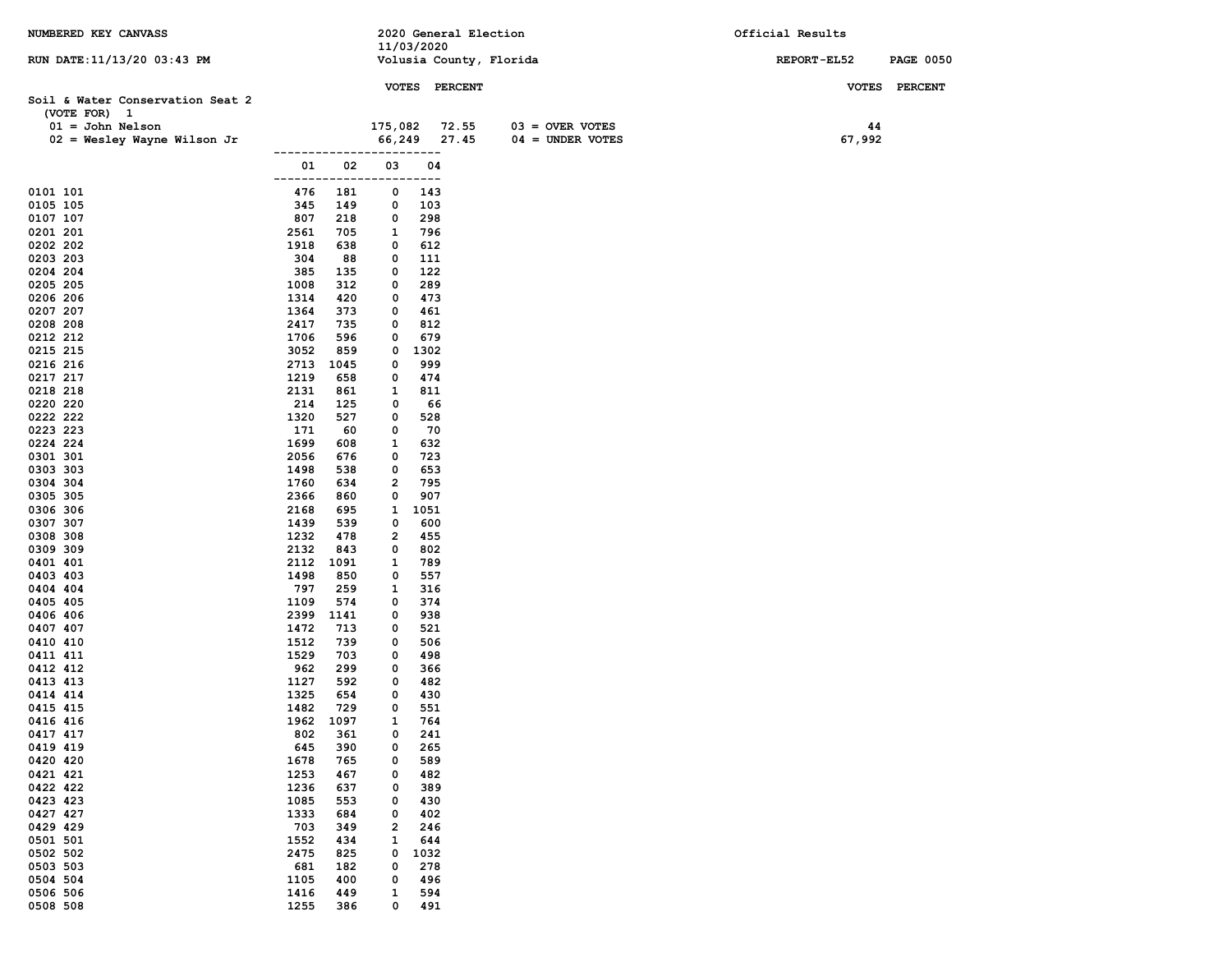| NUMBERED KEY CANVASS                                |              |             |                         |               | 2020 General Election   |                    | Official Results |              |                  |
|-----------------------------------------------------|--------------|-------------|-------------------------|---------------|-------------------------|--------------------|------------------|--------------|------------------|
| RUN DATE: 11/13/20 03:43 PM                         |              |             | 11/03/2020              |               | Volusia County, Florida |                    |                  | REPORT-EL52  | <b>PAGE 0051</b> |
|                                                     |              |             |                         |               |                         |                    |                  |              |                  |
|                                                     |              |             |                         | VOTES PERCENT |                         |                    |                  | <b>VOTES</b> | <b>PERCENT</b>   |
| Soil & Water Conservation Seat 2                    |              |             |                         |               |                         |                    |                  |              |                  |
| (VOTE FOR) 1                                        |              |             | 175,082 72.55           |               |                         | $03 =$ OVER VOTES  |                  |              |                  |
| $01 =$ John Nelson<br>$02$ = Wesley Wayne Wilson Jr |              |             |                         | 66,249 27.45  |                         | $04 =$ UNDER VOTES |                  | 44<br>67,992 |                  |
|                                                     |              |             |                         | $---$         |                         |                    |                  |              |                  |
| (CONTINUED FROM PREVIOUS PAGE)                      | 01           | 02          | 03<br>---               | 04<br>---     |                         |                    |                  |              |                  |
| 0509 509                                            | 635          | 180         | 1                       | 203           |                         |                    |                  |              |                  |
| 0510 510                                            | 2239         | 689         | 0                       | 951           |                         |                    |                  |              |                  |
| 0511 511                                            | 505          | 168         | 0                       | 208           |                         |                    |                  |              |                  |
| 0512 512                                            | 2115         | 649         | 0                       | 972           |                         |                    |                  |              |                  |
| 0515 515<br>0516 516                                | 1425<br>1211 | 529<br>365  | 1<br>0                  | 560<br>615    |                         |                    |                  |              |                  |
| 0517 517                                            | 1111         | 353         | 0                       | 548           |                         |                    |                  |              |                  |
| 0519 519                                            | 673          | 260         | 0                       | 289           |                         |                    |                  |              |                  |
| 0521 521                                            | 2042         | 636         | 0                       | 897           |                         |                    |                  |              |                  |
| 0522 522                                            | 1875         | 635         | 0                       | 737           |                         |                    |                  |              |                  |
| 0523 523                                            | 1172         | 421         | $\overline{\mathbf{2}}$ | 408           |                         |                    |                  |              |                  |
| 0526 526<br>0527 527                                | 790<br>747   | 355<br>341  | 2<br>0                  | 305           |                         |                    |                  |              |                  |
| 0528 528                                            | 792          | 376         | 1                       | 340<br>262    |                         |                    |                  |              |                  |
| 0529 529                                            | 860          | 370         | 0                       | 330           |                         |                    |                  |              |                  |
| 0530 530                                            | 843          | 426         | 0                       | 360           |                         |                    |                  |              |                  |
| 0532 532                                            | 1538         | 392         | 0                       | 539           |                         |                    |                  |              |                  |
| 0602 602                                            | 3185         | 1229        | 0                       | 1289          |                         |                    |                  |              |                  |
| 0603 603                                            | 1331         | 1016        | 1                       | 554           |                         |                    |                  |              |                  |
| 0607 607<br>0614 614                                | 1921<br>1213 | 660<br>1139 | 0<br>0                  | 918<br>528    |                         |                    |                  |              |                  |
| 0619 619                                            | 635          | 535         | 0                       | 246           |                         |                    |                  |              |                  |
| 0620 620                                            | 299          | 511         | 1                       | 142           |                         |                    |                  |              |                  |
| 0621 621                                            | 499          | 480         | 0                       | 218           |                         |                    |                  |              |                  |
| 0622 622                                            | 256          | 108         | 1                       | 117           |                         |                    |                  |              |                  |
| 0623 623                                            | 991          | 376         | 1                       | 483           |                         |                    |                  |              |                  |
| 0625 625<br>0626 626                                | 833<br>559   | 251<br>280  | 1<br>0                  | 344<br>280    |                         |                    |                  |              |                  |
| 0628 628                                            | 1049         | 979         | 0                       | 526           |                         |                    |                  |              |                  |
| 0633 633                                            | 1560         | 905         | 0                       | 639           |                         |                    |                  |              |                  |
| 0638 638                                            | 1143         | 378         | 0                       | 482           |                         |                    |                  |              |                  |
| 0641 641                                            | 2180         | 823         | 1                       | 919           |                         |                    |                  |              |                  |
| 0701 701                                            | 2066         | 799         | 0                       | 820           |                         |                    |                  |              |                  |
| 0703 703                                            | 1725         | 709         | $\overline{\mathbf{2}}$ | 681           |                         |                    |                  |              |                  |
| 0705 705<br>0706 706                                | 703<br>2257  | 223<br>597  | 0<br>$\mathbf{1}$       | 326<br>1040   |                         |                    |                  |              |                  |
| 0709 709                                            | 1511         | 591         | 0                       | 667           |                         |                    |                  |              |                  |
| 0711 711                                            | 2144         | 739         | 0                       | 764           |                         |                    |                  |              |                  |
| 0712 712                                            | 992          | 339         | 0                       | 411           |                         |                    |                  |              |                  |
| 0714 714                                            | 1773         | 601         | 0                       | 668           |                         |                    |                  |              |                  |
| 0716 716                                            | 1529         | 355         | $\mathbf{1}$            | 511           |                         |                    |                  |              |                  |
| 0717 717<br>0718 718                                | 969<br>1849  | 349<br>566  | 1<br>1                  | 380<br>730    |                         |                    |                  |              |                  |
| 0719 719                                            | 1033         | 297         | $\overline{\mathbf{2}}$ | 393           |                         |                    |                  |              |                  |
| 0720 720                                            | 426          | 147         | 0                       | 199           |                         |                    |                  |              |                  |
| 0722 722                                            | 1273         | 460         | 0                       | 397           |                         |                    |                  |              |                  |
| 0725 725                                            | 1189         | 340         | 0                       | 446           |                         |                    |                  |              |                  |
| 0726 726                                            | 1679         | 444         | 1                       | 788           |                         |                    |                  |              |                  |
| 0728 728<br>0729 729                                | 2127<br>2588 | 607<br>785  | 1                       | 789<br>970    |                         |                    |                  |              |                  |
| 0732 732                                            | 2794         | 813         | 1<br>1                  | 1071          |                         |                    |                  |              |                  |
| 0733 733                                            | 1337         | 410         | 1                       | 483           |                         |                    |                  |              |                  |
| 0803 803                                            | 1586         | 427         | 0                       | 597           |                         |                    |                  |              |                  |
| 0804 804                                            | 1872         | 530         | 0                       | 656           |                         |                    |                  |              |                  |
| 0805 805                                            | 2382         | 623         | 0                       | 1069          |                         |                    |                  |              |                  |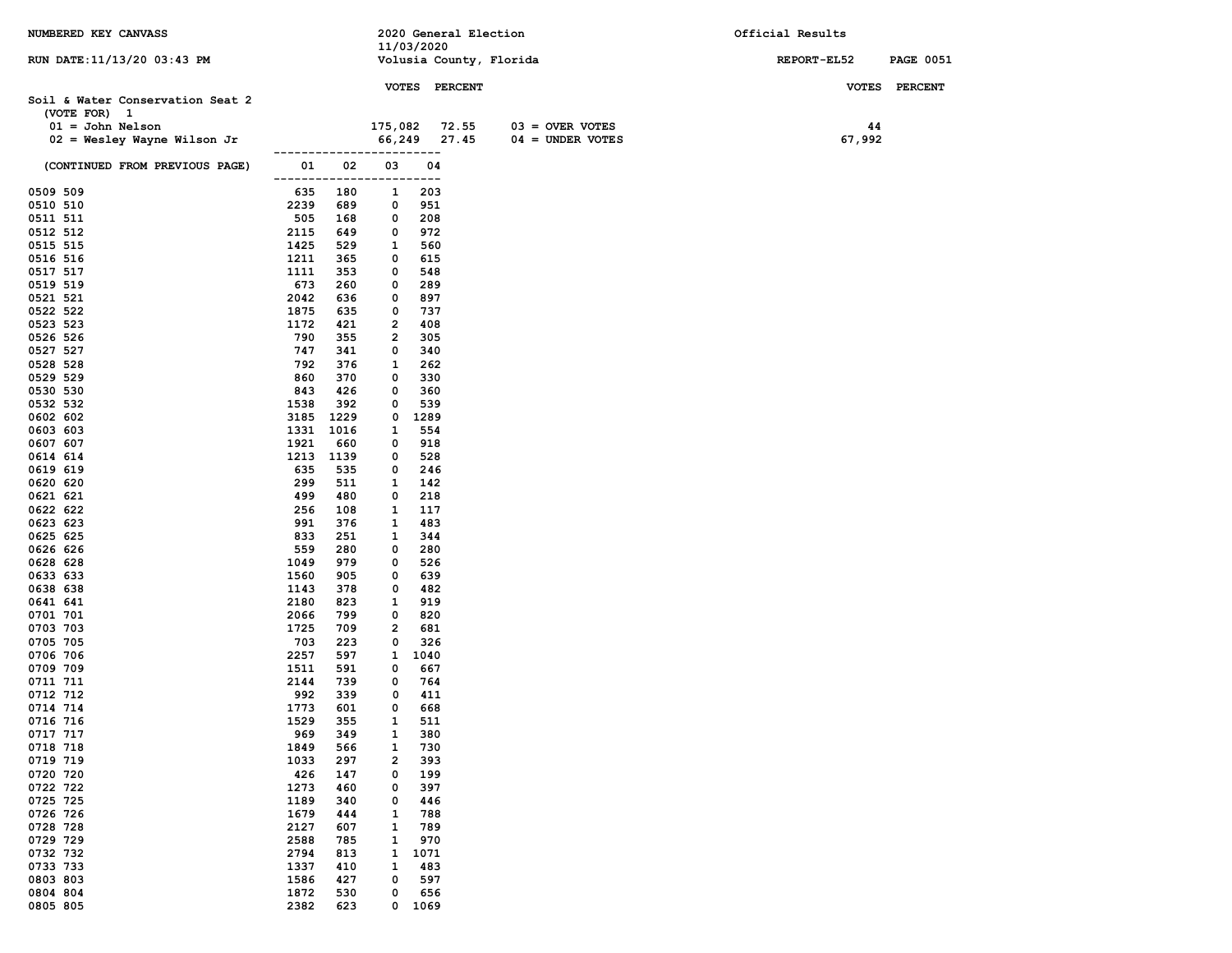| NUMBERED KEY CANVASS                             |      |      |              | 11/03/2020 | 2020 General Election |                         | Official Results                |
|--------------------------------------------------|------|------|--------------|------------|-----------------------|-------------------------|---------------------------------|
| RUN DATE: 11/13/20 03:43 PM                      |      |      |              |            |                       | Volusia County, Florida | REPORT-EL52<br><b>PAGE 0052</b> |
|                                                  |      |      | <b>VOTES</b> |            | <b>PERCENT</b>        |                         | <b>VOTES</b><br><b>PERCENT</b>  |
| Soil & Water Conservation Seat 2<br>(VOTE FOR) 1 |      |      |              |            |                       |                         |                                 |
| $01 =$ John Nelson                               |      |      |              |            | 175,082 72.55         | $03 =$ OVER VOTES       | 44                              |
| $02$ = Wesley Wayne Wilson Jr                    |      |      |              |            | 66,249 27.45          | 04 = UNDER VOTES        | 67,992                          |
| (CONTINUED FROM PREVIOUS PAGE)                   | 01   | 02   | 03           | 04         |                       |                         |                                 |
| 0807 807                                         | 891  | 297  | $\mathbf 0$  | 271        |                       |                         |                                 |
| 0808 808                                         | 3740 | 1123 | 0            | 1380       |                       |                         |                                 |
| 0809 809                                         | 389  | 133  | 0            | 149        |                       |                         |                                 |
| 0810 810                                         | 812  | 297  | 0            | 377        |                       |                         |                                 |
| 0812 812                                         | 1388 | 393  | 0            | 591        |                       |                         |                                 |
| 0813 813                                         | 1121 | 303  |              | 500        |                       |                         |                                 |
| 0814 814                                         | 1320 | 446  | 0            | 451        |                       |                         |                                 |
| 0816 816                                         | 1085 | 315  | 1            | 355        |                       |                         |                                 |
| 0901 901                                         | 1086 | 438  | 0            | 384        |                       |                         |                                 |
| 0902 902                                         | 1904 | 638  | 0            | 621        |                       |                         |                                 |
| 0903 903                                         | 1869 | 632  | 0            | 634        |                       |                         |                                 |
| 0904 904                                         | 2465 | 814  | 0            | 858        |                       |                         |                                 |
| 0907 907                                         | 1281 | 451  | 1            | 431        |                       |                         |                                 |
| 0909 909                                         | 801  | 288  | 0            | 259        |                       |                         |                                 |
| 0910 910                                         | 619  | 236  | 0            | 228        |                       |                         |                                 |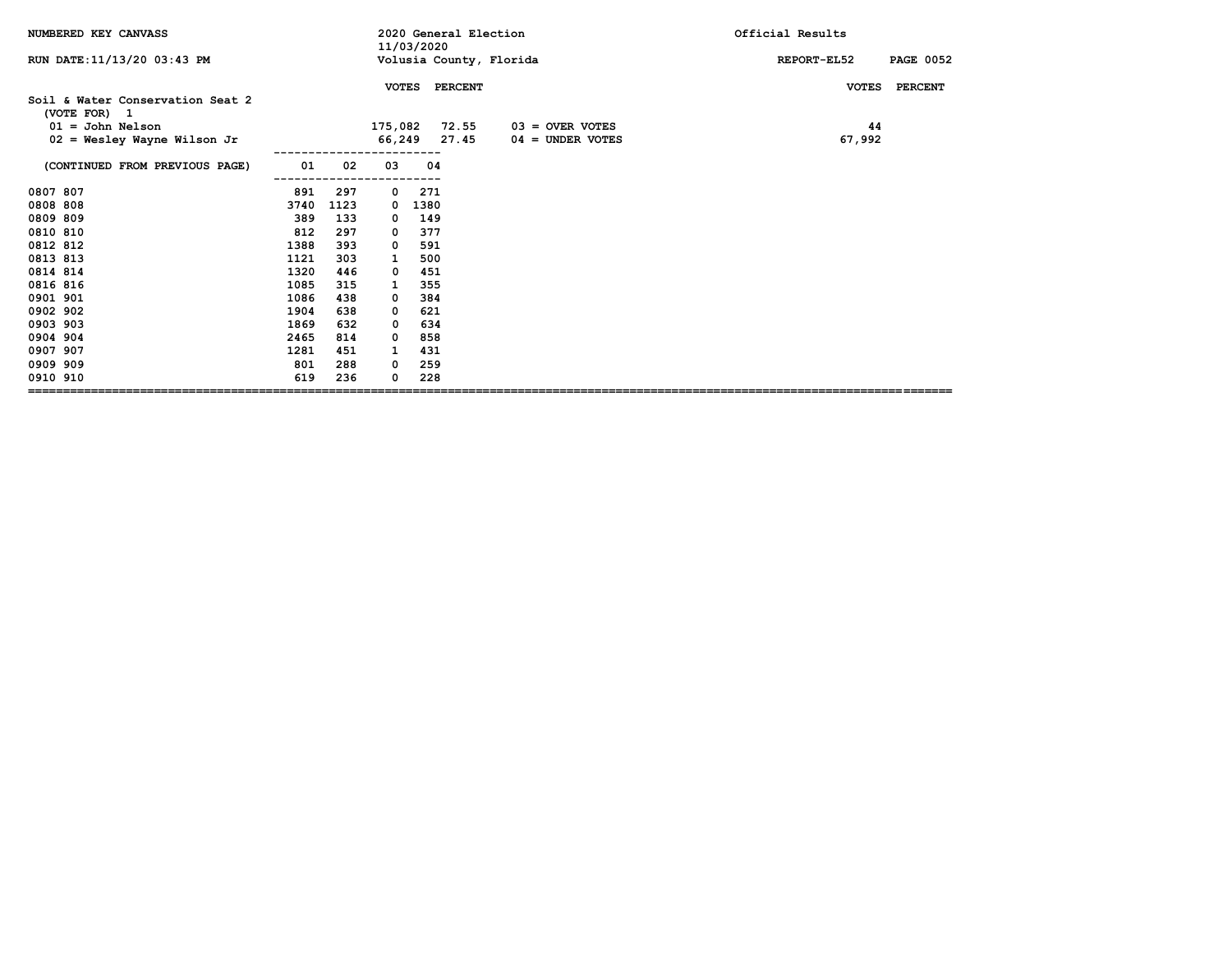| NUMBERED KEY CANVASS             |              |                  |                   |            | 2020 General Election |                         |                    | Official Results |              |                  |
|----------------------------------|--------------|------------------|-------------------|------------|-----------------------|-------------------------|--------------------|------------------|--------------|------------------|
|                                  |              |                  | 11/03/2020        |            |                       |                         |                    |                  |              |                  |
| RUN DATE: 11/13/20 03:43 PM      |              |                  |                   |            |                       | Volusia County, Florida |                    | REPORT-EL52      |              | <b>PAGE 0053</b> |
|                                  |              |                  |                   |            | VOTES PERCENT         |                         |                    |                  | <b>VOTES</b> | <b>PERCENT</b>   |
| Soil & Water Conservation Seat 4 |              |                  |                   |            |                       |                         |                    |                  |              |                  |
| (VOTE FOR) 1                     |              |                  |                   |            |                       |                         |                    |                  |              |                  |
| $01 =$ Wendy Anderson            |              |                  | 147,122           |            | 59.37                 |                         | $03 =$ OVER VOTES  |                  | 57           |                  |
| $02 =$ Barbara Deering           |              |                  | 100,683           |            | 40.63                 |                         | $04 = UNDER VOTES$ |                  | 61,505       |                  |
|                                  |              |                  |                   | ----       |                       |                         |                    |                  |              |                  |
|                                  | 01           | 02               | 03                | 04<br>---  |                       |                         |                    |                  |              |                  |
| 0101 101                         | 347          | 322              | 0                 | 131        |                       |                         |                    |                  |              |                  |
| 0105 105                         | 249          | 241              | 0                 | 107        |                       |                         |                    |                  |              |                  |
| 0107 107                         | 539          | 499              | 1                 | 284        |                       |                         |                    |                  |              |                  |
| 0201 201                         | 1832         | 1533             | 0                 | 698        |                       |                         |                    |                  |              |                  |
| 0202 202                         | 1464         | 1133             | 0                 | 571        |                       |                         |                    |                  |              |                  |
| 0203 203<br>0204 204             | 175<br>263   | 225<br>273       | 0<br>0            | 103<br>106 |                       |                         |                    |                  |              |                  |
| 0205 205                         | 729          | 611              | 0                 | 269        |                       |                         |                    |                  |              |                  |
| 0206 206                         | 1022         | 796              | 0                 | 389        |                       |                         |                    |                  |              |                  |
| 0207 207                         | 934          | 843              | 0                 | 421        |                       |                         |                    |                  |              |                  |
| 0208 208                         | 1800         | 1416             | 0                 | 748        |                       |                         |                    |                  |              |                  |
| 0212 212                         | 1468         | 956              | 0                 | 557        |                       |                         |                    |                  |              |                  |
| 0215 215                         |              | 2455 1682        | 0                 | 1076       |                       |                         |                    |                  |              |                  |
| 0216 216<br>0217 217             | 1346         | 2301 1577<br>652 | 0<br>0            | 879<br>353 |                       |                         |                    |                  |              |                  |
| 0218 218                         |              | 1921 1222        | 2                 | 659        |                       |                         |                    |                  |              |                  |
| 0220 220                         | 251          | 115              | 1                 | 38         |                       |                         |                    |                  |              |                  |
| 0222 222                         | 1105         | 800              | 0                 | 470        |                       |                         |                    |                  |              |                  |
| 0223 223                         | 131          | 102              | 0                 | 68         |                       |                         |                    |                  |              |                  |
| 0224 224                         | 1378         | 1023             | 0                 | 539        |                       |                         |                    |                  |              |                  |
| 0301 301                         | 1600         | 1164             | 0                 | 691        |                       |                         |                    |                  |              |                  |
| 0303 303<br>0304 304             | 1277         | 826<br>1401 1045 | 1<br>0            | 585<br>745 |                       |                         |                    |                  |              |                  |
| 0305 305                         | 1884         | 1413             | з                 | 833        |                       |                         |                    |                  |              |                  |
| 0306 306                         | 1738         | 1208             | 1                 | 968        |                       |                         |                    |                  |              |                  |
| 0307 307                         | 1153         | 871              | 0                 | 554        |                       |                         |                    |                  |              |                  |
| 0308 308                         | 1022         | 713              | 0                 | 432        |                       |                         |                    |                  |              |                  |
| 0309 309                         | 1893         | 1152             | 1                 | 731        |                       |                         |                    |                  |              |                  |
| 0401 401                         | 2018<br>1549 | 1291<br>862      | 2<br>0            | 682<br>494 |                       |                         |                    |                  |              |                  |
| 0403 403<br>0404 404             | 600          | 455              | 0                 | 318        |                       |                         |                    |                  |              |                  |
| 0405 405                         | 1095         | 636              | 0                 | 326        |                       |                         |                    |                  |              |                  |
| 0406 406                         | 2309         | 1309             | 1                 | 859        |                       |                         |                    |                  |              |                  |
| 0407 407                         | 1413         | 807              | 2                 | 484        |                       |                         |                    |                  |              |                  |
| 0410 410                         | 1451         | 861              | 0                 | 445        |                       |                         |                    |                  |              |                  |
| 0411 411                         | 1437         | 849              | з                 | 441        |                       |                         |                    |                  |              |                  |
| 0412 412<br>0413 413             | 719<br>1113  | 560<br>629       | 0<br>0            | 348<br>459 |                       |                         |                    |                  |              |                  |
| 0414 414                         | 1296         | 719              | 0                 | 394        |                       |                         |                    |                  |              |                  |
| 0415 415                         | 1474         | 809              | 0                 | 479        |                       |                         |                    |                  |              |                  |
| 0416 416                         | 1993         | 1157             | 0                 | 674        |                       |                         |                    |                  |              |                  |
| 0417 417                         | 744          | 449              | 0                 | 211        |                       |                         |                    |                  |              |                  |
| 0419 419                         | 641          | 419              | 0                 | 240        |                       |                         |                    |                  |              |                  |
| 0420 420                         | 1528         | 958              | 1                 | 545        |                       |                         |                    |                  |              |                  |
| 0421 421<br>0422 422             | 973<br>1198  | 786<br>706       | 1<br>$\mathbf{1}$ | 442<br>357 |                       |                         |                    |                  |              |                  |
| 0423 423                         | 1094         | 582              | 2                 | 390        |                       |                         |                    |                  |              |                  |
| 0427 427                         | 1287         | 769              | 0                 | 363        |                       |                         |                    |                  |              |                  |
| 0429 429                         | 712          | 372              | 2                 | 214        |                       |                         |                    |                  |              |                  |
| 0501 501                         | 1167         | 844              | 1                 | 619        |                       |                         |                    |                  |              |                  |
| 0502 502                         | 2052         | 1363             | 0                 | 917        |                       |                         |                    |                  |              |                  |
| 0503 503<br>0504 504             | 475          | 409              | 0                 | 257        |                       |                         |                    |                  |              |                  |
| 0506 506                         | 918<br>1157  | 639<br>767       | 0<br>0            | 444<br>536 |                       |                         |                    |                  |              |                  |
| 0508 508                         | 957          | 703              | 0                 | 472        |                       |                         |                    |                  |              |                  |
|                                  |              |                  |                   |            |                       |                         |                    |                  |              |                  |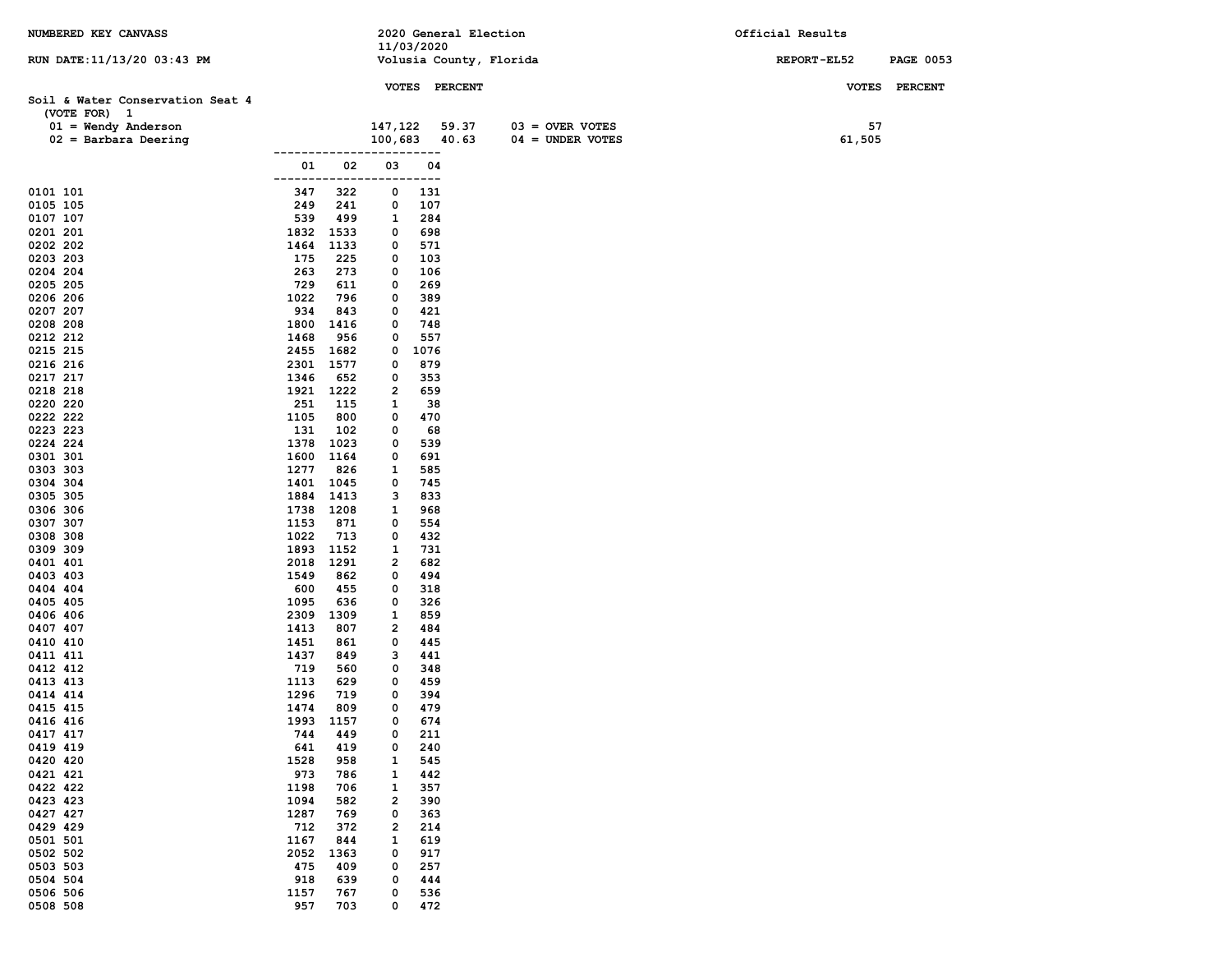| NUMBERED KEY CANVASS             |                            |            | 2020 General Election   |                    | Official Results |                  |
|----------------------------------|----------------------------|------------|-------------------------|--------------------|------------------|------------------|
|                                  |                            | 11/03/2020 |                         |                    |                  |                  |
| RUN DATE:11/13/20 03:43 PM       |                            |            | Volusia County, Florida |                    | REPORT-EL52      | <b>PAGE 0054</b> |
|                                  |                            |            | VOTES PERCENT           |                    |                  | VOTES PERCENT    |
| Soil & Water Conservation Seat 4 |                            |            |                         |                    |                  |                  |
| (VOTE FOR) 1                     |                            |            |                         |                    |                  |                  |
| $01 =$ Wendy Anderson            |                            | 147,122    | 59.37                   | $03 =$ OVER VOTES  | 57               |                  |
| $02 =$ Barbara Deering           |                            | 100,683    | 40.63                   | $04 = UNDER VOTES$ | 61,505           |                  |
| (CONTINUED FROM PREVIOUS PAGE)   | 01                         | 02<br>03   | ----<br>04              |                    |                  |                  |
|                                  | ------------               | ----       | ----                    |                    |                  |                  |
| 0509 509                         | 460<br>362                 | 0          | 197                     |                    |                  |                  |
| 0510 510                         | 1676 1353                  | 0          | 850                     |                    |                  |                  |
| 0511 511                         | 357<br>327                 | 0          | 197                     |                    |                  |                  |
| 0512 512                         | 1619<br>1196<br>1227       | 2          | 919                     |                    |                  |                  |
| 0515 515<br>0516 516             | 775<br>912<br>725          | 0<br>0     | 513<br>554              |                    |                  |                  |
| 0517 517                         | 905<br>603                 | 0          | 504                     |                    |                  |                  |
| 0519 519                         | 550<br>410                 | 0          | 262                     |                    |                  |                  |
| 0521 521                         | 1608<br>1141               | 0          | 826                     |                    |                  |                  |
| 0522 522                         | 1095<br>1467               | 1          | 684                     |                    |                  |                  |
| 0523 523                         | 965<br>660                 | 1          | 377                     |                    |                  |                  |
| 0526 526                         | 742<br>435                 | 1          | 274                     |                    |                  |                  |
| 0527 527<br>0528 528             | 675<br>437<br>764<br>430   | 0<br>0     | 316<br>237              |                    |                  |                  |
| 0529 529                         | 744<br>510                 | 1          | 305                     |                    |                  |                  |
| 0530 530                         | 886<br>443                 | 0          | 300                     |                    |                  |                  |
| 0532 532                         | 1120<br>840                | 0          | 509                     |                    |                  |                  |
| 0602 602                         | 2639<br>1865               | 4          | 1195                    |                    |                  |                  |
| 0603 603                         | 1750<br>706                | 1          | 445                     |                    |                  |                  |
| 0607 607                         | 1596<br>1051               | 0          | 852                     |                    |                  |                  |
| 0614 614<br>0619 619             | 1766<br>726<br>875<br>354  | 0<br>0     | 388<br>187              |                    |                  |                  |
| 0620 620                         | 588<br>271                 | 1          | 93                      |                    |                  |                  |
| 0621 621                         | 760<br>302                 | 0          | 135                     |                    |                  |                  |
| 0622 622                         | 232<br>139                 | 1          | 110                     |                    |                  |                  |
| 0623 623                         | 846<br>556                 | 1          | 448                     |                    |                  |                  |
| 0625 625                         | 667<br>447                 | 0          | 315                     |                    |                  |                  |
| 0626 626                         | 517<br>340                 | 0          | 262                     |                    |                  |                  |
| 0628 628<br>0633 633             | 1543<br>610<br>1643<br>907 | 0<br>1     | 401<br>553              |                    |                  |                  |
| 0638 638                         | 968<br>587                 | 0          | 448                     |                    |                  |                  |
| 0641 641                         | 1922<br>1191               | 0          | 810                     |                    |                  |                  |
| 0701 701                         | 1790<br>1152               | 0          | 743                     |                    |                  |                  |
| 0703 703                         | 1544<br>949                | 0          | 624                     |                    |                  |                  |
| 0705 705                         | 536<br>405                 | 0          | 311                     |                    |                  |                  |
| 0706 706                         | 1564 1359<br>1276<br>875   | 0<br>0     | 972<br>618              |                    |                  |                  |
| 0709 709<br>0711 711             | 1757 1198                  | 1          | 691                     |                    |                  |                  |
| 0712 712                         | 849<br>501                 | 1          | 391                     |                    |                  |                  |
| 0714 714                         | 1523<br>913                | 1          | 605                     |                    |                  |                  |
| 0716 716                         | 897 1007                   | 0          | 492                     |                    |                  |                  |
| 0717 717                         | 548<br>830                 | 0          | 321                     |                    |                  |                  |
| 0718 718                         | 1016<br>1444               | 0          | 686                     |                    |                  |                  |
| 0719 719<br>0720 720             | 787<br>581<br>334<br>257   | 0<br>0     | 357<br>181              |                    |                  |                  |
| 0722 722                         | 1089<br>656                | 0          | 385                     |                    |                  |                  |
| 0725 725                         | 905<br>651                 | 0          | 419                     |                    |                  |                  |
| 0726 726                         | 1212<br>988                | 1          | 711                     |                    |                  |                  |
| 0728 728                         | 1598<br>1168               | 1          | 757                     |                    |                  |                  |
| 0729 729                         | 1509<br>1925               | 1          | 909                     |                    |                  |                  |
| 0732 732                         | 2057<br>1632               | 0          | 990                     |                    |                  |                  |
| 0733 733<br>0803 803             | 1028<br>755<br>1152<br>908 | 2<br>0     | 446<br>550              |                    |                  |                  |
| 0804 804                         | 1414<br>1029               | 1          | 614                     |                    |                  |                  |
| 0805 805                         | 1707 1399                  | 0          | 968                     |                    |                  |                  |
|                                  |                            |            |                         |                    |                  |                  |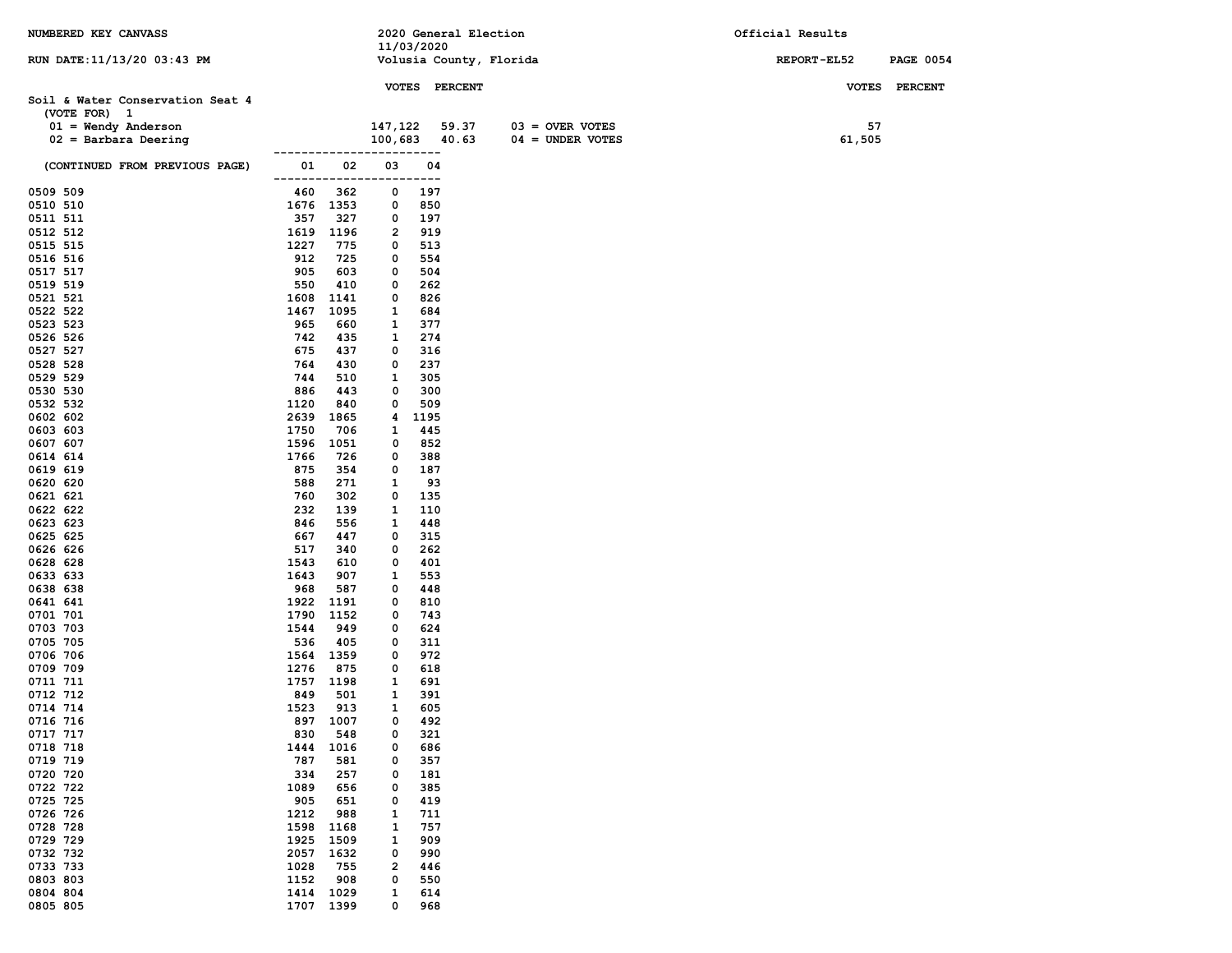| NUMBERED KEY CANVASS                             |      |      |              | 11/03/2020 | 2020 General Election |                         | Official Results                |
|--------------------------------------------------|------|------|--------------|------------|-----------------------|-------------------------|---------------------------------|
| RUN DATE: 11/13/20 03:43 PM                      |      |      |              |            |                       | Volusia County, Florida | <b>PAGE 0055</b><br>REPORT-EL52 |
|                                                  |      |      | <b>VOTES</b> |            | <b>PERCENT</b>        |                         | <b>VOTES</b><br><b>PERCENT</b>  |
| Soil & Water Conservation Seat 4<br>(VOTE FOR) 1 |      |      |              |            |                       |                         |                                 |
| $01 =$ Wendy Anderson                            |      |      | 147,122      |            | 59.37                 | $03 =$ OVER VOTES       | 57                              |
| $02 =$ Barbara Deering                           |      |      | 100,683      |            | 40.63                 | $04 =$ UNDER VOTES      | 61,505                          |
| (CONTINUED FROM PREVIOUS PAGE)                   | 01   | 02   | 03           | 04         |                       |                         |                                 |
| 0807 807                                         | 721  | 501  | $^{\circ}$   | 237        |                       |                         |                                 |
| 0808 808                                         | 2820 | 2156 | 0            | 1267       |                       |                         |                                 |
| 0809 809                                         | 299  | 231  | 0            | 141        |                       |                         |                                 |
| 0810 810                                         | 690  | 465  | 0            | 331        |                       |                         |                                 |
| 0812 812                                         | 1075 | 766  | 0            | 531        |                       |                         |                                 |
| 0813 813                                         | 867  | 598  | 0            | 460        |                       |                         |                                 |
| 0814 814                                         | 961  | 826  | 0            | 430        |                       |                         |                                 |
| 0816 816                                         | 711  | 689  | 1            | 355        |                       |                         |                                 |
| 0901 901                                         | 948  | 621  | 1            | 338        |                       |                         |                                 |
| 0902 902                                         | 1462 | 1161 | 0            | 540        |                       |                         |                                 |
| 0903 903                                         | 1451 | 1096 | 0            | 588        |                       |                         |                                 |
| 0904 904                                         | 1849 | 1469 | 4            | 815        |                       |                         |                                 |
| 0907 907                                         | 911  | 848  | 1            | 404        |                       |                         |                                 |
| 0909 909                                         | 607  | 510  | 0            | 231        |                       |                         |                                 |
| 0910 910                                         | 495  | 373  | 0            | 215        |                       |                         |                                 |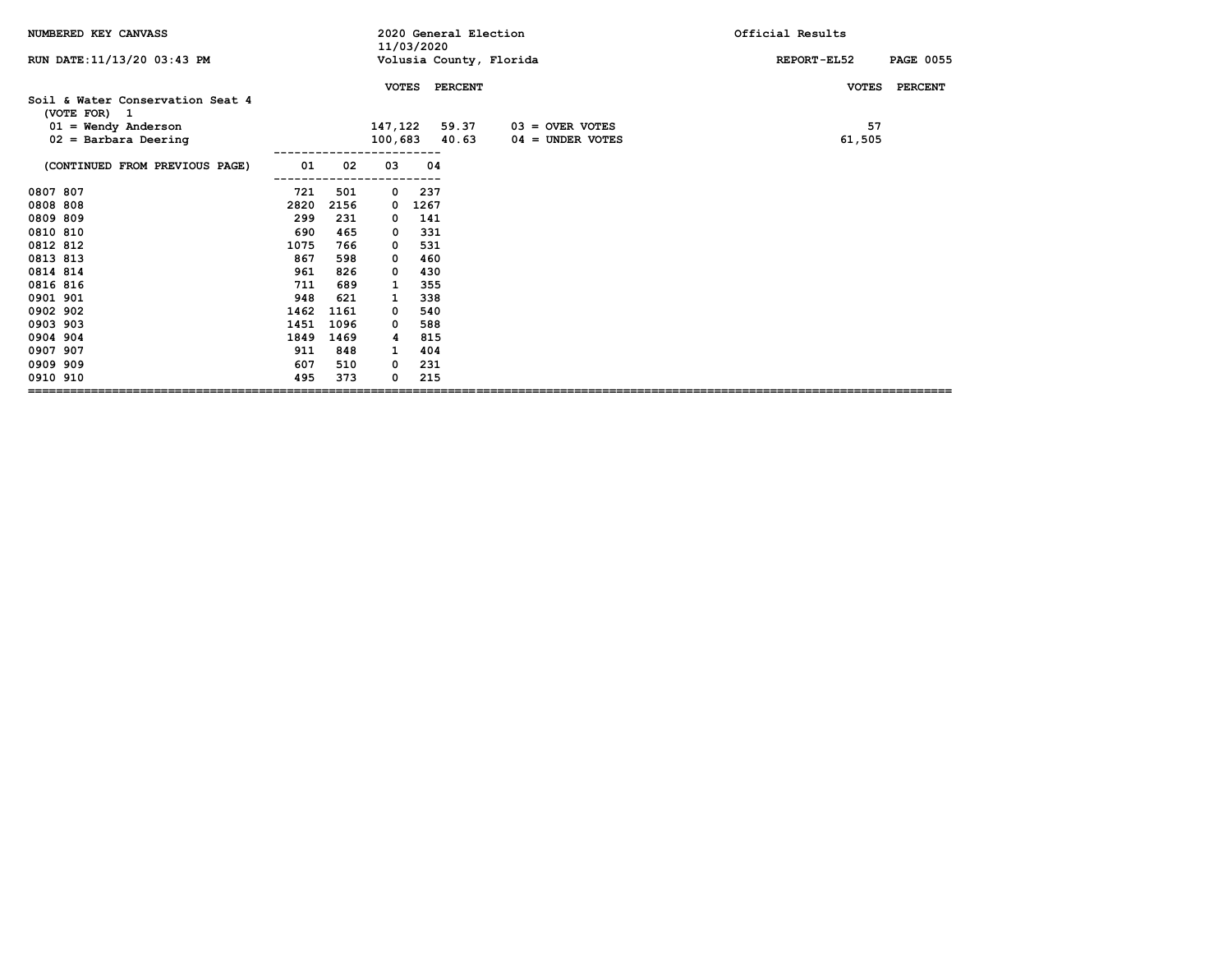| NUMBERED KEY CANVASS                                      |               |                             |                     |             | 2020 General Election   |                    | Official Results |                  |
|-----------------------------------------------------------|---------------|-----------------------------|---------------------|-------------|-------------------------|--------------------|------------------|------------------|
| RUN DATE: 11/13/20 03:43 PM                               |               |                             | 11/03/2020          |             | Volusia County, Florida |                    | REPORT-EL52      | <b>PAGE 0056</b> |
|                                                           |               |                             |                     |             | VOTES PERCENT           |                    |                  | VOTES PERCENT    |
| WVHA - Group A, Seat 3 Hospital Authority<br>(VOTE FOR) 1 |               |                             |                     |             |                         |                    |                  |                  |
| $01 =$ Judy Craig                                         |               |                             | 58,671              |             | 56.94                   | $03 =$ OVER VOTES  | 17               |                  |
| $02 = John M. Hill$                                       |               |                             | 44,368              |             | 43.06                   | $04 = UNDER VOTES$ | 21,134           |                  |
|                                                           | -------       |                             |                     | ---         |                         |                    |                  |                  |
|                                                           | 01<br>------- | 02                          | 03<br>---           | 04<br>$---$ |                         |                    |                  |                  |
| 0101 101                                                  | 294           | 382                         | 0                   | 124         |                         |                    |                  |                  |
| 0105 105                                                  | 222           | 282                         | 0                   | 93          |                         |                    |                  |                  |
| 0107 107                                                  | 486           | 587                         | 0                   | 250         |                         |                    |                  |                  |
| 0201 201                                                  | 1661          | 1807                        | 0                   | 595         |                         |                    |                  |                  |
| 0202 202<br>0203 203                                      | 1346<br>155   | 1317<br>256                 | 0<br>0              | 505<br>92   |                         |                    |                  |                  |
| 0204 204                                                  | 256           | 293                         | 0                   | 93          |                         |                    |                  |                  |
| 0205 205                                                  | 685           | 682                         | 0                   | 242         |                         |                    |                  |                  |
| 0206 206                                                  | 939           | 938                         | 0                   | 330         |                         |                    |                  |                  |
| 0207 207                                                  | 886           | 997                         | 0                   | 315         |                         |                    |                  |                  |
| 0208 208                                                  | 1631          | 1709                        | 1                   | 623         |                         |                    |                  |                  |
| 0212 212                                                  | 1465          | 1046                        | 0                   | 470         |                         |                    |                  |                  |
| 0215 215                                                  | 2256          | 2023                        | 1                   | 933         |                         |                    |                  |                  |
| 0216 216<br>0217 217                                      | 2356<br>1422  | 1645<br>630                 | 0<br>1              | 756<br>298  |                         |                    |                  |                  |
| 0218 218                                                  | 1941          | 1295                        | 0                   | 568         |                         |                    |                  |                  |
| 0220 220                                                  | 278           | 95                          | 0                   | 32          |                         |                    |                  |                  |
| 0222 222                                                  | 1010          | 943                         | 0                   | 422         |                         |                    |                  |                  |
| 0223 223                                                  | 126           | 112                         | 0                   | 63          |                         |                    |                  |                  |
| 0224 224                                                  | 1223          | 1261                        | 0                   | 456         |                         |                    |                  |                  |
| 0301 301                                                  | 1484          | 1348                        | 0                   | 623         |                         |                    |                  |                  |
| 0303 303                                                  | 1179          | 1006                        | 0                   | 504         |                         |                    |                  |                  |
| 0304 304<br>0305 305                                      | 1333<br>1680  | 1175<br>1670                | 1<br>2              | 682<br>781  |                         |                    |                  |                  |
| 0306 306                                                  | 1635          | 1408                        | 0                   | 872         |                         |                    |                  |                  |
| 0307 307                                                  | 1097          | 943                         | 0                   | 538         |                         |                    |                  |                  |
| 0308 308                                                  | 996           | 776                         | 0                   | 395         |                         |                    |                  |                  |
| 0309 309                                                  | 1958          | 1174                        | 0                   | 645         |                         |                    |                  |                  |
| 0401 401                                                  | 2104          | 1245                        | з                   | 641         |                         |                    |                  |                  |
| 0403 403                                                  | 1544          | 881                         | 0                   | 480         |                         |                    |                  |                  |
| 0404 404                                                  | 482           | 568                         | 0<br>0              | 323         |                         |                    |                  |                  |
| 0405 405<br>0406 406                                      | 1144<br>2274  | 603<br>1404                 | 0                   | 310<br>800  |                         |                    |                  |                  |
| 0407 407                                                  | 1413          | 832                         | 0                   | 461         |                         |                    |                  |                  |
| 0410 410                                                  | 1482          | 862                         | 0                   | 413         |                         |                    |                  |                  |
| 0411 411                                                  | 1441          | 883                         | 1                   | 405         |                         |                    |                  |                  |
| 0412 412                                                  | 551           | 649                         | 1                   | 338         |                         |                    |                  |                  |
| 0413 413                                                  | 1106          | 661                         | 0                   | 434         |                         |                    |                  |                  |
| 0414 414                                                  | 1288          | 739                         | 1                   | 381         |                         |                    |                  |                  |
| 0415 415<br>0416 416                                      | 1465          | 822<br>2108 1075            | 1<br>$\mathbf{1}$   | 474<br>640  |                         |                    |                  |                  |
| 0417 417                                                  | 767           | 438                         | 0                   | 199         |                         |                    |                  |                  |
| 0419 419                                                  | 681           | 390                         | 0                   | 229         |                         |                    |                  |                  |
| 0420 420                                                  | 1513          | 980                         | 0                   | 539         |                         |                    |                  |                  |
| 0421 421                                                  | 913           | 865                         | 0                   | 424         |                         |                    |                  |                  |
| 0422 422                                                  | 1206          | 723                         | 0                   | 333         |                         |                    |                  |                  |
| 0423 423                                                  | 1078          | 628                         | 0                   | 362         |                         |                    |                  |                  |
| 0427 427                                                  | 1270          | 796                         | 1                   | 352         |                         |                    |                  |                  |
| 0429 429<br>0511 511                                      | 703           | 377                         | $\overline{2}$<br>0 | 218         |                         |                    |                  |                  |
| 0602 602                                                  | 138<br>0      | 147<br>0                    | 0                   | 78          | 0                       |                    |                  |                  |
| =================                                         |               | =========================== |                     |             |                         |                    |                  |                  |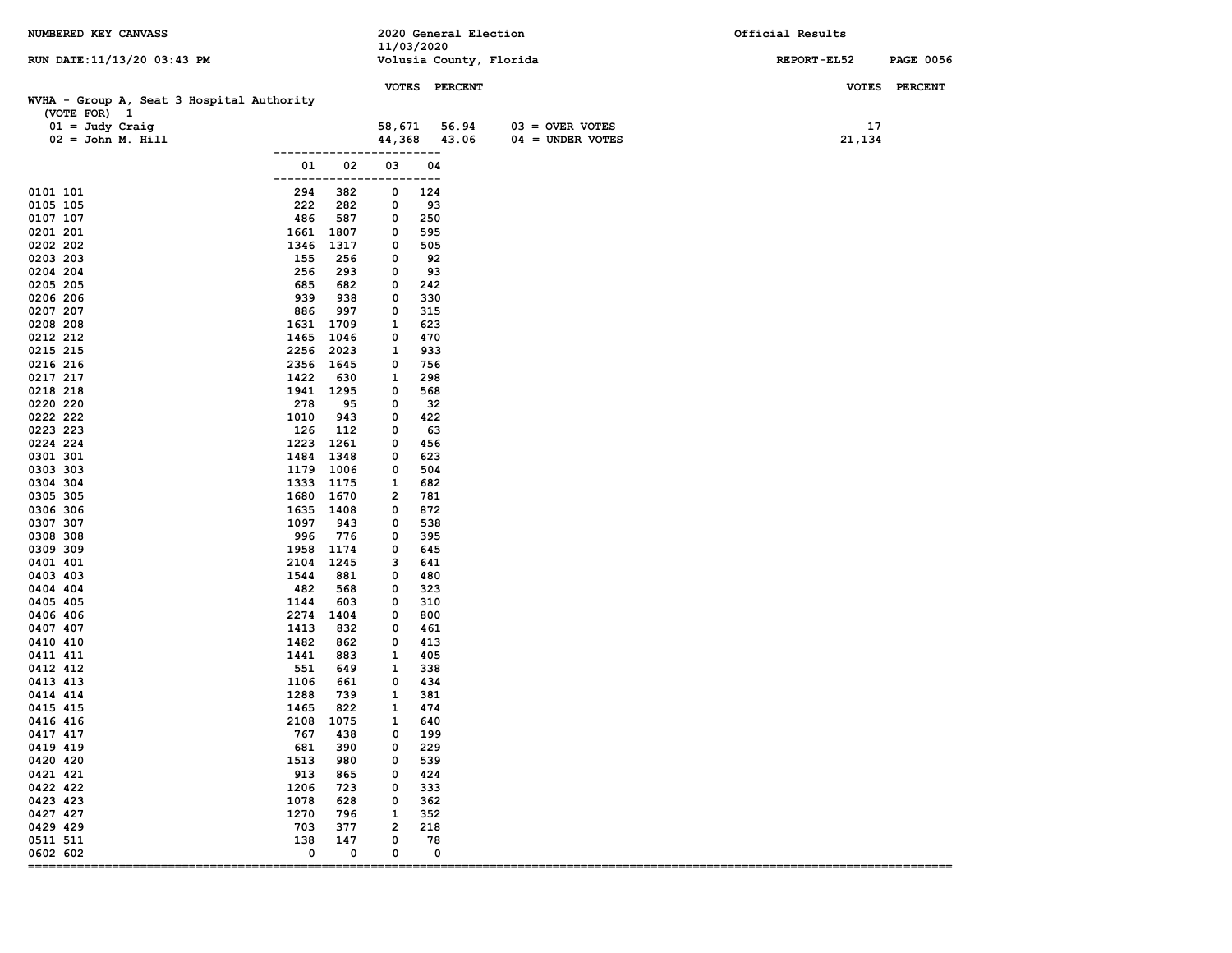| NUMBERED KEY CANVASS                                      |               |                          |                     |             | 2020 General Election |                         | Official Results |                  |
|-----------------------------------------------------------|---------------|--------------------------|---------------------|-------------|-----------------------|-------------------------|------------------|------------------|
| RUN DATE: 11/13/20 03:43 PM                               |               |                          |                     | 11/03/2020  |                       | Volusia County, Florida | REPORT-EL52      | <b>PAGE 0057</b> |
|                                                           |               |                          |                     |             |                       |                         |                  |                  |
|                                                           |               |                          |                     |             | VOTES PERCENT         |                         |                  | VOTES PERCENT    |
| WVHA - Group B, Seat 1 Hospital Authority<br>(VOTE FOR) 1 |               |                          |                     |             |                       |                         |                  |                  |
| $01 =$ Jennifer Lee Coen                                  |               |                          | 64,128              |             | 63.15                 | $03 =$ OVER VOTES       | 13               |                  |
| $02$ = Michael Lee Ray                                    |               |                          | 37,415              |             | 36.85                 | $04 = UNDER VOTES$      | 22,634           |                  |
|                                                           |               |                          |                     | ---         |                       |                         |                  |                  |
|                                                           | 01<br>------- | 02                       | 03<br>----          | 04<br>$---$ |                       |                         |                  |                  |
| 0101 101                                                  | 333           | 340                      | 0                   | 127         |                       |                         |                  |                  |
| 0105 105                                                  | 263           | 231                      | 0                   | 103         |                       |                         |                  |                  |
| 0107 107                                                  | 546           | 509                      | 1                   | 267         |                       |                         |                  |                  |
| 0201 201                                                  | 1907          | 1492                     | 0                   | 664         |                       |                         |                  |                  |
| 0202 202<br>0203 203                                      | 1531<br>190   | 1082<br>210              | 0<br>0              | 555<br>103  |                       |                         |                  |                  |
| 0204 204                                                  | 284           | 252                      | 0                   | 106         |                       |                         |                  |                  |
| 0205 205                                                  | 749           | 593                      | 1                   | 266         |                       |                         |                  |                  |
| 0206 206                                                  | 1023          | 776                      | 0                   | 408         |                       |                         |                  |                  |
| 0207 207                                                  | 980           | 829                      | 0                   | 389         |                       |                         |                  |                  |
| 0208 208<br>0212 212                                      | 1895<br>1606  | 1358<br>837              | 0<br>0              | 711<br>538  |                       |                         |                  |                  |
| 0215 215                                                  | 2561          | 1613                     | 0                   | 1039        |                       |                         |                  |                  |
| 0216 216                                                  | 2594          | 1322                     | 1                   | 840         |                       |                         |                  |                  |
| 0217 217                                                  | 1524          | 512                      | 0                   | 315         |                       |                         |                  |                  |
| 0218 218                                                  | 2132          | 1026                     | 0                   | 646         |                       |                         |                  |                  |
| 0220 220<br>0222 222                                      | 289<br>1127   | 79<br>776                | 0<br>0              | 37<br>472   |                       |                         |                  |                  |
| 0223 223                                                  | 144           | 93                       | 0                   | 64          |                       |                         |                  |                  |
| 0224 224                                                  | 1421          | 1002                     | 0                   | 517         |                       |                         |                  |                  |
| 0301 301                                                  | 1645          | 1131                     | 1                   | 678         |                       |                         |                  |                  |
| 0303 303                                                  | 1320          | 800                      | 0                   | 569         |                       |                         |                  |                  |
| 0304 304<br>0305 305                                      | 1471<br>1915  | 979<br>1389              | 0<br>0              | 741<br>829  |                       |                         |                  |                  |
| 0306 306                                                  | 1793          | 1168                     | 0                   | 954         |                       |                         |                  |                  |
| 0307 307                                                  | 1198          | 803                      | 0                   | 577         |                       |                         |                  |                  |
| 0308 308                                                  | 1086          | 655                      | 0                   | 426         |                       |                         |                  |                  |
| 0309 309                                                  | 2073          | 1001                     | 0                   | 703         |                       |                         |                  |                  |
| 0401 401                                                  | 2232          | 1091                     | 0                   | 670         |                       |                         |                  |                  |
| 0403 403<br>0404 404                                      | 1687<br>526   | 733<br>522               | 0<br>0              | 485<br>325  |                       |                         |                  |                  |
| 0405 405                                                  | 1206          | 525                      | 1                   | 325         |                       |                         |                  |                  |
| 0406 406                                                  | 2503          | 1154                     | 0                   | 821         |                       |                         |                  |                  |
| 0407 407                                                  | 1561          | 685                      | 0                   | 460         |                       |                         |                  |                  |
| 0410 410                                                  | 1580          | 768                      | 1                   | 408         |                       |                         |                  |                  |
| 0411 411<br>0412 412                                      | 1557<br>600   | 757<br>588               | 0<br>1              | 416<br>350  |                       |                         |                  |                  |
| 0413 413                                                  | 1178          | 580                      | 0                   | 443         |                       |                         |                  |                  |
| 0414 414                                                  | 1405          | 624                      | 0                   | 380         |                       |                         |                  |                  |
| 0415 415                                                  | 1560          | 716                      | 1                   | 485         |                       |                         |                  |                  |
| 0416 416                                                  | 2162          | 1012                     | 1                   | 649         |                       |                         |                  |                  |
| 0417 417<br>0419 419                                      | 812<br>709    | 385<br>362               | 0<br>0              | 207<br>229  |                       |                         |                  |                  |
| 0420 420                                                  | 1555          | 933                      | 0                   | 544         |                       |                         |                  |                  |
| 0421 421                                                  | 1013          | 760                      | 0                   | 429         |                       |                         |                  |                  |
| 0422 422                                                  | 1308          | 619                      | 1                   | 334         |                       |                         |                  |                  |
| 0423 423                                                  | 1139          | 553                      | 1                   | 375         |                       |                         |                  |                  |
| 0427 427<br>0429 429                                      | 1348<br>755   | 719<br>320               | 0<br>$\overline{2}$ | 352         |                       |                         |                  |                  |
| 0511 511                                                  | 132           | 151                      | 0                   | 223<br>80   |                       |                         |                  |                  |
| 0602 602                                                  | 0             | 0                        | 0                   | 0           |                       |                         |                  |                  |
| ===========                                               |               | ======================== |                     |             |                       |                         |                  |                  |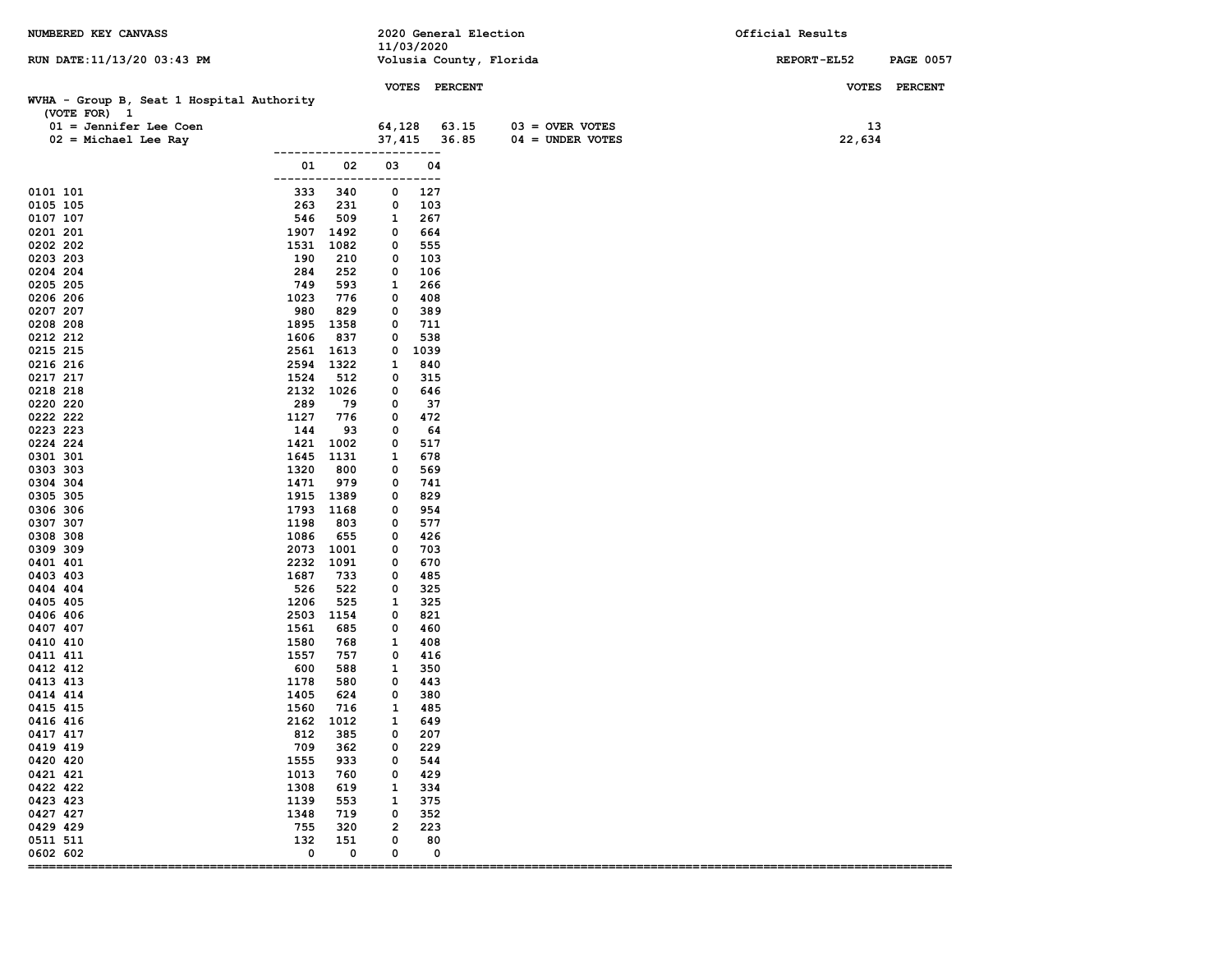| NUMBERED KEY CANVASS                   |      |     | 11/03/2020   |                | 2020 General Election   | Official Results                |
|----------------------------------------|------|-----|--------------|----------------|-------------------------|---------------------------------|
| RUN DATE: 11/13/20 03:43 PM            |      |     |              |                | Volusia County, Florida | <b>PAGE 0058</b><br>REPORT-EL52 |
|                                        |      |     | <b>VOTES</b> | <b>PERCENT</b> |                         | <b>PERCENT</b><br><b>VOTES</b>  |
| City Commissioner Zone 2 Daytona Beach |      |     |              |                |                         |                                 |
| (VOTE FOR) 1                           |      |     |              |                |                         |                                 |
| $01 =$ Aaron Delgado                   |      |     | 2,536        | 61.51          | $03 =$ OVER VOTES       |                                 |
| $02 =$ Tony Servance                   |      |     | 1,587        | 38.49          | $04 =$ UNDER VOTES      | 791                             |
|                                        | 01   | 02  | 03           | 04             |                         |                                 |
|                                        |      |     |              |                |                         |                                 |
| 0607 607                               | 2006 | 844 | $^{\circ}$   | 649            |                         |                                 |
| 0619 619                               | 530  | 743 | $\mathbf{1}$ | 142            |                         |                                 |
|                                        |      |     |              |                |                         |                                 |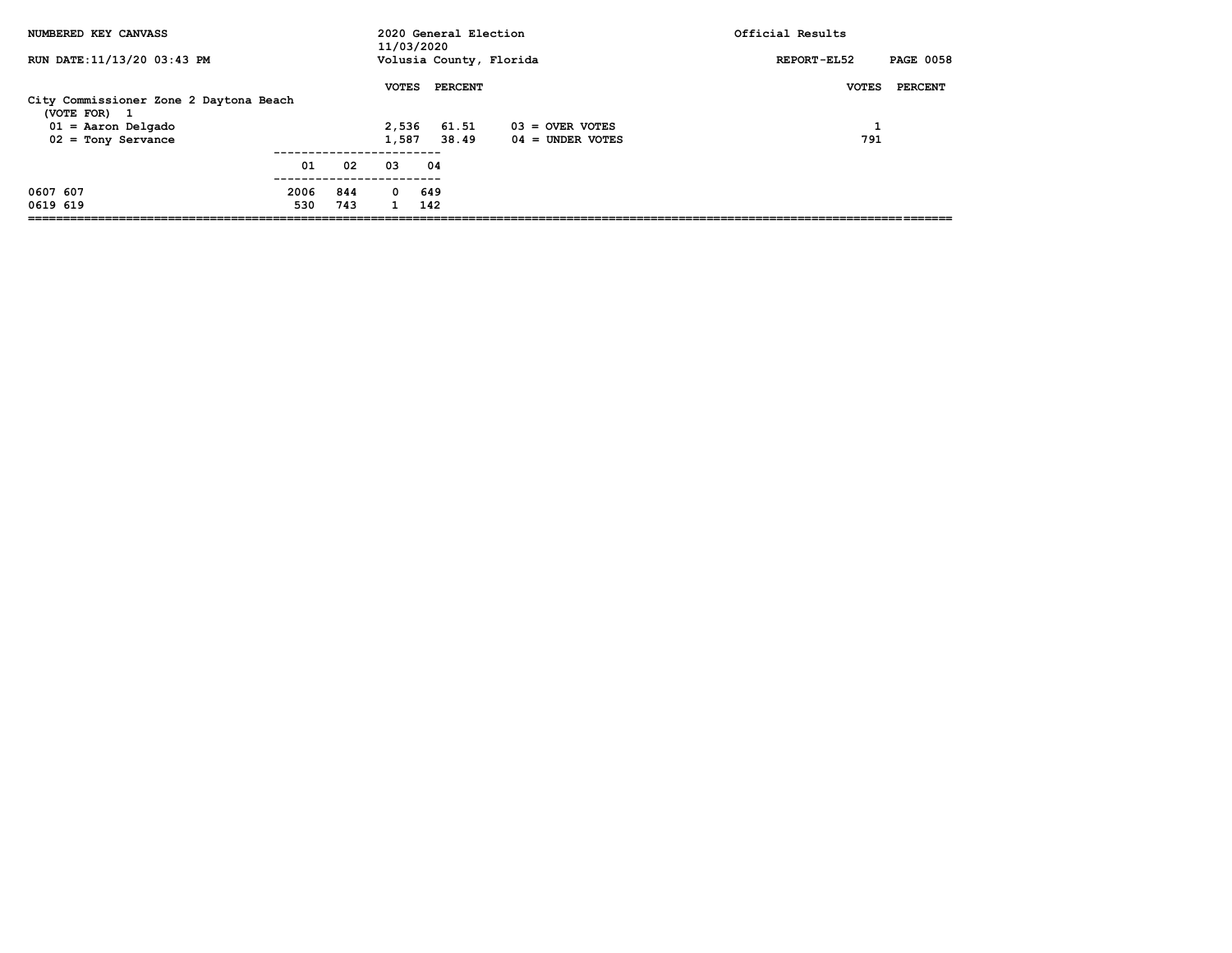| NUMBERED KEY CANVASS                                                 |           |    | 2020 General Election<br>11/03/2020 |     |                |                         | Official Results                |
|----------------------------------------------------------------------|-----------|----|-------------------------------------|-----|----------------|-------------------------|---------------------------------|
| RUN DATE: 11/13/20 03:43 PM                                          |           |    |                                     |     |                | Volusia County, Florida | <b>PAGE 0059</b><br>REPORT-EL52 |
|                                                                      |           |    | <b>VOTES</b>                        |     | <b>PERCENT</b> |                         | PERCENT<br><b>VOTES</b>         |
| City Commissioner Zone 4 Daytona Beach<br>(VOTE FOR)<br>$\mathbf{1}$ |           |    |                                     |     |                |                         |                                 |
| $01 =$ Stacy Cantu                                                   |           |    | 4,583                               |     | 59.71          | $03 =$ OVER VOTES       | 3                               |
| $02 = Rob Gilliland$                                                 |           |    | 3.093                               |     | 40.29          | $04 =$ UNDER VOTES      | 1,489                           |
|                                                                      | 01        | 02 | 03                                  | 04  |                |                         |                                 |
| 0602 602                                                             | 2612 1716 |    | 3                                   | 914 |                |                         |                                 |
| 0641 641                                                             | 1971 1377 |    | 0                                   | 575 |                |                         |                                 |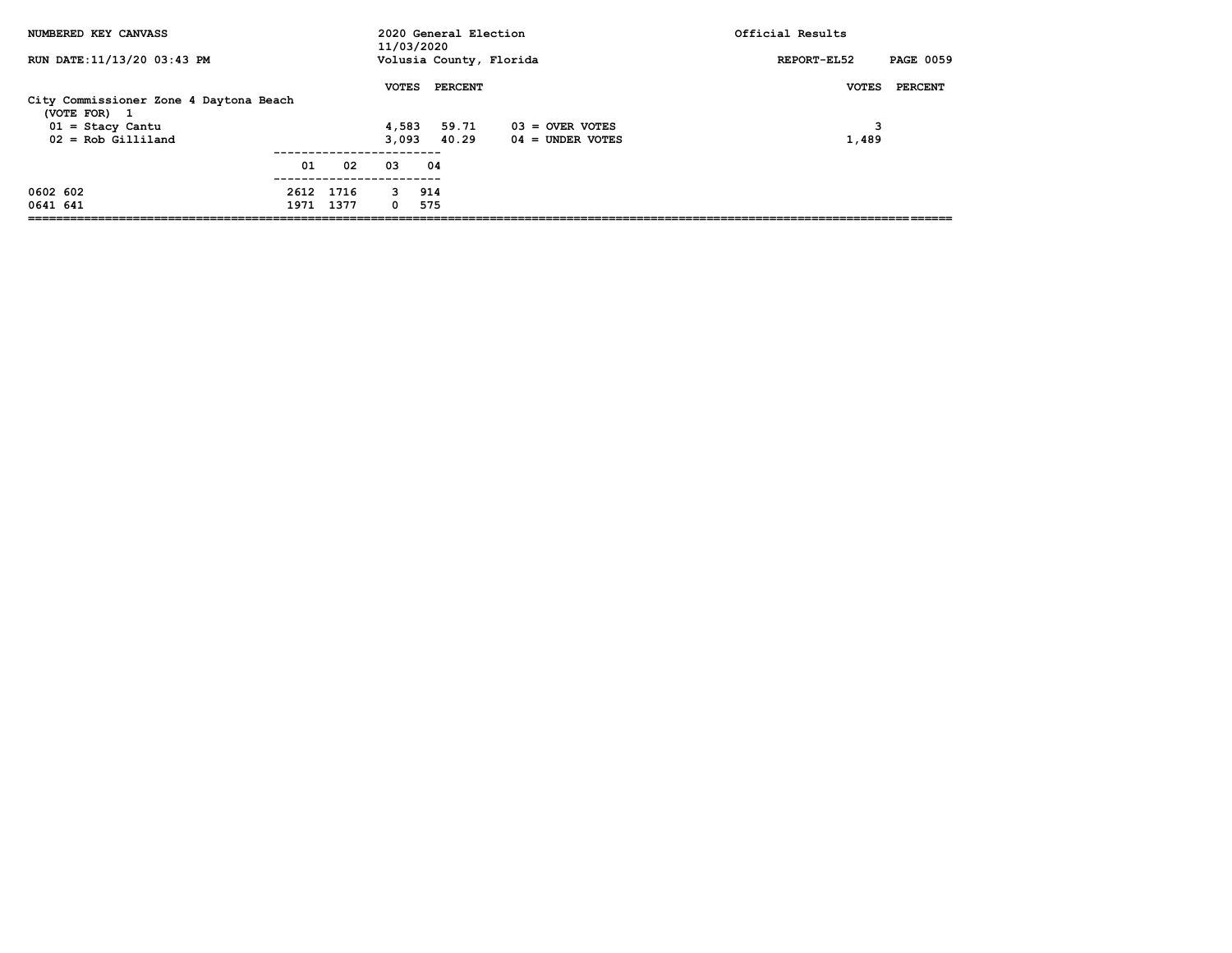| NUMBERED KEY CANVASS                                                                    |      |           | 11/03/2020            | 2020 General Election                  |                                         | Official Results                      |
|-----------------------------------------------------------------------------------------|------|-----------|-----------------------|----------------------------------------|-----------------------------------------|---------------------------------------|
| RUN DATE: 11/13/20 03:43 PM                                                             |      |           |                       | Volusia County, Florida                |                                         | <b>PAGE 0060</b><br>REPORT-EL52       |
| DeBary Council Seat 1<br>(VOTE FOR) 1<br>$01 =$ Stephen J. Bacon<br>$02 =$ William Sell |      |           | <b>VOTES</b><br>6,141 | <b>PERCENT</b><br>5,164 45.68<br>54.32 | $03 =$ OVER VOTES<br>$04 =$ UNDER VOTES | PERCENT<br><b>VOTES</b><br>6<br>2,506 |
|                                                                                         | 01   | 02        | 03                    | 04                                     |                                         |                                       |
| 0304 304                                                                                |      | 1188 1359 | 1 643                 |                                        |                                         |                                       |
| 0305 305                                                                                |      | 1501 1982 | $\mathbf{0}$          | 650                                    |                                         |                                       |
| 0306 306                                                                                | 1462 | 1687      | $2^{\circ}$           | 764                                    |                                         |                                       |
| 0307 307                                                                                | 1013 | 1113      | 3                     | 449                                    |                                         |                                       |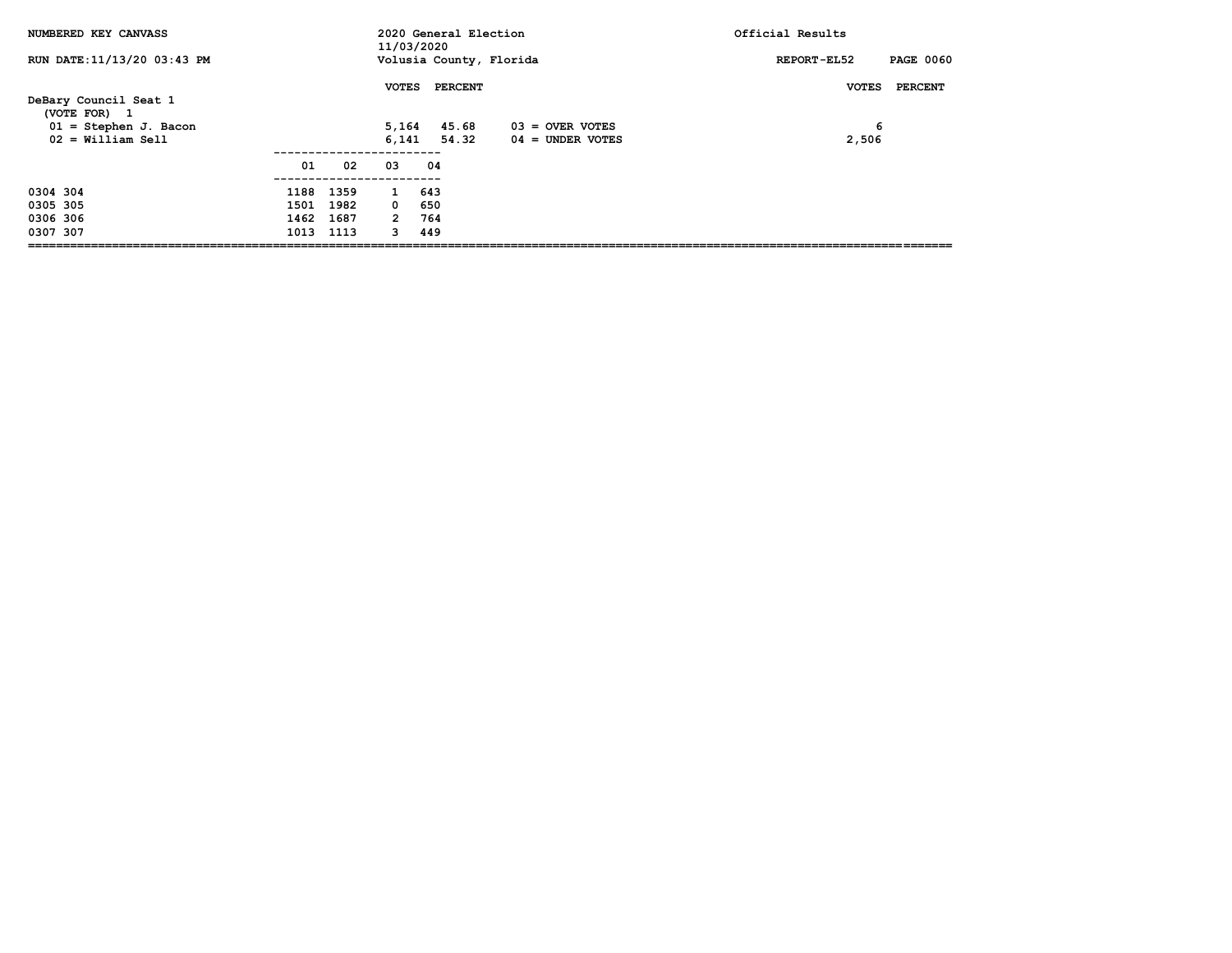| NUMBERED KEY CANVASS                                          |      |           | 11/03/2020            | 2020 General Election   |                    | Official Results                          |
|---------------------------------------------------------------|------|-----------|-----------------------|-------------------------|--------------------|-------------------------------------------|
| RUN DATE: 11/13/20 03:43 PM                                   |      |           |                       | Volusia County, Florida |                    | <b>PAGE 0061</b><br>REPORT-EL52           |
| DeBary Council Seat 2<br>(VOTE FOR) 1<br>$01 =$ Darius Kelley |      |           | <b>VOTES</b><br>4,726 | PERCENT<br>41.16        | $03 =$ OVER VOTES  | PERCENT<br><b>VOTES</b><br>$\overline{2}$ |
| $02 =$ Jim Pappalardo                                         |      |           | 6,756                 | 58.84                   | $04 =$ UNDER VOTES | 2,333                                     |
|                                                               | 01   | 02        | 03                    | 04                      |                    |                                           |
| 0304 304                                                      |      | 1134 1460 | $\mathbf 0$           | 597                     |                    |                                           |
| 0305 305                                                      | 1458 | 2058      | $\mathbf{0}$          | 617                     |                    |                                           |
| 0306 306                                                      | 1192 | 2035      | $\overline{2}$        | 686                     |                    |                                           |
| 0307 307                                                      |      | 942 1203  | 0                     | 433                     |                    |                                           |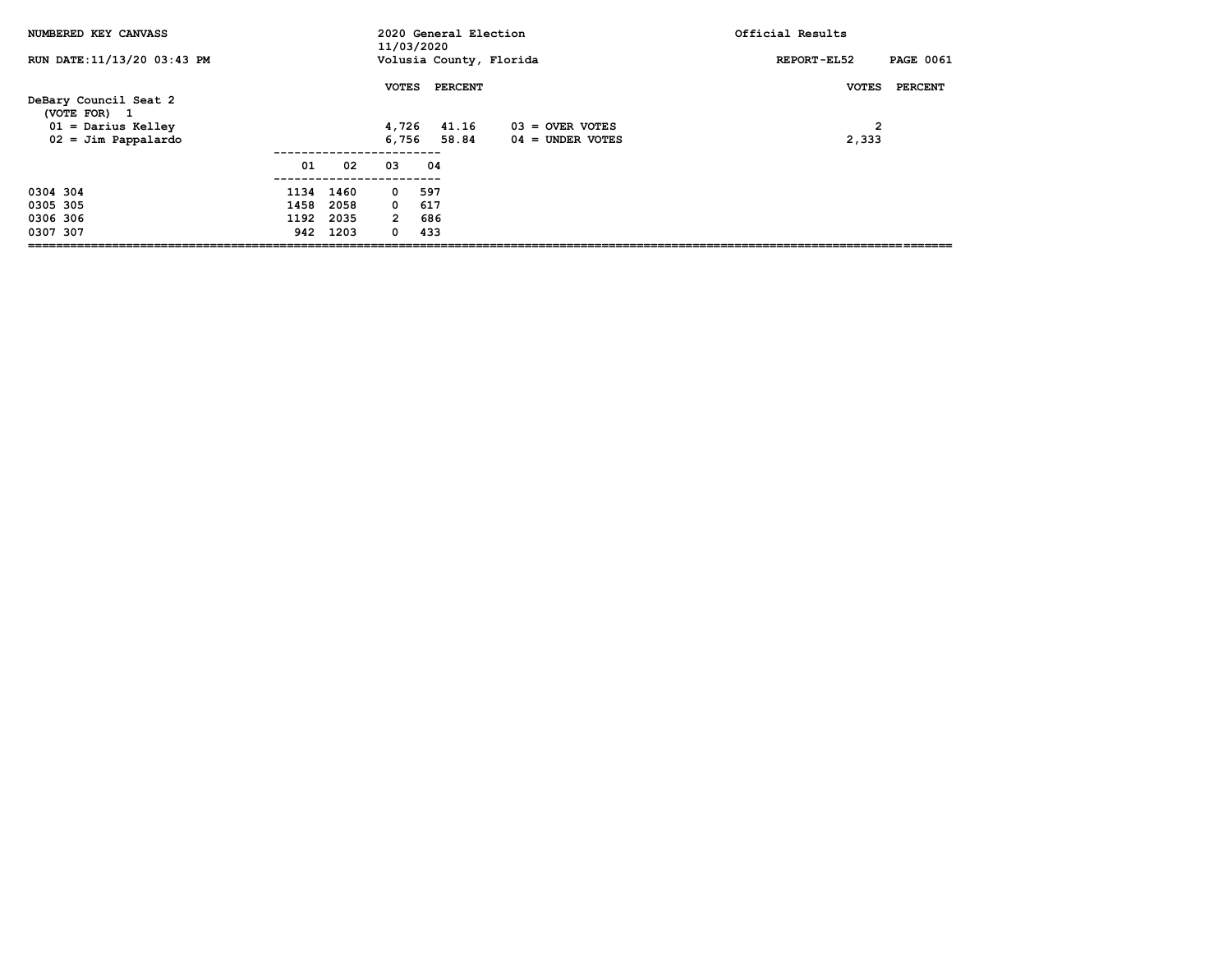| NUMBERED KEY CANVASS                     |      |      | 11/03/2020     | 2020 General Election   |                                         | Official Results                |
|------------------------------------------|------|------|----------------|-------------------------|-----------------------------------------|---------------------------------|
| RUN DATE:11/13/20 03:43 PM               |      |      |                | Volusia County, Florida |                                         | <b>PAGE 0062</b><br>REPORT-EL52 |
| Deltona Commissioner District 4          |      |      | <b>VOTES</b>   | <b>PERCENT</b>          |                                         | PERCENT<br><b>VOTES</b>         |
| (VOTE FOR)<br>$\mathbf{1}$               |      |      |                |                         |                                         |                                 |
| $01 =$ Dana McCool<br>$02 =$ Ruben Munoz |      |      | 3,911<br>2,819 | 58.11<br>41.89          | $03 =$ OVER VOTES<br>$04 =$ UNDER VOTES | 3<br>1,153                      |
|                                          | 01   | 02   | 03             | 04                      |                                         |                                 |
| 0415 415                                 | 1388 | 948  | 0              | 426                     |                                         |                                 |
| 0416 416                                 | 1871 | 1409 | $\mathbf{1}$   | 543                     |                                         |                                 |
| 0429 429                                 | 652  | 462  | $\mathbf{2}$   | 184                     |                                         |                                 |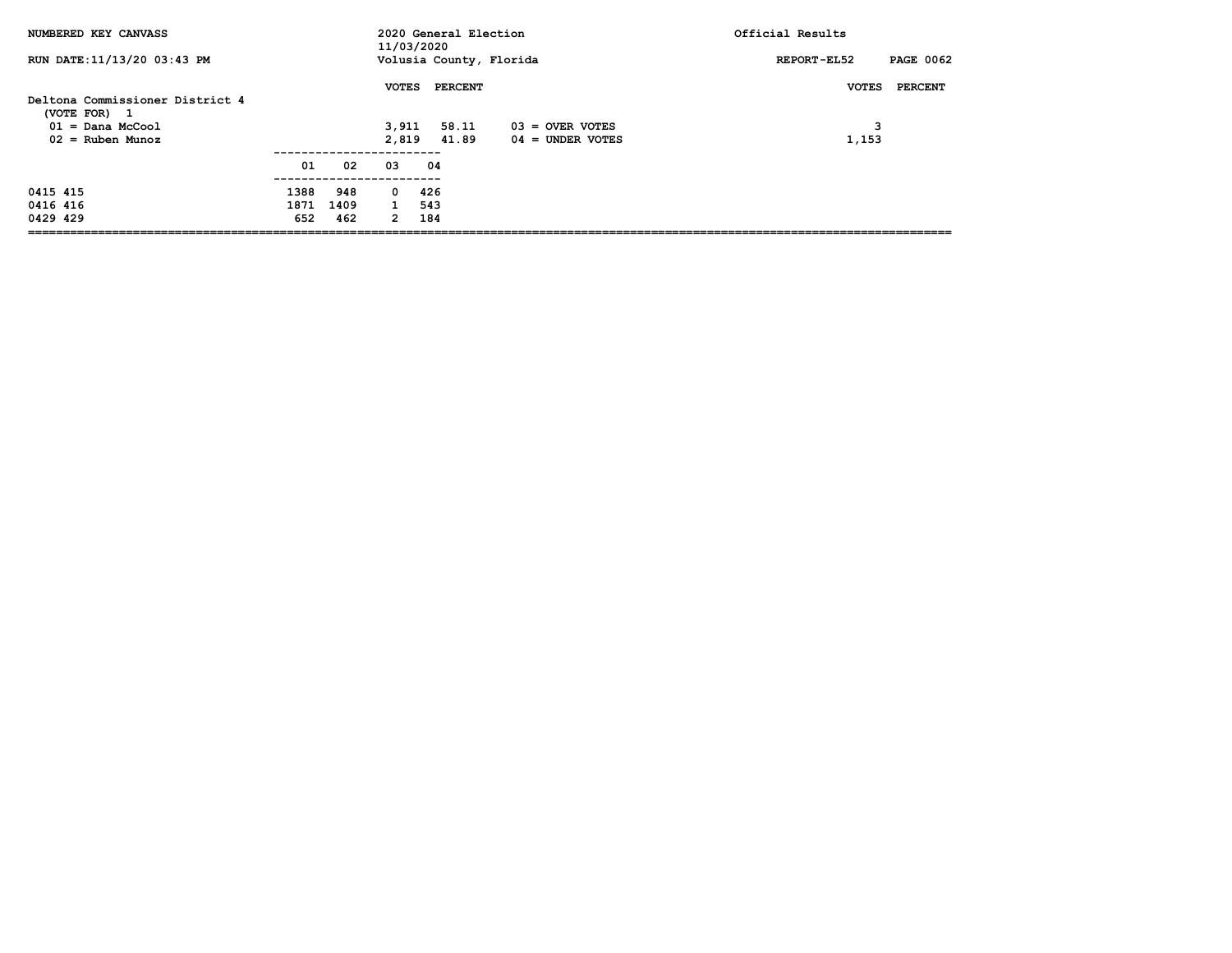| NUMBERED KEY CANVASS                                 |      |      | 11/03/2020     | 2020 General Election   |                                         | Official Results                |
|------------------------------------------------------|------|------|----------------|-------------------------|-----------------------------------------|---------------------------------|
| RUN DATE:11/13/20 03:43 PM                           |      |      |                | Volusia County, Florida |                                         | <b>PAGE 0063</b><br>REPORT-EL52 |
| Deltona Commissioner District 6<br>(VOTE FOR)<br>- 1 |      |      | <b>VOTES</b>   | <b>PERCENT</b>          |                                         | PERCENT<br><b>VOTES</b>         |
| $01 =$ Julio David Sosa<br>$02 = Jody$ Lee Storozuk  |      |      | 4,287<br>2,637 | 61.92<br>38.08          | $03 =$ OVER VOTES<br>$04 =$ UNDER VOTES | 1,032                           |
|                                                      | 01   | 02   | 03             | 04                      |                                         |                                 |
| 0411 411                                             | 1481 | 934  | $\mathbf{1}$   | 314                     |                                         |                                 |
| 0413 413                                             | 1164 | 701  | $2^{\circ}$    | 334                     |                                         |                                 |
| 0420 420                                             | 1642 | 1002 | 4              | 384                     |                                         |                                 |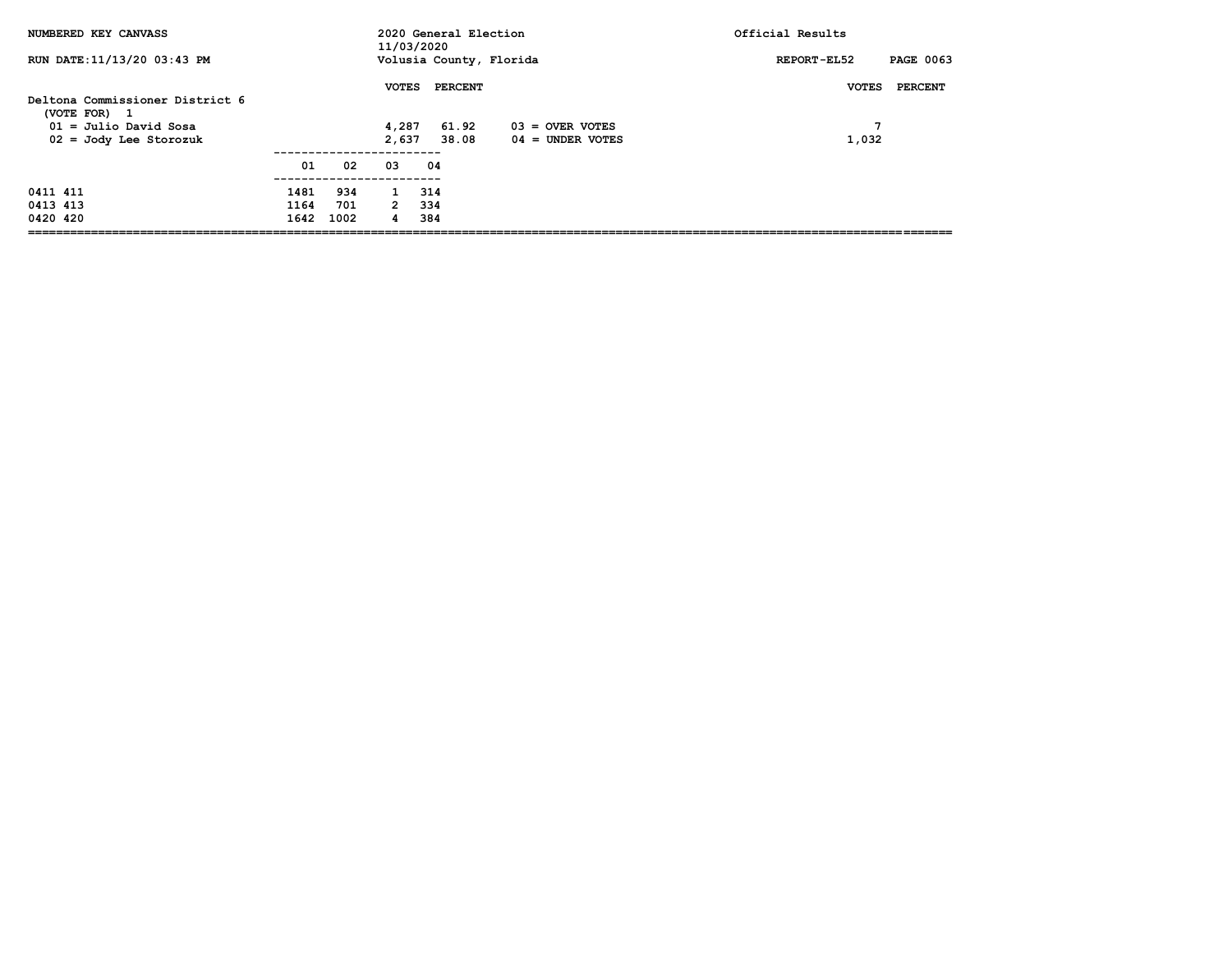| NUMBERED KEY CANVASS                                |     |     | 11/03/2020   | 2020 General Election |                         | Official Results                |
|-----------------------------------------------------|-----|-----|--------------|-----------------------|-------------------------|---------------------------------|
| RUN DATE: 11/13/20 03:43 PM                         |     |     |              |                       | Volusia County, Florida | <b>PAGE 0064</b><br>REPORT-EL52 |
|                                                     |     |     | <b>VOTES</b> | PERCENT               |                         | PERCENT<br><b>VOTES</b>         |
| Lake Helen Commissioner Zone 2<br>(VOTE FOR)<br>- 1 |     |     |              |                       |                         |                                 |
| $01 = Roger F. Eckert$                              |     |     | 939          | 57.15                 | $03 =$ OVER VOTES       | 0                               |
| $02 = Roxann$ Reid Goodman                          |     |     | 704          | 42.85                 | $04 =$ UNDER VOTES      | 174                             |
|                                                     | 01  | 02  | 03           | 04                    |                         |                                 |
| 0222 222                                            | 939 | 704 | $\Omega$     | 174                   |                         |                                 |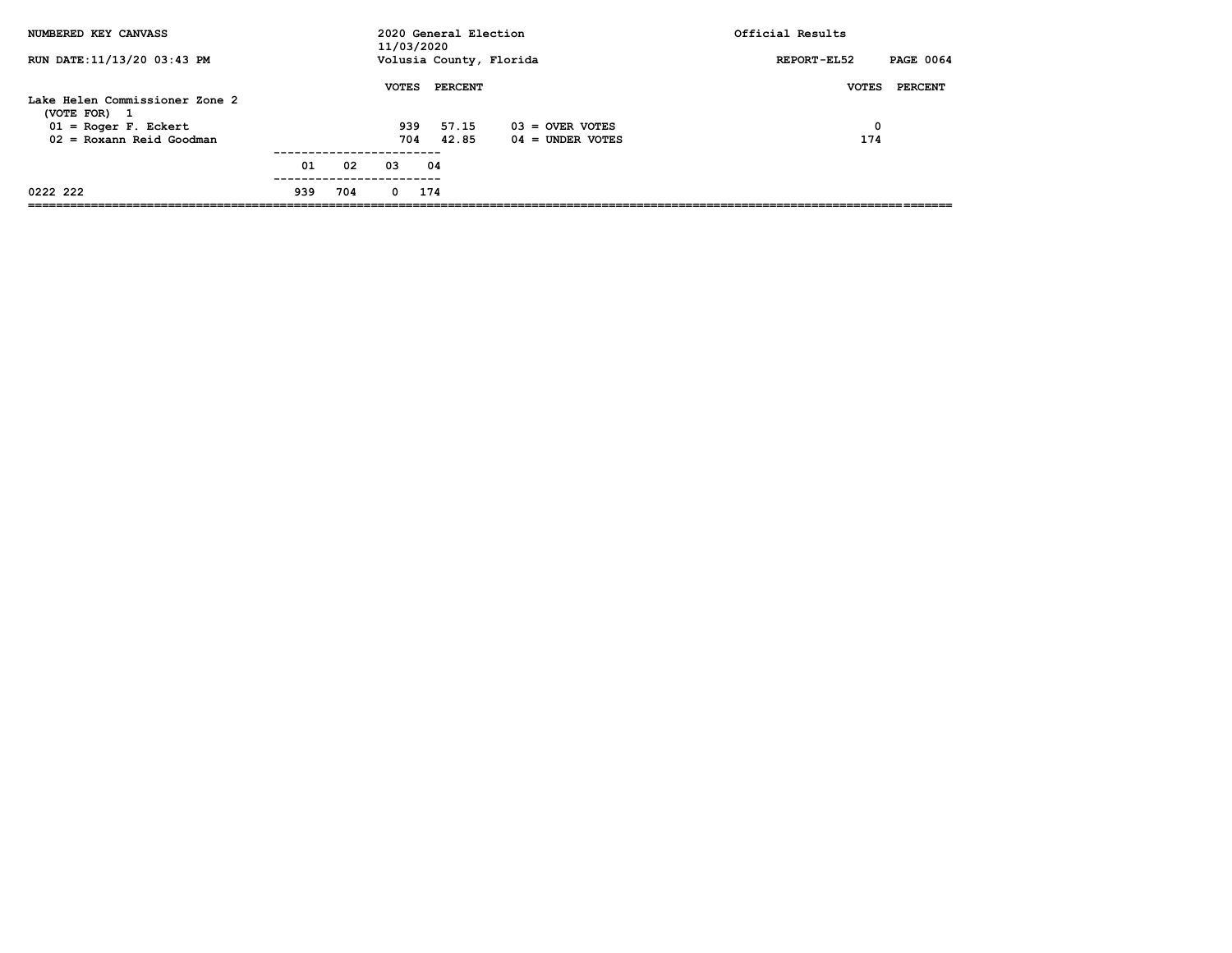| NUMBERED KEY CANVASS                                         |     |     | 11/03/2020   | 2020 General Election |                         | Official Results                |
|--------------------------------------------------------------|-----|-----|--------------|-----------------------|-------------------------|---------------------------------|
| RUN DATE: 11/13/20 03:43 PM                                  |     |     |              |                       | Volusia County, Florida | <b>PAGE 0065</b><br>REPORT-EL52 |
|                                                              |     |     | <b>VOTES</b> | <b>PERCENT</b>        |                         | <b>VOTES</b><br>PERCENT         |
| Lake Helen Commissioner Zone 4<br>(VOTE FOR)<br>$\mathbf{1}$ |     |     |              |                       |                         |                                 |
| $01 =$ Jim Connell                                           |     |     | 935          | 57.68                 | $03 =$ OVER VOTES       | 0                               |
| $02 =$ Betty O'Laughlin                                      |     |     | 686          | 42.32                 | $04 =$ UNDER VOTES      | 196                             |
|                                                              | 01  | 02  | 03           | 04                    |                         |                                 |
| 0222 222                                                     | 935 | 686 | $\Omega$     | 196                   |                         |                                 |
|                                                              |     |     |              |                       |                         |                                 |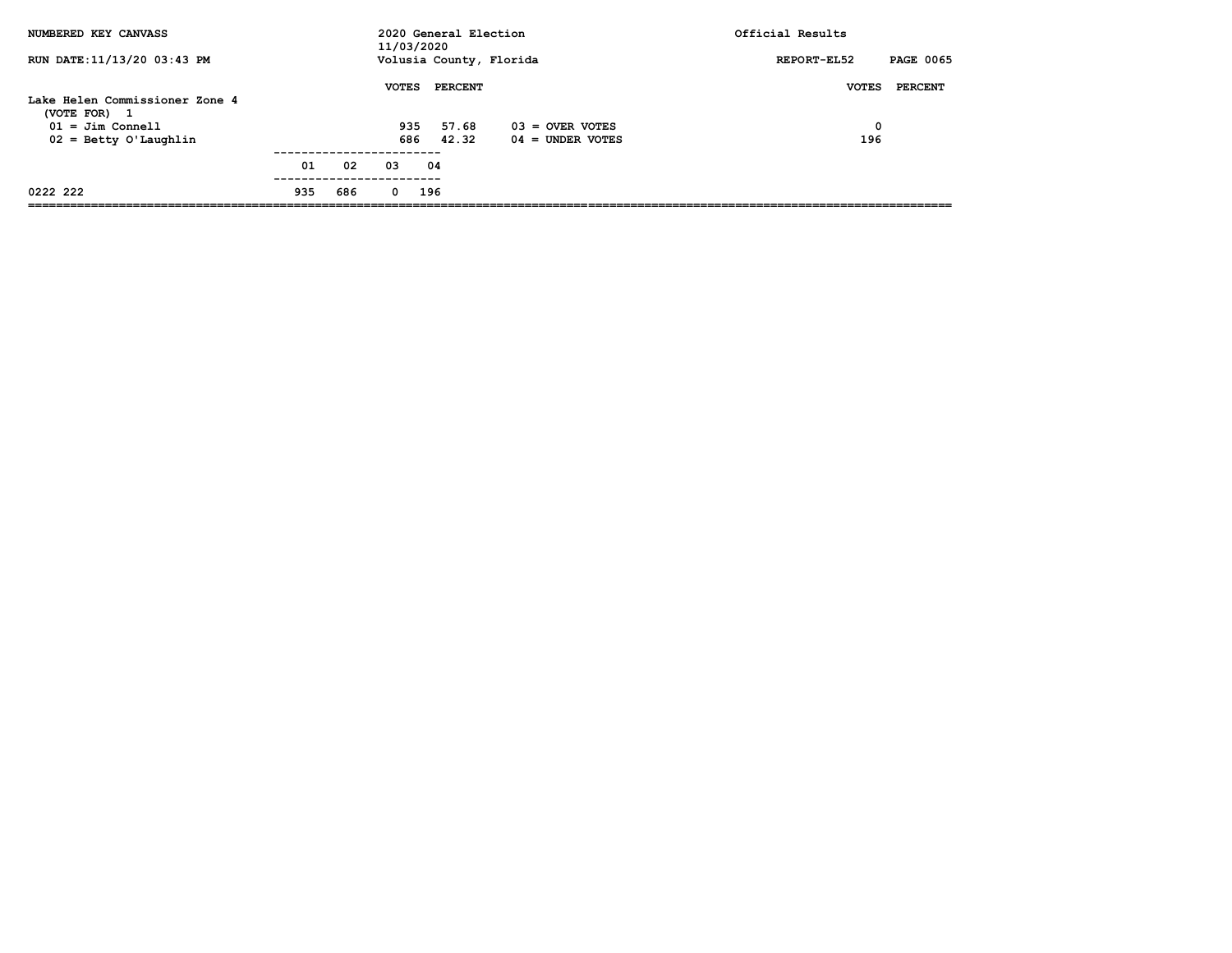| NUMBERED KEY CANVASS        |      |      | 11/03/2020   |                | 2020 General Election   | Official Results                |
|-----------------------------|------|------|--------------|----------------|-------------------------|---------------------------------|
| RUN DATE: 11/13/20 03:43 PM |      |      |              |                | Volusia County, Florida | <b>PAGE 0066</b><br>REPORT-EL52 |
| New Smyrna Beach Mayor      |      |      | <b>VOTES</b> | <b>PERCENT</b> |                         | <b>VOTES</b><br><b>PERCENT</b>  |
| (VOTE FOR) 1                |      |      |              |                |                         |                                 |
| $01 =$ Lisa Martin          |      |      | 6,803        | 36.59          | $03 =$ OVER VOTES       | $\overline{2}$                  |
| $02$ = Russ Owen            |      |      |              | 11,789 63.41   | 04 = UNDER VOTES        | 1,920                           |
|                             | 01   | 02   | 03           | 04             |                         |                                 |
| 0803 803                    | 799  | 1545 | $^{\circ}$   | 266            |                         |                                 |
| 0804 804                    | 1027 | 1749 | $\Omega$     | 282            |                         |                                 |
| 0805 805                    | 1169 | 2548 | $\mathbf{1}$ | 356            |                         |                                 |
| 0808 808                    | 2199 | 3409 | $\mathbf{1}$ | 634            |                         |                                 |
| 0809 809                    | 249  | 358  | 0            | -64            |                         |                                 |
| 0810 810                    | 538  | 830  | $^{\circ}$   | 118            |                         |                                 |
| 0812 812                    | 822  | 1350 | 0            | 200            |                         |                                 |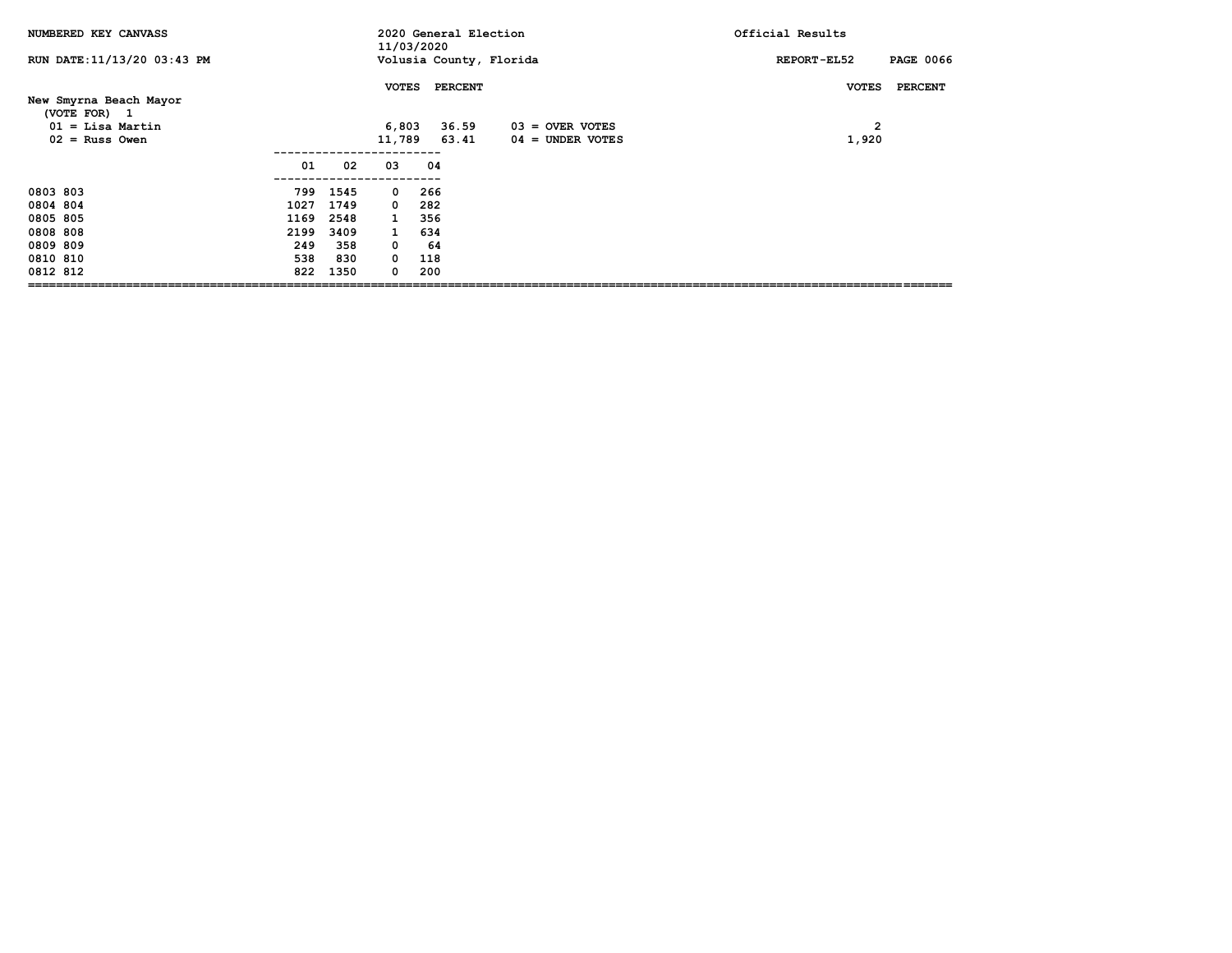| NUMBERED KEY CANVASS                                                             |                                                    |                                                 | 11/03/2020                                                                                                | 2020 General Election                        |                                       | Official Results                |
|----------------------------------------------------------------------------------|----------------------------------------------------|-------------------------------------------------|-----------------------------------------------------------------------------------------------------------|----------------------------------------------|---------------------------------------|---------------------------------|
| RUN DATE: 11/13/20 03:43 PM                                                      |                                                    |                                                 |                                                                                                           | Volusia County, Florida                      |                                       | <b>PAGE 0067</b><br>REPORT-EL52 |
| New Smyrna Beach Commissioner Zone 4<br>(VOTE FOR) 1                             |                                                    |                                                 | <b>VOTES</b>                                                                                              | <b>PERCENT</b>                               |                                       | <b>PERCENT</b><br><b>VOTES</b>  |
| $01 =$ Charles "Randy" Hartman<br>$02 =$ Shy Morris                              |                                                    |                                                 | 11,043<br>6,310                                                                                           | 63.64<br>36.36                               | $03 =$ OVER VOTES<br>04 = UNDER VOTES | $\overline{2}$<br>3,159         |
|                                                                                  | 01                                                 | 02                                              | 03                                                                                                        | 04                                           |                                       |                                 |
| 0803 803<br>0804 804<br>0805 805<br>0808 808<br>0809 809<br>0810 810<br>0812 812 | 1458<br>1748<br>2148<br>3363<br>324<br>717<br>1285 | 707<br>843<br>1295<br>1927<br>252<br>568<br>718 | $\mathbf{1}$<br>$\mathbf{o}$<br>$\mathbf{1}$<br>$^{\circ}$<br>$\mathbf{o}$<br>$\mathbf 0$<br>$\mathbf{o}$ | 444<br>467<br>630<br>953<br>95<br>201<br>369 |                                       |                                 |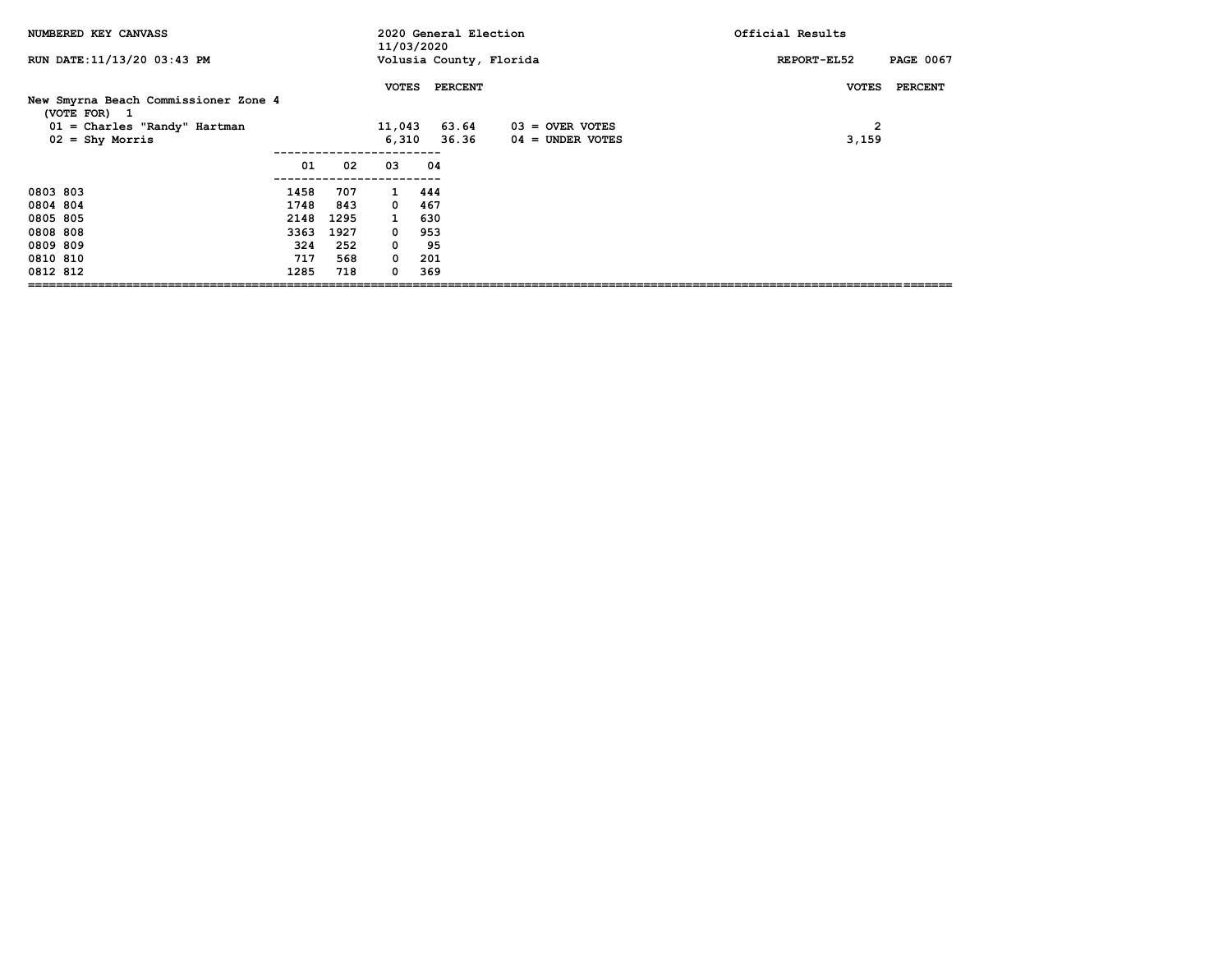| NUMBERED KEY CANVASS                               |              |             | 11/03/2020     | 2020 General Election   |                                         | Official Results                |
|----------------------------------------------------|--------------|-------------|----------------|-------------------------|-----------------------------------------|---------------------------------|
| RUN DATE: 11/13/20 03:43 PM                        |              |             |                | Volusia County, Florida |                                         | <b>PAGE 0068</b><br>REPORT-EL52 |
| Orange City Mayor Orange City<br>(VOTE FOR)<br>- 1 |              |             | <b>VOTES</b>   | <b>PERCENT</b>          |                                         | PERCENT<br><b>VOTES</b>         |
| $01 = Gary A. Blair$<br>$02$ = Anthony Pupello     |              |             | 3,642<br>2,016 | 64.37<br>35.63          | $03 =$ OVER VOTES<br>$04 =$ UNDER VOTES | 3<br>805                        |
|                                                    | 01           | 02          | 03             | 04                      |                                         |                                 |
| 0303 303<br>0309 309                               | 1515<br>2127 | 866<br>1150 | $\overline{2}$ | 307<br>498              |                                         |                                 |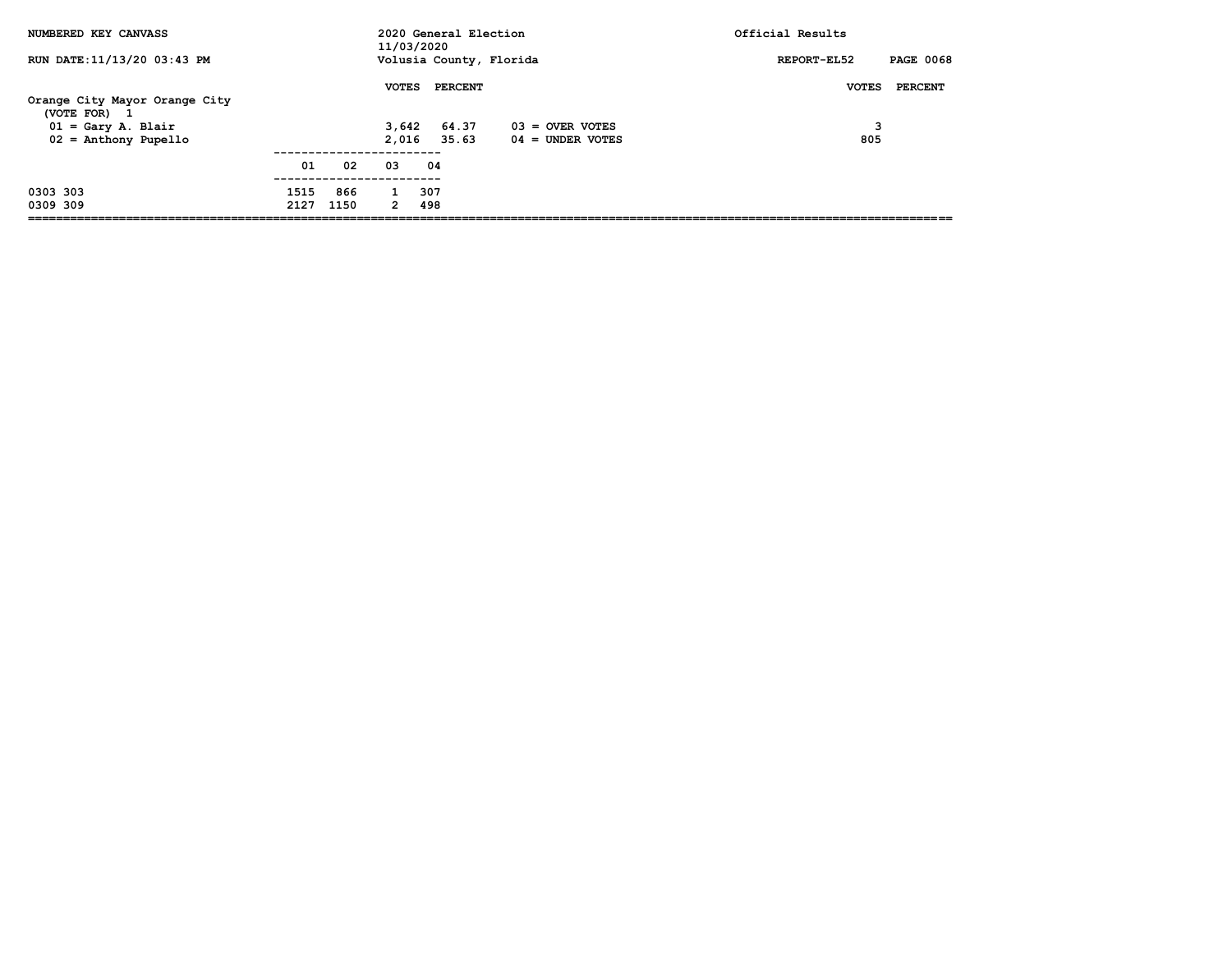| NUMBERED KEY CANVASS                                    |          |                        | 11/03/2020 | 2020 General Election   |                    | Official Results   |                  |
|---------------------------------------------------------|----------|------------------------|------------|-------------------------|--------------------|--------------------|------------------|
| RUN DATE: 11/13/20 03:43 PM                             |          |                        |            | Volusia County, Florida |                    | <b>REPORT-EL52</b> | <b>PAGE 0069</b> |
| Ormond Beach Mayor<br>(VOTE FOR) 1<br>$01 = Rob Bridge$ |          | <b>VOTES</b><br>11,689 |            | <b>PERCENT</b><br>46.18 | $03 =$ OVER VOTES  | <b>VOTES</b><br>1  | <b>PERCENT</b>   |
| $02 =$ Bill Partington                                  |          | 13,624                 |            | 53.82                   | $04 =$ UNDER VOTES | 2,796              |                  |
|                                                         | 01<br>02 | 03                     | 04         |                         |                    |                    |                  |
| 0503 503<br>461                                         | 584      | 0                      | 96         |                         |                    |                    |                  |
| 0506 506<br>1070                                        | 1192     | 0                      | 198        |                         |                    |                    |                  |
| 0508 508<br>813                                         | 1091     | 0                      | 228        |                         |                    |                    |                  |
| 0510 510<br>1542                                        | 1983     | 0                      | 354        |                         |                    |                    |                  |
| 0512 512<br>1593                                        | 1778     | 1                      | 364        |                         |                    |                    |                  |
| 0515 515<br>1165                                        | 1097     | 0                      | 253        |                         |                    |                    |                  |
| 0516 516<br>861                                         | 1136     | 0                      | 194        |                         |                    |                    |                  |
| 0517 517<br>836                                         | 926      | $\Omega$               | 250        |                         |                    |                    |                  |
| 0519 519<br>520                                         | 594      | $\Omega$               | 108        |                         |                    |                    |                  |
| 1492<br>0521 521                                        | 1662     | 0                      | 421        |                         |                    |                    |                  |
| 0522 522<br>1336                                        | 1581     | 0                      | 330        |                         |                    |                    |                  |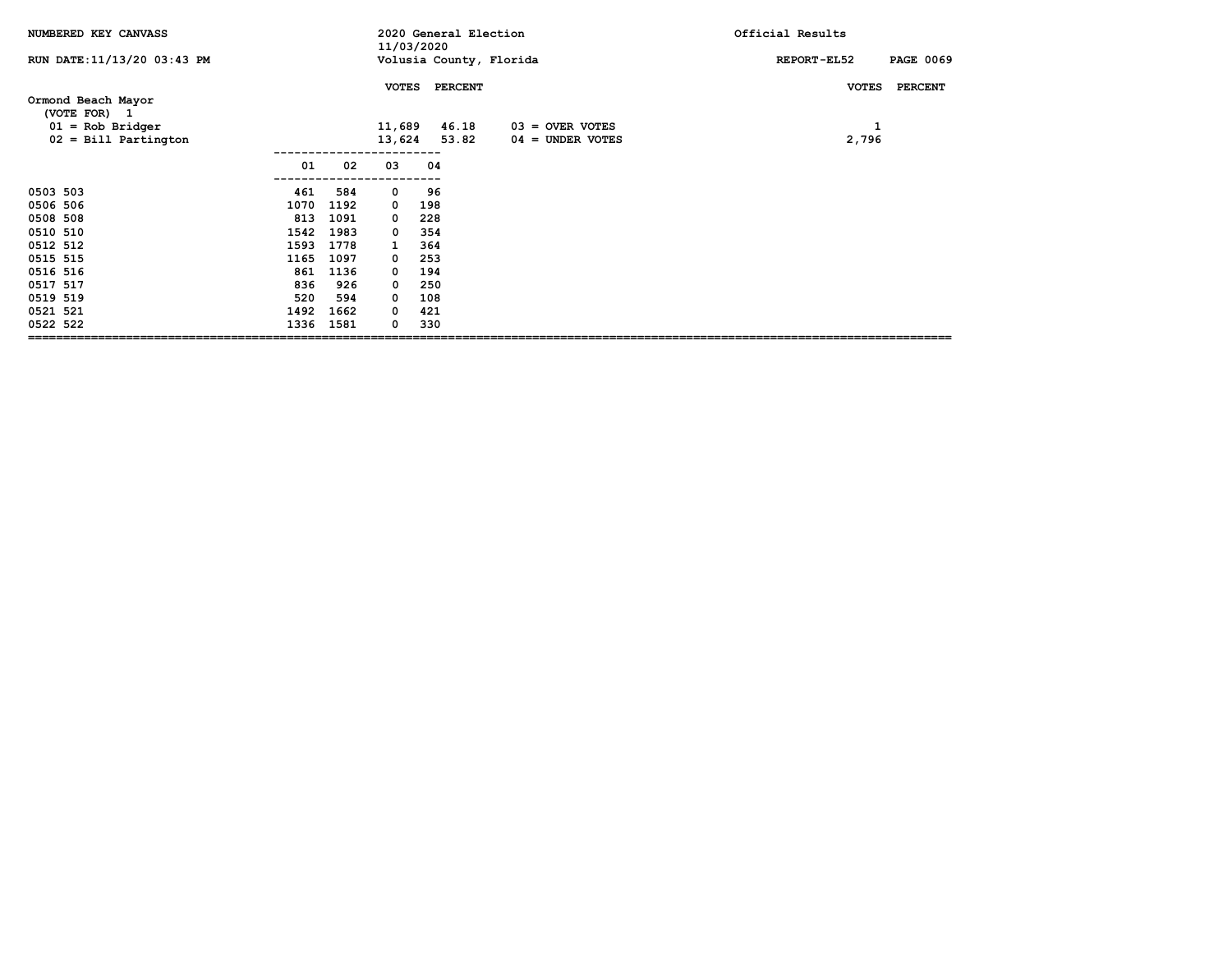| NUMBERED KEY CANVASS                                                                          |      |      | 11/03/2020                     | 2020 General Election     |                                       | Official Results                                      |
|-----------------------------------------------------------------------------------------------|------|------|--------------------------------|---------------------------|---------------------------------------|-------------------------------------------------------|
| RUN DATE:11/13/20 03:43 PM                                                                    |      |      |                                | Volusia County, Florida   |                                       | <b>PAGE 0070</b><br>REPORT-EL52                       |
| Ormond Beach Commissioner Zone 1<br>(VOTE FOR) 1<br>$01 =$ Tim Grigsby<br>$02 =$ Dwight Selby |      |      | <b>VOTES</b><br>3,191<br>3.752 | PERCENT<br>45.96<br>54.04 | $03 =$ OVER VOTES<br>04 = UNDER VOTES | <b>PERCENT</b><br><b>VOTES</b><br>$\mathbf{2}$<br>979 |
|                                                                                               | 01   | 02   | 03                             | 04                        |                                       |                                                       |
| 0503 503                                                                                      | 438  | 558  | $\mathbf{1}$                   | 144                       |                                       |                                                       |
| 0506 506                                                                                      | 1067 | 1128 | $\mathbf{1}$                   | 264                       |                                       |                                                       |
| 0508 508                                                                                      | 835  | 987  | $^{\circ}$                     | 310                       |                                       |                                                       |
| 0516 516                                                                                      | 851  | 1079 | 0                              | 261                       |                                       |                                                       |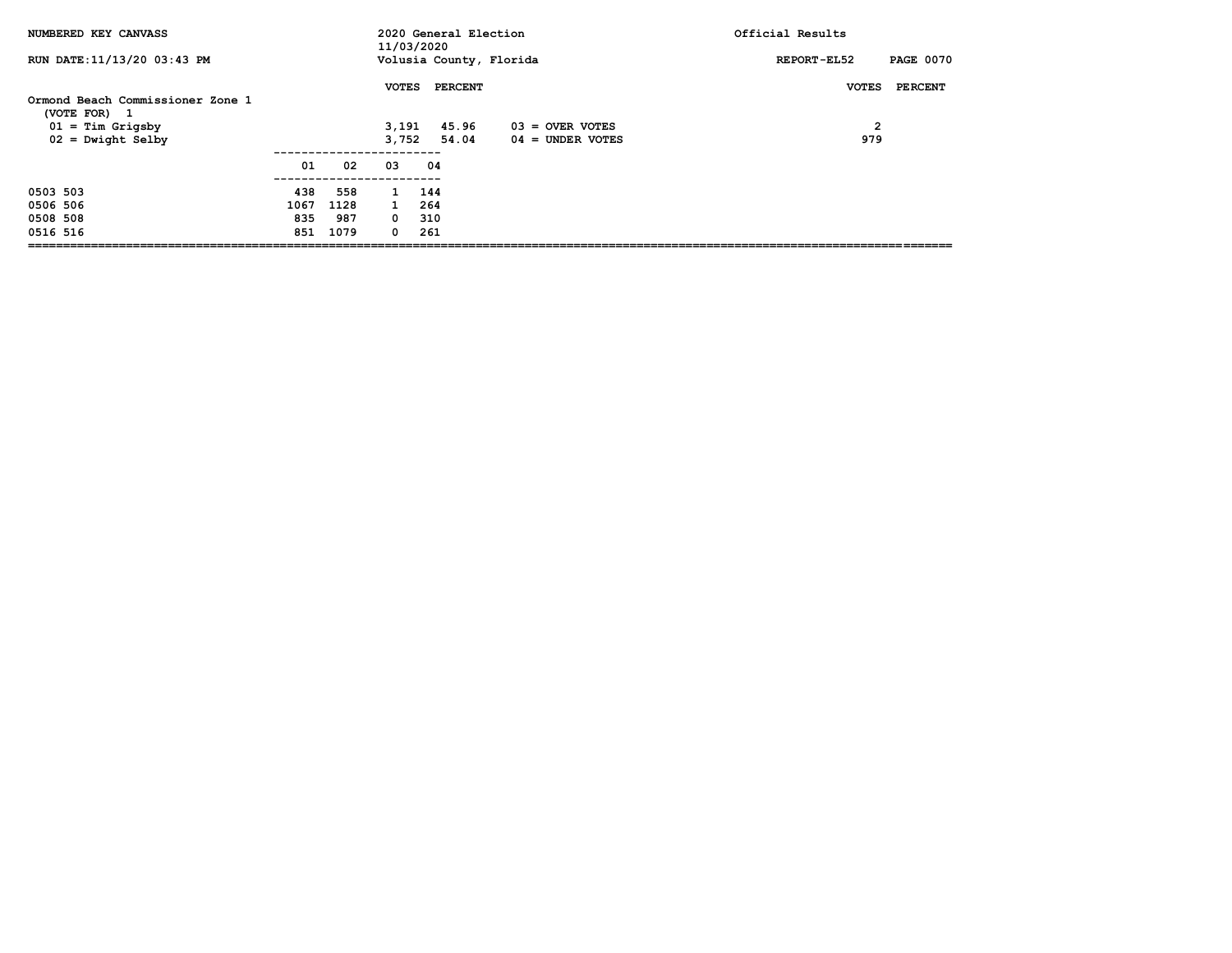| NUMBERED KEY CANVASS                 |      |     | 11/03/2020   | 2020 General Election   |                    | Official Results                |
|--------------------------------------|------|-----|--------------|-------------------------|--------------------|---------------------------------|
| RUN DATE:11/13/20 03:43 PM           |      |     |              | Volusia County, Florida |                    | <b>PAGE 0071</b><br>REPORT-EL52 |
| Ormond Beach Commissioner Zone 2     |      |     | <b>VOTES</b> | <b>PERCENT</b>          |                    | PERCENT<br><b>VOTES</b>         |
| (VOTE FOR)<br>$\mathbf{1}$           |      |     | 2,822        | 57.64                   | 03 = OVER VOTES    | 0                               |
| $01 = Troy$ Kent<br>$02 =$ Ken Smith |      |     | 2,074        | 42.36                   | $04 =$ UNDER VOTES | 853                             |
|                                      | 01   | 02  | 03           | 04                      |                    |                                 |
| 0515 515                             | 1219 | 923 | 0            | 373                     |                    |                                 |
| 0517 517                             | 1016 | 682 | $0\quad 314$ |                         |                    |                                 |
| 0519 519                             | 587  | 469 | $\Omega$     | 166                     |                    |                                 |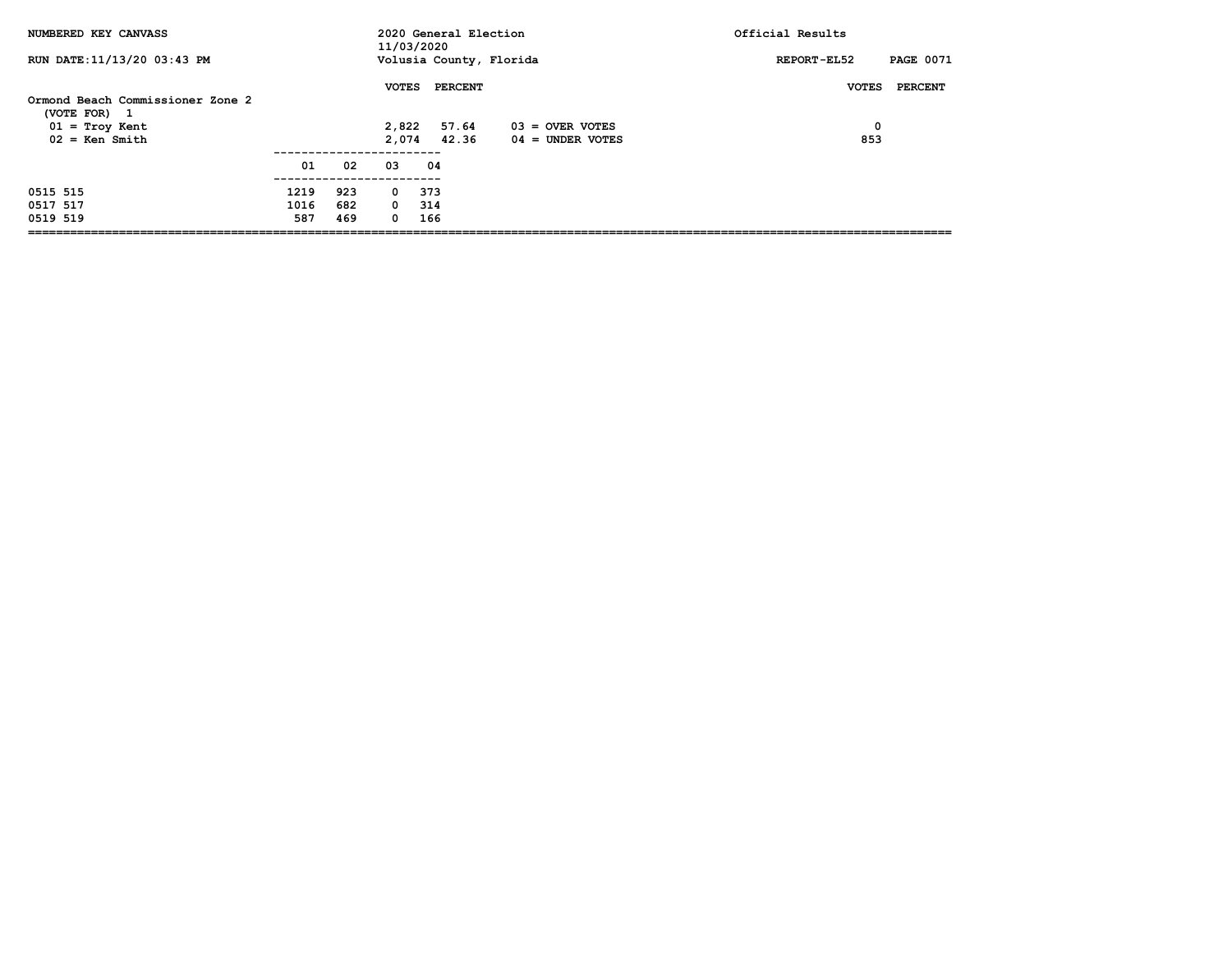| NUMBERED KEY CANVASS             |      |      | 11/03/2020   | 2020 General Election |                         | Official Results                |
|----------------------------------|------|------|--------------|-----------------------|-------------------------|---------------------------------|
| RUN DATE: 11/13/20 03:43 PM      |      |      |              |                       | Volusia County, Florida | <b>PAGE 0072</b><br>REPORT-EL52 |
| Ormond Beach Commissioner Zone 4 |      |      | <b>VOTES</b> | <b>PERCENT</b>        |                         | <b>VOTES</b><br>PERCENT         |
| (VOTE FOR)<br>-1                 |      |      |              |                       |                         |                                 |
| $01 = Rob Littleton$             |      |      | 3,386        | 58.25                 | $03 =$ OVER VOTES       |                                 |
| $02 = David Romeo$               |      |      | 2,427        | 41.75                 | $04 =$ UNDER VOTES      | 1,008                           |
|                                  |      |      |              |                       |                         |                                 |
|                                  | 01   | 02   | 03           | 04                    |                         |                                 |
| 0521 521                         | 1676 | 1304 |              | 594                   |                         |                                 |
| 0522 522                         | 1710 | 1123 | 0            | 414                   |                         |                                 |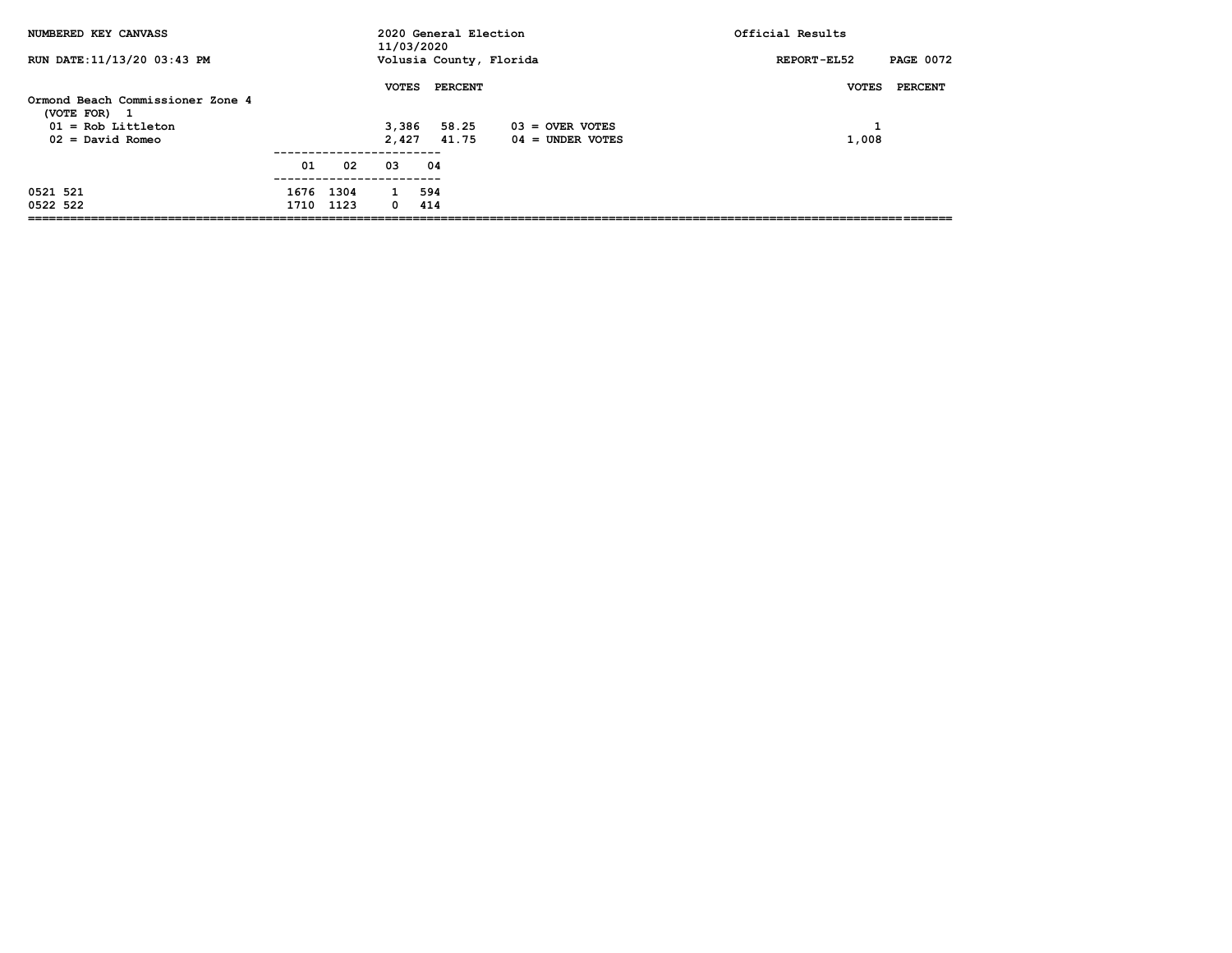| NUMBERED KEY CANVASS                                                                                        |     |     | 11/03/2020                 | 2020 General Election            |                                         | Official Results                |
|-------------------------------------------------------------------------------------------------------------|-----|-----|----------------------------|----------------------------------|-----------------------------------------|---------------------------------|
| RUN DATE:11/13/20 03:43 PM                                                                                  |     |     |                            |                                  | Volusia County, Florida                 | <b>PAGE 0073</b><br>REPORT-EL52 |
| Pierson Council Seat 5<br>(VOTE FOR)<br>$\mathbf{1}$<br>$01$ = Herbert J. Bennett<br>$02 =$ Sergia Cardenas |     |     | <b>VOTES</b><br>244<br>251 | <b>PERCENT</b><br>49.29<br>50.71 | $03 =$ OVER VOTES<br>$04 =$ UNDER VOTES | <b>VOTES</b><br>PERCENT<br>101  |
|                                                                                                             | 01  | 02  | 03                         | 04                               |                                         |                                 |
| 0105 105                                                                                                    | 244 | 251 |                            | 101                              |                                         |                                 |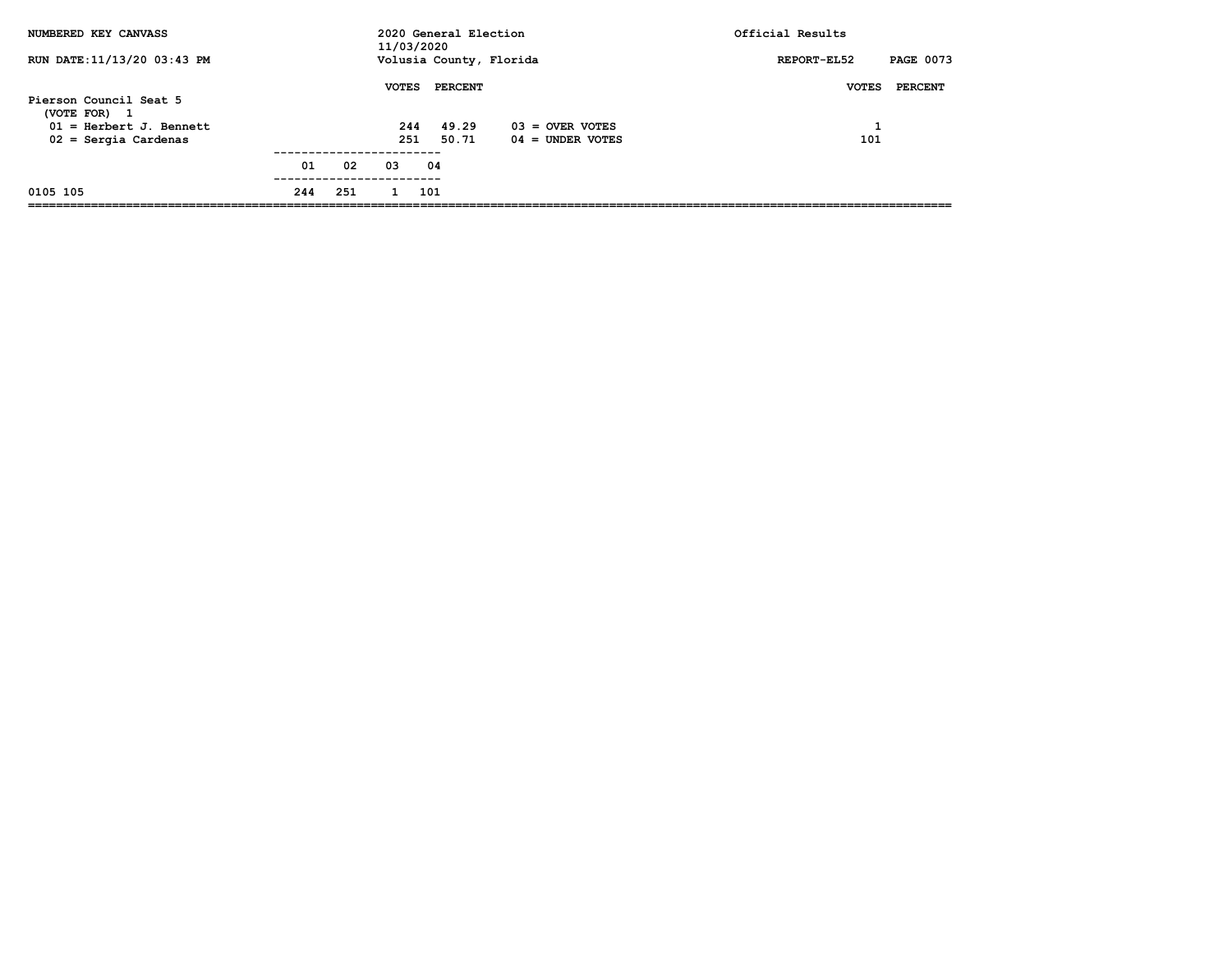| NUMBERED KEY CANVASS                              |      |      | 11/03/2020   | 2020 General Election   |                    | Official Results                |
|---------------------------------------------------|------|------|--------------|-------------------------|--------------------|---------------------------------|
| RUN DATE: 11/13/20 03:43 PM                       |      |      |              | Volusia County, Florida |                    | <b>PAGE 0074</b><br>REPORT-EL52 |
| Edgewater City Council District 4<br>(VOTE FOR) 1 |      |      | <b>VOTES</b> | <b>PERCENT</b>          |                    | PERCENT<br><b>VOTES</b>         |
| $01 =$ Jonah Powers                               |      |      | 7,374        | 64.66                   | $03 =$ OVER VOTES  | 5                               |
| $02$ = Eric Rainbird                              |      |      | 4,031        | 35.34                   | $04 =$ UNDER VOTES | 2,016                           |
|                                                   |      |      |              |                         |                    |                                 |
|                                                   | 01   | 02   | 03           | 04                      |                    |                                 |
|                                                   |      |      |              |                         |                    |                                 |
| 0901 901                                          | 1007 | 614  | $\mathbf{1}$ | 286                     |                    |                                 |
| 0902 902                                          | 1709 | 996  | $\mathbf{1}$ | 457                     |                    |                                 |
| 0903 903                                          | 1747 | 940  | $\Omega$     | 448                     |                    |                                 |
| 0904 904                                          | 2318 | 1175 | 3            | 641                     |                    |                                 |
| 0910 910                                          | 593  | 306  | 0            | 184                     |                    |                                 |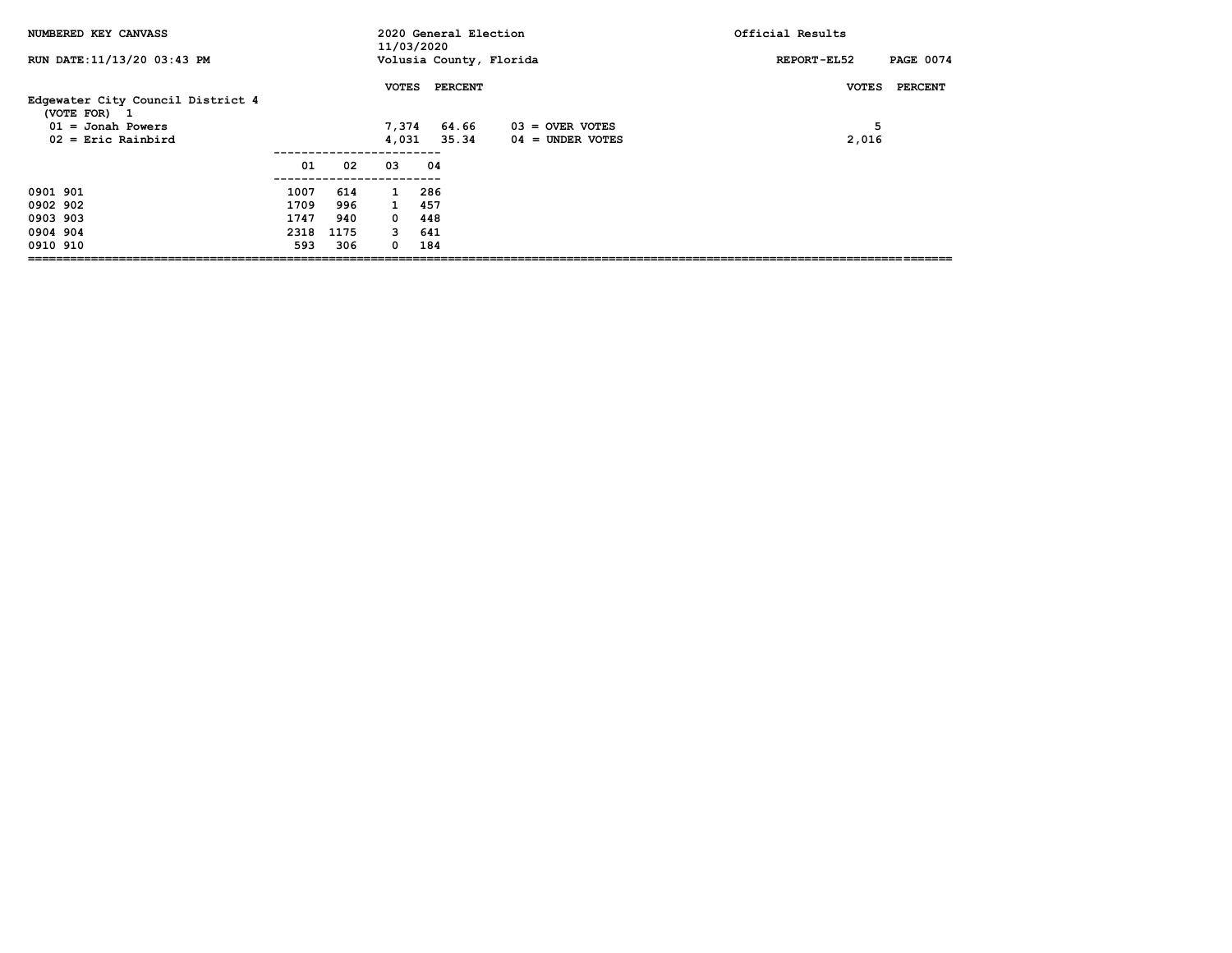| NUMBERED KEY CANVASS                 |                        |                         | 2020 General Election   |                    | Official Results |                  |
|--------------------------------------|------------------------|-------------------------|-------------------------|--------------------|------------------|------------------|
| RUN DATE: 11/13/20 03:43 PM          |                        | 11/03/2020              | Volusia County, Florida |                    | REPORT-EL52      | <b>PAGE 0075</b> |
|                                      |                        |                         |                         |                    |                  |                  |
|                                      |                        |                         | VOTES PERCENT           |                    | <b>VOTES</b>     | <b>PERCENT</b>   |
| Amendment 1 - Citzenship Requirement |                        |                         |                         |                    |                  |                  |
| (VOTE FOR) 1<br>$01 = Yes$           |                        | 235,073                 | 80.54                   | $03 =$ OVER VOTES  | 156              |                  |
| $02 = No$                            |                        | 56,804                  | 19.46                   | $04 = UNDER VOTES$ | 17,334           |                  |
|                                      |                        |                         |                         |                    |                  |                  |
|                                      | 02<br>01               | 03                      | 04                      |                    |                  |                  |
| 0101 101                             | 643<br>121             | 1                       | ---<br>35               |                    |                  |                  |
| 0105 105                             | 456<br>110             | 0                       | 31                      |                    |                  |                  |
| 0107 107<br>1101                     | 160                    | 0                       | 62                      |                    |                  |                  |
| 3138<br>0201 201                     | 762                    | 4                       | 159                     |                    |                  |                  |
| 0202 202<br>2481                     | 496                    | 2                       | 189                     |                    |                  |                  |
| 0203 203<br>0204 204                 | 411<br>74<br>526<br>86 | 0<br>0                  | 18<br>30                |                    |                  |                  |
| 0205 205<br>1293                     | 261                    | 1                       | 54                      |                    |                  |                  |
| 1621<br>0206 206                     | 479                    | 0                       | 107                     |                    |                  |                  |
| 1740<br>0207 207                     | 365                    | 0                       | 93                      |                    |                  |                  |
| 0208 208<br>3098                     | 683                    | 1                       | 182                     |                    |                  |                  |
| 0212 212<br>2052<br>0215 215<br>3875 | 783<br>1110            | 1<br>з                  | 145<br>225              |                    |                  |                  |
| 0216 216<br>3387                     | 1075                   | 4                       | 291                     |                    |                  |                  |
| 0217 217<br>1408                     | 784                    | 2                       | 157                     |                    |                  |                  |
| 2676<br>0218 218                     | 928                    | 1                       | 199                     |                    |                  |                  |
| 0220 220<br>227                      | 143                    | 1                       | 34                      |                    |                  |                  |
| 0222 222<br>1869<br>241<br>0223 223  | 388<br>41              | 0<br>0                  | 118<br>19               |                    |                  |                  |
| 0224 224<br>2148                     | 659                    | 0                       | 133                     |                    |                  |                  |
| 0301 301<br>2700                     | 584                    | 4                       | 167                     |                    |                  |                  |
| 2026<br>0303 303                     | 507                    | 1                       | 155                     |                    |                  |                  |
| 0304 304<br>2440                     | 541                    | з                       | 207                     |                    |                  |                  |
| 0305 305<br>3215<br>0306 306<br>3021 | 702<br>636             | 1<br>5                  | 215<br>253              |                    |                  |                  |
| 0307 307<br>2009                     | 431                    | з                       | 135                     |                    |                  |                  |
| 0308 308<br>1695                     | 345                    | 1                       | 126                     |                    |                  |                  |
| 0309 309<br>2898                     | 624                    | 1                       | 254                     |                    |                  |                  |
| 0401 401<br>3018                     | 758                    | з                       | 214                     |                    |                  |                  |
| 0403 403<br>2157<br>0404 404<br>1155 | 584<br>157             | 0<br>0                  | 164<br>61               |                    |                  |                  |
| 0405 405<br>1559                     | 380                    | 0                       | 118                     |                    |                  |                  |
| 3345<br>0406 406                     | 893                    | 1                       | 239                     |                    |                  |                  |
| 2056<br>0407 407                     | 469                    | 1                       | 180                     |                    |                  |                  |
| 0410 410<br>2099                     | 489                    | $\overline{\mathbf{2}}$ | 167                     |                    |                  |                  |
| 0411 411<br>2080<br>0412 412<br>1332 | 499<br>212             | 2<br>5                  | 149<br>78               |                    |                  |                  |
| 1695<br>0413 413                     | 372                    | 2                       | 132                     |                    |                  |                  |
| 1833<br>0414 414                     | 442                    | з                       | 131                     |                    |                  |                  |
| 2027<br>0415 415                     | 548                    | $\overline{2}$          | 185                     |                    |                  |                  |
| 2804<br>0416 416                     | 775                    | $\mathbf{1}$            | 244                     |                    |                  |                  |
| 0417 417<br>1066<br>988<br>0419 419  | 264<br>231             | 1<br>1                  | 73<br>80                |                    |                  |                  |
| 0420 420<br>2287                     | 567                    | з                       | 175                     |                    |                  |                  |
| 0421 421<br>1759                     | 330                    | 4                       | 109                     |                    |                  |                  |
| 0422 422<br>1706                     | 429                    | 0                       | 127                     |                    |                  |                  |
| 0423 423<br>1572<br>0427 427<br>1869 | 378                    | 2<br>з                  | 116<br>133              |                    |                  |                  |
| 0429 429<br>957                      | 414<br>264             | $\mathbf{1}$            | 78                      |                    |                  |                  |
| 0501 501<br>2063                     | 405                    | 1                       | 162                     |                    |                  |                  |
| 0502 502<br>3259                     | 828                    | з                       | 242                     |                    |                  |                  |
| 0503 503<br>864                      | 211                    | 0                       | 66                      |                    |                  |                  |
| 0504 504<br>1501                     | 381                    | 0                       | 119                     |                    |                  |                  |
| 0506 506<br>1879<br>1729<br>0508 508 | 460<br>293             | 3<br>0                  | 118<br>110              |                    |                  |                  |
|                                      |                        |                         |                         |                    |                  |                  |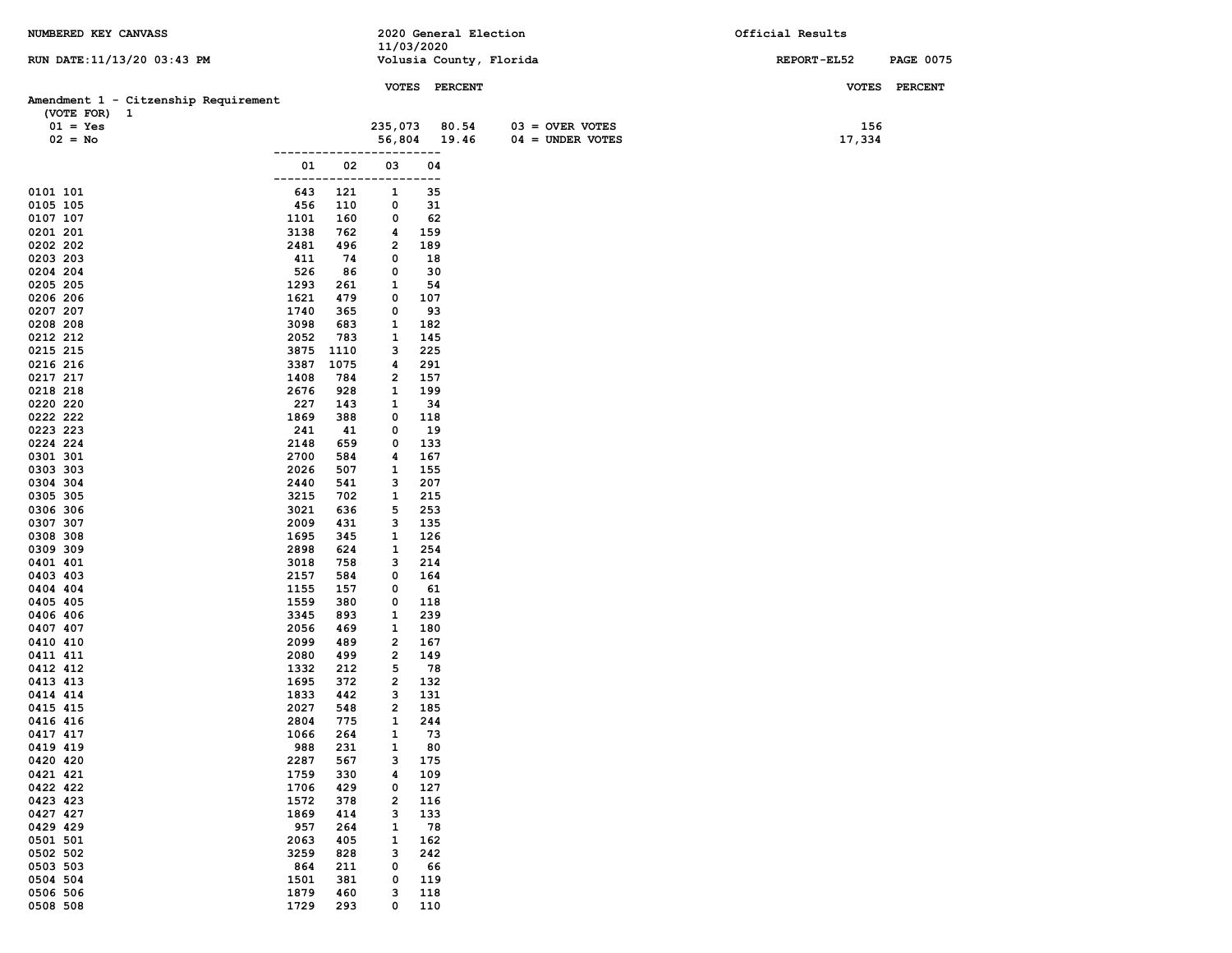| NUMBERED KEY CANVASS                 |               |             |                              |               | 2020 General Election   |                    |  | Official Results   |        |                  |
|--------------------------------------|---------------|-------------|------------------------------|---------------|-------------------------|--------------------|--|--------------------|--------|------------------|
|                                      |               |             | 11/03/2020                   |               |                         |                    |  |                    |        |                  |
| RUN DATE: 11/13/20 03:43 PM          |               |             |                              |               | Volusia County, Florida |                    |  | <b>REPORT-EL52</b> |        | <b>PAGE 0076</b> |
|                                      |               |             |                              | VOTES PERCENT |                         |                    |  |                    |        | VOTES PERCENT    |
| Amendment 1 - Citzenship Requirement |               |             |                              |               |                         |                    |  |                    |        |                  |
| (VOTE FOR) 1                         |               |             |                              |               |                         |                    |  |                    |        |                  |
| $01 = Yes$                           |               |             | 235,073                      | 80.54         |                         | $03 =$ OVER VOTES  |  |                    | 156    |                  |
| $02 = No$                            |               |             | 56,804 19.46                 |               |                         | $04 = UNDER VOTES$ |  |                    | 17,334 |                  |
|                                      |               |             |                              |               |                         |                    |  |                    |        |                  |
| (CONTINUED FROM PREVIOUS PAGE)       | 01<br>------- | 02          | 03                           | 04<br>---     |                         |                    |  |                    |        |                  |
| 0509 509                             | 832           | 131         | 0                            | 56            |                         |                    |  |                    |        |                  |
| 0510 510                             | 2984          | 721         | 0                            | 174           |                         |                    |  |                    |        |                  |
| 0511 511                             | 726           | 106         | 0                            | 49            |                         |                    |  |                    |        |                  |
| 0512 512                             | 2739          | 783         | $\overline{\mathbf{2}}$      | 212           |                         |                    |  |                    |        |                  |
| 0515 515                             | 1837          | 498         | 0                            | 180           |                         |                    |  |                    |        |                  |
| 0516 516                             | 1574          | 498         | 0                            | 119           |                         |                    |  |                    |        |                  |
| 0517 517                             | 1456          | 404         | 0                            | 152           |                         |                    |  |                    |        |                  |
| 0519 519<br>0521 521                 | 897<br>2793   | 248<br>542  | 0<br>0                       | 77<br>240     |                         |                    |  |                    |        |                  |
| 0522 522                             | 2507          | 568         | 2                            | 170           |                         |                    |  |                    |        |                  |
| 0523 523                             | 1589          | 297         | 2                            | 115           |                         |                    |  |                    |        |                  |
| 0526 526                             | 1106          | 260         | 1                            | 85            |                         |                    |  |                    |        |                  |
| 0527 527                             | 1129          | 211         | 0                            | 88            |                         |                    |  |                    |        |                  |
| 0528 528                             | 1082          | 264         | 1                            | 84            |                         |                    |  |                    |        |                  |
| 0529 529                             | 1186          | 285         | 0                            | 89            |                         |                    |  |                    |        |                  |
| 0530 530                             | 1186          | 328         | 2                            | 113           |                         |                    |  |                    |        |                  |
| 0532 532                             | 1940          | 429         | 3                            | 97            |                         |                    |  |                    |        |                  |
| 0602 602<br>0603 603                 | 4381<br>1922  | 1033<br>813 | 1<br>2                       | 288<br>165    |                         |                    |  |                    |        |                  |
| 0607 607                             | 2610          | 684         | з                            | 202           |                         |                    |  |                    |        |                  |
| 0614 614                             | 1820          | 858         | 4                            | 198           |                         |                    |  |                    |        |                  |
| 0619 619                             | 899           | 406         | 0                            | 111           |                         |                    |  |                    |        |                  |
| 0620 620                             | 563           | 323         | 2                            | 65            |                         |                    |  |                    |        |                  |
| 0621 621                             | 713           | 401         | 2                            | 81            |                         |                    |  |                    |        |                  |
| 0622 622                             | 355           | 75          | 1                            | 51            |                         |                    |  |                    |        |                  |
| 0623 623                             | 1399          | 312         | 0                            | 140           |                         |                    |  |                    |        |                  |
| 0625 625<br>0626 626                 | 1064<br>842   | 292<br>195  | 0<br>0                       | 73<br>82      |                         |                    |  |                    |        |                  |
| 0628 628                             | 1569          | 756         | 5                            | 224           |                         |                    |  |                    |        |                  |
| 0633 633                             | 2232          | 689         | 0                            | 183           |                         |                    |  |                    |        |                  |
| 0638 638                             | 1629          | 229         | 1                            | 144           |                         |                    |  |                    |        |                  |
| 0641 641                             | 3038          | 697         | 2                            | 186           |                         |                    |  |                    |        |                  |
| 0701 701                             | 2846          | 619         | 0                            | 220           |                         |                    |  |                    |        |                  |
| 0703 703                             | 2404          | 544         | 1                            | 168           |                         |                    |  |                    |        |                  |
| 0705 705<br>0706 706                 | 957<br>3022   | 228<br>635  | 0<br>0                       | 67<br>238     |                         |                    |  |                    |        |                  |
| 0709 709                             | 2197          | 402         | 1                            | 169           |                         |                    |  |                    |        |                  |
| 0711 711                             | 2860          | 573         | 2                            | 212           |                         |                    |  |                    |        |                  |
| 0712 712                             | 1355          | 290         | 1                            | 96            |                         |                    |  |                    |        |                  |
| 0714 714                             | 2314          | 536         | 1                            | 191           |                         |                    |  |                    |        |                  |
| 0716 716                             | 1999          | 295         | 0                            | 102           |                         |                    |  |                    |        |                  |
| 0717 717                             | 1313          | 303         | $\overline{\mathbf{2}}$      | 81            |                         |                    |  |                    |        |                  |
| 0718 718<br>0719 719                 | 2406<br>1412  | 547<br>216  | 1<br>з                       | 192<br>94     |                         |                    |  |                    |        |                  |
| 0720 720                             | 613           | 124         | 0                            | 35            |                         |                    |  |                    |        |                  |
| 0722 722                             | 1726          | 281         | 1                            | 122           |                         |                    |  |                    |        |                  |
| 0725 725                             | 1510          | 370         | 1                            | 94            |                         |                    |  |                    |        |                  |
| 0726 726                             | 2276          | 511         | 1                            | 124           |                         |                    |  |                    |        |                  |
| 0728 728                             | 2720          | 603         | $\mathbf{1}$                 | 200           |                         |                    |  |                    |        |                  |
| 0729 729                             | 3448          | 707         | 0                            | 189           |                         |                    |  |                    |        |                  |
| 0732 732                             | 3645          | 767         | $\overline{\mathbf{2}}$      | 265           |                         |                    |  |                    |        |                  |
| 0733 733                             | 1730          | 381         | 0                            | 120           |                         |                    |  |                    |        |                  |
| 0803 803<br>0804 804                 | 2008<br>2350  | 453<br>529  | 0<br>$\overline{\mathbf{2}}$ | 149<br>177    |                         |                    |  |                    |        |                  |
| 0805 805                             | 2934          | 910         | 5                            | 225           |                         |                    |  |                    |        |                  |
|                                      |               |             |                              |               |                         |                    |  |                    |        |                  |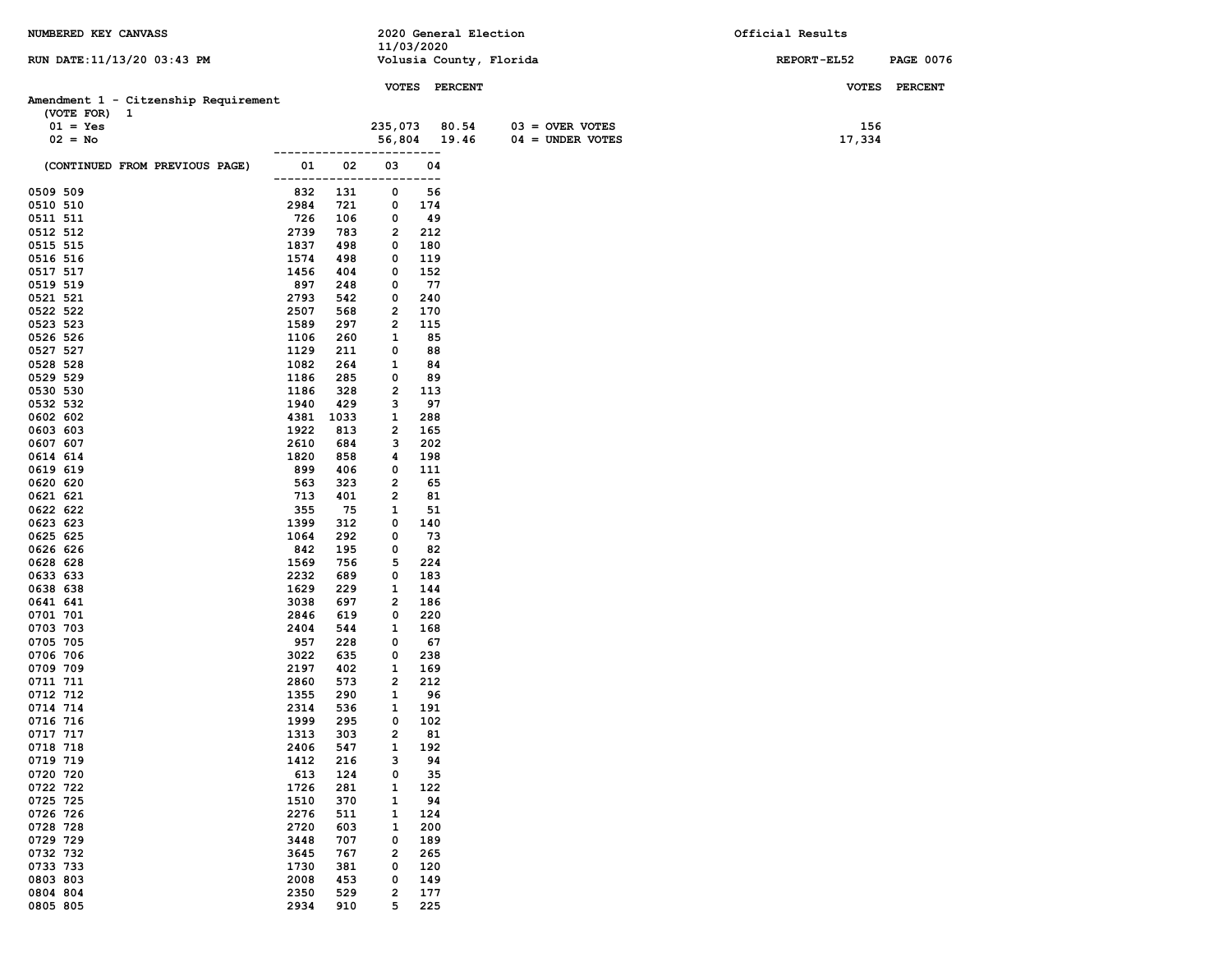| NUMBERED KEY CANVASS                                 |      |      |              | 11/03/2020 | 2020 General Election   |                    | Official Results                |  |  |
|------------------------------------------------------|------|------|--------------|------------|-------------------------|--------------------|---------------------------------|--|--|
| RUN DATE: 11/13/20 03:43 PM                          |      |      |              |            | Volusia County, Florida |                    | <b>PAGE 0077</b><br>REPORT-EL52 |  |  |
|                                                      |      |      | <b>VOTES</b> |            | <b>PERCENT</b>          |                    | <b>PERCENT</b><br><b>VOTES</b>  |  |  |
| Amendment 1 - Citzenship Requirement<br>(VOTE FOR) 1 |      |      |              |            |                         |                    |                                 |  |  |
| $01 = Yes$                                           |      |      | 235,073      |            | 80.54                   | $03 =$ OVER VOTES  | 156                             |  |  |
| $02 = No$                                            |      |      |              |            | 56,804 19.46            | $04 =$ UNDER VOTES | 17,334                          |  |  |
| (CONTINUED FROM PREVIOUS PAGE)                       | 01   | 02   | 03           | 04         |                         |                    |                                 |  |  |
| 0807 807                                             | 1133 | 258  | 0            | 68         |                         |                    |                                 |  |  |
| 0808 808                                             | 4780 | 1128 | 2            | 333        |                         |                    |                                 |  |  |
| 0809 809                                             | 482  | 145  | 1            | 43         |                         |                    |                                 |  |  |
| 0810 810                                             | 1044 | 347  | $\mathbf{2}$ | 93         |                         |                    |                                 |  |  |
| 0812 812                                             | 1738 | 503  | 0            | 131        |                         |                    |                                 |  |  |
| 0813 813                                             | 1434 | 396  | 1            | 94         |                         |                    |                                 |  |  |
| 0814 814                                             | 1757 | 344  | 0            | 116        |                         |                    |                                 |  |  |
| 0816 816                                             | 1464 | 211  | 0            | 81         |                         |                    |                                 |  |  |
| 0901 901                                             | 1465 | 324  | 2            | 117        |                         |                    |                                 |  |  |
| 0902 902                                             | 2503 | 476  | 0            | 184        |                         |                    |                                 |  |  |
| 0903 903                                             | 2508 | 422  | 0            | 205        |                         |                    |                                 |  |  |
| 0904 904                                             | 3378 | 526  | 0            | 233        |                         |                    |                                 |  |  |
| 0907 907                                             | 1756 | 295  | 2            | 111        |                         |                    |                                 |  |  |
| 0909 909                                             | 1099 | 178  |              | 70         |                         |                    |                                 |  |  |
| 0910 910                                             | 834  | 180  | 0            | 69         |                         |                    |                                 |  |  |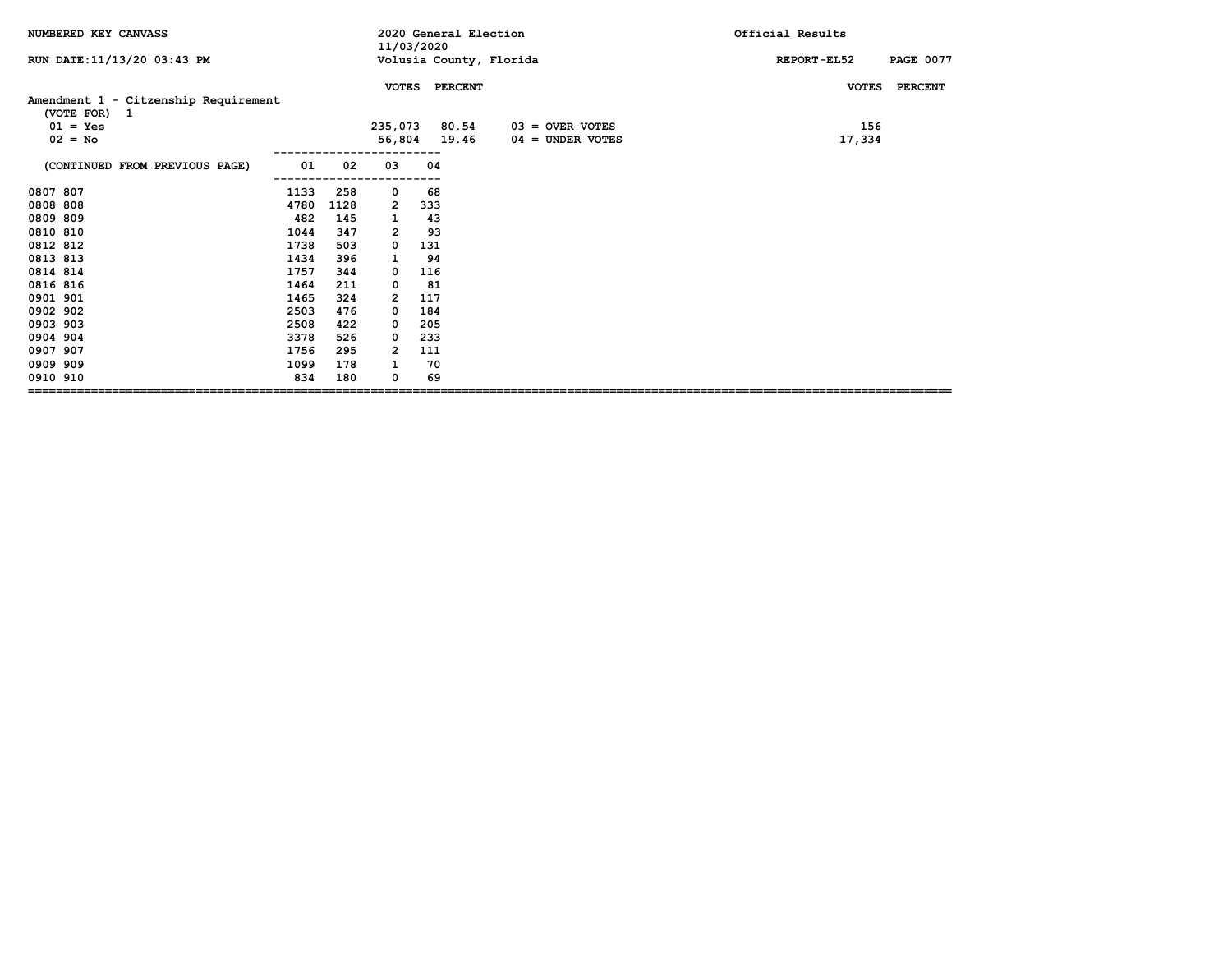| NUMBERED KEY CANVASS        |                              |                         | 2020 General Election   |                    | Official Results |                  |
|-----------------------------|------------------------------|-------------------------|-------------------------|--------------------|------------------|------------------|
|                             |                              | 11/03/2020              |                         |                    |                  |                  |
| RUN DATE: 11/13/20 03:43 PM |                              |                         | Volusia County, Florida |                    | REPORT-EL52      | <b>PAGE 0078</b> |
|                             |                              |                         | VOTES PERCENT           |                    |                  | VOTES PERCENT    |
| Amendment 2 - Minimum Wage  |                              |                         |                         |                    |                  |                  |
| (VOTE FOR) 1                |                              |                         |                         |                    |                  |                  |
| $01 = Yes$                  |                              | 166,151                 | 56.69                   | $03 =$ OVER VOTES  | 128              |                  |
| $02 = No$                   |                              | 126,925                 | 43.31                   | $04 = UNDER VOTES$ | 16,163           |                  |
|                             | 01                           | 02<br>03                | ----<br>04              |                    |                  |                  |
|                             |                              |                         | ---                     |                    |                  |                  |
| 0101 101                    | 302<br>461                   | 0                       | 37                      |                    |                  |                  |
| 0105 105                    | 247<br>321                   | 1                       | 28                      |                    |                  |                  |
| 0107 107                    | 469<br>801                   | 0                       | 53                      |                    |                  |                  |
| 0201 201                    | 1838<br>2081                 | 1                       | 143                     |                    |                  |                  |
| 0202 202<br>0203 203        | 1474<br>1512<br>182          | з<br>1                  | 179                     |                    |                  |                  |
| 0204 204                    | 302<br>285<br>334            | 0                       | 18<br>23                |                    |                  |                  |
| 0205 205                    | 681<br>877                   | 2                       | 49                      |                    |                  |                  |
| 0206 206                    | 1103 1019                    | 0                       | 85                      |                    |                  |                  |
| 0207 207                    | 944<br>1171                  | 0                       | 83                      |                    |                  |                  |
| 0208 208                    | 1877<br>1922                 | 2                       | 163                     |                    |                  |                  |
| 0212 212                    | 1685 1167                    | 4                       | 125                     |                    |                  |                  |
| 0215 215<br>0216 216        | 2752 2251<br>2694 1800       | 2<br>2                  | 208<br>261              |                    |                  |                  |
| 0217 217                    | 1615<br>592                  | 0                       | 144                     |                    |                  |                  |
| 0218 218                    | 2180 1444                    | 1                       | 179                     |                    |                  |                  |
| 0220 220                    | 310                          | 65<br>1                 | 29                      |                    |                  |                  |
| 0222 222                    | 1143 1125                    | 0                       | 107                     |                    |                  |                  |
| 0223 223                    | 123<br>158                   | 0                       | 20                      |                    |                  |                  |
| 0224 224                    | 1362 1464                    | 0                       | 114                     |                    |                  |                  |
| 0301 301<br>0303 303        | 1625 1663<br>1437 1097       | з<br>з                  | 164<br>152              |                    |                  |                  |
| 0304 304                    | 1547 1429                    | 5                       | 210                     |                    |                  |                  |
| 0305 305                    | 1941 1975                    | 1                       | 216                     |                    |                  |                  |
| 0306 306                    | 1997 1672                    | $\overline{\mathbf{2}}$ | 244                     |                    |                  |                  |
| 0307 307                    | 1258<br>1172                 | 1                       | 147                     |                    |                  |                  |
| 0308 308                    | 1063<br>982                  | 2                       | 120                     |                    |                  |                  |
| 0309 309<br>0401 401        | 2260<br>1286<br>2382<br>1409 | 0<br>0                  | 231<br>202              |                    |                  |                  |
| 0403 403                    | 1773<br>970                  | 0                       | 162                     |                    |                  |                  |
| 0404 404                    | 474<br>847                   | 2                       | 50                      |                    |                  |                  |
| 0405 405                    | 1233<br>705                  | 1                       | 118                     |                    |                  |                  |
| 0406 406                    | 2704<br>1538                 | 0                       | 236                     |                    |                  |                  |
| 0407 407                    | 1711<br>834                  | 0                       | 161                     |                    |                  |                  |
| 0410 410<br>0411 411        | 1693<br>929<br>1580<br>1030  | з<br>0                  | 132<br>120              |                    |                  |                  |
| 0412 412                    | 640<br>914                   | 0                       | 73                      |                    |                  |                  |
| 0413 413                    | 1313<br>770                  | 0                       | 118                     |                    |                  |                  |
| 0414 414                    | 1379<br>908                  | 1                       | 121                     |                    |                  |                  |
| 0415 415                    | 939<br>1668                  | 0                       | 155                     |                    |                  |                  |
| 0416 416                    | 2424<br>1182                 | 0                       | 218                     |                    |                  |                  |
| 0417 417                    | 501<br>831                   | 0                       | 72                      |                    |                  |                  |
| 0419 419<br>0420 420        | 440<br>784<br>1182<br>1673   | 2<br>2                  | 74<br>175               |                    |                  |                  |
| 0421 421                    | 1079<br>1013                 | 1                       | 109                     |                    |                  |                  |
| 0422 422                    | 1401<br>736                  | $\mathbf{2}$            | 123                     |                    |                  |                  |
| 0423 423                    | 1217<br>738                  | $\overline{\mathbf{2}}$ | 111                     |                    |                  |                  |
| 0427 427                    | 1429<br>875                  | 0                       | 115                     |                    |                  |                  |
| 0429 429                    | 807<br>422                   | 1                       | 70                      |                    |                  |                  |
| 0501 501                    | 1319<br>1152<br>1780         | з                       | 157                     |                    |                  |                  |
| 0502 502<br>0503 503        | 2331<br>537<br>542           | 1<br>0                  | 220<br>62               |                    |                  |                  |
| 0504 504                    | 1092<br>804                  | з                       | 102                     |                    |                  |                  |
| 0506 506                    | 1095<br>1265                 | 0                       | 100                     |                    |                  |                  |
| 0508 508                    | 1066<br>964                  | 0                       | 102                     |                    |                  |                  |
|                             |                              |                         |                         |                    |                  |                  |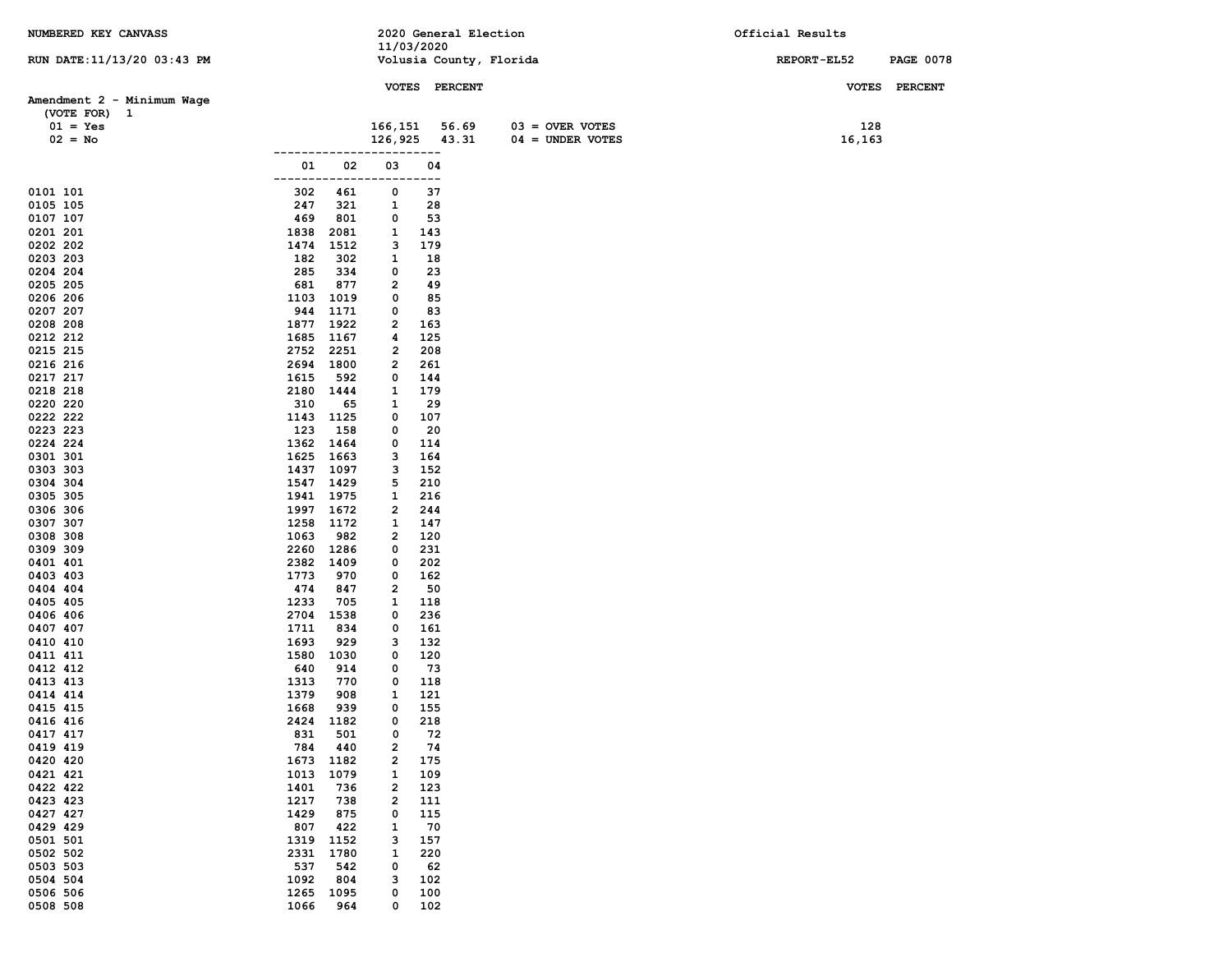| NUMBERED KEY CANVASS           |                              |                         | 2020 General Election   |                    | Official Results |                  |
|--------------------------------|------------------------------|-------------------------|-------------------------|--------------------|------------------|------------------|
| RUN DATE: 11/13/20 03:43 PM    |                              | 11/03/2020              | Volusia County, Florida |                    | REPORT-EL52      | <b>PAGE 0079</b> |
|                                |                              |                         |                         |                    |                  |                  |
|                                |                              |                         | VOTES PERCENT           |                    | <b>VOTES</b>     | <b>PERCENT</b>   |
| Amendment 2 - Minimum Wage     |                              |                         |                         |                    |                  |                  |
| (VOTE FOR) 1                   |                              |                         |                         |                    |                  |                  |
| $01 = Yes$                     |                              | 166,151                 | 56.69                   | $03 =$ OVER VOTES  | 128              |                  |
| $02 = No$                      | ----------                   | 126,925                 | 43.31<br>----           | $04 = UNDER VOTES$ | 16,163           |                  |
| (CONTINUED FROM PREVIOUS PAGE) | 02<br>01<br>-------------    | 03<br>-----             | 04<br>---               |                    |                  |                  |
| 0509 509                       | 467<br>504                   | 0                       | 48                      |                    |                  |                  |
| 0510 510                       | 1766 1939                    | 1                       | 173                     |                    |                  |                  |
| 0511 511                       | 354<br>486                   | 0                       | 41                      |                    |                  |                  |
| 0512 512                       | 1830<br>1688                 | 1                       | 217                     |                    |                  |                  |
| 0515 515<br>0516 516           | 1461<br>903<br>1002<br>1056  | 2<br>2                  | 149<br>131              |                    |                  |                  |
| 0517 517                       | 1032<br>843                  | 1                       | 136                     |                    |                  |                  |
| 0519 519                       | 684<br>470                   | 0                       | 68                      |                    |                  |                  |
| 0521 521                       | 1932 1417                    | 0                       | 226                     |                    |                  |                  |
| 0522 522                       | 1702<br>1382                 | 2                       | 161                     |                    |                  |                  |
| 0523 523                       | 1131<br>759                  | 0                       | 113                     |                    |                  |                  |
| 0526 526                       | 886<br>490                   | 2                       | 74                      |                    |                  |                  |
| 0527 527<br>0528 528           | 866<br>470<br>881            | 1<br>2                  | 91<br>75                |                    |                  |                  |
| 0529 529                       | 473<br>927<br>551            | 1                       | 81                      |                    |                  |                  |
| 0530 530                       | 1023<br>503                  | 0                       | 103                     |                    |                  |                  |
| 0532 532                       | 1225<br>1143                 | 1                       | 100                     |                    |                  |                  |
| 0602 602                       | 3180<br>2235                 | 2                       | 286                     |                    |                  |                  |
| 0603 603                       | 2183<br>574                  | 1                       | 144                     |                    |                  |                  |
| 0607 607                       | 1899<br>1416                 | 1                       | 183                     |                    |                  |                  |
| 0614 614                       | 2213<br>482                  | 2                       | 183                     |                    |                  |                  |
| 0619 619<br>0620 620           | 1094<br>231<br>815<br>80     | 0<br>2                  | 91<br>56                |                    |                  |                  |
| 0621 621                       | 955<br>182                   | 2                       | 58                      |                    |                  |                  |
| 0622 622                       | 311<br>121                   | 0                       | 50                      |                    |                  |                  |
| 0623 623                       | 1049<br>670                  | 0                       | 132                     |                    |                  |                  |
| 0625 625                       | 719<br>635                   | 0                       | 75                      |                    |                  |                  |
| 0626 626                       | 691<br>352                   | 0                       | 76                      |                    |                  |                  |
| 0628 628<br>0633 633           | 1883<br>477<br>2022<br>907   | 0<br>1                  | 194<br>174              |                    |                  |                  |
| 0638 638                       | 1208<br>652                  | 2                       | 141                     |                    |                  |                  |
| 0641 641                       | 2258<br>1510                 | 1                       | 154                     |                    |                  |                  |
| 0701 701                       | 1981<br>1511                 | 2                       | 191                     |                    |                  |                  |
| 0703 703                       | 1802<br>1164                 | 0                       | 151                     |                    |                  |                  |
| 0705 705                       | 559<br>628                   | 0                       | 65                      |                    |                  |                  |
| 0706 706                       | 1881 1764                    | 2                       | 248                     |                    |                  |                  |
| 0709 709<br>0711 711           | 1503 1093<br>2009 1430       | 1<br>0                  | 172<br>208              |                    |                  |                  |
| 0712 712                       | 943<br>707                   | 0                       | 92                      |                    |                  |                  |
| 0714 714                       | 1713 1148                    | 0                       | 181                     |                    |                  |                  |
| 0716 716                       | 931 1360                     | $\mathbf{1}$            | 104                     |                    |                  |                  |
| 0717 717                       | 708<br>914                   | 1                       | 76                      |                    |                  |                  |
| 0718 718                       | 1297<br>1664                 | 0                       | 185                     |                    |                  |                  |
| 0719 719                       | 960<br>667                   | 2                       | 96                      |                    |                  |                  |
| 0720 720<br>0722 722           | 414<br>320<br>1193<br>824    | 0<br>0                  | 38<br>113               |                    |                  |                  |
| 0725 725                       | 1008<br>875                  | 0                       | 92                      |                    |                  |                  |
| 0726 726                       | 1339<br>1462                 | 0                       | 111                     |                    |                  |                  |
| 0728 728                       | 1689<br>1671                 | 1                       | 163                     |                    |                  |                  |
| 0729 729                       | 2115<br>2058                 | $\overline{\mathbf{2}}$ | 169                     |                    |                  |                  |
| 0732 732                       | 2407<br>2029                 | з                       | 240                     |                    |                  |                  |
| 0733 733<br>0803 803           | 1100<br>1030                 | 1                       | 100                     |                    |                  |                  |
| 0804 804                       | 1233<br>1245<br>1530<br>1365 | 0<br>2                  | 132<br>161              |                    |                  |                  |
| 0805 805                       | 1998 1859                    | $\overline{\mathbf{2}}$ | 215                     |                    |                  |                  |
|                                |                              |                         |                         |                    |                  |                  |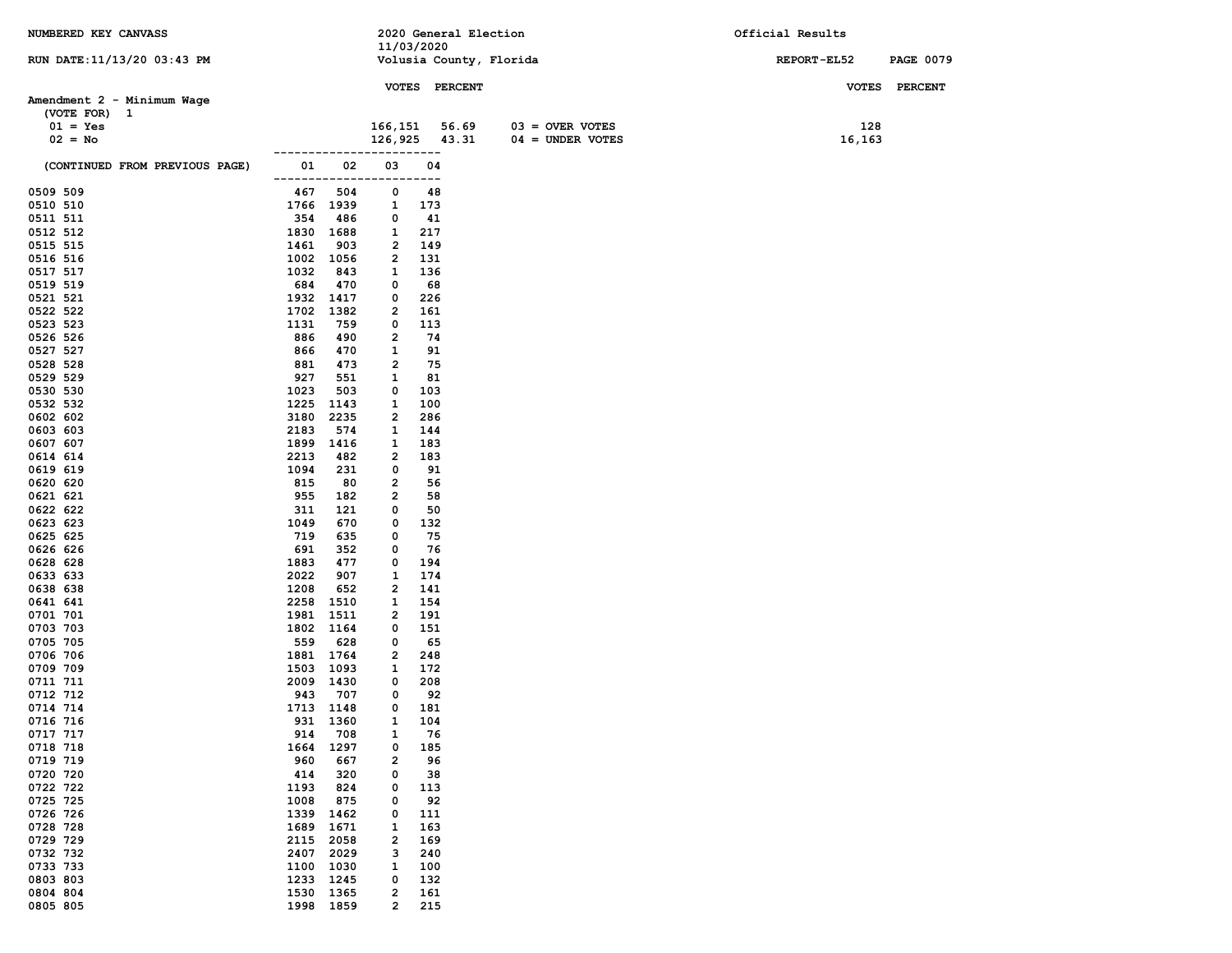| NUMBERED KEY CANVASS                       |      |      | 11/03/2020     |                | 2020 General Election   | Official Results |                  |
|--------------------------------------------|------|------|----------------|----------------|-------------------------|------------------|------------------|
| RUN DATE: 11/13/20 03:43 PM                |      |      |                |                | Volusia County, Florida | REPORT-EL52      | <b>PAGE 0080</b> |
|                                            |      |      | <b>VOTES</b>   | <b>PERCENT</b> |                         | <b>VOTES</b>     | <b>PERCENT</b>   |
| Amendment 2 - Minimum Wage<br>(VOTE FOR) 1 |      |      |                |                |                         |                  |                  |
| $01 = Yes$                                 |      |      | 166,151        | 56.69          | $03 =$ OVER VOTES       | 128              |                  |
| $02 = No$                                  |      |      | 126,925        | 43.31          | $04 =$ UNDER VOTES      | 16,163           |                  |
| (CONTINUED FROM PREVIOUS PAGE)             | 01   | 02   | 03             | 04             |                         |                  |                  |
| 0807 807                                   | 694  | 698  | 0              | 67             |                         |                  |                  |
| 0808 808                                   | 3326 | 2609 | 2              | 306            |                         |                  |                  |
| 0809 809                                   | 344  | 291  | 0              | 36             |                         |                  |                  |
| 0810 810                                   | 809  | 601  | 1              | 75             |                         |                  |                  |
| 0812 812                                   | 1266 | 977  | 0              | 129            |                         |                  |                  |
| 0813 813                                   | 962  | 865  | $\overline{2}$ | 96             |                         |                  |                  |
| 0814 814                                   | 1027 | 1076 | з              | 111            |                         |                  |                  |
| 0816 816                                   | 604  | 1065 | 1              | 86             |                         |                  |                  |
| 0901 901                                   | 1032 | 753  | 0              | 123            |                         |                  |                  |
| 0902 902                                   | 1582 | 1401 | 4              | 176            |                         |                  |                  |
| 0903 903                                   | 1576 | 1348 | 0              | 211            |                         |                  |                  |
| 0904 904                                   | 2157 | 1743 | 0              | 237            |                         |                  |                  |
| 0907 907                                   | 931  | 1126 | 1              | 106            |                         |                  |                  |
| 0909 909                                   | 647  | 636  | 1              | 64             |                         |                  |                  |
| 0910 910                                   | 526  | 492  | 2              | 63             |                         |                  |                  |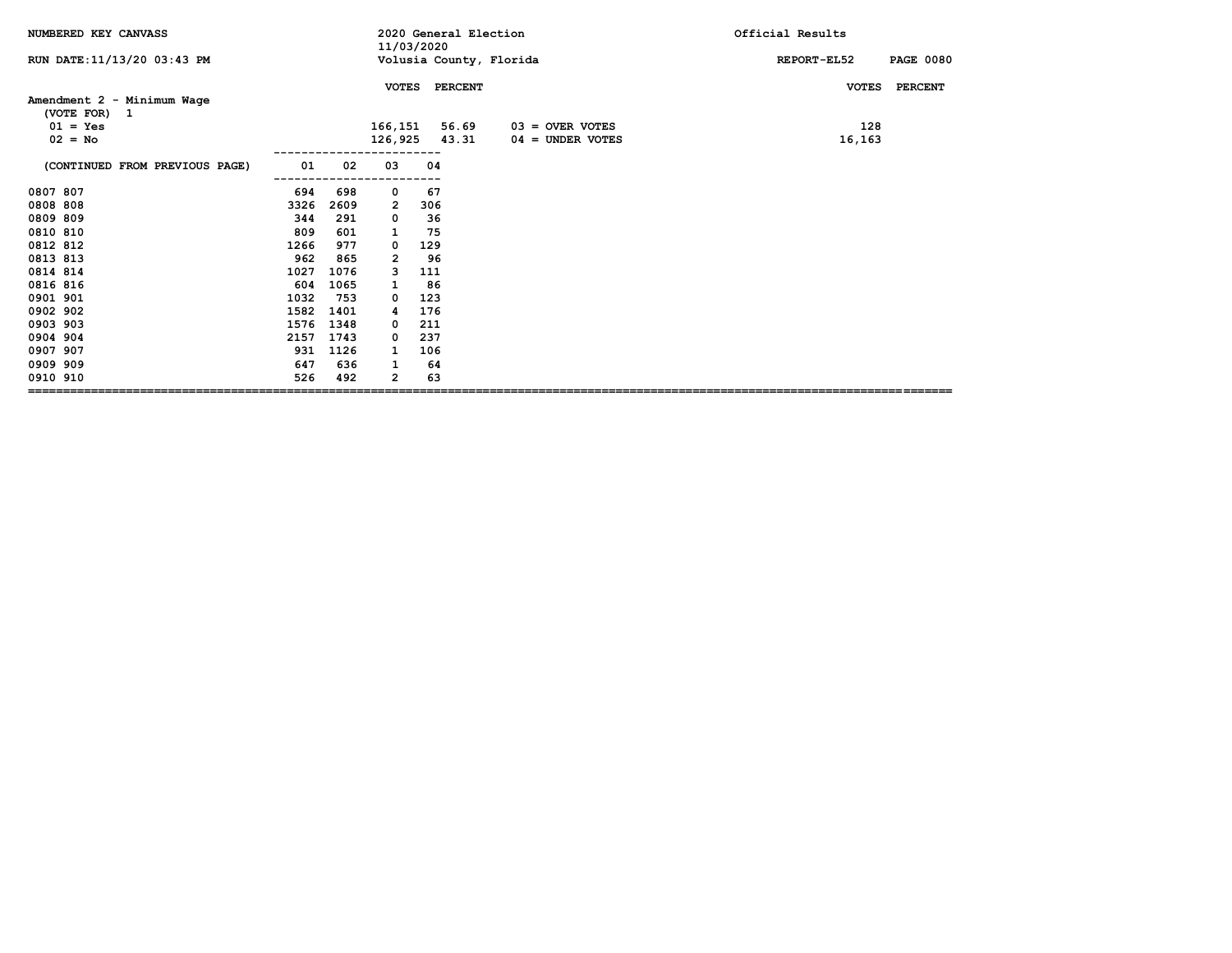| NUMBERED KEY CANVASS            |             |                        |                | 2020 General Election   |                    | Official Results |                  |
|---------------------------------|-------------|------------------------|----------------|-------------------------|--------------------|------------------|------------------|
|                                 |             |                        | 11/03/2020     |                         |                    | REPORT-EL52      | <b>PAGE 0081</b> |
| RUN DATE: 11/13/20 03:43 PM     |             |                        |                | Volusia County, Florida |                    |                  |                  |
|                                 |             |                        |                | VOTES PERCENT           |                    |                  | VOTES PERCENT    |
| Amendment 3 - Primary Elections |             |                        |                |                         |                    |                  |                  |
| (VOTE FOR) 1                    |             |                        | 144,242        |                         | $03 =$ OVER VOTES  | 123              |                  |
| $01 = Yes$<br>$02 = No$         |             |                        | 140,131        | 50.72<br>49.28          | $04 =$ UNDER VOTES | 24,871           |                  |
|                                 |             |                        |                | ----                    |                    |                  |                  |
|                                 | 01          | 02                     | 03             | 04                      |                    |                  |                  |
|                                 | -------     |                        |                | $---$                   |                    |                  |                  |
| 0101 101                        | 304         | 446                    | 0              | 50                      |                    |                  |                  |
| 0105 105<br>0107 107            | 243<br>525  | 312<br>731             | 0<br>0         | 42<br>67                |                    |                  |                  |
| 0201 201                        | 1630        | 2200                   | 2              | 231                     |                    |                  |                  |
| 0202 202                        | 1386        | 1512                   | 2              | 268                     |                    |                  |                  |
| 0203 203                        | 184         | 293                    | 1              | 25                      |                    |                  |                  |
| 0204 204                        | 290         | 316                    | 0              | 36                      |                    |                  |                  |
| 0205 205                        | 760         | 751                    | 0              | 98                      |                    |                  |                  |
| 0206 206<br>0207 207            | 876         | 932 1139<br>1188       | 0<br>0         | 136<br>134              |                    |                  |                  |
| 0208 208                        | 1730        | 1990                   | 1              | 243                     |                    |                  |                  |
| 0212 212                        |             | 1317 1460              | 2              | 202                     |                    |                  |                  |
| 0215 215                        |             | 2084 2792              | 5              | 332                     |                    |                  |                  |
| 0216 216                        |             | 2203 2177              | 0              | 377                     |                    |                  |                  |
| 0217 217                        |             | 1059 1082              | 1              | 209                     |                    |                  |                  |
| 0218 218<br>0220 220            | 177         | 1817 1700<br>194       | 0<br>0         | 287<br>34               |                    |                  |                  |
| 0222 222                        |             | 1111 1074              | 0              | 190                     |                    |                  |                  |
| 0223 223                        | 137         | 139                    | 0              | 25                      |                    |                  |                  |
| 0224 224                        |             | 1219 1520              | з              | 198                     |                    |                  |                  |
| 0301 301                        |             | 1616 1572              | 1              | 266                     |                    |                  |                  |
| 0303 303                        | 1218 1245   |                        | 0              | 226                     |                    |                  |                  |
| 0304 304<br>0305 305            |             | 1364 1498<br>1817 1979 | 1<br>0         | 328<br>337              |                    |                  |                  |
| 0306 306                        |             | 1706 1787              | з              | 419                     |                    |                  |                  |
| 0307 307                        |             | 1195 1135              | 1              | 247                     |                    |                  |                  |
| 0308 308                        | 1036        | 962                    | 0              | 169                     |                    |                  |                  |
| 0309 309                        |             | 2053 1349              | з              | 372                     |                    |                  |                  |
| 0401 401                        | 2080        | 1630                   | 1              | 282                     |                    |                  |                  |
| 0403 403<br>0404 404            | 1530<br>567 | 1117<br>709            | 2<br>1         | 256<br>96               |                    |                  |                  |
| 0405 405                        | 1046        | 846                    | 1              | 164                     |                    |                  |                  |
| 0406 406                        |             | 2246 1851              | 2              | 379                     |                    |                  |                  |
| 0407 407                        | 1507        | 961                    | 0              | 238                     |                    |                  |                  |
| 0410 410                        | 1417        | 1100                   | з              | 237                     |                    |                  |                  |
| 0411 411                        | 1437        | 1102                   | 0              | 191                     |                    |                  |                  |
| 0412 412<br>0413 413            | 688<br>1219 | 828<br>772             | з<br>2         | 108<br>208              |                    |                  |                  |
| 0414 414                        | 1295        | 921                    | 0              | 193                     |                    |                  |                  |
| 0415 415                        |             | 1503 1007              | 0              | 252                     |                    |                  |                  |
| 0416 416                        |             | 2027 1452              | $\overline{2}$ | 343                     |                    |                  |                  |
| 0417 417                        | 773         | 529                    | 0              | 102                     |                    |                  |                  |
| 0419 419                        | 686         | 510                    | 0              | 104                     |                    |                  |                  |
| 0420 420<br>0421 421            | 1479<br>976 | 1304<br>1055           | 1<br>4         | 248<br>167              |                    |                  |                  |
| 0422 422                        | 1206        | 868                    | 1              | 187                     |                    |                  |                  |
| 0423 423                        | 1096        | 790                    | 0              | 182                     |                    |                  |                  |
| 0427 427                        | 1275        | 953                    | 1              | 190                     |                    |                  |                  |
| 0429 429                        | 678         | 505                    | 1              | 116                     |                    |                  |                  |
| 0501 501                        | 1133        | 1287                   | 0              | 211                     |                    |                  |                  |
| 0502 502<br>0503 503            | 1902<br>465 | 2106<br>592            | 0<br>0         | 324<br>84               |                    |                  |                  |
| 0504 504                        | 885         | 964                    | 0              | 152                     |                    |                  |                  |
| 0506 506                        | 1089        | 1183                   | 1              | 187                     |                    |                  |                  |
| 0508 508                        | 954         | 1028                   | 0              | 150                     |                    |                  |                  |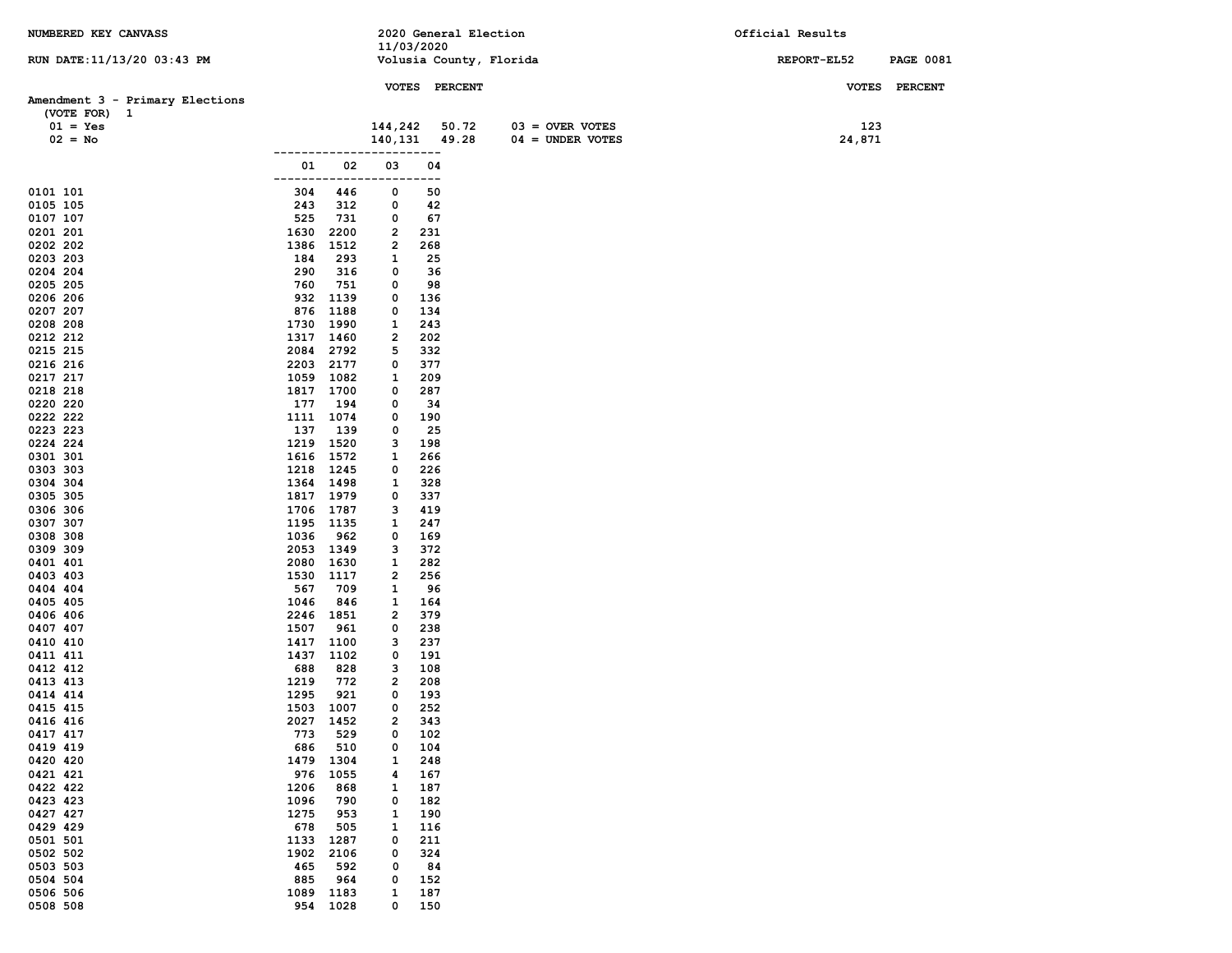| NUMBERED KEY CANVASS            |                    |             |                 |             | 2020 General Election |                         | Official Results |                  |
|---------------------------------|--------------------|-------------|-----------------|-------------|-----------------------|-------------------------|------------------|------------------|
|                                 |                    |             | 11/03/2020      |             |                       |                         |                  |                  |
| RUN DATE: 11/13/20 03:43 PM     |                    |             |                 |             |                       | Volusia County, Florida | REPORT-EL52      | <b>PAGE 0082</b> |
|                                 |                    |             |                 |             | VOTES PERCENT         |                         |                  | VOTES PERCENT    |
| Amendment 3 - Primary Elections |                    |             |                 |             |                       |                         |                  |                  |
| (VOTE FOR) 1                    |                    |             |                 |             |                       |                         |                  |                  |
| $01 = Yes$                      |                    |             | 144,242         |             | 50.72                 | $03 =$ OVER VOTES       | 123              |                  |
| $02 = No$                       |                    |             | 140, 131 49. 28 |             |                       | $04 = UNDER VOTES$      | 24,871           |                  |
|                                 |                    |             |                 | ----        |                       |                         |                  |                  |
| (CONTINUED FROM PREVIOUS PAGE)  | 01<br>------------ | 02          | 03              | 04<br>$---$ |                       |                         |                  |                  |
| 0509 509                        | 467                | 481         | 0               | 71          |                       |                         |                  |                  |
| 0510 510                        | 1512 2071          |             | 2               | 294         |                       |                         |                  |                  |
| 0511 511                        | 355                | 456         | 0               | 70          |                       |                         |                  |                  |
| 0512 512                        | 1641 1799          |             | 1               | 295         |                       |                         |                  |                  |
| 0515 515                        | 1216               | 1076        | 2               | 221         |                       |                         |                  |                  |
| 0516 516                        | 819                | 1186        | 0               | 186         |                       |                         |                  |                  |
| 0517 517                        | 899                | 914         | 0               | 199         |                       |                         |                  |                  |
| 0519 519<br>0521 521            | 551<br>1670 1552   | 579         | 1<br>1          | 91<br>352   |                       |                         |                  |                  |
| 0522 522                        | 1570               | 1399        | 1               | 277         |                       |                         |                  |                  |
| 0523 523                        | 1108               | 712         | 0               | 183         |                       |                         |                  |                  |
| 0526 526                        | 781                | 555         | 4               | 112         |                       |                         |                  |                  |
| 0527 527                        | 759                | 544         | 0               | 125         |                       |                         |                  |                  |
| 0528 528                        | 764                | 555         | 0               | 112         |                       |                         |                  |                  |
| 0529 529                        | 813                | 617         | 1               | 129         |                       |                         |                  |                  |
| 0530 530                        | 883                | 588         | 0               | 158         |                       |                         |                  |                  |
| 0532 532                        | 963                | 1365        | 1               | 140         |                       |                         |                  |                  |
| 0602 602                        | 2748               | 2542        | 1               | 412         |                       |                         |                  |                  |
| 0603 603                        | 1525               | 1164        | 1               | 212         |                       |                         |                  |                  |
| 0607 607                        | 1640 1549          |             | з               | 307         |                       |                         |                  |                  |
| 0614 614                        | 1570 1065          |             | 0               | 245         |                       |                         |                  |                  |
| 0619 619<br>0620 620            | 728<br>548         | 561<br>323  | 0<br>0          | 127<br>82   |                       |                         |                  |                  |
| 0621 621                        | 621                | 487         | 2               | 87          |                       |                         |                  |                  |
| 0622 622                        | 247                | 156         | 0               | 79          |                       |                         |                  |                  |
| 0623 623                        | 903                | 755         | 1               | 192         |                       |                         |                  |                  |
| 0625 625                        | 634                | 687         | 0               | 108         |                       |                         |                  |                  |
| 0626 626                        | 601                | 409         | 1               | 108         |                       |                         |                  |                  |
| 0628 628                        | 1299               | 1007        | з               | 245         |                       |                         |                  |                  |
| 0633 633                        | 1708               | 1153        | 1               | 242         |                       |                         |                  |                  |
| 0638 638                        | 1081               | 726         | 1               | 195         |                       |                         |                  |                  |
| 0641 641                        | 1950 1687          |             | 0               | 286         |                       |                         |                  |                  |
| 0701 701                        | 1758               | 1600        | 0               | 327         |                       |                         |                  |                  |
| 0703 703                        | 1568 1275          |             | 1               | 273         |                       |                         |                  |                  |
| 0705 705<br>0706 706            | 535<br>1577 1975   | 620         | 1<br>4          | 96<br>339   |                       |                         |                  |                  |
| 0709 709                        | 1396 1127          |             | 1               | 245         |                       |                         |                  |                  |
| 0711 711                        | 1871 1501          |             | 0               | 275         |                       |                         |                  |                  |
| 0712 712                        | 890                | 710         | 4               | 138         |                       |                         |                  |                  |
| 0714 714                        | 1478 1313          |             | 0               | 251         |                       |                         |                  |                  |
| 0716 716                        | 842 1394           |             | 0               | 160         |                       |                         |                  |                  |
| 0717 717                        | 798                | 773         | 1               | 127         |                       |                         |                  |                  |
| 0718 718                        | 1432               | 1454        | 0               | 260         |                       |                         |                  |                  |
| 0719 719                        | 842                | 732         | 0               | 151         |                       |                         |                  |                  |
| 0720 720                        | 375                | 344         | 0               | 53          |                       |                         |                  |                  |
| 0722 722                        | 1134               | 805         | 0               | 191         |                       |                         |                  |                  |
| 0725 725<br>0726 726            | 871<br>1119        | 966<br>1603 | 0<br>1          | 138<br>189  |                       |                         |                  |                  |
| 0728 728                        | 1560               | 1670        | з               | 291         |                       |                         |                  |                  |
| 0729 729                        | 1853               | 2155        | 2               | 334         |                       |                         |                  |                  |
| 0732 732                        | 2135               | 2170        | з               | 371         |                       |                         |                  |                  |
| 0733 733                        | 982                | 1076        | 0               | 173         |                       |                         |                  |                  |
| 0803 803                        | 1094               | 1293        | 0               | 223         |                       |                         |                  |                  |
| 0804 804                        | 1332 1439          |             | 2               | 285         |                       |                         |                  |                  |
| 0805 805                        | 1457 2245          |             | 4               | 368         |                       |                         |                  |                  |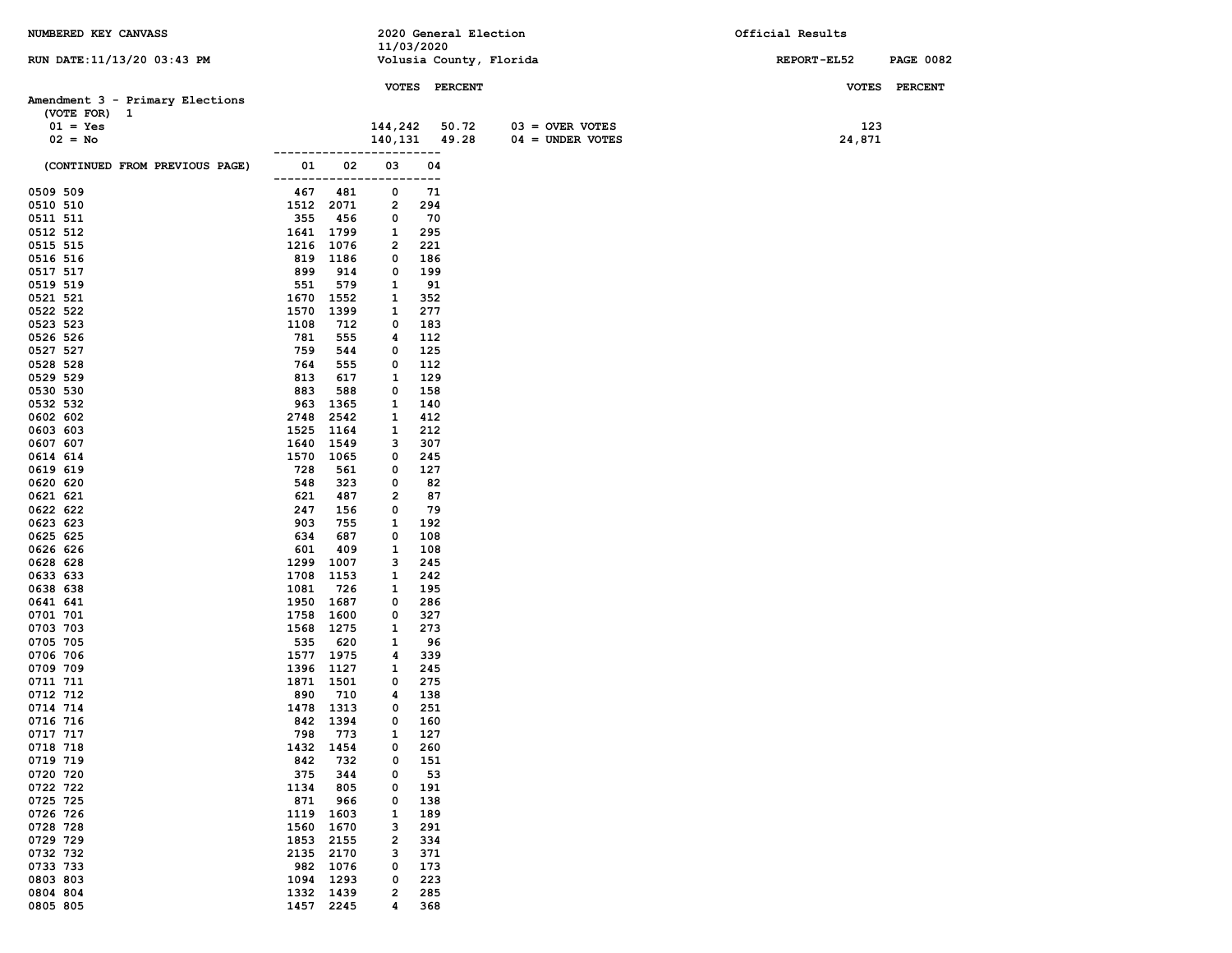| NUMBERED KEY CANVASS                            |      |      | 11/03/2020      |     | 2020 General Election |                         | Official Results                |  |  |
|-------------------------------------------------|------|------|-----------------|-----|-----------------------|-------------------------|---------------------------------|--|--|
| RUN DATE: 11/13/20 03:43 PM                     |      |      |                 |     |                       | Volusia County, Florida | REPORT-EL52<br><b>PAGE 0083</b> |  |  |
|                                                 |      |      | <b>VOTES</b>    |     | <b>PERCENT</b>        |                         | <b>PERCENT</b><br><b>VOTES</b>  |  |  |
| Amendment 3 - Primary Elections<br>(VOTE FOR) 1 |      |      |                 |     |                       |                         |                                 |  |  |
| $01 = Yes$                                      |      |      | 144,242         |     | 50.72                 | $03 =$ OVER VOTES       | 123                             |  |  |
| $02 = No$                                       |      |      | 140, 131 49. 28 |     |                       | $04 =$ UNDER VOTES      | 24,871                          |  |  |
| (CONTINUED FROM PREVIOUS PAGE)                  | 01   | 02   | 03              | 04  |                       |                         |                                 |  |  |
| 0807 807                                        | 636  | 714  | 2               | 107 |                       |                         |                                 |  |  |
| 0808 808                                        | 2676 | 2994 | 1               | 572 |                       |                         |                                 |  |  |
| 0809 809                                        | 319  | 293  | 1               | 58  |                       |                         |                                 |  |  |
| 0810 810                                        | 646  | 706  | 0               | 134 |                       |                         |                                 |  |  |
| 0812 812                                        | 938  | 1229 | 2               | 203 |                       |                         |                                 |  |  |
| 0813 813                                        | 755  | 1052 | 1               | 117 |                       |                         |                                 |  |  |
| 0814 814                                        | 980  | 1085 | 4               | 148 |                       |                         |                                 |  |  |
| 0816 816                                        | 669  | 953  | 1               | 133 |                       |                         |                                 |  |  |
| 0901 901                                        | 973  | 780  | 1               | 154 |                       |                         |                                 |  |  |
| 0902 902                                        | 1501 | 1430 | 1               | 231 |                       |                         |                                 |  |  |
| 0903 903                                        | 1518 | 1356 | 0               | 261 |                       |                         |                                 |  |  |
| 0904 904                                        | 1962 | 1856 | 0               | 319 |                       |                         |                                 |  |  |
| 0907 907                                        | 956  | 1046 | 1               | 161 |                       |                         |                                 |  |  |
| 0909 909                                        | 594  | 664  | 0               | 90  |                       |                         |                                 |  |  |
| 0910 910                                        | 498  | 500  |                 | 84  |                       |                         |                                 |  |  |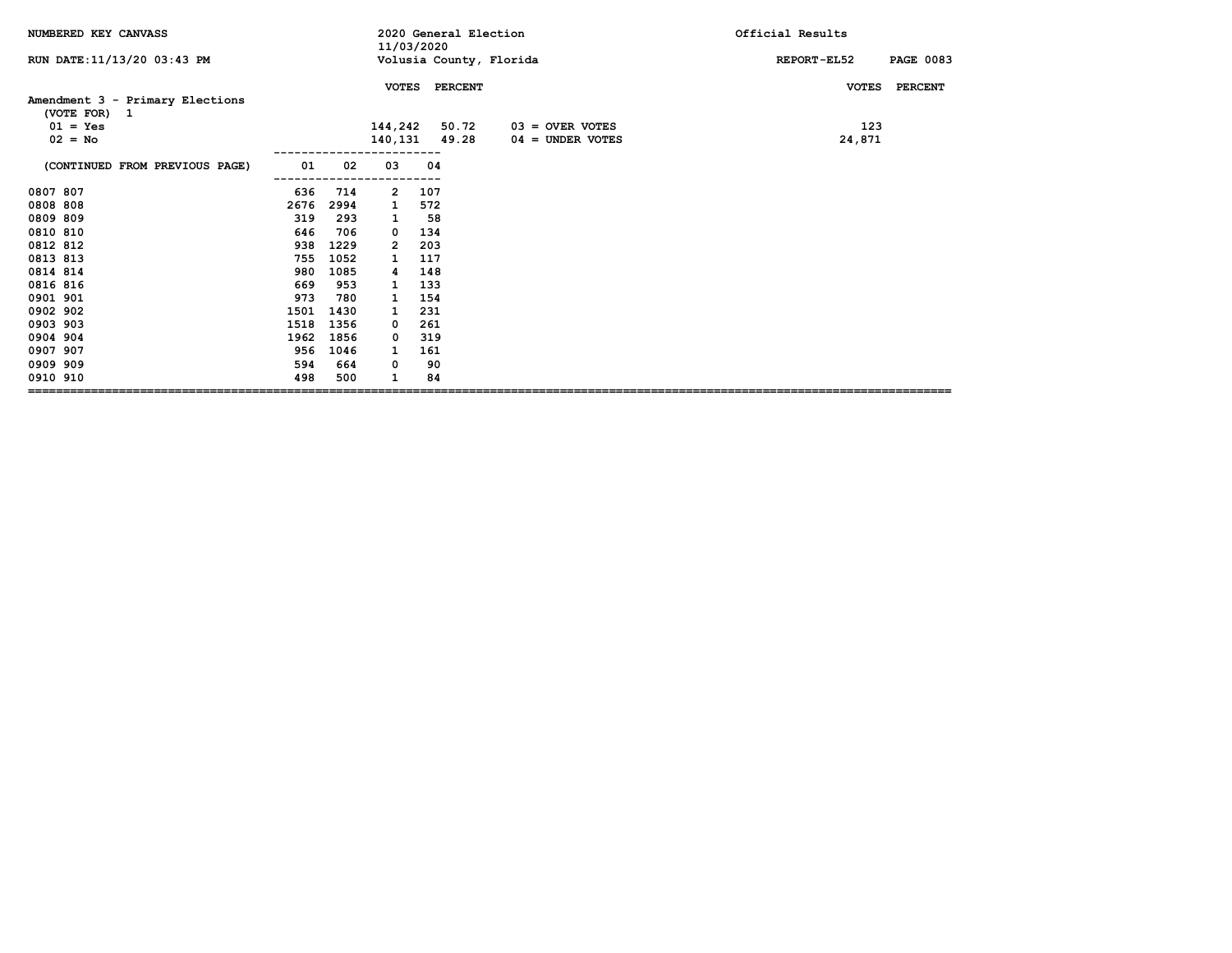| NUMBERED KEY CANVASS                 |              |                        |            | 2020 General Election |                         | Official Results |                  |
|--------------------------------------|--------------|------------------------|------------|-----------------------|-------------------------|------------------|------------------|
| RUN DATE: 11/13/20 03:43 PM          |              |                        | 11/03/2020 |                       | Volusia County, Florida | REPORT-EL52      | <b>PAGE 0084</b> |
|                                      |              |                        |            |                       |                         |                  |                  |
|                                      |              |                        |            | VOTES PERCENT         |                         |                  | VOTES PERCENT    |
| Amendment 4 - Apprl Const. Amendment |              |                        |            |                       |                         |                  |                  |
| (VOTE FOR) 1<br>$01 = Yes$           |              |                        | 139,522    | 49.84                 | $03 =$ OVER VOTES       | 69               |                  |
| $02 = No$                            |              |                        |            | 140,413 50.16         | $04 = UNDER VOTES$      | 29,363           |                  |
|                                      |              |                        |            | .                     |                         |                  |                  |
|                                      | 01           | 02                     | 03         | 04                    |                         |                  |                  |
| 0101 101                             | ------------ |                        | 0          | ---<br>60             |                         |                  |                  |
| 0105 105                             | 417<br>319   | 323<br>221             | 0          | 57                    |                         |                  |                  |
| 0107 107                             | 697          | 536                    | 0          | 90                    |                         |                  |                  |
| 0201 201                             |              | 1851 1937              | 2          | 273                   |                         |                  |                  |
| 0202 202                             | 1530         | 1338                   | 1          | 299                   |                         |                  |                  |
| 0203 203                             | 246          | 230                    | 0          | 27                    |                         |                  |                  |
| 0204 204<br>0205 205                 | 325<br>831   | 271<br>665             | 1<br>1     | 45<br>112             |                         |                  |                  |
| 0206 206                             | 1020         | 1023                   | 2          | 162                   |                         |                  |                  |
| 0207 207                             | 1075         | 960                    | 1          | 162                   |                         |                  |                  |
| 0208 208                             | 1857         | 1819                   | 0          | 288                   |                         |                  |                  |
| 0212 212                             | 1214         | 1545                   | 0          | 222                   |                         |                  |                  |
| 0215 215<br>0216 216                 | 2193<br>1997 | 2625<br>2318           | 1<br>1     | 394<br>441            |                         |                  |                  |
| 0217 217                             | 888          | 1217                   | 0          | 246                   |                         |                  |                  |
| 0218 218                             |              | 1633 1833              | 1          | 337                   |                         |                  |                  |
| 0220 220                             | 161          | 205                    | 0          | 39                    |                         |                  |                  |
| 0222 222                             |              | 1090 1057              | 0          | 228                   |                         |                  |                  |
| 0223 223                             | 138          | 139                    | 0          | 24                    |                         |                  |                  |
| 0224 224<br>0301 301                 |              | 1265 1452<br>1620 1519 | 0<br>1     | 223<br>315            |                         |                  |                  |
| 0303 303                             |              | 1143 1280              | 0          | 266                   |                         |                  |                  |
| 0304 304                             |              | 1331 1475              | 2          | 383                   |                         |                  |                  |
| 0305 305                             |              | 1886 1849              | 2          | 396                   |                         |                  |                  |
| 0306 306                             | 1598         | 1834                   | 0          | 483                   |                         |                  |                  |
| 0307 307<br>0308 308                 | 1006         | 1162 1130<br>946       | 0<br>0     | 286<br>215            |                         |                  |                  |
| 0309 309                             |              | 1751 1590              | 0          | 436                   |                         |                  |                  |
| 0401 401                             |              | 1850 1786              | 1          | 356                   |                         |                  |                  |
| 0403 403                             | 1259         | 1341                   | 1          | 304                   |                         |                  |                  |
| 0404 404                             | 653          | 603                    | 1          | 116                   |                         |                  |                  |
| 0405 405<br>0406 406                 | 967          | 901<br>1924 2115       | 0<br>1     | 189<br>438            |                         |                  |                  |
| 0407 407                             | 1269         | 1150                   | 2          | 285                   |                         |                  |                  |
| 0410 410                             | 1319         | 1159                   | 2          | 277                   |                         |                  |                  |
| 0411 411                             | 1274         | 1225                   | 0          | 231                   |                         |                  |                  |
| 0412 412<br>0413 413                 | 796<br>998   | 685<br>956             | 0<br>0     | 146<br>247            |                         |                  |                  |
| 0414 414                             |              | 1082 1089              | 0          | 238                   |                         |                  |                  |
| 0415 415                             |              | 1240 1225              | 0          | 297                   |                         |                  |                  |
| 0416 416                             |              | 1715 1697              | 2          | 410                   |                         |                  |                  |
| 0417 417                             | 650          | 640                    | 0          | 114                   |                         |                  |                  |
| 0419 419                             | 600          | 563                    | 0          | 137                   |                         |                  |                  |
| 0420 420<br>0421 421                 | 1365<br>1032 | 1377<br>983            | 0<br>0     | 290<br>187            |                         |                  |                  |
| 0422 422                             | 1049         | 1002                   | 1          | 210                   |                         |                  |                  |
| 0423 423                             | 934          | 930                    | 1          | 203                   |                         |                  |                  |
| 0427 427                             | 1197         | 1001                   | 2          | 219                   |                         |                  |                  |
| 0429 429                             | 599          | 579                    | 1          | 121                   |                         |                  |                  |
| 0501 501<br>0502 502                 | 1150<br>1755 | 1233<br>2202           | 0<br>2     | 248<br>373            |                         |                  |                  |
| 0503 503                             | 538          | 509                    | 0          | 94                    |                         |                  |                  |
| 0504 504                             | 852          | 960                    | 1          | 188                   |                         |                  |                  |
| 0506 506                             | 1028         | 1202                   | 1          | 229                   |                         |                  |                  |
| 0508 508                             | 948          | 997                    | 0          | 187                   |                         |                  |                  |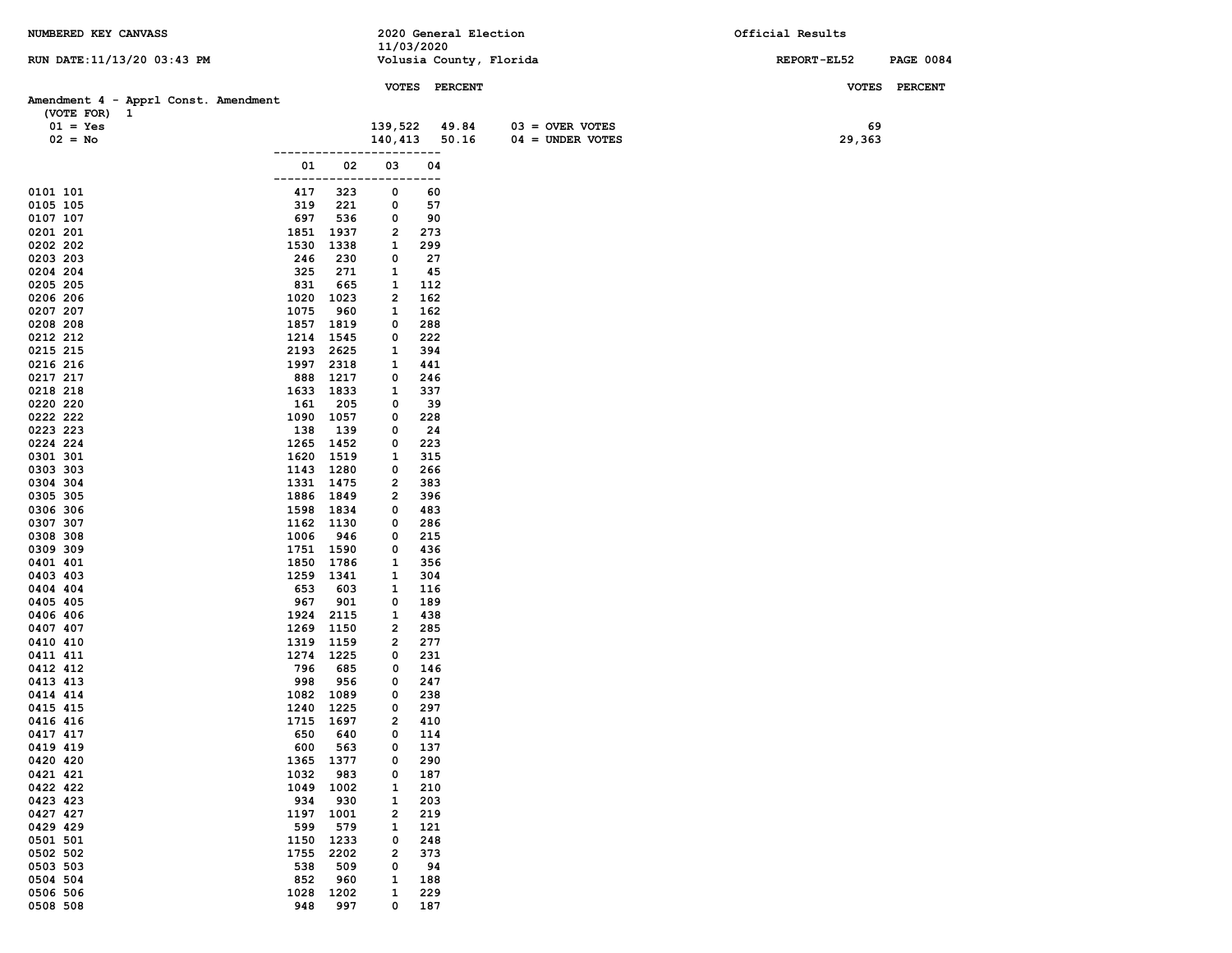| NUMBERED KEY CANVASS                 |                            |                   | 2020 General Election   |                    | Official Results                |
|--------------------------------------|----------------------------|-------------------|-------------------------|--------------------|---------------------------------|
|                                      |                            | 11/03/2020        |                         |                    |                                 |
| RUN DATE: 11/13/20 03:43 PM          |                            |                   | Volusia County, Florida |                    | REPORT-EL52<br><b>PAGE 0085</b> |
|                                      |                            |                   | VOTES PERCENT           |                    | VOTES PERCENT                   |
| Amendment 4 - Apprl Const. Amendment |                            |                   |                         |                    |                                 |
| (VOTE FOR) 1                         |                            |                   |                         |                    |                                 |
| $01 = Yes$                           |                            | 139,522           | 49.84                   | $03 =$ OVER VOTES  | 69                              |
| $02 = No$                            |                            | 140,413           | 50.16                   | $04 = UNDER VOTES$ | 29,363                          |
|                                      |                            |                   | ----                    |                    |                                 |
| (CONTINUED FROM PREVIOUS PAGE)       | 02<br>01<br>------------   | 03<br>-----       | 04<br>----              |                    |                                 |
| 0509 509                             | 471<br>460                 | 1                 | 87                      |                    |                                 |
| 0510 510                             | 1693 1848                  | 0                 | 338                     |                    |                                 |
| 0511 511                             | 413<br>386                 | 0                 | 82                      |                    |                                 |
| 0512 512                             | 1560<br>1821               | 0                 | 355                     |                    |                                 |
| 0515 515                             | 1056<br>1203               | 0                 | 256                     |                    |                                 |
| 0516 516                             | 824 1160                   | 0                 | 207                     |                    |                                 |
| 0517 517                             | 822<br>958                 | 0                 | 232                     |                    |                                 |
| 0519 519<br>0521 521                 | 565<br>543<br>1517<br>1635 | 0<br>1            | 114<br>422              |                    |                                 |
| 0522 522                             | 1454<br>1454               | 0                 | 339                     |                    |                                 |
| 0523 523                             | 977<br>809                 | 0                 | 217                     |                    |                                 |
| 0526 526                             | 675<br>639                 | 1                 | 137                     |                    |                                 |
| 0527 527                             | 648<br>610                 | 0                 | 170                     |                    |                                 |
| 0528 528                             | 645<br>658                 | 1                 | 127                     |                    |                                 |
| 0529 529                             | 711<br>709                 | 0                 | 140                     |                    |                                 |
| 0530 530                             | 723<br>726                 | 0                 | 180                     |                    |                                 |
| 0532 532<br>0602 602                 | 1059<br>1243<br>2499 2722  | 1<br>2            | 166<br>480              |                    |                                 |
| 0603 603                             | 1273<br>1377               | 1                 | 251                     |                    |                                 |
| 0607 607                             | 1470<br>1669               | з                 | 357                     |                    |                                 |
| 0614 614                             | 1268 1323                  | 0                 | 289                     |                    |                                 |
| 0619 619                             | 622<br>645                 | 0                 | 149                     |                    |                                 |
| 0620 620                             | 476<br>391                 | 0                 | 86                      |                    |                                 |
| 0621 621                             | 522<br>573                 | 1                 | 101                     |                    |                                 |
| 0622 622<br>0623 623                 | 226<br>164<br>814<br>815   | 0<br>0            | 92<br>222               |                    |                                 |
| 0625 625                             | 610<br>694                 | 3                 | 122                     |                    |                                 |
| 0626 626                             | 520<br>465                 | 0                 | 134                     |                    |                                 |
| 0628 628                             | 1101<br>1164               | 1                 | 288                     |                    |                                 |
| 0633 633                             | 1459<br>1370               | 0                 | 275                     |                    |                                 |
| 0638 638                             | 978<br>777                 | 1                 | 247                     |                    |                                 |
| 0641 641<br>0701 701                 | 1825<br>1772<br>1697 1617  | 1<br>0            | 325<br>371              |                    |                                 |
| 0703 703                             | 1459 1330                  | 1                 | 327                     |                    |                                 |
| 0705 705                             | 554<br>584                 | 0                 | 114                     |                    |                                 |
| 0706 706                             | 1715 1781                  | 0                 | 399                     |                    |                                 |
| 0709 709                             | 1356 1127                  | 0                 | 286                     |                    |                                 |
| 0711 711                             | 1784 1528                  | 0                 | 335                     |                    |                                 |
| 0712 712<br>0714 714                 | 826<br>747<br>1363 1378    | 0<br>0            | 169<br>301              |                    |                                 |
| 0716 716                             | 1253<br>957                | 0                 | 186                     |                    |                                 |
| 0717 717                             | 771<br>791                 | 1                 | 136                     |                    |                                 |
| 0718 718                             | 1417<br>1411               | 0                 | 318                     |                    |                                 |
| 0719 719                             | 849<br>695                 | 0                 | 181                     |                    |                                 |
| 0720 720                             | 327<br>369                 | 0                 | 76                      |                    |                                 |
| 0722 722                             | 1060<br>843                | 0<br>0            | 227                     |                    |                                 |
| 0725 725<br>0726 726                 | 856<br>945<br>1281<br>1399 | 1                 | 174<br>231              |                    |                                 |
| 0728 728                             | 1604<br>1585               | 0                 | 335                     |                    |                                 |
| 0729 729                             | 2045<br>1920               | 1                 | 378                     |                    |                                 |
| 0732 732                             | 2195<br>2048               | 1                 | 435                     |                    |                                 |
| 0733 733                             | 1001 1018                  | 1                 | 211                     |                    |                                 |
| 0803 803                             | 1229<br>1123               | 0                 | 258                     |                    |                                 |
| 0804 804<br>0805 805                 | 1312 1416<br>1646 1990     | 1<br>$\mathbf{1}$ | 329<br>437              |                    |                                 |
|                                      |                            |                   |                         |                    |                                 |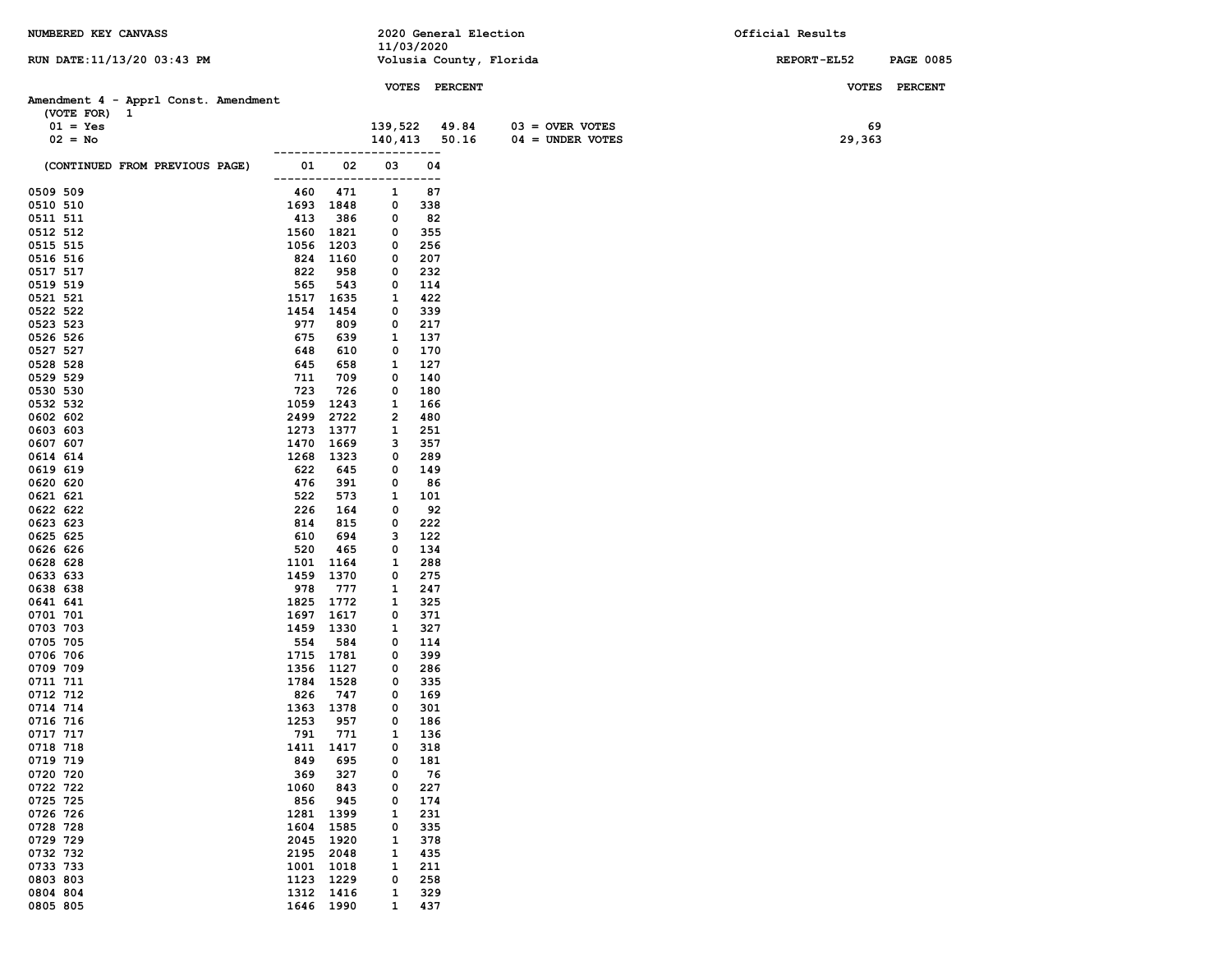| NUMBERED KEY CANVASS                                 |      |      | 11/03/2020   |     | 2020 General Election   |                    | Official Results                       |
|------------------------------------------------------|------|------|--------------|-----|-------------------------|--------------------|----------------------------------------|
| RUN DATE: 11/13/20 03:43 PM                          |      |      |              |     | Volusia County, Florida |                    | <b>PAGE 0086</b><br><b>REPORT-EL52</b> |
|                                                      |      |      | <b>VOTES</b> |     | <b>PERCENT</b>          |                    | <b>VOTES</b><br><b>PERCENT</b>         |
| Amendment 4 - Apprl Const. Amendment<br>(VOTE FOR) 1 |      |      |              |     |                         |                    |                                        |
| $01 = Yes$                                           |      |      | 139,522      |     | 49.84                   | $03 =$ OVER VOTES  | 69                                     |
| $02 = No$                                            |      |      | 140,413      |     | 50.16                   | $04 =$ UNDER VOTES | 29,363                                 |
| (CONTINUED FROM PREVIOUS PAGE)                       | 01   | 02   | 03           | 04  |                         |                    |                                        |
| 0807 807                                             | 709  | 629  | 0            | 121 |                         |                    |                                        |
| 0808 808                                             | 2839 | 2731 | 2            | 671 |                         |                    |                                        |
| 0809 809                                             | 297  | 303  | 0            | 71  |                         |                    |                                        |
| 0810 810                                             | 626  | 709  | 0            | 151 |                         |                    |                                        |
| 0812 812                                             | 951  | 1176 | 1            | 244 |                         |                    |                                        |
| 0813 813                                             | 800  | 973  | 0            | 152 |                         |                    |                                        |
| 0814 814                                             | 1102 | 926  | 1            | 188 |                         |                    |                                        |
| 0816 816                                             | 909  | 694  | 0            | 153 |                         |                    |                                        |
| 0901 901                                             | 905  | 829  | 2            | 172 |                         |                    |                                        |
| 0902 902                                             | 1451 | 1430 | 0            | 282 |                         |                    |                                        |
| 0903 903                                             | 1486 | 1325 | 1            | 323 |                         |                    |                                        |
| 0904 904                                             | 1953 | 1813 | 1            | 370 |                         |                    |                                        |
| 0907 907                                             | 1039 | 919  | 0            | 206 |                         |                    |                                        |
| 0909 909                                             | 657  | 574  | 0            | 117 |                         |                    |                                        |
| 0910 910                                             | 496  | 489  | 0            | 98  |                         |                    |                                        |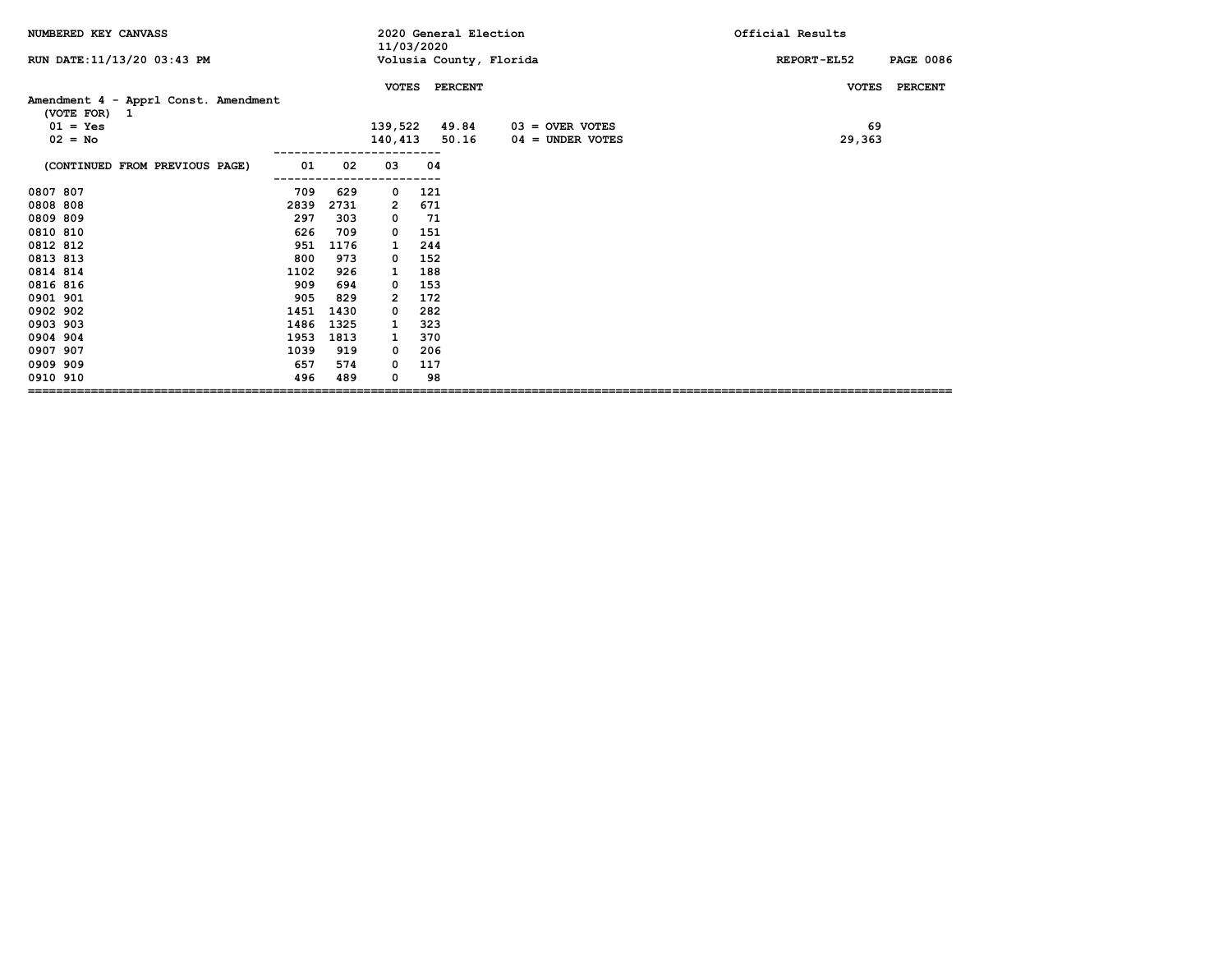| NUMBERED KEY CANVASS                                   | 2020 General Election                 | Official Results                |  |  |
|--------------------------------------------------------|---------------------------------------|---------------------------------|--|--|
| RUN DATE: 11/13/20 03:43 PM                            | 11/03/2020<br>Volusia County, Florida | REPORT-EL52<br><b>PAGE 0087</b> |  |  |
|                                                        |                                       |                                 |  |  |
|                                                        | VOTES PERCENT                         | VOTES PERCENT                   |  |  |
| Amendment 5 - Homestead Property Taxes<br>(VOTE FOR) 1 |                                       |                                 |  |  |
| $01 = Yes$                                             | 193,940<br>70.21<br>$03 =$ OVER VOTES | 67                              |  |  |
| $02 = No$                                              | 29.79<br>$04 =$ UNDER VOTES<br>82,271 | 33,089                          |  |  |
|                                                        | ---                                   |                                 |  |  |
| 01<br>02                                               | 03<br>04                              |                                 |  |  |
| -----<br>0101 101<br>557<br>174                        | $--$<br>0<br>69                       |                                 |  |  |
| 0105 105<br>396<br>144                                 | 57<br>0                               |                                 |  |  |
| 922<br>0107 107<br>308                                 | 93<br>0                               |                                 |  |  |
| 2570<br>0201 201<br>1147                               | 1<br>345                              |                                 |  |  |
| 0202 202<br>2017<br>827<br>310                         | 324<br>0<br>0                         |                                 |  |  |
| 0203 203<br>162<br>0204 204<br>445<br>150              | 31<br>46<br>1                         |                                 |  |  |
| 1090<br>0205 205<br>385                                | 0<br>134                              |                                 |  |  |
| 1401<br>0206 206<br>620                                | 1<br>185                              |                                 |  |  |
| 0207 207<br>1465<br>529                                | 204<br>0                              |                                 |  |  |
| 0208 208<br>2553<br>1073<br>1754<br>0212 212<br>941    | 2<br>336<br>284<br>2                  |                                 |  |  |
| 0215 215<br>3274 1500                                  | 439<br>0                              |                                 |  |  |
| 2926<br>1324<br>0216 216                               | 2<br>505                              |                                 |  |  |
| 0217 217<br>1215<br>864                                | 271<br>1                              |                                 |  |  |
| 0218 218<br>2258<br>1157<br>0220 220                   | 389<br>0<br>0                         |                                 |  |  |
| 182<br>181<br>1499<br>0222 222<br>621                  | 42<br>2<br>253                        |                                 |  |  |
| 0223 223<br>185<br>83                                  | 33<br>0                               |                                 |  |  |
| 0224 224<br>1843<br>842                                | 255<br>0                              |                                 |  |  |
| 2233<br>0301 301<br>883                                | 338<br>1                              |                                 |  |  |
| 0303 303<br>1622<br>783<br>0304 304<br>1998<br>770     | 283<br>1<br>1<br>422                  |                                 |  |  |
| 2640<br>0305 305<br>1042                               | 450<br>1                              |                                 |  |  |
| 0306 306<br>2408<br>946                                | 561<br>0                              |                                 |  |  |
| 0307 307<br>1619<br>630                                | 1<br>328                              |                                 |  |  |
| 1351<br>0308 308<br>601<br>0309 309<br>2355<br>925     | 215<br>0<br>497<br>0                  |                                 |  |  |
| 2513<br>0401 401<br>1086                               | 0<br>394                              |                                 |  |  |
| 1748<br>0403 403<br>825                                | 332<br>0                              |                                 |  |  |
| 0404 404<br>917<br>313                                 | 143<br>0                              |                                 |  |  |
| 1293<br>0405 405<br>552<br>2743<br>1224<br>0406 406    | 211<br>1<br>509<br>2                  |                                 |  |  |
| 0407 407<br>1646<br>740                                | 319<br>1                              |                                 |  |  |
| 0410 410<br>1723<br>732                                | 1<br>301                              |                                 |  |  |
| 1727<br>0411 411<br>739                                | 1<br>263                              |                                 |  |  |
| 0412 412<br>1075<br>395<br>1363<br>0413 413            | 157<br>0                              |                                 |  |  |
| 546<br>1550<br>0414 414<br>624                         | 2<br>290<br>235<br>0                  |                                 |  |  |
| 1633<br>0415 415<br>767                                | $\mathbf{1}$<br>361                   |                                 |  |  |
| 2271<br>0416 416<br>1098                               | $\overline{2}$<br>453                 |                                 |  |  |
| 0417 417<br>374<br>904                                 | 126<br>0                              |                                 |  |  |
| 0419 419<br>820<br>340<br>0420 420<br>1932<br>778      | 140<br>0<br>321<br>1                  |                                 |  |  |
| 0421 421<br>1511<br>493                                | 198<br>0                              |                                 |  |  |
| 0422 422<br>1409<br>611                                | 242<br>0                              |                                 |  |  |
| 0423 423<br>1310<br>517                                | 240<br>1                              |                                 |  |  |
| 1519<br>0427 427<br>659<br>823<br>0429 429<br>342      | 240<br>1<br>2<br>133                  |                                 |  |  |
| 1673<br>0501 501<br>683                                | 273<br>2                              |                                 |  |  |
| 0502 502<br>2702<br>1206                               | 0<br>424                              |                                 |  |  |
| 0503 503<br>750<br>281                                 | 110<br>0                              |                                 |  |  |
| 0504 504<br>1236<br>556                                | 209<br>0                              |                                 |  |  |
| 0506 506<br>1533<br>679<br>1345<br>0508 508<br>576     | 0<br>248<br>210<br>1                  |                                 |  |  |
|                                                        |                                       |                                 |  |  |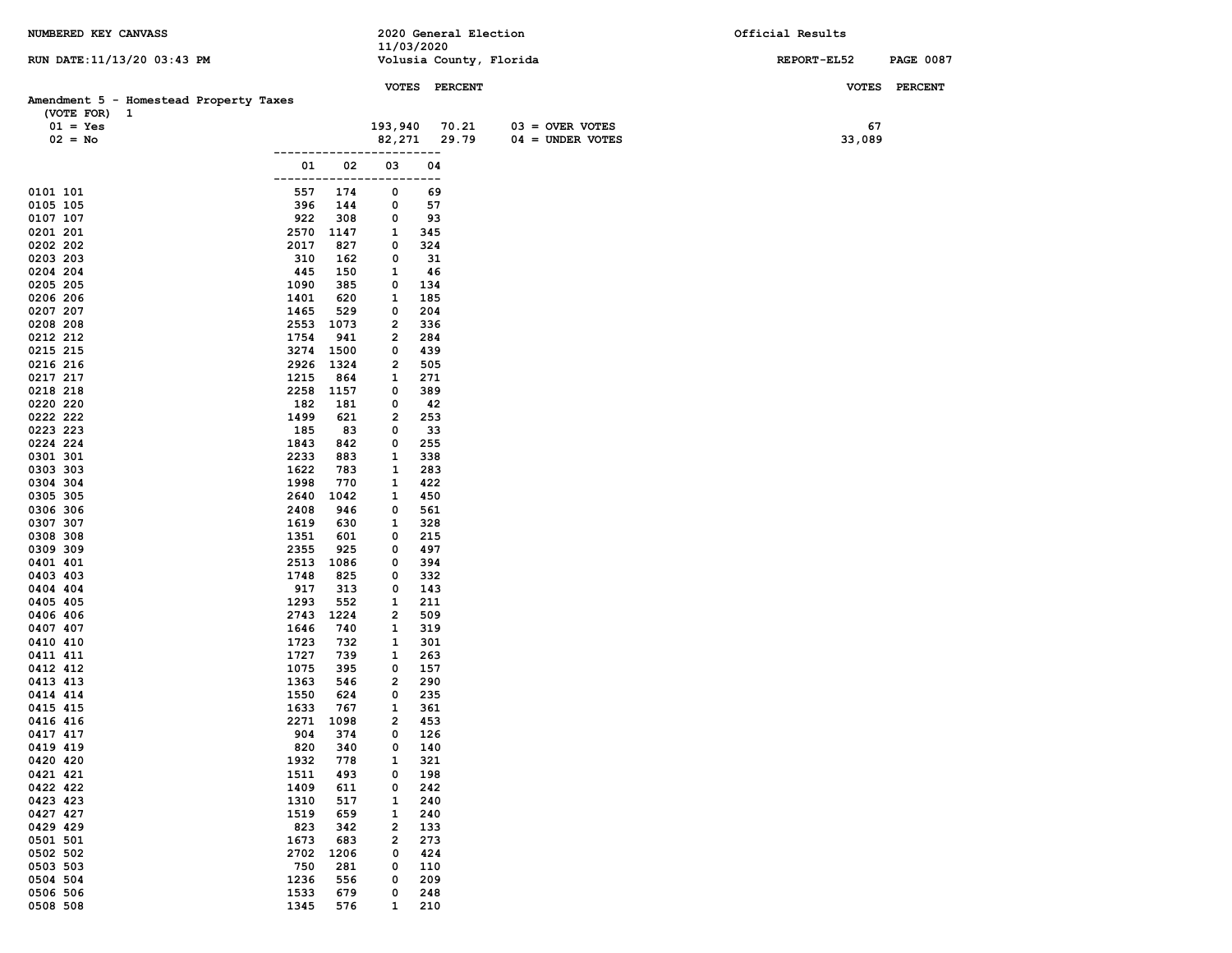| NUMBERED KEY CANVASS                   |                            |                   | 2020 General Election   |                    | Official Results |                  |
|----------------------------------------|----------------------------|-------------------|-------------------------|--------------------|------------------|------------------|
|                                        |                            | 11/03/2020        |                         |                    |                  |                  |
| RUN DATE: 11/13/20 03:43 PM            |                            |                   | Volusia County, Florida |                    | REPORT-EL52      | <b>PAGE 0088</b> |
|                                        |                            |                   | VOTES PERCENT           |                    |                  | VOTES PERCENT    |
| Amendment 5 - Homestead Property Taxes |                            |                   |                         |                    |                  |                  |
| (VOTE FOR) 1                           |                            |                   |                         |                    |                  |                  |
| $01 = Yes$                             |                            | 193,940           | 70.21                   | $03 =$ OVER VOTES  | 67               |                  |
| $02 = No$                              |                            | 82,271            | 29.79                   | $04 = UNDER VOTES$ | 33,089           |                  |
|                                        |                            |                   |                         |                    |                  |                  |
| (CONTINUED FROM PREVIOUS PAGE)         | 01<br>------------         | 02<br>03<br>$---$ | 04<br>$---$             |                    |                  |                  |
| 0509 509                               | 282<br>641                 | 1                 | 95                      |                    |                  |                  |
| 0510 510                               | 2466 1037                  | 0                 | 376                     |                    |                  |                  |
| 0511 511                               | 584<br>200                 | 0                 | 97                      |                    |                  |                  |
| 0512 512                               | 2343<br>973                | 0                 | 420                     |                    |                  |                  |
| 0515 515                               | 1486<br>725                | 1                 | 303                     |                    |                  |                  |
| 0516 516                               | 1309<br>642                | 2                 | 238                     |                    |                  |                  |
| 0517 517                               | 1202<br>555                | 0                 | 255                     |                    |                  |                  |
| 0519 519                               | 747<br>352                 | 0                 | 123                     |                    |                  |                  |
| 0521 521                               | 2175<br>928                | 0                 | 472                     |                    |                  |                  |
| 0522 522                               | 2011<br>861                | 1                 | 374                     |                    |                  |                  |
| 0523 523<br>0526 526                   | 1264<br>479<br>895<br>394  | 0<br>0            | 260<br>163              |                    |                  |                  |
| 0527 527                               | 853<br>392                 | 0                 | 183                     |                    |                  |                  |
| 0528 528                               | 853<br>432                 | 0                 | 146                     |                    |                  |                  |
| 0529 529                               | 992<br>411                 | 1                 | 156                     |                    |                  |                  |
| 0530 530                               | 961<br>484                 | 0                 | 184                     |                    |                  |                  |
| 0532 532                               | 1586<br>685                | 0                 | 198                     |                    |                  |                  |
| 0602 602                               | 3672<br>1485               | 2                 | 544                     |                    |                  |                  |
| 0603 603                               | 1663<br>949                | 1                 | 289                     |                    |                  |                  |
| 0607 607                               | 2181<br>929                | 1                 | 388                     |                    |                  |                  |
| 0614 614                               | 1565<br>990                | 1                 | 324                     |                    |                  |                  |
| 0619 619                               | 747<br>503                 | 0                 | 166                     |                    |                  |                  |
| 0620 620                               | 465<br>381                 | 0                 | 107                     |                    |                  |                  |
| 0621 621                               | 622<br>462                 | 0                 | 113                     |                    |                  |                  |
| 0622 622                               | 261<br>125                 | 0                 | 96                      |                    |                  |                  |
| 0623 623                               | 1139<br>464                | 0                 | 248                     |                    |                  |                  |
| 0625 625                               | 914<br>378                 | 0                 | 137                     |                    |                  |                  |
| 0626 626                               | 719<br>260                 | 0                 | 140                     |                    |                  |                  |
| 0628 628<br>0633 633                   | 1379<br>839<br>1871<br>884 | з<br>0            | 333<br>349              |                    |                  |                  |
| 0638 638                               | 1267<br>466                | 0                 | 270                     |                    |                  |                  |
| 0641 641                               | 2539<br>1012               | 0                 | 372                     |                    |                  |                  |
| 0701 701                               | 2370<br>906                | 0                 | 409                     |                    |                  |                  |
| 0703 703                               | 1946<br>819                | 2                 | 350                     |                    |                  |                  |
| 0705 705                               | 825<br>290                 | 0                 | 137                     |                    |                  |                  |
| 0706 706                               | 2508<br>961                | 1                 | 425                     |                    |                  |                  |
| 0709 709                               | 1772<br>673                | 0                 | 324                     |                    |                  |                  |
| 0711 711                               | 2348<br>893                | 0                 | 406                     |                    |                  |                  |
| 0712 712                               | 1084<br>453                | 0                 | 205                     |                    |                  |                  |
| 0714 714                               | 1893<br>808                | 1                 | 340                     |                    |                  |                  |
| 0716 716                               | 1701<br>471                | 1                 | 223                     |                    |                  |                  |
| 0717 717                               | 1105<br>440                | 0                 | 154                     |                    |                  |                  |
| 0718 718                               | 2013<br>788                | 0                 | 345                     |                    |                  |                  |
| 0719 719<br>0720 720                   | 1118<br>415                | 0                 | 192                     |                    |                  |                  |
| 0722 722                               | 499<br>197<br>1334<br>531  | 0<br>0            | 76<br>265               |                    |                  |                  |
| 0725 725                               | 1262<br>511                | 0                 | 202                     |                    |                  |                  |
| 0726 726                               | 1916<br>746                | 1                 | 249                     |                    |                  |                  |
| 0728 728                               | 2264<br>865                | 2                 | 393                     |                    |                  |                  |
| 0729 729                               | 2873<br>1010               | 0                 | 461                     |                    |                  |                  |
| 0732 732                               | 3026<br>1137               | 1                 | 515                     |                    |                  |                  |
| 0733 733                               | 1412<br>578                | 1                 | 240                     |                    |                  |                  |
| 0803 803                               | 1723<br>602                | 0                 | 285                     |                    |                  |                  |
| 0804 804                               | 1900<br>801                | 1                 | 356                     |                    |                  |                  |
| 0805 805                               | 2545 1070                  | 0                 | 459                     |                    |                  |                  |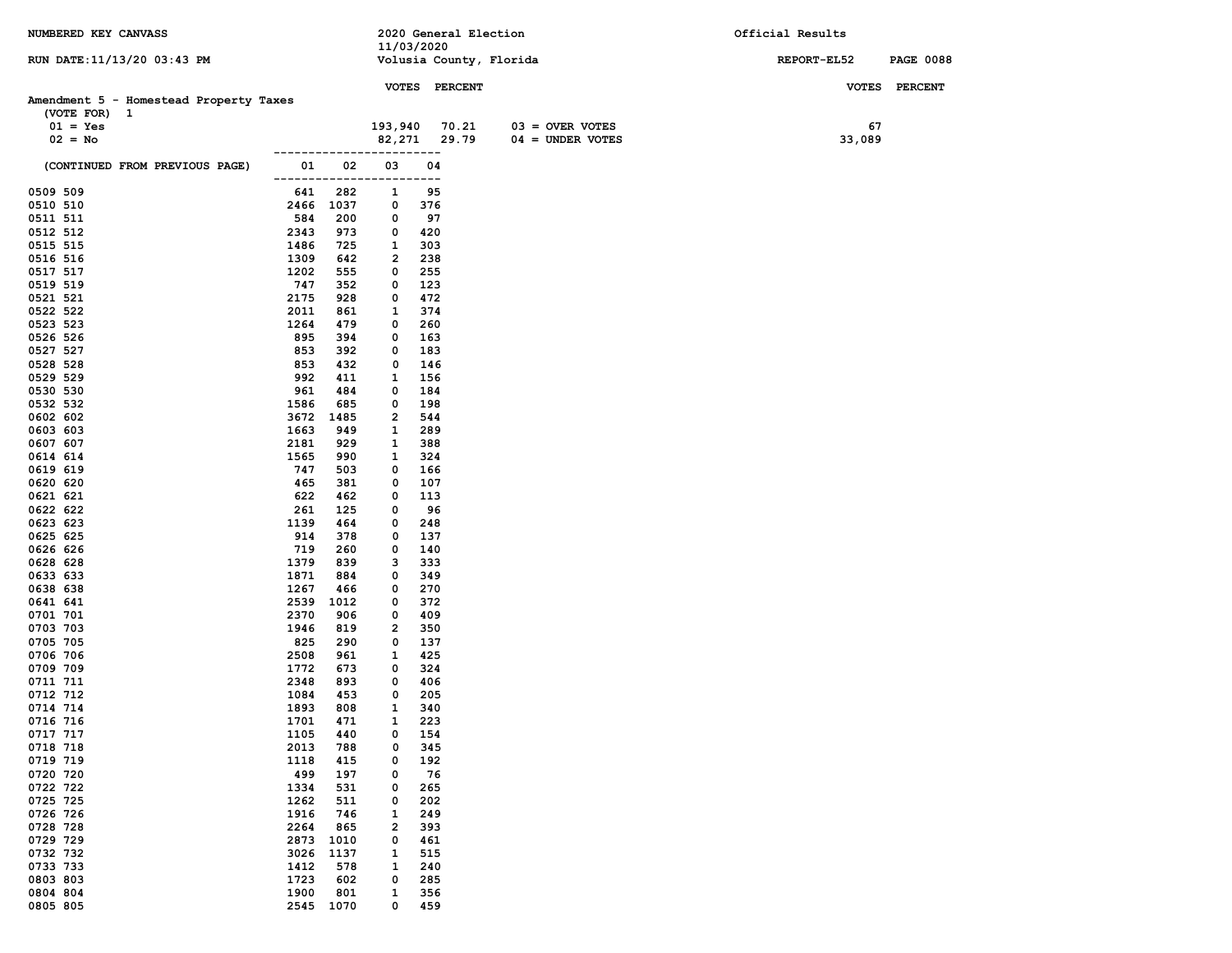| NUMBERED KEY CANVASS                                   |      |      | 11/03/2020     |     |                | 2020 General Election   | Official Results                |
|--------------------------------------------------------|------|------|----------------|-----|----------------|-------------------------|---------------------------------|
| RUN DATE: 11/13/20 03:43 PM                            |      |      |                |     |                | Volusia County, Florida | <b>PAGE 0089</b><br>REPORT-EL52 |
|                                                        |      |      | <b>VOTES</b>   |     | <b>PERCENT</b> |                         | <b>VOTES</b><br><b>PERCENT</b>  |
| Amendment 5 - Homestead Property Taxes<br>(VOTE FOR) 1 |      |      |                |     |                |                         |                                 |
| $01 = Yes$                                             |      |      | 193,940        |     | 70.21          | $03 =$ OVER VOTES       | 67                              |
| $02 = No$                                              |      |      | 82,271         |     | 29.79          | $04 =$ UNDER VOTES      | 33,089                          |
| (CONTINUED FROM PREVIOUS PAGE)                         | 01   | 02   | 03             | 04  |                |                         |                                 |
| 0807 807                                               | 947  | 376  | 0              | 136 |                |                         |                                 |
| 0808 808                                               | 3954 | 1556 | 1              | 732 |                |                         |                                 |
| 0809 809                                               | 407  | 175  | 0              | 89  |                |                         |                                 |
| 0810 810                                               | 913  | 413  | 0              | 160 |                |                         |                                 |
| 0812 812                                               | 1471 | 632  | 0              | 269 |                |                         |                                 |
| 0813 813                                               | 1272 | 478  | 0              | 175 |                |                         |                                 |
| 0814 814                                               | 1444 | 556  | $\overline{2}$ | 215 |                |                         |                                 |
| 0816 816                                               | 1158 | 419  | 0              | 179 |                |                         |                                 |
| 0901 901                                               | 1195 | 508  | 1              | 204 |                |                         |                                 |
| 0902 902                                               | 1975 | 879  | 0              | 309 |                |                         |                                 |
| 0903 903                                               | 1995 | 793  | 0              | 347 |                |                         |                                 |
| 0904 904                                               | 2665 | 1045 | 2              | 425 |                |                         |                                 |
| 0907 907                                               | 1432 | 528  | 0              | 204 |                |                         |                                 |
| 0909 909                                               | 860  | 361  | 0              | 127 |                |                         |                                 |
| 0910 910                                               | 686  | 280  | 0              | 117 |                |                         |                                 |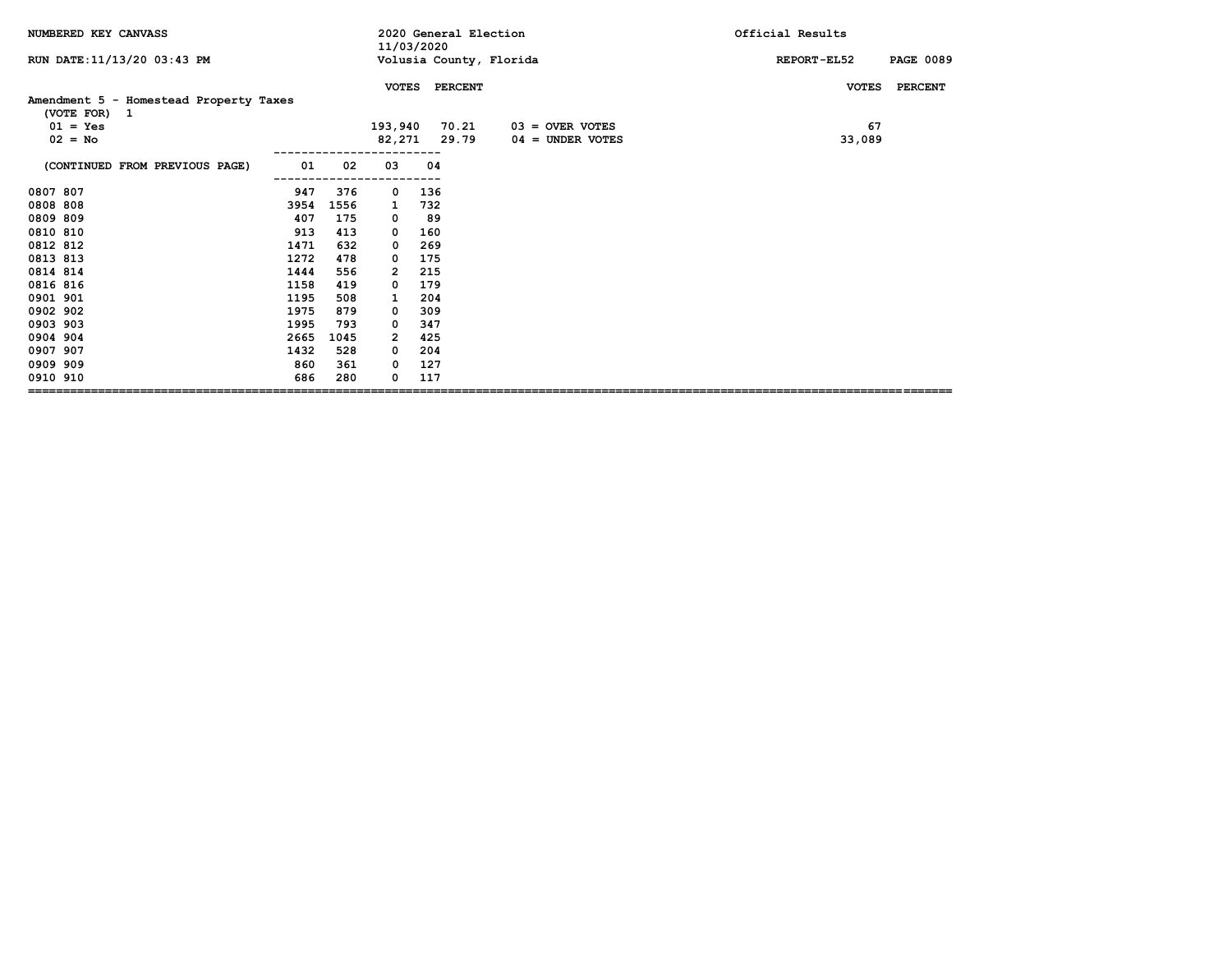| NUMBERED KEY CANVASS                  |                            |                    | 11/03/2020 | 2020 General Election   |                                         | Official Results |                  |
|---------------------------------------|----------------------------|--------------------|------------|-------------------------|-----------------------------------------|------------------|------------------|
| RUN DATE: 11/13/20 03:43 PM           |                            |                    |            | Volusia County, Florida |                                         | REPORT-EL52      | <b>PAGE 0090</b> |
|                                       |                            |                    |            | VOTES PERCENT           |                                         | <b>VOTES</b>     | <b>PERCENT</b>   |
| Amendment 6 - Ad Valorem Tax Discount |                            |                    |            |                         |                                         |                  |                  |
| (VOTE FOR) 1                          |                            |                    |            |                         |                                         |                  |                  |
| $01 = Yes$                            |                            | 239,438            |            | 84.32                   | $03 =$ OVER VOTES<br>$04 = UNDER VOTES$ | 48<br>25,349     |                  |
| $02 = No$                             |                            |                    | ---        | 44,532 15.68            |                                         |                  |                  |
|                                       | 01                         | 02<br>03           |            | 04                      |                                         |                  |                  |
|                                       | -----                      |                    | ---        |                         |                                         |                  |                  |
| 0101 101<br>0105 105                  | 661<br>477                 | 94<br>0<br>78<br>0 |            | 45<br>42                |                                         |                  |                  |
| 0107 107                              | 1117<br>140                | 0                  |            | 66                      |                                         |                  |                  |
| 0201 201                              | 3184<br>642                | 2                  | 235        |                         |                                         |                  |                  |
| 0202 202                              | 2511<br>410                | 0                  | 247        |                         |                                         |                  |                  |
| 0203 203                              | 403                        | 78<br>0            |            | 22                      |                                         |                  |                  |
| 0204 204                              | 521                        | 83<br>1            |            | 37                      |                                         |                  |                  |
| 0205 205                              | 1337<br>184<br>1706        | 0                  | 88         |                         |                                         |                  |                  |
| 0206 206<br>0207 207                  | 359<br>1754<br>312         | 1<br>0             | 141<br>132 |                         |                                         |                  |                  |
| 0208 208                              | 3149<br>576                | 0                  | 239        |                         |                                         |                  |                  |
| 0212 212                              | 2214<br>556                | 1                  | 210        |                         |                                         |                  |                  |
| 0215 215                              | 4003<br>867                | 1                  | 342        |                         |                                         |                  |                  |
| 0216 216                              | 3580<br>765                | 2                  | 410        |                         |                                         |                  |                  |
| 0217 217                              | 1520<br>614                | 1                  | 216        |                         |                                         |                  |                  |
| 0218 218                              | 2863<br>644                | 1                  | 296        |                         |                                         |                  |                  |
| 0220 220<br>0222 222                  | 211<br>155<br>1844<br>338  | 0<br>0             | 39<br>193  |                         |                                         |                  |                  |
| 0223 223                              | 230                        | 45<br>0            |            | 26                      |                                         |                  |                  |
| 0224 224                              | 2236<br>507                | 0                  | 197        |                         |                                         |                  |                  |
| 0301 301                              | 2791<br>403                | 0                  | 261        |                         |                                         |                  |                  |
| 0303 303                              | 2054<br>404                | 0                  | 231        |                         |                                         |                  |                  |
| 0304 304                              | 2453<br>398                | 0                  | 340        |                         |                                         |                  |                  |
| 0305 305                              | 3266<br>511<br>3029        | 0<br>0             | 356<br>419 |                         |                                         |                  |                  |
| 0306 306<br>0307 307                  | 467<br>1979<br>341         | 1                  | 257        |                         |                                         |                  |                  |
| 0308 308                              | 1727<br>272                | 0                  | 168        |                         |                                         |                  |                  |
| 0309 309                              | 2931<br>456                | 0                  | 390        |                         |                                         |                  |                  |
| 0401 401                              | 3133<br>549                | 0                  | 311        |                         |                                         |                  |                  |
| 0403 403                              | 2218<br>422                | 1                  | 264        |                         |                                         |                  |                  |
| 0404 404                              | 1143<br>137                | 0                  |            | 93                      |                                         |                  |                  |
| 0405 405<br>0406 406                  | 1587<br>302<br>3430<br>670 | 0<br>2             | 168<br>376 |                         |                                         |                  |                  |
| 0407 407                              | 2087<br>361                | 0                  | 258        |                         |                                         |                  |                  |
| 0410 410                              | 2140<br>388                | 2                  | 227        |                         |                                         |                  |                  |
| 0411 411                              | 2186<br>354                | 1                  | 189        |                         |                                         |                  |                  |
| 0412 412                              | 1349<br>162                | 2                  | 114        |                         |                                         |                  |                  |
| 0413 413                              | 1710<br>280                | 0                  | 211        |                         |                                         |                  |                  |
| 0414 414<br>0415 415                  | 1910<br>317<br>2077<br>411 | 0<br>0             | 182<br>274 |                         |                                         |                  |                  |
| 0416 416                              | 2926<br>542                | $\mathbf{1}$       | 355        |                         |                                         |                  |                  |
| 0417 417                              | 1131<br>177                | 0                  |            | 96                      |                                         |                  |                  |
| 0419 419                              | 1002<br>181                | 0                  | 117        |                         |                                         |                  |                  |
| 0420 420                              | 2359<br>409                | 0                  | 264        |                         |                                         |                  |                  |
| 0421 421                              | 1795<br>255                | 0                  | 152        |                         |                                         |                  |                  |
| 0422 422                              | 1739<br>317                | 1                  | 205        |                         |                                         |                  |                  |
| 0423 423<br>0427 427                  | 1622<br>267<br>1901<br>323 | 0<br>0             | 179<br>195 |                         |                                         |                  |                  |
| 0429 429                              | 1007<br>189                | 2                  | 102        |                         |                                         |                  |                  |
| 0501 501                              | 2089<br>338                | 0                  | 204        |                         |                                         |                  |                  |
| 0502 502                              | 3348<br>674                | 0                  | 310        |                         |                                         |                  |                  |
| 0503 503                              | 911<br>150                 | 0                  | 80         |                         |                                         |                  |                  |
| 0504 504                              | 1530<br>309                | 0                  | 162        |                         |                                         |                  |                  |
| 0506 506                              | 1905<br>375                | 0                  | 180        |                         |                                         |                  |                  |
| 0508 508                              | 1712<br>256                | $\mathbf{1}$       | 163        |                         |                                         |                  |                  |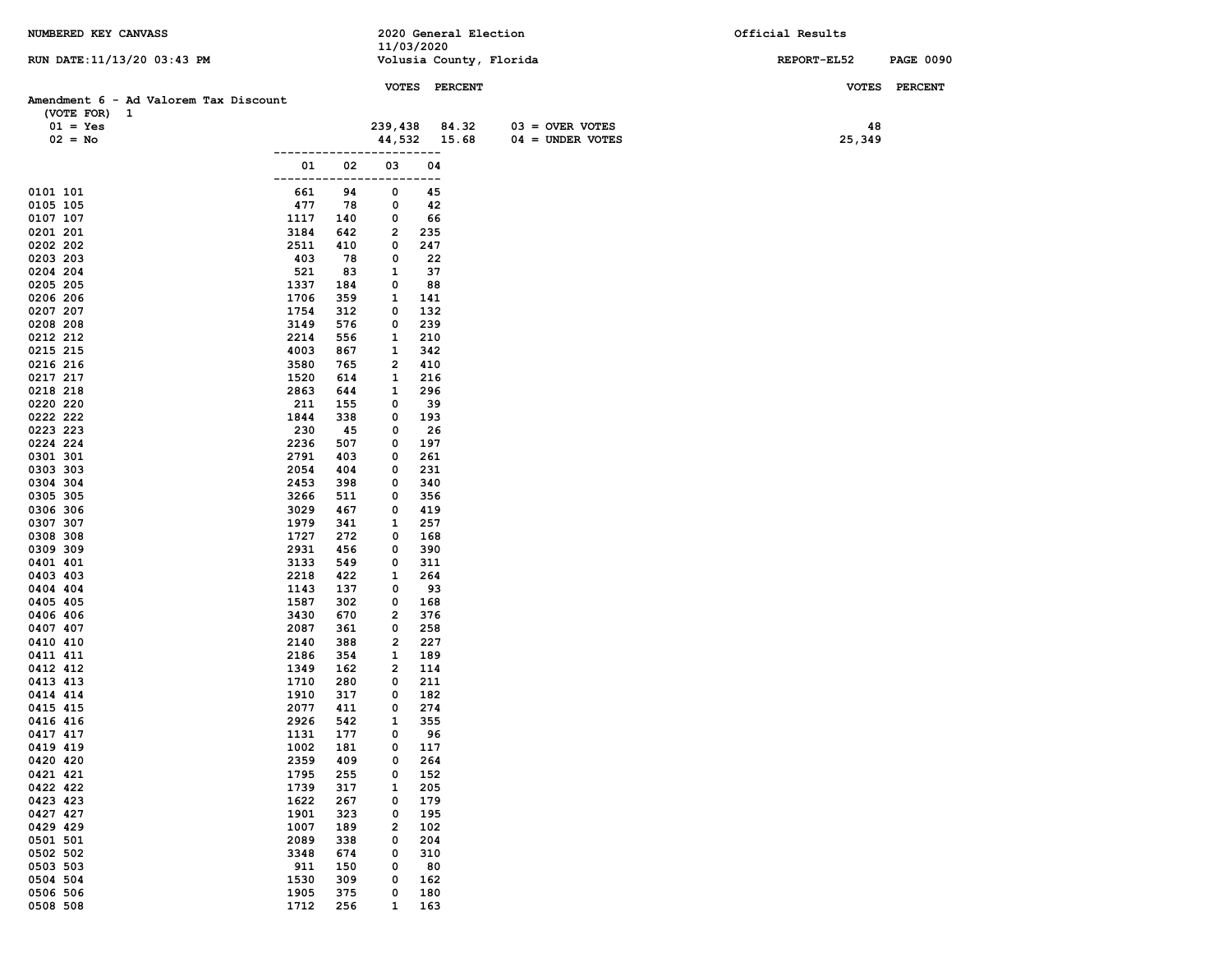| NUMBERED KEY CANVASS                  |                    |            |            |               | 2020 General Election   | Official Results |                  |
|---------------------------------------|--------------------|------------|------------|---------------|-------------------------|------------------|------------------|
|                                       |                    |            | 11/03/2020 |               |                         |                  |                  |
| RUN DATE: 11/13/20 03:43 PM           |                    |            |            |               | Volusia County, Florida | REPORT-EL52      | <b>PAGE 0091</b> |
|                                       |                    |            |            | VOTES PERCENT |                         |                  | VOTES PERCENT    |
| Amendment 6 - Ad Valorem Tax Discount |                    |            |            |               |                         |                  |                  |
| (VOTE FOR) 1                          |                    |            |            |               |                         |                  |                  |
| $01 = Yes$                            |                    |            | 239,438    | 84.32         | $03 =$ OVER VOTES       | 48               |                  |
| $02 = No$                             |                    |            |            | 44,532 15.68  | $04 = UNDER VOTES$      | 25,349           |                  |
|                                       |                    |            |            | ---           |                         |                  |                  |
| (CONTINUED FROM PREVIOUS PAGE)        | 01<br>-------<br>. | 02         | 03         | 04<br>$---$   |                         |                  |                  |
| 0509 509                              | 829                | 118        | 0          | 72            |                         |                  |                  |
| 0510 510                              | 3010               | 594        | 0          | 275           |                         |                  |                  |
| 0511 511                              | 708                | 99         | 0          | 74            |                         |                  |                  |
| 0512 512                              | 2842               | 596        | 0          | 298           |                         |                  |                  |
| 0515 515                              | 1885               | 385        | 0          | 245           |                         |                  |                  |
| 0516 516                              | 1609               | 404        | 0          | 178           |                         |                  |                  |
| 0517 517                              | 1462               | 340        | 0          | 210           |                         |                  |                  |
| 0519 519                              | 912                | 212        | 0          | 98            |                         |                  |                  |
| 0521 521                              | 2784               | 440        | 0          | 351           |                         |                  |                  |
| 0522 522                              | 2564               | 403        | 0          | 280           |                         |                  |                  |
| 0523 523                              | 1581               | 239        | 0          | 183           |                         |                  |                  |
| 0526 526                              | 1096               | 242        | 0          | 114           |                         |                  |                  |
| 0527 527                              | 1101               | 202        | 1          | 124           |                         |                  |                  |
| 0528 528                              | 1114               | 199        | 0          | 118           |                         |                  |                  |
| 0529 529                              | 1186               | 247        | 1          | 126           |                         |                  |                  |
| 0530 530                              | 1242               | 230        | 1          | 156           |                         |                  |                  |
| 0532 532                              | 1991               | 346        | 0          | 132           |                         |                  |                  |
| 0602 602                              | 4546               | 771        | 0          | 386           |                         |                  |                  |
| 0603 603                              | 2036               | 629        | 1          | 236           |                         |                  |                  |
| 0607 607                              | 2682               | 520        | 1          | 296           |                         |                  |                  |
| 0614 614                              | 1925               | 682        | 0          | 273           |                         |                  |                  |
| 0619 619                              | 919                | 355        | 0          | 142           |                         |                  |                  |
| 0620 620                              | 566                | 290        | 0          | 97            |                         |                  |                  |
| 0621 621                              | 786                | 308        | 1          | 102           |                         |                  |                  |
| 0622 622                              | 335                | 63         | 0          | 84            |                         |                  |                  |
| 0623 623                              | 1377               | 260        | 1          | 213           |                         |                  |                  |
| 0625 625                              | 1101               | 224        | 0          | 104           |                         |                  |                  |
| 0626 626                              | 856                | 155        | 0          | 108           |                         |                  |                  |
| 0628 628<br>0633 633                  | 1718<br>2319       | 566<br>529 | 1<br>1     | 269<br>255    |                         |                  |                  |
| 0638 638                              | 1588               | 211        | 0          | 204           |                         |                  |                  |
| 0641 641                              | 3146               | 521        | 0          | 256           |                         |                  |                  |
| 0701 701                              | 2925               | 461        | 1          | 298           |                         |                  |                  |
| 0703 703                              | 2393               | 461        | 0          | 263           |                         |                  |                  |
| 0705 705                              | 986                | 172        | 0          | 94            |                         |                  |                  |
| 0706 706                              | 3037               | 537        | 0          | 321           |                         |                  |                  |
| 0709 709                              | 2155               | 357        | 0          | 257           |                         |                  |                  |
| 0711 711                              | 2920               | 436        | 0          | 291           |                         |                  |                  |
| 0712 712                              | 1369               | 229        | 2          | 142           |                         |                  |                  |
| 0714 714                              | 2363               | 425        | 0          | 254           |                         |                  |                  |
| 0716 716                              | 1922               | 315        | 0          | 159           |                         |                  |                  |
| 0717 717                              | 1340               | 235        | 0          | 124           |                         |                  |                  |
| 0718 718                              | 2440               | 438        | 0          | 268           |                         |                  |                  |
| 0719 719                              | 1371               | 201        | 0          | 153           |                         |                  |                  |
| 0720 720                              | 589                | 123        | 1          | 59            |                         |                  |                  |
| 0722 722                              | 1676               | 262        | 0          | 192           |                         |                  |                  |
| 0725 725                              | 1551               | 275        | 1          | 148           |                         |                  |                  |
| 0726 726                              | 2322               | 388        | 0          | 202           |                         |                  |                  |
| 0728 728                              | 2736               | 489        | 2          | 297           |                         |                  |                  |
| 0729 729                              | 3391               | 613        | 0          | 340           |                         |                  |                  |
| 0732 732                              | 3717               | 592        | 0          | 370           |                         |                  |                  |
| 0733 733                              | 1710               | 324        | 0          | 197           |                         |                  |                  |
| 0803 803                              | 2087               | 301        | 0          | 222           |                         |                  |                  |
| 0804 804                              | 2359               | 414        | 0          | 285           |                         |                  |                  |
| 0805 805                              | 3085               | 614        | 0          | 375           |                         |                  |                  |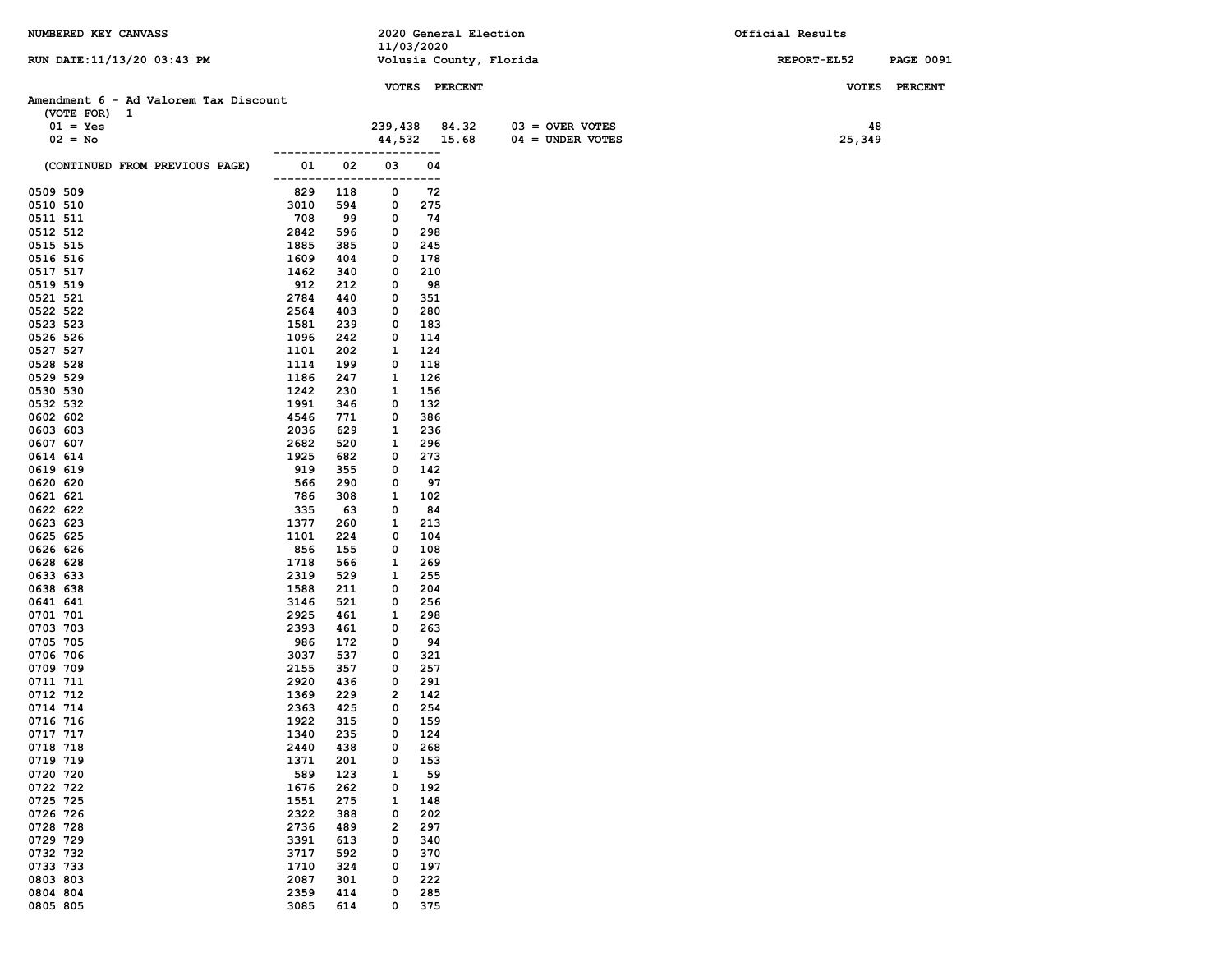| NUMBERED KEY CANVASS                                  |      |     | 11/03/2020    |     | 2020 General Election   | Official Results                |
|-------------------------------------------------------|------|-----|---------------|-----|-------------------------|---------------------------------|
| RUN DATE: 11/13/20 03:43 PM                           |      |     |               |     | Volusia County, Florida | <b>PAGE 0092</b><br>REPORT-EL52 |
|                                                       |      |     | <b>VOTES</b>  |     | <b>PERCENT</b>          | <b>PERCENT</b><br><b>VOTES</b>  |
| Amendment 6 - Ad Valorem Tax Discount<br>(VOTE FOR) 1 |      |     |               |     |                         |                                 |
| $01 = Yes$                                            |      |     | 239,438 84.32 |     | $03 =$ OVER VOTES       | 48                              |
| $02 = No$                                             |      |     | 44,532 15.68  |     | $04 =$ UNDER VOTES      | 25,349                          |
| (CONTINUED FROM PREVIOUS PAGE)                        | 01   | 02  | 03            | 04  |                         |                                 |
| 0807 807                                              | 1153 | 194 | 2             | 110 |                         |                                 |
| 0808 808                                              | 4777 | 869 | 1             | 596 |                         |                                 |
| 0809 809                                              | 520  | 87  | 0             | 64  |                         |                                 |
| 0810 810                                              | 1078 | 271 | 0             | 137 |                         |                                 |
| 0812 812                                              | 1782 | 378 | 0             | 212 |                         |                                 |
| 0813 813                                              | 1500 | 297 |               | 127 |                         |                                 |
| 0814 814                                              | 1756 | 300 |               | 160 |                         |                                 |
| 0816 816                                              | 1451 | 179 | 0             | 126 |                         |                                 |
| 0901 901                                              | 1524 | 237 | 1             | 146 |                         |                                 |
| 0902 902                                              | 2486 | 421 | 0             | 256 |                         |                                 |
| 0903 903                                              | 2475 | 379 | 1             | 280 |                         |                                 |
| 0904 904                                              | 3325 | 477 | 1             | 334 |                         |                                 |
| 0907 907                                              | 1735 | 267 | 0             | 162 |                         |                                 |
| 0909 909                                              | 1068 | 182 | 0             | 98  |                         |                                 |
| 0910 910                                              | 850  | 138 | 0             | 95  |                         |                                 |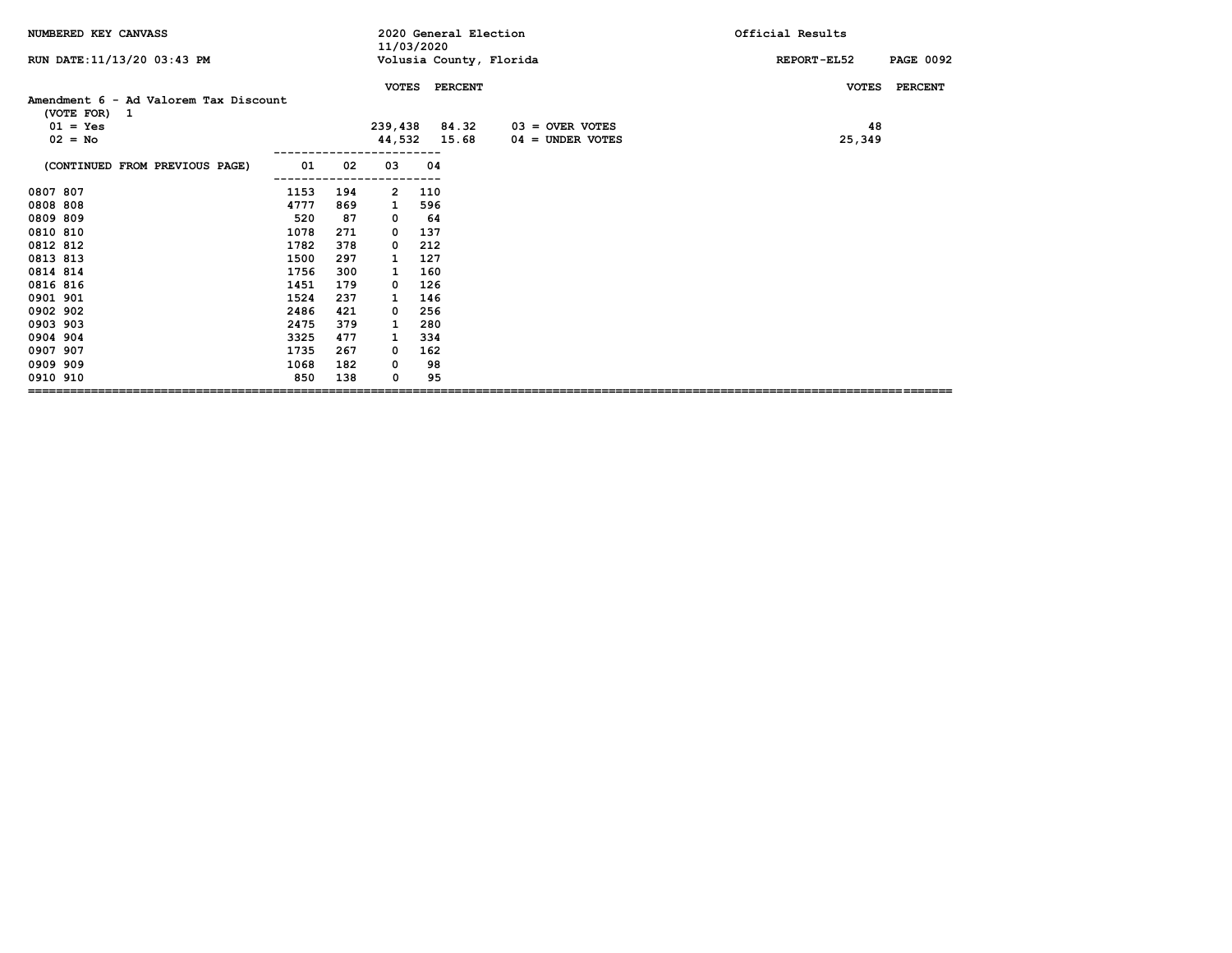| NUMBERED KEY CANVASS        |                   |            |                         |               | 2020 General Election   |                    | Official Results |                  |
|-----------------------------|-------------------|------------|-------------------------|---------------|-------------------------|--------------------|------------------|------------------|
|                             |                   |            | 11/03/2020              |               |                         |                    |                  |                  |
| RUN DATE: 11/13/20 03:43 PM |                   |            |                         |               | Volusia County, Florida |                    | REPORT-EL52      | <b>PAGE 0093</b> |
|                             |                   |            |                         | VOTES PERCENT |                         |                    | <b>VOTES</b>     | <b>PERCENT</b>   |
| Volusia ECHO                |                   |            |                         |               |                         |                    |                  |                  |
| (VOTE FOR) 1                |                   |            |                         |               |                         |                    |                  |                  |
| $01 = Yes (For Bonds)$      |                   |            | 203,573                 | 72.39         |                         | $03 =$ OVER VOTES  | 138              |                  |
| $02 = No$ (Against Bonds)   |                   |            | 77,654                  | 27.61         |                         | $04 = UNDER VOTES$ | 28,002           |                  |
|                             | 01                | 02         | 03                      | ----<br>04    |                         |                    |                  |                  |
|                             |                   |            |                         | ---           |                         |                    |                  |                  |
| 0101 101                    | 426               | 316        | 1                       | 57            |                         |                    |                  |                  |
| 0105 105                    | 326               | 223        | 0                       | 48            |                         |                    |                  |                  |
| 0107 107                    | 675               | 562        | 1                       | 85            |                         |                    |                  |                  |
| 0201 201                    | 2447              | 1368       | $\overline{\mathbf{2}}$ | 246           |                         |                    |                  |                  |
| 0202 202<br>0203 203        | 1928<br>265       | 967<br>207 | 1<br>0                  | 272<br>31     |                         |                    |                  |                  |
| 0204 204                    | 403               | 194        | 1                       | 44            |                         |                    |                  |                  |
| 0205 205                    | 1039              | 454        | 1                       | 115           |                         |                    |                  |                  |
| 0206 206                    | 1418              | 637        | 0                       | 152           |                         |                    |                  |                  |
| 0207 207                    | 1304              | 751        | 1                       | 142           |                         |                    |                  |                  |
| 0208 208                    | 2522              | 1171       | 0                       | 271           |                         |                    |                  |                  |
| 0212 212<br>0215 215        | 2062<br>3484 1339 | 698        | 1<br>1                  | 220<br>389    |                         |                    |                  |                  |
| 0216 216                    | 3198              | 1110       | з                       | 446           |                         |                    |                  |                  |
| 0217 217                    | 1750              | 398        | 1                       | 202           |                         |                    |                  |                  |
| 0218 218                    | 2664              | 806        | 1                       | 333           |                         |                    |                  |                  |
| 0220 220                    | 265               | 101        | 0                       | 39            |                         |                    |                  |                  |
| 0222 222                    | 1537              | 608        | 2                       | 228           |                         |                    |                  |                  |
| 0223 223                    | 180               | 91         | 0                       | 30            |                         |                    |                  |                  |
| 0224 224<br>0301 301        | 1874<br>2236      | 842<br>929 | 1<br>0                  | 223<br>290    |                         |                    |                  |                  |
| 0303 303                    | 1813              | 615        | 0                       | 261           |                         |                    |                  |                  |
| 0304 304                    | 1931              | 850        | 1                       | 409           |                         |                    |                  |                  |
| 0305 305                    | 2517              | 1208       | 2                       | 406           |                         |                    |                  |                  |
| 0306 306                    | 2329              | 1098       | $\overline{\mathbf{2}}$ | 486           |                         |                    |                  |                  |
| 0307 307<br>0308 308        | 1605<br>1419      | 659<br>530 | з<br>0                  | 311<br>218    |                         |                    |                  |                  |
| 0309 309                    | 2608              | 752        | з                       | 414           |                         |                    |                  |                  |
| 0401 401                    | 2759              | 871        | 2                       | 361           |                         |                    |                  |                  |
| 0403 403                    | 1987              | 620        | 1                       | 297           |                         |                    |                  |                  |
| 0404 404                    | 795               | 459        | 1                       | 118           |                         |                    |                  |                  |
| 0405 405                    | 1443              | 420        | з                       | 191           |                         |                    |                  |                  |
| 0406 406<br>0407 407        | 3165<br>1898      | 913<br>519 | 0<br>0                  | 400<br>289    |                         |                    |                  |                  |
| 0410 410                    | 1947              | 552        | 1                       | 257           |                         |                    |                  |                  |
| 0411 411                    | 1889              | 625        | 1                       | 215           |                         |                    |                  |                  |
| 0412 412                    | 891               | 590        | 1                       | 145           |                         |                    |                  |                  |
| 0413 413                    | 1487              | 464        | 0                       | 250           |                         |                    |                  |                  |
| 0414 414                    | 1689              | 505        | 0                       | 215           |                         |                    |                  |                  |
| 0415 415                    | 1953              | 518<br>762 | 0<br>$\mathbf{1}$       | 291<br>388    |                         |                    |                  |                  |
| 0416 416<br>0417 417        | 2673<br>995       | 306        | $\mathbf{1}$            | 102           |                         |                    |                  |                  |
| 0419 419                    | 910               | 266        | 0                       | 124           |                         |                    |                  |                  |
| 0420 420                    | 2001              | 733        | 1                       | 297           |                         |                    |                  |                  |
| 0421 421                    | 1468              | 568        | 1                       | 165           |                         |                    |                  |                  |
| 0422 422                    | 1530              | 509        | $\overline{\mathbf{c}}$ | 221           |                         |                    |                  |                  |
| 0423 423<br>0427 427        | 1419<br>1679      | 430<br>538 | 1<br>4                  | 218<br>198    |                         |                    |                  |                  |
| 0429 429                    | 921               | 273        | 1                       | 105           |                         |                    |                  |                  |
| 0501 501                    | 1686              | 704        | 3                       | 238           |                         |                    |                  |                  |
| 0502 502                    | 2902              | 1103       | $\overline{\mathbf{2}}$ | 325           |                         |                    |                  |                  |
| 0503 503                    | 753               | 292        | 1                       | 95            |                         |                    |                  |                  |
| 0504 504                    | 1336              | 506        | 0                       | 159           |                         |                    |                  |                  |
| 0506 506                    | 1667<br>1391      | 591        | 2                       | 200           |                         |                    |                  |                  |
| 0508 508                    |                   | 553        | 0                       | 188           |                         |                    |                  |                  |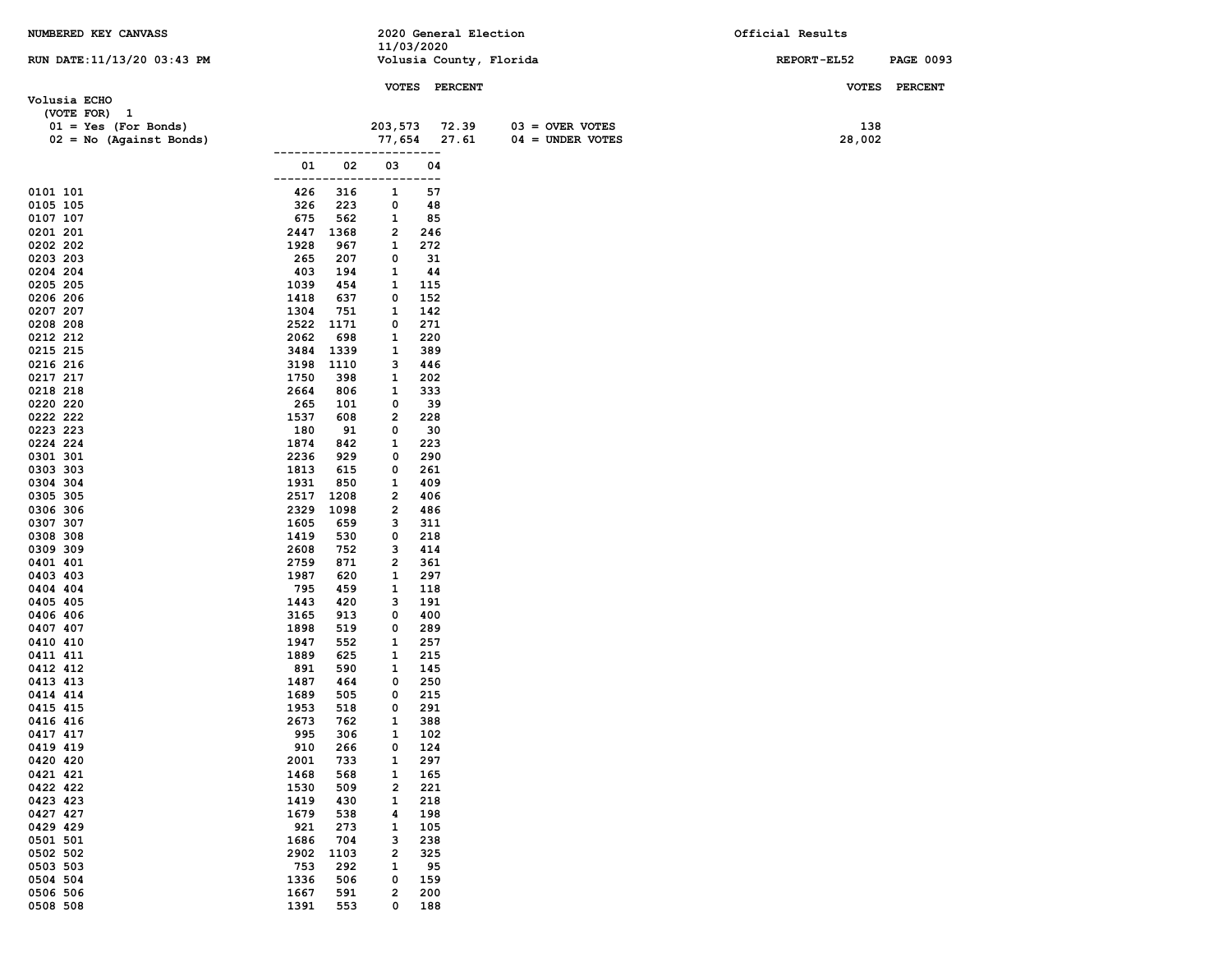| NUMBERED KEY CANVASS                                |              |             | 2020 General Election        |            |               |                         | Official Results |        |                  |
|-----------------------------------------------------|--------------|-------------|------------------------------|------------|---------------|-------------------------|------------------|--------|------------------|
| RUN DATE:11/13/20 03:43 PM                          |              |             | 11/03/2020                   |            |               | Volusia County, Florida | REPORT-EL52      |        | <b>PAGE 0094</b> |
|                                                     |              |             |                              |            |               |                         |                  |        |                  |
|                                                     |              |             |                              |            | VOTES PERCENT |                         |                  |        | VOTES PERCENT    |
| Volusia ECHO                                        |              |             |                              |            |               |                         |                  |        |                  |
| (VOTE FOR) 1                                        |              |             | 203,573                      |            | 72.39         | $03 =$ OVER VOTES       |                  | 138    |                  |
| $01 = Yes (For Bonds)$<br>$02 = No$ (Against Bonds) |              |             | 77,654                       |            | 27.61         | $04 =$ UNDER VOTES      |                  | 28,002 |                  |
|                                                     |              |             |                              |            |               |                         |                  |        |                  |
| (CONTINUED FROM PREVIOUS PAGE)                      | 01           | 02          | 03                           | 04         |               |                         |                  |        |                  |
| 0509 509                                            | -----<br>642 | ----<br>290 | 1                            | ---<br>86  |               |                         |                  |        |                  |
| 0510 510                                            |              | 2461 1110   | 2                            | 306        |               |                         |                  |        |                  |
| 0511 511                                            | 505          | 286         | 0                            | 90         |               |                         |                  |        |                  |
| 0512 512                                            | 2552         | 855         | 0                            | 329        |               |                         |                  |        |                  |
| 0515 515                                            | 1750         | 509         | 0                            | 256        |               |                         |                  |        |                  |
| 0516 516<br>0517 517                                | 1452<br>1333 | 540<br>467  | 1<br>$\overline{\mathbf{2}}$ | 198<br>210 |               |                         |                  |        |                  |
| 0519 519                                            | 828          | 290         | 1                            | 103        |               |                         |                  |        |                  |
| 0521 521                                            | 2302         | 870         | 1                            | 402        |               |                         |                  |        |                  |
| 0522 522                                            | 2185         | 760         | 4                            | 298        |               |                         |                  |        |                  |
| 0523 523                                            | 1339         | 439         | $\overline{\mathbf{2}}$      | 223        |               |                         |                  |        |                  |
| 0526 526<br>0527 527                                | 1024<br>989  | 304<br>296  | 2<br>0                       | 122<br>143 |               |                         |                  |        |                  |
| 0528 528                                            | 1030         | 279         | 0                            | 122        |               |                         |                  |        |                  |
| 0529 529                                            | 1107         | 325         | 0                            | 128        |               |                         |                  |        |                  |
| 0530 530                                            | 1149         | 314         | 0                            | 166        |               |                         |                  |        |                  |
| 0532 532                                            | 1547         | 752         | 1                            | 169        |               |                         |                  |        |                  |
| 0602 602                                            | 3743<br>2175 | 1522<br>481 | 4<br>0                       | 434<br>246 |               |                         |                  |        |                  |
| 0603 603<br>0607 607                                | 2314         | 871         | 0                            | 314        |               |                         |                  |        |                  |
| 0614 614                                            | 2207         | 395         | 1                            | 277        |               |                         |                  |        |                  |
| 0619 619                                            | 1047         | 240         | 1                            | 128        |               |                         |                  |        |                  |
| 0620 620                                            | 787          | 77          | 1                            | 88         |               |                         |                  |        |                  |
| 0621 621                                            | 919<br>322   | 173<br>80   | 2<br>0                       | 103<br>80  |               |                         |                  |        |                  |
| 0622 622<br>0623 623                                | 1228         | 410         | 0                            | 213        |               |                         |                  |        |                  |
| 0625 625                                            | 918          | 407         | 1                            | 103        |               |                         |                  |        |                  |
| 0626 626                                            | 782          | 232         | 0                            | 105        |               |                         |                  |        |                  |
| 0628 628                                            | 1938         | 336         | $\overline{\mathbf{2}}$      | 278        |               |                         |                  |        |                  |
| 0633 633<br>0638 638                                | 2228<br>1306 | 601<br>471  | 0<br>0                       | 275<br>226 |               |                         |                  |        |                  |
| 0641 641                                            | 2655         | 963         | $\mathbf{1}$                 | 304        |               |                         |                  |        |                  |
| 0701 701                                            | 2394         | 945         | 2                            | 344        |               |                         |                  |        |                  |
| 0703 703                                            | 2112         | 703         | 1                            | 301        |               |                         |                  |        |                  |
| 0705 705                                            | 815          | 332         | 1                            | 104        |               |                         |                  |        |                  |
| 0706 706<br>0709 709                                | 2301<br>1788 | 1227<br>707 | 2<br>0                       | 365<br>274 |               |                         |                  |        |                  |
| 0711 711                                            | 2441         | 891         | $\overline{\mathbf{2}}$      | 313        |               |                         |                  |        |                  |
| 0712 712                                            | 1184         | 393         | 0                            | 165        |               |                         |                  |        |                  |
| 0714 714                                            | 2011         | 740         | 0                            | 291        |               |                         |                  |        |                  |
| 0716 716                                            | 1318         | 902         | 1                            | 175        |               |                         |                  |        |                  |
| 0717 717<br>0718 718                                | 1132<br>2094 | 420<br>770  | 2<br>$\mathbf{1}$            | 145<br>281 |               |                         |                  |        |                  |
| 0719 719                                            | 1094         | 462         | 0                            | 169        |               |                         |                  |        |                  |
| 0720 720                                            | 482          | 227         | 0                            | 63         |               |                         |                  |        |                  |
| 0722 722                                            | 1384         | 527         | 1                            | 218        |               |                         |                  |        |                  |
| 0725 725                                            | 1297         | 511         | 0                            | 167        |               |                         |                  |        |                  |
| 0726 726<br>0728 728                                | 1803<br>2247 | 878<br>966  | 2<br>2                       | 229<br>309 |               |                         |                  |        |                  |
| 0729 729                                            | 2725         | 1252        | 2                            | 365        |               |                         |                  |        |                  |
| 0732 732                                            | 3008         | 1216        | 1                            | 454        |               |                         |                  |        |                  |
| 0733 733                                            | 1445         | 605         | 0                            | 181        |               |                         |                  |        |                  |
| 0803 803                                            | 1666         | 699         | 2                            | 243        |               |                         |                  |        |                  |
| 0804 804                                            | 1956         | 809         | 3                            | 290        |               |                         |                  |        |                  |
| 0805 805                                            | 2528         | 1130        | 2                            | 414        |               |                         |                  |        |                  |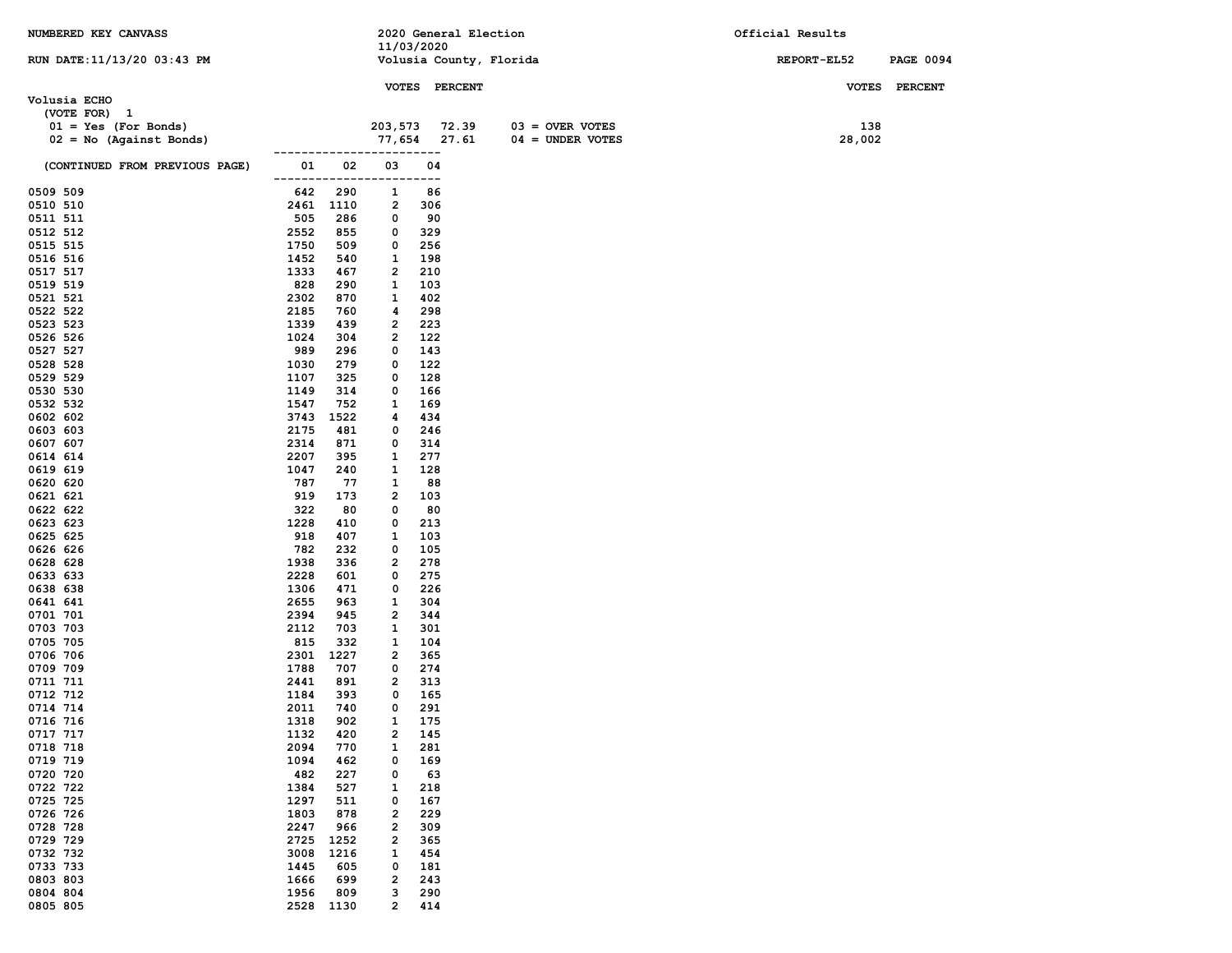| NUMBERED KEY CANVASS           |      |      |                | 11/03/2020    | 2020 General Election   | Official Results |                  |
|--------------------------------|------|------|----------------|---------------|-------------------------|------------------|------------------|
| RUN DATE: 11/13/20 03:43 PM    |      |      |                |               | Volusia County, Florida | REPORT-EL52      | <b>PAGE 0095</b> |
|                                |      |      | <b>VOTES</b>   | PERCENT       |                         | <b>VOTES</b>     | <b>PERCENT</b>   |
| Volusia ECHO<br>(VOTE FOR) 1   |      |      |                |               |                         |                  |                  |
| $01 = Yes (For Bonds)$         |      |      |                | 203,573 72.39 | $03 =$ OVER VOTES       | 138              |                  |
| $02 = No$ (Against Bonds)      |      |      | 77,654         | 27.61         | $04 =$ UNDER VOTES      | 28,002           |                  |
| (CONTINUED FROM PREVIOUS PAGE) | 01   | 02   | 03             | 04            |                         |                  |                  |
|                                |      |      |                |               |                         |                  |                  |
| 0807 807                       | 921  | 431  | 0              | 107           |                         |                  |                  |
| 0808 808                       | 3983 | 1599 | 5              | 656           |                         |                  |                  |
| 0809 809                       | 439  | 164  | 3              | 65            |                         |                  |                  |
| 0810 810                       | 982  | 351  | 3              | 150           |                         |                  |                  |
| 0812 812                       | 1569 | 578  | 0              | 225           |                         |                  |                  |
| 0813 813                       | 1237 | 543  | 1              | 144           |                         |                  |                  |
| 0814 814                       | 1346 | 690  | $\overline{2}$ | 179           |                         |                  |                  |
| 0816 816                       | 926  | 683  | 0              | 147           |                         |                  |                  |
| 0901 901                       | 1306 | 433  | 0              | 169           |                         |                  |                  |
| 0902 902                       | 1986 | 895  | 1              | 281           |                         |                  |                  |
| 0903 903                       | 1965 | 849  | з              | 318           |                         |                  |                  |
| 0904 904                       | 2680 | 1087 | 0              | 370           |                         |                  |                  |
| 0907 907                       | 1253 | 727  | $\mathbf{2}$   | 182           |                         |                  |                  |
| 0909 909                       | 849  | 398  | 1              | 100           |                         |                  |                  |
| 0910 910                       | 683  | 295  |                | 104           |                         |                  |                  |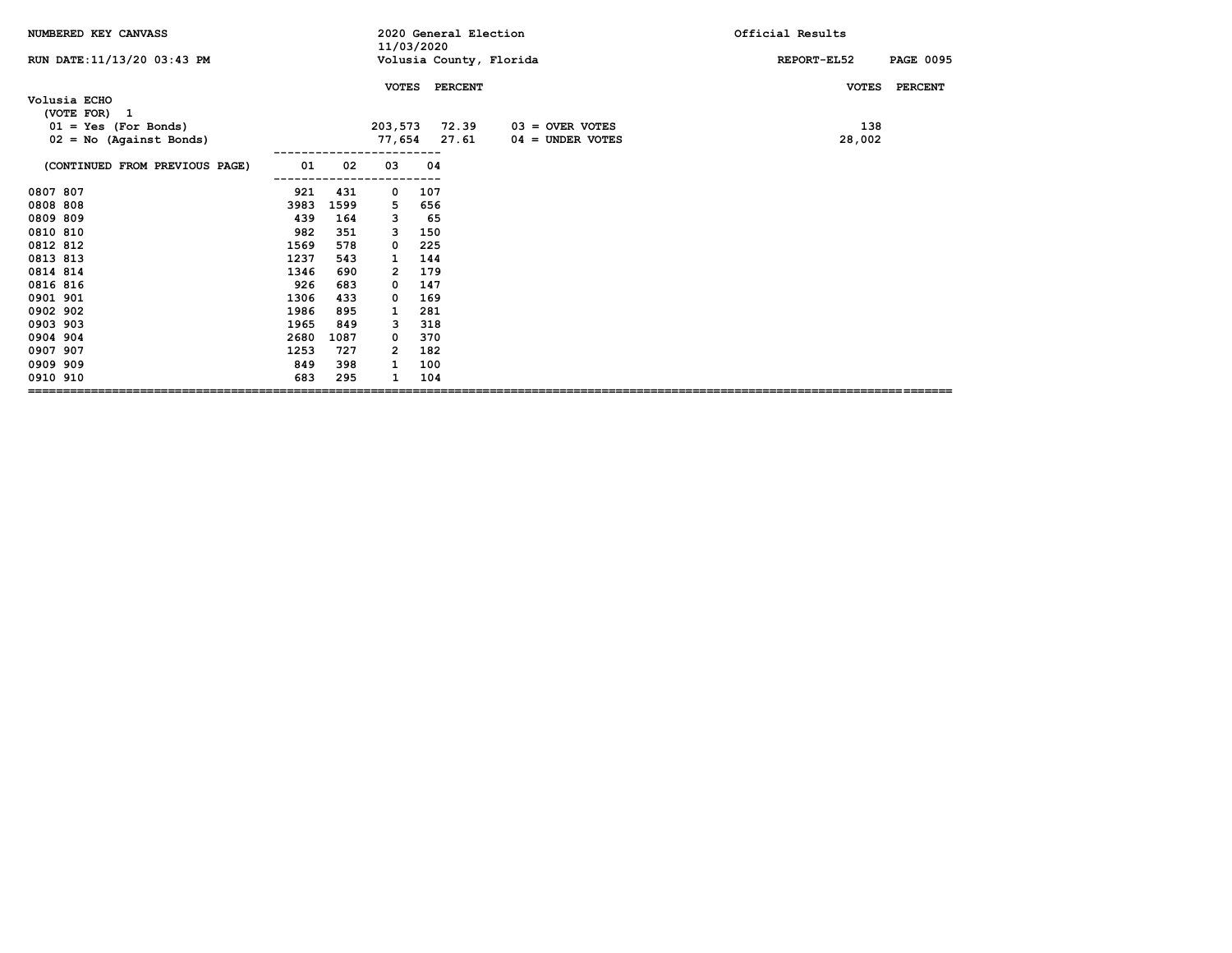| NUMBERED KEY CANVASS            |              |            |              | 2020 General Election   |                    | Official Results |                  |
|---------------------------------|--------------|------------|--------------|-------------------------|--------------------|------------------|------------------|
|                                 |              |            |              | 11/03/2020              |                    |                  |                  |
| RUN DATE: 11/13/20 03:43 PM     |              |            |              | Volusia County, Florida |                    | REPORT-EL52      | <b>PAGE 0096</b> |
|                                 |              |            |              | VOTES PERCENT           |                    |                  | VOTES PERCENT    |
| Volusia Forever<br>(VOTE FOR) 1 |              |            |              |                         |                    |                  |                  |
| $01 = Yes$ (For Bonds)          |              |            | 213,460      | 75.55                   | $03 =$ OVER VOTES  | 61               |                  |
| $02 = No$ (Against Bonds)       |              |            | 69,079       | 24.45                   | $04 =$ UNDER VOTES | 26,767           |                  |
|                                 |              |            |              | .                       |                    |                  |                  |
|                                 | 01           | 02         | 03           | 04                      |                    |                  |                  |
|                                 |              |            |              | --                      |                    |                  |                  |
| 0101 101                        | 445          | 301        | 0            | 54                      |                    |                  |                  |
| 0105 105                        | 351          | 198        | 1            | 47                      |                    |                  |                  |
| 0107 107                        | 719          | 519        | 0            | 85                      |                    |                  |                  |
| 0201 201                        | 2595         | 1225       | 1            | 242                     |                    |                  |                  |
| 0202 202<br>0203 203            | 2016<br>285  | 876<br>191 | 2<br>0       | 274<br>27               |                    |                  |                  |
| 0204 204                        | 421          | 185        | 0            | 36                      |                    |                  |                  |
| 0205 205                        | 1089         | 414        | 0            | 106                     |                    |                  |                  |
| 0206 206                        | 1454         | 608        | 1            | 144                     |                    |                  |                  |
| 0207 207                        | 1379         | 677        | 0            | 142                     |                    |                  |                  |
| 0208 208                        | 2648         | 1054       | 1            | 261                     |                    |                  |                  |
| 0212 212                        | 2150         | 616        | 2            | 213                     |                    |                  |                  |
| 0215 215                        | 3662         | 1189       | 0            | 362                     |                    |                  |                  |
| 0216 216                        | 3364         | 967        | 1            | 425                     |                    |                  |                  |
| 0217 217                        | 1782         | 370        | 1            | 198                     |                    |                  |                  |
| 0218 218                        | 2766         | 726        | 1            | 311                     |                    |                  |                  |
| 0220 220                        | 285          | 82         | 0            | 38                      |                    |                  |                  |
| 0222 222<br>0223 223            | 1657<br>197  | 506<br>76  | 0<br>0       | 212<br>28               |                    |                  |                  |
| 0224 224                        | 1989         | 735        | 0            | 216                     |                    |                  |                  |
| 0301 301                        | 2345         | 835        | 0            | 275                     |                    |                  |                  |
| 0303 303                        | 1877         | 562        | 1            | 249                     |                    |                  |                  |
| 0304 304                        | 2013         | 772        | 0            | 406                     |                    |                  |                  |
| 0305 305                        | 2700         | 1047       | 0            | 386                     |                    |                  |                  |
| 0306 306                        | 2483         | 951        | 1            | 480                     |                    |                  |                  |
| 0307 307                        | 1678         | 601        | 1            | 298                     |                    |                  |                  |
| 0308 308                        | 1499         | 469        | 0            | 199                     |                    |                  |                  |
| 0309 309                        | 2744         | 623        | 0            | 410                     |                    |                  |                  |
| 0401 401                        | 2896         | 758        | 0            | 339                     |                    |                  |                  |
| 0403 403<br>0404 404            | 2060<br>869  | 560<br>389 | 1<br>0       | 284<br>115              |                    |                  |                  |
| 0405 405                        | 1501         | 372        | 0            | 184                     |                    |                  |                  |
| 0406 406                        | 3284         | 807        | 1            | 386                     |                    |                  |                  |
| 0407 407                        | 1982         | 448        | 0            | 276                     |                    |                  |                  |
| 0410 410                        | 2038         | 464        | 0            | 255                     |                    |                  |                  |
| 0411 411                        | 2004         | 519        | 1            | 206                     |                    |                  |                  |
| 0412 412                        | 969          | 529        | 0            | 129                     |                    |                  |                  |
| 0413 413                        | 1569         | 392        | 0            | 240                     |                    |                  |                  |
| 0414 414                        | 1783         | 416        | 0            | 210                     |                    |                  |                  |
| 0415 415                        | 2004         | 491        | 0            | 267                     |                    |                  |                  |
| 0416 416<br>0417 417            | 2768<br>1045 | 690<br>256 | 0<br>0       | 366<br>103              |                    |                  |                  |
| 0419 419                        | 933          | 248        | 0            | 119                     |                    |                  |                  |
| 0420 420                        | 2137         | 620        | 0            | 275                     |                    |                  |                  |
| 0421 421                        | 1528         | 519        | 0            | 155                     |                    |                  |                  |
| 0422 422                        | 1587         | 458        | 1            | 216                     |                    |                  |                  |
| 0423 423                        | 1486         | 372        | 0            | 210                     |                    |                  |                  |
| 0427 427                        | 1734         | 485        | $\mathbf{2}$ | 198                     |                    |                  |                  |
| 0429 429                        | 965          | 231        | 0            | 104                     |                    |                  |                  |
| 0501 501                        | 1772         | 632        | 0            | 227                     |                    |                  |                  |
| 0502 502                        | 3036         | 980        | з            | 313                     |                    |                  |                  |
| 0503 503                        | 790          | 256        | $\mathbf{1}$ | 94                      |                    |                  |                  |
| 0504 504                        | 1403         | 441        | 0            | 157                     |                    |                  |                  |
| 0506 506<br>0508 508            | 1773<br>1463 | 491<br>501 | 2<br>0       | 194<br>168              |                    |                  |                  |
|                                 |              |            |              |                         |                    |                  |                  |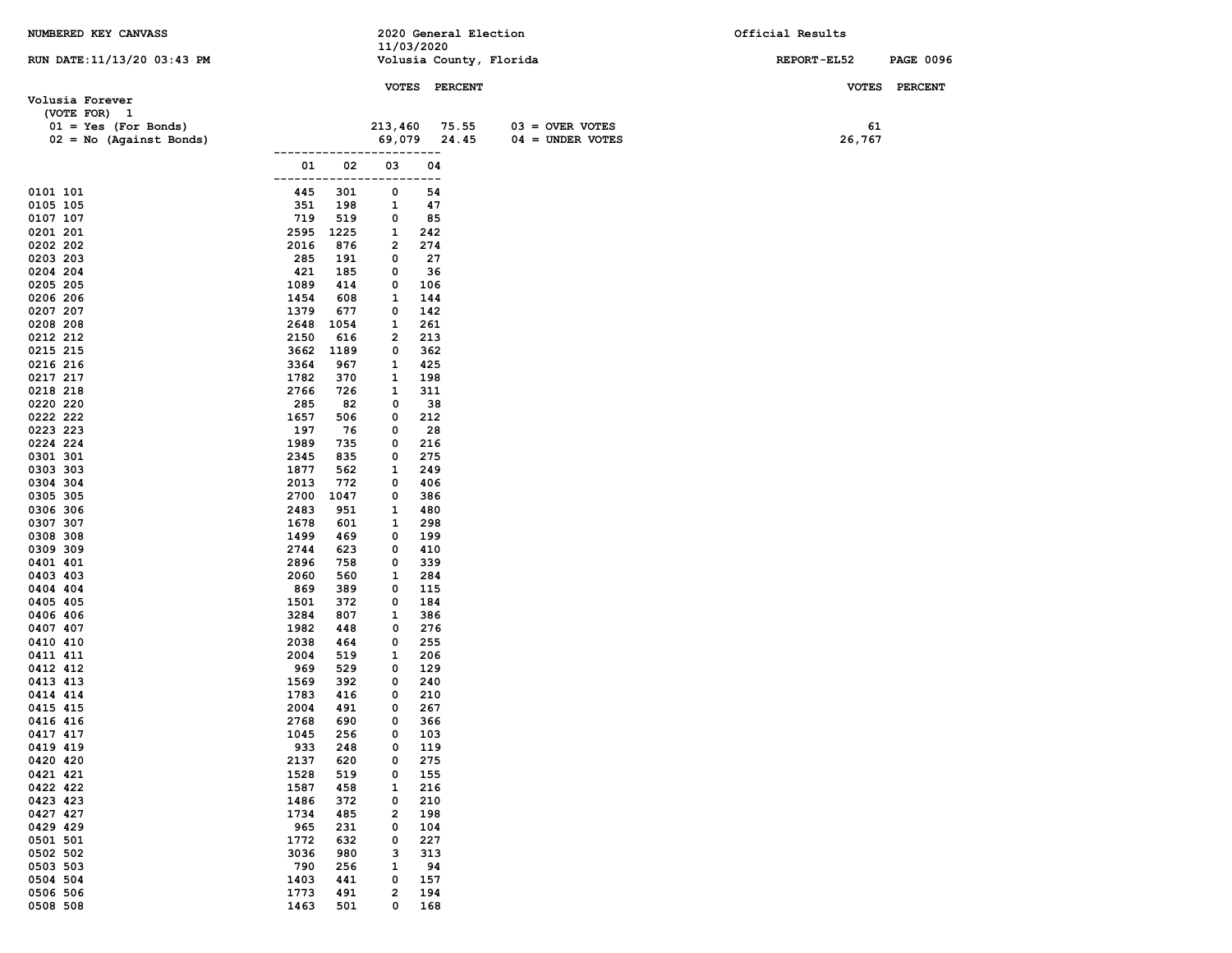| NUMBERED KEY CANVASS           |              |             |                         |               | 2020 General Election   |                    | Official Results |                  |
|--------------------------------|--------------|-------------|-------------------------|---------------|-------------------------|--------------------|------------------|------------------|
|                                |              |             | 11/03/2020              |               |                         |                    |                  |                  |
| RUN DATE: 11/13/20 03:43 PM    |              |             |                         |               | Volusia County, Florida |                    | REPORT-EL52      | <b>PAGE 0097</b> |
|                                |              |             |                         | VOTES PERCENT |                         |                    | <b>VOTES</b>     | <b>PERCENT</b>   |
| Volusia Forever                |              |             |                         |               |                         |                    |                  |                  |
| (VOTE FOR) 1                   |              |             |                         |               |                         |                    |                  |                  |
| $01 = Yes (For Bonds)$         |              |             | 213,460                 | 75.55         |                         | $03 =$ OVER VOTES  | 61               |                  |
| $02 = No$ (Against Bonds)      |              |             | 69,079                  | 24.45         |                         | $04 = UNDER VOTES$ | 26,767           |                  |
| (CONTINUED FROM PREVIOUS PAGE) | 01           | 02          | 03                      | 04            |                         |                    |                  |                  |
|                                |              |             |                         | ---           |                         |                    |                  |                  |
| 0509 509                       | 675          | 261         | 0                       | 83            |                         |                    |                  |                  |
| 0510 510                       | 2610         | 969         | 0                       | 300           |                         |                    |                  |                  |
| 0511 511                       | 513<br>2638  | 291         | 0                       | 77<br>310     |                         |                    |                  |                  |
| 0512 512<br>0515 515           | 1851         | 787<br>423  | 1<br>1                  | 240           |                         |                    |                  |                  |
| 0516 516                       | 1518         | 485         | 1                       | 187           |                         |                    |                  |                  |
| 0517 517                       | 1400         | 407         | 0                       | 205           |                         |                    |                  |                  |
| 0519 519                       | 870          | 257         | 0                       | 95            |                         |                    |                  |                  |
| 0521 521                       | 2452         | 744         | 1                       | 378           |                         |                    |                  |                  |
| 0522 522                       | 2290         | 662         | 0                       | 295           |                         |                    |                  |                  |
| 0523 523                       | 1406         | 391         | 0                       | 206           |                         |                    |                  |                  |
| 0526 526                       | 1084         | 255         | 1                       | 112           |                         |                    |                  |                  |
| 0527 527<br>0528 528           | 1053<br>1055 | 249<br>254  | 0<br>1                  | 126<br>121    |                         |                    |                  |                  |
| 0529 529                       | 1131         | 306         | 0                       | 123           |                         |                    |                  |                  |
| 0530 530                       | 1222         | 250         | 0                       | 157           |                         |                    |                  |                  |
| 0532 532                       | 1657         | 657         | 0                       | 155           |                         |                    |                  |                  |
| 0602 602                       | 3913         | 1374        | 1                       | 415           |                         |                    |                  |                  |
| 0603 603                       | 2254         | 409         | 2                       | 237           |                         |                    |                  |                  |
| 0607 607                       | 2443         | 762         | 0                       | 294           |                         |                    |                  |                  |
| 0614 614<br>0619 619           | 2249<br>1068 | 361<br>215  | 2<br>0                  | 268<br>133    |                         |                    |                  |                  |
| 0620 620                       | 792          | 74          | 0                       | 87            |                         |                    |                  |                  |
| 0621 621                       | 951          | 151         | 0                       | 95            |                         |                    |                  |                  |
| 0622 622                       | 336          | 66          | 0                       | 80            |                         |                    |                  |                  |
| 0623 623                       | 1282         | 370         | 0                       | 199           |                         |                    |                  |                  |
| 0625 625                       | 965          | 360         | 0                       | 104           |                         |                    |                  |                  |
| 0626 626                       | 819          | 199         | 0                       | 101           |                         |                    |                  |                  |
| 0628 628<br>0633 633           | 1969<br>2307 | 305<br>537  | 0<br>0                  | 280<br>260    |                         |                    |                  |                  |
| 0638 638                       | 1345         | 435         | 0                       | 223           |                         |                    |                  |                  |
| 0641 641                       | 2779         | 852         | 0                       | 292           |                         |                    |                  |                  |
| 0701 701                       | 2521         | 826         | 2                       | 336           |                         |                    |                  |                  |
| 0703 703                       | 2202         | 624         | $\overline{\mathbf{2}}$ | 289           |                         |                    |                  |                  |
| 0705 705                       | 856          | 304         | 0                       | 92            |                         |                    |                  |                  |
| 0706 706<br>0709 709           | 2435<br>1886 | 1112<br>615 | 2<br>0                  | 346<br>268    |                         |                    |                  |                  |
| 0711 711                       | 2558         | 784         | 0                       | 305           |                         |                    |                  |                  |
| 0712 712                       | 1247         | 348         | 0                       | 147           |                         |                    |                  |                  |
| 0714 714                       | 2114         | 646         | 0                       | 282           |                         |                    |                  |                  |
| 0716 716                       | 1370         | 861         | 0                       | 165           |                         |                    |                  |                  |
| 0717 717                       | 1195         | 374         | 1                       | 129           |                         |                    |                  |                  |
| 0718 718<br>0719 719           | 2163         | 705<br>409  | 0                       | 278           |                         |                    |                  |                  |
| 0720 720                       | 1153<br>525  | 191         | 1<br>0                  | 162<br>56     |                         |                    |                  |                  |
| 0722 722                       | 1447         | 479         | 0                       | 204           |                         |                    |                  |                  |
| 0725 725                       | 1363         | 463         | 0                       | 149           |                         |                    |                  |                  |
| 0726 726                       | 1901         | 800         | 0                       | 211           |                         |                    |                  |                  |
| 0728 728                       | 2337         | 882         | 2                       | 303           |                         |                    |                  |                  |
| 0729 729                       | 2858         | 1126        | $\overline{\mathbf{2}}$ | 358           |                         |                    |                  |                  |
| 0732 732<br>0733 733           | 3168<br>1531 | 1085<br>527 | 0<br>0                  | 426<br>173    |                         |                    |                  |                  |
| 0803 803                       | 1754         | 622         | 1                       | 233           |                         |                    |                  |                  |
| 0804 804                       | 2064         | 722         | 1                       | 271           |                         |                    |                  |                  |
| 0805 805                       | 2680         | 1008        | $\mathbf{1}$            | 385           |                         |                    |                  |                  |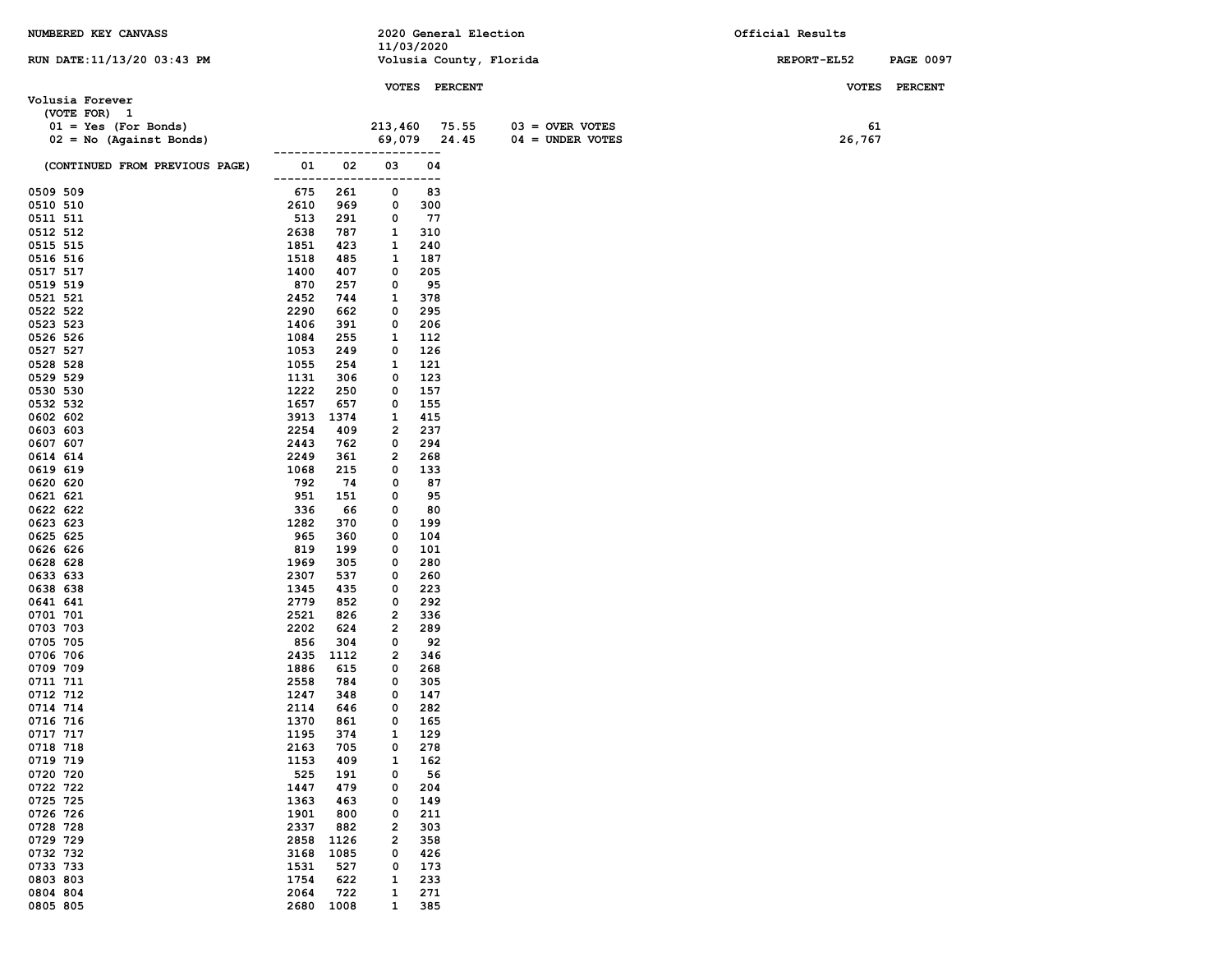| NUMBERED KEY CANVASS            |      |      | 11/03/2020    |     | 2020 General Election |                         | Official Results                |
|---------------------------------|------|------|---------------|-----|-----------------------|-------------------------|---------------------------------|
| RUN DATE: 11/13/20 03:43 PM     |      |      |               |     |                       | Volusia County, Florida | <b>PAGE 0098</b><br>REPORT-EL52 |
|                                 |      |      | <b>VOTES</b>  |     | <b>PERCENT</b>        |                         | <b>PERCENT</b><br><b>VOTES</b>  |
| Volusia Forever<br>(VOTE FOR) 1 |      |      |               |     |                       |                         |                                 |
| $01 = Yes (For Bonds)$          |      |      | 213,460 75.55 |     |                       | $03 =$ OVER VOTES       | 61                              |
| $02 = No$ (Against Bonds)       |      |      | 69,079        |     | 24.45                 | $04 =$ UNDER VOTES      | 26,767                          |
|                                 |      |      |               |     |                       |                         |                                 |
| (CONTINUED FROM PREVIOUS PAGE)  | 01   | 02   | 03            | 04  |                       |                         |                                 |
| 0807 807                        | 977  | 378  | 0             | 104 |                       |                         |                                 |
| 0808 808                        | 4115 | 1493 | 2             | 633 |                       |                         |                                 |
| 0809 809                        | 450  | 154  | 1             | 66  |                       |                         |                                 |
| 0810 810                        | 1030 | 319  | 1             | 136 |                       |                         |                                 |
| 0812 812                        | 1634 | 534  | 1             | 203 |                       |                         |                                 |
| 0813 813                        | 1307 | 480  | 1             | 137 |                       |                         |                                 |
| 0814 814                        | 1428 | 615  | 1             | 173 |                       |                         |                                 |
| 0816 816                        | 989  | 630  | 0             | 137 |                       |                         |                                 |
| 0901 901                        | 1358 | 394  | 0             | 156 |                       |                         |                                 |
| 0902 902                        | 2126 | 770  | 1             | 266 |                       |                         |                                 |
| 0903 903                        | 2088 | 746  | 1             | 300 |                       |                         |                                 |
| 0904 904                        | 2808 | 966  | 0             | 363 |                       |                         |                                 |
| 0907 907                        | 1323 | 663  | 0             | 178 |                       |                         |                                 |
| 0909 909                        | 905  | 343  | 0             | 100 |                       |                         |                                 |
| 0910 910                        | 725  | 263  | 0             | 95  |                       |                         |                                 |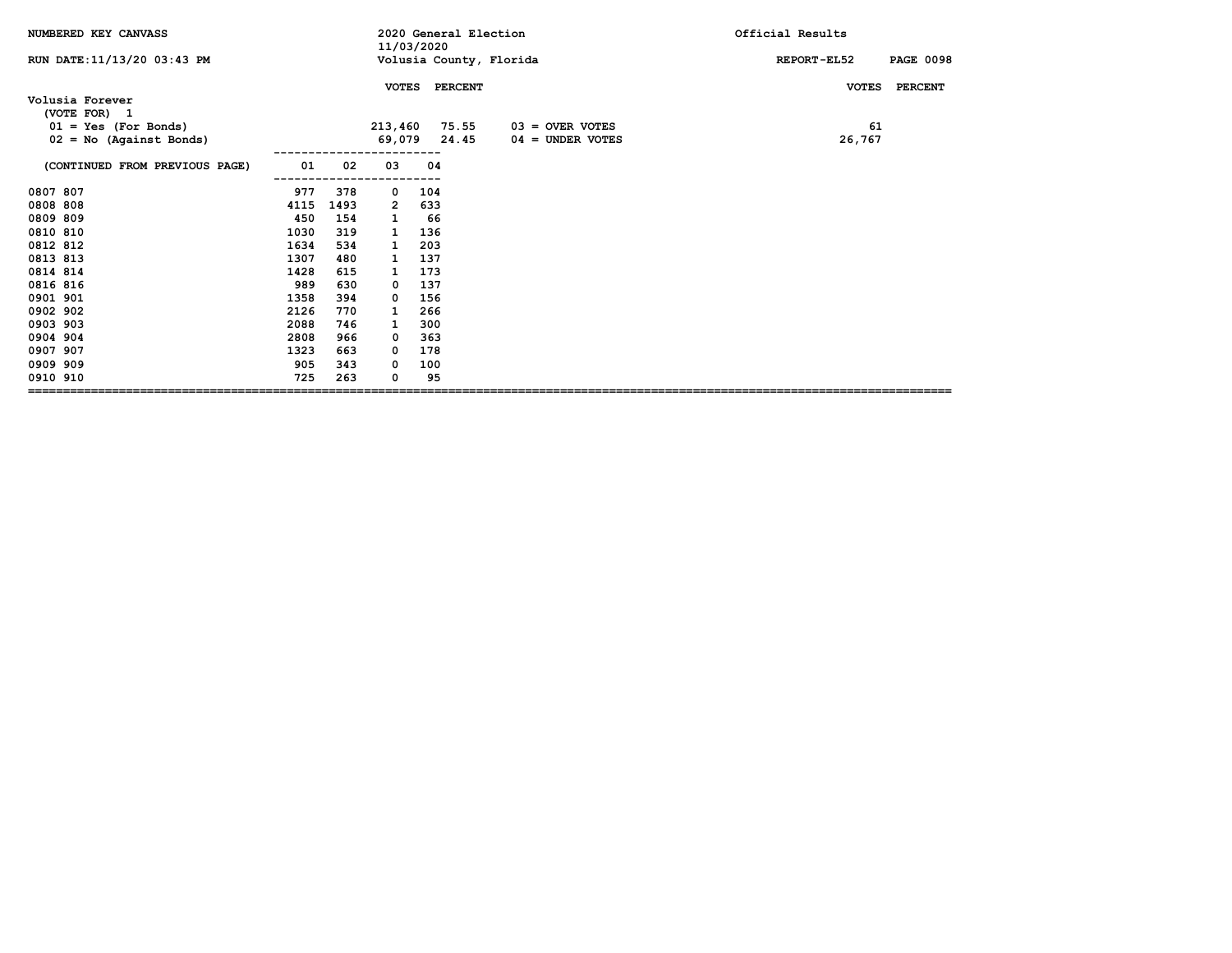| NUMBERED KEY CANVASS                                      |      |      | 11/03/2020            | 2020 General Election   |                    | Official Results                          |
|-----------------------------------------------------------|------|------|-----------------------|-------------------------|--------------------|-------------------------------------------|
| RUN DATE: 11/13/20 03:43 PM                               |      |      |                       | Volusia County, Florida |                    | <b>PAGE 0099</b><br>REPORT-EL52           |
| DeBary Ref #1 - Base Salary<br>(VOTE FOR) 1<br>$01 = Yes$ |      |      | <b>VOTES</b><br>6,570 | <b>PERCENT</b><br>52.97 | 03 = OVER VOTES    | <b>VOTES</b><br>PERCENT<br>$\overline{2}$ |
| $02 = No$                                                 |      |      | 5,834                 | 47.03                   | $04 =$ UNDER VOTES | 1,259                                     |
|                                                           | 01   | 02   | 03                    | 04                      |                    |                                           |
| 0304 304                                                  | 1463 | 1363 | $\mathbf{0}$          | 326                     |                    |                                           |
| 0305 305                                                  | 1967 | 1807 | $\mathbf{1}$          | 328                     |                    |                                           |
| 0306 306                                                  | 1945 | 1553 | $\mathbf{1}$          | 362                     |                    |                                           |
| 0307 307                                                  | 1195 | 1111 | $\Omega$              | 243                     |                    |                                           |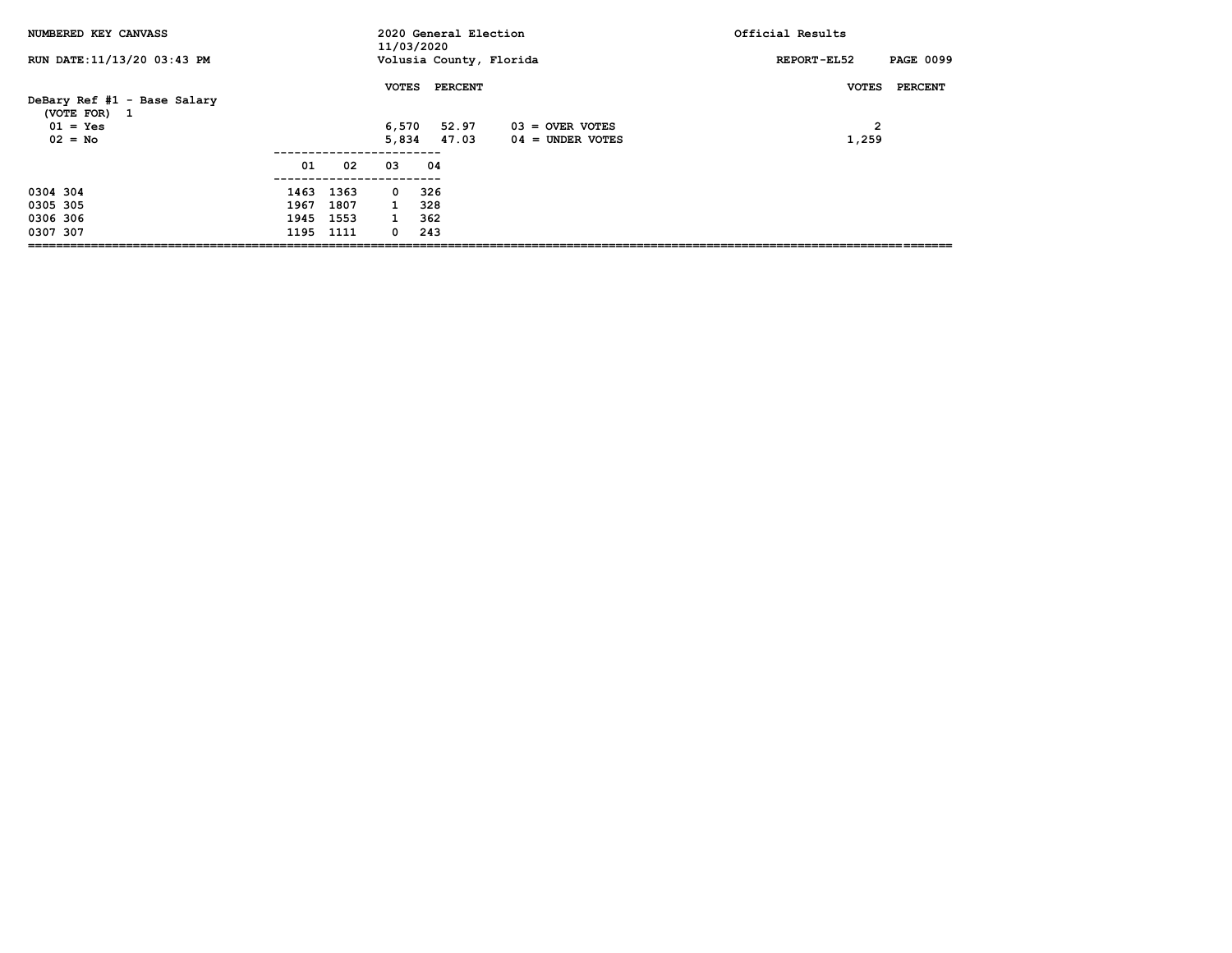| NUMBERED KEY CANVASS                        |           |           | 11/03/2020   | 2020 General Election   |                   | Official Results                |
|---------------------------------------------|-----------|-----------|--------------|-------------------------|-------------------|---------------------------------|
| RUN DATE:11/13/20 03:43 PM                  |           |           |              | Volusia County, Florida |                   | <b>PAGE 0100</b><br>REPORT-EL52 |
| DeBary Ref #2 - Map of City<br>(VOTE FOR) 1 |           |           | <b>VOTES</b> | <b>PERCENT</b>          |                   | PERCENT<br><b>VOTES</b>         |
| $01 = Yes$                                  |           |           | 6,945        | 56.94                   | $03 =$ OVER VOTES | 5                               |
| $02 = No$                                   |           |           | 5.253        | 43.06                   | 04 = UNDER VOTES  | 1,462                           |
|                                             | 01        | 02        | 03           | 04                      |                   |                                 |
| 0304 304                                    |           | 1606 1175 | $\mathbf{1}$ | 370                     |                   |                                 |
| 0305 305                                    | 2031      | 1688      | $^{\circ}$   | 384                     |                   |                                 |
| 0306 306                                    | 2024 1376 |           | $\mathbf{1}$ | 460                     |                   |                                 |
| 0307 307                                    |           | 1284 1014 | $\mathbf{3}$ | 248                     |                   |                                 |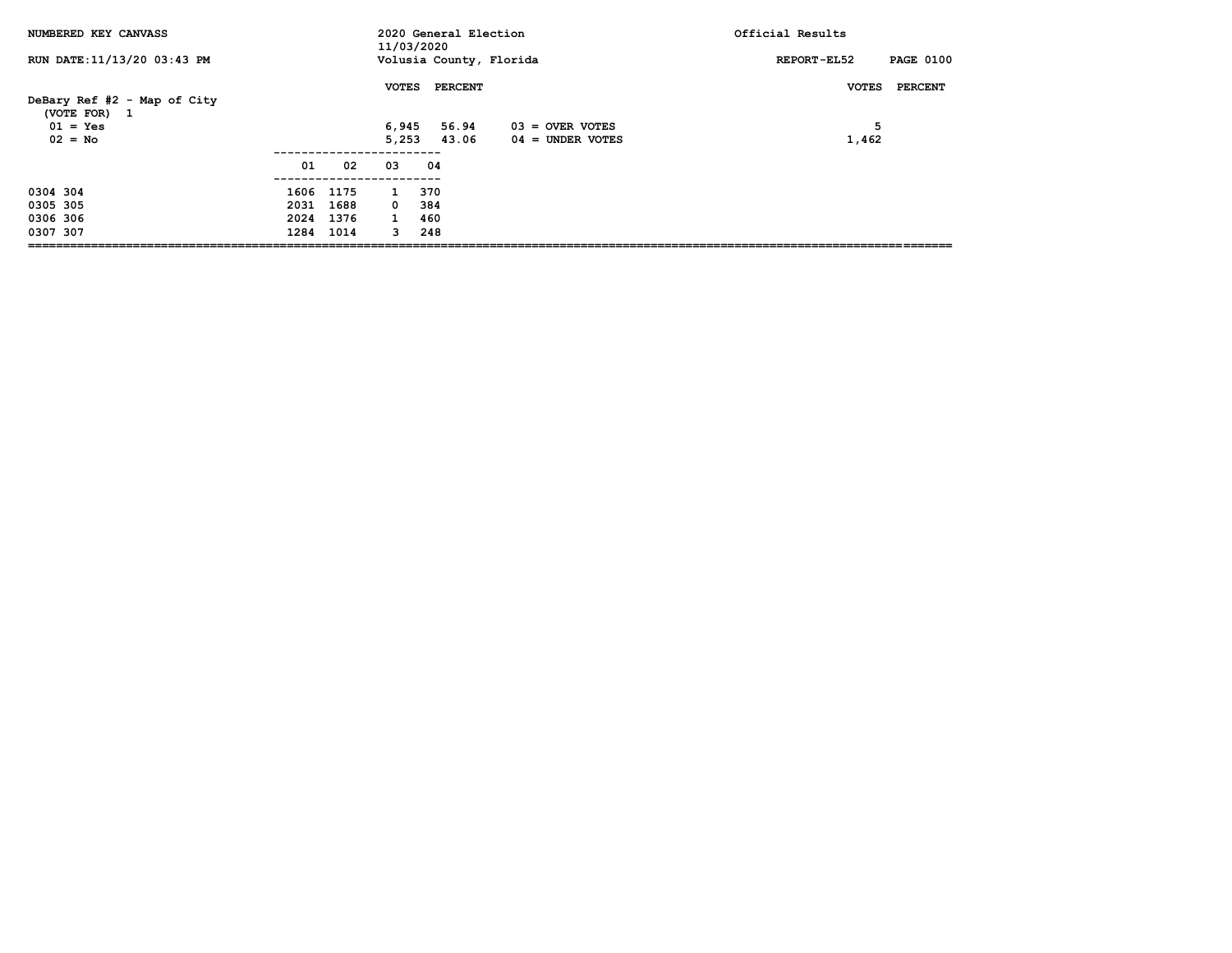| NUMBERED KEY CANVASS                                                              |      |      | 11/03/2020                     | 2020 General Election            |                                       | Official Results                      |
|-----------------------------------------------------------------------------------|------|------|--------------------------------|----------------------------------|---------------------------------------|---------------------------------------|
| RUN DATE: 11/13/20 03:43 PM                                                       |      |      |                                | Volusia County, Florida          |                                       | <b>PAGE 0101</b><br>REPORT-EL52       |
| DeBary Ref #3 - Election/Charter Dates<br>(VOTE FOR) 1<br>$01 = Yes$<br>$02 = No$ |      |      | <b>VOTES</b><br>8,018<br>3.924 | <b>PERCENT</b><br>67.14<br>32.86 | 03 = OVER VOTES<br>$04 =$ UNDER VOTES | PERCENT<br><b>VOTES</b><br>з<br>1,720 |
|                                                                                   | 01   | 02   | 03                             | 04                               |                                       |                                       |
| 0304 304                                                                          | 1888 | 840  | $\mathbf{0}$                   | 424                              |                                       |                                       |
| 0305 305                                                                          | 2365 | 1283 | $\mathbf{1}$                   | 454                              |                                       |                                       |
| 0306 306                                                                          | 2384 | 964  | $\mathbf{1}$                   | 512                              |                                       |                                       |
| 0307 307                                                                          | 1381 | 837  |                                | 330                              |                                       |                                       |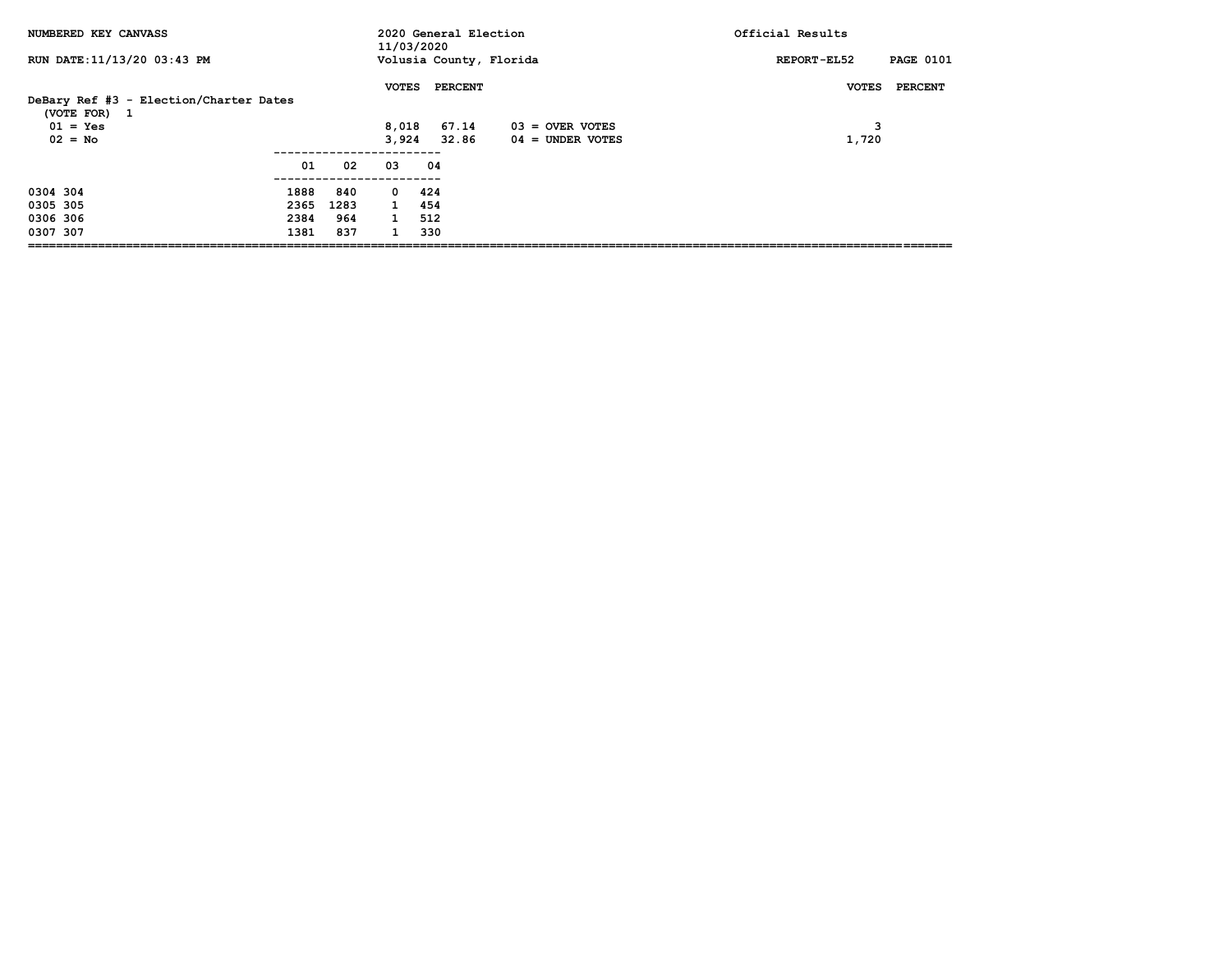| NUMBERED KEY CANVASS                                                        |                                     |           | 11/03/2020                             | 2020 General Election            |                                         | Official Results                                   |
|-----------------------------------------------------------------------------|-------------------------------------|-----------|----------------------------------------|----------------------------------|-----------------------------------------|----------------------------------------------------|
| RUN DATE: 11/13/20 03:43 PM                                                 |                                     |           |                                        | Volusia County, Florida          |                                         | <b>PAGE 0102</b><br>REPORT-EL52                    |
| DeBary Ref #4 - Budget Extension<br>(VOTE FOR) 1<br>$01 = Yes$<br>$02 = No$ |                                     |           | <b>VOTES</b><br>5,859<br>5,875         | <b>PERCENT</b><br>49.93<br>50.07 | $03 =$ OVER VOTES<br>$04 =$ UNDER VOTES | <b>VOTES</b><br>PERCENT<br>$\overline{2}$<br>1,920 |
|                                                                             | 01                                  | 02        | 03                                     | 04                               |                                         |                                                    |
| 0304 304<br>0305 305<br>0306 306<br>0307 307                                | 1351 1324<br>1741 1845<br>1713 1578 | 1054 1128 | 2 472<br>$0\quad 514$<br>$\Omega$<br>0 | 571<br>363                       |                                         |                                                    |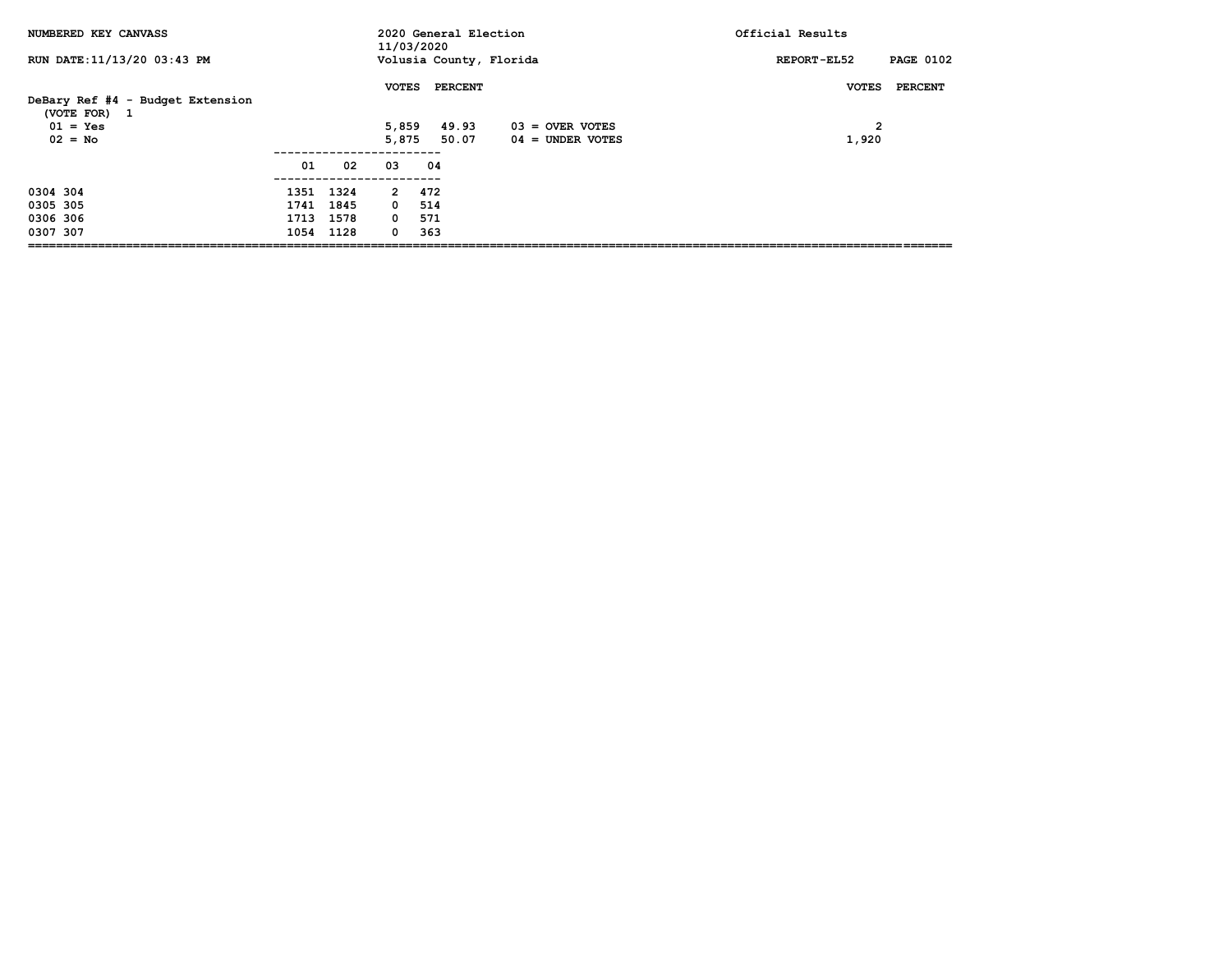| NUMBERED KEY CANVASS                                                          |      |      | 11/03/2020   | 2020 General Election                        |                                         | Official Results                                 |
|-------------------------------------------------------------------------------|------|------|--------------|----------------------------------------------|-----------------------------------------|--------------------------------------------------|
| RUN DATE: 11/13/20 03:43 PM                                                   |      |      |              | Volusia County, Florida                      |                                         | <b>PAGE 0103</b><br>REPORT-EL52                  |
| DeBary Ref #5 - Council Forfeiture<br>(VOTE FOR) 1<br>$01 = Yes$<br>$02 = No$ |      |      | <b>VOTES</b> | <b>PERCENT</b><br>7,549 66.49<br>3,804 33.51 | $03 =$ OVER VOTES<br>$04 =$ UNDER VOTES | PERCENT<br><b>VOTES</b><br>$\mathbf{2}$<br>2,310 |
|                                                                               | 01   | 02   | 03           | 04                                           |                                         |                                                  |
| 0304 304                                                                      | 1749 | 817  | $\mathbf{1}$ | 585                                          |                                         |                                                  |
| 0305 305                                                                      | 2269 | 1212 | $0$ 622      |                                              |                                         |                                                  |
| 0306 306                                                                      | 2165 | 1004 | 0 692        |                                              |                                         |                                                  |
| 0307 307                                                                      | 1366 | 771  | $\mathbf{1}$ | 411                                          |                                         |                                                  |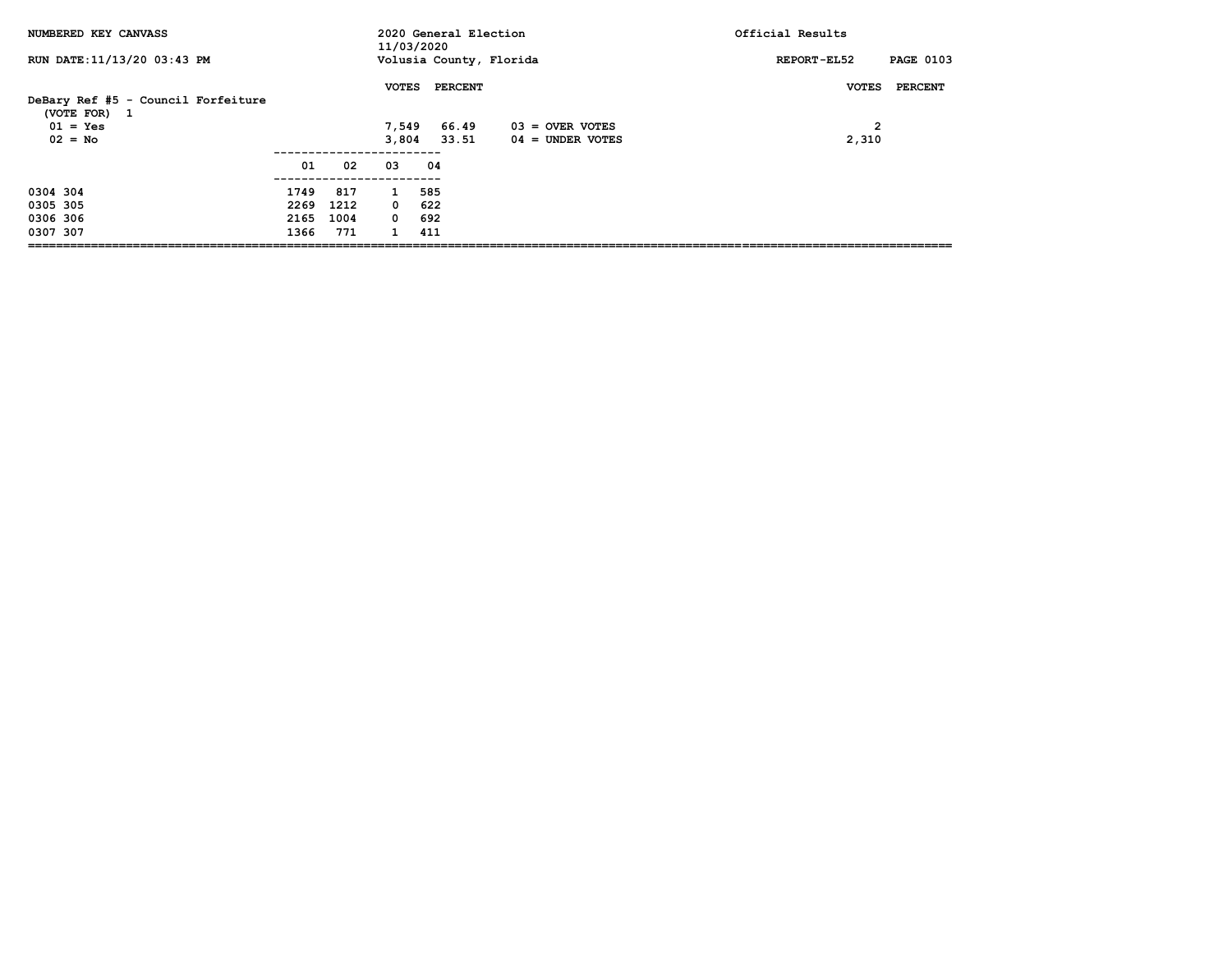| NUMBERED KEY CANVASS                                                           |                              |                            | 11/03/2020                             | 2020 General Election     |                                         | Official Results                       |
|--------------------------------------------------------------------------------|------------------------------|----------------------------|----------------------------------------|---------------------------|-----------------------------------------|----------------------------------------|
| RUN DATE: 11/13/20 03:43 PM                                                    |                              |                            |                                        | Volusia County, Florida   |                                         | <b>PAGE 0104</b><br>REPORT-EL52        |
| DeBary Ref #6 - Definition/Meetings<br>(VOTE FOR) 1<br>$01 = Yes$<br>$02 = No$ |                              |                            | <b>VOTES</b><br>7,572<br>4,048         | PERCENT<br>65.16<br>34.84 | $03 =$ OVER VOTES<br>$04 =$ UNDER VOTES | PERCENT<br><b>VOTES</b><br>11<br>2,034 |
|                                                                                | 01                           | 02                         | 03                                     | 04                        |                                         |                                        |
| 0304 304<br>0305 305<br>0306 306<br>0307 307                                   | 1696<br>2310<br>2157<br>1409 | 929<br>1264<br>1090<br>765 | 4<br>5<br>$\mathbf{1}$<br>$\mathbf{1}$ | 523<br>524<br>613<br>374  |                                         |                                        |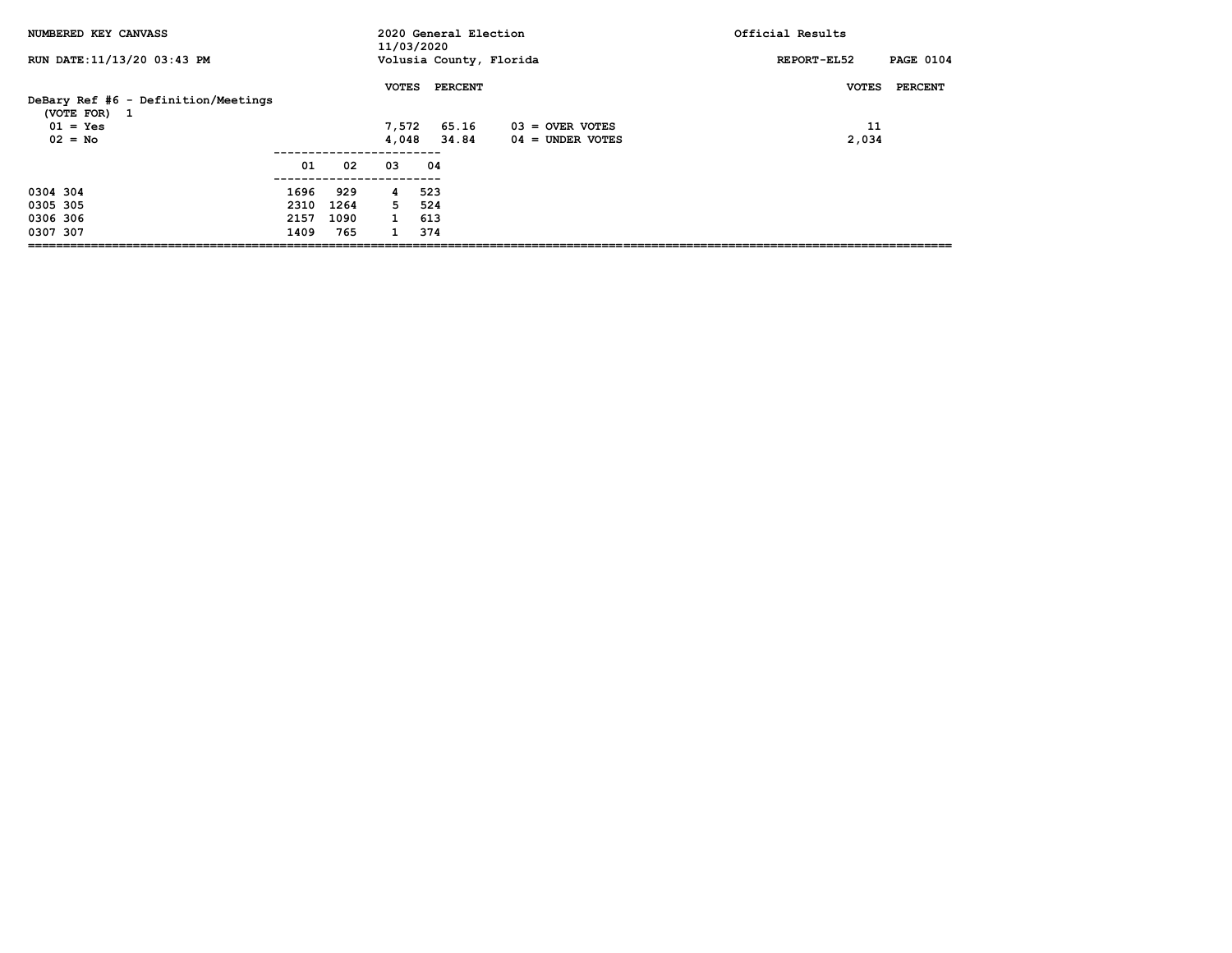| NUMBERED KEY CANVASS                                                       |                           |                          | 11/03/2020                                                  | 2020 General Election            |                                       | Official Results                      |
|----------------------------------------------------------------------------|---------------------------|--------------------------|-------------------------------------------------------------|----------------------------------|---------------------------------------|---------------------------------------|
| RUN DATE: 11/13/20 03:43 PM                                                |                           |                          |                                                             | Volusia County, Florida          |                                       | <b>PAGE 0105</b><br>REPORT-EL52       |
| DeBary Ref #7 - Terms of Office<br>(VOTE FOR) 1<br>$01 = Yes$<br>$02 = No$ |                           |                          | <b>VOTES</b><br>7,123<br>4,907                              | <b>PERCENT</b><br>59.21<br>40.79 | 03 = OVER VOTES<br>$04 =$ UNDER VOTES | <b>VOTES</b><br>PERCENT<br>з<br>1,632 |
|                                                                            | 01                        | 02                       | 03                                                          | 04                               |                                       |                                       |
| 0304 304<br>0305 305<br>0306 306<br>0307 307                               | 2146 1535<br>2045<br>1288 | 1644 1096<br>1335<br>941 | $0\quad 412$<br>$0\quad 422$<br>$\mathbf{1}$<br>$2^{\circ}$ | 480<br>318                       |                                       |                                       |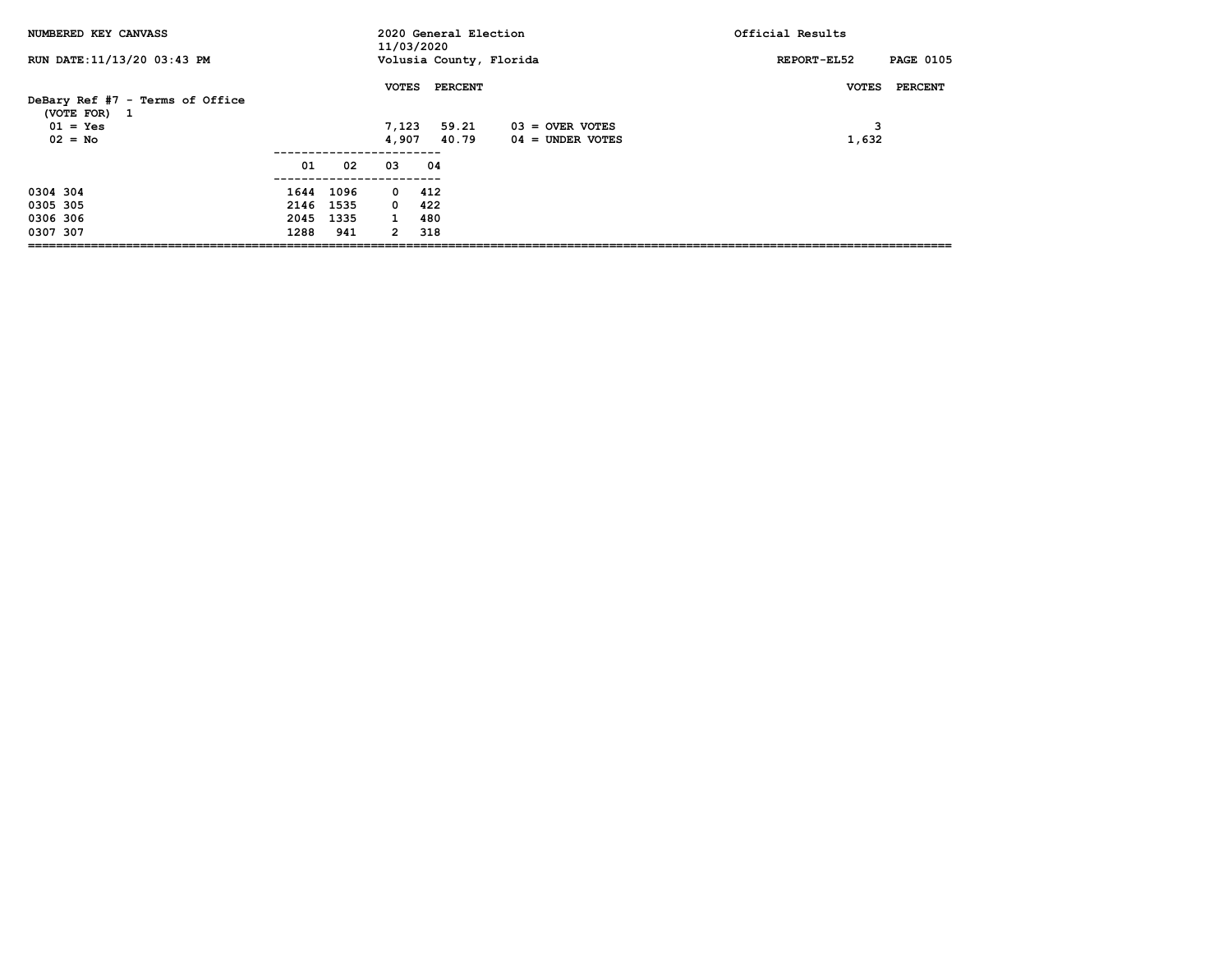| NUMBERED KEY CANVASS                                                  |              |            | 11/03/2020                 | 2020 General Election   |                                         | Official Results                |
|-----------------------------------------------------------------------|--------------|------------|----------------------------|-------------------------|-----------------------------------------|---------------------------------|
| RUN DATE: 11/13/20 03:43 PM                                           |              |            |                            | Volusia County, Florida |                                         | <b>PAGE 0106</b><br>REPORT-EL52 |
| New Smyrna Beach Charter Amend - Revised Charter                      |              |            | <b>VOTES</b>               | <b>PERCENT</b>          |                                         | <b>PERCENT</b><br><b>VOTES</b>  |
| (VOTE FOR) 1<br>$01 = Yes for approval$<br>$02 = No$ against approval |              |            | 13,197<br>5,505            | 70.56<br>29.44          | $03 =$ OVER VOTES<br>$04 =$ UNDER VOTES | 6<br>1,590                      |
|                                                                       | 01           | 02         | 03                         | 04                      |                                         |                                 |
| 0803 803<br>0804 804                                                  | 1795<br>1975 | 592<br>811 | $\mathbf{0}$<br>$^{\circ}$ | 199<br>236              |                                         |                                 |
| 0805 805                                                              | 2580         | 1141       | $\mathbf{1}$               | 314                     |                                         |                                 |
| 0808 808                                                              | 4077         | 1602       | 4                          | 488                     |                                         |                                 |
| 0809 809                                                              | 394          | 210        | $\mathbf 0$                | 55                      |                                         |                                 |
| 0810 810                                                              | 904          | 456        | $\mathbf{1}$               | 114                     |                                         |                                 |
| 0812 812                                                              | 1472         | 693        | $^{\circ}$                 | 184                     |                                         |                                 |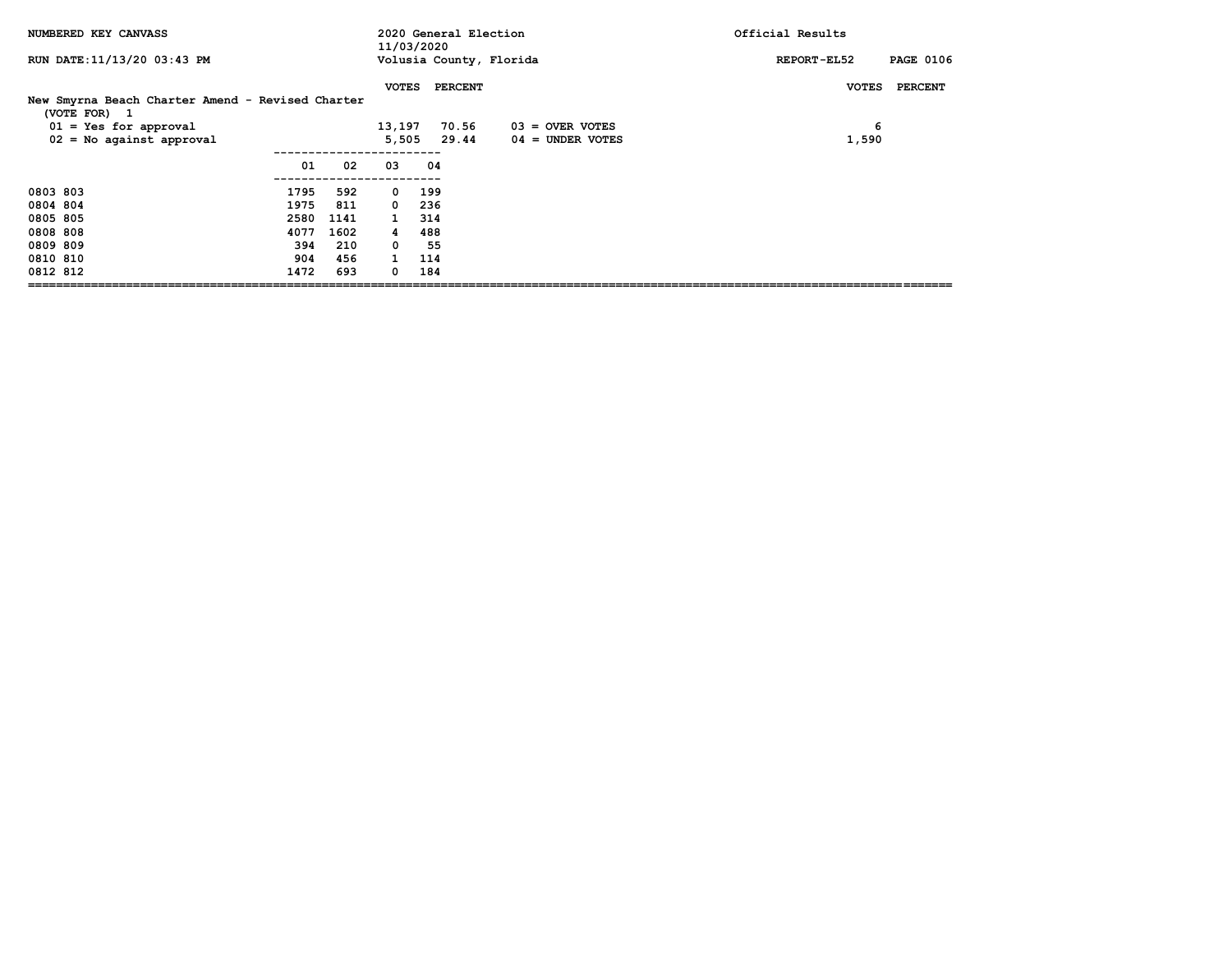| NUMBERED KEY CANVASS                                     |      |     | 11/03/2020      | 2020 General Election   |                                         | Official Results                |
|----------------------------------------------------------|------|-----|-----------------|-------------------------|-----------------------------------------|---------------------------------|
| RUN DATE: 11/13/20 03:43 PM                              |      |     |                 | Volusia County, Florida |                                         | <b>PAGE 0107</b><br>REPORT-EL52 |
| Edgewater Amend 1                                        |      |     | <b>VOTES</b>    | <b>PERCENT</b>          |                                         | <b>PERCENT</b><br><b>VOTES</b>  |
| (VOTE FOR) 1<br>$01 = Yes$ in Favor<br>$02 = No$ Against |      |     | 10,881<br>1,404 | 88.57<br>11.43          | $03 =$ OVER VOTES<br>$04 =$ UNDER VOTES | 4<br>932                        |
|                                                          | 01   | 02  | 03              | 04                      |                                         |                                 |
| 0901 901                                                 | 1550 | 200 | $\mathbf{1}$    | 128                     |                                         |                                 |
| 0902 902                                                 | 2566 | 332 | 1               | 229                     |                                         |                                 |
| 0903 903                                                 | 2520 | 340 | $\mathbf{2}$    | 218                     |                                         |                                 |
| 0904 904                                                 | 3386 | 402 | $^{\circ}$      | 275                     |                                         |                                 |
| 0910 910                                                 | 859  | 130 | 0               | 82                      |                                         |                                 |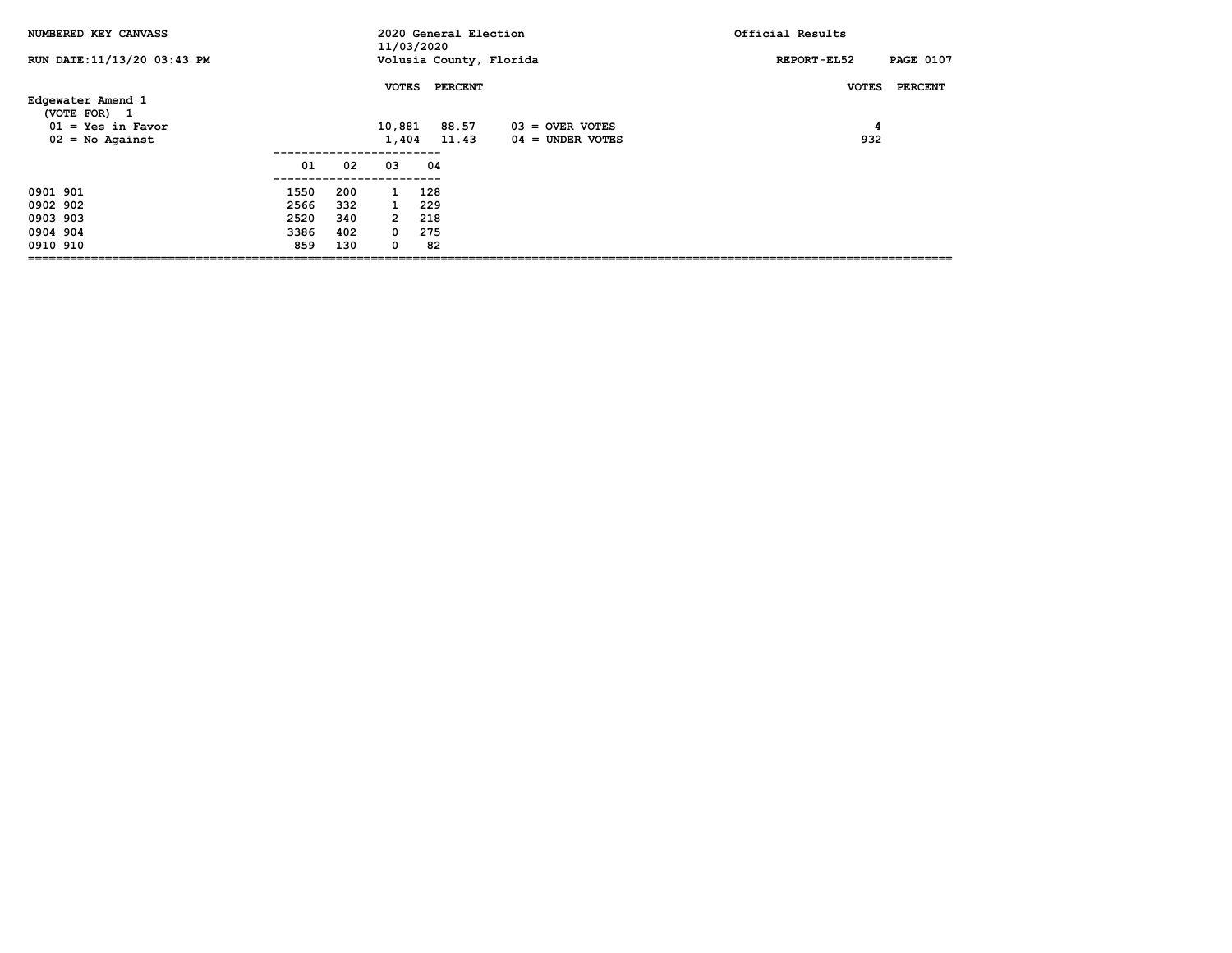| NUMBERED KEY CANVASS              |      |      | 11/03/2020     | 2020 General Election   |                    | Official Results                |
|-----------------------------------|------|------|----------------|-------------------------|--------------------|---------------------------------|
| RUN DATE: 11/13/20 03:43 PM       |      |      |                | Volusia County, Florida |                    | <b>PAGE 0108</b><br>REPORT-EL52 |
| Edgewater Amend 2<br>(VOTE FOR) 1 |      |      | <b>VOTES</b>   | <b>PERCENT</b>          |                    | <b>PERCENT</b><br><b>VOTES</b>  |
| $01 = Yes$ in Favor               |      |      | 7,920          | 66.83                   | $03 =$ OVER VOTES  | 6                               |
| $02 = No$ Against                 |      |      | 3,931          | 33.17                   | $04 =$ UNDER VOTES | 1,364                           |
|                                   |      |      |                |                         |                    |                                 |
|                                   | 01   | 02   | 03             | 04                      |                    |                                 |
| 0901 901                          | 1139 | 543  | $\mathbf{1}$   | 196                     |                    |                                 |
| 0902 902                          | 1871 | 929  | $^{\circ}$     | 328                     |                    |                                 |
| 0903 903                          | 1824 | 919  | 3              | 334                     |                    |                                 |
| 0904 904                          | 2472 | 1196 | $\overline{2}$ | 393                     |                    |                                 |
| 0910 910                          | 614  | 344  | 0              | 113                     |                    |                                 |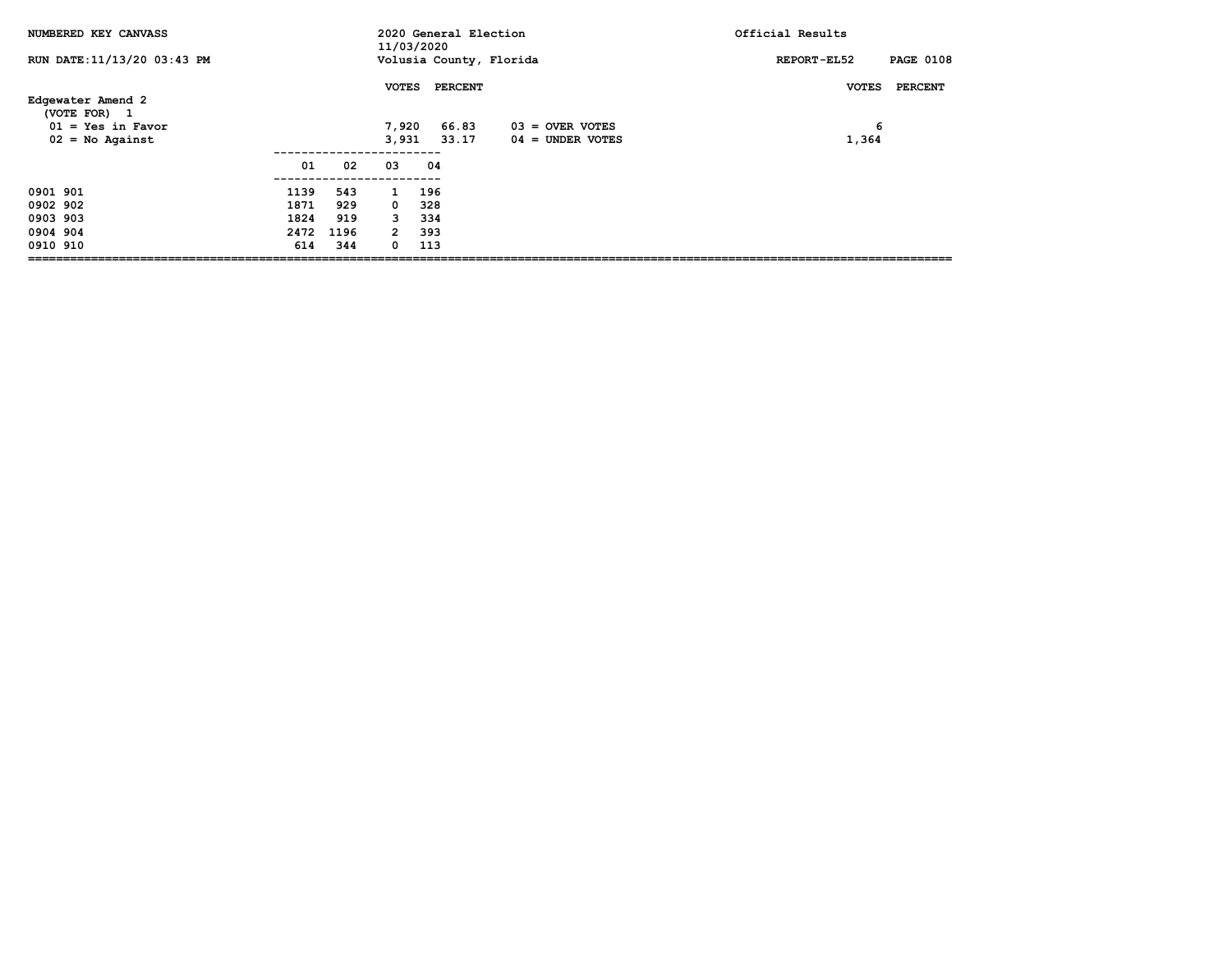| NUMBERED KEY CANVASS              |      |      | 11/03/2020   | 2020 General Election   |                    | Official Results                |
|-----------------------------------|------|------|--------------|-------------------------|--------------------|---------------------------------|
| RUN DATE: 11/13/20 03:43 PM       |      |      |              | Volusia County, Florida |                    | <b>PAGE 0109</b><br>REPORT-EL52 |
| Edgewater Amend 3<br>(VOTE FOR) 1 |      |      | <b>VOTES</b> | PERCENT                 |                    | PERCENT<br><b>VOTES</b>         |
| $01 = Yes$ in Favor               |      |      | 5,067        | 44.47                   | $03 =$ OVER VOTES  | $\mathbf{2}$                    |
| $02 = No$ Against                 |      |      | 6,327        | 55.53                   | $04 =$ UNDER VOTES | 1,825                           |
|                                   |      |      |              |                         |                    |                                 |
|                                   | 01   | 02   | 03           | 04                      |                    |                                 |
| 0901 901                          | 752  | 886  | $\mathbf{o}$ | 241                     |                    |                                 |
| 0902 902                          | 1175 | 1539 | $\mathbf{1}$ | 413                     |                    |                                 |
| 0903 903                          | 1176 | 1460 | $^{\circ}$   | 444                     |                    |                                 |
| 0904 904                          | 1573 | 1921 | $\mathbf{1}$ | 568                     |                    |                                 |
| 0910 910                          | 391  | 521  | 0            | 159                     |                    |                                 |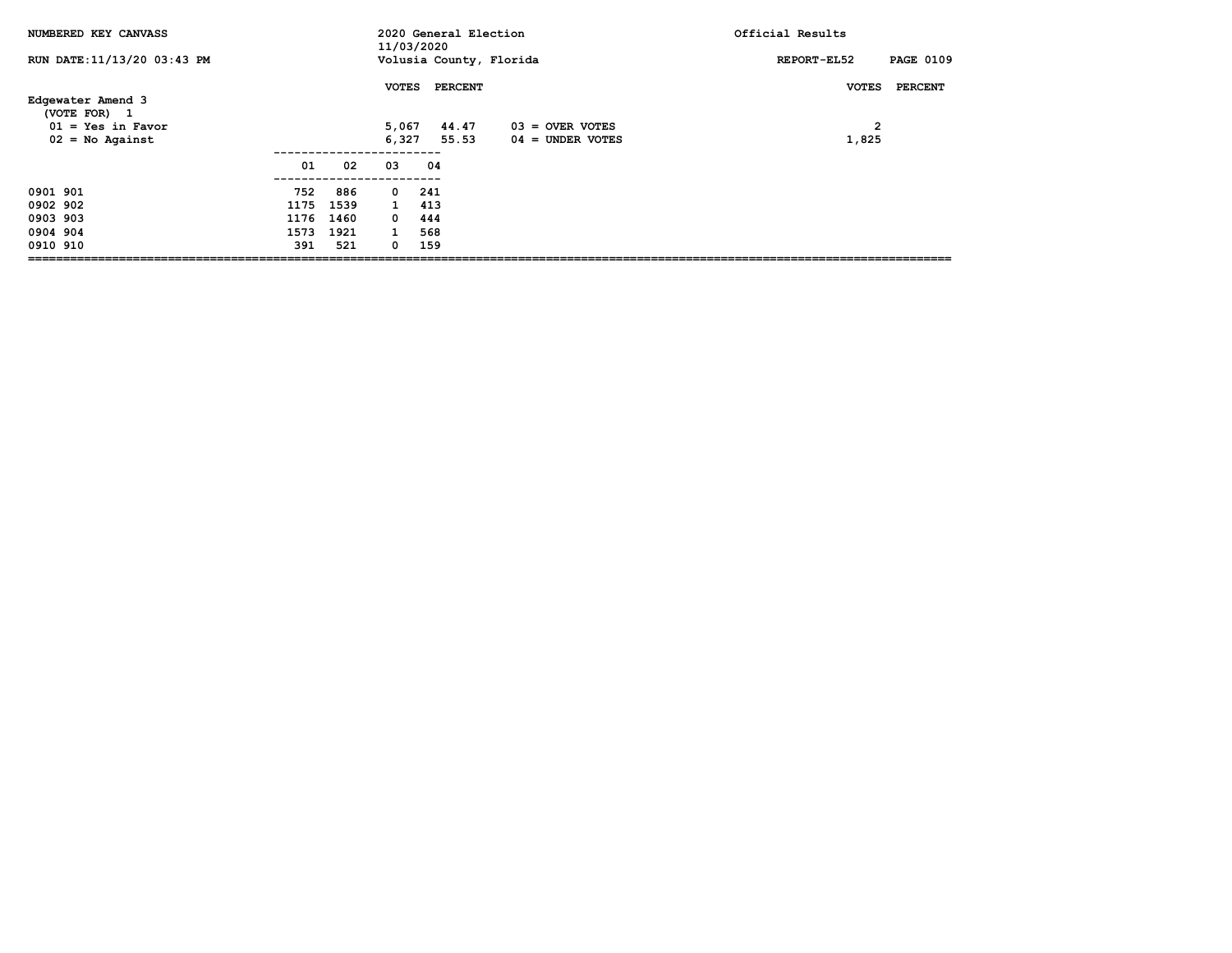| NUMBERED KEY CANVASS                |      |     | 11/03/2020   | 2020 General Election   |                    | Official Results                |
|-------------------------------------|------|-----|--------------|-------------------------|--------------------|---------------------------------|
| RUN DATE: 11/13/20 03:43 PM         |      |     |              | Volusia County, Florida |                    | <b>PAGE 0110</b><br>REPORT-EL52 |
| Edgewater Amend 4                   |      |     | <b>VOTES</b> | PERCENT                 |                    | <b>PERCENT</b><br><b>VOTES</b>  |
| (VOTE FOR) 1<br>$01 = Yes$ in Favor |      |     | 8,948        | 75.77                   | $03 =$ OVER VOTES  | 8                               |
| $02 = No$ Against                   |      |     | 2,862        | 24.23                   | $04 =$ UNDER VOTES | 1,403                           |
|                                     | 01   | 02  | 03           | 04                      |                    |                                 |
| 0901 901                            | 1292 | 381 | $\mathbf{2}$ | 204                     |                    |                                 |
| 0902 902                            | 2090 | 698 | $\mathbf{1}$ | 339                     |                    |                                 |
| 0903 903                            | 2082 | 655 | $\mathbf{1}$ | 342                     |                    |                                 |
| 0904 904                            | 2800 | 858 | 4            | 401                     |                    |                                 |
| 0910 910                            | 684  | 270 | 0            | 117                     |                    |                                 |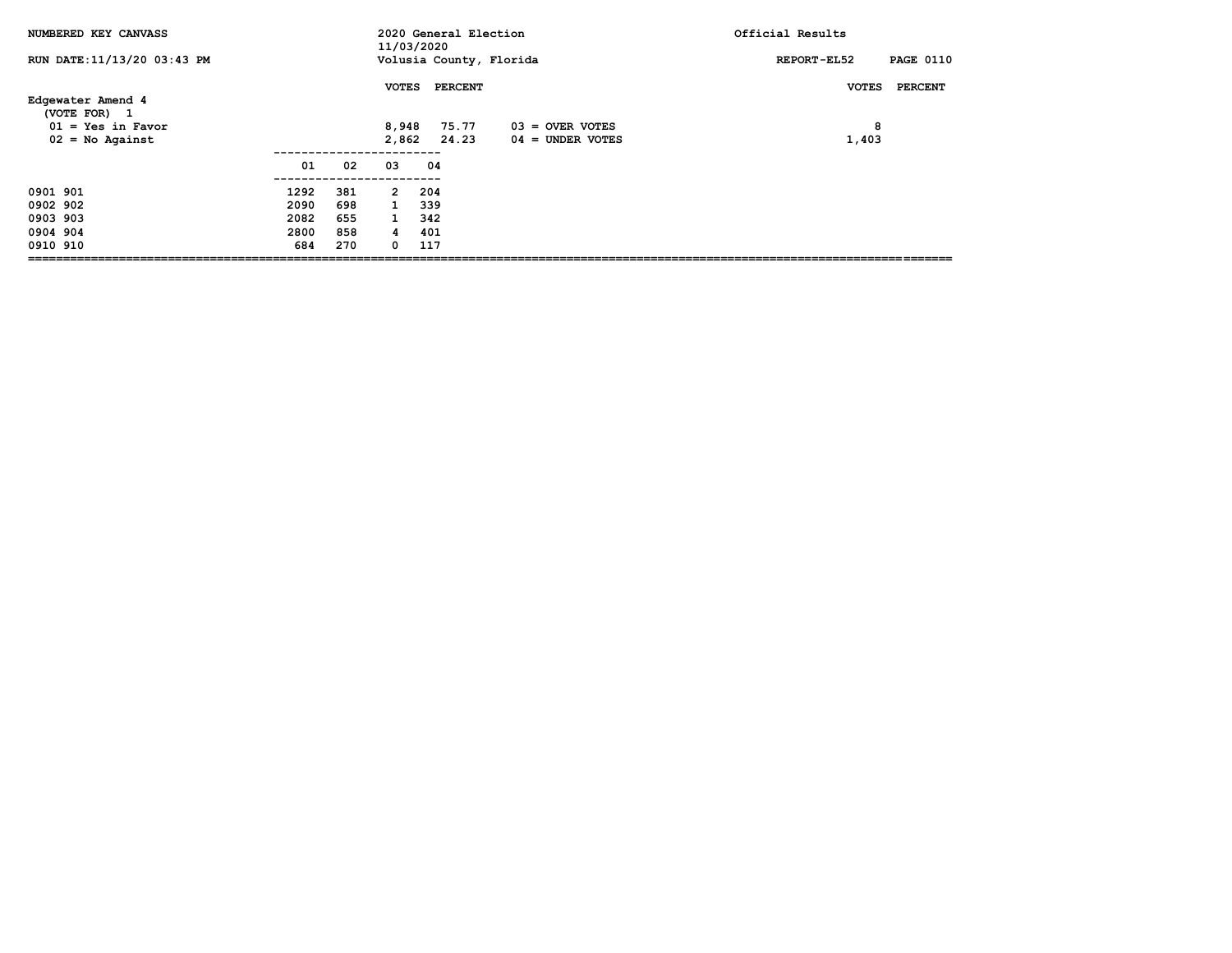| NUMBERED KEY CANVASS                     |      |      | 11/03/2020     | 2020 General Election   |                                         | Official Results                |
|------------------------------------------|------|------|----------------|-------------------------|-----------------------------------------|---------------------------------|
| RUN DATE: 11/13/20 03:43 PM              |      |      |                | Volusia County, Florida |                                         | <b>PAGE 0111</b><br>REPORT-EL52 |
| Edgewater Amend 5<br>(VOTE FOR) 1        |      |      | <b>VOTES</b>   | <b>PERCENT</b>          |                                         | PERCENT<br><b>VOTES</b>         |
| $01 = Yes$ in Favor<br>$02 = No$ Against |      |      | 6,971<br>4,677 | 59.85<br>40.15          | $03 =$ OVER VOTES<br>$04 =$ UNDER VOTES | 5<br>1,568                      |
|                                          | 01   | 02   | 03             | 04                      |                                         |                                 |
| 0901 901                                 | 1012 | 636  | $\mathbf{o}$   | 231                     |                                         |                                 |
| 0902 902                                 | 1608 | 1158 | $\mathbf{1}$   | 361                     |                                         |                                 |
| 0903 903                                 | 1627 | 1067 | $\mathbf{1}$   | 385                     |                                         |                                 |
| 0904 904                                 | 2173 | 1431 | 3              | 456                     |                                         |                                 |
| 0910 910                                 | 551  | 385  | 0              | 135                     |                                         |                                 |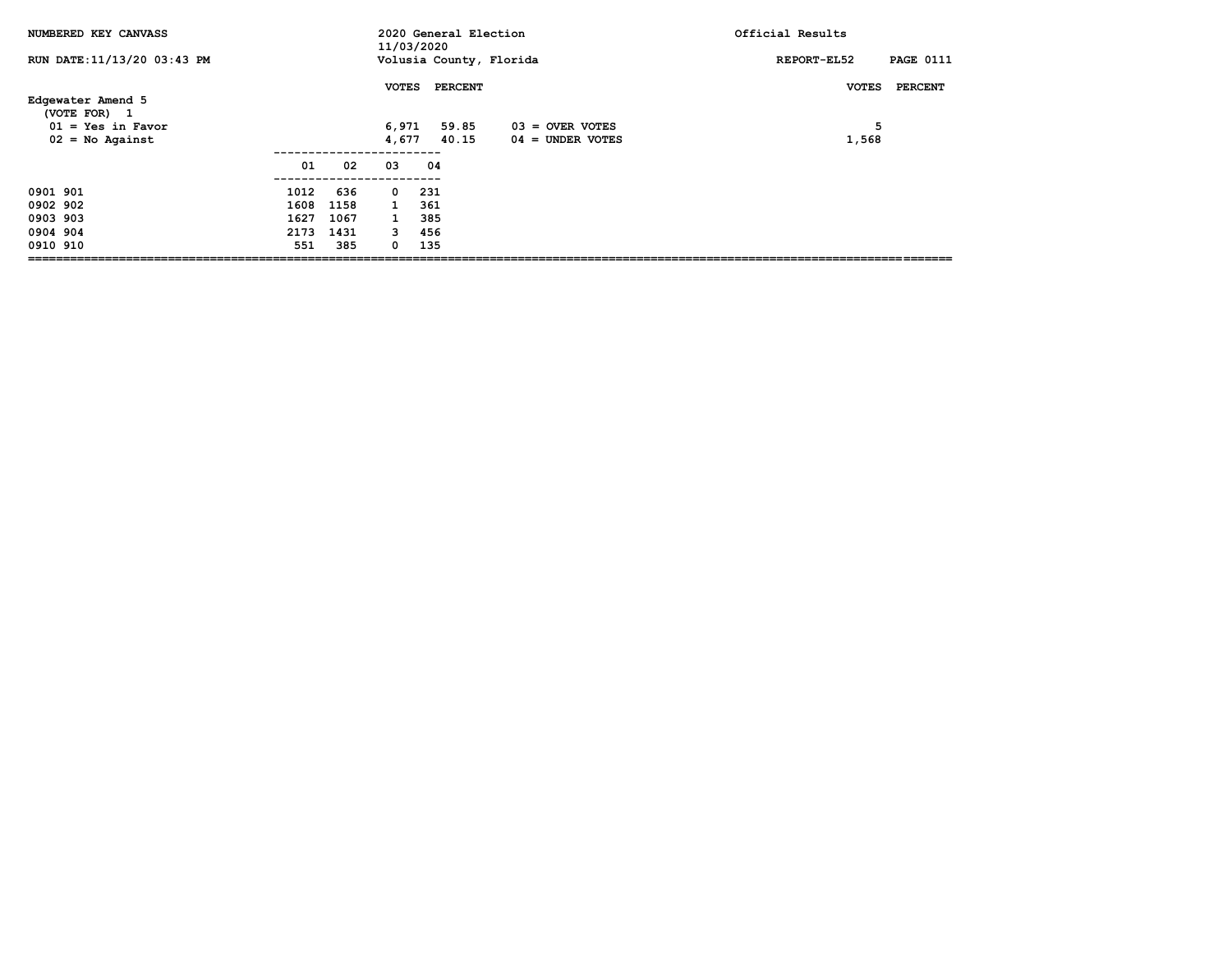| NUMBERED KEY CANVASS                     |      |     | 11/03/2020     | 2020 General Election   |                                         | Official Results                       |
|------------------------------------------|------|-----|----------------|-------------------------|-----------------------------------------|----------------------------------------|
| RUN DATE: 11/13/20 03:43 PM              |      |     |                | Volusia County, Florida |                                         | <b>PAGE 0112</b><br><b>REPORT-EL52</b> |
| Edgewater Amend 6<br>(VOTE FOR) 1        |      |     | <b>VOTES</b>   | <b>PERCENT</b>          |                                         | <b>PERCENT</b><br><b>VOTES</b>         |
| $01 = Yes$ in Favor<br>$02 = No$ Against |      |     | 8,875<br>2,860 | 75.63<br>24.37          | $03 =$ OVER VOTES<br>$04 =$ UNDER VOTES | 7<br>1,479                             |
|                                          | 01   | 02  | 03             | 04                      |                                         |                                        |
| 0901 901                                 | 1262 | 401 | $\mathbf{1}$   | 215                     |                                         |                                        |
| 0902 902                                 | 2097 | 681 | $\mathbf{1}$   | 349                     |                                         |                                        |
| 0903 903                                 | 2058 | 659 | 3              | 360                     |                                         |                                        |
| 0904 904                                 | 2744 | 884 | $\overline{2}$ | 433                     |                                         |                                        |
| 0910 910                                 | 714  | 235 | 0              | 122                     |                                         |                                        |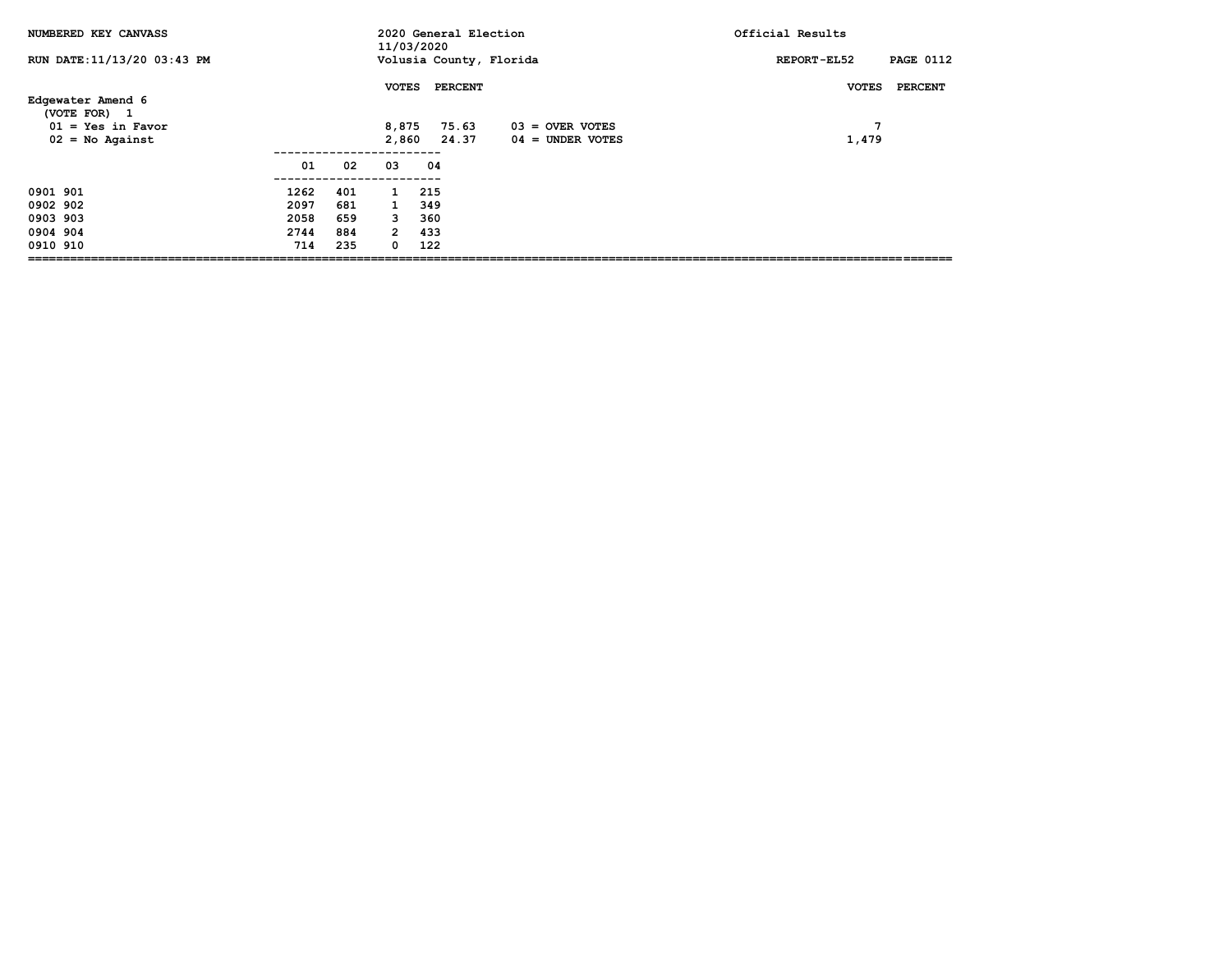| NUMBERED KEY CANVASS                                     |      |      | 11/03/2020     | 2020 General Election   |                                         | Official Results                |
|----------------------------------------------------------|------|------|----------------|-------------------------|-----------------------------------------|---------------------------------|
| RUN DATE: 11/13/20 03:43 PM                              |      |      |                | Volusia County, Florida |                                         | <b>PAGE 0113</b><br>REPORT-EL52 |
| Edgewater Amend 7                                        |      |      | <b>VOTES</b>   | <b>PERCENT</b>          |                                         | PERCENT<br><b>VOTES</b>         |
| (VOTE FOR) 1<br>$01 = Yes$ in Favor<br>$02 = No$ Against |      |      | 8,004<br>3,736 | 68.18<br>31.82          | $03 =$ OVER VOTES<br>$04 =$ UNDER VOTES | 5<br>1,476                      |
|                                                          | 01   | 02   | 03             | 04                      |                                         |                                 |
| 0901 901                                                 | 1140 | 526  | $\mathbf{o}$   | 213                     |                                         |                                 |
| 0902 902                                                 | 1838 | 943  | 3              | 344                     |                                         |                                 |
| 0903 903                                                 | 1902 | 811  | 0              | 367                     |                                         |                                 |
| 0904 904                                                 | 2494 | 1140 | $\overline{2}$ | 427                     |                                         |                                 |
| 0910 910                                                 | 630  | 316  | 0              | 125                     |                                         |                                 |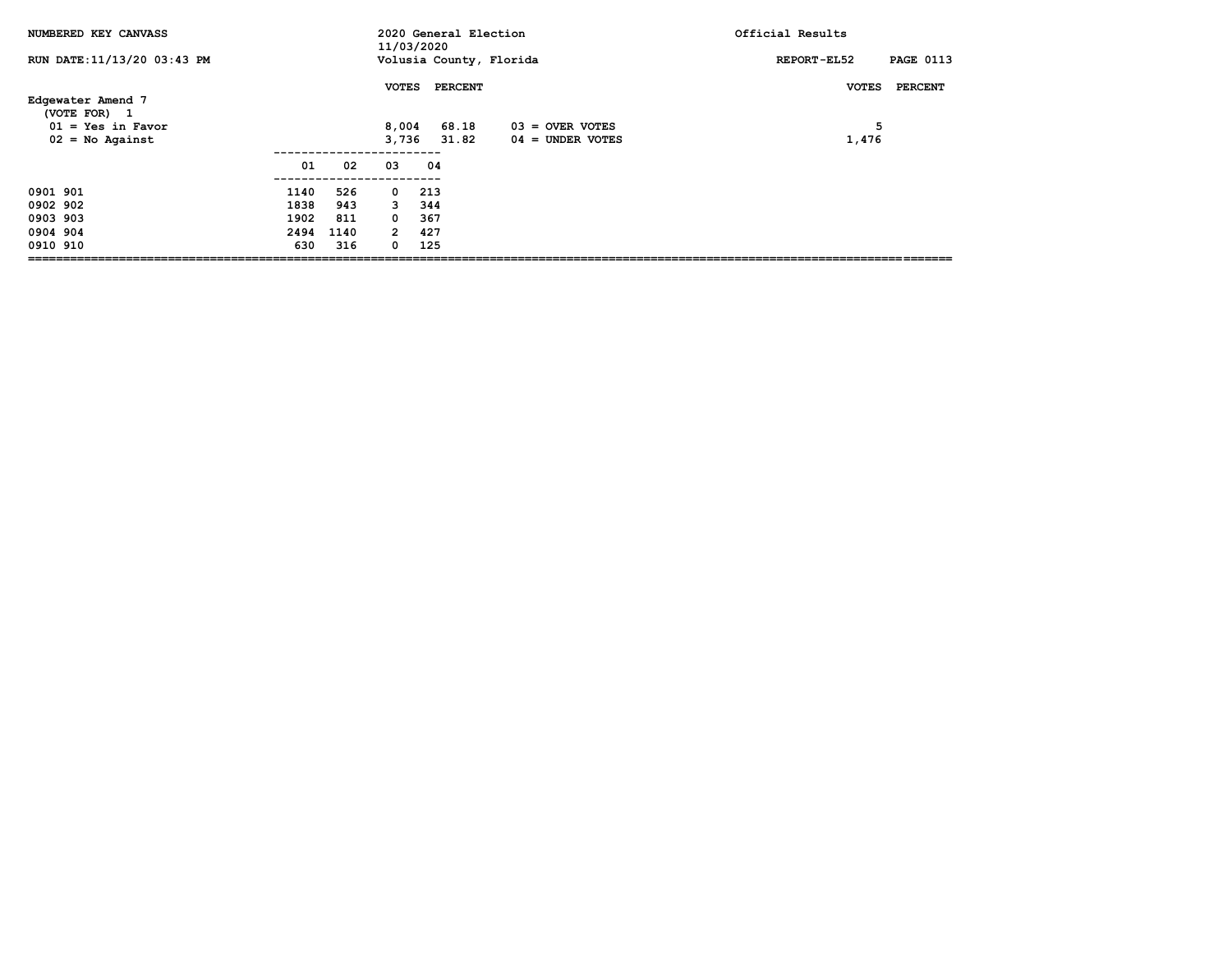| NUMBERED KEY CANVASS                |      |      | 11/03/2020     | 2020 General Election   |                    | Official Results                |
|-------------------------------------|------|------|----------------|-------------------------|--------------------|---------------------------------|
| RUN DATE: 11/13/20 03:43 PM         |      |      |                | Volusia County, Florida |                    | <b>PAGE 0114</b><br>REPORT-EL52 |
| Edgewater Amend 8                   |      |      | <b>VOTES</b>   | PERCENT                 |                    | PERCENT<br><b>VOTES</b>         |
| (VOTE FOR) 1<br>$01 = Yes$ in Favor |      |      | 7,935          | 67.53                   | $03 =$ OVER VOTES  | 3                               |
| $02 = No$ Against                   |      |      | 3,816          | 32.47                   | $04 =$ UNDER VOTES | 1,467                           |
|                                     | 01   | 02   | 03             | 04                      |                    |                                 |
|                                     |      |      |                |                         |                    |                                 |
| 0901 901                            | 1138 | 527  | $\mathbf{o}$   | 214                     |                    |                                 |
| 0902 902                            | 1829 | 957  | $\mathbf{1}$   | 341                     |                    |                                 |
| 0903 903                            | 1862 | 859  | $^{\circ}$     | 359                     |                    |                                 |
| 0904 904                            | 2474 | 1159 | $\overline{2}$ | 428                     |                    |                                 |
| 0910 910                            | 632  | 314  | 0              | 125                     |                    |                                 |